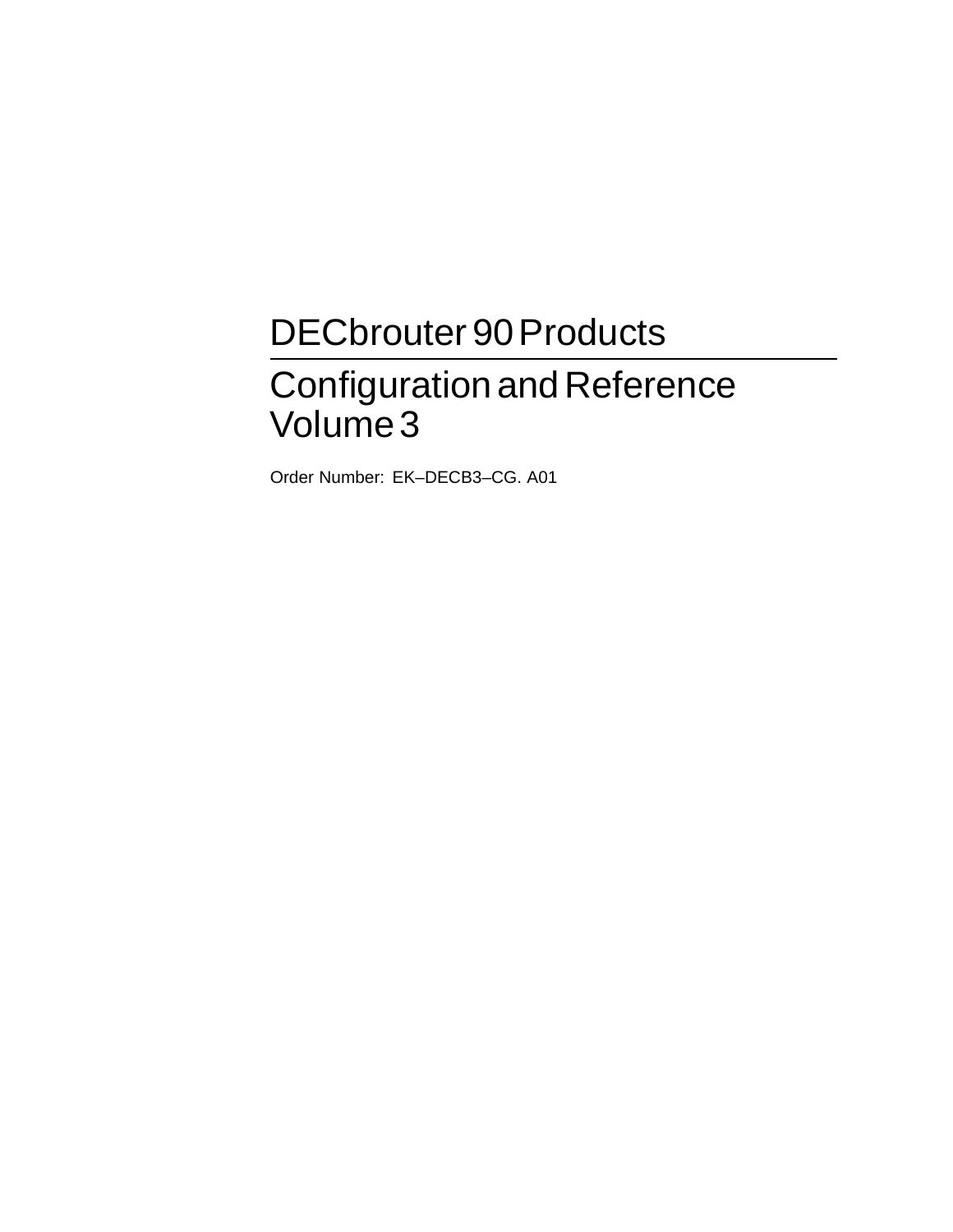#### **First Edition, May 1993**

The information in this document is subject to change without notice and should not be construed as a commitment by Digital Equipment Corporation. Digital Equipment Corporation assumes no responsibility for any errors that may appear in this document.

The software described in this document is furnished under a license and may be used or copied only in accordance with the terms of such license.

No responsibility is assumed for the use or reliability of software on equipment that is not supplied by Digital Equipment Corporation or its affiliated companies.

Restricted Rights: Use, duplication, or disclosure by the U.S. Government is subject to restrictions as set forth in subparagraph (c) (1) (ii) of the Rights in Technical Data and Computer Software clause at DFARS 252.227-7013.

© Digital Equipment Corporation 1993.

**FCC NOTICE:** The equipment described in this manual generates, uses, and may emit radio frequency energy. The equipment has been type tested and found to comply with the limits for a Class A computing device pursuant to Subpart J of Part 15 of FCC Rules, which are designed to provide reasonable protection against such radio frequency interference when operated in a commercial environment. Operation of this equipment in a residential area may cause interference, in which case the user at his own expense may be required to take measures to correct the interference.

The following are trademarks of Digital Equipment Corporation: DEC, DECbrouter, DECnet, VAX, VMS, and the Digital logo.

Apollo NCS is a trademark of Apollo Computer, Inc. AppleTalk, AppleShare, EtherTalk, INTER-POLL, LaserWriter, LocalTalk, Macintosh, and TokenTalk are registered trademarks of Apple Computer, Inc. AT&T is a registered trademark of American Telephone and Telegraph. Domain is a registered trademark of Apollo Computer, Inc. a subsidiary of Hewlett-Packard Company. IGRP, IGS, and Cisco are trademarks of Cisco Systems, Inc. FastPath and IPTalk are registered trademarks of Kinetics, Inc. NetBios is a trademark of Micro Computer Systems, Inc. Novelle IPX is a registered trademark of Novelle, Inc. PostScript is a registered trademark of Adobe Systems, Inc. Sun Workstation is a registered trademark of Sun Microsystems, Inc. SuperLAT is a trademark of Meridan Technology Corporation. TYMNET is a registered trademark of McDonnell Douglas Corporation. UNIX is a registered trademark of American Telephone and Telegraph.

This document was prepared using VAX DOCUMENT, Version 2.1.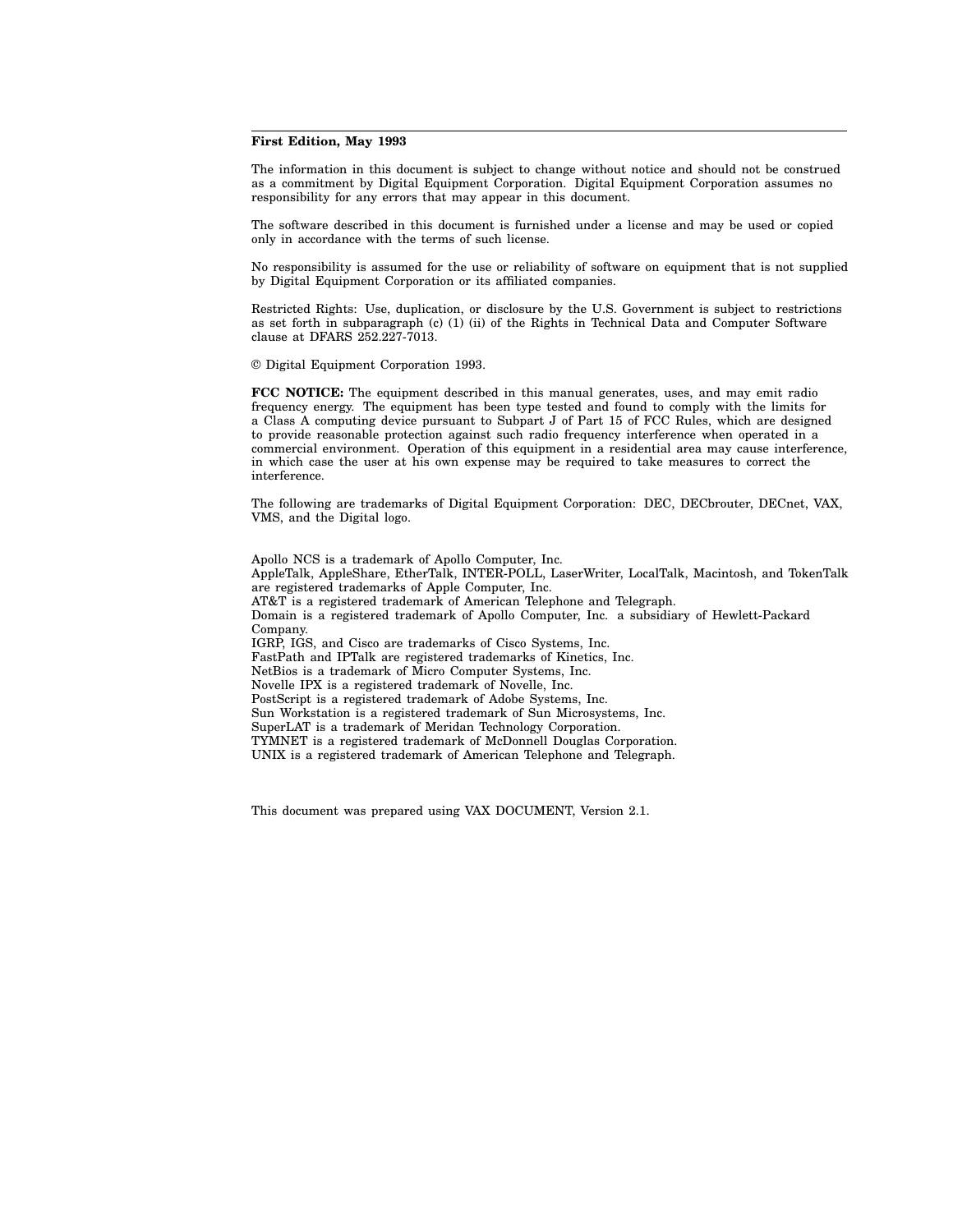# **Contents**

|   |                                                    | xiii     |
|---|----------------------------------------------------|----------|
|   |                                                    | xvii     |
| 1 | <b>Switching ISO CLNS</b>                          |          |
|   |                                                    | $1 - 1$  |
|   |                                                    | $1 - 2$  |
|   |                                                    | $1 - 2$  |
|   |                                                    | $1 - 3$  |
|   |                                                    | $1 - 3$  |
|   |                                                    | $1 - 5$  |
|   |                                                    | $1 - 6$  |
|   |                                                    | $1 - 7$  |
|   |                                                    | $1 - 7$  |
|   |                                                    | $1 - 8$  |
|   |                                                    | $1 - 9$  |
|   |                                                    | $1 - 10$ |
|   |                                                    | $1 - 10$ |
|   |                                                    | $1 - 11$ |
|   |                                                    | $1 - 11$ |
|   |                                                    | $1 - 12$ |
|   |                                                    | $1 - 12$ |
|   |                                                    | $1 - 12$ |
|   |                                                    | $1 - 12$ |
|   |                                                    | $1 - 13$ |
|   | Determining the Interval Between ERPDUs            | $1 - 13$ |
|   |                                                    | $1 - 13$ |
|   |                                                    | $1 - 13$ |
|   |                                                    | $1 - 14$ |
|   | Configuring Parameters for Locally Sourced Packets | $1 - 14$ |
|   |                                                    | $1 - 14$ |
|   |                                                    | $1 - 15$ |
|   |                                                    | $1 - 15$ |
|   | Static NET Address for the Router                  | $1 - 15$ |
|   | Static NSAP Addresses for an Interface             | $1 - 16$ |
|   |                                                    | $1 - 16$ |
|   |                                                    | $1 - 17$ |
|   |                                                    | $1 - 17$ |
|   |                                                    | $1 - 17$ |
|   |                                                    | $1 - 18$ |
|   |                                                    | $1 - 19$ |
|   |                                                    | $1 - 20$ |
|   | Displaying Status About Specific Interfaces        | $1 - 21$ |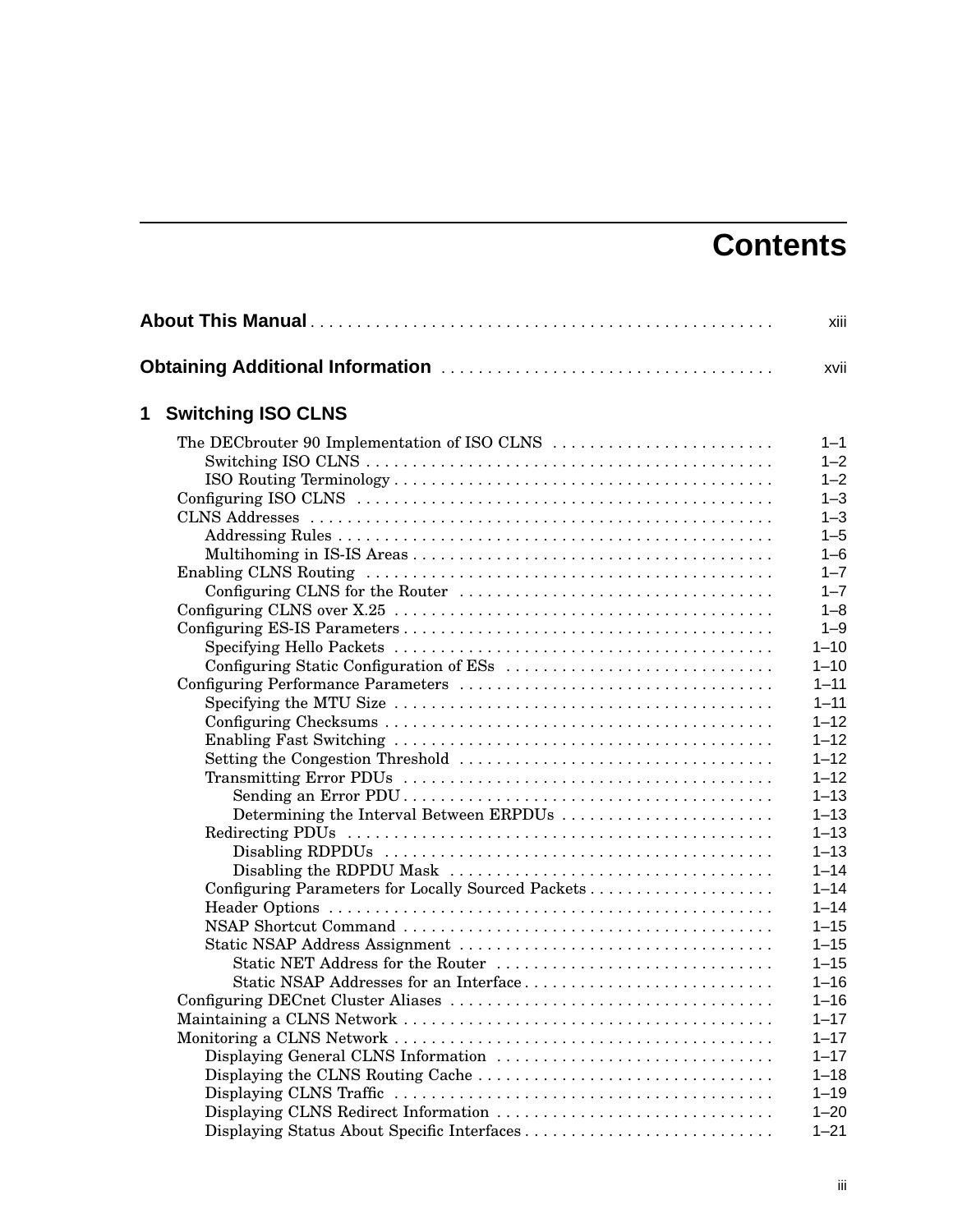|                                                           | $1 - 22$ |
|-----------------------------------------------------------|----------|
|                                                           | $1 - 23$ |
|                                                           | $1 - 24$ |
|                                                           | $1 - 25$ |
|                                                           | $1 - 26$ |
|                                                           | $1 - 26$ |
|                                                           | $1 - 27$ |
|                                                           | $1 - 28$ |
| ISO CLNS Global Configuration Command Summary (Switching) | $1 - 29$ |
| ISO CLNS Interface Subcommand Summary (Switching)         | $1 - 30$ |

# **2 Configuring ISO CLNS Routing Protocols**

|                                                          | $2 - 1$  |
|----------------------------------------------------------|----------|
| DECbrouter 90T-Supported ISO Routing Protocols           | $2 - 2$  |
| ISO CLNS Routing Configuration Overview                  | $2 - 2$  |
|                                                          | $2 - 3$  |
|                                                          | $2 - 3$  |
|                                                          | $2 - 4$  |
|                                                          | $2 - 5$  |
| Configuring ISO-IGRP CLNS Dynamic Routing                | $2 - 5$  |
|                                                          | $2 - 6$  |
| Importing Routes Learned by other CLNS Routing Protocols | $2 - 7$  |
|                                                          | $2 - 7$  |
|                                                          | $2 - 8$  |
|                                                          | $2 - 8$  |
|                                                          | $2 - 9$  |
|                                                          | $2 - 10$ |
|                                                          | $2 - 10$ |
|                                                          | $2 - 10$ |
|                                                          | $2 - 11$ |
|                                                          | $2 - 11$ |
|                                                          | $2 - 12$ |
|                                                          | $2 - 12$ |
| Importing Routes Learned by Other CLNS Routing Protocols | $2 - 13$ |
|                                                          | $2 - 13$ |
| Exporting IS-IS Routes into Other Protocols              | $2 - 14$ |
|                                                          | $2 - 14$ |
|                                                          | $2 - 15$ |
|                                                          | $2 - 15$ |
|                                                          | $2 - 16$ |
|                                                          | $2 - 16$ |
|                                                          | $2 - 17$ |
|                                                          | $2 - 17$ |
| Configuring IS-IS Authentication Passwords               | $2 - 18$ |
|                                                          | $2 - 18$ |
| Assigning a Password for an Area                         | $2 - 18$ |
| Assigning a Password for a Domain                        | $2 - 18$ |
| CLNS, ISO-IGRP, and CLNS IS-IS Routing Examples          | $2 - 19$ |
|                                                          | $2 - 19$ |
|                                                          | $2 - 19$ |
|                                                          | $2 - 19$ |
|                                                          | $2 - 21$ |
|                                                          | $2 - 22$ |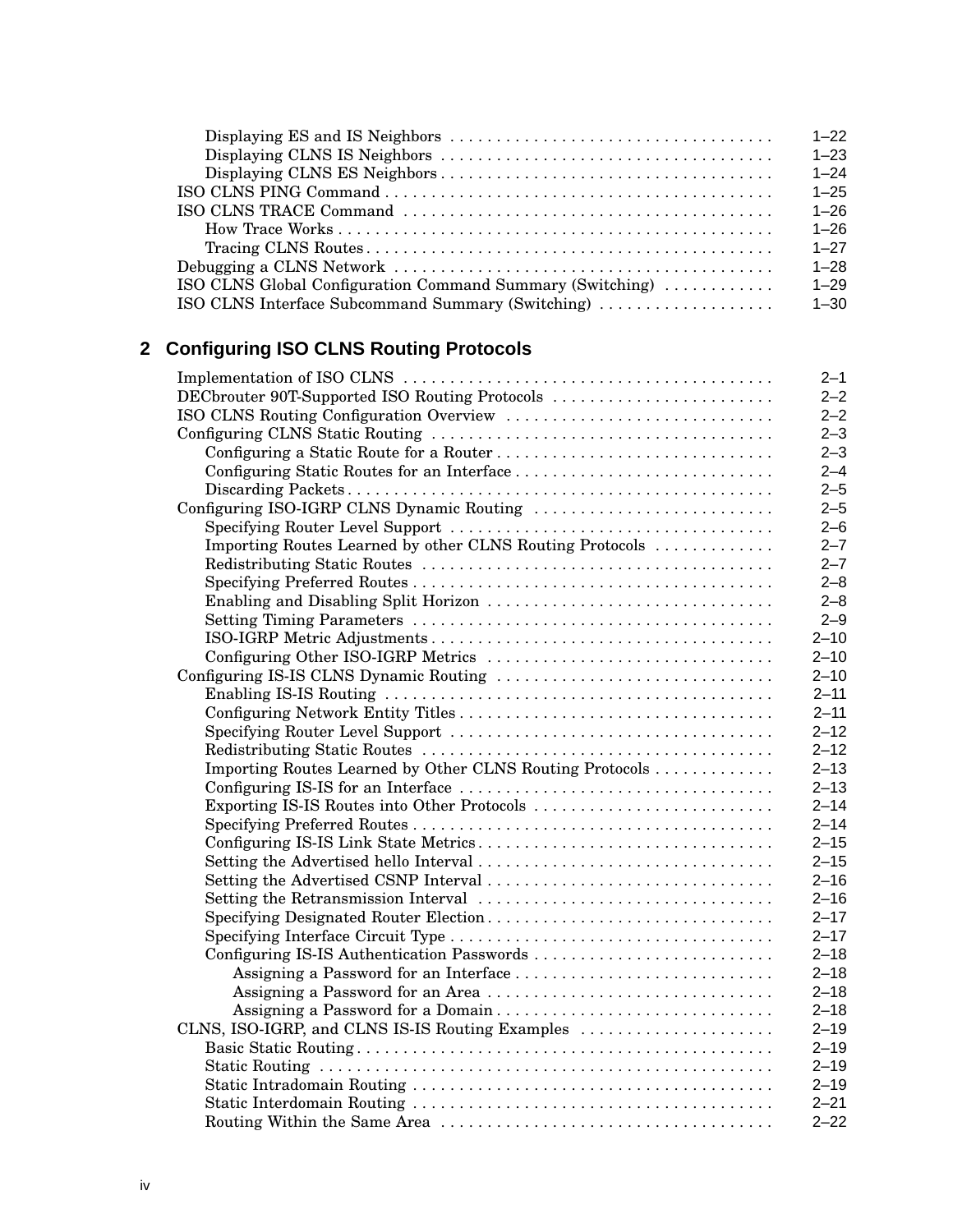|                                                    | $2 - 22$ |
|----------------------------------------------------|----------|
|                                                    | $2 - 23$ |
|                                                    | $2 - 24$ |
|                                                    | $2 - 26$ |
|                                                    | $2 - 26$ |
|                                                    | $2 - 28$ |
| Displaying Protocol-Specific Information           | $2 - 28$ |
|                                                    | $2 - 30$ |
| Debugging IS-IS for CLNS Dynamic Routing Protocols | $2 - 32$ |
|                                                    | $2 - 33$ |
|                                                    | $2 - 34$ |
|                                                    | $2 - 35$ |
|                                                    | $2 - 37$ |

# **3 Routing Novell IPX**

| $3 - 1$<br>$3 - 2$<br>$3 - 2$<br>$3 - 2$<br>$3 - 2$<br>$3 - 3$<br>Repairing Corrupted Network Numbers<br>$3 - 3$<br>$3 - 4$<br>$3 - 4$<br>$3 - 6$<br>$3 - 6$<br>$3 - 7$<br>$3 - 7$<br>Configuring Extended Novell Access Lists<br>$3 - 8$<br>$3 - 9$<br>$3 - 9$<br>$3 - 11$<br>$3 - 11$<br>$3 - 12$<br>$3 - 12$<br>$3 - 12$<br>Defining Access Lists for SAP Filtering<br>$3 - 13$<br>$3 - 14$<br>$3 - 14$<br>$3 - 15$<br>$3 - 16$<br>$3 - 17$<br>$3 - 17$<br>Using Helper Facilities to Control Broadcasts<br>$3 - 18$<br>$3 - 18$<br>$3 - 20$<br>$3 - 20$<br>$3 - 20$<br>$3 - 21$<br>$3 - 21$<br>$3 - 22$ | The DECbrouter 90's Implementation of Novell IPX | $3 - 1$  |
|-------------------------------------------------------------------------------------------------------------------------------------------------------------------------------------------------------------------------------------------------------------------------------------------------------------------------------------------------------------------------------------------------------------------------------------------------------------------------------------------------------------------------------------------------------------------------------------------------------------|--------------------------------------------------|----------|
|                                                                                                                                                                                                                                                                                                                                                                                                                                                                                                                                                                                                             |                                                  |          |
|                                                                                                                                                                                                                                                                                                                                                                                                                                                                                                                                                                                                             |                                                  |          |
|                                                                                                                                                                                                                                                                                                                                                                                                                                                                                                                                                                                                             |                                                  |          |
|                                                                                                                                                                                                                                                                                                                                                                                                                                                                                                                                                                                                             |                                                  |          |
|                                                                                                                                                                                                                                                                                                                                                                                                                                                                                                                                                                                                             |                                                  |          |
|                                                                                                                                                                                                                                                                                                                                                                                                                                                                                                                                                                                                             |                                                  |          |
|                                                                                                                                                                                                                                                                                                                                                                                                                                                                                                                                                                                                             |                                                  |          |
|                                                                                                                                                                                                                                                                                                                                                                                                                                                                                                                                                                                                             |                                                  |          |
|                                                                                                                                                                                                                                                                                                                                                                                                                                                                                                                                                                                                             |                                                  |          |
|                                                                                                                                                                                                                                                                                                                                                                                                                                                                                                                                                                                                             |                                                  |          |
|                                                                                                                                                                                                                                                                                                                                                                                                                                                                                                                                                                                                             |                                                  |          |
|                                                                                                                                                                                                                                                                                                                                                                                                                                                                                                                                                                                                             |                                                  |          |
|                                                                                                                                                                                                                                                                                                                                                                                                                                                                                                                                                                                                             |                                                  |          |
|                                                                                                                                                                                                                                                                                                                                                                                                                                                                                                                                                                                                             |                                                  |          |
|                                                                                                                                                                                                                                                                                                                                                                                                                                                                                                                                                                                                             |                                                  |          |
|                                                                                                                                                                                                                                                                                                                                                                                                                                                                                                                                                                                                             |                                                  |          |
|                                                                                                                                                                                                                                                                                                                                                                                                                                                                                                                                                                                                             |                                                  |          |
|                                                                                                                                                                                                                                                                                                                                                                                                                                                                                                                                                                                                             |                                                  |          |
|                                                                                                                                                                                                                                                                                                                                                                                                                                                                                                                                                                                                             |                                                  |          |
|                                                                                                                                                                                                                                                                                                                                                                                                                                                                                                                                                                                                             |                                                  |          |
|                                                                                                                                                                                                                                                                                                                                                                                                                                                                                                                                                                                                             |                                                  |          |
|                                                                                                                                                                                                                                                                                                                                                                                                                                                                                                                                                                                                             |                                                  |          |
|                                                                                                                                                                                                                                                                                                                                                                                                                                                                                                                                                                                                             |                                                  |          |
|                                                                                                                                                                                                                                                                                                                                                                                                                                                                                                                                                                                                             |                                                  |          |
|                                                                                                                                                                                                                                                                                                                                                                                                                                                                                                                                                                                                             |                                                  |          |
|                                                                                                                                                                                                                                                                                                                                                                                                                                                                                                                                                                                                             |                                                  |          |
|                                                                                                                                                                                                                                                                                                                                                                                                                                                                                                                                                                                                             |                                                  |          |
|                                                                                                                                                                                                                                                                                                                                                                                                                                                                                                                                                                                                             |                                                  |          |
|                                                                                                                                                                                                                                                                                                                                                                                                                                                                                                                                                                                                             |                                                  |          |
|                                                                                                                                                                                                                                                                                                                                                                                                                                                                                                                                                                                                             |                                                  |          |
|                                                                                                                                                                                                                                                                                                                                                                                                                                                                                                                                                                                                             |                                                  |          |
|                                                                                                                                                                                                                                                                                                                                                                                                                                                                                                                                                                                                             |                                                  |          |
|                                                                                                                                                                                                                                                                                                                                                                                                                                                                                                                                                                                                             |                                                  |          |
|                                                                                                                                                                                                                                                                                                                                                                                                                                                                                                                                                                                                             |                                                  |          |
|                                                                                                                                                                                                                                                                                                                                                                                                                                                                                                                                                                                                             |                                                  |          |
|                                                                                                                                                                                                                                                                                                                                                                                                                                                                                                                                                                                                             |                                                  |          |
|                                                                                                                                                                                                                                                                                                                                                                                                                                                                                                                                                                                                             |                                                  | $3 - 22$ |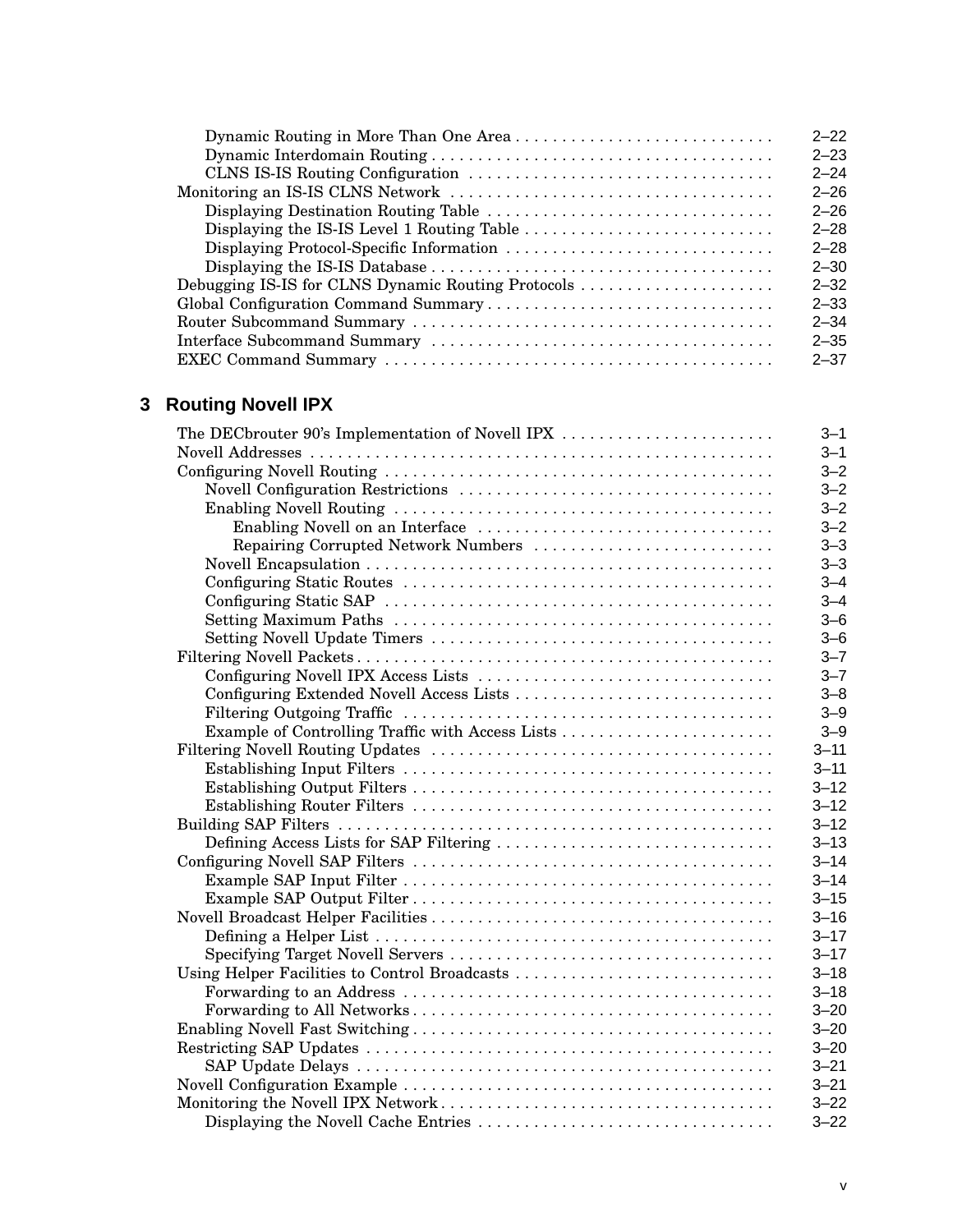|                                                 | $3 - 22$ |
|-------------------------------------------------|----------|
|                                                 | $3 - 23$ |
|                                                 | $3 - 23$ |
|                                                 | $3 - 23$ |
|                                                 | $3 - 24$ |
|                                                 | $3 - 24$ |
| Novell IPX Global Configuration Command Summary | $3 - 25$ |
| Novell IPX Interface Subcommand Summary         | $3 - 26$ |

# **4 Routing PUP**

| $4 - 1$ |
|---------|
| $4 - 1$ |
| $4 - 1$ |
| $4 - 2$ |
| $4 - 2$ |
| $4 - 2$ |
| $4 - 2$ |

# **5 Routing VINES**

| The DECbrouter 90's Implementation of VINES | $5 - 1$  |
|---------------------------------------------|----------|
|                                             | $5 - 1$  |
|                                             | $5 - 2$  |
|                                             | $5 - 2$  |
|                                             | $5 - 3$  |
|                                             | $5 - 4$  |
|                                             | $5 - 5$  |
|                                             | $5 - 6$  |
|                                             | $5 - 7$  |
|                                             | $5 - 8$  |
|                                             | $5 - 8$  |
|                                             | $5 - 9$  |
|                                             | $5 - 9$  |
|                                             | $5 - 10$ |
|                                             | $5 - 10$ |
|                                             | $5 - 10$ |
|                                             | $5 - 10$ |
|                                             | $5 - 11$ |
|                                             | $5 - 11$ |
|                                             | $5 - 11$ |
|                                             | $5 - 12$ |
|                                             | $5 - 12$ |
| VINES Global Configuration Command Summary  | $5 - 13$ |
| VINES Interface Subcommand Summary          | $5 - 14$ |

# **6 Routing XNS**

| $6 - 1$ |
|---------|
| $6 - 1$ |
| $6 - 2$ |
| $6 - 2$ |
| $6 - 2$ |
| $6 - 2$ |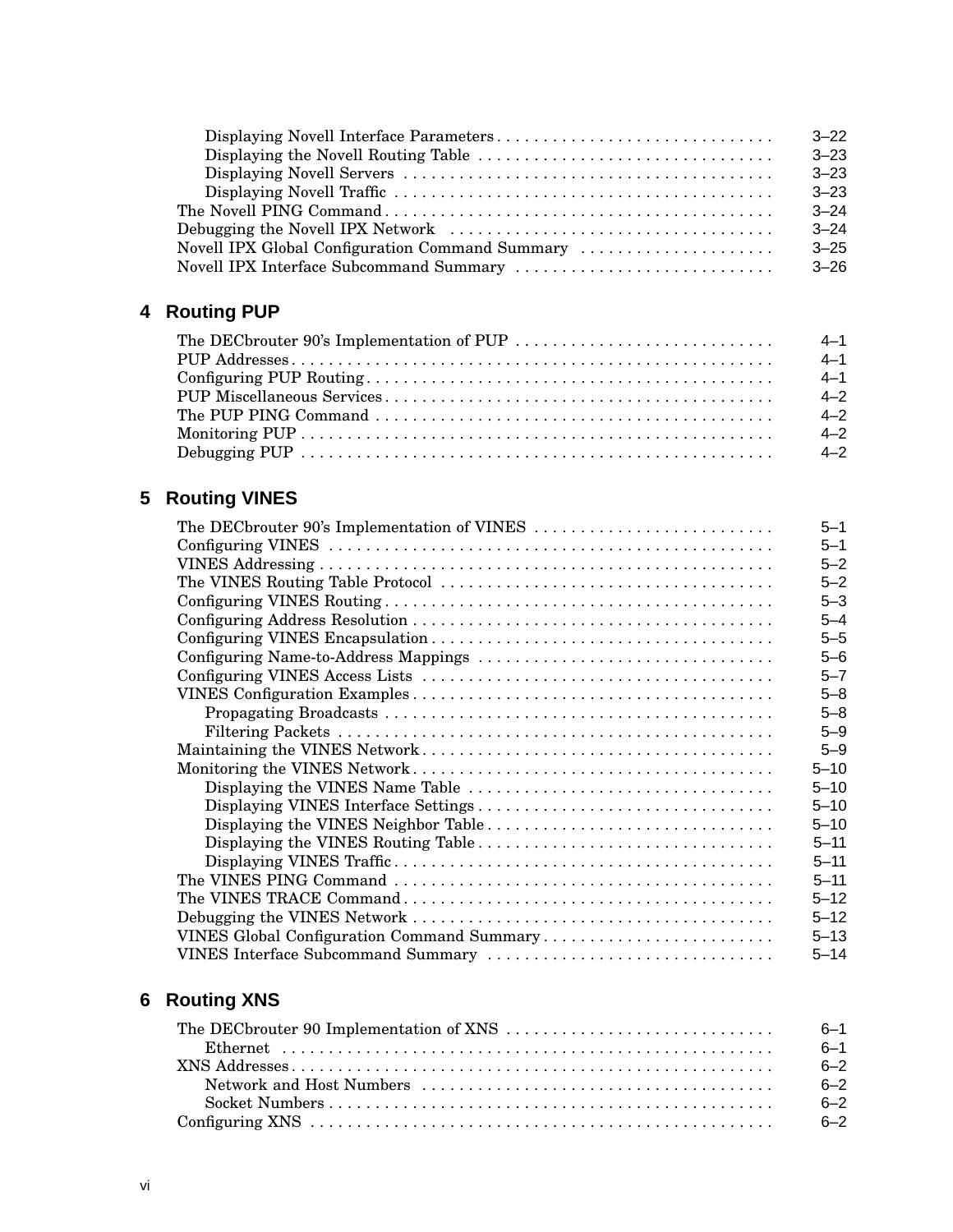| $6 - 3$<br>$6 - 4$<br>$6 - 4$<br>$6 - 5$<br>Configuring XNS Fast Switching<br>$6 - 5$<br>$6 - 6$<br>$6 - 6$<br>Ungermann-Bass Net/One on a Digital Router<br>Configuring Ungermann-Bass Net/One Routing<br>$6 - 7$<br>Ungermann-Bass Routing Protocol and Interactions with RIP<br>$6 - 7$<br>Handling XNS Broadcasts, Flooding, and Helpering<br>$6 - 8$<br>$6 - 8$<br>$6 - 9$<br>Notes and Tips on Configuring XNS Helpering<br>$6 - 11$<br>$6 - 12$<br>$6 - 13$<br>$6 - 13$<br>$6 - 14$<br>$6 - 15$<br>$6 - 15$<br>$6 - 15$<br>Input Filters: Adding to the Routing Table<br>Output Filters: Controlling the List of Networks<br>$6 - 16$<br>$6 - 16$<br>$6 - 17$<br>$6 - 17$<br>$6 - 17$<br>$6 - 18$<br>Configuring for Ungermann-Bass Routing<br>$6 - 18$ |
|----------------------------------------------------------------------------------------------------------------------------------------------------------------------------------------------------------------------------------------------------------------------------------------------------------------------------------------------------------------------------------------------------------------------------------------------------------------------------------------------------------------------------------------------------------------------------------------------------------------------------------------------------------------------------------------------------------------------------------------------------------------|
|                                                                                                                                                                                                                                                                                                                                                                                                                                                                                                                                                                                                                                                                                                                                                                |
|                                                                                                                                                                                                                                                                                                                                                                                                                                                                                                                                                                                                                                                                                                                                                                |
|                                                                                                                                                                                                                                                                                                                                                                                                                                                                                                                                                                                                                                                                                                                                                                |
|                                                                                                                                                                                                                                                                                                                                                                                                                                                                                                                                                                                                                                                                                                                                                                |
|                                                                                                                                                                                                                                                                                                                                                                                                                                                                                                                                                                                                                                                                                                                                                                |
|                                                                                                                                                                                                                                                                                                                                                                                                                                                                                                                                                                                                                                                                                                                                                                |
|                                                                                                                                                                                                                                                                                                                                                                                                                                                                                                                                                                                                                                                                                                                                                                |
|                                                                                                                                                                                                                                                                                                                                                                                                                                                                                                                                                                                                                                                                                                                                                                |
|                                                                                                                                                                                                                                                                                                                                                                                                                                                                                                                                                                                                                                                                                                                                                                |
|                                                                                                                                                                                                                                                                                                                                                                                                                                                                                                                                                                                                                                                                                                                                                                |
|                                                                                                                                                                                                                                                                                                                                                                                                                                                                                                                                                                                                                                                                                                                                                                |
|                                                                                                                                                                                                                                                                                                                                                                                                                                                                                                                                                                                                                                                                                                                                                                |
|                                                                                                                                                                                                                                                                                                                                                                                                                                                                                                                                                                                                                                                                                                                                                                |
|                                                                                                                                                                                                                                                                                                                                                                                                                                                                                                                                                                                                                                                                                                                                                                |
|                                                                                                                                                                                                                                                                                                                                                                                                                                                                                                                                                                                                                                                                                                                                                                |
|                                                                                                                                                                                                                                                                                                                                                                                                                                                                                                                                                                                                                                                                                                                                                                |
|                                                                                                                                                                                                                                                                                                                                                                                                                                                                                                                                                                                                                                                                                                                                                                |
|                                                                                                                                                                                                                                                                                                                                                                                                                                                                                                                                                                                                                                                                                                                                                                |
|                                                                                                                                                                                                                                                                                                                                                                                                                                                                                                                                                                                                                                                                                                                                                                |
|                                                                                                                                                                                                                                                                                                                                                                                                                                                                                                                                                                                                                                                                                                                                                                |
|                                                                                                                                                                                                                                                                                                                                                                                                                                                                                                                                                                                                                                                                                                                                                                |
|                                                                                                                                                                                                                                                                                                                                                                                                                                                                                                                                                                                                                                                                                                                                                                |
|                                                                                                                                                                                                                                                                                                                                                                                                                                                                                                                                                                                                                                                                                                                                                                |
|                                                                                                                                                                                                                                                                                                                                                                                                                                                                                                                                                                                                                                                                                                                                                                |
|                                                                                                                                                                                                                                                                                                                                                                                                                                                                                                                                                                                                                                                                                                                                                                |
|                                                                                                                                                                                                                                                                                                                                                                                                                                                                                                                                                                                                                                                                                                                                                                |
|                                                                                                                                                                                                                                                                                                                                                                                                                                                                                                                                                                                                                                                                                                                                                                |
| $6 - 19$                                                                                                                                                                                                                                                                                                                                                                                                                                                                                                                                                                                                                                                                                                                                                       |
| $6 - 19$                                                                                                                                                                                                                                                                                                                                                                                                                                                                                                                                                                                                                                                                                                                                                       |
| $6 - 20$                                                                                                                                                                                                                                                                                                                                                                                                                                                                                                                                                                                                                                                                                                                                                       |
| $6 - 20$                                                                                                                                                                                                                                                                                                                                                                                                                                                                                                                                                                                                                                                                                                                                                       |
| $6 - 20$                                                                                                                                                                                                                                                                                                                                                                                                                                                                                                                                                                                                                                                                                                                                                       |
| $6 - 21$                                                                                                                                                                                                                                                                                                                                                                                                                                                                                                                                                                                                                                                                                                                                                       |
|                                                                                                                                                                                                                                                                                                                                                                                                                                                                                                                                                                                                                                                                                                                                                                |
| $6 - 22$                                                                                                                                                                                                                                                                                                                                                                                                                                                                                                                                                                                                                                                                                                                                                       |
| XNS Global Configuration Command Summary<br>$6 - 23$                                                                                                                                                                                                                                                                                                                                                                                                                                                                                                                                                                                                                                                                                                           |

# **7 Configuring Transparent Bridging**

|                                                        | $7 - 1$  |
|--------------------------------------------------------|----------|
| DECbrouter 90's Implementation of Transparent Bridging | 7–4      |
|                                                        | $7 - 5$  |
|                                                        | $7 - 5$  |
|                                                        | $7 - 6$  |
|                                                        | $7 - 7$  |
| Assigning Each Interface to a Spanning-Tree Group      | $7 - 7$  |
|                                                        | $7 - 7$  |
|                                                        | $7 - 8$  |
|                                                        | $7 - 8$  |
|                                                        | $7 - 9$  |
|                                                        | $7 - 9$  |
|                                                        | $7 - 10$ |
|                                                        | $7 - 10$ |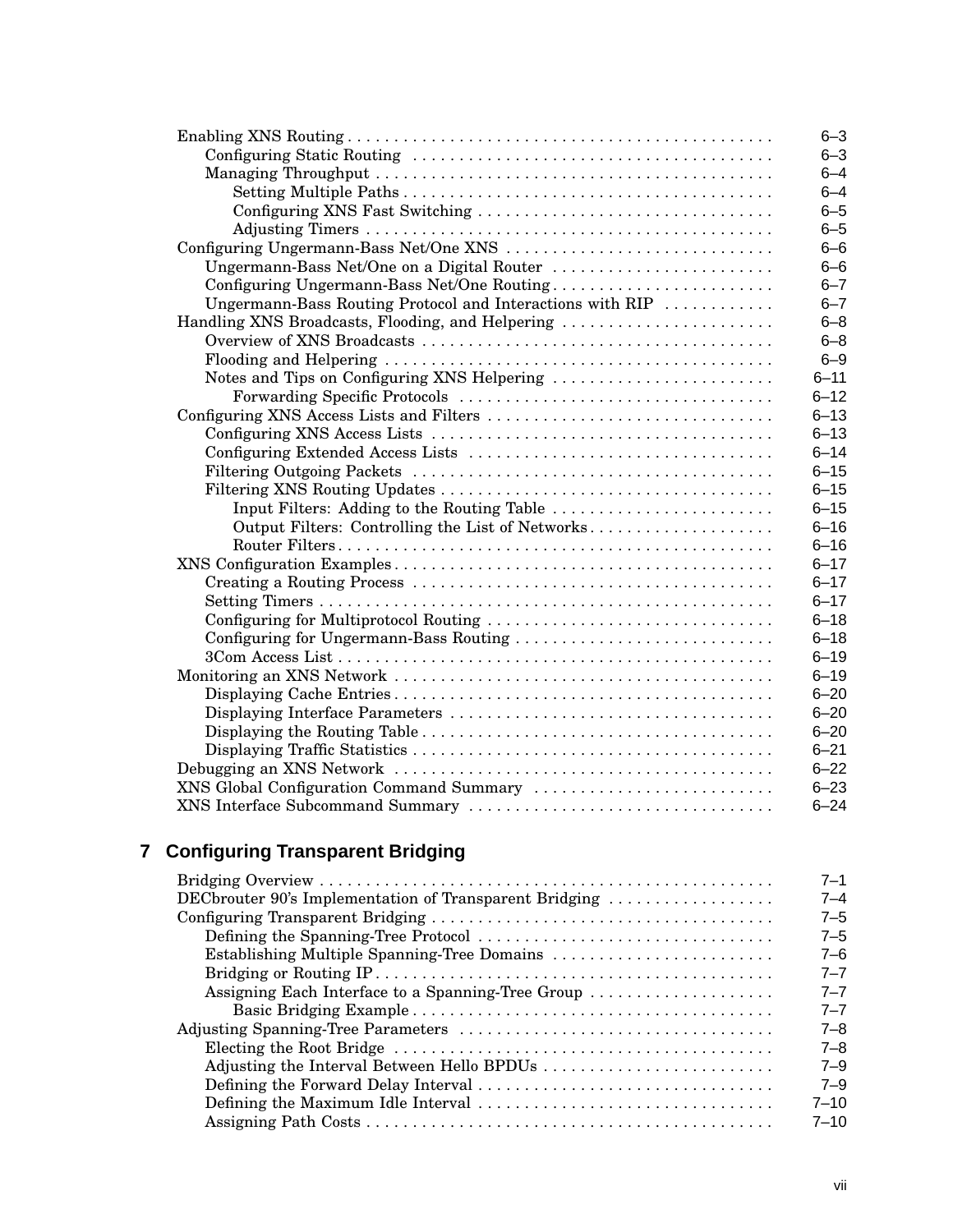|                                                              | $7 - 11$ |
|--------------------------------------------------------------|----------|
|                                                              | $7 - 11$ |
|                                                              | $7 - 12$ |
|                                                              | $7 - 12$ |
| Preventing the Forwarding of Dynamically Determined Stations | $7 - 13$ |
| Forwarding the Multicast Addresses                           | $7 - 13$ |
|                                                              | $7 - 14$ |
|                                                              | $7 - 14$ |
| Filtering Ethernet- and SNAP-Encapsulated Packets on Input   | $7 - 15$ |
| Filtering Ethernet- and SNAP-Encapsulated Packets on Output  | $7 - 16$ |
| Filtering IEEE 802-Encapsulated Packets on Input             | $7 - 16$ |
| Filtering IEEE 802-Encapsulated Packets on Output            | $7 - 17$ |
|                                                              | $7 - 18$ |
| Establishing Vendor Code Access Lists                        | $7 - 18$ |
|                                                              | $7 - 18$ |
|                                                              | $7 - 19$ |
| Accommodating Multicast or Broadcast Packets                 | $7 - 19$ |
| Administrative Filtering of LAT Service Announcements        | $7 - 20$ |
| Specifying LAT Group Code Service Filtering                  | $7 - 21$ |
| Specifying Deny Conditions for LAT Group Codes on Input      | $7 - 21$ |
| Specifying Permit Conditions for LAT Group Codes on Input    | $7 - 22$ |
| Specifying Deny Conditions for LAT Group Codes on Output     | $7 - 22$ |
| Specifying Permit Conditions for LAT Group Codes on Output   | $7 - 23$ |
| Extended Access Lists for Transparent Bridging               | $7 - 23$ |
|                                                              | $7 - 25$ |
|                                                              | $7 - 25$ |
|                                                              | $7 - 26$ |
|                                                              | $7 - 26$ |
|                                                              | $7 - 28$ |
| Bridging in a Frame Relay Network with no Multicasts         | $7 - 28$ |
| Bridging in a Frame Relay Network with Multicasts            | $7 - 29$ |
|                                                              | $7 - 30$ |
| Transparent Bridging Configuration Examples                  | $7 - 31$ |
|                                                              | $7 - 31$ |
|                                                              | $7 - 32$ |
|                                                              | $7 - 32$ |
|                                                              | $7 - 33$ |
| Displaying the Known Spanning-Tree Topology                  | $7 - 34$ |
|                                                              | $7 - 35$ |
| Transparent Bridging Global Configuration Command Summary    | $7 - 36$ |
| Transparent Bridging Interface Subcommand Summary            | $7 - 38$ |

# **8 Configuring Serial Tunneling and SDLC Transport**

| $8 - 1$ |
|---------|
| $8 - 4$ |
| $8 - 4$ |
| $8 - 5$ |
| $8 - 5$ |
| $8 - 5$ |
| $8 - 6$ |
| $8 - 6$ |
| $8 - 7$ |
| $8 - 7$ |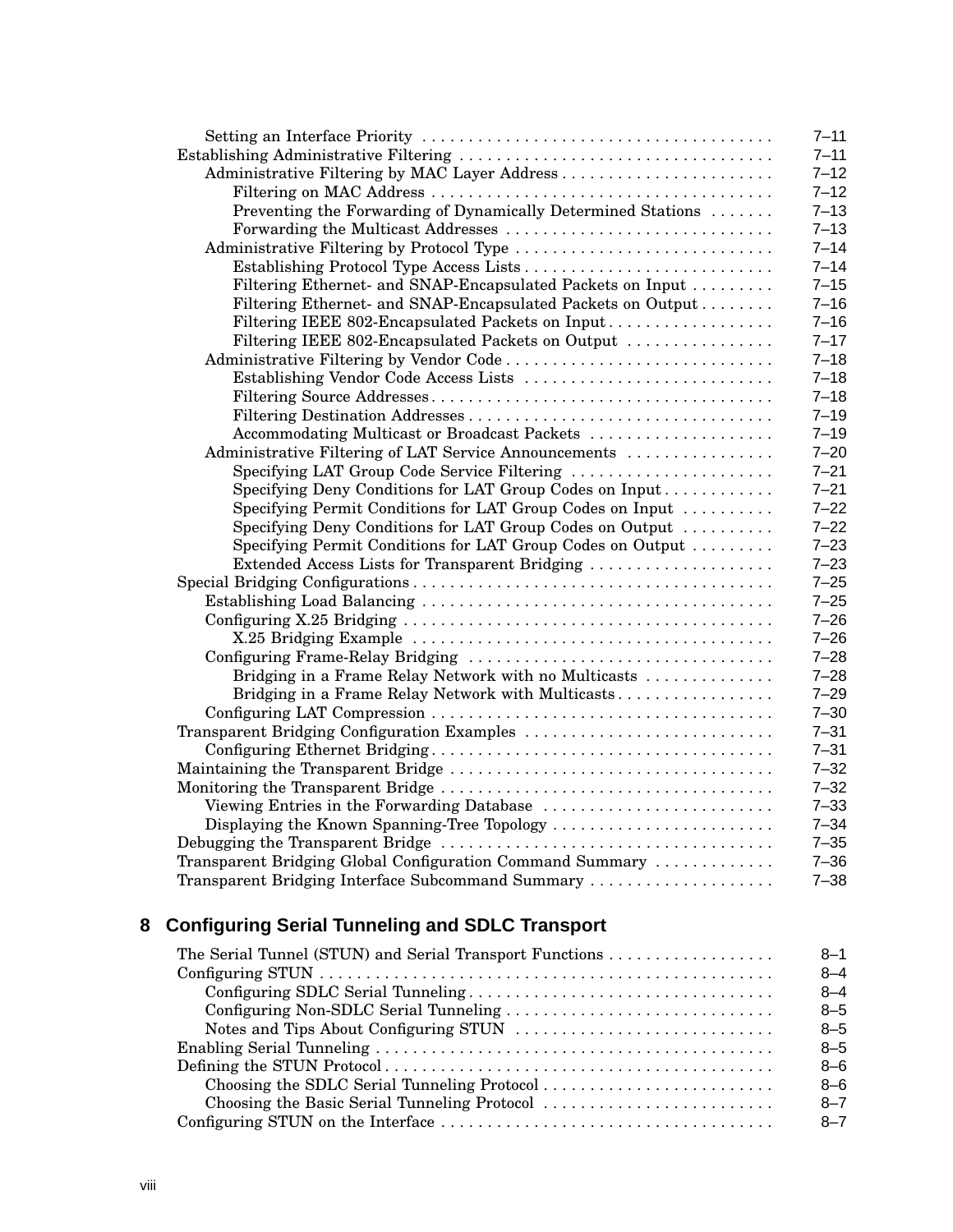|                                                                      | $8 - 7$  |
|----------------------------------------------------------------------|----------|
|                                                                      | $8 - 8$  |
|                                                                      | $8 - 9$  |
| Configuring STUN Serial Link Address Priorities                      | $8 - 10$ |
| Configuring Serial Link Address Prioritization on STUN Simple Serial |          |
|                                                                      | $8 - 10$ |
| Configuring Serial Link Address Prioritization on STUN TCP/IP        |          |
|                                                                      | $8 - 12$ |
|                                                                      | $8 - 14$ |
| Configuring Local Acknowledgment for STUN Interfaces                 | $8 - 16$ |
|                                                                      | $8 - 17$ |
| Setting Up Local Acknowledgment on a Per-STUN-Peer Basis             | $8 - 17$ |
|                                                                      | $8 - 18$ |
|                                                                      | $8 - 20$ |
|                                                                      | $8 - 20$ |
|                                                                      | $8 - 21$ |
| Assigning LOCADDR Priority Groups                                    | $8 - 22$ |
| Using STUN with Multiple-Link Transmission Groups                    | $8 - 23$ |
|                                                                      | $8 - 25$ |
| Expanding the IBM Network Capability Using Digital Routers           | $8 - 25$ |
|                                                                      | $8 - 28$ |
|                                                                      | $8 - 31$ |
|                                                                      | $8 - 31$ |
| Using Proxy Polling in SDLC Environments                             | $8 - 32$ |
|                                                                      | $8 - 33$ |
|                                                                      | $8 - 33$ |
|                                                                      | $8 - 34$ |
| Configuring a Primary Side Pass-Through Interval                     | $8 - 35$ |
|                                                                      | $8 - 35$ |
|                                                                      | $8 - 37$ |
|                                                                      | $8 - 37$ |
|                                                                      | $8 - 38$ |
|                                                                      | $8 - 39$ |
| STUN Global Configuration Command Summary                            | $8 - 40$ |
|                                                                      | $8 - 41$ |

# **9 LLC2 and SDLC Link-Level Support**

|                                                                                                                  | $9 - 2$  |
|------------------------------------------------------------------------------------------------------------------|----------|
|                                                                                                                  | $9 - 2$  |
|                                                                                                                  | $9 - 2$  |
|                                                                                                                  | $9 - 3$  |
|                                                                                                                  | $9 - 3$  |
|                                                                                                                  | $9 - 8$  |
| Debugging LLC2 $\dots \dots \dots \dots \dots \dots \dots \dots \dots \dots \dots \dots \dots \dots \dots \dots$ | $9 - 9$  |
|                                                                                                                  | $9 - 10$ |
|                                                                                                                  | $9 - 10$ |
| Controlling the SDLC Protocol Behavior                                                                           | $9 - 12$ |
| Controlling the SDLC Timers and Retry Counts                                                                     | $9 - 13$ |
| Controlling the SDLC Frame and Window Sizes                                                                      | $9 - 13$ |
| Affecting the Output Buffering Ability                                                                           | $9 - 14$ |
| Affecting Polling of the Secondary Stations                                                                      | $9 - 14$ |
|                                                                                                                  | $9 - 16$ |
|                                                                                                                  | $9 - 17$ |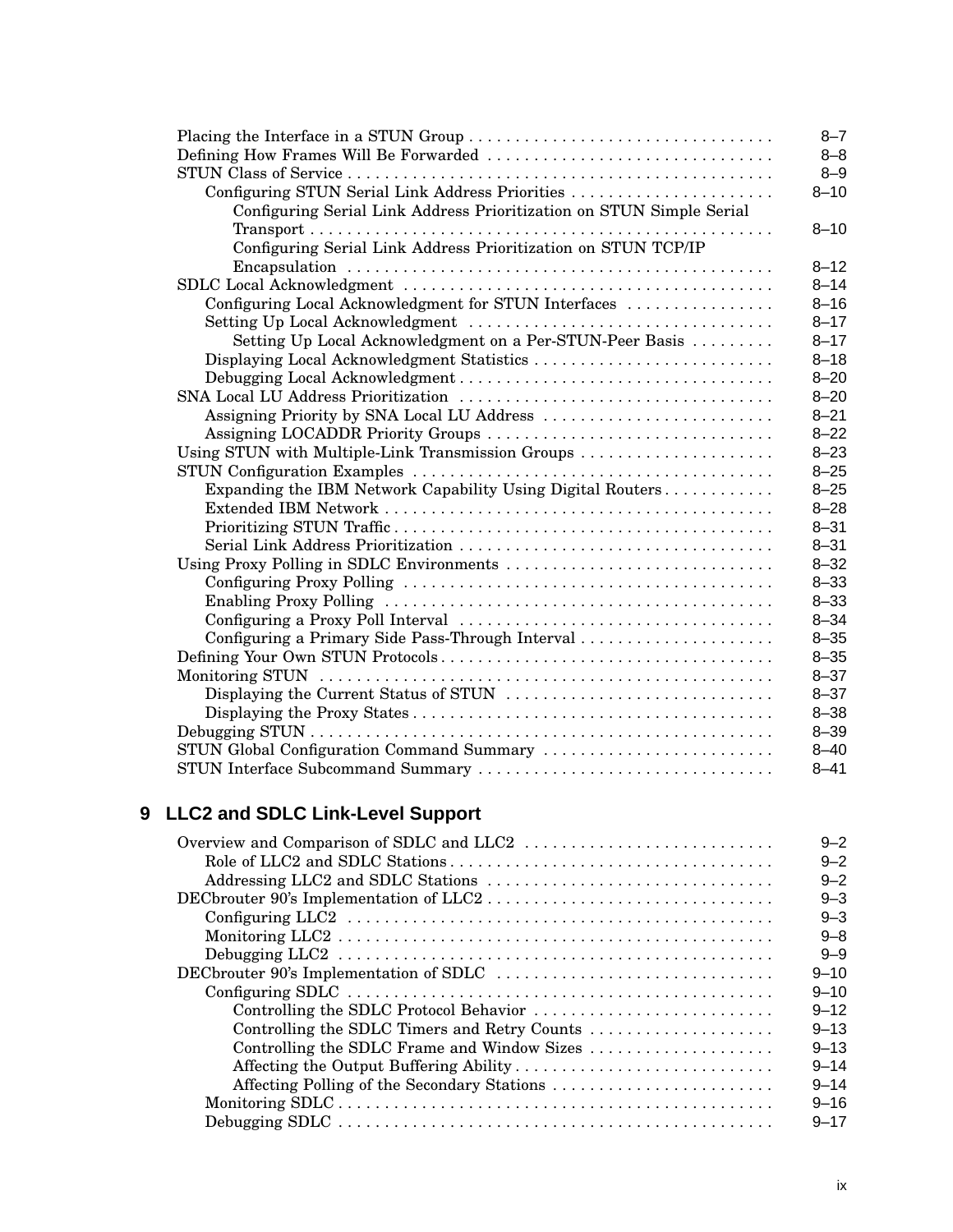|  | $9 - 18$ |
|--|----------|
|  | $9 - 19$ |

# **10 Fast Switching**

# **11 Point-to-Point Protocol (PPP) for DECnet IV and OSI**

| Configuring the Point-to-Point Protocol (PPP) $\dots \dots \dots \dots \dots \dots \dots \dots \dots$ | $11 - 1$ |
|-------------------------------------------------------------------------------------------------------|----------|
|                                                                                                       |          |
|                                                                                                       | $11 - 2$ |
|                                                                                                       | $11 - 2$ |
|                                                                                                       | $11 - 3$ |
|                                                                                                       | $11 - 4$ |
|                                                                                                       |          |

# **A System Error Messages**

| $A-1$ |
|-------|
| $A-1$ |

# **B Access List Summary**

|                                               | $B-1$   |
|-----------------------------------------------|---------|
|                                               | $B-2$   |
|                                               | $B-2$   |
|                                               | $B-3$   |
|                                               | $B-3$   |
|                                               | $B-3$   |
|                                               | $B-3$   |
|                                               | $B-4$   |
|                                               | $B-4$   |
|                                               | $B-4$   |
|                                               | $B-4$   |
|                                               | $B-5$   |
|                                               | $B-5$   |
|                                               | $B-5$   |
|                                               | $B-5$   |
| Source-Route Bridge Protocol Type Access List | $B-6$   |
|                                               | $B-6$   |
|                                               | $B-6$   |
|                                               | $B-6$   |
|                                               | $B - 7$ |

# **C Ethernet Type Codes**

# **D Pattern Matching**

| $D-1$ |
|-------|
| $D-2$ |
| $D-3$ |
| $D-4$ |
| $D-4$ |
|       |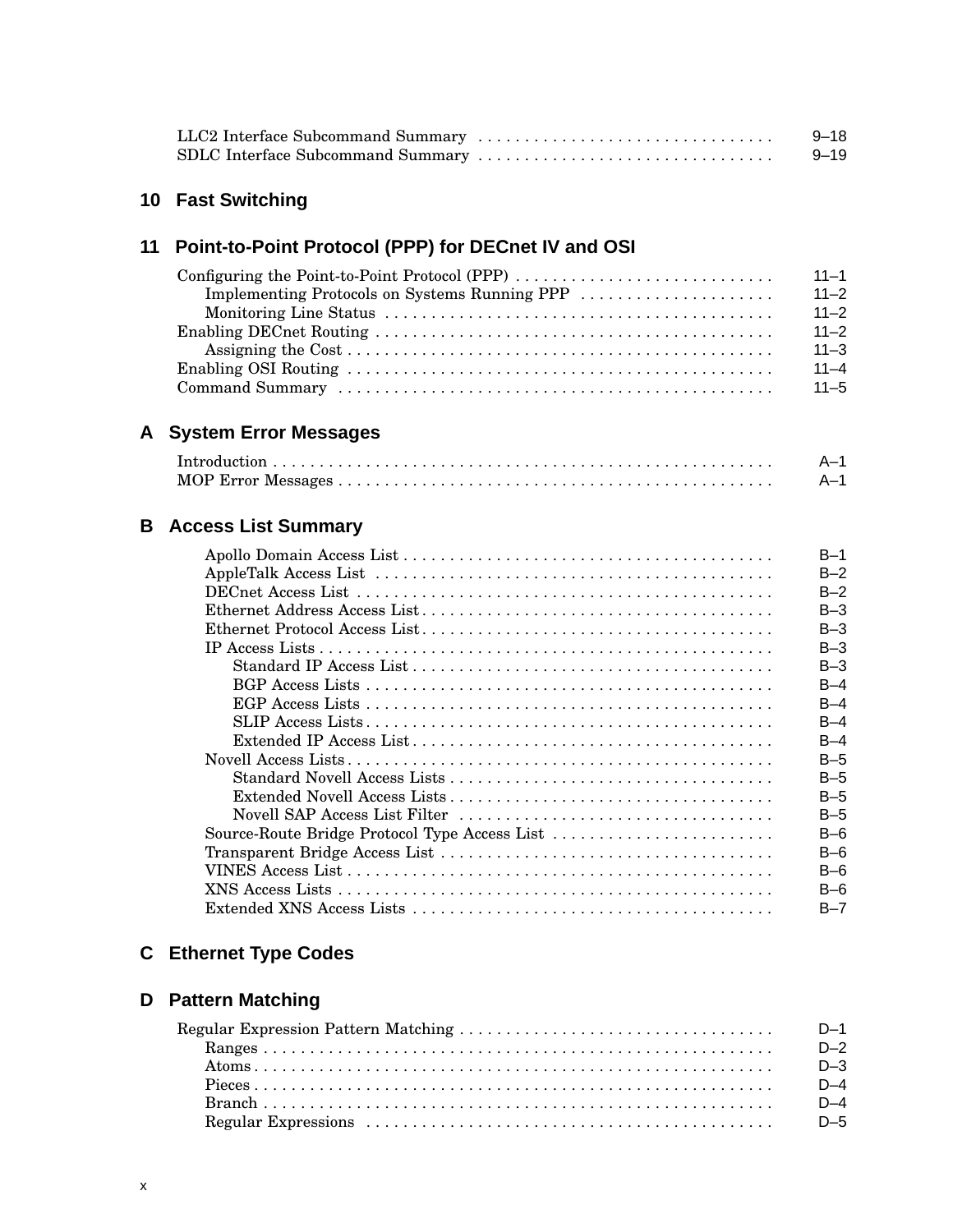# **E ASCII Character Set**

# **F References and Recommended Reading**

| $F-1$ |
|-------|
| $F-2$ |
| $F-4$ |
| $F-4$ |
| $F-4$ |
| $F-4$ |

# **G X.25 Diagnostic Codes**

# **Index**

# **Figures**

| $1 - 1$ |                                                                 | $1 - 2$  |
|---------|-----------------------------------------------------------------|----------|
| $1 - 2$ | ISO-IGRP NSAP Addressing Structure                              | $1 - 4$  |
| $1 - 3$ | IS-IS NSAP Addressing Structure                                 | $1 - 5$  |
| $2 - 1$ |                                                                 | $2 - 20$ |
| $2 - 2$ | CLNS Interdomain Static Routing                                 | $2 - 21$ |
| $2 - 3$ | CLNS Dynamic Routing Within a Single Area                       | $2 - 22$ |
| $2 - 4$ | CLNS Dynamic Routing Within Two Areas                           | $2 - 23$ |
| $2 - 5$ | CLNS Interdomain Dynamic Routing                                | $2 - 23$ |
| $3 - 1$ | Multiple Novell Servers Requiring Access Control                | $3 - 9$  |
| $3 - 2$ |                                                                 | $3 - 15$ |
| $3 - 3$ |                                                                 | $3 - 16$ |
| $3 - 4$ | Novell Clients Requiring Server Access Through a Digital Router | $3 - 19$ |
| $5 - 1$ | Banyan VINES Network-Level Addresses                            | $5 - 2$  |
| $5 - 2$ | VINES Client/Server Configuration                               | $5 - 8$  |
| $6 - 1$ |                                                                 | $6 - 12$ |
| $7 - 1$ |                                                                 | $7 - 2$  |
| $7 - 2$ |                                                                 | $7 - 3$  |
| $7 - 3$ |                                                                 | $7 - 8$  |
| $7 - 4$ | Network Demonstrating Output Address List Filtering             | $7 - 20$ |
| $7 - 5$ |                                                                 | $7 - 27$ |
| $7 - 6$ | Frame-Relay Bridging Example                                    | $7 - 28$ |
| $7 - 7$ | Ethernet Bridging Configuration Example                         | $7 - 31$ |
| $8 - 1$ | IBM Network Configuration With and Without SDLC Transport       | $8 - 3$  |
| $8 - 2$ | STUN Simple Serial Transport                                    | $8 - 11$ |
| $8 - 3$ |                                                                 | $8 - 13$ |
| $8 - 4$ | SDLC Session Without Local Acknowledgment                       | $8 - 15$ |
| $8 - 5$ | SDLC Session With Local Acknowledgment                          | $8 - 16$ |
| $8 - 6$ | SNA Local Address Prioritization                                | $8 - 21$ |
| $8 - 7$ | IBM Network Without Router                                      | $8 - 25$ |
| $8 - 8$ | IBM Network With Routers and SDLC Links                         | $8 - 26$ |
| $8 - 9$ | Extended IBM Network with Routers and SDLC Links                | $8 - 28$ |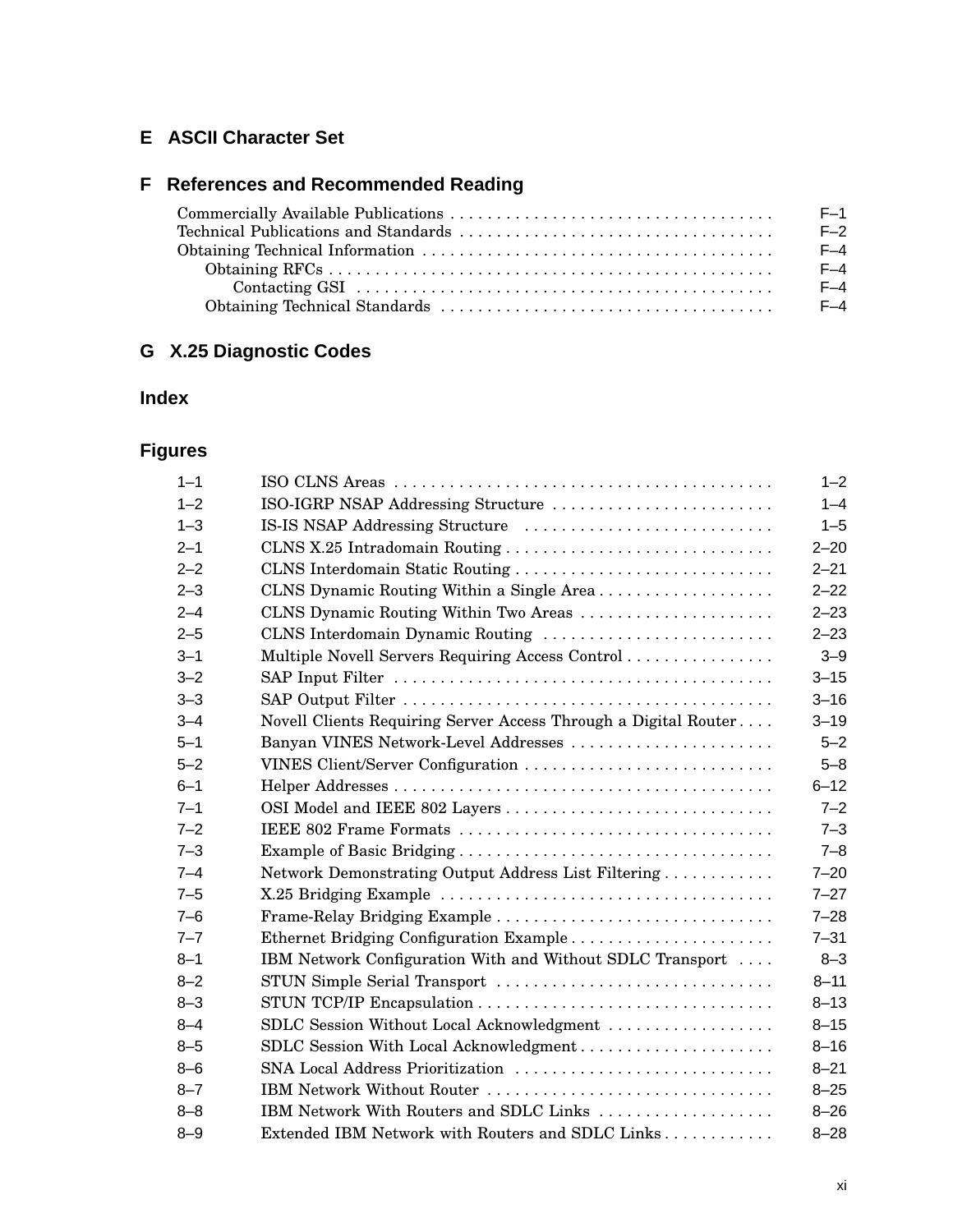| $8 - 10$ | IBM Network with Multiple Groups of Controllers                   | $8 - 29$ |
|----------|-------------------------------------------------------------------|----------|
| $8 - 11$ | Serial Link Address Prioritization                                | $8 - 32$ |
| $8 - 12$ | Typical IBM SDLC Primary and Secondary Node Configuration         | $8 - 32$ |
| $8 - 13$ | IBM SDLC Primary and Secondary Nodes with Proxy Polling Feature   |          |
|          |                                                                   | $8 - 33$ |
| $8 - 14$ |                                                                   | $8 - 36$ |
| $9 - 1$  | Two SDLC Secondary Stations Attached to a Single Serial Interface |          |
|          |                                                                   | $9 - 11$ |
| $11 - 1$ | DECnet Cost Values/FIG_V3_DEnt                                    | $11 - 4$ |
| $F-1$    | ASCII-to-Decimal Translation Table                                | $F-1$    |

# **Tables**

| $1 - 1$  |                                                           | $1 - 25$ |
|----------|-----------------------------------------------------------|----------|
| $1 - 2$  |                                                           | $1 - 27$ |
| $2 - 1$  | Sample Routing Table Entries                              | $2 - 3$  |
| $2 - 2$  |                                                           | $2 - 4$  |
| $2 - 3$  | Which-Route Field Descriptions                            | $2 - 27$ |
| $3 - 1$  | Sample Novell SAP Services                                | $3 - 13$ |
| $5 - 1$  | Interfaces and Example Delay Metric Values                | $5 - 3$  |
| $5 - 2$  | Vines Address Assignment Method                           | $5 - 4$  |
| $5 - 3$  |                                                           | $5 - 12$ |
| $6 - 1$  | XNS Traffic Statistics Field Descriptions                 | $6 - 22$ |
| $7 - 1$  | Optional MAC Address Filtering Keywords                   | $7 - 12$ |
| $7 - 2$  | Forwarding Database Display Field Descriptions            | $7 - 34$ |
| $8 - 1$  | STUN Priority Port Numbers                                | $8 - 12$ |
| $8 - 2$  | Show Stun Field Descriptions                              | $8 - 19$ |
| $8 - 3$  |                                                           | $8 - 20$ |
| $8 - 4$  | STUN Priority Port Numbers                                | $8 - 22$ |
| $8 - 5$  |                                                           | $8 - 37$ |
| $8 - 6$  | Allowable Schema Formats                                  | $8 - 37$ |
| $8 - 7$  | STUN Status Display Field Descriptions                    | $8 - 38$ |
| $8 - 8$  |                                                           | $8 - 39$ |
| $8 - 9$  | Allowable Schema Formats                                  | $8 - 41$ |
| $9 - 1$  |                                                           | $9 - 3$  |
| $9 - 2$  |                                                           | $9 - 8$  |
| $9 - 3$  |                                                           | $9 - 12$ |
| $9 - 4$  | Show Interfaces Fields and Descriptions                   | $9 - 16$ |
| $9 - 5$  | SDLC Secondary Descriptions                               | $9 - 17$ |
| $10 - 1$ |                                                           | $10 - 1$ |
| $B-1$    | Summary of Numerical Ranges                               | $B - 7$  |
| $D-1$    | Special Symbols Used as Atoms                             | $D-3$    |
| $D-2$    | Special Symbols Used with Pieces                          | $D-4$    |
| $G-1$    | Annex E International Problem Diagnostic Code Differences | $G-1$    |
| $G-2$    |                                                           | $G-2$    |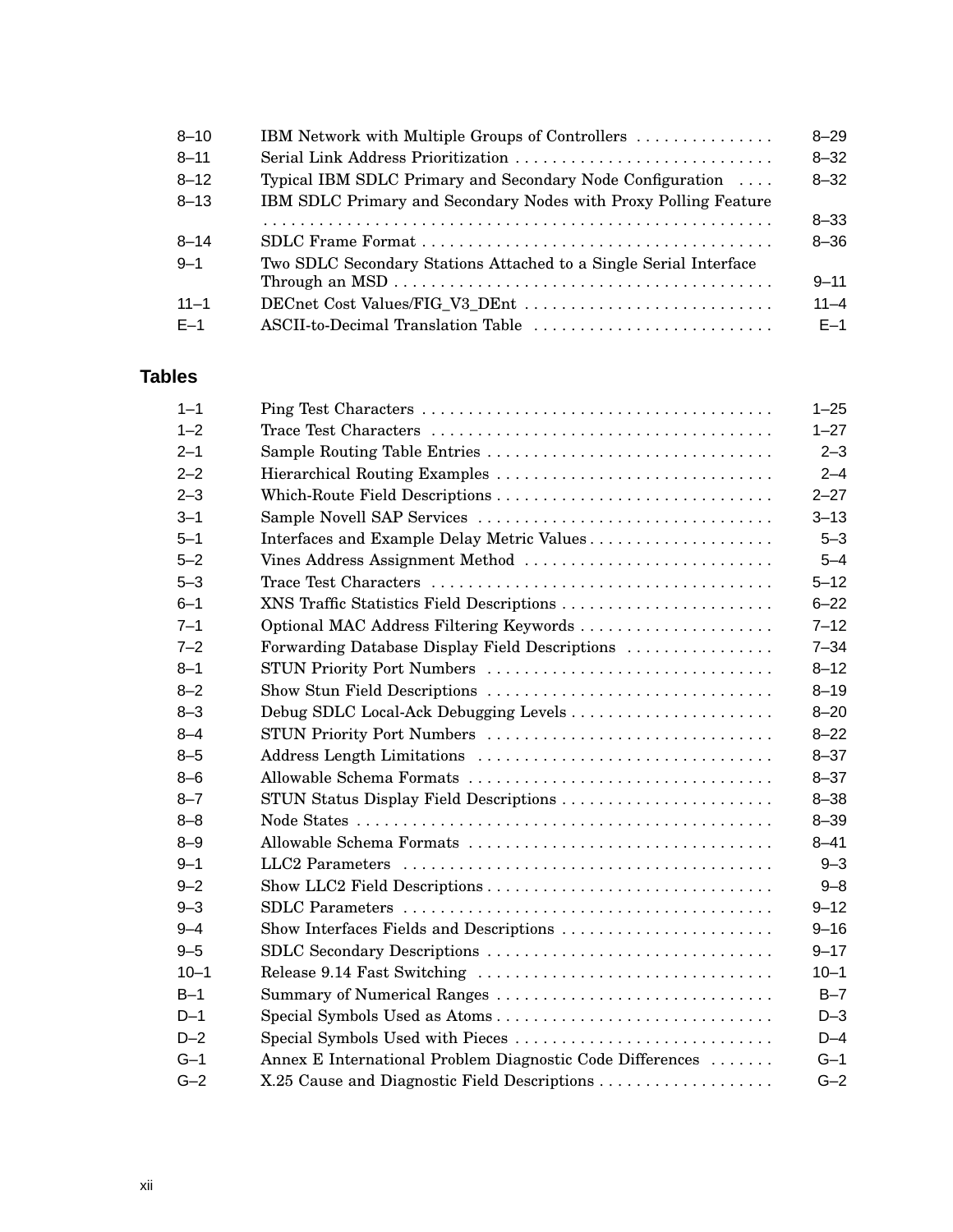# **About This Guide**

This section discusses the objectives, audience, organization, and conventions of this guide. It also lists related Digital publications.

#### **Audience**

This publication is intended for system administrators who will configure and maintain a DECbrouter 90.

### **Organization**

The following chapters are contained in this guide:

- **Chapter 1, Switching ISO CLNS**–provides an overview of basic ISO terminology, and describes CLNS address assignment, configurations for basic ISO CLNS, and switching features.
- **Chapter 2, Configuring ISO CLNS Routing Protocols**–describes routing protocols supported by the International Organization for Standardization (ISO) Connectionless Network Services (CLNS) protocol.
- **Chapter 3, Routing Novell IPX**–describes the DECbrouter 90 implementation of the Novell IPX routing protocol.
- **Chapter 4, Routing PUP**–describes routing configuration using the Xerox PARC Universal Protocol (PUP). Monitoring and debugging commands are also described.
- **Chapter 5, Routing VINES**–describes the DECbrouter 90 implementation of the Banyan VINES routing protocol.
- **Chapter 6, Routing XNS**–describes how to configure your router for packets using the Xerox Network System (XNS) protocols.
- **Chapter 7, Configuring Transparent Bridging**–describes the transparent bridging support available in the DECbrouter 90.
- **Chapter 8, Configuring Serial Tunneling and SDLC Transport** describes the implementation of the DECbrouter 90 serial tunneling (STUN) and SDLC transport.
- **Chapter 9, LLC2 and SDLC Link-Level Support**–provides an overview of the implementation of the two IBM data link level protocols.
- **Chapter 10, Fast Switching**–provides information on protocols and interfaces that support fast switching.
- **Chapter 11, Point-to-Point Protocol (PPP) for DECnet IV and OSI** describes how to configure the PPP, and enable DECnet and OSI routing.
- **Appendix A, System Error Messages**–lists the system error messages.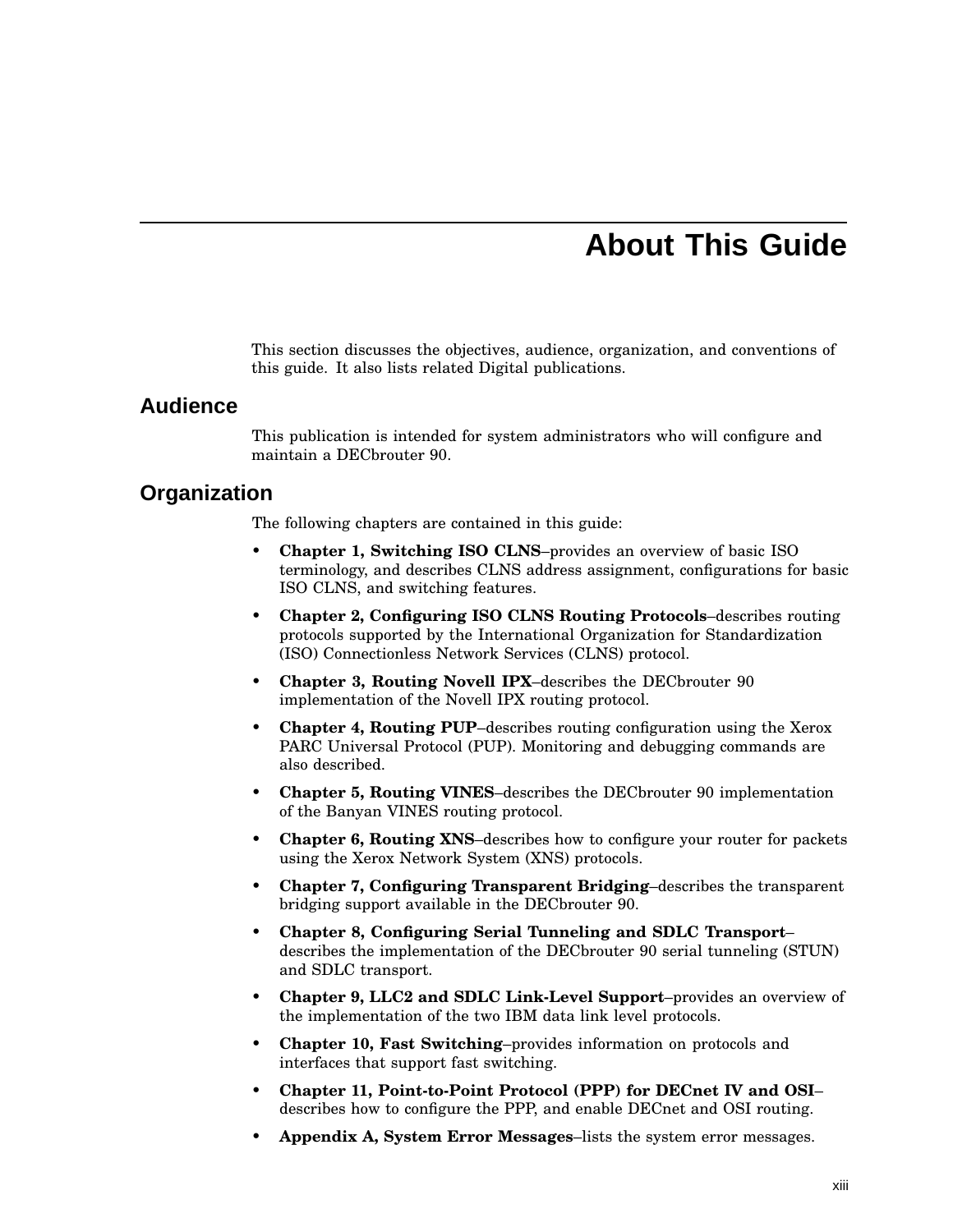- **Appendix B, Access List Summary**–summarizes the general command syntax and number ranges or symbolic names, used for the access lists supported by the DECbrouter 90T software.
- **Appendix C, Ethernet Type Codes**–lists the Ethernet type codes for use with type code filtering configuration commands.
- **Appendix D, Pattern Matching**–describes the pattern-matching scheme used by the X.25 switching feature.
- **Appendix E, ASCII Character Set**–lists the ASCII character set.
- **Appendix F, References and Recommended Reading**–lists reference material and recommended reading.
- **Appendix G, X.25 Diagnostic Codes**–contains information about the X.25 diagnostic codes.

# **Conventions**

| <b>Convention</b> | <b>Meaning</b>                                                                                                                                                                                                             |
|-------------------|----------------------------------------------------------------------------------------------------------------------------------------------------------------------------------------------------------------------------|
| system displays   | Terminal sessions and information the system displays are<br>printed in monospace type.                                                                                                                                    |
| boldface          | Information you enter is in boldface type. Keywords are also in<br>boldface type.                                                                                                                                          |
| >                 | Nonprinting characters are shown in angle brackets.                                                                                                                                                                        |
| $\Box$            | Defaults are in square brackets.                                                                                                                                                                                           |
| $\{\}$            | Required keywords are in braces { } and are separated by a<br>vertical bar $(1)$ .                                                                                                                                         |
| <b>COMMANDS</b>   | Commands are in uppercase letters.                                                                                                                                                                                         |
| italics           | Command variables, worksheet values, new terms and<br>concepts, and titles of books and periodicals are in italics.                                                                                                        |
| Ctrl/X            | Indicates two keys that you must press simultaneously.                                                                                                                                                                     |
| Public            | A string should not be enclosed by quotes (""). For example,<br>when setting up a community string for SNMP to "public," do<br>not enclose the word public with quotes; otherwise, the string<br>would be set to "public". |
| Note              | Provides general information about the current topic.                                                                                                                                                                      |
| Caution           | Provides information to prevent damage to equipment.                                                                                                                                                                       |

The following conventions are used in this guide: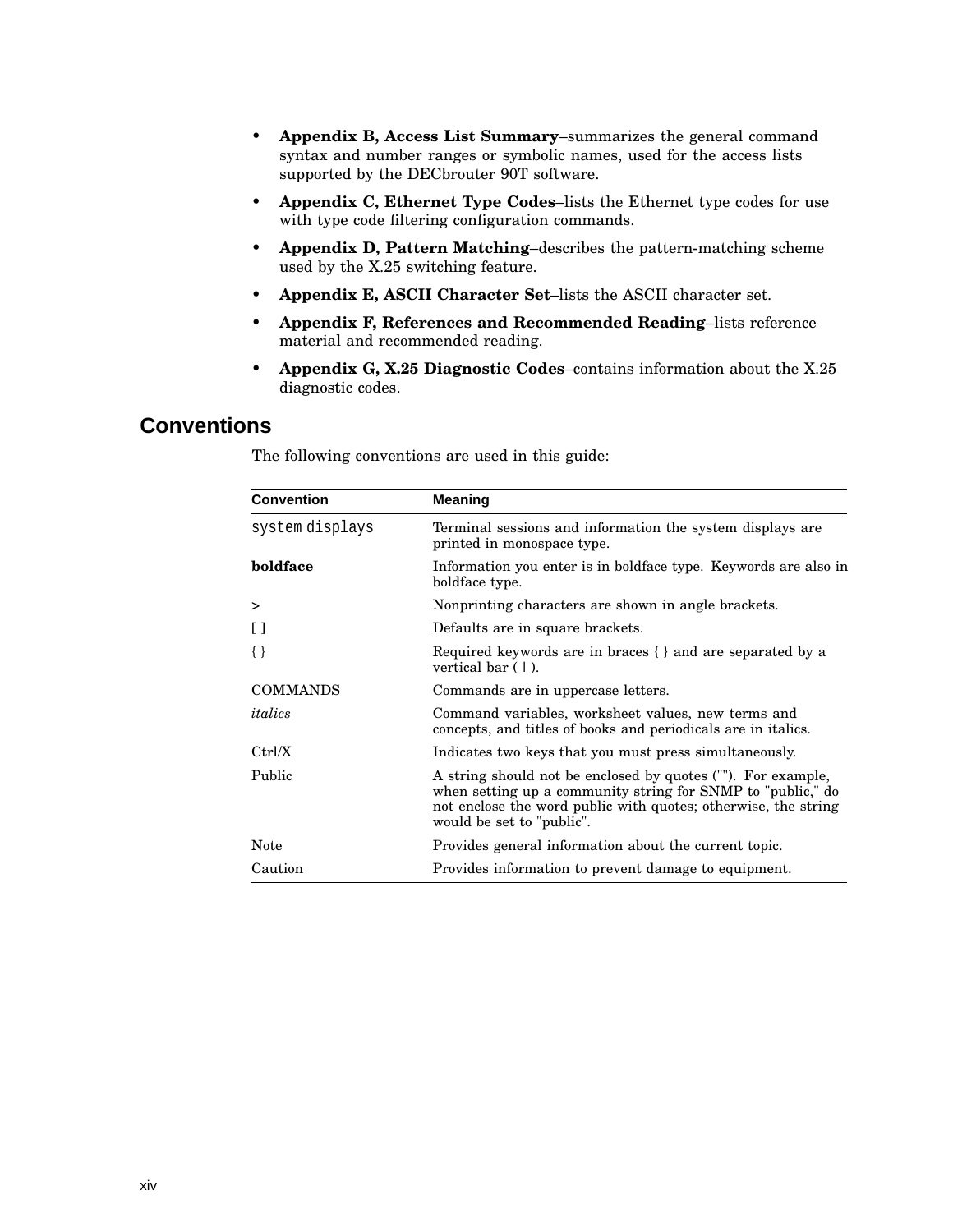# **Related Documentation**

The most important companion to this guide is the set of Digital documentation that accompanies the product. This guide refers you to the appropriate manual for additional reference material that is beyond the scope of this guide. The following manuals are shipped with the DECbrouter 90:

- *DECbrouter 90 Products Getting Started*
- *DECbrouter 90 Products Configuration and Reference, Volume 1*
- *DECbrouter 90 Products Configuration and Reference, Volume 2*
- *DECbrouter 90T Installation and Operating Information*
- *DECbrouter 90 System Error Messages*
- *DECbrouter 90 Products Command Summary*

To order these publications or additional copies of this guide, contact your sales representative. Refer to the How to Order Additional Documentation page at the back of this document for addresses and phone numbers.

## **Service and Support**

Call your local representative for service.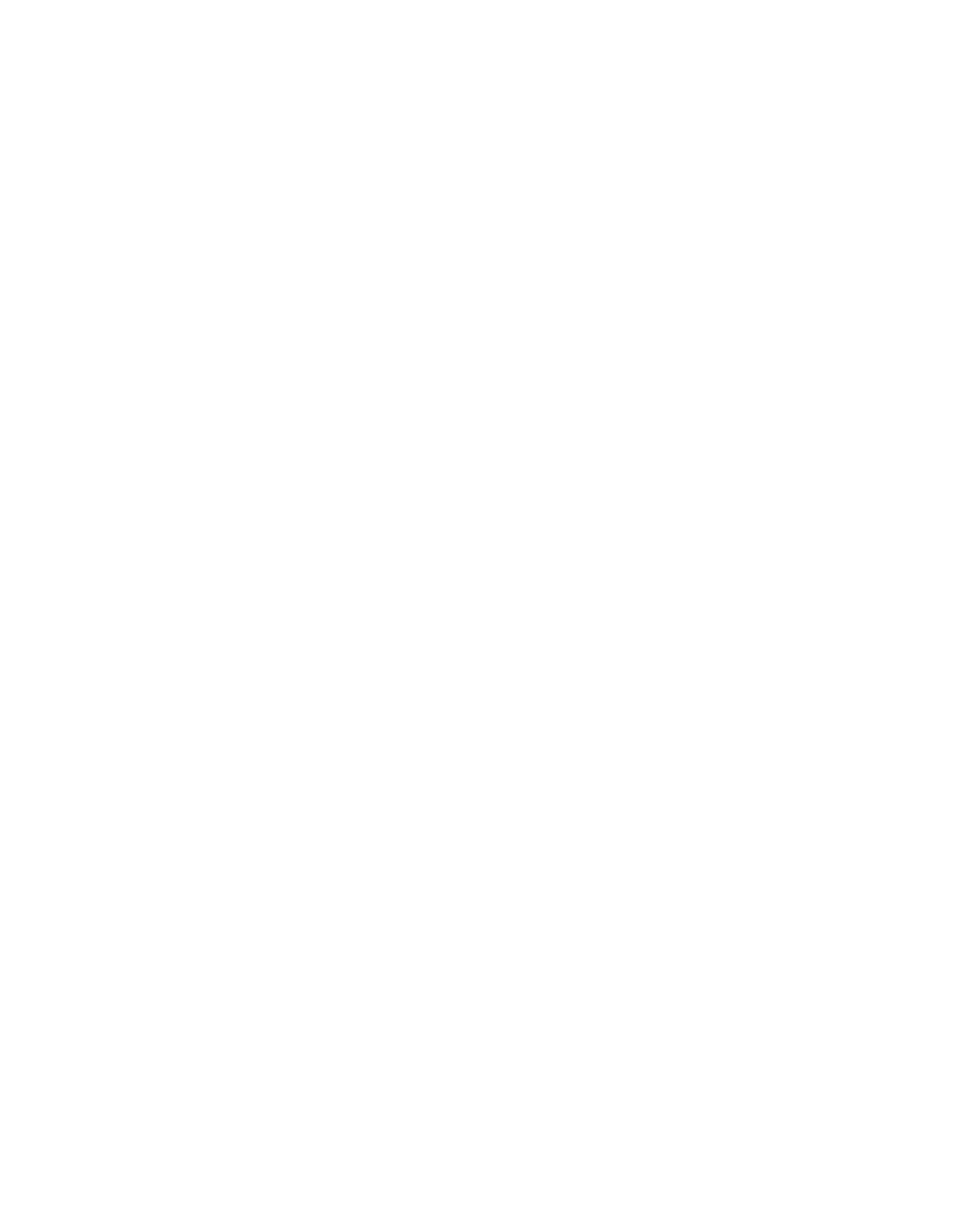# **Obtaining Additional Information**

This section describes how to obtain additional Digital publications and includes tips for obtaining books, standards, and other information about networks and data communications that might be helpful while using Digital products.

## **Ordering Additional Digital Publications**

To order these publications or additional copies of the *DECbrouter 90 Products Configuration and Reference* guides, contact your local representative.

### **Obtaining Information**

This section describes how to obtain RFCs and technical standards.

#### **Obtaining RFCs**

Information about the Internet suite of protocols is contained in documents called *Requests for Comments or RFCs*. These documents are maintained by Government Systems, Inc. (GSI). You can request copies by contacting GSI directly, or you can use the TCP/IP File Transfer Protocol (FTP) to obtain an electronic copy.

#### **Contacting GSI**

You can contact GSI through mail, by telephone, or through electronic mail:

Government Systems, Incorporated Attn: Network Information Center 14200 Park Meadow Drive, Suite 200 Chantilly, Virginia 22021

1-800-365-3642 (703) 802-4535 (703) 802-8376 (FAX)

NIC@NIC.DDN.MIL

Network address: 192.112.36.5 Root domain server: 192.112.36.4

#### **Obtaining an Electronic Copy**

To obtain an electronic copy of an RFC through FTP, complete the following step

1. At your server prompt, use the **ftp** command to connect to address *nic.ddn.mil*:

% **ftp nic.ddn.mil**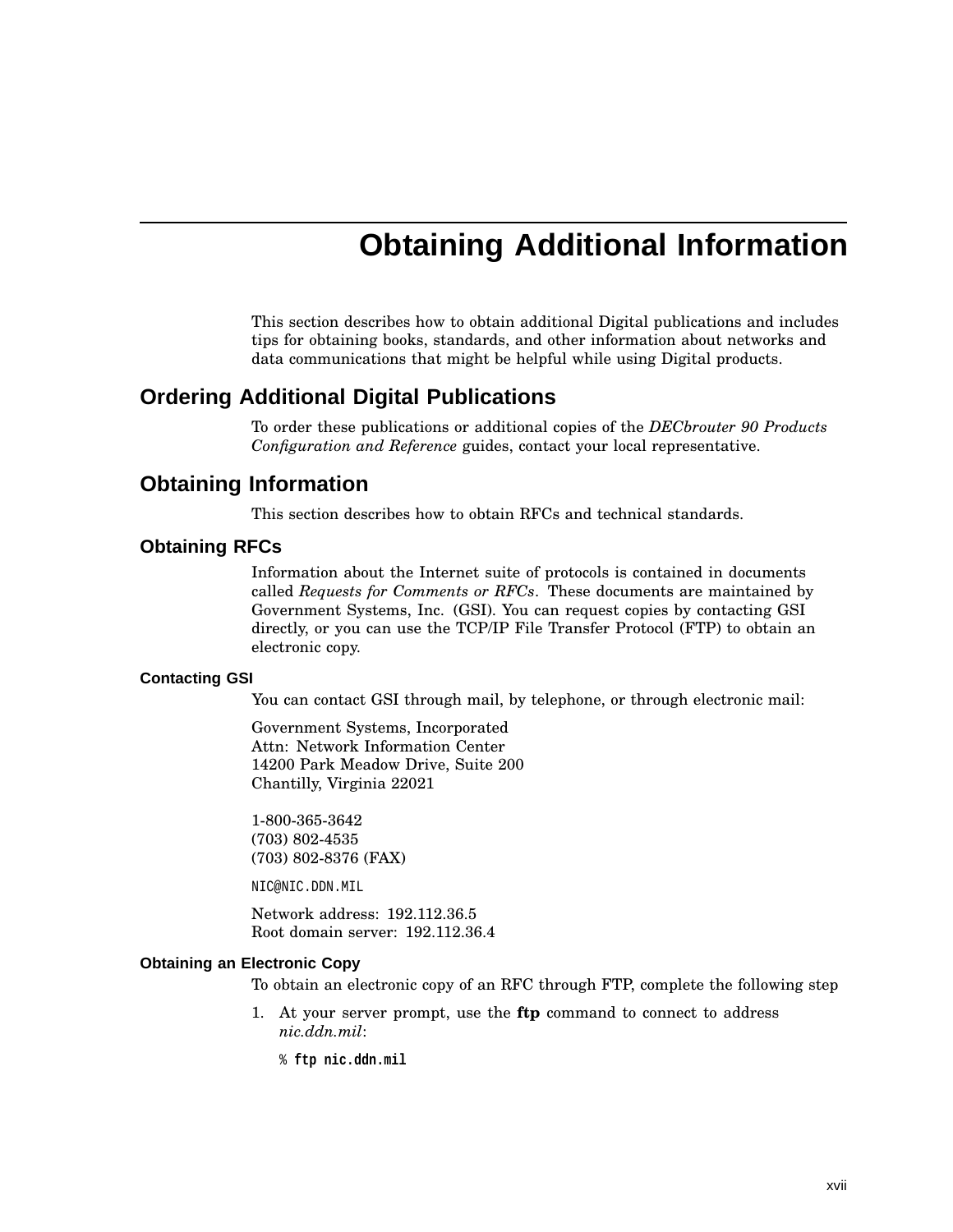The following display appears, followed by a login prompt:

```
Connected to nic.ddn.mil.
220-*****Welcome to the Network Information Center*****
   *****Login with username "anonymous" and password "guest"
   *****You may change directories to the following:
     ddn-news - DDN Management Bulletins
     domain - Root Domain Zone Files
     ien - Internet Engineering Notes
     iesg - IETF Steering Group
     ietf - Internet Engineering Task Force
                        internet-drafts - Internet Drafts
                      netinfo - NIC Information Files
     netprog - Guest Software (ex. whois.c)
     protocols - TCP-IP & OSI Documents<br>
rfc - RFC Repository
                    - RFC Repository
     scc - DDN Security Bulletins
220 And more.
```
2. At the login prompt, enter the word **anonymous** as your login name:

Name (nic.ddn.mil:cindy): **anonymous**

The NIC responds with this message:

331 Guest login ok, send "guest" as password. Password:

3. Enter the word **guest** at the Password: prompt. The following message and ftp> prompt appear:

230 Guest login ok, access restrictions apply. ftp>

4. Use the **cd** command to change directories. The following example illustrates how to change the RFC directory and obtain RFC 1158:

```
ftp> cd rfc
250 CWD command successful.
ftp> get rfc1158.txt
```
5. To exit the FTP facility, enter the **quit** command at the ftp> prompt.

#### **Obtaining Technical Standards**

Following are additional sources for technical standards:

- Omnicom, 1-800-OMNICOM
- Global Engineering Documents, 2805 McGraw Ave., Irvine, CA 92714 1-800-854-7179
- American National Standards Institute, 1430 Broadway, New York, NY 10018 (212) 642-4932 or (212) 302-1286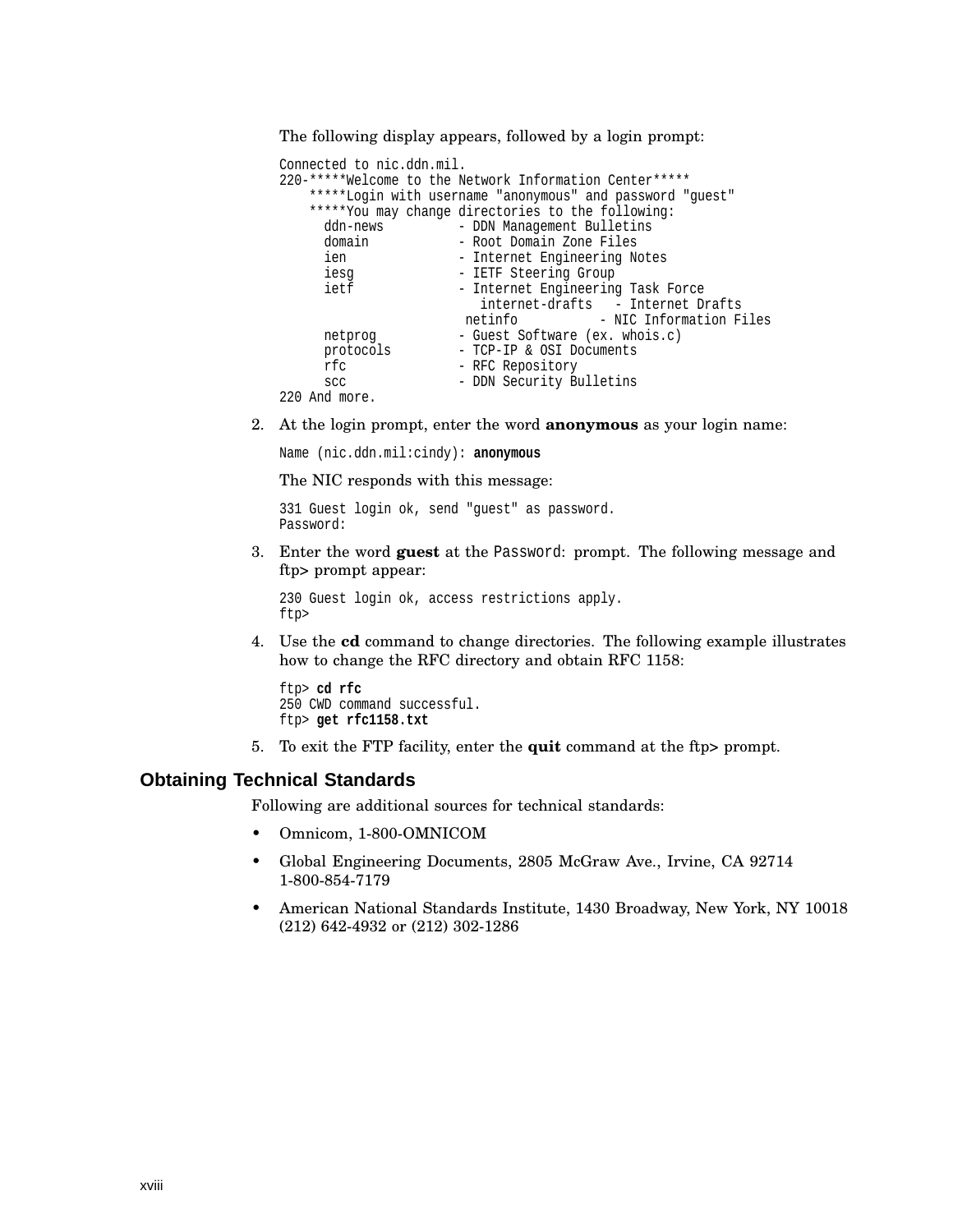# **1 Switching ISO CLNS**

This publication includes two chapters that address the International Organization for Standardization (ISO) Connectionless Network Services (CLNS) protocol, which is a standard for the network layer of the Open Systems Interconnection (OSI) model. This chapter focuses on the following topics:

- Overview of basic ISO terminology
- CLNS address assignment
- Basic ISO CLNS configuration
- Configuration of switching features
- Configuration examples related to topics addressed in this chapter (including command listing and illustrations)

Commands are summarized at the end of this chapter. See Chapter 2 for information on the various routing protocols and how they are used in internetworks.

### **The DECbrouter 90 Implementation of ISO CLNS**

The DECbrouter 90 routing software supports packet forwarding and routing for ISO CLNS on networks using Ethernet and serial data link layers.

You can use CLNS routers on serial interfaces with HDLC, LAPB, X.25, SMDS, or Frame Relay encapsulation. To use HDLC encapsulation, you must have a router at both ends of the link. If you use X.25 encapsulation, you must manually enter the NSAP-to-X.121 mapping. The LAPB, SMDS, Frame Relay, and X.25 encapsulations will interoperate with other vendors.

In addition, this CLNS implementation is compliant with the Government Open Systems Interconnection Profile (GOSIP) Version 2. As part of its CLNS support, the DECbrouter 90 fully supports these ISO and ANSI standards:

- ISO 9542—Documents the End System-to-Intermediate System (ES-IS) routing exchange protocol
- ISO 8473—Documents the ISO Connectionless Network Protocol (CLNP)
- ISO 8348/Ad2—Documents Network Service Access Points (NSAPs) ISO 10589—Documents Intermediate System-to-Intermediate System (IS-IS) Intra-domain Routing Exchange Protocol

Both the ISO-developed IS-IS and Cisco's ISO Interior Gateway Routing Protocol (ISO-IGRP) dynamic routing protocols are supported for dynamic routing of ISO CLNS.

In addition, static routing for ISO CLNS is supported.

Support for IS-IS, ISO-IGRP, and static routing are described in Chapter 2.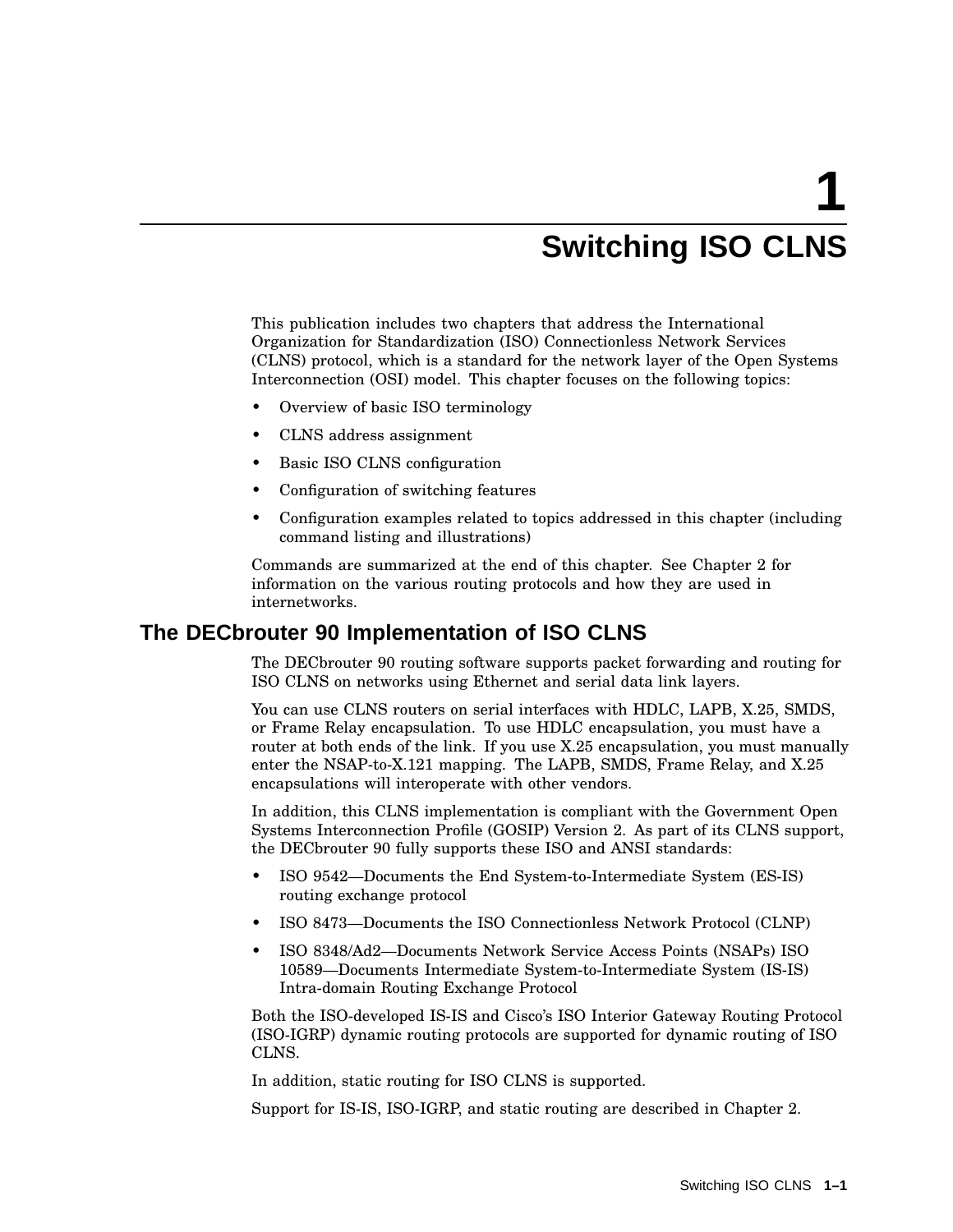### **Switching ISO CLNS The DECbrouter 90 Implementation of ISO CLNS**

## **Switching ISO CLNS**

In this publication, *switching* involves taking a packet in one interface and sending it out another (or the same) interface. Switching decisions always are made by looking in a routing table. If the routing table is built dynamically, the process that does so implements a *routing* protocol. If the routing table is built by user configuration, the router is doing *static routing*.

When configured for switching only, the router only makes forwarding decisions. It does not perform other routing-related functions. In such a configuration, the router compiles a table of adjacency data, but does not advertise this information. The only information that is inserted into the routing table is the NSAP and Network Entity Title (NET) addresses of this router, static routes, and adjacency information.

## **ISO Routing Terminology**

The ISO network architecture uses terminology and concepts that differ from IP networks. In other network architectures, CLNS would be known as a *datagram service*; in the TCP/IP architecture, for example, datagram service is provided by IP.

The lowest level of the routing hierarchy is the *area*—a set of end systems connected by intermediate systems (routers). (See Figure 1–1). The network itself has no separate identity, no network number; instead, the next addressable entity above the end system or intermediate system (router) is the area.



#### **Figure 1–1 ISO CLNS Areas**

Areas are connected to other areas to form *routing domains*. Each domain is a separately administered region, similar in concept to an autonomous system in IP networks.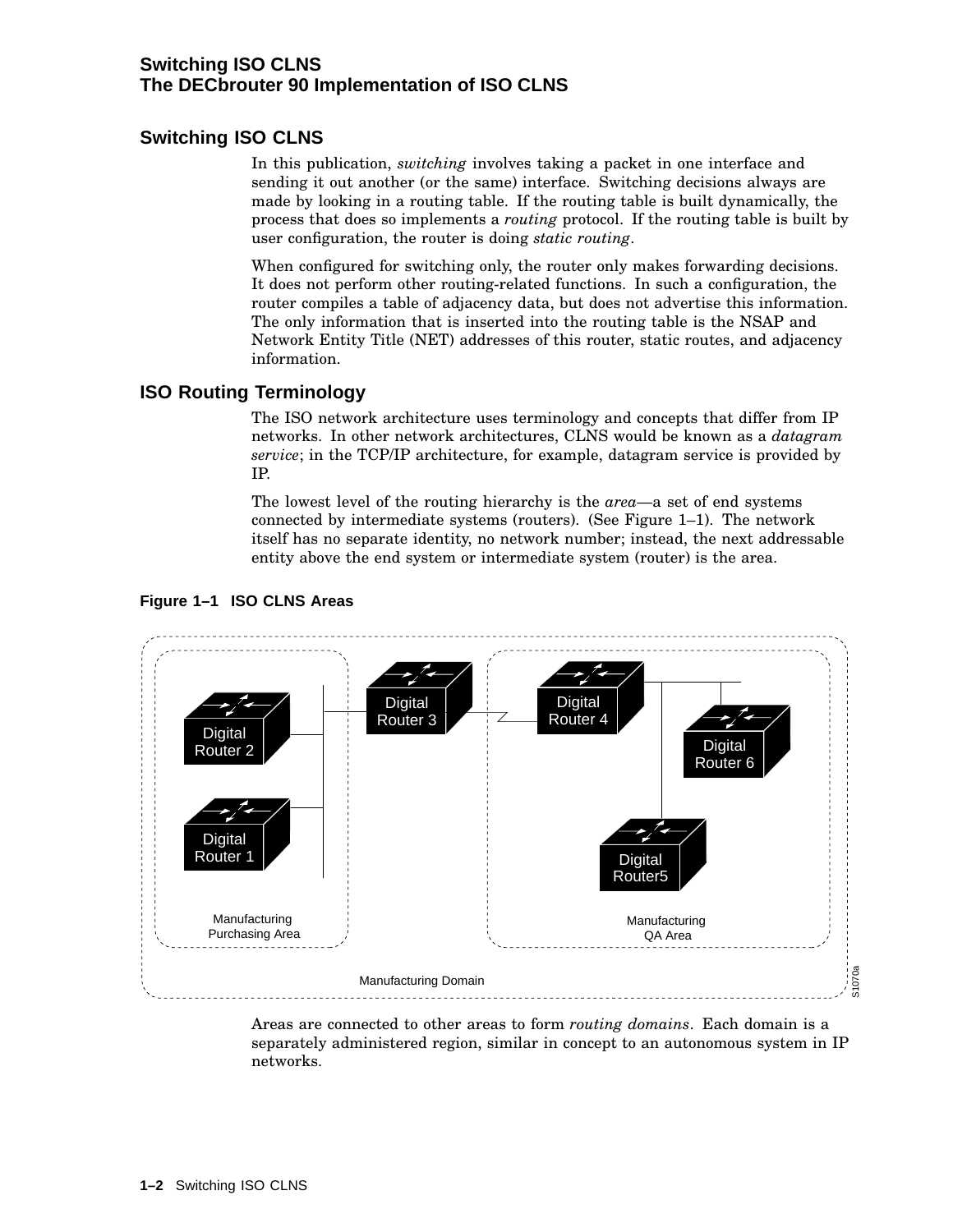Some intermediate systems keep track of how to communicate with all of the end systems in their areas and thereby function as local routers (sometimes referred to as Level 1 routers). Other intermediate systems keep track of how to communicate with other areas in the domain, functioning as area routers (sometimes referred to as Level 2 routers). DECbrouter 90 routers are always local and area routers when routing ISO-IGRP; they can be configured to be local only, area only, or both local and area routers when routing IS-IS.

End systems communicate with intermediate systems using the ES-IS protocol. Level 1 and Level 2 intermediate systems communicate with each other using either ISO IS-IS or Digital's ISO-IGRP protocol.

Routing across domains (interdomain routing) can be done either statically or dynamically (with ISO-IGRP).

Specific ISO CLNS routing protocols supported by the DECbrouter 90 are discussed in Chapter 2.

# **Configuring ISO CLNS**

Follow these steps to configure your router to support ISO CLNS:

- 1. Enable CLNS routing with the CLNS ROUTING global configuration command.
- 2. Create dynamic routing processes with the ROUTER global configuration command and either the **iso-igrp** or **isis** keywords. You do not need to explicitly specify a routing process to use static routing facilities. Refer to Chapter 2, for more information about static and dynamic routing.
- 3. Specify which interface should be actively routing ISO CLNS with the CLNS ROUTER interface subcommand.

If you do not intend to use a dynamic routing protocol on a specific interface, but wish to switch packets over the link, use the CLNS ENABLE interface subcommand.

These steps enable CLNS routing. Optional commands are also available for customizing the environment, and you can follow these steps to complete configuration:

- 1. Configure static information, such as prefix routes and/or NSAP to media address mappings.
- 2. Adjust ES-IS parameters, as necessary.

Each task is described in the following sections or in Chapter 2 (routing protocol specifics). Configuration information is followed by descriptions of the EXEC commands to maintain, monitor and debug the ISO CLNS network. Summaries of the global configuration commands and interface subcommands described in these sections appear at the end of this chapter.

## **CLNS Addresses**

Addresses in the ISO network architecture are referred to as Network Entity Titles (NETs) and Network Service Access Points (NSAPs). Each node in an ISO network has one or more NET. In addition, each node has many NSAPs. Each NSAP differs from one of the NETs for that node in only the last byte. This byte is called the *n-selector*. (See Figure 1–2.) Its function is similar to the port number in other protocol suites.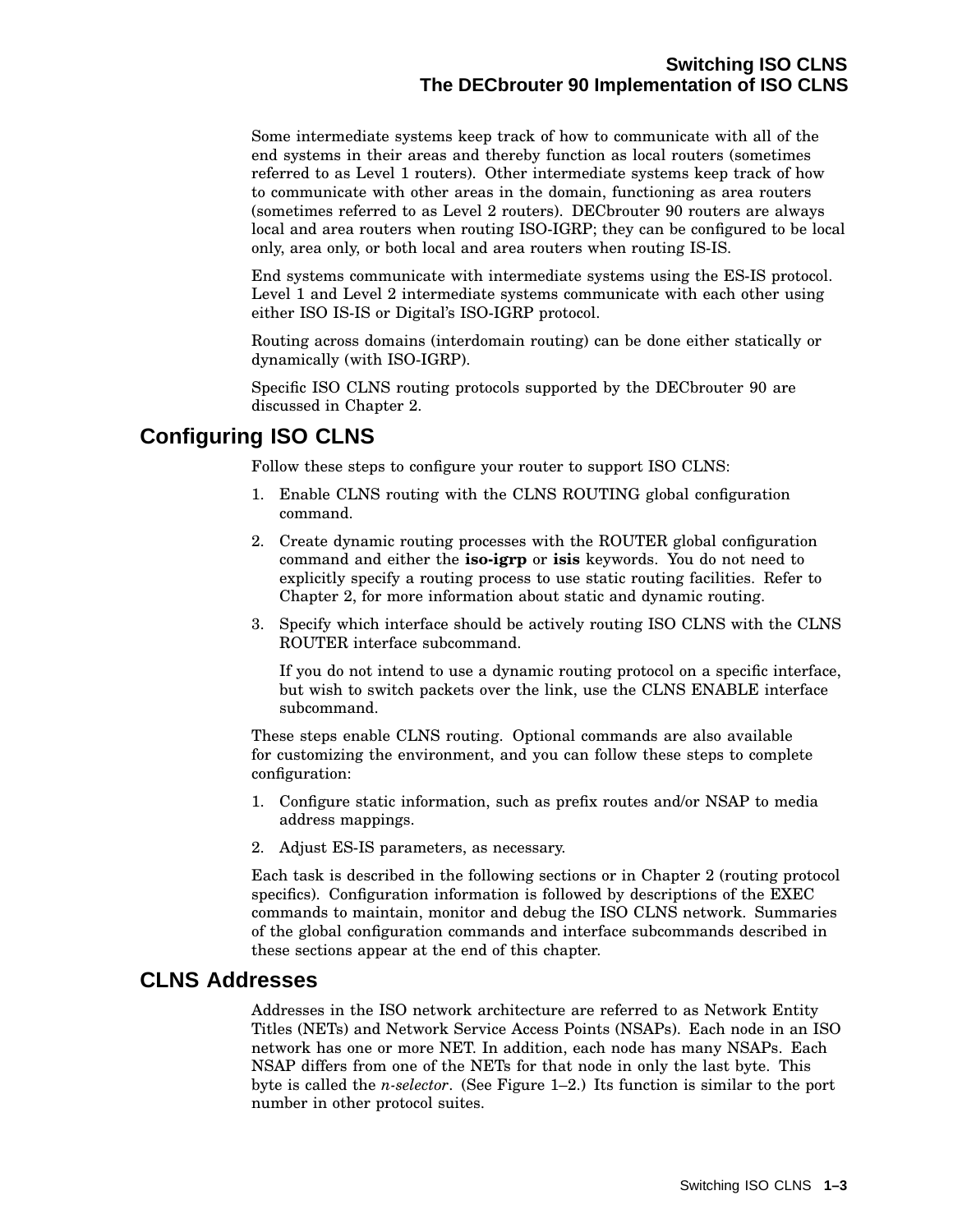The DECbrouter 90 implementation supports all NSAPs that are defined by ISO 8348/Ad2; however, Digital only provides dynamic routing (ISO-IGRP or IS-IS routing), for NSAPs that conform to the address constraints defined in the ISO standard for IS-IS (ISO 10589). Figure 1–2 and Figure 1–3 illustrate the conforming NSAP addresses.

An NSAP consists of two major fields: the IDP and the DSP.

- The IDP is made up of 1-byte AFI and a variable length IDI. The length of the IDI and the encoding format for the DSP is based on the value of the AFI.
- The DSP is made up of a high-order DSP, an area ID, a system ID, and a 1-byte n-selector.

The key difference between the ISO-IGRP and IS-IS NSAP addressing schemes is in the definition of area addresses. Both use the system ID for Level 1 routing.

However, they differ in the way addresses are specified for area routing. An ISO-IGRP NSAP address includes three separate levels for routing: the *domain, area,* and, *system* ID. An IS-IS address includes two fields: a single continuous area field comprising the domain and area fields defined for ISO-IGRP and the *system* ID.

#### **Figure 1–2 ISO-IGRP NSAP Addressing Structure**



The ISO-IGRP NSAP is divided into three parts: a domain part, an area address, and a system ID. Domain routing is performed on the domain part of the address. Area routing for a given domain uses the area address. System ID routing for a given area uses the system ID part. The NSAP is laid out as follows:

- The n-selector is the last byte of the NSAP address.
- The system ID is the six bytes before the n-selector.
- The area address is the two bytes before the system ID.
- The domain part is of variable length and comes before the area address.

The DECbrouter 90 ISO-IGRP CLNS routing implementation interprets the bytes from the AFI up to (but not including) the Area field in the DSP as a *domain identifier*. The Area field specifies the *area*, and the system ID specifies the *system*.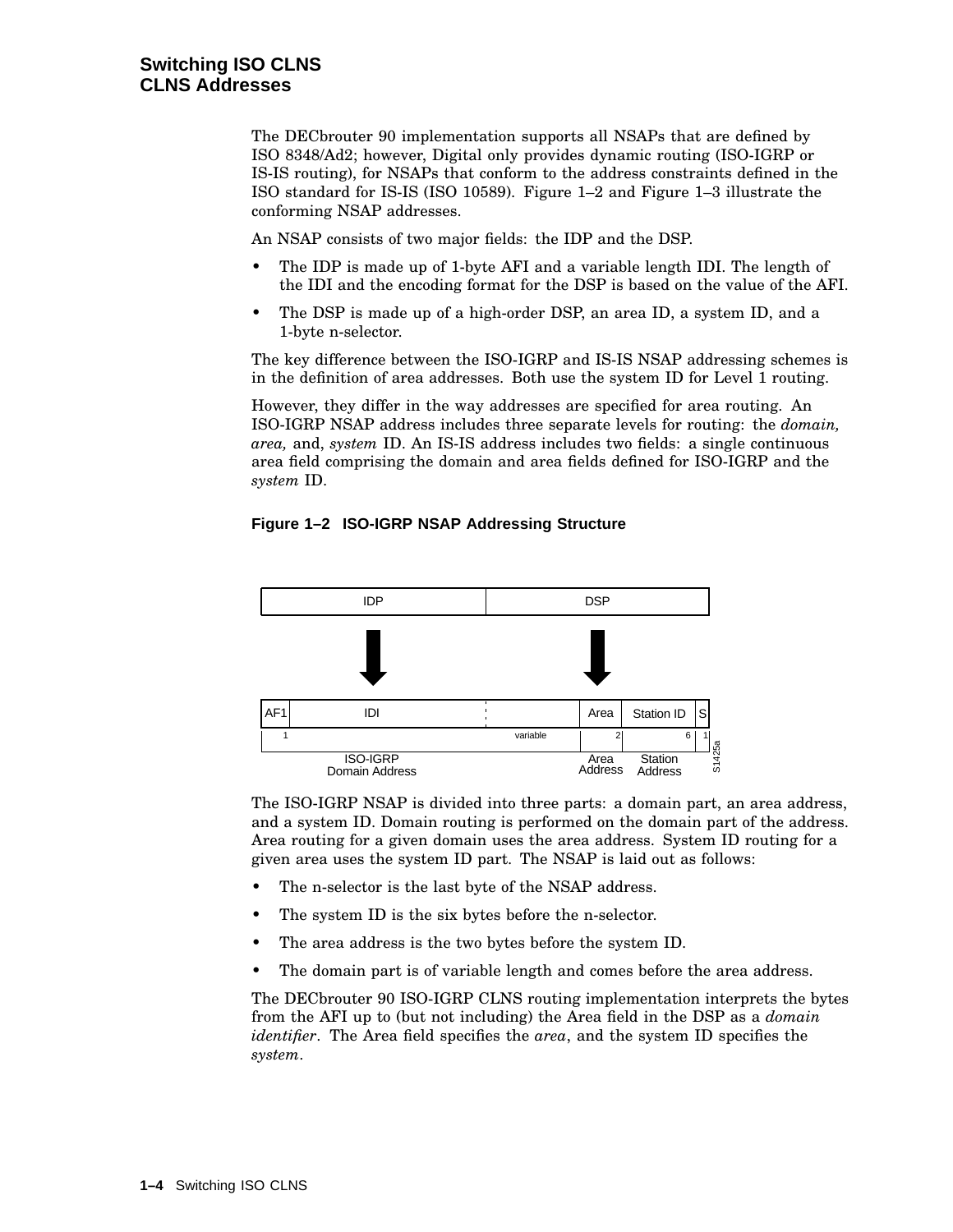The domain address uniquely identifies the routing domain. Within each routing domain, you can set up one or more areas. The area address uniquely identifies the area.



#### **Figure 1–3 IS-IS NSAP Addressing Structure**

An IS-IS NSAP is divided into two parts: an area address (AA) and a system ID. Level-2 routing uses the AA. Level-1 routing uses the system ID address. The NSAP is laid out as follows:

- The n-selector  $(S)$  is the last byte of the NSAP address.
- The system ID is found between the area address and the n-selector byte.
- The area address is the NSAP address, not including the system ID and n-selector.

The DECbrouter 90 ISO IS-IS CLNS routing implementation interprets the bytes from the AFI up to (but not including) the system ID field in the DSP as an *area identifier*. The system ID specifies the *system*.

The area address uniquely identifies the routing area. Within each routing domain you can set up one or more areas.

#### **Addressing Rules**

All NSAPs must obey the following constraints:

- No two nodes can have addresses with the same NET; that is, addresses that match all but the n-selector (S) field in the DSP.
- ISO-IGRP requires at least 10 bytes of length; one for domain, two for area, six for system ID, and one for n-selector.
- No two nodes residing within the same area can have addresses in which the system ID fields are the same.

#### **Examples**

The following are examples of OSInet and GOSIP NSAPs using the ISO-IGRP implementation:

OSInet:

```
47.0004.004D.0003.0000.0C00.62E6.00
     | Domain|Area| System ID| S|
```
The following is the GOSIP NSAP Format for NSFNet and is an example of the GOSIP NSAP address structure. Structure is mandatory for addresses allocated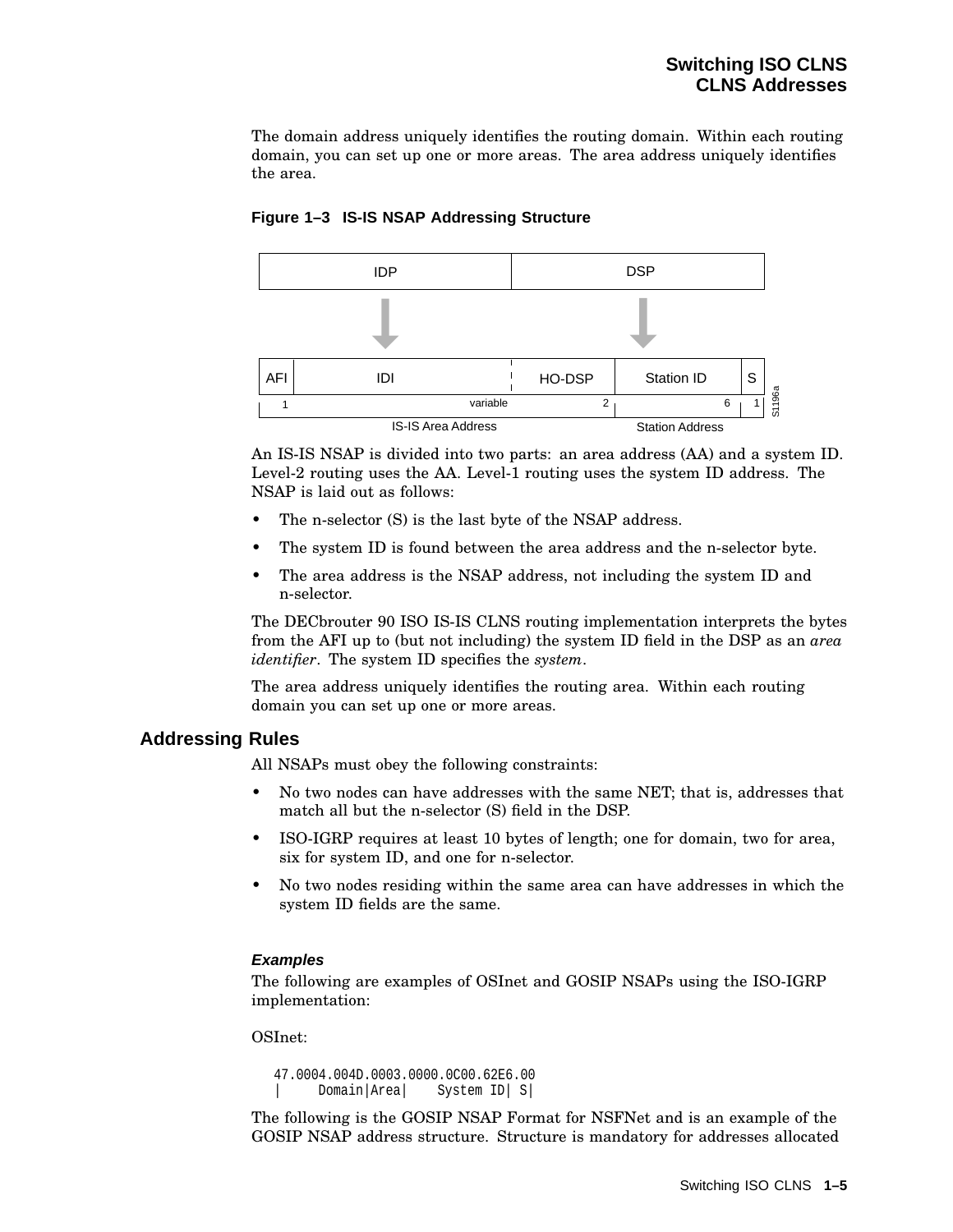from the International Code Designator (ICD) 0005 addressing domain. Refer to the GOSIP document, *U.S. Government Open Systems Interconnection Profile (GOSIP)*, Draft Version 2.0, April 1989 for more information.

| Domain | 47.0005.80.ffff00.0000.ffff.0004.0000.0c00.62e6.00 | | | | | | | | | | | | | | | | | | AFI IDI DFI AAI Resv RD Area System ID N-selector

#### **Multihoming in IS-IS Areas**

The area addressing scheme allowed in IS-IS routing supports assignment of multiple area addresses. This concept is referred to as *multihoming*. Multiple area addresses are assigned statically on the router with the NET router subcommand defined in Chapter 2. It is recommended that all of the addresses have the same system ID.

The DECbrouter 90 currently supports assignment of up to three area addresses for a given area. The number of areas allowed in a domain is unlimited.

Multihoming provides a mechanism for smoothly migrating network addresses:

- Splitting up an area—Stations within a given area can accumulate to a point that they are difficult to manage, cause excessive traffic, or threaten to exceed the usable address space for an area. Multiple area addresses can be assigned so that you can smoothly partition a network into separate areas without disrupting service.
- Merging areas—Use transitional area addresses to merge as many as three separate areas into a single area that share a common area address.
- Transition to a different address—You may need to change an area address for a particular group of stations. Use multiple area addresses to allow incoming traffic intended for an old area address to continue being routed to associated stations.

A router can dynamically learn about any adjacent router. As part of this process, the routers inform each other of their area addresses. If two routers share at least one area address, the set of area addresses of the two routers are merged. The merged set cannot contain more than three addresses. If there are more than three, the three addresses with the lowest numerical values are kept, and all others are dropped.

#### **Example**

The following example NET commands illustrate assignment of three separate area addresses for a single router:

router isis eng-area1 net 47.0004.004D.0001.0000.0C00.1111.00 net 47.0004.004D.0002.0000.0C00.1111.00 net 47.0004.004D.0003.0000.0C00.1111.00 ! | IS-IS Area | System ID| S|

The result is that traffic received that includes an area address of 47.0004.004D.0001, 47.0004.004D.0002, or 47.0004.004D.0003 and that has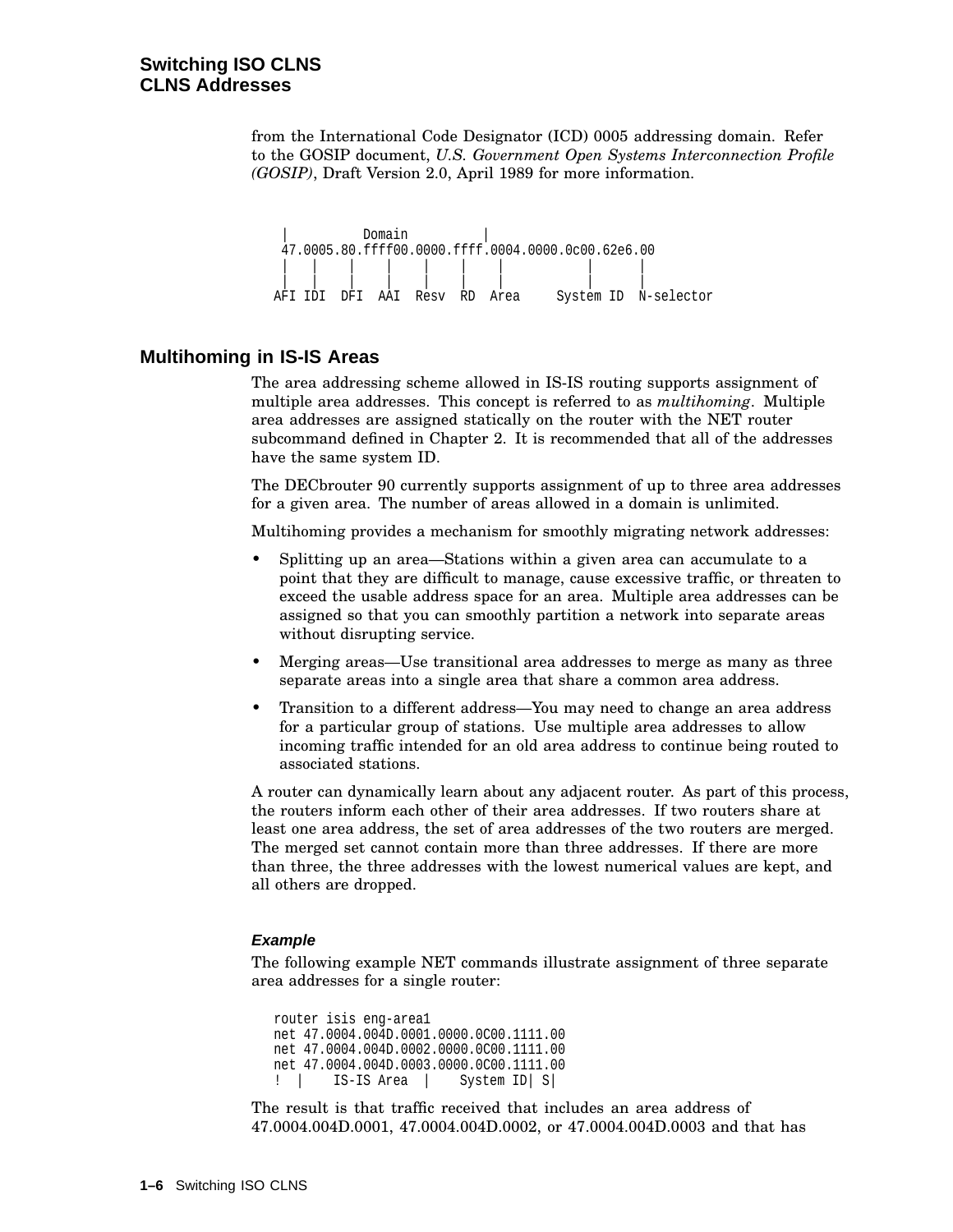the same system ID, will be forwarded to the destination station in *eng-area1*.

# **Enabling CLNS Routing**

Conceptually, each End System (ES) lives in one area. It discovers the nearest Level 1 IS (router) by listening to ES-IS packets. Each ES must be able to communicate directly with a Level 1 IS in its area.

When an ES wants to communicate with another ES, it sends the packet to the Level 1 IS for its area. The IS will look up the destination NSAP and forward the packet along the best route. If the destination NSAP is for an ES in another area, the Level 1 IS will send the packet to the nearest Level 2 IS. The Level 2 IS will forward the packet along the best path for the destination area until it gets to a Level 2 IS that is in the destination area. This IS will forward the packet along the best path inside the area until it is delivered to the destination ES.

### **Configuring CLNS for the Router**

The configuration process begins with enabling CLNS routing. Enable CLNS routing with the CLNS ROUTING global configuration command. The full syntax for this command follows.

**clns routing no clns routing**

Use the NO CLNS ROUTING command to disable CLNS routing.

You need to decide now whether you want to use static or dynamic routing. Static routing is required if you must interoperate with another vendor's equipment that does not support IS-IS. In addition, static routing is generally preferable for operation over X.25, Frame Relay, or SMDS networks.

**Note**

ISO-IGRP is the only dynamic routing process that you can use over X.25, Frame Relay, or SMDS networks.

You also must enable ISO CLNS for each interface. This is done automatically when configuring IS-IS or ISO-IGRP routing on an interface; however, if you do not intend to perform any dynamic routing on an interface, but intend to pass ISO CLNS packet traffic to end systems, use the CLNS ENABLE interface subcommand. The syntax for this command is as follows:

#### **clns routing no clns enable**

Use the NO CLNS ENABLE command to disable ISO CLNS on a particular interface.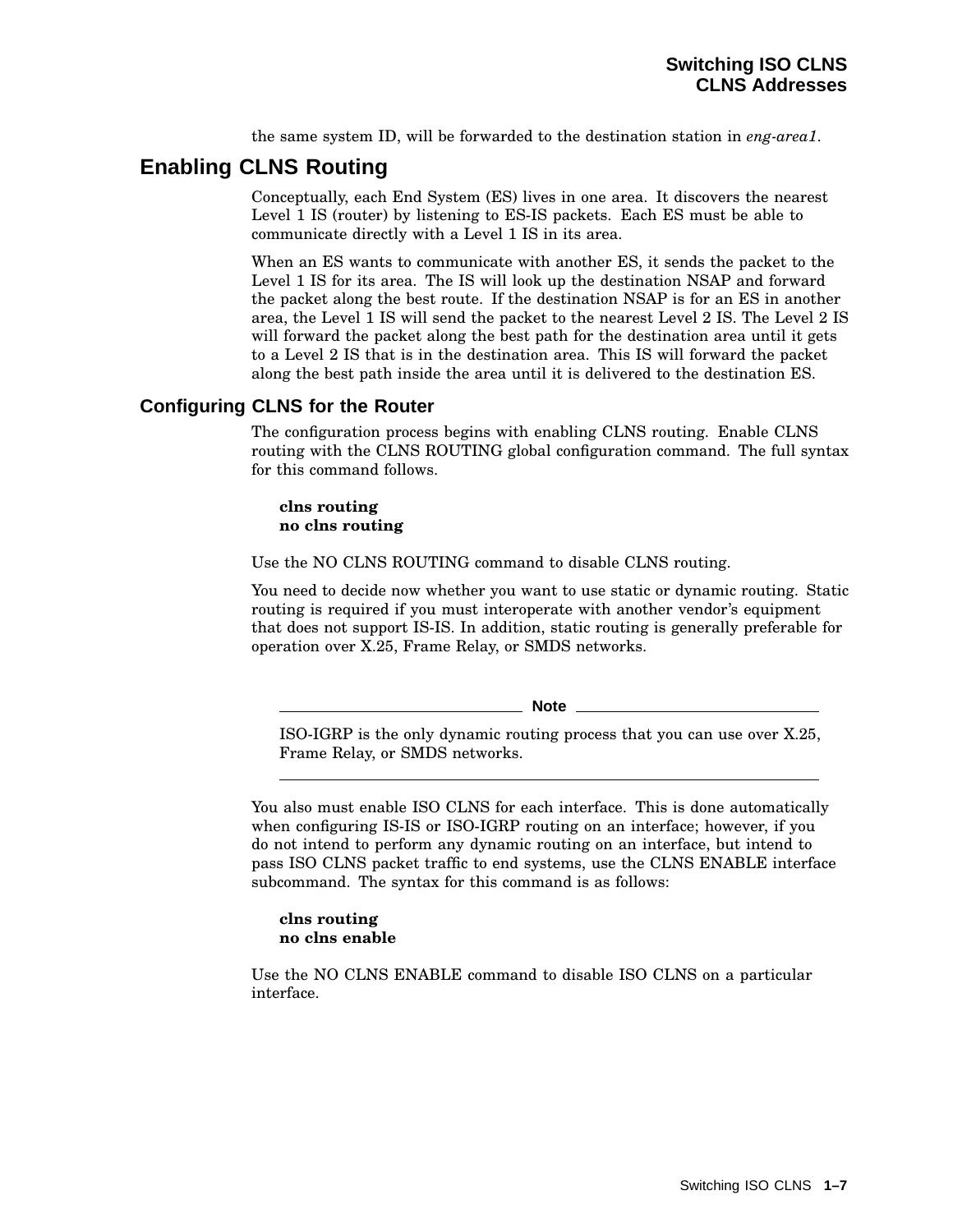# **Configuring CLNS over X.25**

X.25 is not a broadcast medium, and therefore ES-IS generally is not used to automatically advertise and record NSAP/NET (protocol address) to SNPA (media address) mappings. Operation of CLNS over X.25 requires that this mapping information be statically entered using the CLNS IS-NEIGHBOR and/or the CLNS ES-NEIGHBOR interface subcommands.

Configuring a serial line to use CLNS over X.25 requires configuring the general X.25 information and the CLNS-specific information. The general X.25 information must be configured first. Then, the CLNS IS-NEIGHBOR and CLNS ES-NEIGHBOR interface subcommands are issued to list all the Intermediate and End Systems that will be used. Full command syntax for these commands follows.

**clns es-neighbor** *nsap snpa* [*X.25-facilities-info*] **no clns es-neighbor** *nsap*

**clns is-neighbor** *nsap snpa* [*X.25-facilities-info*] **no clns is-neighbor** *nsap*

In this case, the Subnetwork Points of Attachment (SNPAs) are the X.25 network addresses (X.121 addresses). These are usually assigned by the X.25 network provider. Use the argument *X.25-facilities-info* to specify nondefault packet and window size, reverse charge information, and so on. Refer to the *DECbrouter 90 Products Configuration and Reference, Volume 1* Chapter 8, for more information.

#### **Example 1**

This command maps NSAP 47.0004.004d.0001.3132.3334.3536.00 to X.121 address 310117.

clns es-neighbor 47.0004.004d.0001.3132.3334.3536.00 310117

Only one **es-neighbor** or one **is-neighbor** entry can be made for each X.121 address.

The X.25 facilities information that can be specified is exactly the same as in the X25 MAP subcommand described in the *DECbrouter 90 Products Configuration and Reference, Volume 1*, Chapter 8.

You can specify the following information:

- Packet window size (send and receive) for mapping
- Packet size (send and receive)
- Reverse charges requested
- Reverse charges accepted
- Closed user group
- Maximum number of virtual circuits (VCs) to open
- Broadcasts
- Transit delay
- Throughput or bandwidth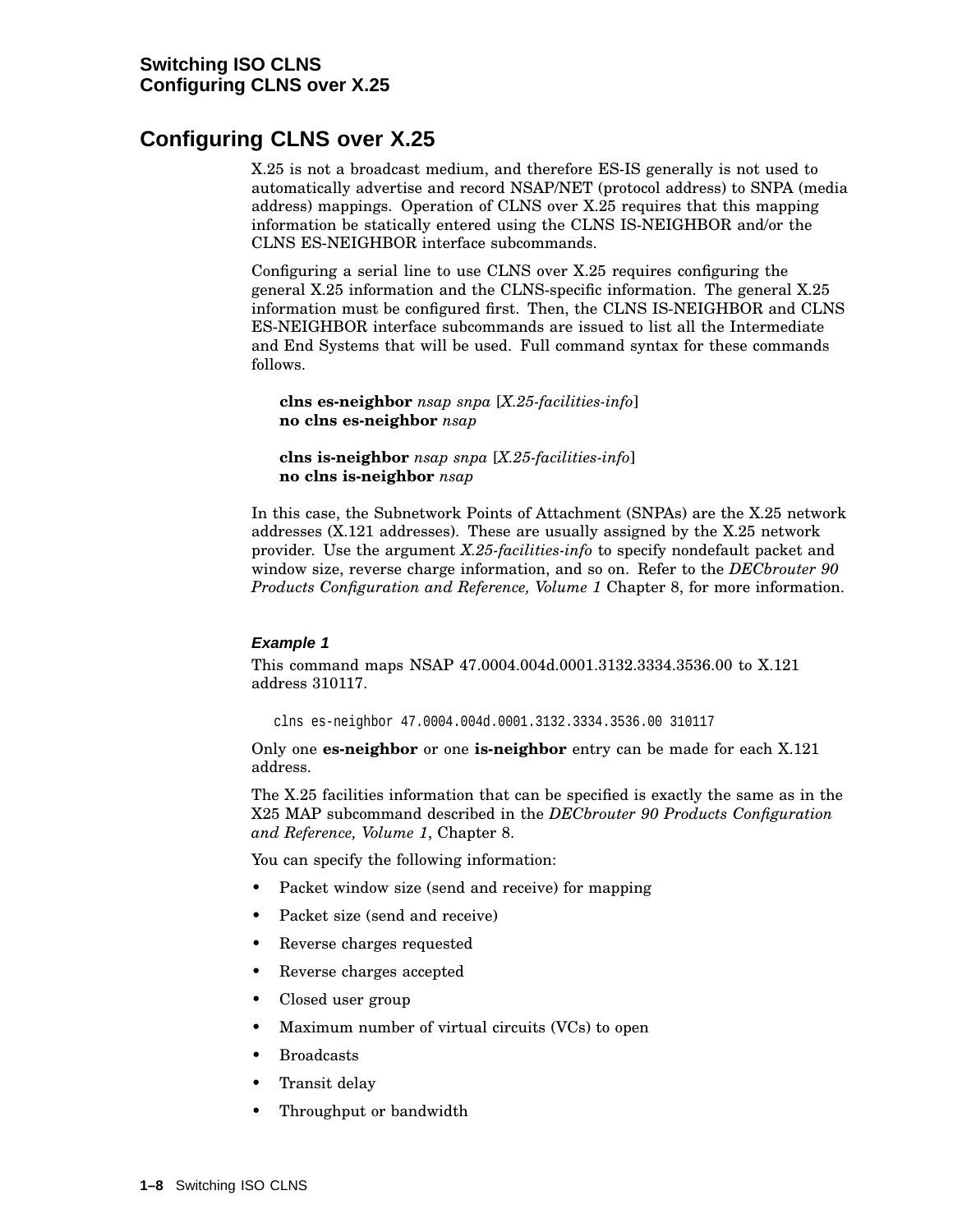- Module size
- Network user ID (nuid) support

**Note**

Using the *broadcast* option is only useful if you are using ISO-IGRP. Turning on broadcast tells the router to send out dynamic routing information over this interface to all configured neighbors.

#### **Example 2**

Following is a more complicated example that specifies nondefault packet and window size:

clns is-neighbor 47.0004.004d.0001.3132.3344.3535.00 310117 windowsize 7 7 packetsize 512 512

**Note**

This configuration command must be given on one line.

The system does not accept an X.25 call unless the source of the call has been configured as an ES or IS neighbor in the destination router. The system will not accept a call requesting reverse charges unless the keyword **accept-reverse** is used as follows.

clns is-neighbor 47.0004.004d.0001.1112.1314.1516.00 310120249 accept-reverse

All of the information that is entered using the CLNS IS-NEIGHBOR and CLNS ES-NEIGHBOR subcommands actually goes into two places in the system: the adjacency table and the X.25 map table. The adjacency table stores only the NSAP/NET and X.121 address information. The X.25 map table stores this information but also stores the facility information. If a virtual circuit (VC) has been established, the logical channel numbers (LCNs) in use are shown.

# **Configuring ES-IS Parameters**

This section describes the commands used to configure the ES-IS parameters for host-router communication. In general, however, these should be left at their default values.

When configuring an ES-IS router, be aware of the following:

- ES-IS does not run over X.25 links unless the *broadcast* facility is enabled.
- ES Hello (ESH) packets and IS Hello (ISH) packets are sent without options. Options in received ESH and ISH packets are ignored.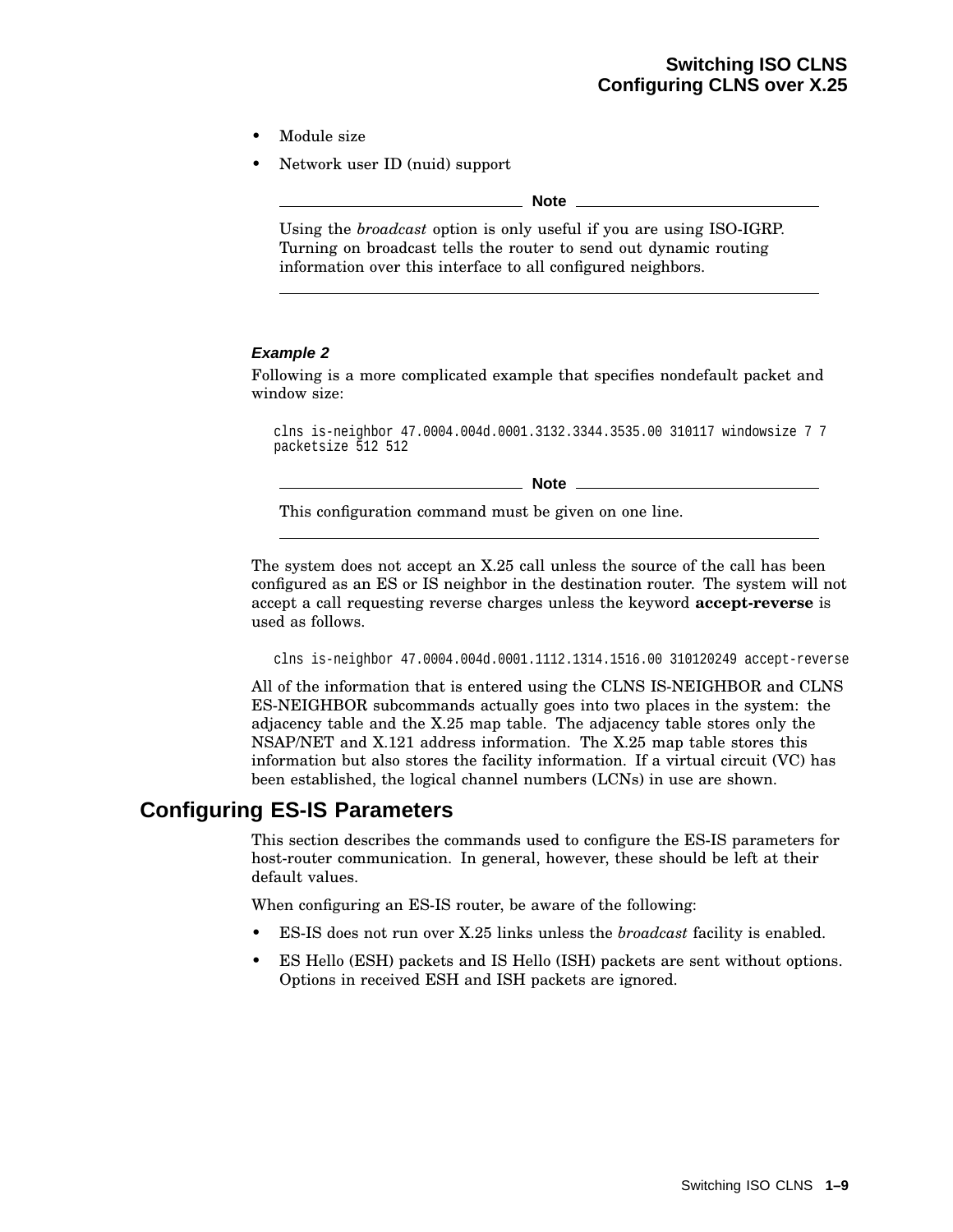### **Specifying Hello Packets**

The CLNS CONFIGURATION-TIME global configuration command specifies the rate at which ESH and ISH packets are sent.

**clns configuration-time** *seconds* **no clns configuration-time**

The default value for *seconds* is 60. This value is restored by the NO CLNS CONFIGURATION-TIME command.

The CLNS HOLDING-TIME global configuration command allows the sender of an ESH or ISH to specify the length of time during which the information in the Hello packets will be believed.

**clns holding-time** *seconds* **no clns holding-time**

The argument *seconds* specifies the time in seconds. The default value is 300 seconds (five minutes), which is restored by the NO CLNS HOLDING-TIME command.

### **Configuring Static Configuration of ESs**

End systems need to know how to get to a Level 1 IS for their area, and Level 1 ISes need to know all of the ESes that are directly reachable through each of their interfaces. To provide this information, the routers support the ES-IS protocol. A router dynamically discovers all ESes running the ES-IS protocol. ESes that are not running the ES-IS protocol must be statically configured. This is done using the CLNS ES-NEIGHBOR interface subcommand:

**clns es-neighbor** *nsap snpa* **no clns es-neighbor** *nsap*

The argument *nsap* specifies the CLNS address. The argument *snpa* specifies the data link address. The **no** keyword deletes the ES neighbor. If you have configured the CLNS ROUTER ISO-IGRP or CLNS ROUTER ISIS subcommand for a particular interface, the ES-IS routing software automatically turns ES-IS on for that interface.

It is sometimes desirable for a router to have a neighbor entry statically configured rather than learned through ES-IS, ISO-IGRP or IS-IS. The CLNS IS-NEIGHBOR interface subcommand enters an IS neighbor.

**clns is-neighbor** *nsap snpa* **no clns is-neighbor** *nsap*

The argument *nsap* specifies the NSAP address. The argument *snpa* specifies the data link address. The NO CLNS IS-NEIGHBOR command deletes the specified IS neighbor.

If there are systems on the Ethernet that do not use ES-IS, or if X.25 is being used, NSAP/NET (protocol address) to SNPA (media address) mappings must be specified using the CLNS IS-NEIGHBOR and/or the CLNS ES-NEIGHBOR interface subcommands.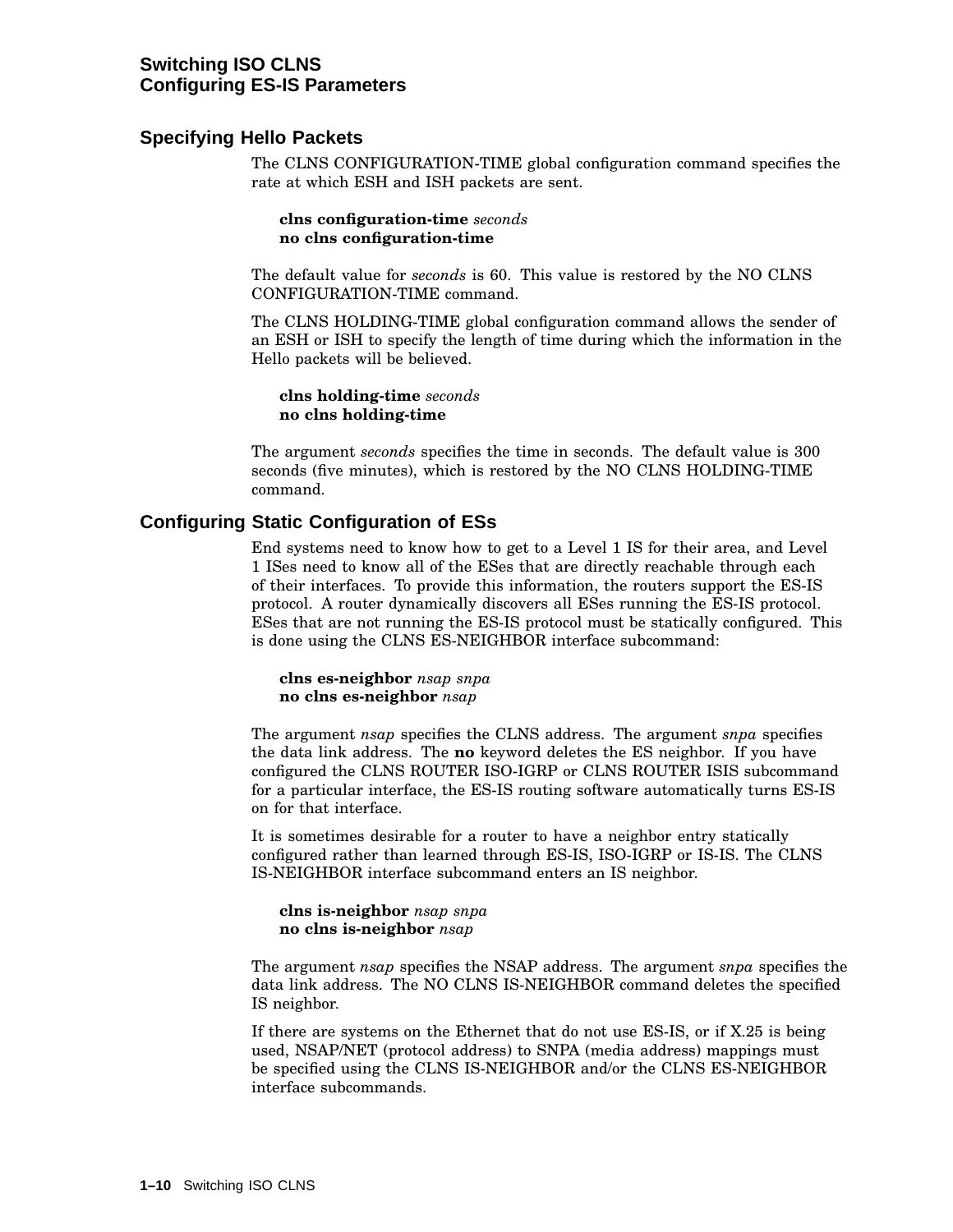#### **Example**

An example of configuring an Ethernet interface with the Ethernet address (MAC address) of systems that do not use ES-IS follows.

interface ethernet 0 clns es-neighbor 47.0004.004D.0055.0000.0C00.A45B.00 0000.0C00.A45B

In this case, the end systems with the following NSAP (or NET) is configured at an Ethernet MAC address of 0000.0C00.A45B:

47.0004.004D.0055.0000.0C00.A45B.00

**Note** 

It is only necessary to use static mapping for those end systems that do *not* support ES-IS. The router will continue to dynamically discover those end systems that *do* support ES-IS.

# **Configuring Performance Parameters**

Generally, you do not need to change the default settings for CLNS packet switching, but there are some modifications you can make when you decide that it is advantageous.

#### **Specifying the MTU Size**

All interfaces have a default maximum packet size. You can set the maximum transmission unit (MTU) size of the packets sent on the interface using the CLNS MTU interface subcommand. The full syntax of this command follows.

**clns mtu** size **no clns mtu**

The minimum value for the size argument is 512; the default and maximum packet size depends on the interface type. The default value is restored by the NO CLNS MTU command.

#### **Note**

Changing the MTU value with the MTU interface subcommand (described in Chapter 7 of this manual) can affect the value for the CLNS MTU interface subcommand. If the current value specified with the CLNS MTU interface subcommands is the same as the value specified with the MTU interface subcommand, then when you change the value for the MTU interface subcommand, the value for CLNS MTU is automatically modified to match the new MTU interface subcommand value. However, the reverse is not true. In other words, changing the value for the CLNS MTU subcommand has no effect on the value for the MTU interface subcommand.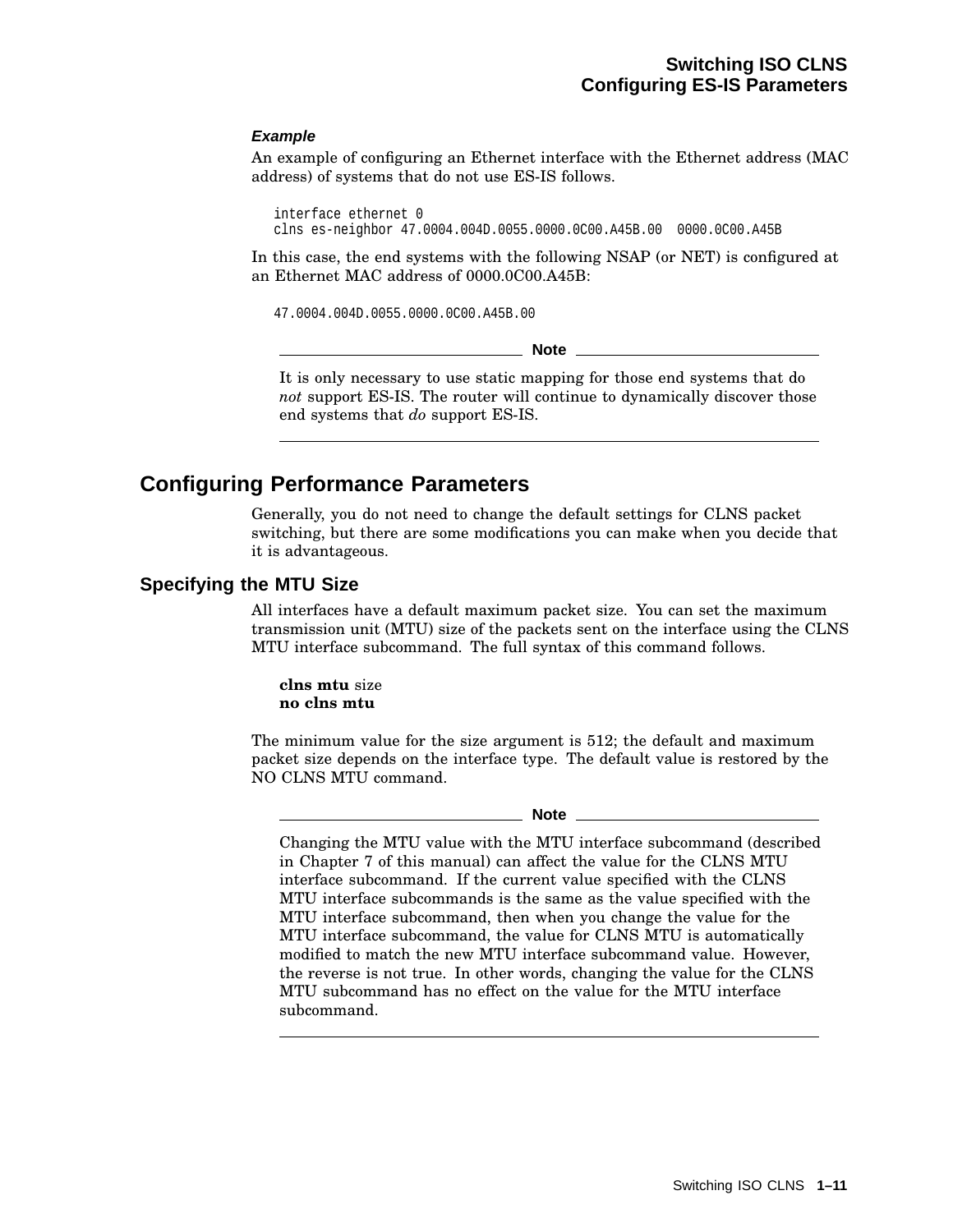### **Switching ISO CLNS Configuring Performance Parameters**

#### **Configuring Checksums**

When the ISO CLNS routing software sources a CLNS packet, by default it generates checksums. The CLNS CHECKSUM interface subcommand specifies this function. Use the NO CLNS CHECKSUM command to disable checksum generation.

**clns checksum no clns checksum**

**Note**

This command has no effect on routing packets (ES-IS, ISO-IGRP and IS-IS) sourced by the system. It applies to pings and trace route packets.

#### **Enabling Fast Switching**

The CLNS ROUTE-CACHE interface subcommand allows fast switching through the cache and by default, is enabled. To disable fast switching, use the **no clns route-cache** command.

**clns route-cache no clns route-cache**

**Note** \_

The cache still exists and is used after the NO CLNS ROUTE-CACHE command is used; the software just does not do fast switching through the cache.

### **Setting the Congestion Threshold**

If a router configured for CLNS experiences congestion, it sets the congestion experienced bit. The congestion threshold is a per-interface parameter set by the CLNS CONGESTION-THRESHOLD interface subcommand. The full syntax for this command follows.

#### **clns congestion-threshold** *number* **no clns congestion-threshold**

This subcommand causes the system to set the congestion-experience bit if the output queue has more than the specified number of packets in it. A *number* value of zero or the **no** keyword prevents this bit from being set. The default value for *number* is 4.

Use the NO CLNS CONGESTION-THRESHOLD command with the appropriate value to remove the parameter setting.

#### **Transmitting Error PDUs**

When a CLNS packet comes in, the routing software looks in the routing table for the next hop. If it does not find the next hop, the packet is discarded and an error Protocol Data Unit (ERPDU) may be sent.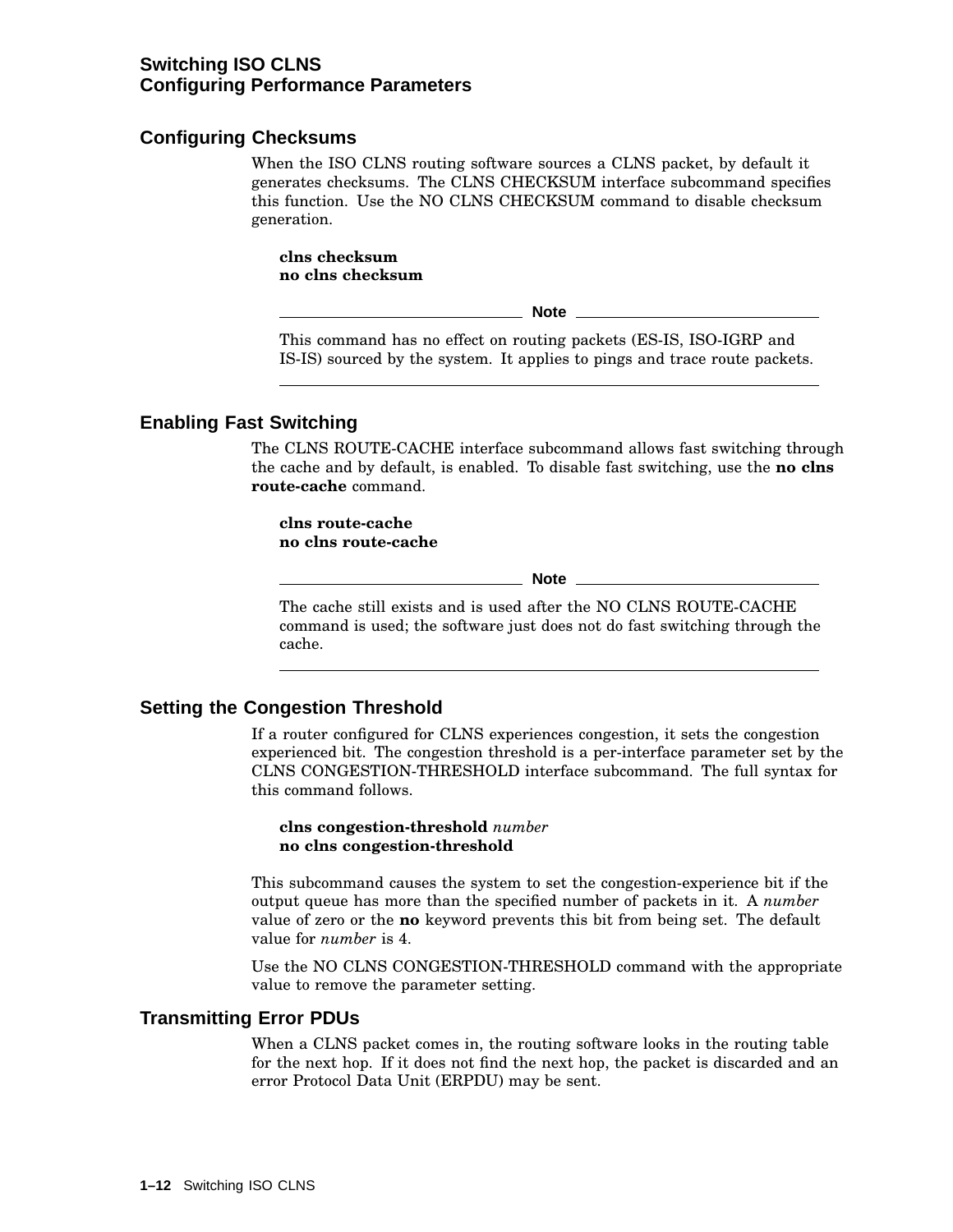#### **Sending an Error PDU**

The CLNS SEND-ERPDU interface subcommand allows CLNS to send an error PDU when it detects an error in a data PDU, and by default, is enabled. To disable this function, use the NO CLNS SEND-ERPDU command. The syntax for both commands follows.

**clns send-erpdu no clns send-erpdu**

#### **Determining the Interval Between ERPDUs**

The CLNS ERPDU-INTERVAL interface subcommand determines the minimum interval time, in milliseconds, between ERPDUs. The full syntax of this command follows.

**clns erpdu-interval** *milliseconds* **no clns erpdu-interval** *milliseconds*

A *milliseconds* value of zero or the NO CLNS ERPDU-INTERVAL command turns off the interval rate and effectively sets no limit to the ERPDU rate. The default rate is once every ten milliseconds.

The CLNS ERPDU-INTERVAL subcommand will not send ERPDUs more frequently than one per interface per ten milliseconds.

#### **Redirecting PDUs**

If a packet is sent out the same interface it came in on, a redirect PDU (RDPDU) also may be sent to the sender of the packet. The CLNS SEND-RDPDU interface subcommand allows CLNS to send redirect PDUs when a better route for a given host is known; this is the default behavior. The full syntax of the command follows.

**clns send-rdpdu no clns send-rdpdu**

To disable this function, use the NO CLNS SEND-RDPDU command.

#### **Disabling RDPDUs**

An RDPDU can be disabled on a per-interface basis using the CLNS RDPDU-INTERVAL interface subcommand. The full syntax of the command follows.

**clns rdpdu-interval** *milliseconds* **no clns rdpdu-interval** *milliseconds*

The command determines the minimum interval time, in milliseconds, between RDPDUs. A *milliseconds* value of zero or the NO CLNS RDPDU-INTERVAL command turns off the interval rate and effectively sets no limit to the RDPDU rate. The default rate is once every 100 milliseconds. An RDPDU is rated-limited and is not sent more frequently than one per interface per 100 milliseconds.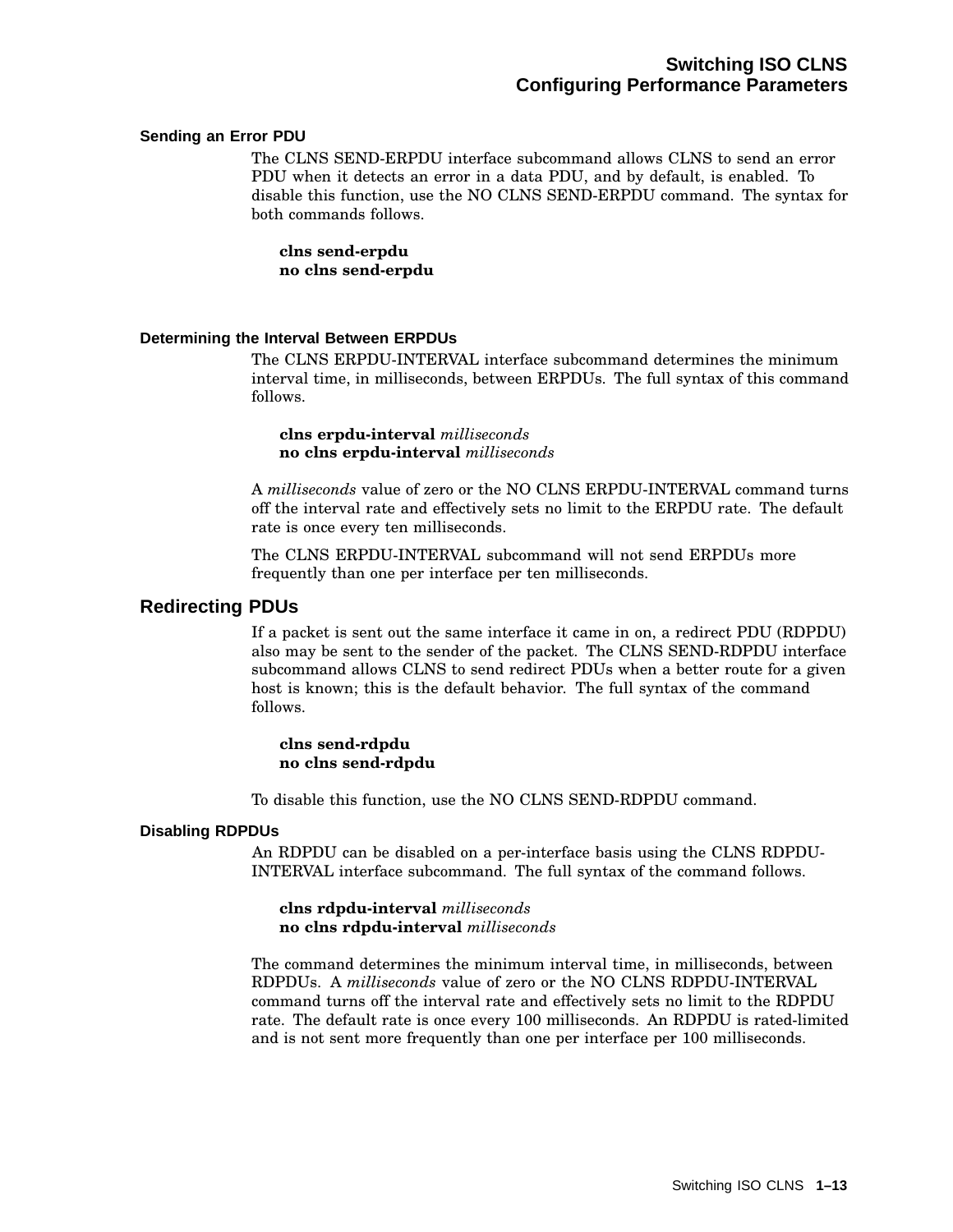### **Switching ISO CLNS Configuring Performance Parameters**

#### **Disabling the RDPDU Mask**

The address mask is normally present on all RDPDUs, but can be disabled with the NO CLNS RDPDU-MASK interface subcommand. The full syntax of the CLNS RDPDU-MASK command follows.

**clns rdpdu-mask no clns rdpdu-mask**

**Note**

SNPA masks are never sent, and RDPDUs are ignored by the router when the router is acting as an IS.

### **Configuring Parameters for Locally Sourced Packets**

Use these commands to configure parameters for packets sourced by this router. Full command syntax for each command is listed with the descriptions. The **no** forms of the commands remove the parameter's settings.

The CLNS PACKET-LIFETIME global configuration command specifies the initial lifetime for locally generated packets.

**clns packet-lifetime** *number* **no clns packet-lifetime**

The default value for *number* is 64.

The CLNS WANT-ERPDU interface subcommand specifies whether to request error PDUs on packets sourced by the router.

#### **clns want-erpdu no clns want-erpdu**

The default is to request error PDUs.

**Note**

This command has no effect on routing packets (ES-IS, ISO-IGRP and IS-IS) sourced by the system. It applies to pings and trace route packets.

#### **Header Options**

The ISO CLNS routing software ignores the Record Route option, the Source Route option, and the QOS (quality of service) option other than congestion experienced. The security option causes a packet to be rejected with a bad option indication.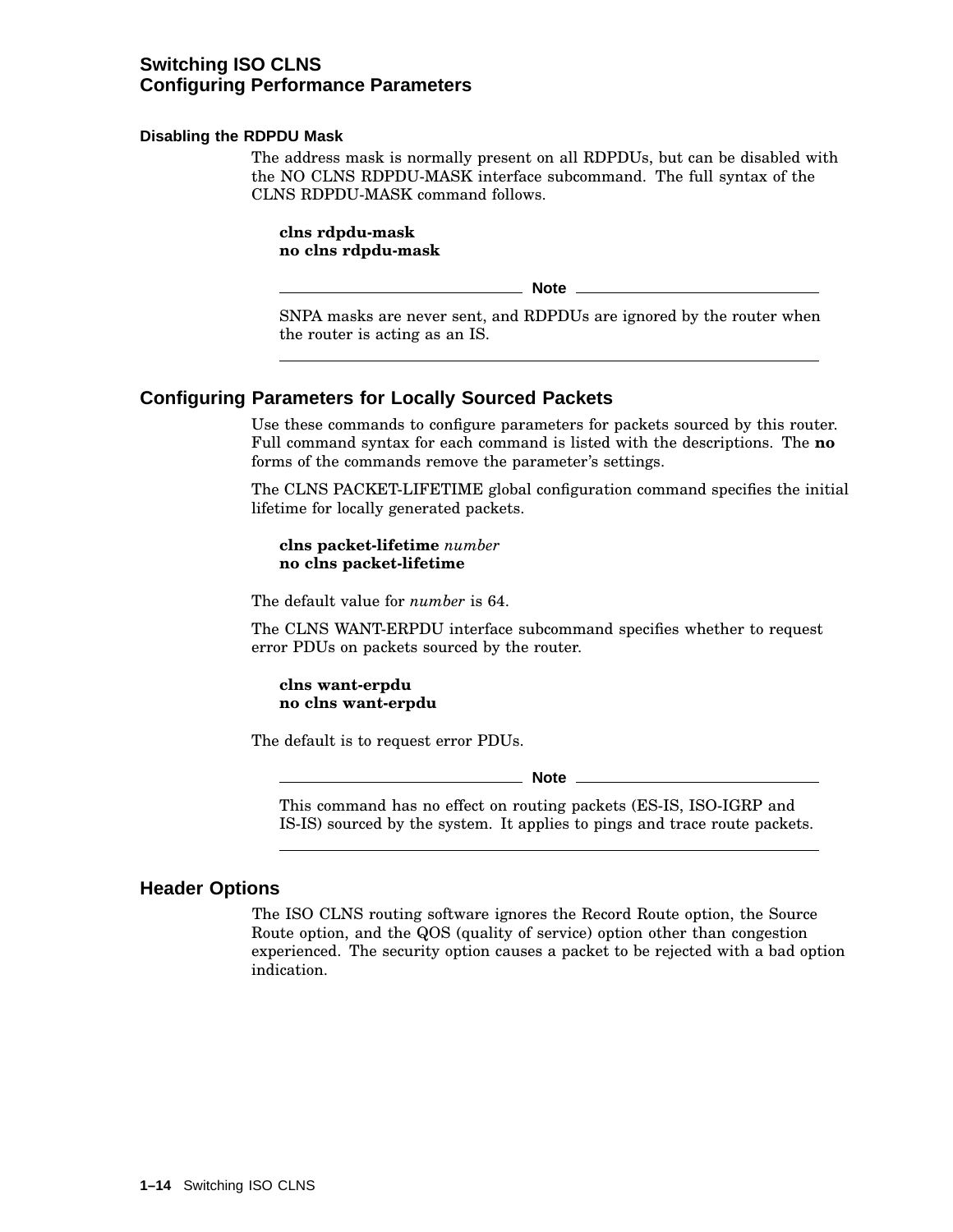#### **NSAP Shortcut Command**

The CLNS HOST global configuration command can be useful for creating a name for an NSAP. This name can then be used in place of typing the long set of numbers associated with an NSAP. The command syntax follows.

**clns host** *name nsap*

The argument *name* is the desired name for the NSAP, which is specified by the *nsap* argument. The assigned name is displayed, where applicable, in show and debug commands.

There are some effects and requirements associated with using names to represent NETs and NSAPs, however. Although using names as proxies for addresses is allowed with CLNS commands, the name is never written out to NVRAM.

The CLNS HOST command is generated after all other CLNS commands when the configuration file is parsed. As a result, the NVRAM version of the configuration cannot be edited to specifically change the address defined in the original CLNS HOST command. You must specifically change any commands that refer to the original address. This affects all commands that accept names.

The commands that are affected by these requirements include:

- NET (router subcommand)
- CLNS IS-NEIGHBOR (interface subcommand)
- CLNS ES-NEIGHBOR (interface subcommand)
- CLNS ROUTE (global configuration command)

In the following command example, the NET command specification assumes that a CLNS HOST command already has been entered (with the name Digital representing a valid NET).

router iso-igrp net Digital

#### **Static NSAP Address Assignment**

The CLNS NET command can be used as either a global configuration command or as an interface subcommand to assign static addresses. The following brief descriptions explain these two uses.

#### **Static NET Address for the Router**

If a router is configured to support ISO CLNS, but is not configured to dynamically route CLNS packets using ISO-IGRP or IS-IS, use the CLNS NET command to assign an address to the router. The command syntax follows.

**clns net** *NET-address* **no clns net** *NET-address*

There is no default for this address.

The argument *NET-address* is a NET.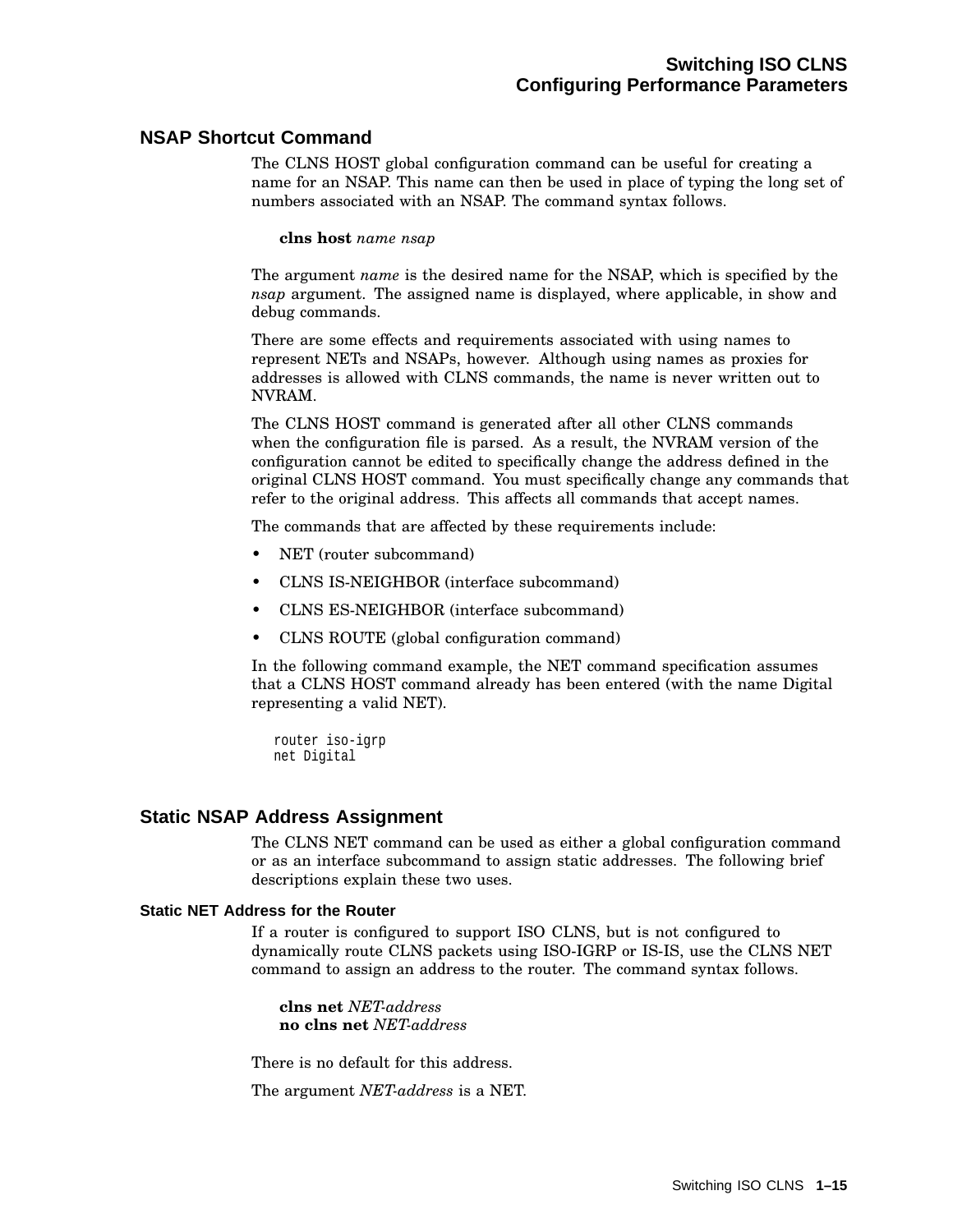A CLNP packet sent to any of the defined NSAPs or NETs will be received by the router. The router chooses the NET to use when it sends a packet with the following algorithm:

- If no dynamic routing protocol is running, use the NET defined for the outgoing interface if it exists; otherwise, use the NET defined for the router.
- If ISO-IGRP is running, use the NET of the routing process that is running on this interface.
- If IS-IS is running, use the NET of the IS-IS routing process that is running on this interface.

The NO CLNS NET command removes the NET or NSAP address.

#### **Static NSAP Addresses for an Interface**

The CLNS NET command can also be used as a configuration interface subcommand for assigning an NSAP address for a specific interface. The command syntax is as follows:

**clns net** {*NSAP-address | name*} **no clns net** {*NSAP-address | name*}

The argument *NSAP-address* is an NSAP address; the argument *name* is a name to be associated with this interface. Either can be used.

The NO CLNS NET command removes the NSAP address. This command is useful if you are doing static routing and need to control the source NET used by the router on each interface.

## **Configuring DECnet Cluster Aliases**

DECnet Phase V *cluster aliasing* allows multiple systems to advertise the same System ID in end-system Hello messages. The router does this by caching multiple ES adjacencies with the same NSAP, but different SNPA addresses. When a packet is destined to the common NSAP address, the router load-splits the packets among the different SNPA addresses. A router that supports this capability forwards traffic to each individual system.

The CLNS CLUSTER-ALIAS interface subcommand enables this on a per interface basis. The command syntax is as follows:

#### **clns cluster-alias no clns cluster-alias**

If DECnet Phase V cluster aliases are disabled on an interface, End-System Hello packet information is used to replace any existing adjacency information for the NSAP. Otherwise, an additional adjacency (with a different SNPA) is created for the same NSAP.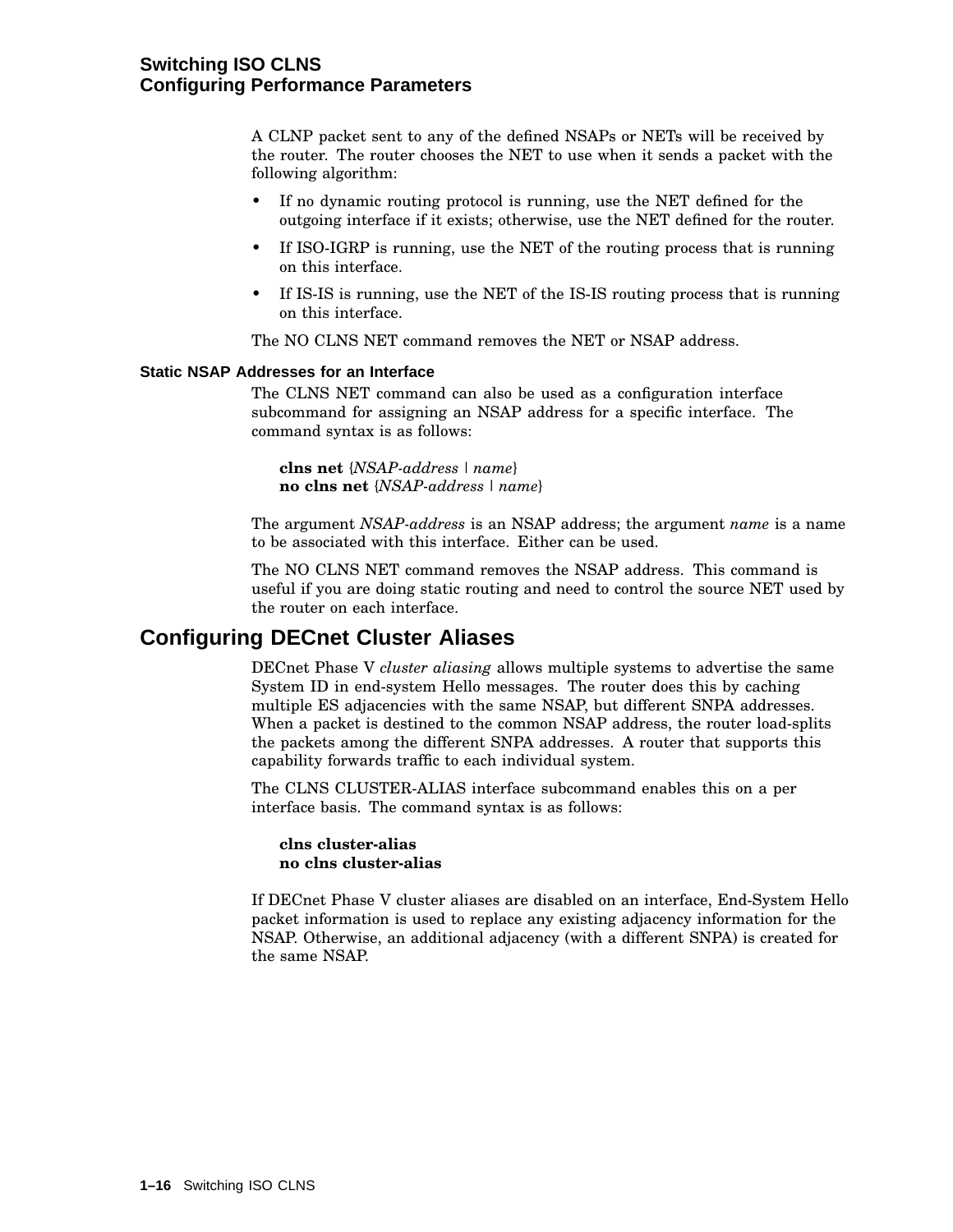#### **Example**

```
!
! Enable cluster aliasing for CLNS
!
clns nsap 47.0004.004d.0001.0000.0c00.1111.00
clns routing
interface Ethernet 0
clns cluster-alias
interface Serial 0
clns cluster-alias
```
# **Maintaining a CLNS Network**

Use the EXEC commands described in this section to maintain the ISO CLNS caches, tables, and databases.

#### **clear clns cache**

The EXEC command CLEAR CLNS CACHE clears and reinitializes the CLNS routing cache.

#### **clear clns route**

The command CLEAR CLNS ROUTE removes all of the dynamically derived CLNS routing information.

#### **clear clns neighbors**

The command CLEAR CLNS NEIGHBORS removes CLNS neighbor information from the adjacency database.

#### **clear clns es-neighbors**

The command CLEAR CLNS ES-NEIGHBORS removes ES neighbor information from the adjacency database.

#### **clear clns is-neighbors**

The command CLEAR CLNS IS-NEIGHBORS removes IS neighbor information from the adjacency database.

# **Monitoring a CLNS Network**

Use the EXEC commands described in this section to obtain displays of activity on the ISO CLNS network.

### **Displaying General CLNS Information**

The SHOW CLNS command displays information about the CLNS network. Enter this command at the EXEC prompt:

#### **show clns**

Sample output follows.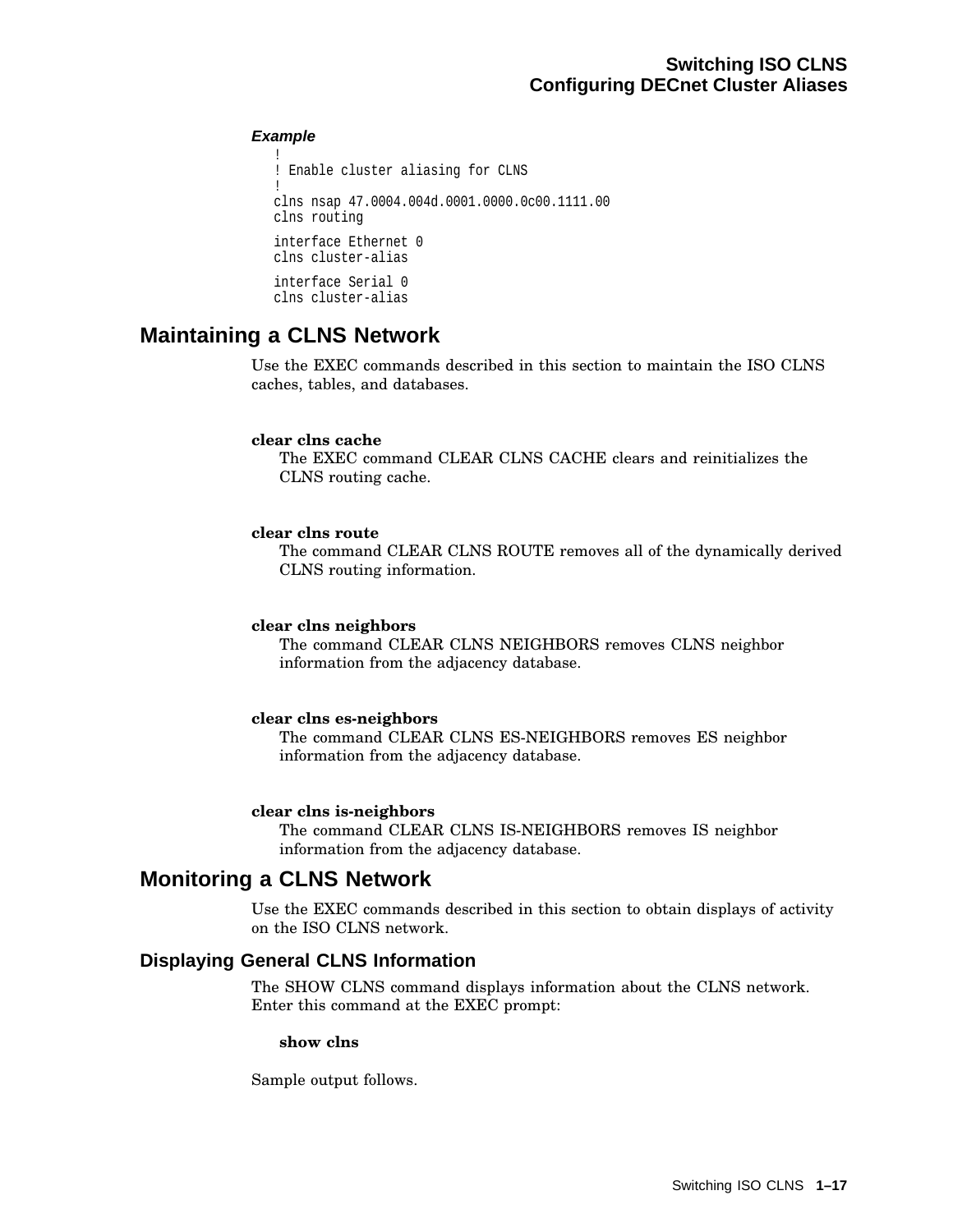```
Global CLNS Information:
  2 Interfaces Enabled for CLNS
  NET: 39.0004.0030.0000.0C00.224D.00
 NET: 39.0003.0020.0000.0C00.224D.00
  Configuration Timer: 60, Default Holding Timer: 300, Packet Lifetime 64
  ERPDU's requested on locally generated packets
  Intermediate system operation enabled (forwarding allowed)
  ISO-IGRP level-1 Router: remote
   Routing for Domain: 39.0003, Area: 0020
  ISO-IGRP level-2 Router: DOMAIN_remote
   Routing for Domain: 39.0003
  IS-IS level-1-2 Router:
   Routing for Area: 39.0004.0030
```
In the display:

- The first line indicates how many interfaces have the CLNS routing protocol turned on.
- The next several lines contain the NETs for this router. Note that there may be more than one NET for a router.
- The Configuration Timer field displays the frequency with which the router will send out IS Hello packets. The number following the default holding timer field is the length of time the router's Hello packets will be remembered. The packet lifetime displayed is the default value used in packets sourced by this router.
- The next line indicates whether error PDUs (ERPDUs) will be requested for packets sourced by the router.
- The next line of global information indicates whether or not this router is configured to be an End System or an Intermediate System. It is not generally useful to configure a router to be an End System.
- The subsequent fields specify what kinds of CLNS routing is enabled (ISO-IGRP or IS-IS) and the routing level (Level 1, Level 2, or both).

### **Displaying the CLNS Routing Cache**

Use the EXEC command SHOW CLNS CACHE to display the CLNS routing cache. Enter this command at the EXEC prompt:

#### **show clns cache**

The cache contains an entry for each destination that has packet switching enabled.

Following is sample output:

```
CLNS routing cache version 433
Destination -> Next hop @ Interface : SNPA Address
*39.0004.0040.0000.0C00.2D55.00
 -> 0000.0C00.2D55 @ Serial1
39.0003.0020.0000.0C00.3E51.00
  -> 0000.0C00.3E51 @ Ethernet0 : 0000.3000.5475
```
**Note**

A leading asterisk (\*) in the first column indicates that the entry is valid.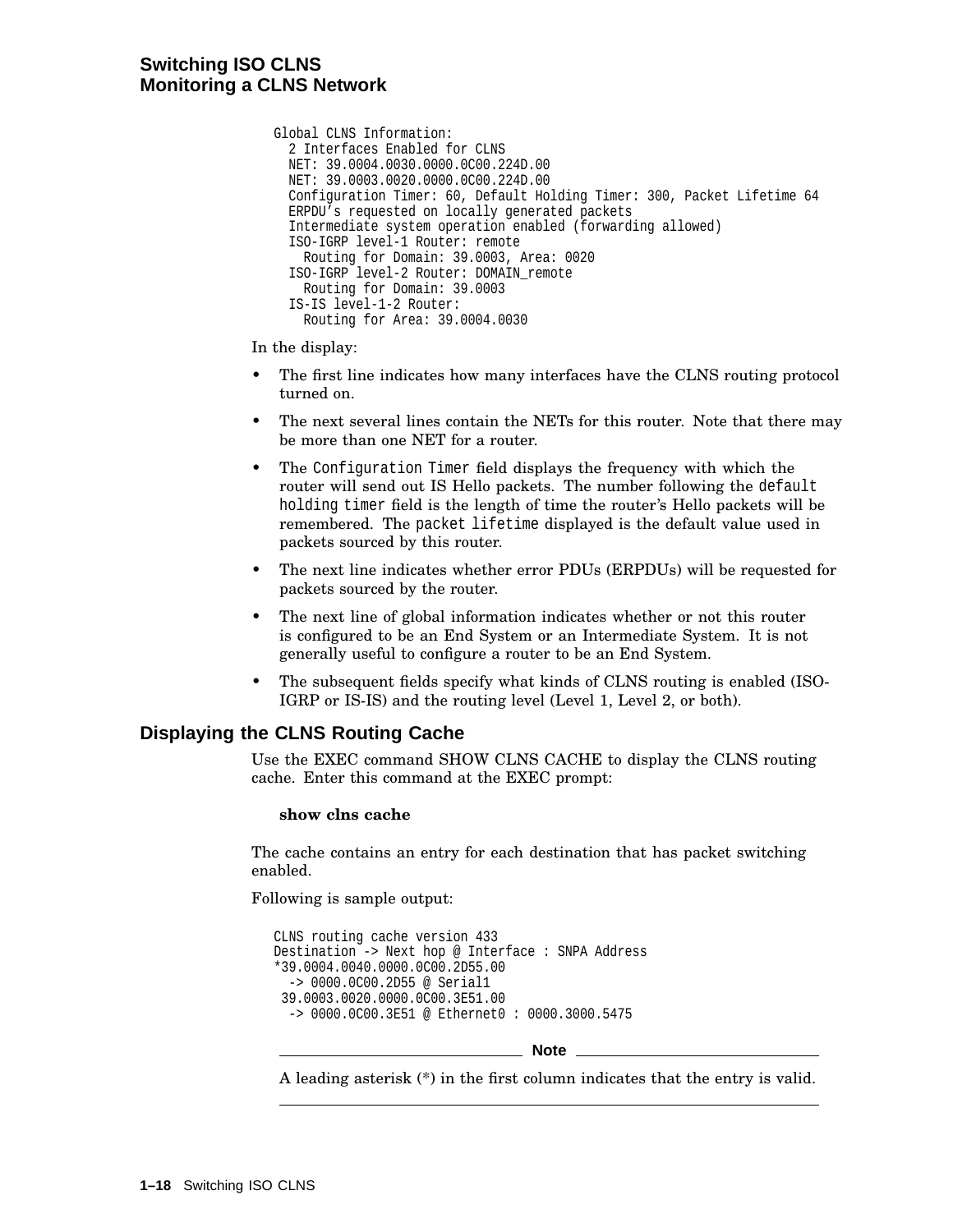In the display, there will be an entry in the cache specifying each destination for which the router has switched a packet recently, including the router itself. Each entry has the following format:

destination→ first hop address@interface:MAC-layer address

### **Displaying CLNS Traffic**

Use the SHOW CLNS TRAFFIC command to list the CLNS packets this router has seen. Enter this command at the EXEC prompt:

#### **show clns traffic**

Sample output follows:

CLNS & ESIS Output: 139885, Input: 90406 CLNS Local: 0, Forward: 0 CLNS Discards: Hdr Syntax: 150, Checksum: 0, Lifetime: 0, Output cngstn: 0 No Route: 0, Dst Unreachable 0, Encaps. Failed: 0 NLP Unknown: 0, Not an IS: 0 CLNS Options: Packets 19, total 19, bad 0, GQOS 0, cngstn exprncd 0 CLNS Segments: Segmented: 0, Failed: 0 CLNS Broadcasts: sent: 0, rcvd: 0 Echos: Rcvd 0 requests, 69679 replies Sent 69701 requests, 0 replies ESIS(sent/rcvd): ESHs: 0/34, ISHs: 483/1839, RDs: 0/0, QCF: 0/0 ISO-IGRP: Querys (sent/rcvd): 0/0 Updates (sent/rcvd): 1279/1402 ISO-IGRP: Router Hellos: (sent/rcvd): 1673/1848 ISO-IGRP Syntax Errors: 0 IS-IS: Level-1 Hellos (sent/rcvd): 0/0 IS-IS: Level-2 Hellos (sent/rcvd): 0/0 IS-IS: PTP Hellos (sent/rcvd): 0/0 IS-IS: Level-1 LSPs (sent/rcvd): 0/0 IS-IS: Level-2 LSPs (sent/rcvd): 0/0 IS-IS: Level-1 CSNPs (sent/rcvd): 0/0 IS-IS: Level-2 CSNPs (sent/rcvd): 0/0 IS-IS: Level-1 PSNPs (sent/rcvd): 0/0 IS-IS: Level-2 PSNPs (sent/rcvd): 0/0 IS-IS: Level-1 DR Elections: 0 IS-IS: Level-2 DR Elections: 0 IS-IS: Level-1 SPF Calculations: 0 IS-IS: Level-2 SPF Calculations: 0

In the display:

- The first line lists the total number of packets that this router has sent (the Output field) and received (the Input field).
- The CLNS Local field lists the number of packets that were generated by this router.
- The CLNS Forward field lists the number of packets that this router has forwarded.
- The CLNS Discards field lists the packets that CLNS has discarded, along with the reason for the discard.
- The CLNS Options field lists the options that have been seen in CLNS packets.
- The CLNS Segments field lists the number of packets that have been segmented and the number of failures that occurred because a packet could not be segmented.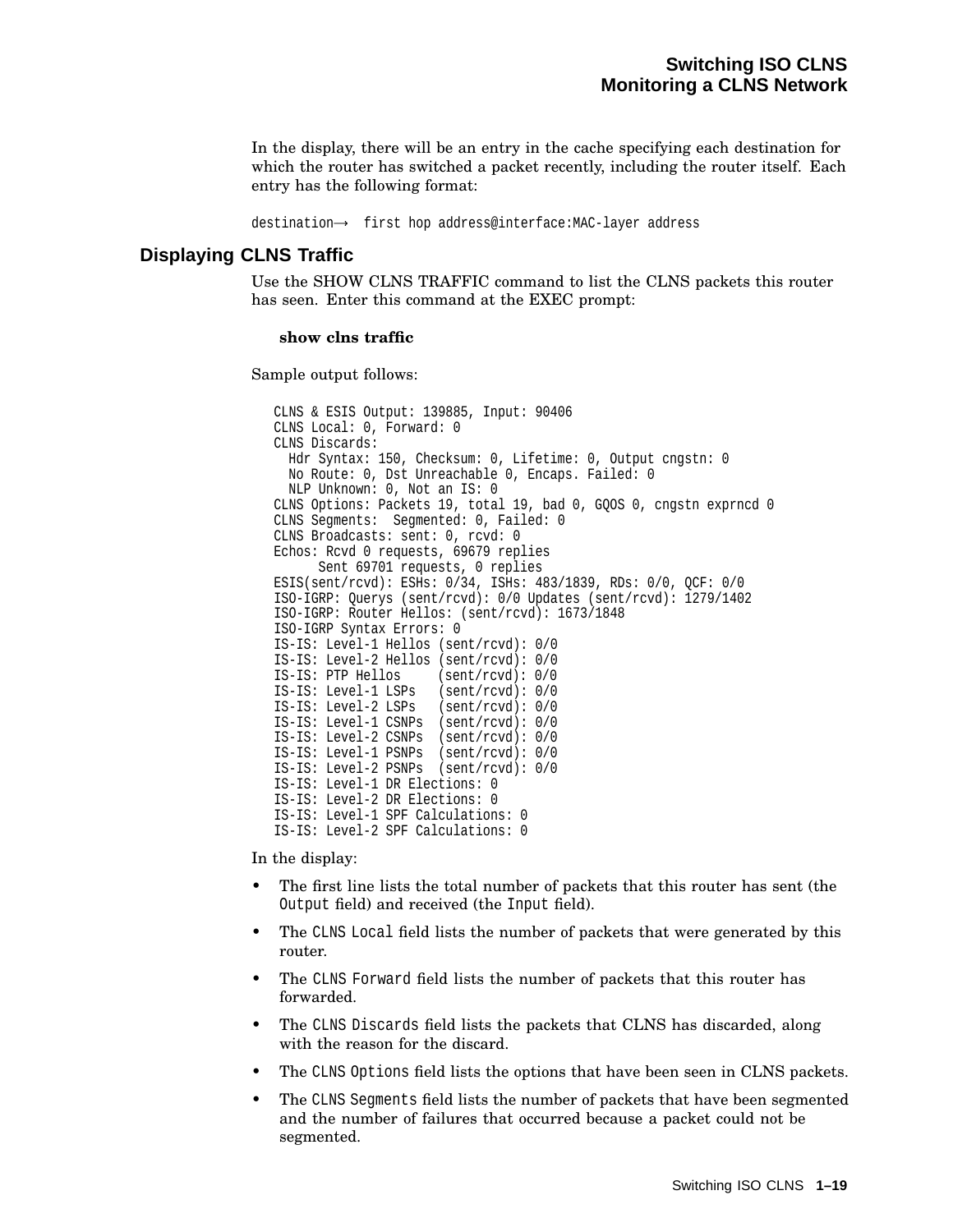### **Switching ISO CLNS Monitoring a CLNS Network**

- The CLNS Broadcasts field lists the number of CLNS broadcasts that have been sent and received.
- The Echos field lists the number of echo request packets and echo reply packets that have been received. The line following this field lists the number of echo request packets and echo reply packets that have been sent.
- The ESIS(sent/rcvd) field lists the number of ESH, ISH, and Redirects sent and received.
- The ISO-IGRP field lists the number of IGRP queries and updates sent and received.
- The Router Hellos field lists the number of IGRP router Hello packets that have been sent and received.
- The IS-IS: Level-1 Hellos (sent/rcvd) field lists the number of Level-1 IS-IS Hello packets sent and received.
- The IS-IS: Level-2 Hellos (sent/rcvd) field list the number of Level-2 IS-IS Hello packets sent and received.
- The IS-IS: PTP Hellos (sent/rcvd) field lists the number of point-to-point IS-IS Hello packets sent and received over serial links.
- The IS-IS: Level-1 LSPs (sent/rcvd) field lists the number Level-1 link state PDUs sent and received.
- The IS-IS: Level-2 LSPs (sent/rcvd) field lists the number Level-2 link state PDUs sent and received.
- The IS-IS: Level-1 CSNPs (sent/rcvd) field lists the number of Level-1 complete sequence number PDUs sent and received.
- The IS-IS: Level-2 CSNPs(sent/rcvd) field lists the number of Level-2 complete sequence number PDUs sent and received.
- The IS-IS: Level-1 PSNPs (sent/rcvd) field lists the number of Level-1 partial sequence number PDUs sent and received.
- The IS-IS: Level-2 PSNPs (sent/rcvd) field lists the number of Level-2 partial sequence number PDUs sent and received.
- The IS-IS: Level-1 DR Elections field lists the number of times Level-1 designated router election occurred.
- The IS-IS: Level-2 DR Elections field lists the number of times Level-2 designated router election occurred.
- The IS-IS: Level-1 SPF Calculations field lists the number of times Level-1 shortest-path-first tree was computed.
- The IS-IS: Level-2 SPF Calculations field lists the number of times Level-2 shortest path first tree was computed.

### **Displaying CLNS Redirect Information**

The SHOW CLNS REDIRECTS command displays CLNS redirect information. Enter this command at the EXEC prompt:

### **show clns redirects**

Only ESes maintain redirect information.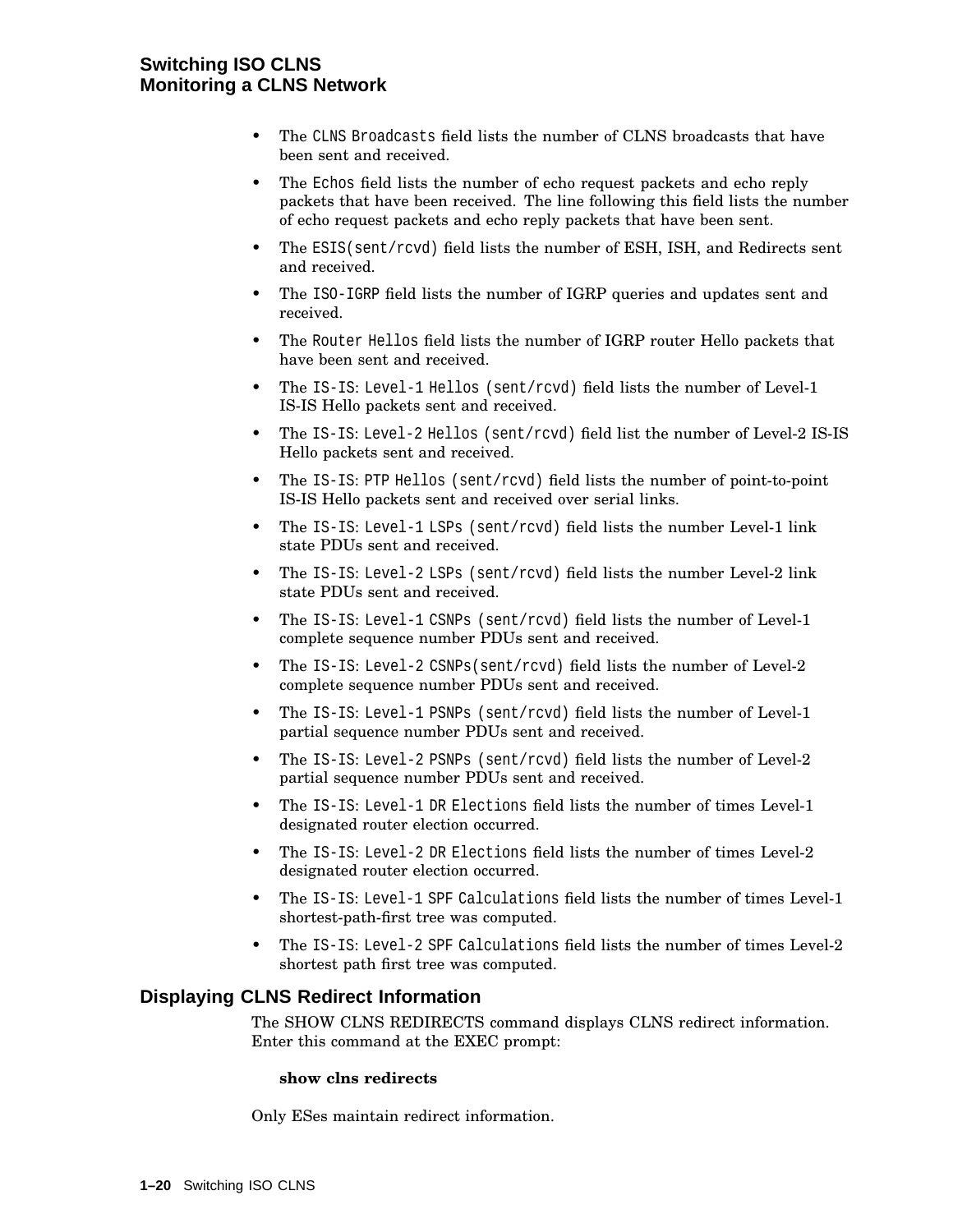### **Displaying Status About Specific Interfaces**

The SHOW CLNS INTERFACE command lists the CLNS-specific information about each interface and is entered at the EXEC prompt, as follows:

```
show clns interface [interface unit]
```
Following is sample output illustrates information displayed for Serial interfaces:

```
Serial 1 is up, line protocol is up
  Checksums enabled, MTU 1497, Encapsulation HDLC
ERPDUs enabled, min. interval 10 msec.
 RDPDUs enabled, min. interval 100 msec., Addr Mask enabled
  Congestion Experienced bit set at 4 packets
  CLNS fast switching enabled
  DEC compatibility mode OFF for this interface
 Next ESH/ISH in 48 seconds
 Routing Protocol: IS-IS
   Circuit Type: level-1-2
   Level-1 Metric: 10, Priority: 64, Circuit ID: 0000.0C00.2D55.0A
   Level-2 Metric: 10, Priority: 64, Circuit ID: 0000.0000.0000.00
```
In the display:

- The Checksums enabled field can be either enabled or disabled. The number following MTU is the maximum transmission size for a packet on this interface. The Encapsulation field describes the encapsulation used by CLNP packets on this interface.
- The next line displays information about the generation of error PDUs (ERPDUs). They can be either enabled or disabled. If they are enabled, they will be sent out no more frequently than the specified interval.
- The next line provides information about the generation of redirect PDUs (RDPDUs). They can be either enabled or disabled. If they are enabled, they will be sent out no more frequently than the specified interval. If the address mask is enabled, redirects will be sent out with an address mask.
- The next line tells when CLNS will turn on the congestion experienced bit. The default is to turn this bit on when there are more than four packets in a queue.
- The next line displays whether or not fast switching is supported for CLNS on this interface.
- The next line indicates whether DEC compatibility has been enabled.
- The Next field displays when the next ESH or ISH will be sent on this interface.
- The next line lists the areas that this interface is in. In most cases, an interface will be in only one area.
- The last series of fields displays information pertaining to the ISO CLNS routing protocols enabled on the interface. For ISO-IGRP, the routing domain and area addresses are specified. For IS-IS, the Level 1 and Level 2 metrics, priorities, and Circuit IDs are specified.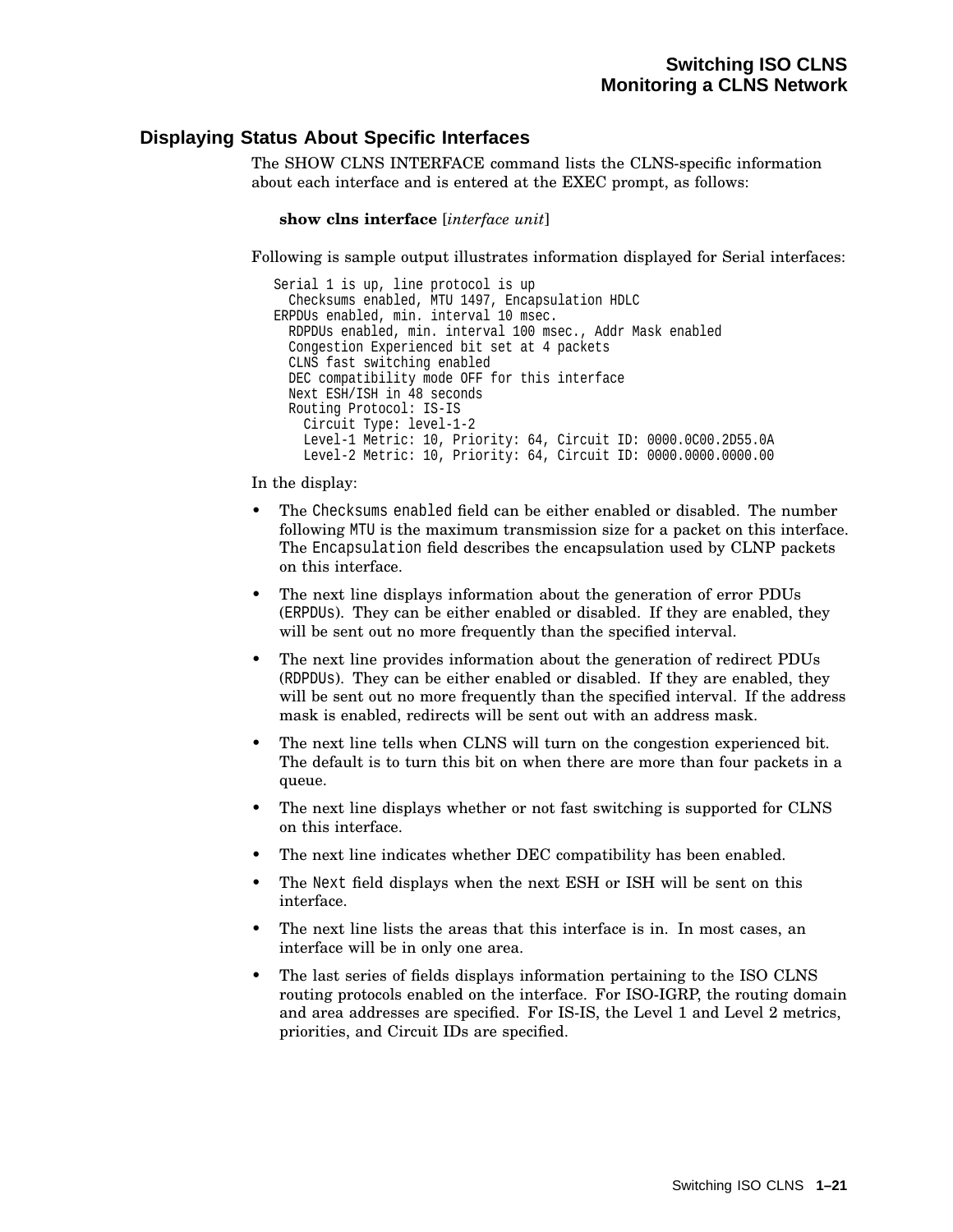### **Displaying ES and IS Neighbors**

The SHOW CLNS NEIGHBORS command displays both ES and IS neighbors. Enter this command at the EXEC prompt:

#### **show clns neighbors** [*interface-type unit*] [**detail**]

The *interface-type* and *unit* optional arguments specify a specific interface to be displayed. If **detail** is specified, the area addresses advertised by the neighbor in the Hello messages is displayed. Otherwise, a summary display is provided. This display is a composite of the SHOW CLNS ES-NEIGHBOR and SHOW CLNS IS-NEIGHBOR commands.

Sample output follows:

| System Id                     | SNPA           | Interface |      | State Holdtime | Type   | Protocol |
|-------------------------------|----------------|-----------|------|----------------|--------|----------|
| 0000.0000.0007                | aa00.0400.6408 | Ethernet0 | Init | 277            | ΙS     | ES-IS    |
| 0000.0C00.0C35                | 0000.0c00.0c36 | Ethernet0 | Up   | 91             | L1     | IS-IS    |
| 0800.2B16.24EA                | aa00.0400.2d05 | Ethernet0 | Up   | -29            | T.1T.2 | IS-IS    |
| 0800.2B14.060E aa00.0400.9205 |                | Ethernet0 | Up   | 1698           | ES     | $ES-IS$  |
| 0000.0C00.3E51                | $*$ HDLC $*$   | Serial1   | Up   | -28            | L2     | IS-IS    |
| 0000.0C00.62E6 0000.0c00.62e7 |                | Ethernet0 | Up   | 22             | L1     | IS-IS    |
| AA00.0400.2D05 aa00.0400.2d05 |                | Ethernet0 | Init | 2.4            | ΙS     | $FS-TS$  |

The following fields are provided in this display:

- System ID—The six-byte value that identifies a system in an area. A name is displayed in this field if one has been assigned with the clns host command.
- SNPA—Subnetwork Point of Attachment. This is the data link address.
- Interface—The interface in which the system was learned from.
- State— The state of the ES or IS. Possible values are as follows:

Init—The system is an IS and is waiting for an IS-IS Hello message. IS-IS regards the neighbor as not adjacent.

Up—Believes the ES or IS is reachable.

- Holdtime—The number of seconds the neighbor indicates that it is valid.
- Type—The adjacency type. Possible values are as follows:

ES—An end-system adjacency either discovered via the ES-IS protocol or statically configured.

IS—A router adjacency either discovered via the ES-IS protocol or statically configured.

L1—A router adjacency for Level-1 routing only.

L1L2—A router adjacency for Level-1 and Level-2 routing.

L2—A router adjacency for Level-2 only.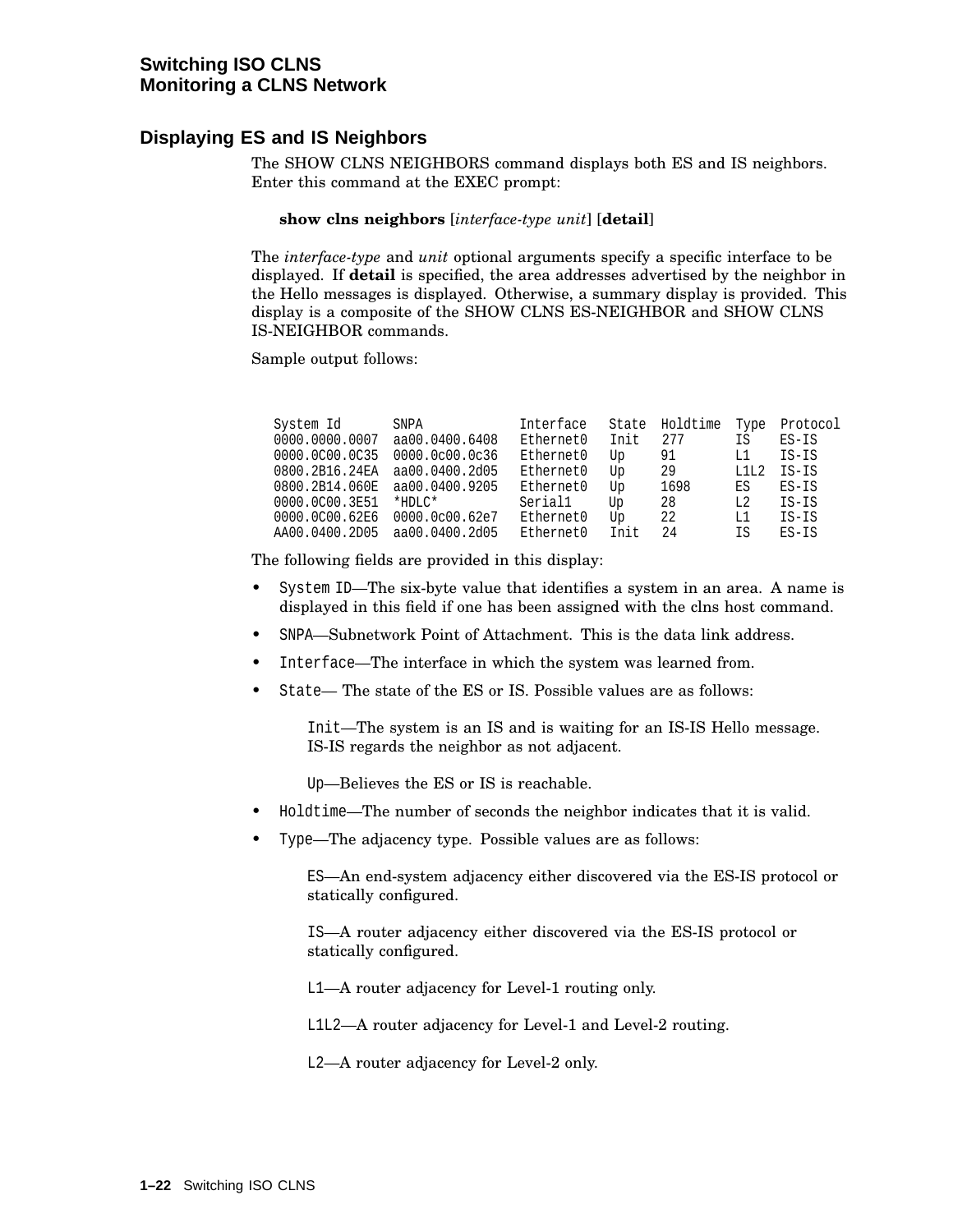• Protocol—The protocol through which the adjacency was learned. Valid protocol sources are ES-IS, IS-IS, ISO-IGRP, and Static.

A sample output of the SHOW CLNS NEIGHBORS DETAIL command follows:

| System Id                    | SNPA                                               | Interface | State | Holdtime | Type           | Protocol |
|------------------------------|----------------------------------------------------|-----------|-------|----------|----------------|----------|
|                              | 0000.0000.0007 aa00.0400.6408                      | Ethernet0 | Init  | 291      | IS             | $ES-IS$  |
|                              | Area Address(es): 47.0005.80FF.F500.0000.0003.0020 |           |       |          |                |          |
|                              | 0000.0C00.0C35 0000.0c00.0c36                      | Ethernet0 | Up    | 94       | L1             | IS-IS    |
|                              | Area Address(es): 47.0004.004D.0001 39.0001        |           |       |          |                |          |
|                              | 0800.2B16.24EA aa00.0400.2d05                      | Ethernet0 | Up    | 9        | L1L2           | IS-IS    |
|                              | Area Address(es): 47.0004.004D.0001                |           |       |          |                |          |
|                              | 0800.2B14.060E aa00.0400.9205                      | Ethernet0 | Up    | 1651     | ES             | $ES-IS$  |
| Area Address $(es): 49.0040$ |                                                    |           |       |          |                |          |
| $0000.0000.3E51$ *HDLC*      |                                                    | Serial1   | Up    | 27       | L <sub>2</sub> | $IS-IS$  |
| Area Address $(es): 39.0004$ |                                                    |           |       |          |                |          |
|                              | 0000.0C00.62E6 0000.0c00.62e7                      | Ethernet0 | Up    | 26       | L1             | IS-IS    |
|                              | Area Address(es): 47.0004.004D.0001                |           |       |          |                |          |
|                              | AA00.0400.2D05 aa00.0400.2d05                      | Ethernet0 | Init  | 29       | ΙS             | $ES-IS$  |
|                              | Area Address(es): 47.0004.004D.0001                |           |       |          |                |          |

In addition to the information displayed in SHOW CLNS NEIGHBORS, this SHOW command displays the area addresses associated with the adjacencies.

### **Displaying CLNS IS Neighbors**

The SHOW CLNS IS-NEIGHBORS command displays neighbor entries sorted according to the area in which they are located. Enter this command at the EXEC prompt:

#### **show clns is-neighbors** [*interface-type unit*] [**detail**]

The *interface-type* and *unit* optional arguments specify an interface to be displayed. If **detail** is specified, the areas associated with intermediate systems are displayed. Otherwise, a summary display is provided. Following is sample output:

| System Id                |      |       |              | Interface State Type Priority Circuit Id | Format  |
|--------------------------|------|-------|--------------|------------------------------------------|---------|
| 0000.0C00.0C35 Ethernet0 | . Up | L1 64 |              | 0000.0C00.62E6.03 Phase V                |         |
| 0800.2B16.24EA Ethernet0 | Up   |       | $L1L2$ 64/64 | 0800.2B16.24EA.01 Phase V                |         |
| 0000.0C00.3E51 Serial1   | Un   | L2    |              | 04                                       | Phase V |
| 0000.0C00.62E6 Ethernet0 | Th.  | L1 -  | -64          | 0000.0C00.62E6.03 Phase V                |         |

This display presents IS-IS related information for IS-IS router adjacencies. The following fields are provided in this display:

- System ID—The identification value of the system. A name is displayed in this field if one has been assigned with the clns host command.
- Interface—The interface on which the router was discovered.
- State—The adjacency state. Up and Init are the states. See the SHOW CLNS NEIGHBORS description.
- Type—L1, L2, andL1L2 type adjacencies. See the SHOW CLNS NEIGHBORS description.
- Priority—The router priority that the respective neighbor is advertising. The highest priority neighbor is elected the designated router for the interface.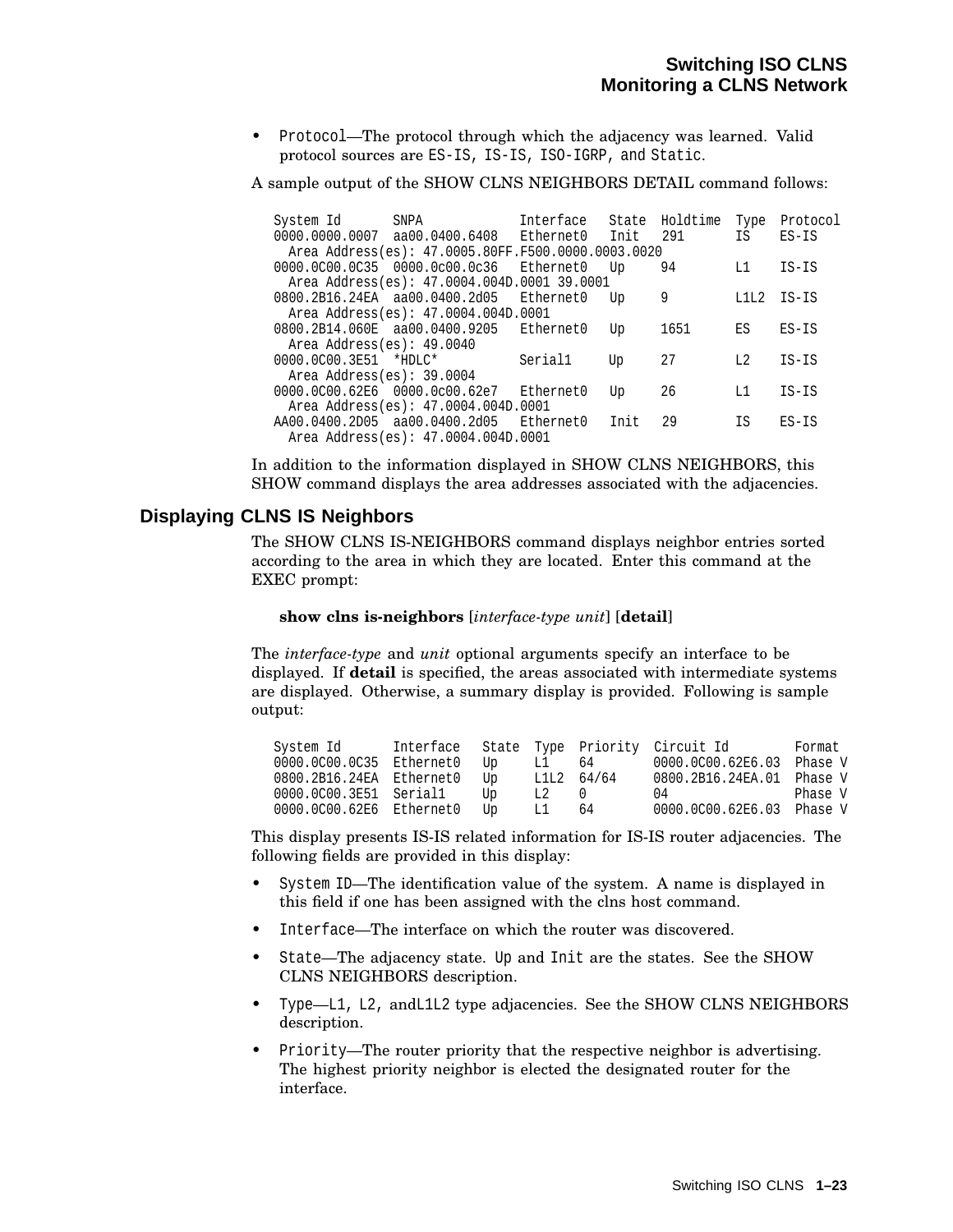### **Switching ISO CLNS Monitoring a CLNS Network**

- Circuit ID—The neighbor's idea of what is the designated router for the interface. A name is displayed in this field if one has been assigned with the CLNS HOST command.
- Format—If the neighbor is a Phase V (OSI) adjacency or Phase IV (DECnet) adjacency.

A sample output of the SHOW CLNS IS-NEIGHBORS DETAIL command follows:

|                                             |  |    |    | System Id 1 Interface State Type Priority Circuit Id | Format  |
|---------------------------------------------|--|----|----|------------------------------------------------------|---------|
| 0000.0000.0035 Ethernet0 Up L1 64           |  |    |    | 0000.0C00.62E6.03 Phase V                            |         |
| Area Address(es): 47.0004.004D.0001 39.0001 |  |    |    |                                                      |         |
| 0800.2B16.24EA Ethernet0 Up L1L2 64/64      |  |    |    | 0800.2B16.24EA.01 Phase V                            |         |
| Area Address(es): 47.0004.004D.0001         |  |    |    |                                                      |         |
| 0000.0C00.3E51 Serial1 Up L2 0              |  |    |    | 04                                                   | Phase V |
| Area Address(es): 39.0004                   |  |    |    |                                                      |         |
| 0000.0C00.62E6 Ethernet0 Up                 |  | L1 | 64 | 0000.0C00.62E6.03 Phase V                            |         |
| Area Address(es): 47.0004.004D.0001         |  |    |    |                                                      |         |

In addition to the information displayed in SHOW CLNS IS-NEIGHBORS, this SHOW command displays the area addresses associated with the adjacencies.

### **Displaying CLNS ES Neighbors**

The SHOW CLNS ES-NEIGHBORS command lists the ES neighbors that this router knows about. Enter this command at the EXEC prompt:

```
show clns es-neighbors [interface-type unit] [detail]
```
The *interface-type* and *unit* optional arguments specify an interface to be displayed. If **detail** is specified, the areas associated with the end systems are displayed. Otherwise, a summary display is provided. Following is sample output:

| System Id      | Interface |    |    | State Type Format |
|----------------|-----------|----|----|-------------------|
| 0800.2B14.060E | Ethernet0 | Up | ES | Phase V           |
| 0800.2B14.0528 | Ethernet0 | Up | ES | Phase V           |

This displays end system adjacencies. See the SHOW CLNS IS-NEIGHBORS command for field descriptions.

A sample output of the SHOW CLNS ES-NEIGHBORS DETAIL command follows:

System Id Interface State Type Format 0800.2B14.060E Ethernet0 Up ES Phase V Area Address(es): 49.0040 0800.2B14.0528 Ethernet0 Up ES Phase V Area Address(es): 49.0040

In addition to the information displayed in SHOW CLNS ES-NEIGHBORS, this SHOW command displays the area addresses associated with the adjacencies.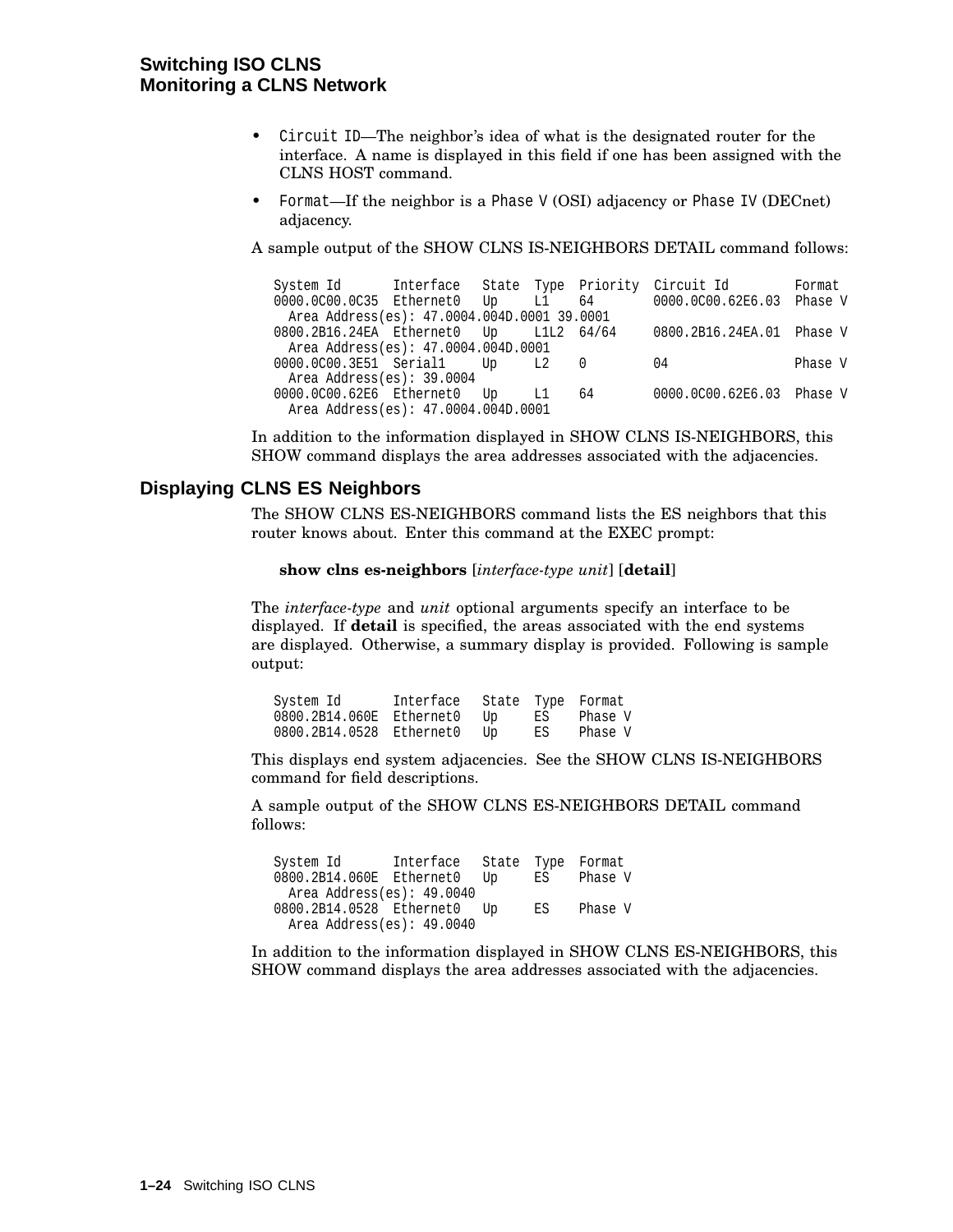# **ISO CLNS PING Command**

The OSI Connectionless Network Protocol (ISO 8473) does not specify a networklevel echo protocol. The Internet Engineering Task Force (IETF) has specified and proposed such a protocol in RFC 1139. The DECbrouter 90 implements this specification using the proposed new PDU types Echo Request (1E) and Echo Reply (1F). Other manufacturers' routers may or may not forward these packets, depending on whether they are specific about the packet types they will forward. End systems may not recognize these packets, but will typically generate an error packet (ERPDU) as a response. This ERPDU is useful, as it confirms the reachability of the end system. Table 1–1 lists the characters displayed during the **ping** test and their meanings.

| Char | <b>Meaning</b>                                                                   |
|------|----------------------------------------------------------------------------------|
|      | Each exclamation point indicates receipt of a reply.                             |
|      | Each period indicates the network server timed out while waiting for a<br>reply. |
| U    | A destination unreachable error PDU was received.                                |
| C    | A congestion experienced packet was received.                                    |
|      | User interrupted test.                                                           |
|      | Unknown packet type.                                                             |
| &    | Packet lifetime exceeded.                                                        |

**Table 1–1 Ping Test Characters**

The output concludes with the success rate and minimum, average, and maximum round-trip times. To abort a **ping** session, type the escape sequence (by default, type Ctrl/^, X, which is done by simultaneously pressing the Ctrl, Shift, and 6 keys, letting go, then pressing the x key).

### **Example 1**

The following example uses a name to specify the source:

```
Protocol [ip]: clns
Target CLNS address: thoth
Repeat count [5]:
Datagram size [100]:
Timeout in seconds [2]:
Type escape sequence to abort.
Sending 5, 100-byte CLNS Echos
        to 55.0006.0100.0000.0000.0001.8888.1112.1314.151
6.00, timeout is 2 seconds:
!!!!!
Success rate is 100 percent, round-trip min/avg/max = 112/113/116 ms
```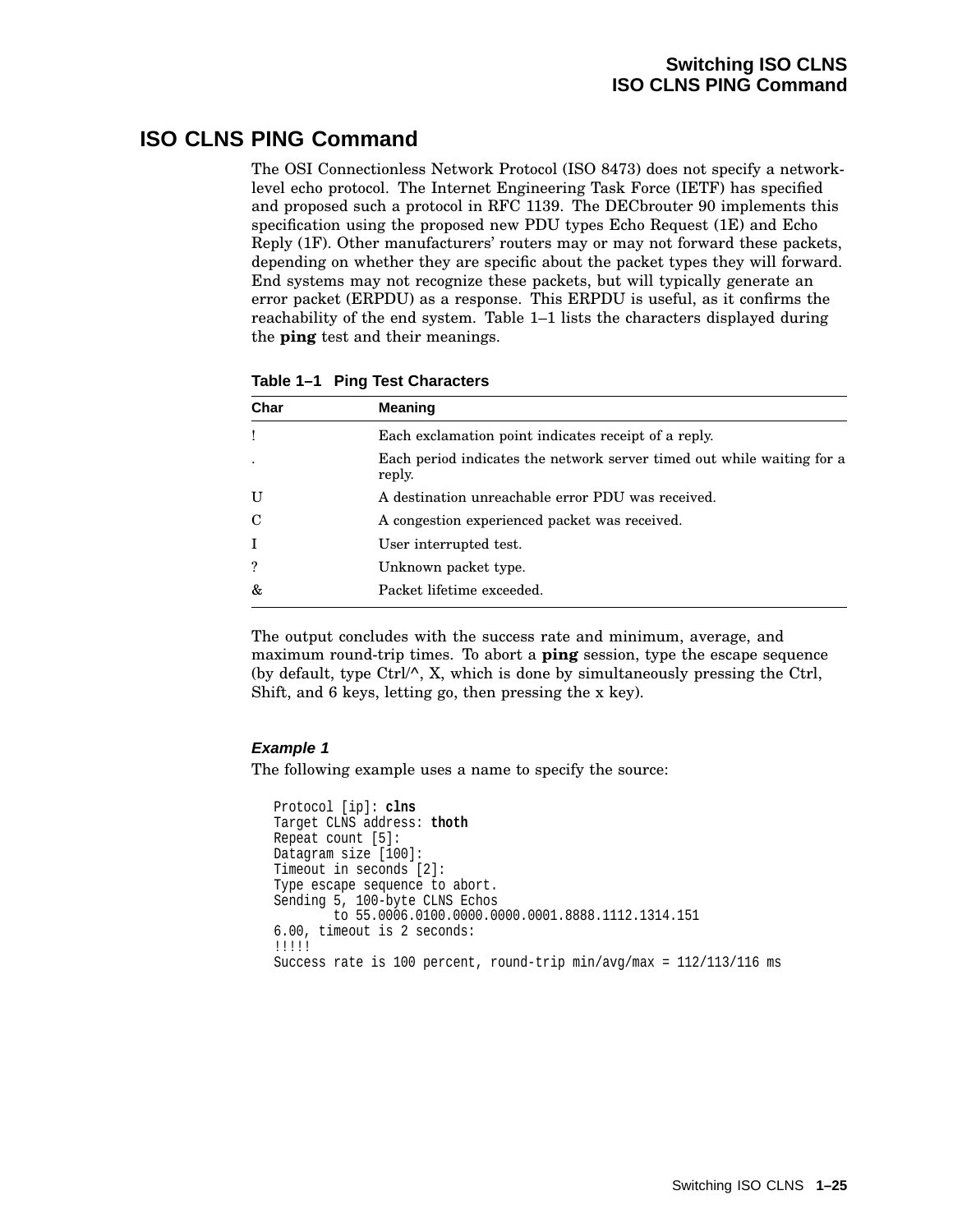### **Switching ISO CLNS ISO CLNS PING Command**

### **Example 2**

In this example, an NET address is specified.

```
Protocol [ip]: clns
Target CLNS address: 47.0004.0050.0002.0000.0c00.243b.00
Repeat count [5]:
Datagram size [100]:
Timeout in seconds [2]:
Type escape sequence to abort.
Sending 5, 100-byte CLNS Echos to 47.0004.0050.0002.0000.0C00.243B.00,
        timeout is 2 seconds:
!!!!!
Success rate is 100 percent, round-trip min/avg/max = 1/4/8 ms
```
# **ISO CLNS TRACE Command**

The ISO CLNS TRACE command allows you to discover the path that packets take through your network. It sends ping packets and takes advantage of the ERPDUs that are generated when a packet exceeds its time-to-live (TTL) value. The TRACE command offers default and settable parameters for specifying a simple or extended trace mode. Enter the following command at the EXEC prompt:

#### **trace** [*destination*]

To invoke a simple trace test, enter the destination address or host name on the command line. The default parameters for the appropriate protocol are assumed and the tracing action begins.

To use nondefault parameters and invoke an extended TRACE test, enter the command without a destination argument. You will be stepped through a dialog to select the desired parameters, listed in Table 15-2.

Typing the escape sequence (default, type Ctrl/^, X, which is done by simultaneously pressing the Ctrl, Shift, and 6 keys, letting go then pressing the x key) terminates a TRACE command.

### **How Trace Works**

The TRACE command works by taking advantage of the error messages generated by routers when a datagram exceeds its time-to-live (TTL) value.

The TRACE command starts by sending probe datagrams with a TTL value of one. This causes the first router to discard the probe datagram and send back an error message. The trace command sends several probes at each TTL level and displays the round trip time for each.

The TRACE command sends out one probe at a time. Each outgoing packet may result in one of two error messages. A *time exceeded* error message indicates that an intermediate router has seen and discarded the probe. A *destination unreachable* error message indicates that the destination node has received the probe and discarded it because it could not deliver the packet. If the timer goes off before a response comes in, TRACE prints an asterisk (\*).

The TRACE command terminates when the destination responds, when the maximum TTL was exceeded, or when the user interrupts the trace with the escape sequence. The information is encoded as follows:

hop-count name(nsap) result-of-probe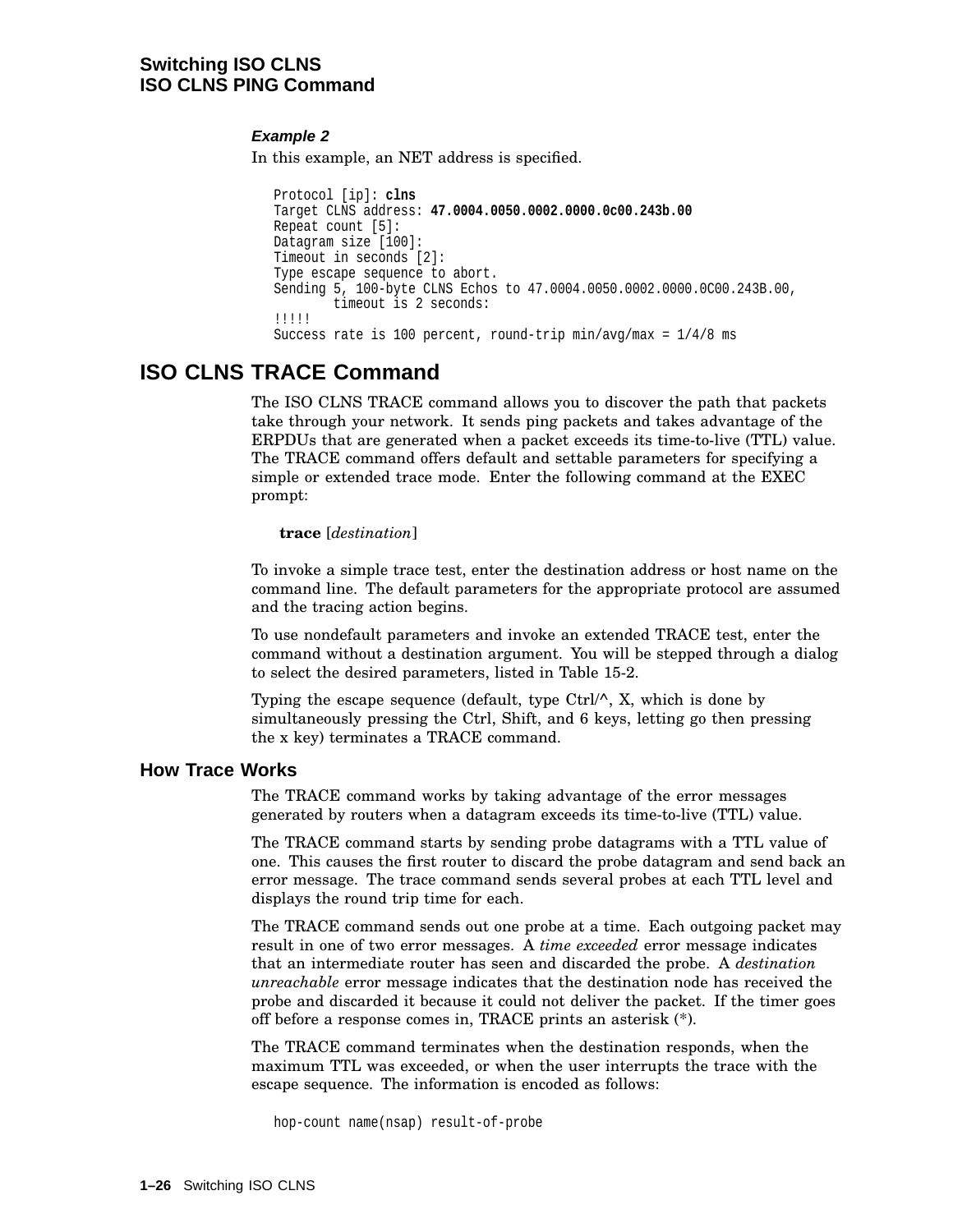### **Tracing CLNS Routes**

You can use the TRACE command to trace routes on a router configured with the ISO CLNS protocol. When stepping through the TRACE dialog for CLNS, the parameters that follow can be specified.

- Protocol [ip]. The default protocol for TRACE is IP. You must specify CLNS to begin tracing a router on a CLNS router.
- Target CLNS address. You can specify either an NSAP or host name.
- Timeout in seconds. You can specify the length of time to wait after sending each probe before giving up on getting a response.
- Probe count. You can specify the number of probes to be sent at each TTL level. The default is three.
- Minimum Time to Live [1]: You can set the TTL value for the first probes. The default is 1. Set to a higher value to suppress the display of known hops.
- Maximum Time to Live [30]: You can set the largest TTL value that can be used. The default is 30. The TRACE command terminates when the destination is reached or when this value is reached.

Table 1–2 describes the output.

| Char           | <b>Meaning</b>                                                                                 |
|----------------|------------------------------------------------------------------------------------------------|
| <i>nn</i> msec | For each node, the round-trip time (in nn milliseconds) for the specified<br>number of probes. |
| &              | A time-to-live-exceeded error PDU was received.                                                |
| U              | A destination unreachable error PDU was received.                                              |
|                | The user interrupted the test.                                                                 |
| *              | The probe timed out.                                                                           |
| C              | A congestion experienced packet was received.                                                  |

**Table 1–2 Trace Test Characters**

Following is simple **trace** output:

```
Protocol [ip]: clns
Target CLNS address: thoth
Timeout in seconds [3]:
Probe count [3]:
Minimum Time to Live [1]:
Maximum Time to Live [30]:
Type escape sequence to abort.
Tracing the route to THOTH (55.0006.0100.0000.0000.0001.8888.1112.1314.1516)
 1 HORUS(55.0006.0100.0000.0000.0001.6666.3132.3334.3536)
        32 msec ! 28 msec ! 28 msec !
  2 ISIS(55.0006.0100.0000.0000.0001.7777.2122.2324.2526)
       56 msec ! 80 msec ! 56 msec !
  3 THOTH(55.0006.0100.0000.0000.0001.8888.1112.1314.1516)
        80 msec ! 80 msec ! 8
```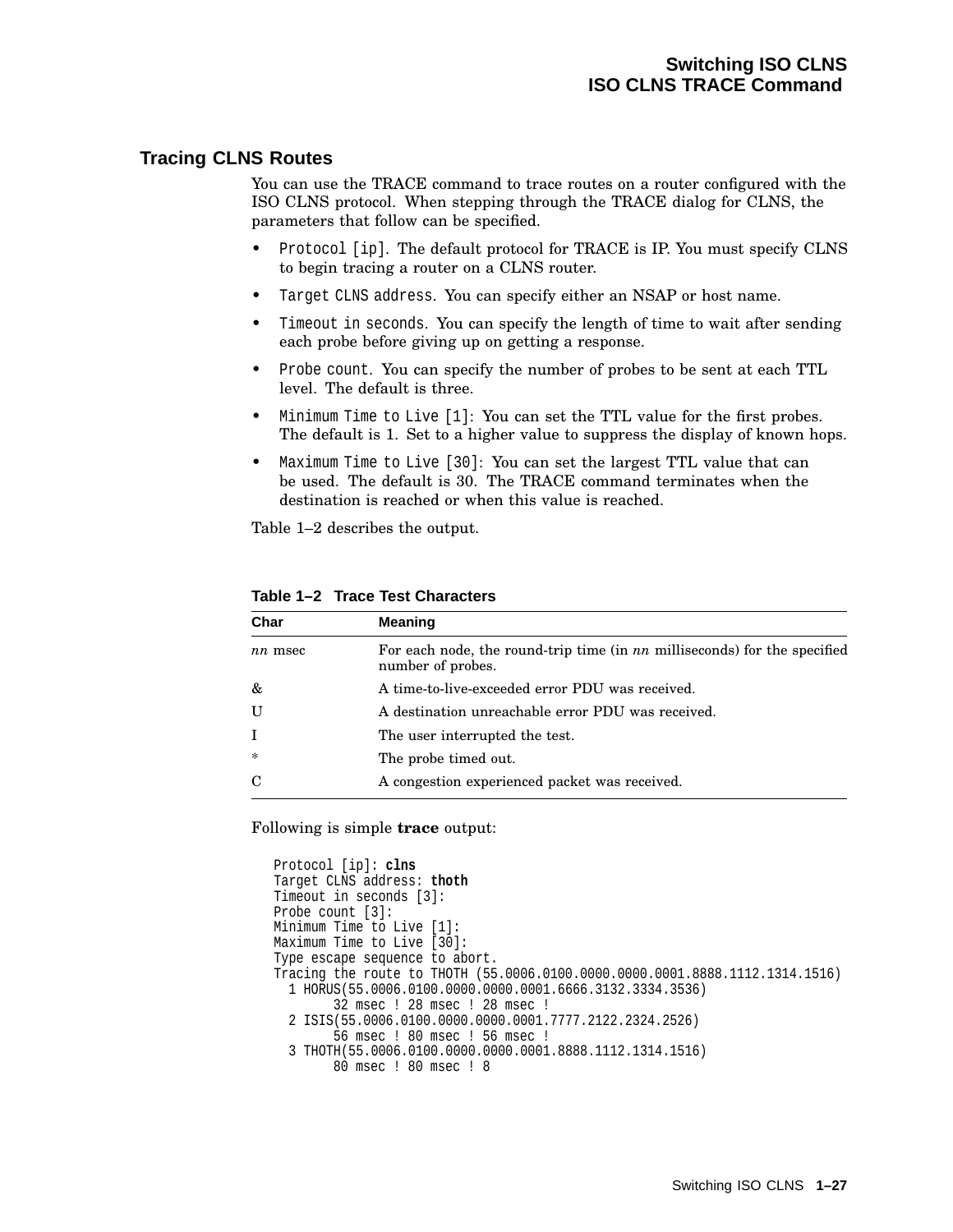### **Switching ISO CLNS ISO CLNS TRACE Command**

This example traces a more complex route:

Protocol [ip]: **clns** Target CLNS address: **cerdiwen** Timeout in seconds [3]: Probe count [3]: Minimum Time to Live [1]: Maximum Time to Live [30]: Type escape sequence to abort. Tracing the route to CERDIWEN (49.BEAD.0000.0C00.40A7.00) 1 DEMETER(49.BEAD.0000.0C00.40AF.00) 72 msec ! ARTEMIS(49.BEAD.0000.0C00.2D57.00) 72 msec ! DEMETER(49.BEAD.0000.0C00.40AF.00) 76 msec ! 2 CERDIWEN(49.BEAD.0000.0C00.40A7.00) 148 msec ! 148 msec ! 144 msec !

The output from the TRACE command displays information for each probe that it sends out. As you can see, there were two equal cost paths to the destination. The first packet went via Demeter, the second went via Artemis, and the third went via Demeter again.

## **Debugging a CLNS Network**

Use the EXEC commands described in this section to troubleshoot and monitor the ISO CLNS network transactions. For each DEBUG command, there is a corresponding UNDEBUG command that turns the message logging off. Generally, you will enter these commands during troubleshooting sessions with Digital engineers.

#### **debug clns-esis-events**

The DEBUG CLNS-ESIS-EVENTS command traces the more unusual ES-IS events, including previously unknown neighbors, neighbors that have aged out, and neighbors that have changed roles (ES to IS, and so on).

#### **debug clns-esis-packets**

The DEBUG CLNS-ESIS-PACKETS command traces ES-IS activity, including sending and receiving ESHs and ISHs, receiving Redirects (RDs), and aging out ESH/ISH/RD entries.

#### **debug clns-events**

The DEBUG CLNS-EVENTS command traces the more unusual CLNS events, including packet discards, sending redirects, and so forth.

#### **debug clns-packets**

The DEBUG CLNS-PACKETS command causes all CLNS activity to be traced, including packet forwarding. You can use this to circumvent a potential problem with the PING command in mixed Digital and non-Digital installations; see ISO CLNS PING Command for more information.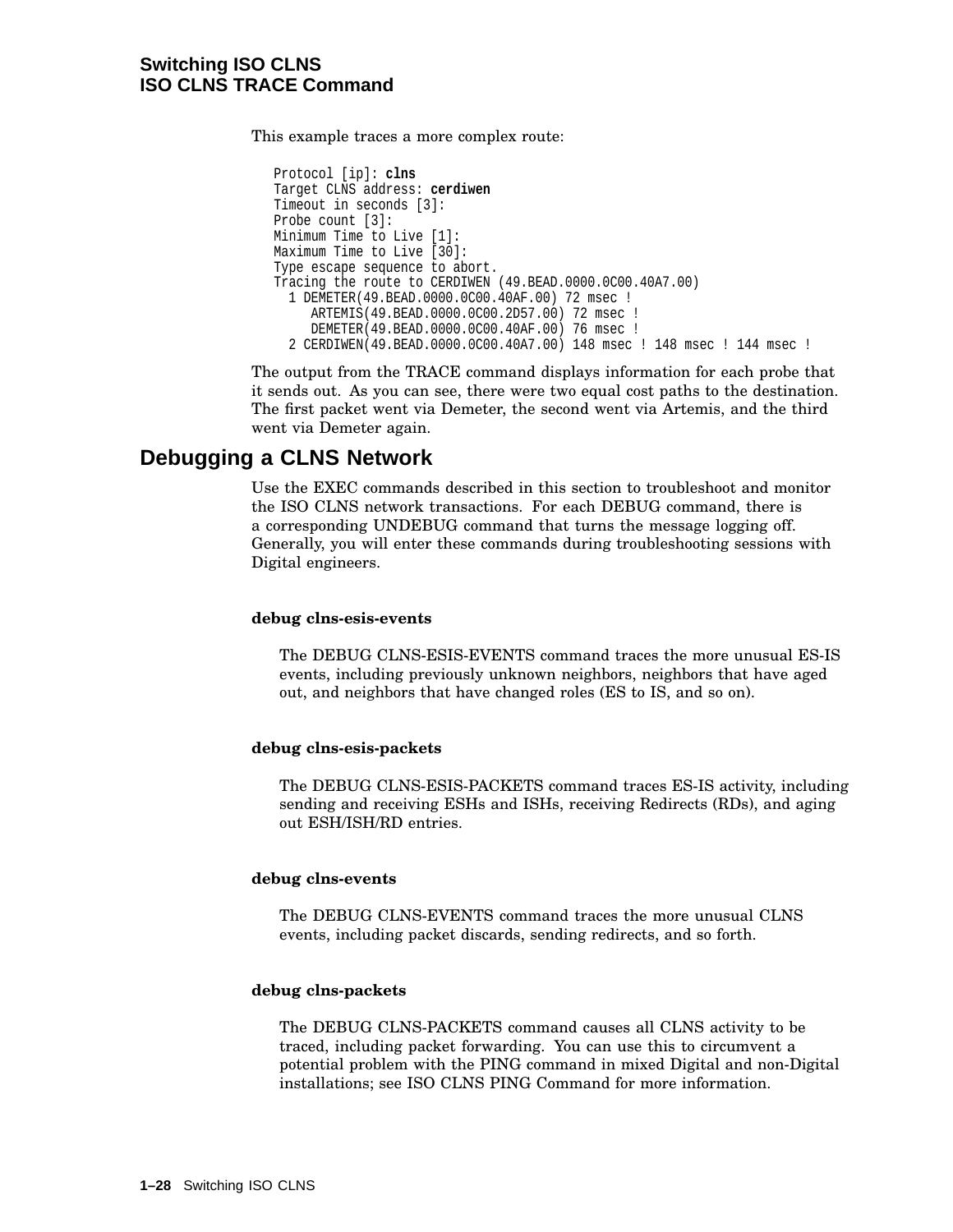#### **debug clns-routing**

The DEBUG CLNS-ROUTING command causes all CLNS routing table activity to be traced.

# **ISO CLNS Global Configuration Command Summary (Switching)**

This section provides an alphabetical summary of the ISO CLNS global configuration commands.

### [**no**] **clns configuration-time** *seconds*

Specifies the rate at which ESHs and ISHs are sent. The default value for *seconds* is 60.

### [**no**] **clns holding-time** *seconds*

Allows the sender of an ESH or ISH to specify the length of time during which the information in the Hello packets will be believed. The argument *seconds* specifies the time in seconds. The default value is 300 seconds (five minutes).

#### **clns host** *name nsap*

Defines a name for an NSAP that can then be used in commands requiring NSAPs.

#### [**no**] **clns net** *NET-address*

Used as a global configuration command to assign a static address for a router. If a router is configured to support ISO CLNS but is not configured to dynamically route CLNS packets using a ISO-IGRP or IS-IS, use this command to assign an address to the router. There is no default for this address. The NO CLNS NET command removes any previously configured NET-address.

### [**no**] **clns packet-lifetime** *number*

Specifies the initial lifetime for locally generated packets. The default value for *number* is 64.

### [**no**] **clns routing**

Enables or disables routing of CLNS packets.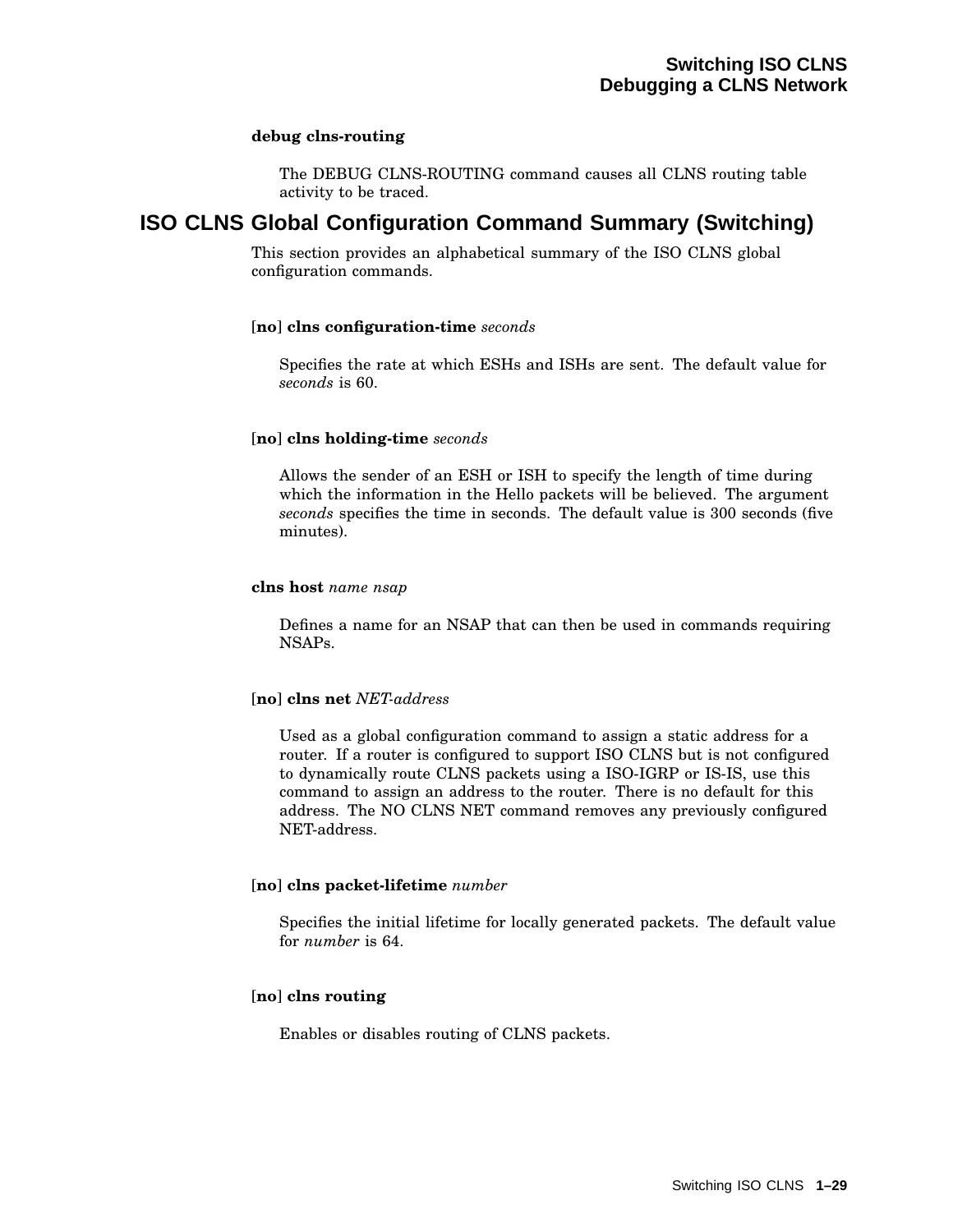# **ISO CLNS Interface Subcommand Summary (Switching)**

This section provides an alphabetical list of the ISO CLNS interface subcommands.

#### [**no**] **clns checksum**

Enables or disables checksum generation when ISO CLNS routing software sources a CLNS packet. By default, this function is on. Use the **no** form of the command to disable checksum generation.

#### [**no**] **clns cluster-alias**

Allows multiple systems to advertise the same system ID in end-system Hello messages by caching multiple ES adjacencies with the same NSAP, but different SNPA addresses. When a packet is destined to the common NSAP address, the router load-splits the packets among the different SNPA addresses. A router that supports this capability forwards traffic to each individual system.

#### [**no**] **clns congestion-threshold** *number*

Sets the congestion experience bit if the output queue has more than the specified number of packets in it. A *number* value of zero or the **no** form of the command prevents this bit from being set. The default value for *number* is four.

#### [**no**] **clns enable**

If you do not intend to perform any static or dynamic routing on an interface, but intend to pass ISO CLNS packet traffic to end systems, use the CLNS ENABLE interface subcommand.

#### [**no**] **clns erpdu-interval** *milliseconds*

Determines the minimum interval time, in milliseconds, between ERPDUs. A *milliseconds* value of zero or the **no** form of the command turns off the interval rate and effectively sets no limit to the ERPDU rate. The default rate is once every ten milliseconds.

#### [**no**] **clns es-neighbor** *nsap snpa*

Lists all end systems that will be used when mapping information is statically entered. The SNPAs are the MAC addresses.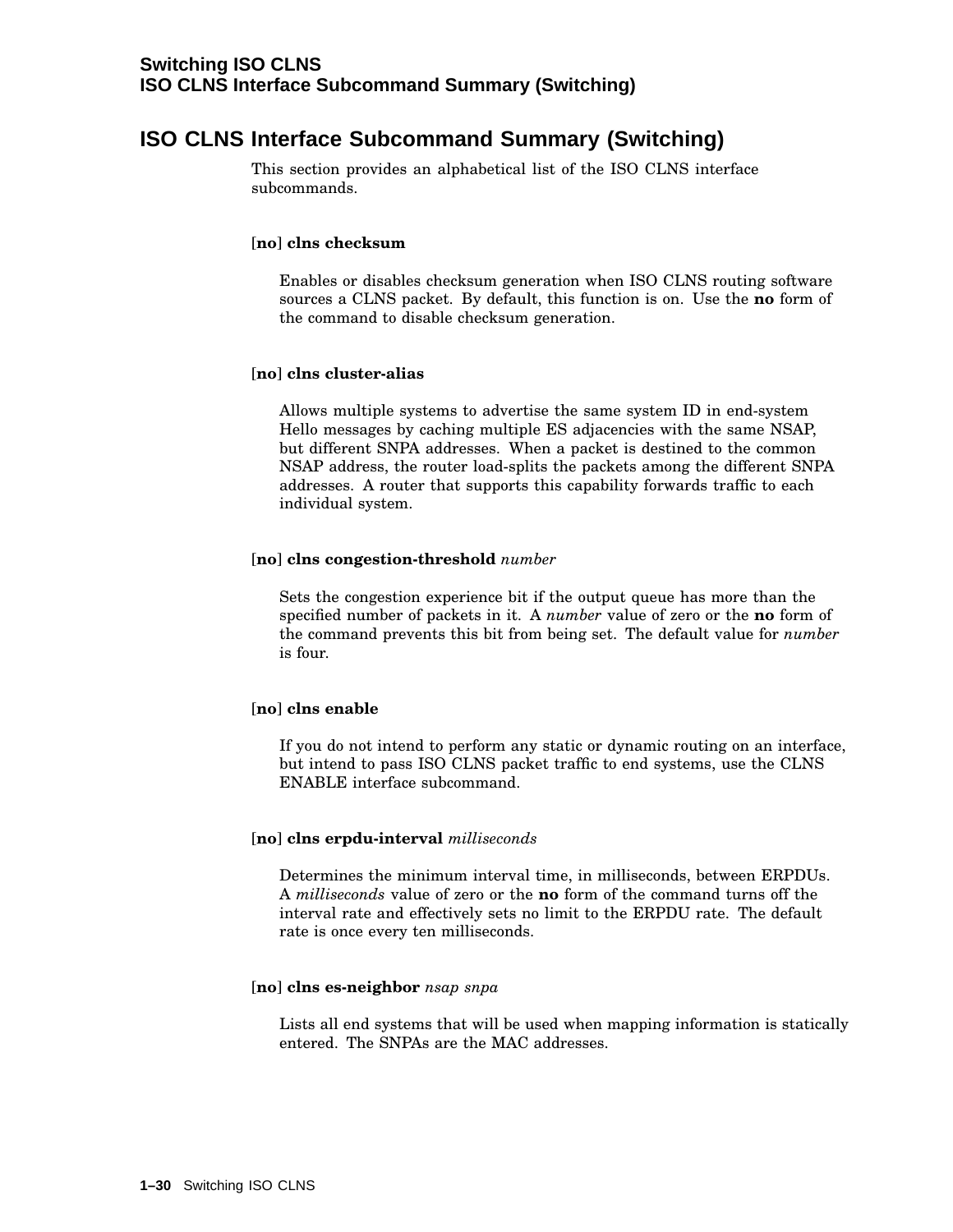#### [**no**] **clns es-neighbor** *nsap snpa* [*X.25-facilities-info*]

Lists all end systems that will be used when mapping information is statically entered. The SNPAs are the X.25 network addresses (X.121 addresses). These are usually assigned by the X.25 network provider. Use the argument X.25 facilities-info to specify nondefault packet and window size, reverse charge information, and so on.

#### [**no**] **clns is-neighbor** *nsap snpa*

Lists all intermediate systems that will be used when mapping information is statically entered. The SNPAs are the MAC addresses.

#### [**no**] **clns is-neighbor** *nsap snpa* [*X.25-facilities-info*]

Lists all intermediate systems that will be used when mapping information is statically entered. The SNPAs are the X.25 network addresses (X.121 addresses). These are usually assigned by the X.25 network provider. Use the argument *X.25-facilities-info* to specify nondefault packet and window size, reverse charge information, and so on.

#### [**no**] **clns mtu** *size*

Sets the MTU packet size for the interface. The minimum value for *size* is 512. The **no** form of the command restores the default and maximum packet size.

#### [**no**] **clns net** {*NSAP-address | name*}

Used as an interface subcommand to assign an NSAP address or name to a router interface. If a router is configured to support ISO CLNS, but is not configured to dynamically route CLNS packets using a ISO-IGRP or IS-IS, use this command to assign an address to the router. There is no default for this address. The NO CLNS NET command removes any previously configured NSAP-address.

#### [**no**] **clns rdpdu-interval** *milliseconds*

Determines the minimum interval time, in milliseconds, between RDPDUs. A *milliseconds* value of zero or the **no** keyword turns off the interval rate and effectively sets no limit to the RDPDU rate. The default rate is once every 100 milliseconds.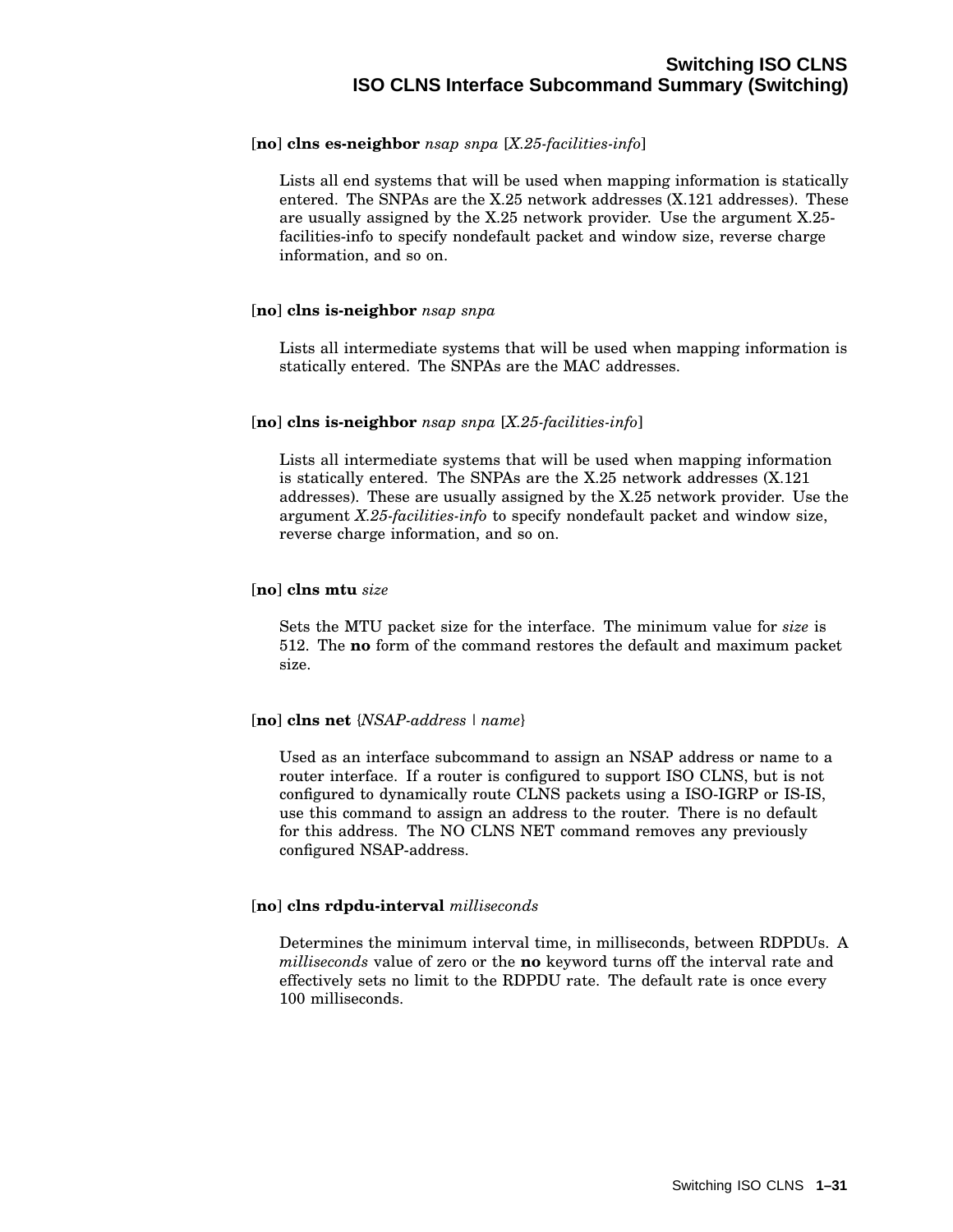#### [**no**] **clns rdpdu-mask**

Enables or disables the address mask on RDPDUs. The address mask is normally present on all RDPDUs, but can be disabled with the NO CLNS RDPDU-MASK command.

**Note** 

SNPA masks are never sent, and the router ignores RDPDUs when it is acting as an IS.

#### [**no**] **clns route-cache**

Allows fast switching through the cache, and by default, is enabled. To disable fast switching, use the **no** keyword.

**Note**

The cache still exists and is used after the NO CLNS ROUTE-CACHE command is used; the software just does not do fast switching through the cache.

#### [**no**] **clns send-erpdu**

Allows or prevents CLNS to send an error PDU when it detects an error in a data PDU, and by default, is enabled. To disable this function, use the **no** keyword.

#### [**no**] **clns send-rdpdu**

Allows or prevents CLNS to send redirect PDUs when a better route for a given host is known. This is the default behavior. To disable this function, use the **no** keyword.

#### [**no**] **clns want-erpdu**

Specifies whether to request error PDUs on packets sourced by the router. The default is to request error PDUs.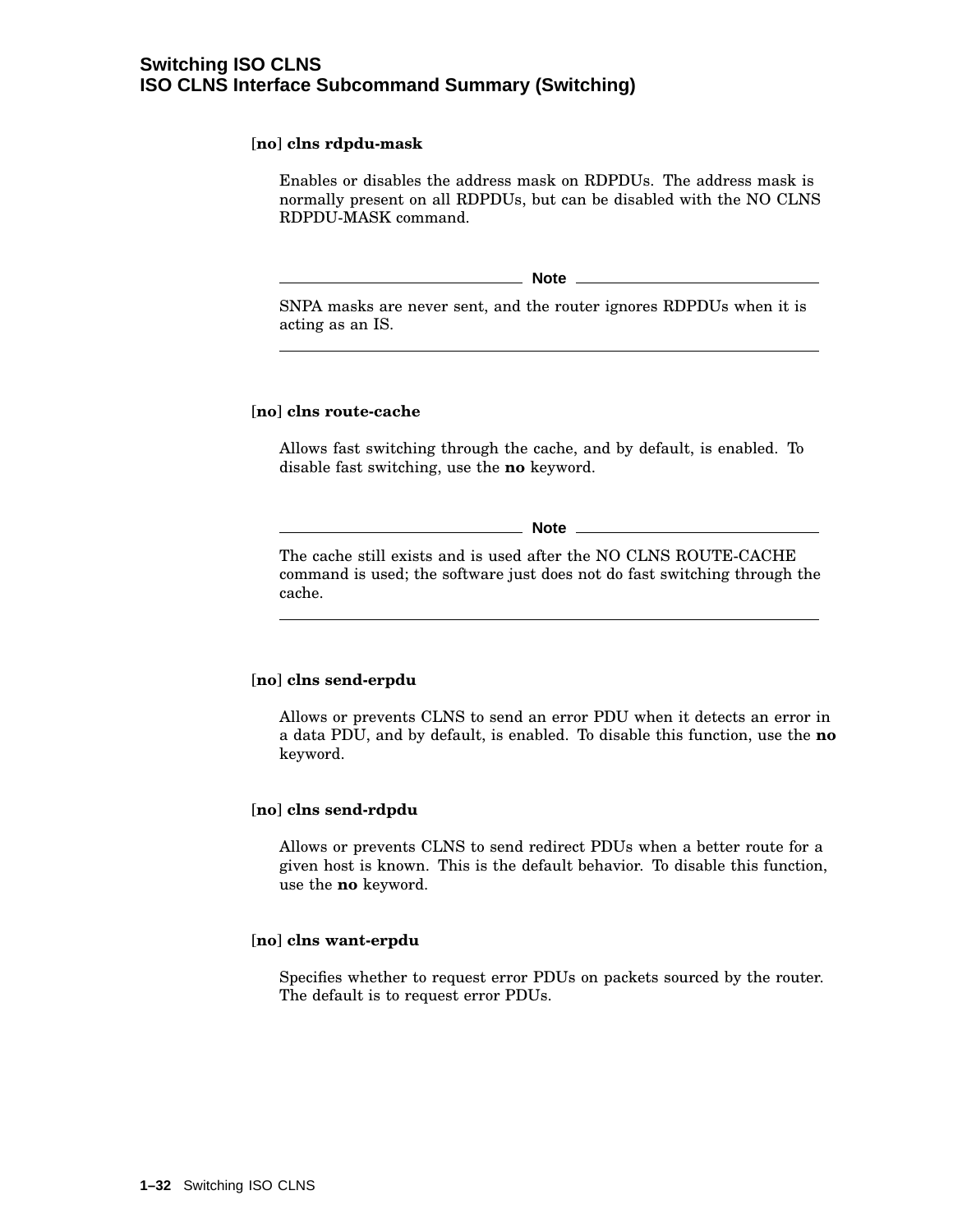# **Configuring ISO CLNS Routing Protocols**

This chapter describes routing protocols supported by the International Organization for Standardization (ISO) Connectionless Network Services (CLNS) protocol. Chapter 1 of the *DECbrouter 90 Products Configuration and Reference, Volume 3* publication contains all the information you need for configuring ISO CLNS switching, as well as configuration requirements not related specifically to ISO CLNS routing protocols support. This chapter focuses on ISO CLNS routing protocols. Topics in this chapter include:

- An introduction to supported ISO CLNS routing protocols
- Overview of the sequence for configuring and starting routing processes
- Details of commands used for configuring static and dynamic routing
- Examples of configuring the supported ISO CLNS protocols˙static, ISO-IGRP, and IS-IS routing
- Information concerning monitoring and debugging ISO CLNS routing processes on your routers
- Summaries of ISO CLNS routing configuration commands

This chapter also explains how to optimize and fine-tune your CLNS-based internetwork. Configuration examples are grouped in a separate section in this chapter, with configuration command lists and illustrations.

### **Implementation of ISO CLNS**

The DECbrouter 90T routing software supports packet forwarding and routing for ISO CLNS on networks using a variety of network interfaces including Ethernet and serial.

You can use the CLNS protocol on serial interfaces with HDLC, LAPB, X.25, SMDS, PPP, or Frame Relay encapsulation. To use HDLC encapsulation, you must have a DECbrouter 90T or Cisco Systems router at each end of the link. If you use X.25 encapsulation, you must manually enter the NSAP-to-X.121 mapping. The LAPB, SMDS, Frame Relay, and X.25 encapsulations will interoperate with other vendors' devices.

This CLNS implementation is compliant with the Government Open Systems Interconnection Profile (GOSIP) Version 2.

The following ISO and ANSI standards are fully supported:

- ISO 9542— Documents the End System-to-Intermediate System (ES-IS) routing exchange protocol
- ISO 8473— Documents the ISO Connectionless Network Protocol (CLNP)
- ISO 8348/Ad2— Documents Network Service Access Points (NSAPs)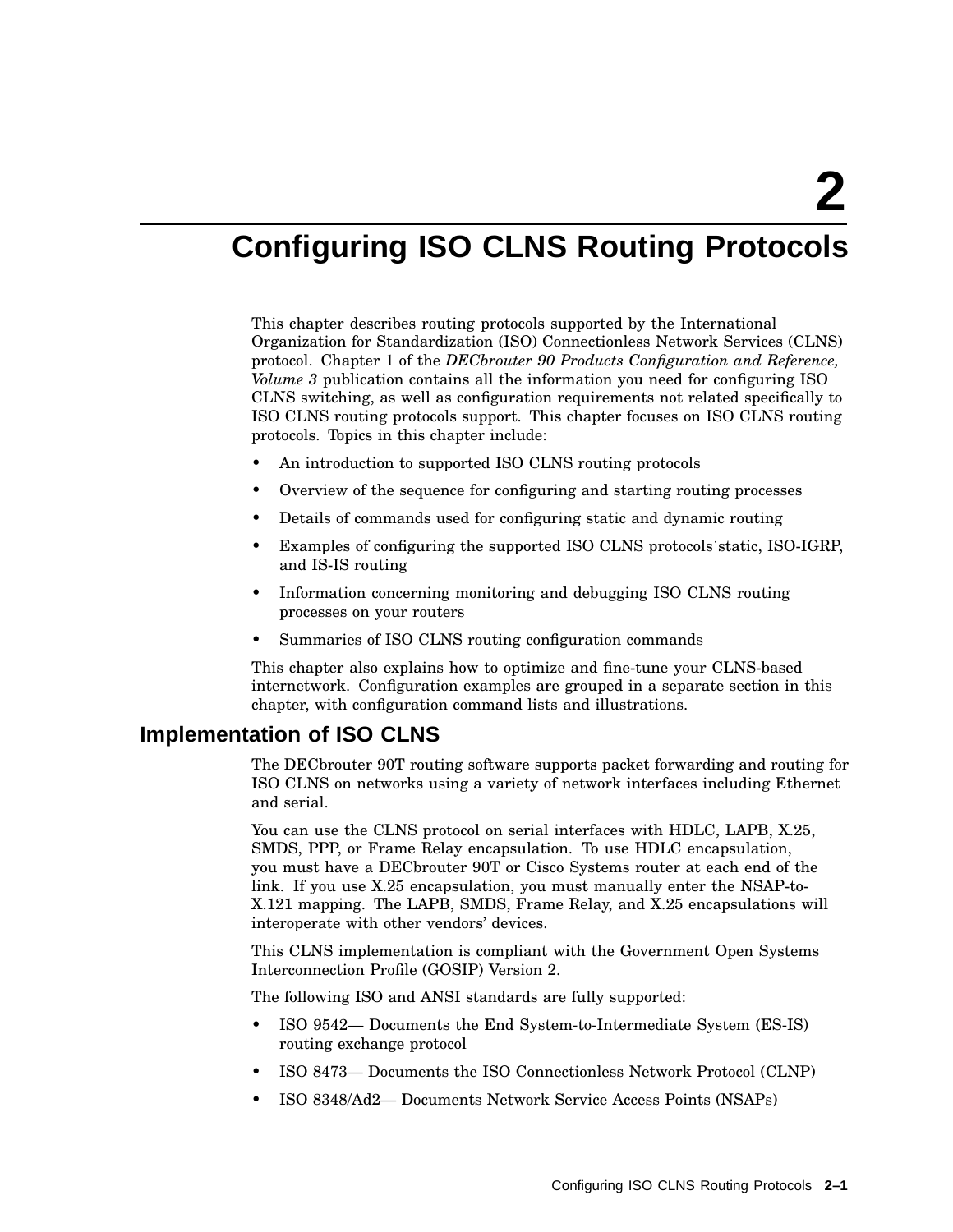• ISO 10589— Documents Intermediate System-to-Intermediate System (IS-IS) Intradomain Routing Exchange Protocol

ISO CLNS supports static routes and dynamic routing of IS-IS and ISO-IGRP routing protocols.

# **DECbrouter 90T-Supported ISO Routing Protocols**

The basic function of a router is to forward packets to the proper destination. All routers do this by looking up the destination address in a routing table. Routing tables can be built either dynamically or statically. If you configure all of the entries in the table, you are using *static* routing. If a routing process builds the tables, you are using *dynamic* routing. It is possible, and sometimes necessary, to use both static and dynamic routing simultaneously.

The DECbrouter 90T supports two dynamic routing protocols for CLNP networks: *ISO-IGRP* and *IS-IS*. ISO-IGRP was developed by Cisco Systems. Both routing protocols support the concept of *areas*. Within an area, all routers can reach all of the Station IDs. Between areas, routers can reach the proper area.

Support for IS-IS on TCP/IP networks is documented in *DECbrouter 90 Products Configuration and Reference, Volume 1*.

IS-IS supports two levels of routing: *station routing* (within an area) and *area routing* (between areas).

# **ISO CLNS Routing Configuration Overview**

Follow these steps to configure your router for ISO CLNS routing:

| $STEP$ 1: | Enable CLNS routing with the CLNS ROUTING global<br>configuration command (described in Chapter 1 of the<br>DECbrouter 90 Products Configuration and Reference, Volume<br>3 publication).                                                                                                             |
|-----------|-------------------------------------------------------------------------------------------------------------------------------------------------------------------------------------------------------------------------------------------------------------------------------------------------------|
| STEP 2:   | Create dynamic routing processes with the <b>router</b> global<br>configuration command and the <b>isis</b> or <b>iso-igrp</b> keywords. You<br>do not need to explicitly specify a routing process to use static<br>routing facilities.                                                              |
| $STEP$ 3: | Use the CLNS ROUTER interface subcommand with each<br>routing process defined in step 2 to specify the interface on<br>which you want to route ISO CLNS.                                                                                                                                              |
|           | If you do not intend to use a dynamic routing protocol on a<br>specific interface but want to switch packets over the link,<br>use the CLNS ENABLE interface subcommand (described in<br>Chapter 1 of the <i>DECbrouter</i> 90 Products Configuration and<br><i>Reference, Volume 3 publication).</i> |
|           |                                                                                                                                                                                                                                                                                                       |

Steps 1 through 3 enable CLNS routing. Optional commands are also available for customizing the routing environment, and you may need to follow steps 4 through 6 to complete your configuration.

| STEP 4: | Redistribute routing information.                                                                                                           |
|---------|---------------------------------------------------------------------------------------------------------------------------------------------|
| STEP 5: | Map NSAP addresses to media addresses.                                                                                                      |
| STEP 6: | Adjust ES-IS parameters as necessary (described in Chapter 1<br>of the DECbrouter 90T Configuration and Reference Volume 3<br>publication). |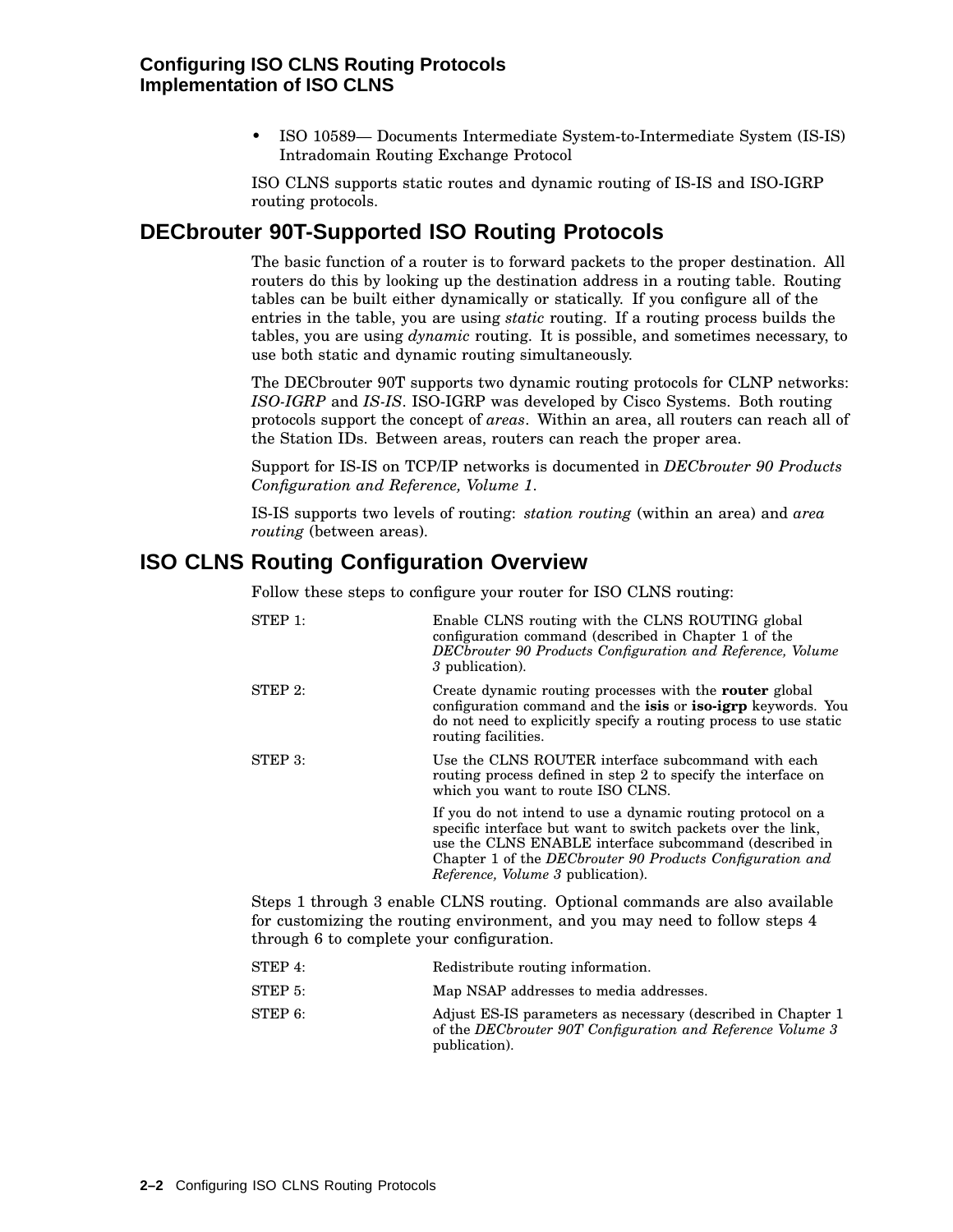# **Configuring CLNS Static Routing**

Static routing is used when it is not possible or desirable to use dynamic routing. For example, if you are using routers that do not support the same dynamic routing protocol, you must use static routing. In addition, if your network includes WAN links that require payment for connect time or have a cost per packet, you might not want to run a routing protocol over that link. Finally, if you want routers to advertise connectivity to external networks, but you are not running an interdomain routing protocol, you must use static routes.

**Note**

Only static routes that are configured with a *next-hop-NET* that changes interfaces can reroute around static links.

Static routes are entered by specifying *NSAP-prefix*/*next-hop-NET* pairs. Network Service Access Point (NSAP) and Network Entity Title (NET) describe ISO network addresses. NET is similar in function to an NSAP. In the routing table, the best match is the longest NSAP-prefix entry that matches the beginning of the destination NSAP.

### **Configuring a Static Route for a Router**

Use the following global configuration command to configure a static route for a router:

**clns route** *nsap-prefix* {*next-hop-NET*| *name*} **no clns route** *nsap-prefix*

The argument *nsap-prefix* is the front portion of an NSAP address. The argument *next-hop-NET* is the NET address of the node to which packets, or Protocol Data Units (PDUs), will be sent next. The argument name is the name of the node to which PDUs will be sent next. NSAPs that start with the value given for the argument *nsap-prefix* are forwarded to *next-hop-NET* or the next hop node *name*.

### **Examples**

In the following sample static routing table (Table 2–1), the next-hop NETs are listed for completeness, but the next-hop NETs are not necessary for understanding the routing algorithm. Table 2–2 offers examples of how the routing entries in Table 2–1 can be applied to various NSAPs.

| Entry #1 | <b>NSAP Prefix</b> | <b>Next Hop NET</b>            |
|----------|--------------------|--------------------------------|
|          | 47.0005.000c.0001  | 47.0005.000c.0001.0000.1234.00 |
| 2        | 47.0004            | 47.0005.000c.0002.0000.0231.00 |
| 3        | 47.0005.0003       | 47.0005.000c.0001.0000.1234.00 |
|          | 47.0005.000c       | 47.0005.000c.0004.0000.0011.00 |
| 5        | 47.0005            | 47.0005.000c.0002.0000.0231.00 |

**Table 2–1 Sample Routing Table Entries**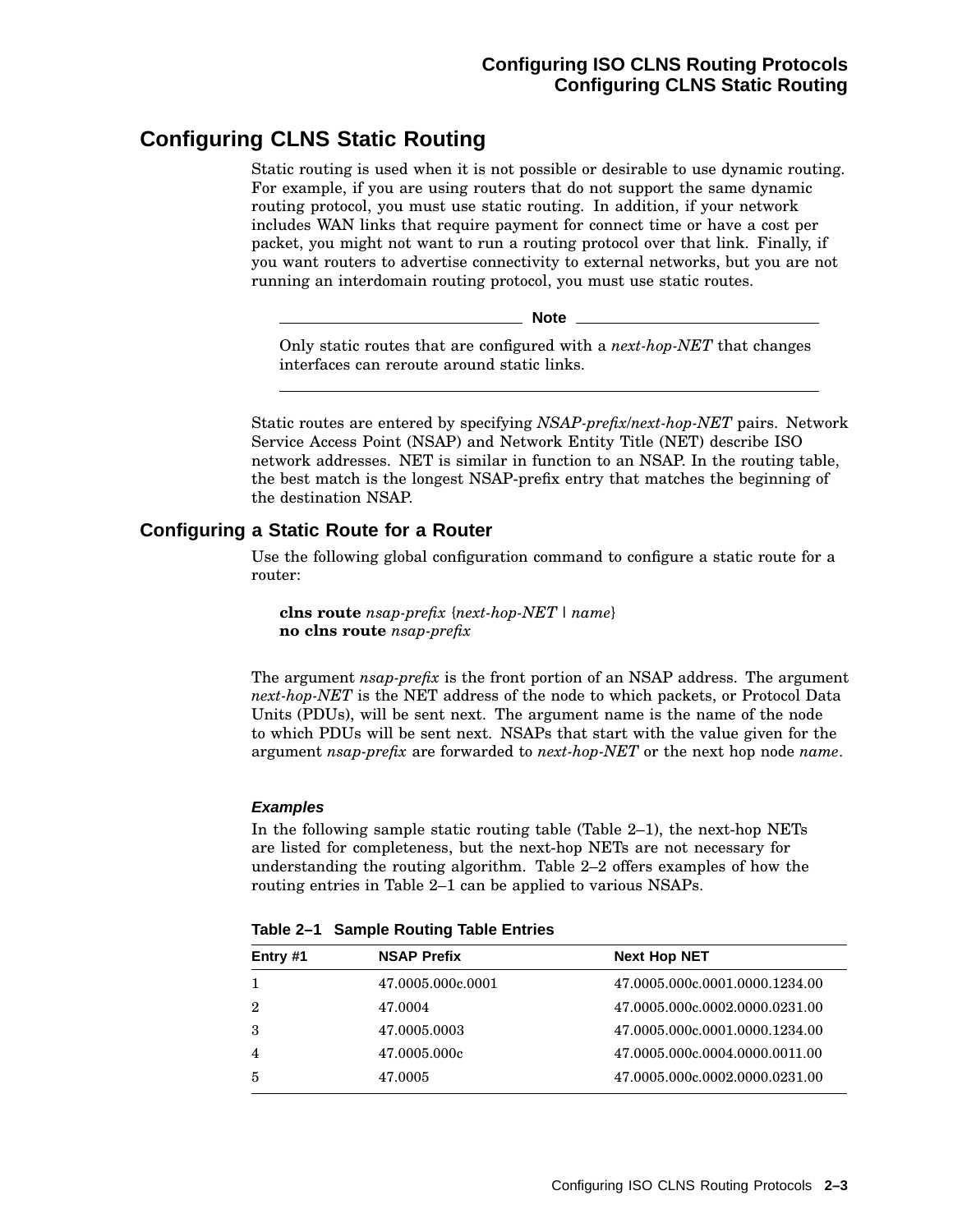### **Configuring ISO CLNS Routing Protocols Configuring CLNS Static Routing**

| <b>Datagram Destination NSAP</b> | <b>Table Entry Number Used</b> |
|----------------------------------|--------------------------------|
| 47.0005.000c.0001.0000.3456.01   |                                |
| 47.0005.000c.0001.6789.2345.01   |                                |
| 47.0004.1234.1234.1234.1234.01   | $\overline{2}$                 |
| 47.0005.0003.4321.4321.4321.01   | 3                              |
| 47.0005.000c.0004.5678.5678.01   | 4                              |
| 47.0005.000c.0005.3456.3456.01   | 5                              |
| 47.0005.0023.9876.9876.9876.01   | 6                              |
|                                  |                                |

#### **Table 2–2 Hierarchical Routing Examples**

Octet boundaries must be used for the internal boundaries of NSAPs and NETs.

For example, the routing table contains the following NSAP prefix entries:

- 1. 39.0001
- 2. 39.0002
- 3. 39.0001.0002

Data packets with the following destination NSAPs will match the routing table entries as follows:

- 39.0001.0002.0000.0c00.1111.00 uses route 3
- 39.0001.0003.0000.0c00.1111.00 uses route 1
- 39.0002.0002.0000.0c00.1111.00 uses route 2

The first address matches prefix-entry 3 instead of prefix-entry 1 because 3 has a longer match (39.0001.0002) than 1(39.0001).

The following example uses the global version of the CLNS route command to set a static route:

clns route 47.0004.000c 47.0005.0001.0000.0001.0000.00

#### **Configuring Static Routes for an Interface**

Use the following interface configuration command to configure a static route for an interface, as follows:

**clns route** *nsap-prefix interface-type unit*[*SNPA-address*] **no clns route** *nsap-prefix*

The argument *nsap-prefix* is the front portion of a Network Service Access Point (NSAP) address. The argument *interface-type* is the type of interface for which you want configure a static route. The argument *unit* is the interface unit number.

The optional argument *SNPA-address* is a SubNetwork Point of Attachment (SNPA) data link address (for example, an Ethernet, X.25, or Frame Relay address) and is required for multiaccess networks that provide multiple neighbors on the other side of the link.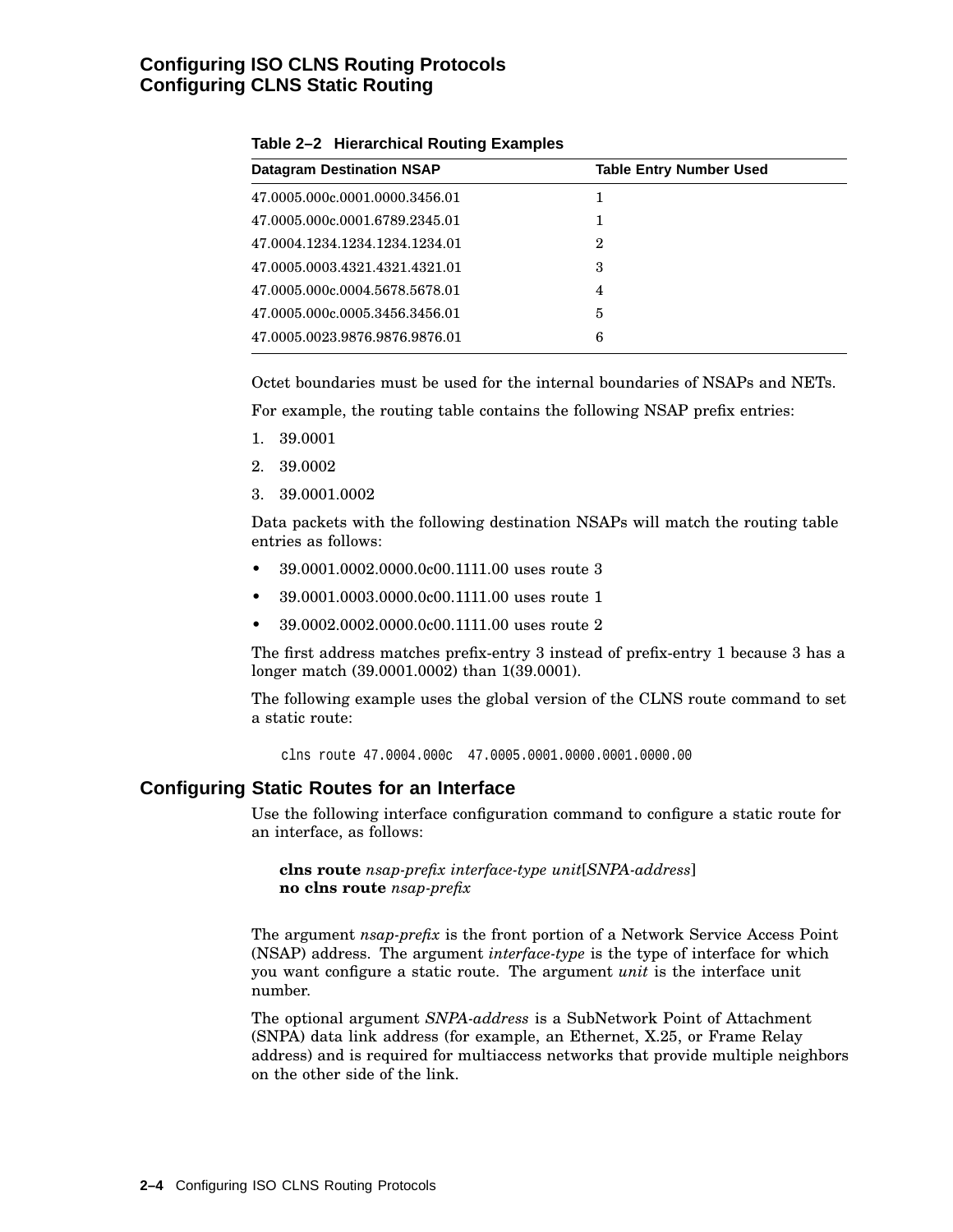The CLNS ROUTE command is not literally applied to a specific interface. There are two forms of the CLNS ROUTE command, as follows:

- Configured with the destination NSAP and next-hop NET (described in the Configuring a Static Route for a Router).
- Configured with the destination NSAP, next-hop interface, and SNPA (described in this section). This is referred to as an interface-static route.

#### **Example**

This example sets static routes for specific interfaces serial 0 and Ethernet 0:

```
clns route 39.0001 serial 0
clns route 38.0002 ethernet0 0000.0c00.1550
!SNPA address specified
clns route 39.0003 serial 1 4085551021
!X.121 address specified
```
### **Discarding Packets**

The following variation of the clns route global configuration command uses the discard keyword. Use the following global command to explicitly tell a router to discard packets that have the specified *nsap-prefix*:

**clns route** *nsap-prefix* **discard no clns route** *nsap-prefix*

#### **Example**

In the following example, packets that have the NSAP prefix 39.0001 will be discarded.

clns route 39.0001 discard

### **Configuring ISO-IGRP CLNS Dynamic Routing**

Use the commands described in this section to configure CLNS dynamic routing. Chapter 1 provides information on how to enable CLNS processing. After CLNS is enabled, to specify an ISO-IGRP routing process, you must enable the ISO-IGRP routing process and identify the address for the router.

Use the following global configuration command to specify an ISO-IGRP routing process:

**router iso-igrp** [*tag*] **no router iso-igrp** [*tag*]

The keyword **router iso-igrp** specifies dynamic routing using the ISO-IGRP protocol. You can specify up to ten ISO-IGRP processes. The argument *tag* defines a meaningful name for routing process. For example, you could define a routing process named *Finance* for the Finance department, and another routing process named *Marketing* for the Marketing department. If defined here, you will use the *tag* names when configuring routing.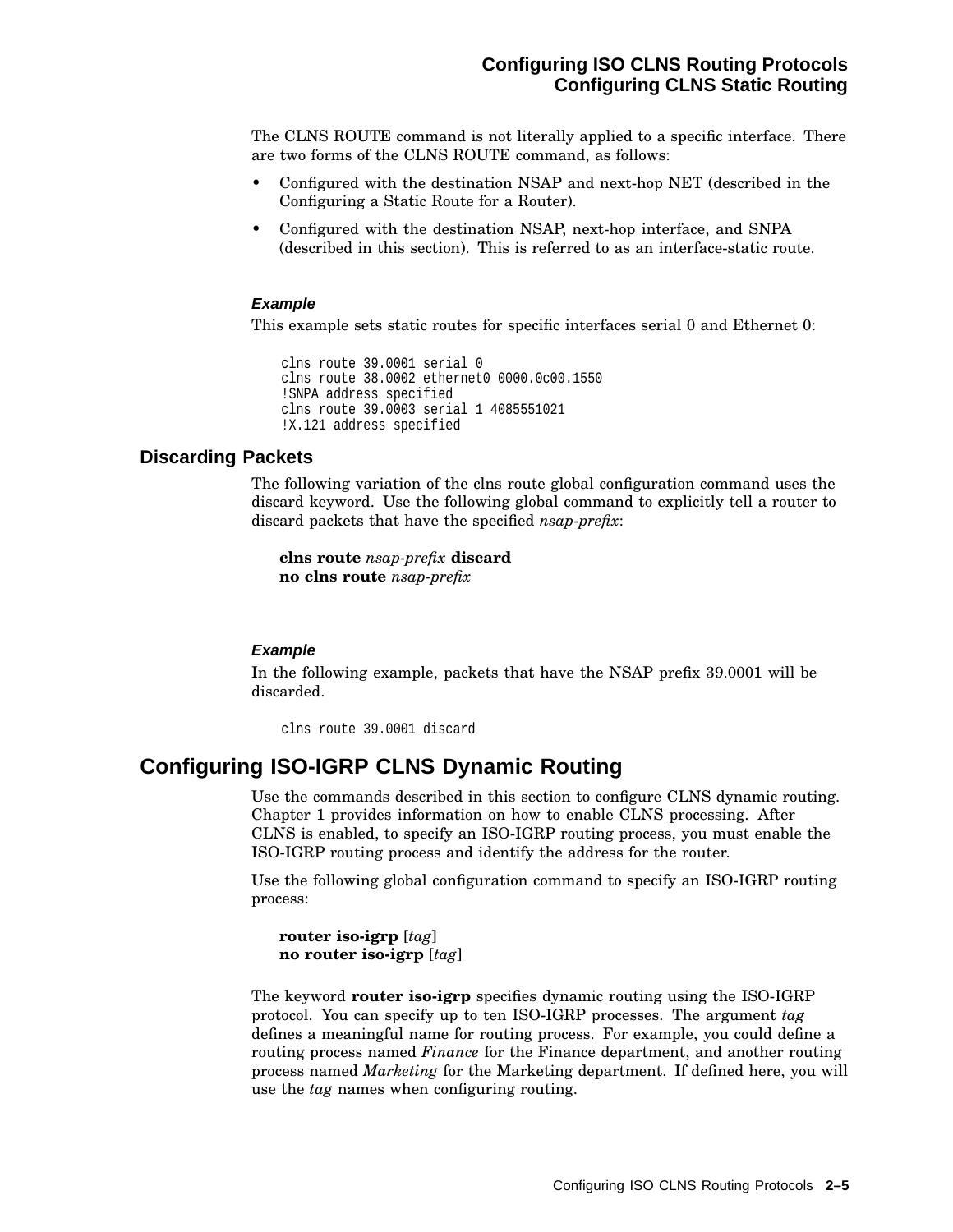**Note**

The argument *tag* is optional; if it is not specified a null tag is assumed. If used, the *tag* argument must be unique among all CLNS router processes for a given router.

The NO ROUTER ISO-IGRP global configuration command with the appropriate tag disables ISO-IGRP routing for the system.

#### **Example**

In the following example, a router is specified in *Manufacturing*. (The command must be typed on one line.)

router iso-igrp Manufacturing

### **Specifying Router Level Support**

If level-1 is specified in a CLNS command, the router acts as a station router. If level-1-2 is specified, the router acts as both a station router and an area router. If level-2 is specified, the router acts as an area router only.

Use the following router subcommand to enable the routing process on each interface supported by ISO-IGRP:

```
clns router iso-igrp tag [level 2]
no clns router iso-igrp tag
```
The argument *tag* is the tag defined for the routing process in the preceding router ROUTER ISO-IGRP global configuration command.

If you want this interface to advertise Level 2 information only, use the **level 2** keyword. This option reduces the amount of router-to-router traffic by telling the router to send out only Level 2 routing updates on certain interfaces. The Level 1 information will not be passed on the interfaces for which the Level 2 option is set.

Use the NO CLNS ROUTER ISO-IGRP command with the appropriate tag to disable the CLNS routing protocol on the interface.

#### **Example**

In the following example, the interface serial 0 will advertise only Level 2 information:

```
interface serial 0
clns router iso-igrp marketing level 2
```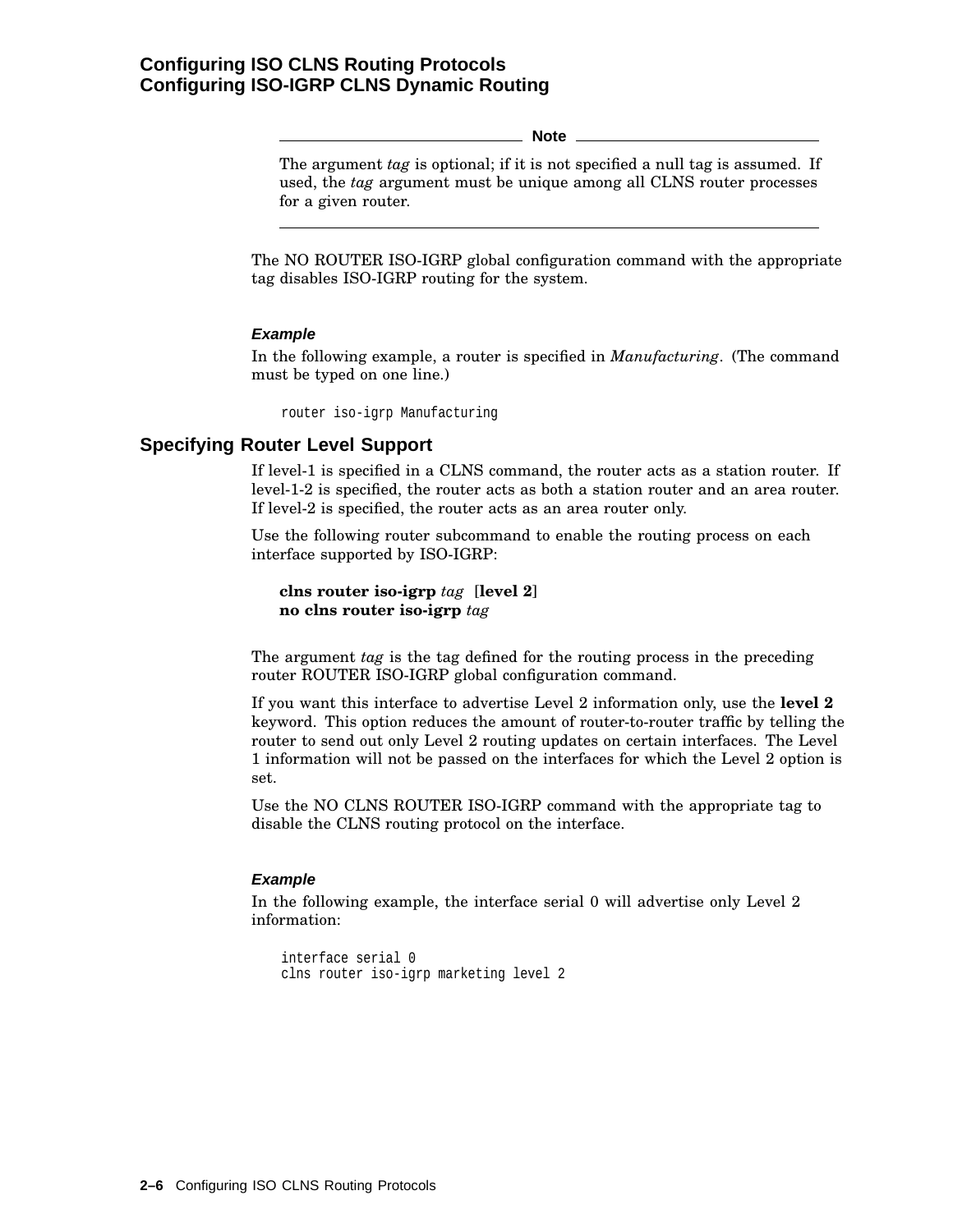### **Importing Routes Learned by other CLNS Routing Protocols**

A router can be configured to perform interdomain dynamic routing by putting it into two domains and configuring it to redistribute the routing information between the domains. Routers configured this way are referred to as *border* routers.

\_ Note \_

It is not necessary to use redistribution between areas.

If you have a router that is in two routing domains, you may want to redistribute routing information between the two domains. The REDISTRIBUTE router configuration subcommand configures routes redistributed into the ISO-IGRP domain.

Use the following router subcommand to configure which routes are redistributed into the ISO-IGRP domain:

**redistribute** *CLNS-routing-protocol tag* **no redistribute** *CLNS-routing-protocol tag*

The argument *CLNS-routing-protocol tag* specifies the source of routes that will be redistributed into ISO-IGRP. The *tag* relates to the routing process that has been specified with the ROUTER ISO-IGRP global configuration subcommand discussed earlier in this chapter.

The supported *CLNS-routing-protocol* keywords are **isis**, and **static**. Static routes are only redistributed into ISO-IGRP when a REDISTRIBUTE STATIC command (described later in this chapter) is entered. The default is to not redistribute static routes into ISO-IGRP.

#### **Example**

The following example illustrates redistribution of IS-IS routes of router France and ISO-IGRP routes of router Germany into the ISO-IGRP area tagged Backbone:

router iso-igrp Backbone redistribute isis France redistribute iso-igrp Germany

#### **Redistributing Static Routes**

Use the following router subcommand to specify the routing process that will advertise static CLNS prefix routes:

**redistribute static** [**clns**] **no redistribute static** [**clns**]

Use the NO REDISTRIBUTE STATIC command to stop the routing process from advertising static routes. Default is **redistribute static**.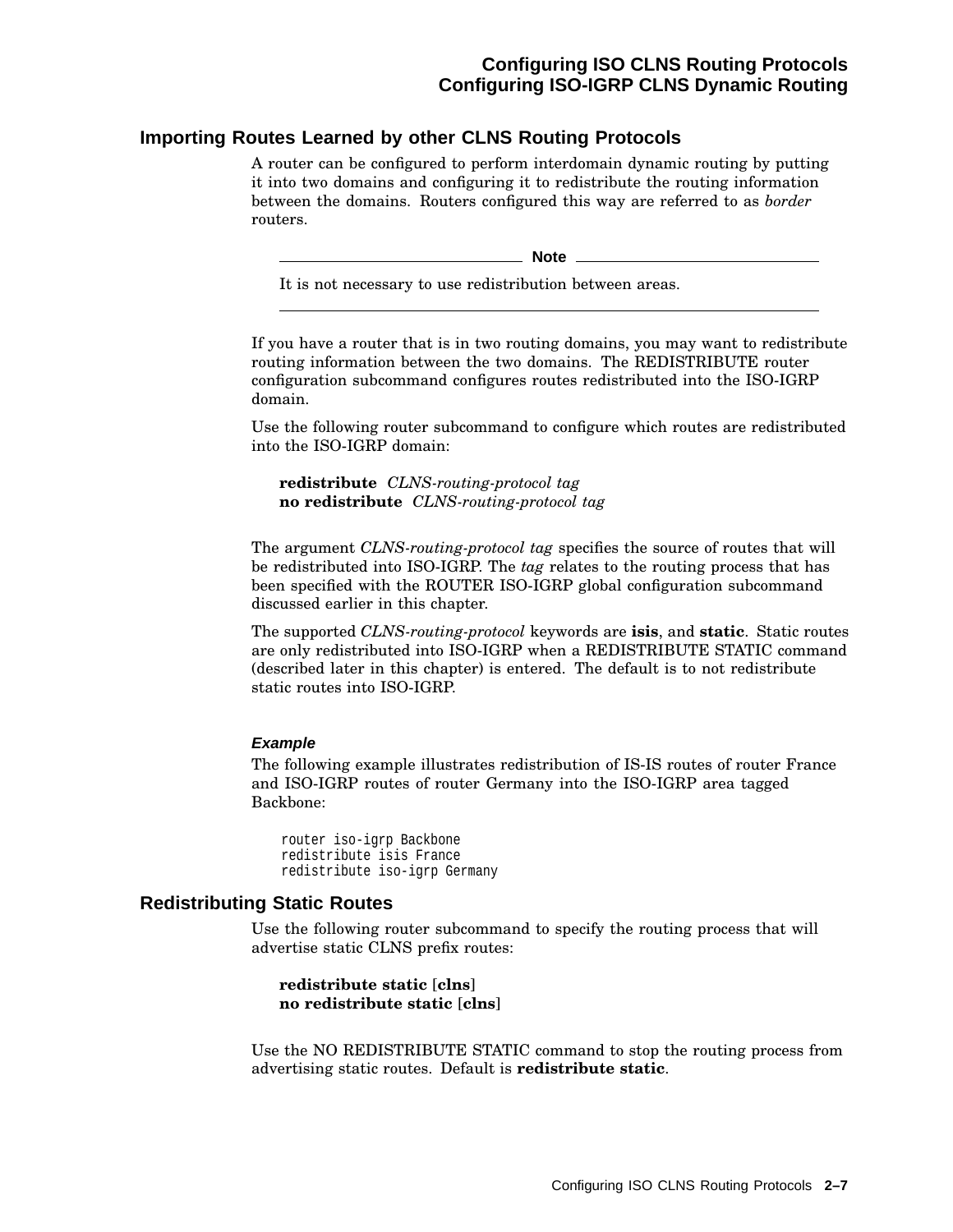### **Configuring ISO CLNS Routing Protocols Configuring ISO-IGRP CLNS Dynamic Routing**

#### **Example**

In the following example, the router will advertise any static routes in the Chicago domain about which it has been informed.

router iso-igrp Chicago redistribute static

**Note** \_

Only the router that injects the static route requires a REDISTRIBUTE configuration command.

### **Specifying Preferred Routes**

Use the following router subcommand to configure the administrative distance for CLNS routes learned:

**distance** *value* [**clns**] **no distance** *value* [**clns**]

The argument *value*is the administrative distance, indicating the trustworthiness of a routing information source. This argument has a numeric value between 0 and 255. A higher relative value indicates a lower trustworthiness rating. Preference is given to routes with smaller values. The default values are as follows:

- Static routes-10
- ISO-IGRP routes—100
- IS-IS routes—110

The keyword **clns** is optional. Default is **clns**.

#### **Example**

In the following example, the distance value for CLNS routes learned is 90. Preference is given to these CLNS routes over routes with the default administrative distance value of 110.

router isis distance 90 clns

### **Enabling and Disabling Split Horizon**

Split horizon blocks information about routes from being advertised out the interface from which that information originated. This features usually optimizes communication among multiple routers, particularly when links are broken.

Use the following router subcommand to implement split horizons for ISO-IGRP updates:

**clns split-horizon no clns split-horizon**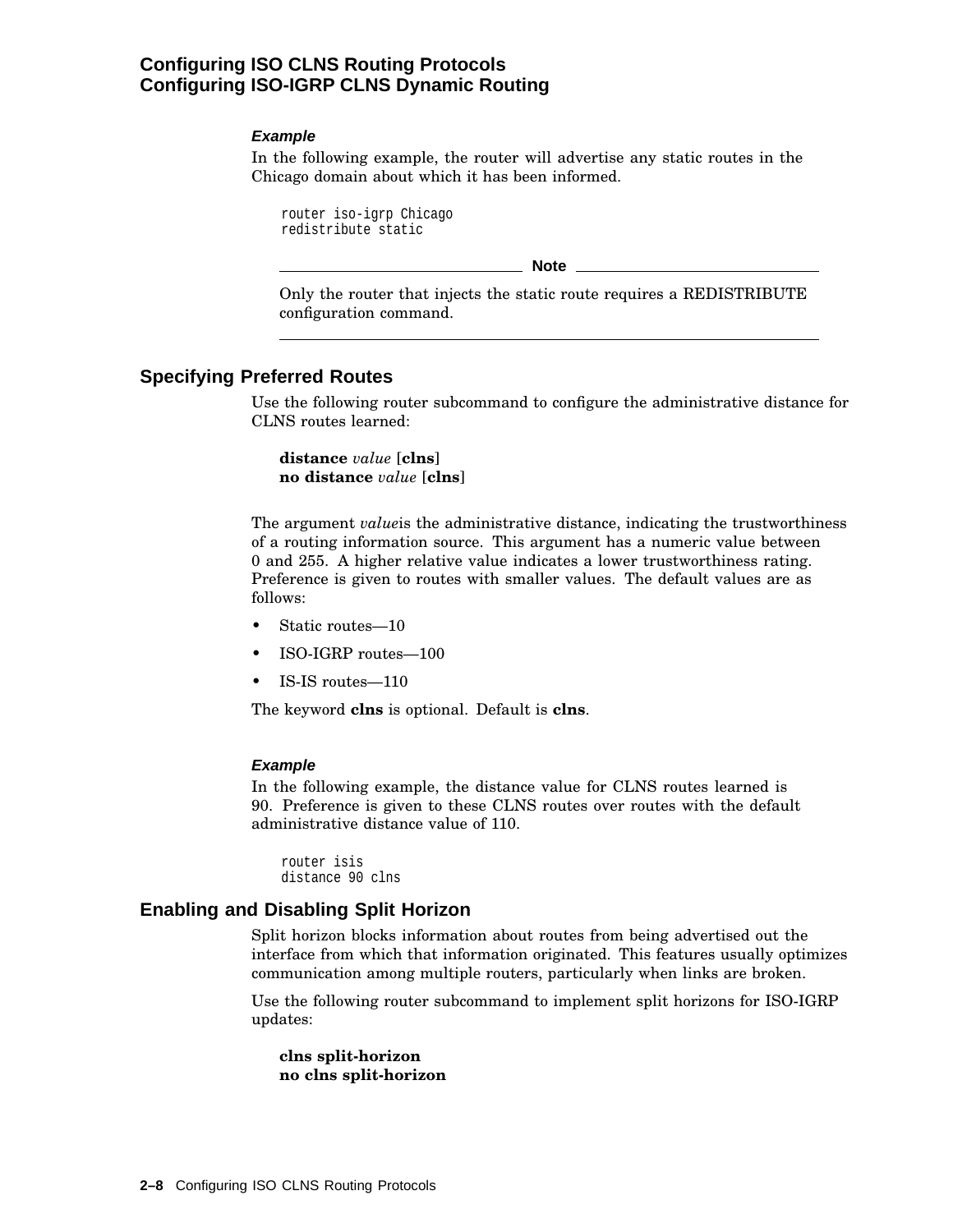### **Configuring ISO CLNS Routing Protocols Configuring ISO-IGRP CLNS Dynamic Routing**

The default value for all LAN interfaces is **split-horizon**; the default value for WAN interfaces on X.25, Frame Relay, or SMDS networks is **no split-horizon**.

For more information about split horizon, see the *DECbrouter 90 Products Configuration and Reference, Volume 3* publication.

#### **Example**

In the following example, split horizon is disabled on a serial link connected to an X.25 network.

interface serial 0 encapsulation x25 no clns split-horizon

#### **Setting Timing Parameters**

The basic timing parameters for ISO-IGRP are adjustable. Because the ISO-IGRP routing protocol executes a distributed, asynchronous routing algorithm, it is important that these timers be the same for all routers in the network.

Use the following router subcommand to configure ISO-IGRP timers.

**timers basic** *update holddown flush* **no timers basic** *update holddown flush*

The argument *update-interval* is the time, in seconds, between the sending of routing updates. The default value is 90 seconds.

The argument *holddown-interval* is the amount of time, in seconds, a system or area router is kept in holddown state, during which routing information regarding better paths is suppressed. (A router enters into a holddown state when an update packet is received that indicates the route is unreachable. The route is marked inaccessible and advertised as unreachable. However, the route is still used for forwarding packets.) When the holddown interval expires, routes advertised by other sources are accepted and the route is no longer inaccessible. The default value is 145 seconds.

The argument *flush* is the amount of time, in seconds, that a route remains in the routing table after it has been determined that it is not reachable. After that length of time, the route is removed from the routing table. The default value is 135 seconds.

#### **Example**

In the following example, updates are broadcast every 60 seconds. When an update packet is received that indicates the router is unreachable, the router will be in holddown state for 100 seconds before once more becoming accessible. If a router is not heard from in 130 seconds, the route is removed from the routing table.

```
router iso-igrp
timers basic 60 100 130
```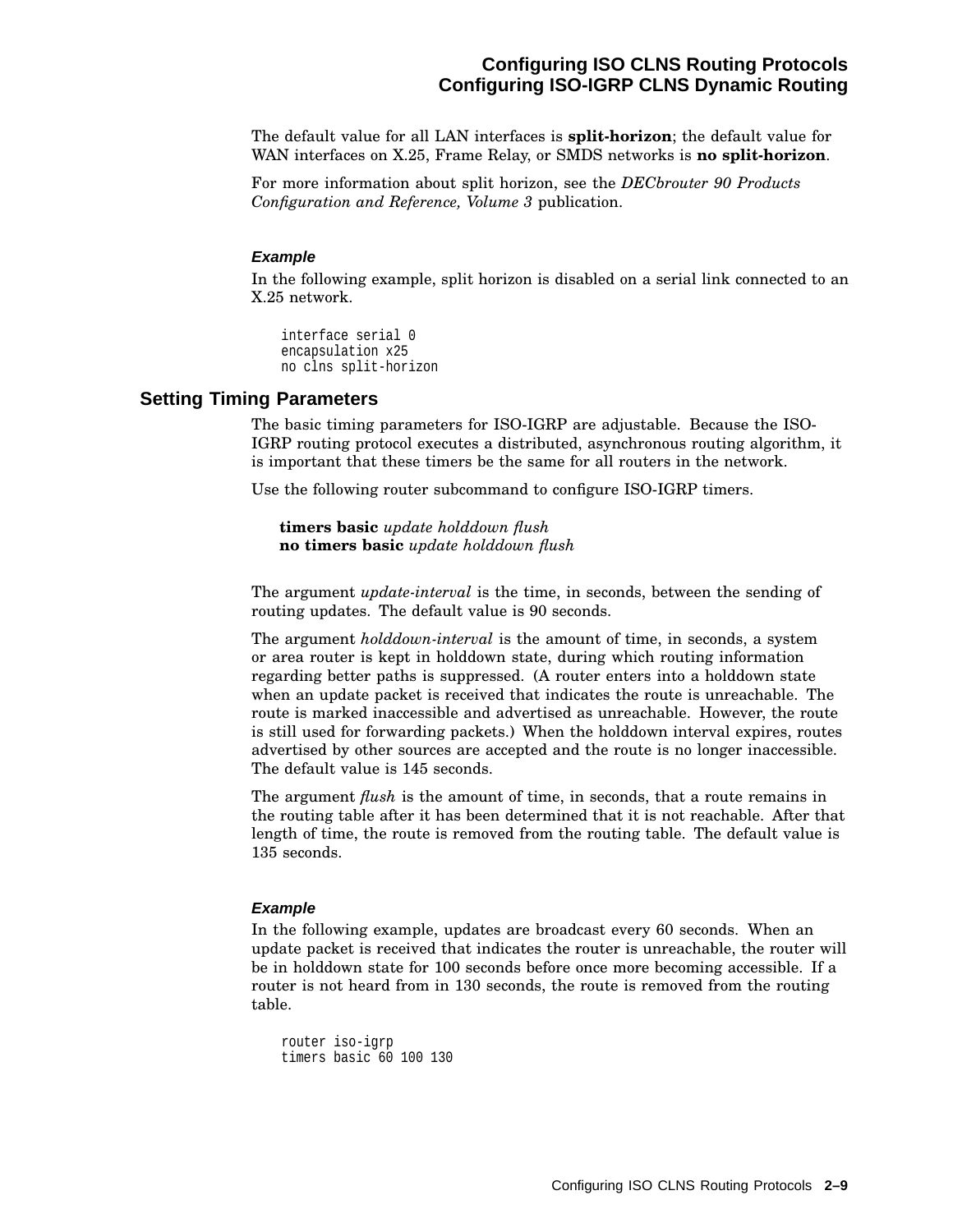### **Configuring ISO CLNS Routing Protocols Configuring ISO-IGRP CLNS Dynamic Routing**

### **ISO-IGRP Metric Adjustments**

The METRIC WEIGHTS command allows you to use different metrics for the IGRP routing protocol on IP and for ISO-IGRP on CLNS. Use the following router subcommand to configure the metric constants used in the ISO-IGRP composite metric calculation of reliability and load:

**metric weights** *qos k1 k2 k3 k4 k5* **no metric weights**

The argument *qos* indicates QOS, or Quality of Service. QOS defines transmission quality and availability of service. The argument *qos* must be 0, the *default metric*. The *k1*, *k2*, *k3*, *k4*, and *k5* values apply to ISO-IGRP for the default metric QOS. The *k* values are metric constants used in the ISO-IGRP equation that converts an IGRP metric vector into a scalar quantity. The *k* values are numbers from 0 to 127; higher numbers mean a greater multiplier affect. The default *k* values are 1, 0, 1, 0, and 0 respectively.

Use the NO METRIC WEIGHTS command to return the five *k* constants to their default values.

For more information about adjusting IGRP metrics, see the *DECbrouter 90 Products Configuration and Reference, Volume 2* publication.

#### **Example**

In the following example, all five metric constants are set.

router iso-igrp metric weights 0 2 0 1 0 0

### **Configuring Other ISO-IGRP Metrics**

Two additional ISO-IGRP metrics can be configured. These are the bandwidth and delay associated with an interface. Refer to Chapter 8 of the *DECbrouter 90 Products Configuration and Reference Volume 1* publication for details about the BANDWIDTH and DELAY interface subcommands used to set these metrics.

#### **Note**

Using the BANDWIDTH and DELAY interface subcommands to change the values of the ISO-IGRP metrics will also change the values of IP IGRP metrics.

# **Configuring IS-IS CLNS Dynamic Routing**

This section describes the global and interface commands used to configure ISO CLNS IS- IS routing support on the router. Each command description includes a simple example of the command. Examples set in the context of application configurations are provided in the subsequent section CLNS, ISO-IGRP, and CLNS IS-IS Routing Examples.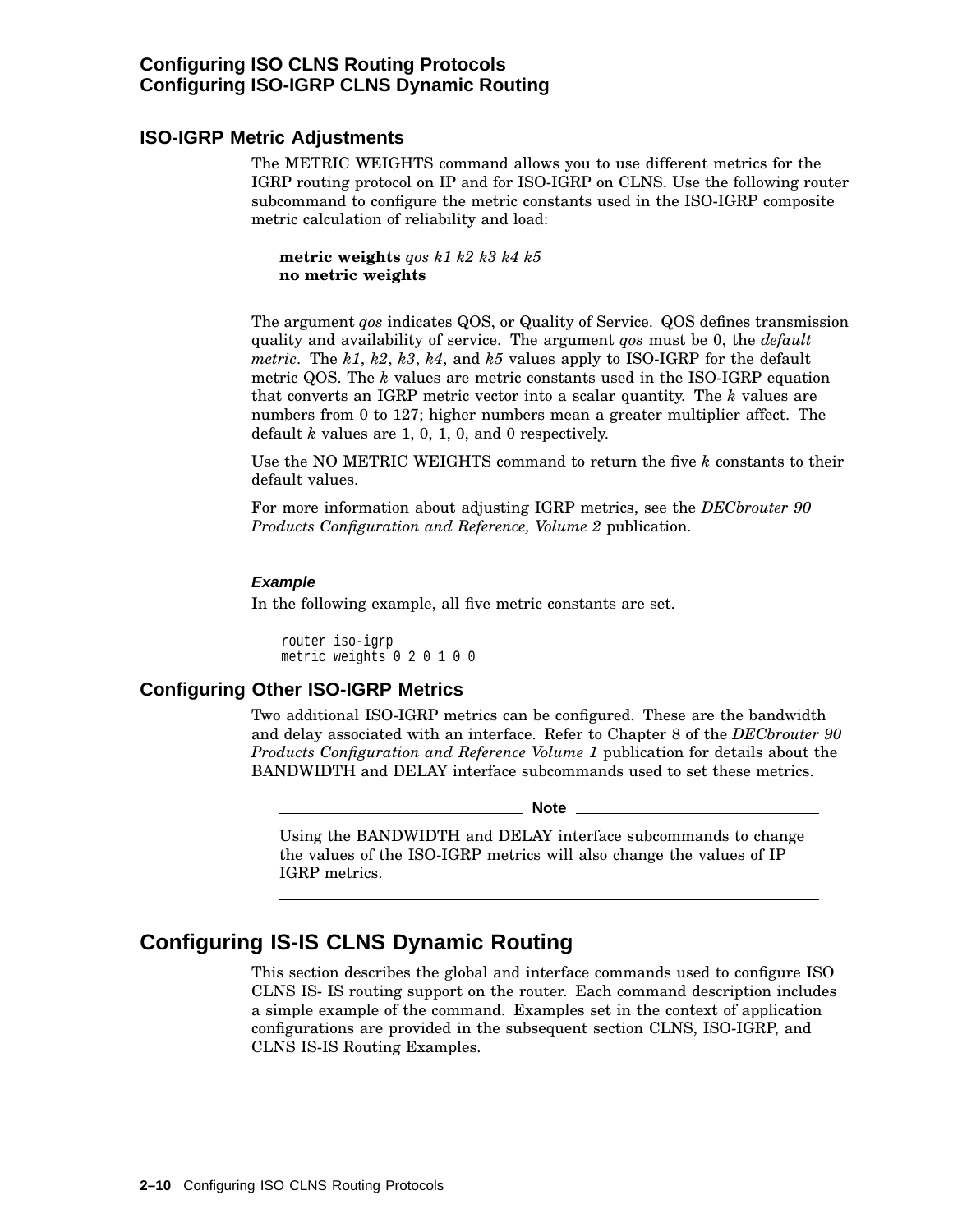### **Configuring ISO CLNS Routing Protocols Configuring IS-IS CLNS Dynamic Routing**

#### **Note**

ISO-IGRP and IS-IS should not be configured for the same area. This means that the clns net subcommand should not specify an NSAP address where all bytes up to (but not including) the System ID are the same when enabling both ISO-IGRP and IS-IS routing. See Chapter 1 of the *DECbrouter 90T Configuration and Reference Volume 3* for a description of the CLNS NET subcommand.

### **Enabling IS-IS Routing**

Use the following global configuration command to enable the IS-IS routing protocol:

**router isis** [*tag*] **no router isis** [*tag*]

The argument *tag* defines a meaningful name for a routing process. For example, you could define a routing process named *Finance*. The argument *tag* is optional; if it is not specified, a null tag is assumed. You can specify only one IS-IS process per router.

#### **Note**

The *tag* argument must be unique among all CLNS router processes for a given router.

The NO ROUTER ISIS global configuration command with the appropriate tag disables IS-IS routing for the system.

#### **Example**

The following example illustrates starting IS-IS routing with the optional tag argument:

router isis Finance

### **Configuring Network Entity Titles**

Network Entity Titles (NETs) define the area addresses for the IS-IS area, as described in Chapter 1 of the *DECbrouter 90 Products Configuration and Reference, Volume 3* publication.

Use the following router subcommand to configure a Network Entity Title (NET) for the routing process:

**net** *network-entity-title* **no net** *network-entity-title*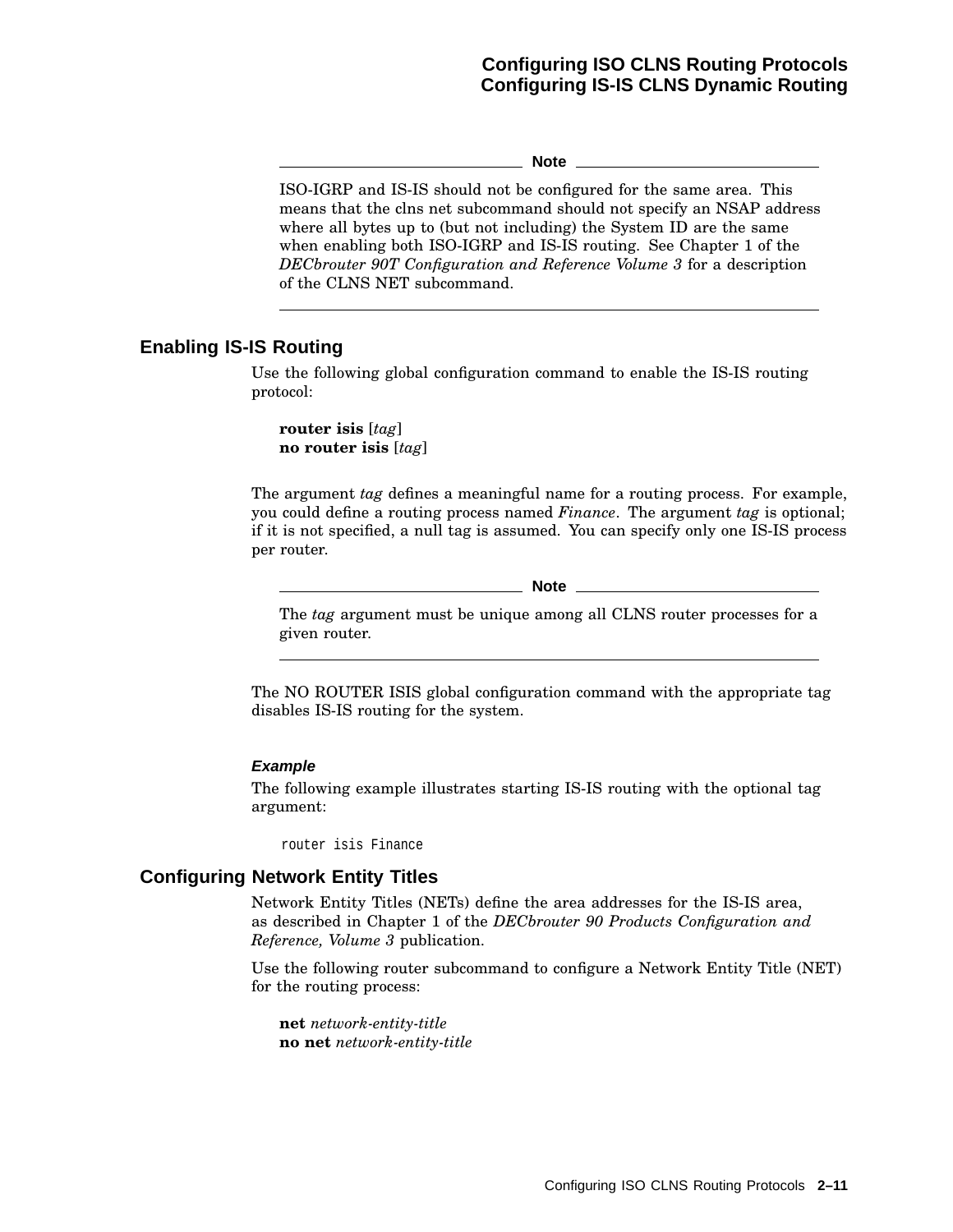### **Configuring ISO CLNS Routing Protocols Configuring IS-IS CLNS Dynamic Routing**

The argument *network-entity-title* is the NET that specifies the area address and the system ID for an IS-IS routing process. This argument can be either an address or a name. For IS- IS, multiple NETs per router are allowed, with a maximum of three. There is no default value for this command.

**Note** \_\_\_

Although IS-IS allows you to configure multiple NETs, ISO-IGRP allows only one NET per router.

The NO NET command removes a specific NET.

#### **Examples**

The following example illustrates specifying a single NET:

router isis Finance net 47.0004.004d.0001.0000.0c11.1111.00

The following example illustrates the use of a name for a NET:

```
clns host NAME 39.0001.0000.0c00.1111.00
!
router isis
net NAME
!
```
### **Specifying Router Level Support**

Use the following router subcommand to configure the IS-IS level at which the router will operate:

**is-type** [**level-1** | **level-1-2** | **level-2-only**] **no is-type** [**level-1** | **level-1-2** | **level-2-only**]

If **level-1-2** is specified, the router acts as a station router. If **level-1-2** is specified, the router acts as both a station router and an area router. If **level-2-only** is specified, the router acts as an area router only. The default value is **level-1-2**.

The command NO IS-TYPE resets the parameter to the default.

#### **Example**

The following example specifies an area router:

is-type level-2-only

#### **Redistributing Static Routes**

Use the following router subcommand to redistribute static routes into IS-IS:

**redistribute static** [**clns**] **no redistribute static** [**clns**]

The default is **redistribute static clns**.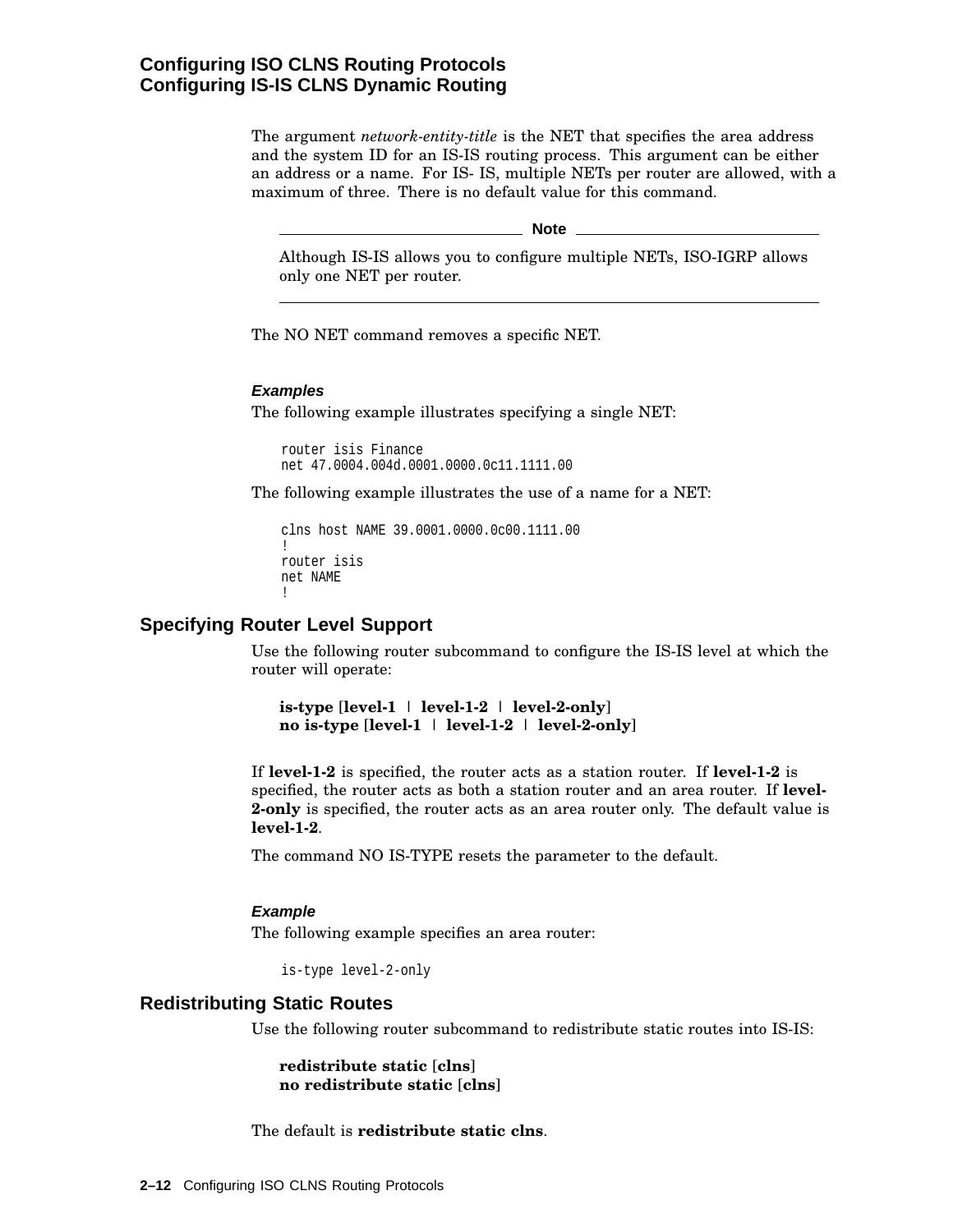### **Importing Routes Learned by Other CLNS Routing Protocols**

If you have a router that is in two routing domains, you may want to redistribute routing information between the two domains.

Use the following router configuration subcommand to specify the dynamic routes to be redistributed into the IS-IS domain:

**redistribute** *CLNS-routing-protocol* [*tag*] **no redistribute** *CLNS-routing-protocol* [*tag*]

The argument *CLNS-routing-protocol* specifies the routing protocol that is redistributed into IS-IS. When redistributing CLNS prefix routes, only an CLNS routing protocol name or the keyword **static** is allowed. Supported *CLNSrouting-protocol* keywords are **static** and **iso-igrp**. Static routes are always redistributed into IS-IS unless a NO REDISTRIBUTE STATIC command is executed. Redistribution only occurs for level-2 routing.

The optional argument *tag* is the name of a process.

The REDISTRIBUTE global configuration command causes the routes learned by routing process *tag* to be advertised into IS-IS.

#### **Example**

The following example illustrates redistribution of ISO-IGRP routes of Michigan and ISO-IGRP routes of Ohio into the IS-IS area tagged Illinois.

```
router isis Illinois
redistribute iso-igrp Michigan
redistribute iso-igrp Ohio
```
### **Configuring IS-IS for an Interface**

Use the following interface subcommand to enable IS-IS routing for CLNS on a specific interface:

**clns router isis** *tag* **no clns router isis** *tag*

Use the same process name for the argument *tag* as specified in the global configuration command ROUTER ISIS described earlier in this chapter.

#### **Example**

In the following example, IS-IS routing is enabled on interface serial 0.

router isis finance interface serial 0 clns router isis finance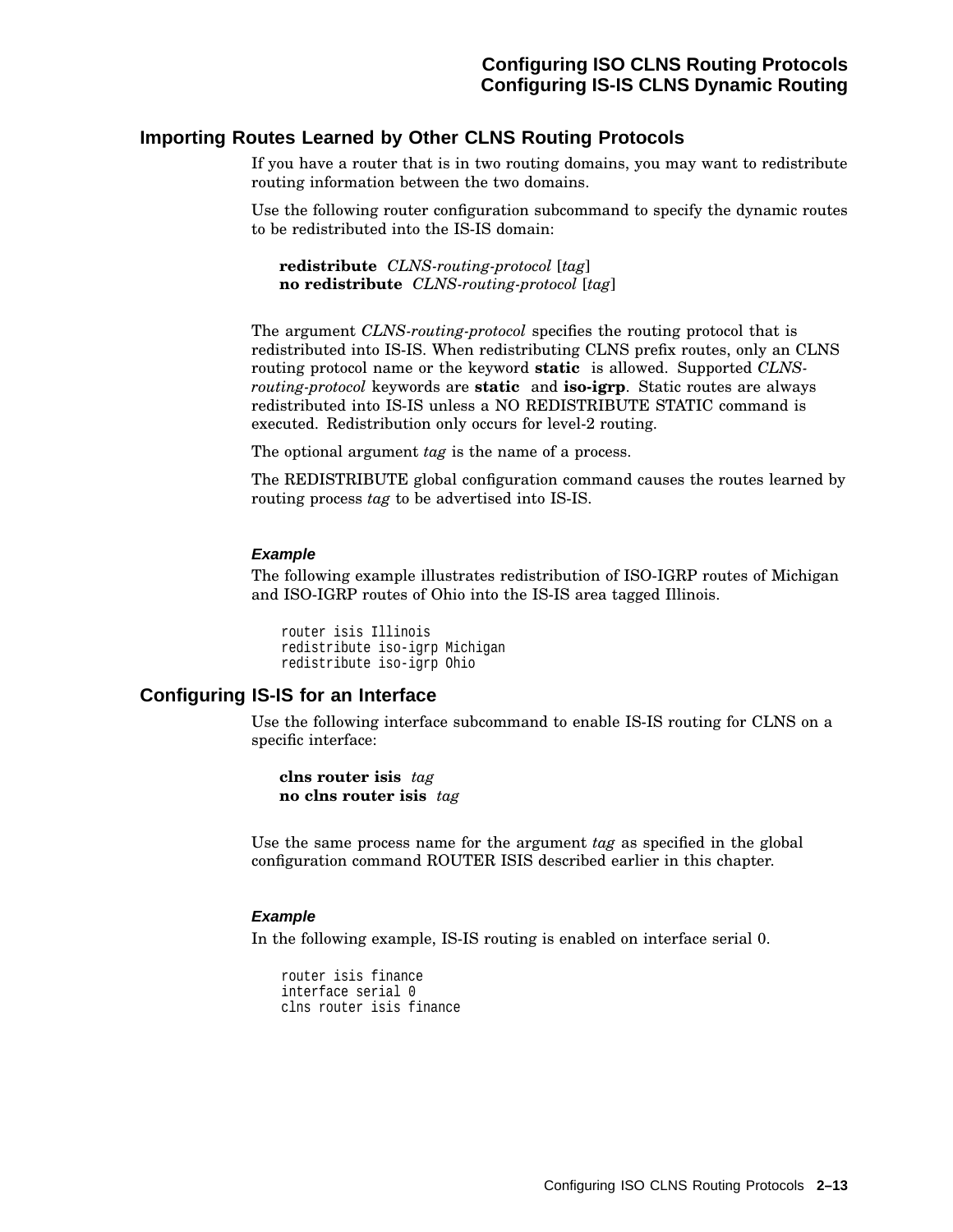### **Configuring ISO CLNS Routing Protocols Configuring IS-IS CLNS Dynamic Routing**

### **Exporting IS-IS Routes into Other Protocols**

Use the following router subcommand for importing IS-IS routes into other protocols:

**redistribute isis** [*tag*] **no redistribute isis** [*tag*]

The optional argument *tag* defines a meaningful name for a routing process. The default setting is NO REDISTRIBUTE ISIS.

### **Example**

In the following example, the process named manufacturing is configured to be imported into other protocols.

```
router iso-igrp finance
redistribute isis manufacturing
```
### **Specifying Preferred Routes**

Use the following router subcommand to configure the administrative distance for CLNS routes learned:

**distance** *value* [**clns**] **no distance** *value* [**clns**]

The argument *value* is the administrative distance, indicating the trustworthiness of a routing information source. This argument has a numerical value between 0 and 255. A higher relative value indicates a lower trustworthiness rating. Preference is given to routes with smaller values.

The default values are as follows:

- Static routes-10
- ISO-IGRP routes—100
- IS-IS routes—110

The keyword **clns** is optional. The default keyword is **clns**.

#### **Example**

In the following example, the distance value for CLNS routes learned is 90. Preference is given to these CLNS routes versus routes with the default administrative distance value of 110.

```
router isis
distance 90 clns
```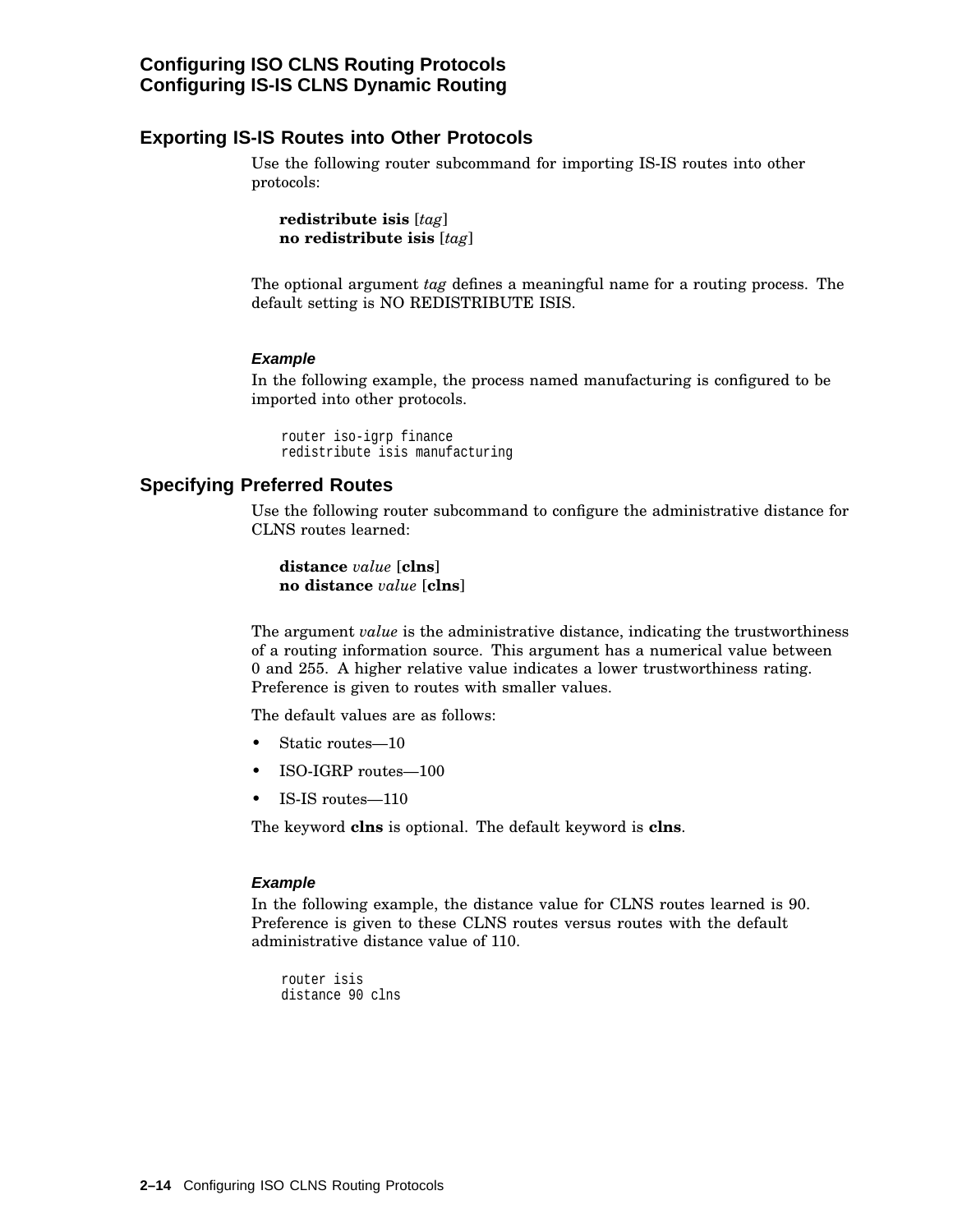### **Configuring IS-IS Link State Metrics**

Use the following interface subcommand to configure the metric (or cost) for a specified interface:

**isis metric** *default-metric* [**level-1** | **level-2**] **no isis metric** *default-metric* [**level-1** | **level-2**]

The optional keyword/argument pair **metric** *default-metric* specifies the link state cost assigned to the interface. The *default-metric* argument is a dimensionless link state cost, formed as a 24-bit decimal number. The default value for the *default-metric* argument is 10. You can configure this metric for Level 1 and/or Level 2 routing.

The NO ISIS METRIC command resets the *default-metric* to ten. Specification of the **level-1** or **level-2** optional keywords resets the metric only for Level 1 or Level 2 routing, respectively.

#### **Example**

In the following example, interface serial 0 is configured for a default link-state metric cost of 15 for level 1.

interface serial 0 isis metric 15 level-1

### **Setting the Advertised hello Interval**

Use the following interface subcommand to specify the length of time, in seconds, between hello packets the router sends on the interface:

```
isis hello-interval seconds [level-1 | level-2]
no isis hello-interval seconds [level-1 | level-2]
```
The argument *seconds* is an unsigned integer value. A value three times the hello interval *seconds* is advertised as the *holdtime* in the hello packets transmitted. With smaller hello intervals, topological changes are detected faster, but there is more routing traffic.

The hello interval can be configured independently for level-1 and level-2, except on serial point-to-point interfaces. (Because there is only a single type of hello packet sent on serial links, it is independent of level-1 or level-2.) The **level-1** and **level-2** keywords are used on X.25, SMDS, and Frame Relay multiaccess networks. The default value is 10 seconds.

#### **Example**

In the following example, interface serial 0 is configured to advertise hello packets every five seconds. The router is configured to act as a station router. This will cause more traffic than configuring a longer interval, but topological changes will be detected faster.

```
interface serial 0
isis hello-interval 5 level-1
```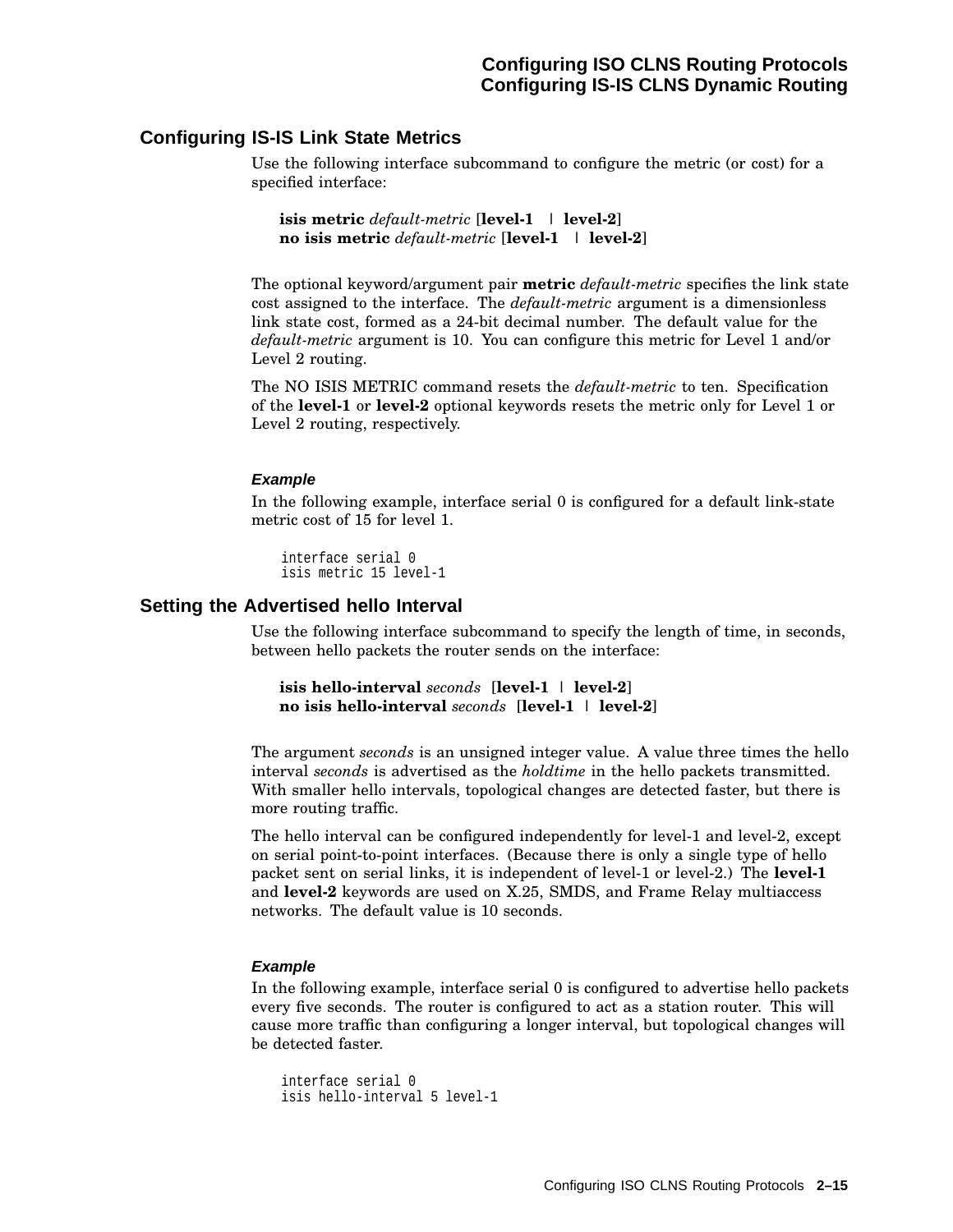### **Setting the Advertised CSNP Interval**

Complete Sequence Number PDUs (CSNP)s are sent by the designated router to maintain database synchronization. Use the following interface command to configure the IS-IS CSNP interval for the interface:

```
isis csnp-interval seconds [level-1 | level-2]
no isis csnp-interval seconds [level-1 | level-2]
```
This *seconds* argument is the interval of time between transmission of CSNPs on multiaccess networks. This interval only applies to the designated router and can be configured independently for level-1 and level-2. This command does not apply to serial point-to-point interfaces. This command does apply to WAN connections if the WAN is viewed as a multiaccess meshed network. The default value for *seconds* is 10 seconds. The **level-1** and **level-2** keywords are used on X.25, SMDS, and Frame Relay multiaccess networks.

#### **Example**

In the following example, interface serial 0 is configured to transmit CSN PDUs every five seconds. The router is configured to act as a station router.

```
clns router isis
interface serial 0
isis csnp-interval 5 level-1
```
#### **Setting the Retransmission Interval**

The command described in this section is used to configure the amount of time the router will wait before retransmitting packets to an unresponsive router.

Use the following interface command to configure the number of seconds between retransmission of IS-IS link state PDU (LSP) retransmission for point-to-point links.

**isis retransmit-interval** *seconds* **no isis retransmit-interval** *seconds*

The value for the *seconds* argument is an integer that should be greater than the expected round-trip delay between any two routers on the attached network. The setting of this parameter should be conservative, or needless retransmission will result. The value should be larger for serial lines and virtual links. The default value is five seconds.

#### **Example**

The following example configures interface serial 0 for retransmission of IS-IS LSP every 10 seconds for a large serial line.

```
clns router isis
serial interface 0
isis retransmit-interval 10
```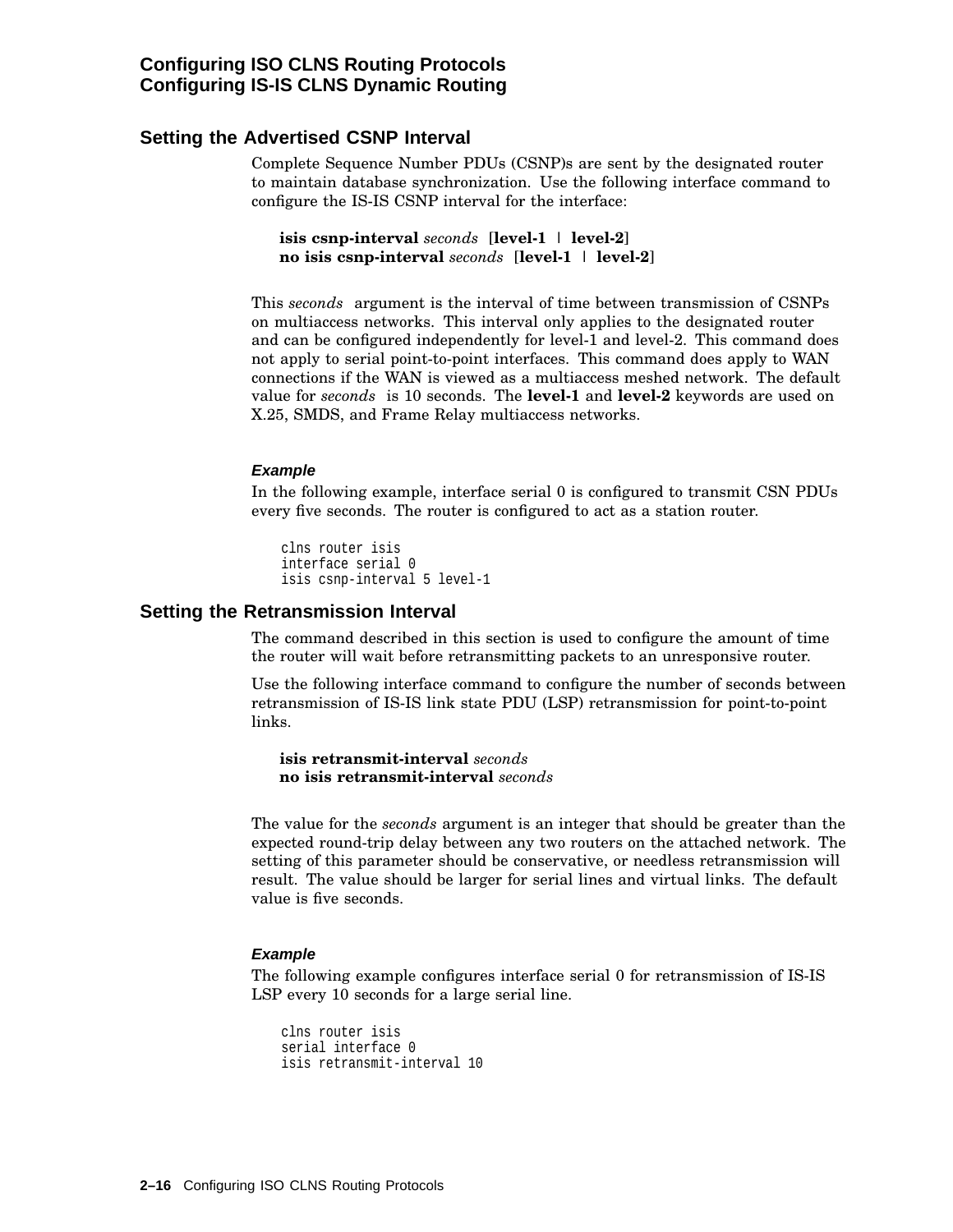### **Specifying Designated Router Election**

Use the following interface subcommand to configure the priority of designated routers.

```
isis priority value [level-1 | level-2]
no isis priority [level-1 | level-2]
```
The acceptable range of values is 0 to 127. The default *value* is 64. Priorities can be configured for Level 1 and Level 2 individually. The NO ISIS PRIORITY command resets priority to 64. Specification of the **level-1** or **level-2** optional keywords resets priority only for Level 1 or Level 2 routing, respectively.

### **Example**

The following example shows level 1 routing given priority by setting the priority level to 50 (default is 64).

```
clns router isis
interface serial 0
isis priority 50 level-1
```
### **Specifying Interface Circuit Type**

Use the following interface subcommand to configure the type of *adjacency* desired for this interface:

**isis circuit-type** [**level-1**] [**level-1-2**] [**level-2-only**] **no isis circuit-type**

If **level-1** is specified, a Level 1 adjacency is established if there is at least one area address in common between this system and its neighbors.

If **level-1-2** is specified, a Level 1 and 2 adjacency is established if the neighbor is also configured as **level-1-2** and there is at least one area in common. If there is no area in common, a Level 2 adjacency is established.

If **level-2-only** is specified, a Level 2 adjacency is established if and only if the neighbor is configured exclusively to be a Level 2 router.

The default value for this command is LEVEL-1-2. The NO ISIS CIRCUIT-TYPE command resets the circuit type to Level l and Level 2.

### **Example**

In the following example, a router is configured to require level 1 adjacency if there is at least one area address in common between this system and its neighbors.

```
clns router isis
interface serial 0
isis circuit type level-1
```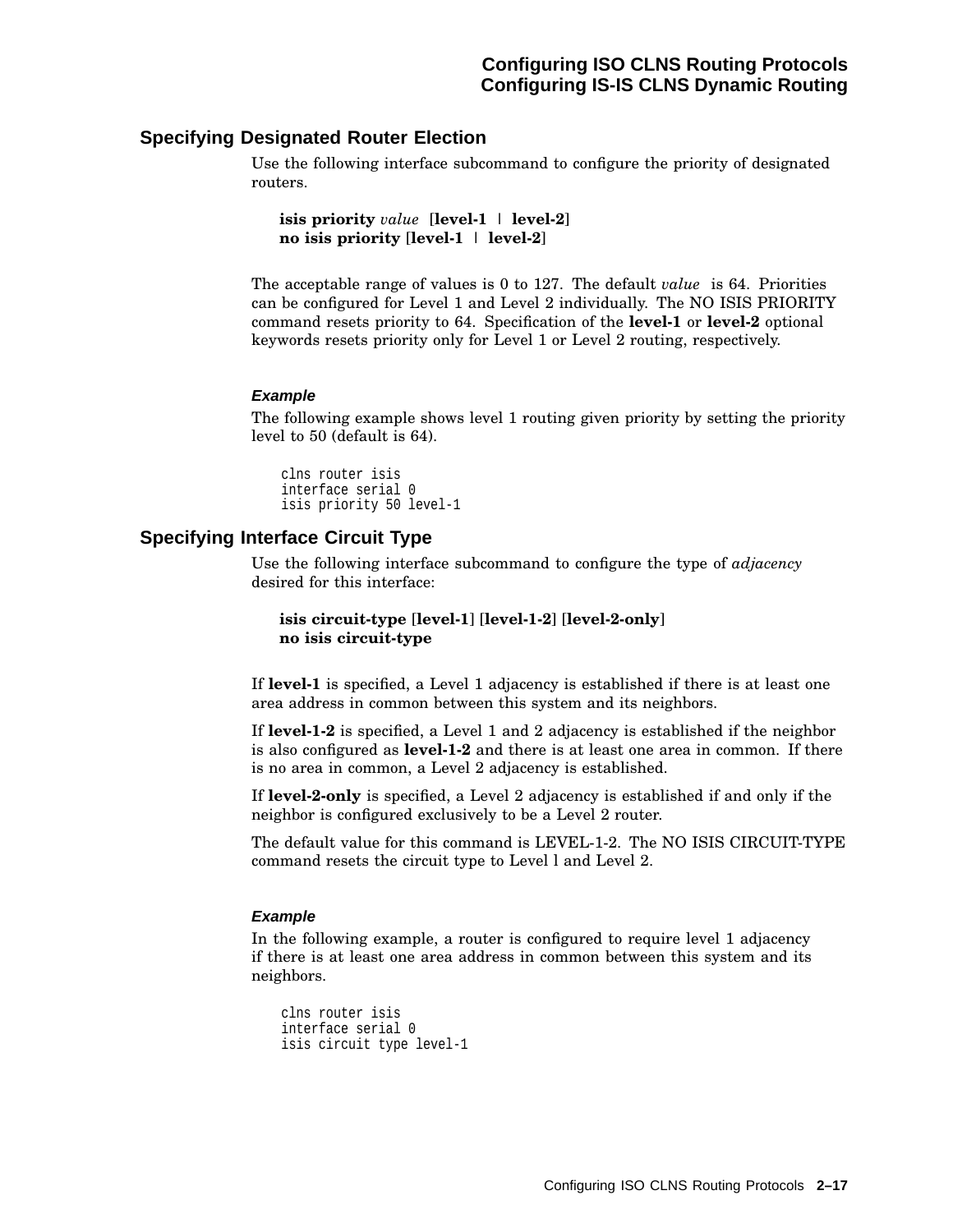### **Configuring ISO CLNS Routing Protocols Configuring IS-IS CLNS Dynamic Routing**

### **Configuring IS-IS Authentication Passwords**

Using the authentication password commands in this section, you can assign passwords to interfaces, areas, and domains.

#### **Assigning a Password for an Interface**

Use the following interface subcommand to configure the authentication password for an interface:

**isis password** *password* [**level-1** | **level-2**] **no isis password** [**level-1** | **level-2**]

Different passwords can be assigned for different routing levels using the optional **level-1** and **level-2** keyword arguments. By default authentication is disabled.

The noisispassword command disables authentication for IS-IS. Specifying **level-1** or **level-2** optional keywords disables the password only for Level 1 or Level 2 routing, respectively. If no keyword is specified, the default is **level-1**.

#### **Example**

The following example configures a password for interface serial 0 at level 1.

```
clns router isis
interface serial 0
isis password frank level-1
```
### **Assigning a Password for an Area**

Use the following router subcommand to configure the area authentication password:

**area-password** [*password*] **no area-password** [*password*]

The default is **no area-password** *password*. This password is inserted in level-1 (station router level) LSPs.

#### **Example**

The following example assigns an area authentication password.

clns router isis area-password angel

#### **Assigning a Password for a Domain**

Use the following router subcommand to configure the routing domain authentication password:

**domain-password** [*password*] **no domain-password** [*password*]

The default is **no domain-password** *password* no domain-password password. This password is inserted in level-2 (the area router level) LSP.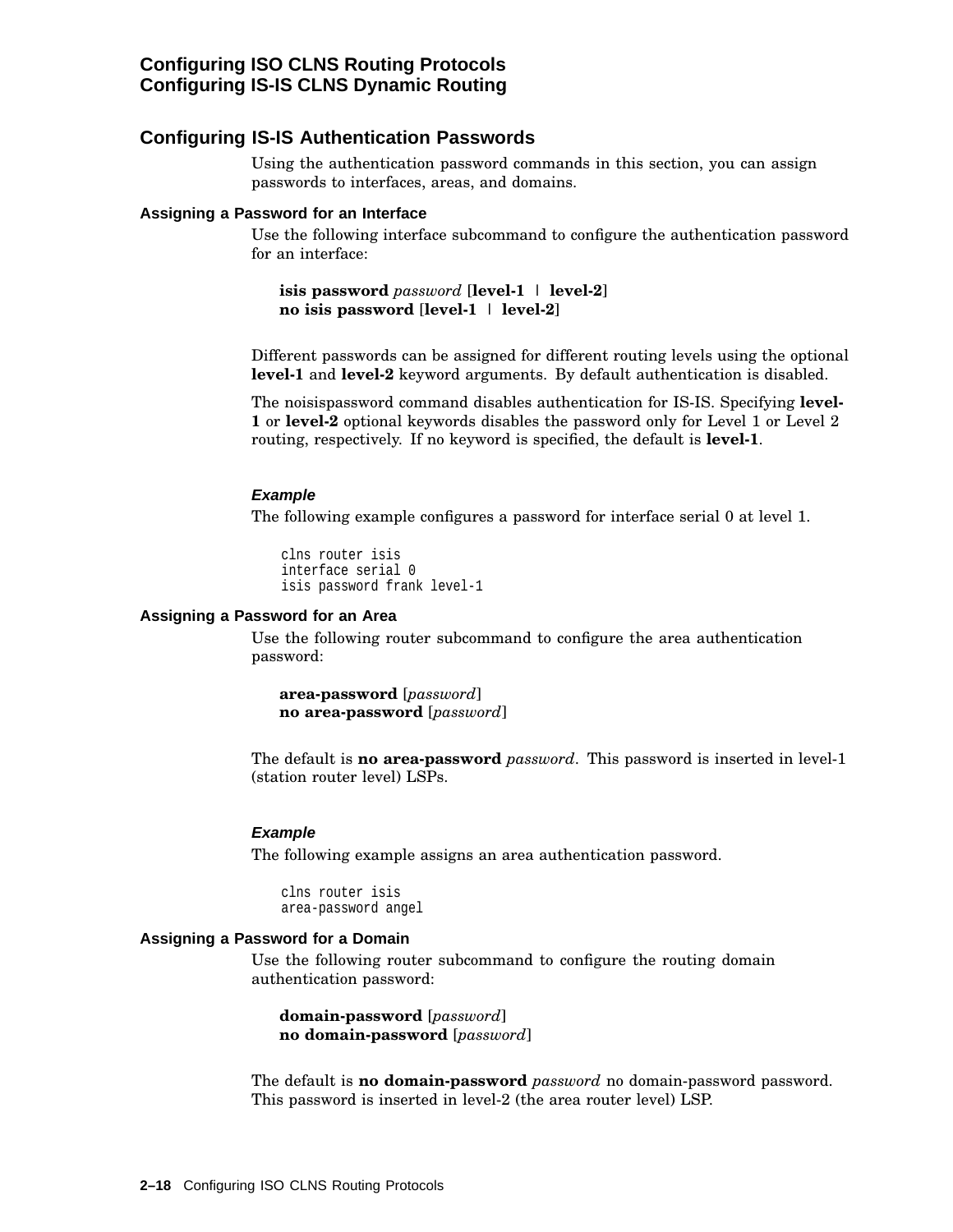### **Example**

The following example assigns an authentication password to the routing domain.

clns router isis domain-password flower

# **CLNS, ISO-IGRP, and CLNS IS-IS Routing Examples**

This section provides configuration examples of both intra- and interdomain static and dynamic routing using static, ISO-IGRP, and IS-IS routing techniques.

### **Basic Static Routing**

Configuring Ethernets and serial lines for CLNS can be as simple as just enabling CLNS on the interfaces. This is all that is ever required on serial lines using HDLC encapsulation. If all systems on an Ethernet support ISO 9542 ES-IS, nothing else is required and an Ethernet and a serial line can be configured as in the following example:

```
clns net 47.0004.004D.0055.0000.0C00.BF3B.00
clns routing
interface ethernet 0
clns enable
interface serial 0
clns enable
clns route 47.0004.004d.0099 serial 0
clns route 47.0005 serial 0
```
### **Static Routing**

The following is a more complete example of CLNS static routing on a system with two Ethernet interfaces. After configuring routing, define an NET and enable CLNS on the Ethernet 0 and Serial 0 interfaces. You must then define an IS-neighbor and define a static route with the CLNS ROUTE command, as shown. In this situation, there is an IS on Ethernet 0 that does not support ES-IS.

```
clns host george 39.0001.0000.0c00.1111.00
clns net george
clns routing
interface Serial 0
clns enable
interface Ethernet 0
clns enable
clns is-neighbor george 0000.0C00.62e7
clns route 47.0004.000c foo
```
### **Static Intradomain Routing**

Figure 2–1 and the configurations that follow demonstrate how to use static routing inside a domain. Imagine a company with two branch offices in Detroit and Chicago, connected with an X.25 link. These offices are both in the domain named Sales.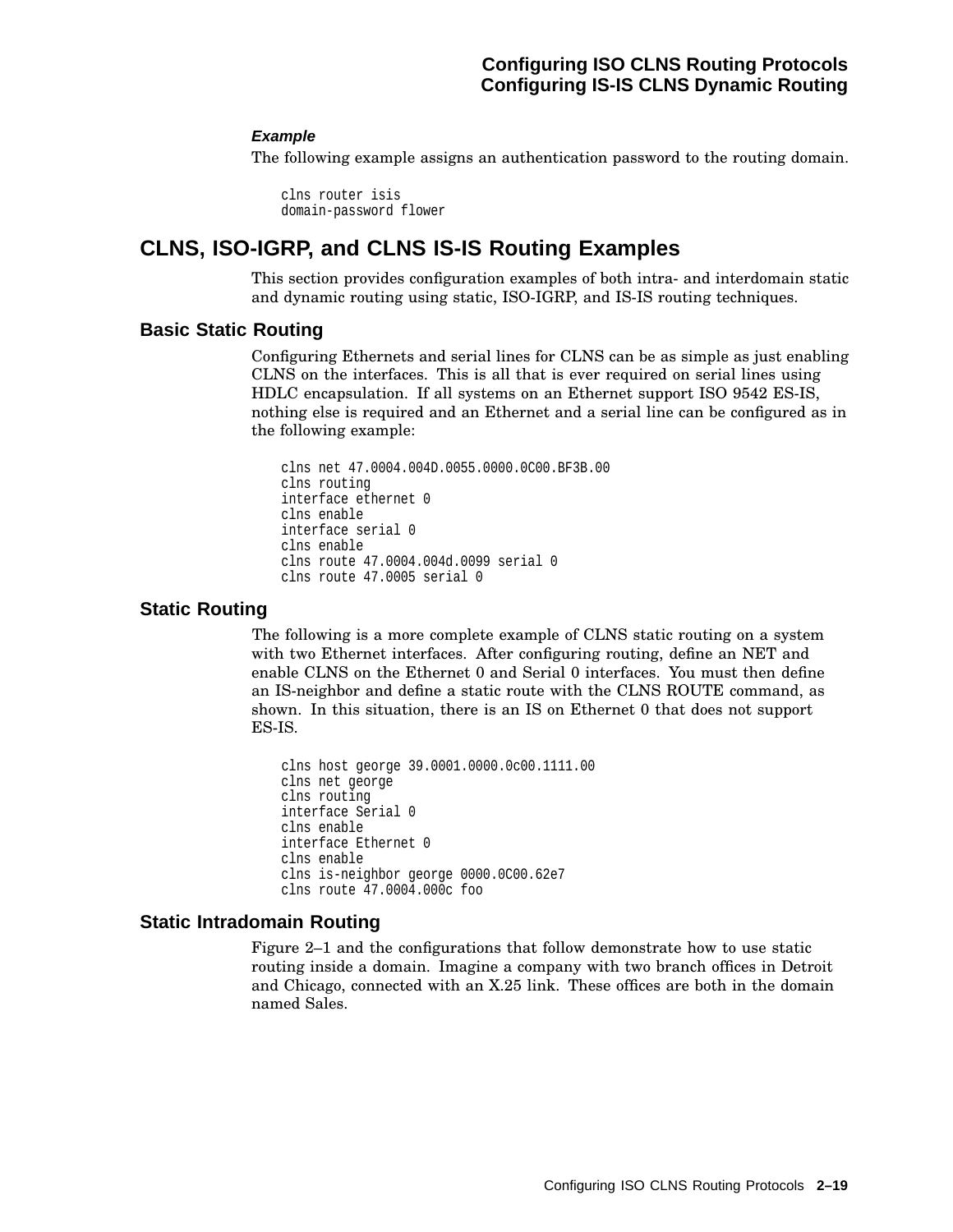### **Configuring ISO CLNS Routing Protocols CLNS, ISO-IGRP, and CLNS IS-IS Routing Examples**





The following is one way to configure the router in Chicago:

```
clns host chicago 47.0004.0050.0002.0000.0c00.243b.00
clns host detroit 47.0004.0050.0001.0000.0c00.1e12.00
clns routing
router iso-igrp sales
net chicago
interface ethernet 0
clns router iso-igrp sales
interface serial 0
encapsulation x25
x25 address 31342174523156
x25 nvc 4
clns router iso-igrp sales
clns is-neighbor detroit 31343136931281 broadcast
```
This configuration will bring up an X.25 virtual circuit between the router in Chicago and the router in Detroit. Routing updates will be sent across this link. This implies that the virtual circuit could be up continuously.

If you do not want the virtual circuit to be up continuously, use the following configuration instead.

```
!
clns host chicago 47.0004.0050.0002.0000.0c00.243b.00
clns host detroit 47.0004.0050.0001.0000.0c00.1e12.00
router iso-igrp sales
net 47.0004.0060.0002.0000.0c00.243b.00
!
interface ethernet 0
clns router iso-igrp sales
!
interface serial 0
encapsulation x25
x25 address 31342174523156
x25 nvc 4
clns enable
clns is-neighbor detroit 31343136931281
!
clns route 47.0004.0050.0001 detroit
!
```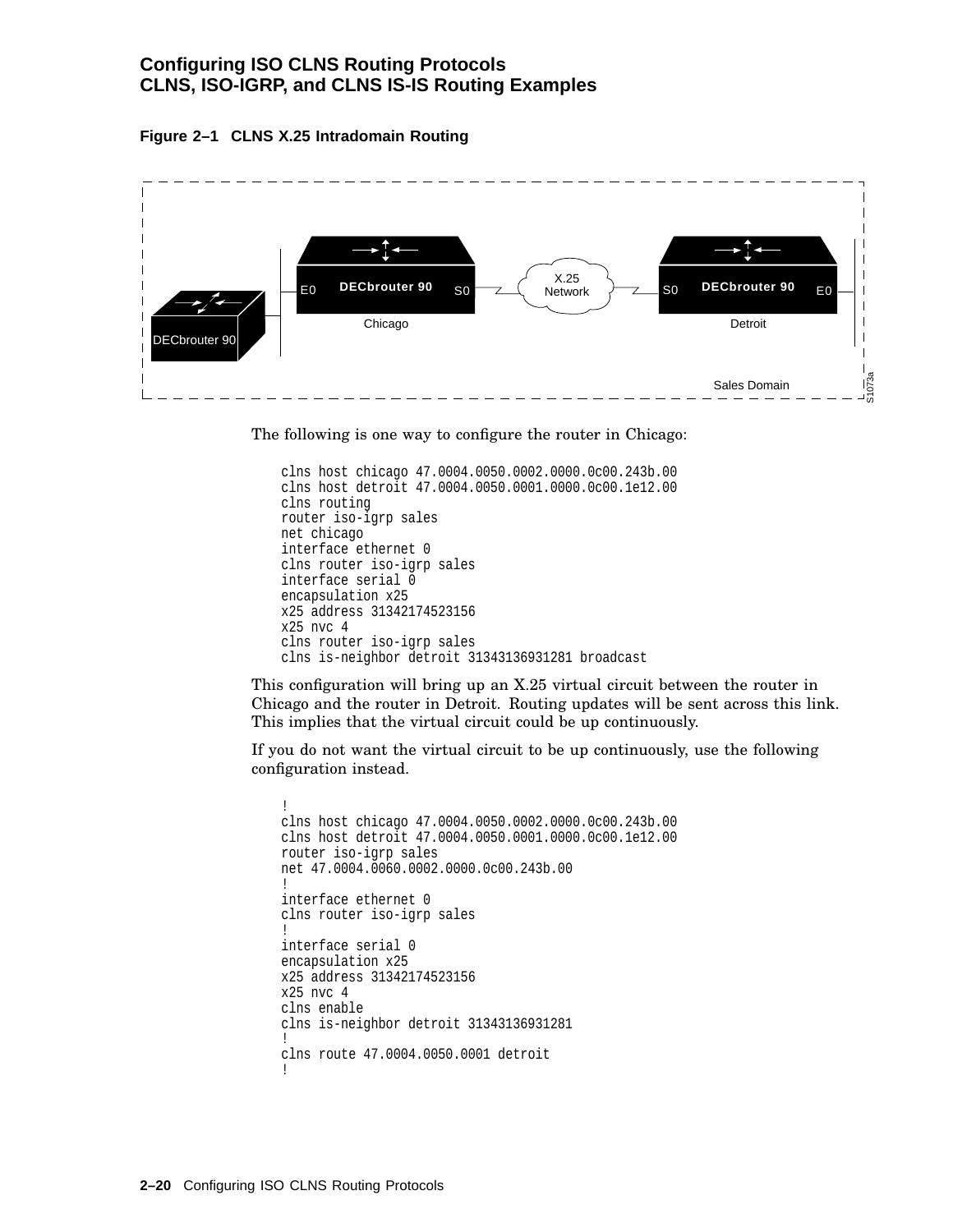### **Configuring ISO CLNS Routing Protocols CLNS, ISO-IGRP, and CLNS IS-IS Routing Examples**

If the Chicago office should grow to contain multiple routers, it would be appropriate for each of those routers to know how to get to Detroit. Add the following command to redistribute information between routers in Chicago:

router iso-igrp sales redistribute static

### **Static Interdomain Routing**

Figure 2–2 and the example configurations that follow illustrate how to configure two routers that distribute information across domains. In this example, Castor and Pollux communicate across a serial link.



### **Figure 2–2 CLNS Interdomain Static Routing**

#### **Example Configuration for Castor**

```
router iso-igrp orion
net 47.0006.0200.0100.0102.0304.0506.00
!
clns host pollux 47.0006.0200.0200.1112.1314.1516.00
!
interface ethernet 0
clns router iso-igrp orion
!
interface serial 1
clns enable
!
clns route 39.0001 pollux
```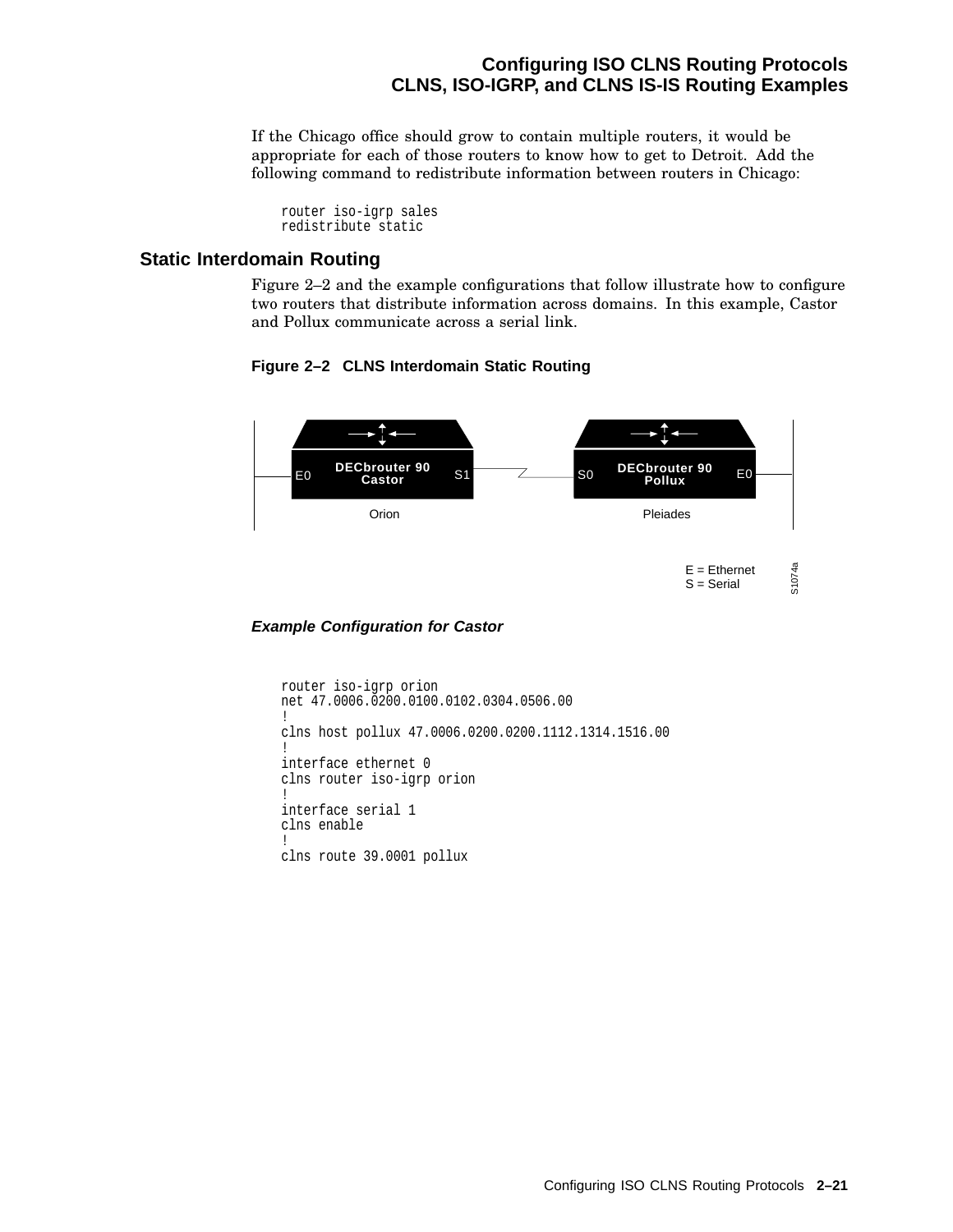### **Configuring ISO CLNS Routing Protocols CLNS, ISO-IGRP, and CLNS IS-IS Routing Examples**

### **Example Configuration for Pollux**

```
router iso-igrp pleiades
net 47.0006.0200.0200.1112.1314.1516.00
!
clns host castor 47.0006.0200.0100.0001.0102.0304.0506.00
!
interface ethernet 0
clns router iso-igrp pleiades
!
interface serial 0
clns enable
!
clns route 47.0006.0200.0100 castor
```
CLNS routing updates will not be sent on the serial link; however, CLNS packets will be sent and received over the serial link.

### **Routing Within the Same Area**

Figure 2–3 and the example configuration that follows illustrate how to configure dynamic routing within a routing domain. The router can exist in one or more areas within the domain. The router named Castor exists in a single area.



### **Figure 2–3 CLNS Dynamic Routing Within a Single Area**

### **Dynamic Routing in More Than One Area**

Figure 2–4 and the example configuration that follows illustrate how to configure a router named Castor that exists in two areas.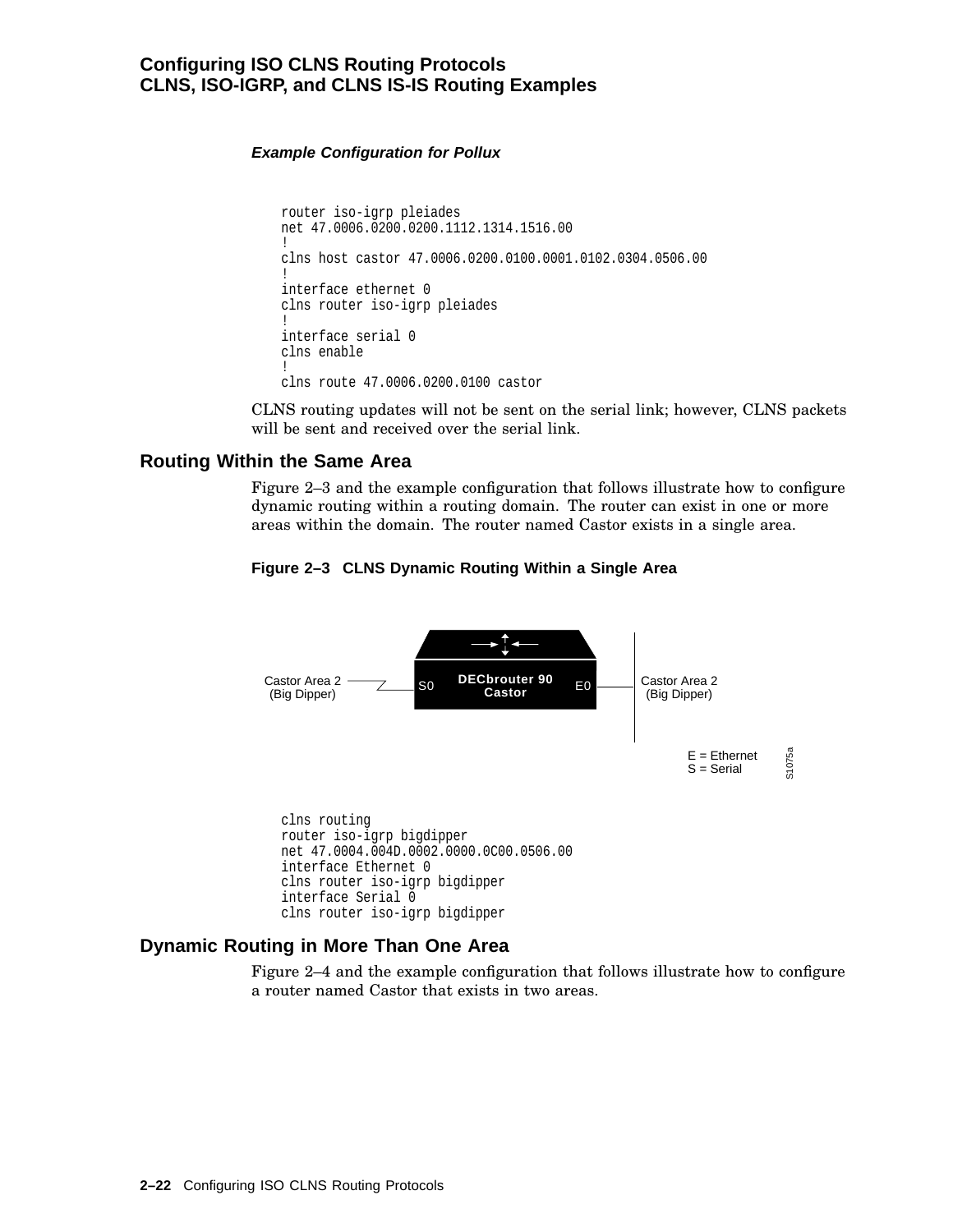# **Configuring ISO CLNS Routing Protocols CLNS, ISO-IGRP, and CLNS IS-IS Routing Examples**



## **Figure 2–4 CLNS Dynamic Routing Within Two Areas**

# **Dynamic Interdomain Routing**

Figure 2–5 and the examples that follow illustrate how to configure three domains to be transparently connected.



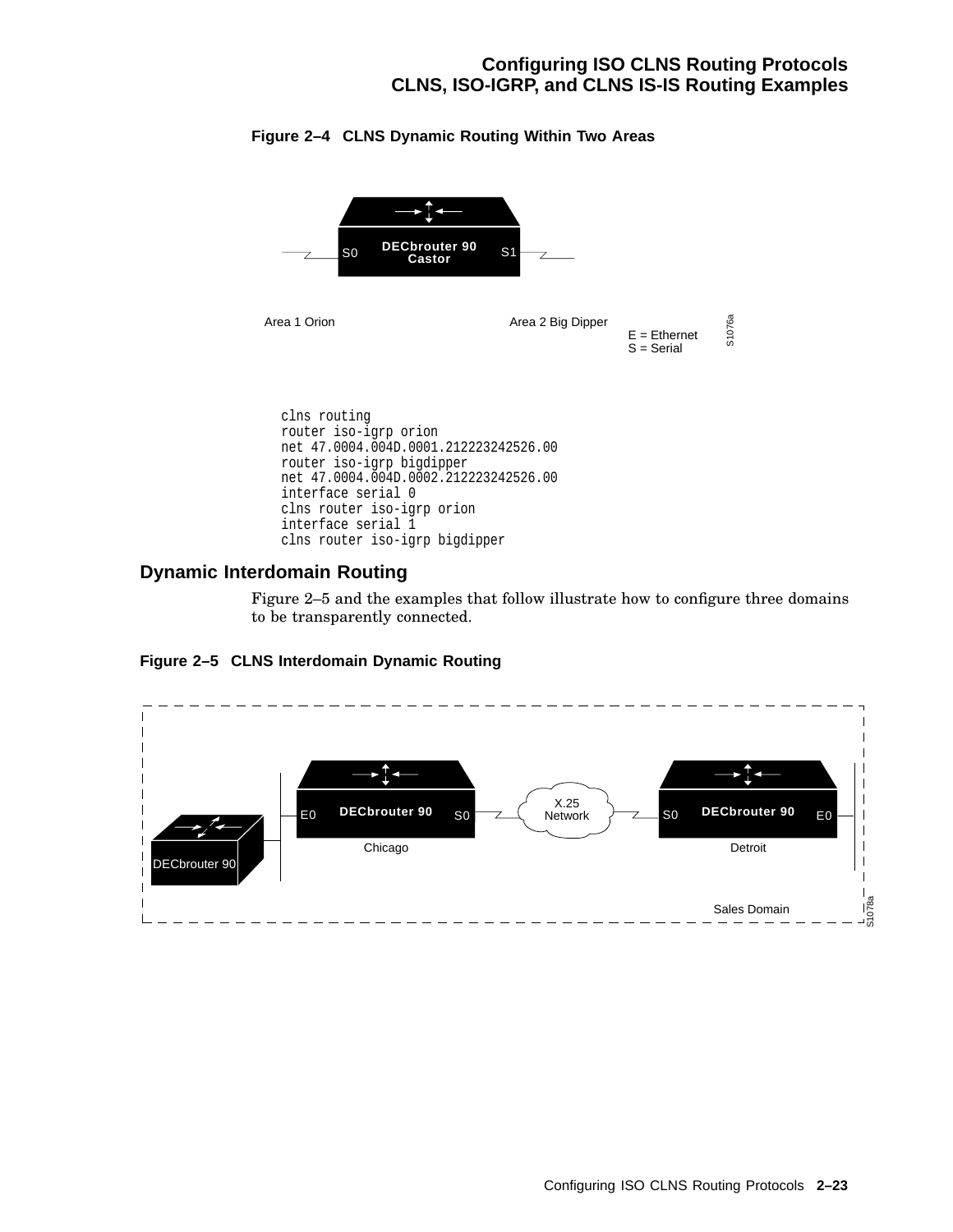**Example Configuration for Castor Configuration for Router X**

```
clns routing
router iso-igrp A
net 47.0006.0200.0002.0102.0104.0506.00
redistribute iso-igrp B
router iso-igrp B
net 47.0007.0200.0003.0102.0104.0506.00
redistribute iso-igrp A
interface serial 0
clns router iso-igrp A
interface serial 1
clns router iso-igrp B
```
**Example Configuration for Castor Configuration for Router Y**

```
clns routing
router iso-igrp B
net 47.0007.0200.0004.0102.0104.0506.00
redistribute iso-igrp C
router iso-igrp C
net 47.0008.0200.0005.0102.01040.506.00
redistribute iso-igrp B
interface serial 0
clns router iso-igrp B
interface serial 1
clns router iso-igrp C
```
Router X will inject a prefix route for domain A into domain B. Domain B will inject this prefix route and a prefix route for domain B into domain C.

You also can configure a border router between domain A and domain C.

## **CLNS IS-IS Routing Configuration**

The examples that follow illustrate the basic syntax and configuration command sequence for IS-IS routing.

#### **Example Configuration for Castor 1: Level 1 and Level 2 Routing**

The following example illustrates using the IS-IS protocol to configure a single area address for Level 1 and Level 2 routing.

```
clns routing
router isis
net 47.0004.004d.0001.0000.0c00.1111.00
interface Ethernet 0
clns router isis
interface Serial 0
clns router isis
interface Serial 1
clns router isis
```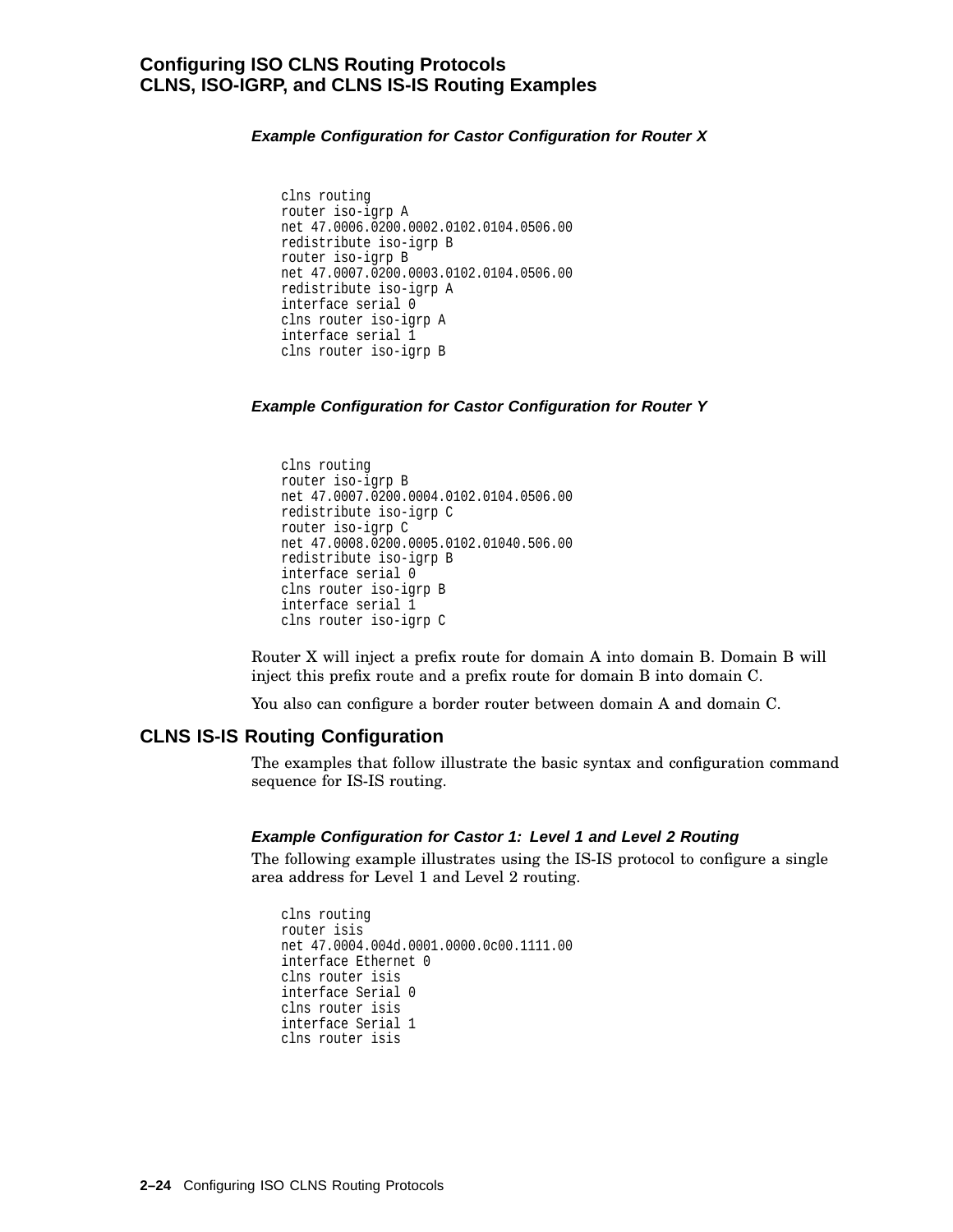# **Configuring ISO CLNS Routing Protocols CLNS, ISO-IGRP, and CLNS IS-IS Routing Examples**

#### **Example Configuration for Castor 2: Level 2 Routing Only**

The following example illustrates a similar configuration featuring a single area address being used for specification of Level 1 and Level 2 routing; however, in this case, interface Serial 0 is configured for Level 2 routing only.

```
clns routing
router isis
net 47.0004.004d.0001.0000.0c00.1111.00
interface Ethernet 0
clns router isis
interface Serial 0
clns router isis
isis circuit-type level-2-only
interface Serial 1
clns router isis
```
#### **Example 3: CLNS Configuration**

The following example illustrates an CLNS configuration example. In this example, IS-IS runs with two area addresses, metrics tailored, and different circuit types specified for each interface.

```
clns routing
router isis area1
net 47.0004.004d.0001.0000.0c11.1111.00
net 47.0004.004d.0011.0000.0c11.1111.00
is-type level-1-2
interface Ethernet 0
clns router isis area1
isis metric 5 level-1
isis circuit-type level-1
interface Serial 1
clns router isis area1
isis metric 2 level-2
isis circuit-type level-2-only
interface serial 0
clns router isis area1
isis circuit-type level-1-2
isis priority 3 level-1
isis priority 1 level-2
```
#### **Example 4: ISO CLNS Dynamic Route Redistribution**

The following example illustrates route redistribution between IS-IS and ISO-IGRP domains. In this case, the IS-IS domain is on interface Ethernet 0; the ISO-IGRP domain is on interface Serial 0. The IS-IS routing process is assigned a null tag; the ISO-IGRP routing process is assigned a tag of *remote-domain*.

router isis net 39.0001.0001.0000.0c00.1111.00 redistribute iso-igrp remote-domain router iso-igrp remote-domain net 39.0002.0001.0000.0c00.1111.00 redistribute isis interface Ethernet 0 clns router isis interface Serial 0 clns router iso-igrp remote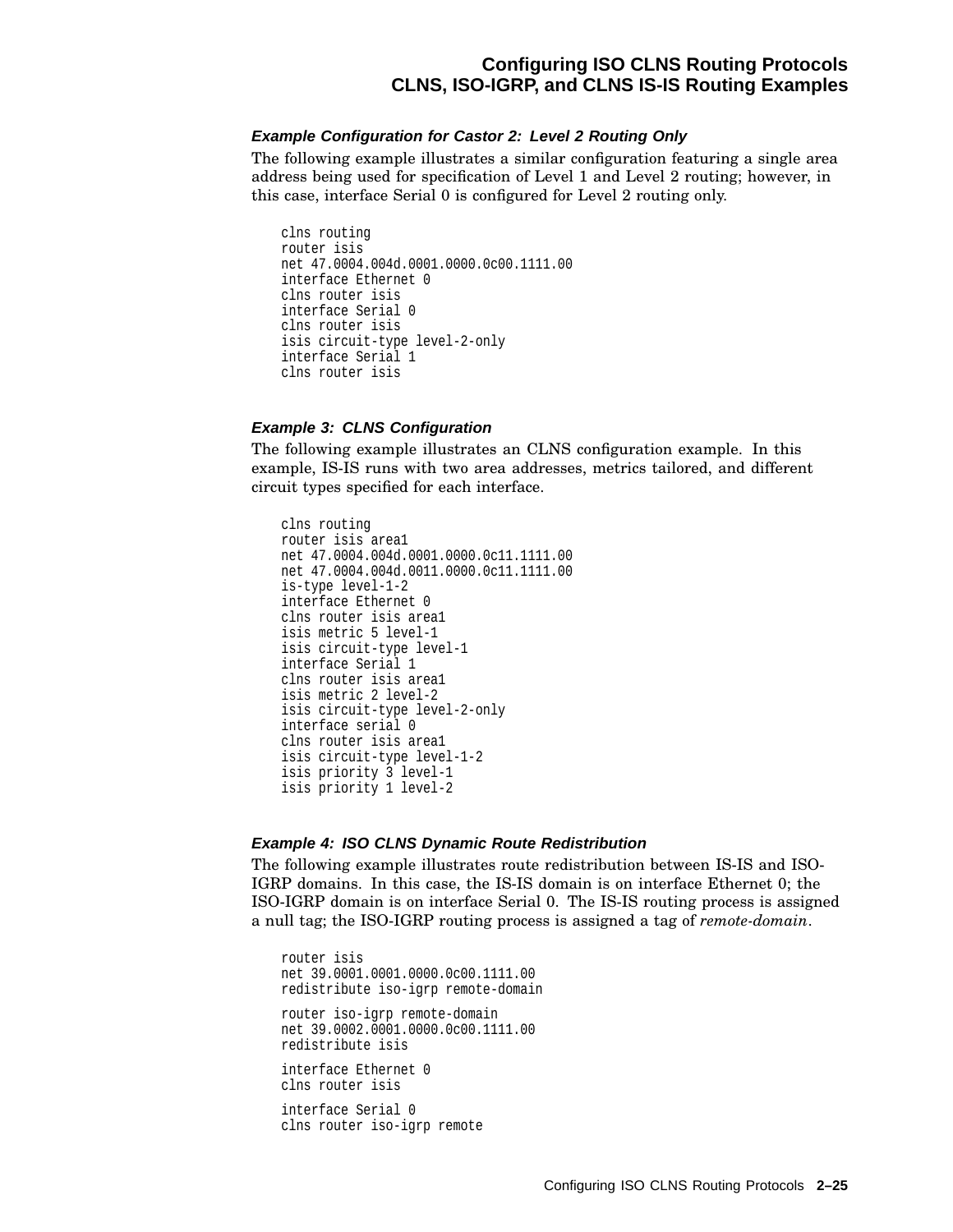# **Monitoring an IS-IS CLNS Network**

Use the EXEC commands described in this section to obtain displays of activity on the ISO CLNS network.

# **Displaying Destination Routing Table**

Use the WHICH-ROUTE command if you want to know which next-hop router will be used or if you have multiple processes running and want to troubleshoot your configuration.

Use the following EXEC command to display the routing table in which the specified CLNS destination is found:

**which-route** *{NSAP-address* | *CLNS-name}*

The argument *NSAP-address* is the specified CLNS destination network address. The argument *CLNS-name* is the destination host name. See Chapter 1 of the *DECbrouter 90T Configuration and Reference Volume 3* publication for a complete description of the CLNS HOST command.

Route information can reside in the following tables:

- IS-IS level-1 routing table
- ISO-IGRP system-id or area routing table
- Prefix routing table (IS-IS level-2 routes, ISO-IGRP domain routes, and static routes)
- Adjacency database

#### **Examples**

The following example display shows that destination information for router "gray" is found in the IS-IS level-1 routing table. The destination is on the local system.

```
gray# which-route gray
Route look-up for destination 39.0001.0000.0c00.bda8.00, GRAY
  Found route in IS-IS level-1 routing table - destination is local
```
The following example display show that destination information for NSAP address 49.0001.0000.0c00.bda8.00 is found in the ISO-IGRP level-1 routing table. The destination is on the local system.

gray# **which-route 49.0001.0000.0c00.bda8.00** Route look-up for destination 49.0001.0000.0c00.bda8.00 Found route in ISO-IGRP routing table - destination is local

The following example display shows that destination information for router "green" is found in the IS-IS level-1 routing table. The destination is not on the local system and Table 2–3 describes the display fields in the adjacency entry used to reach system "green."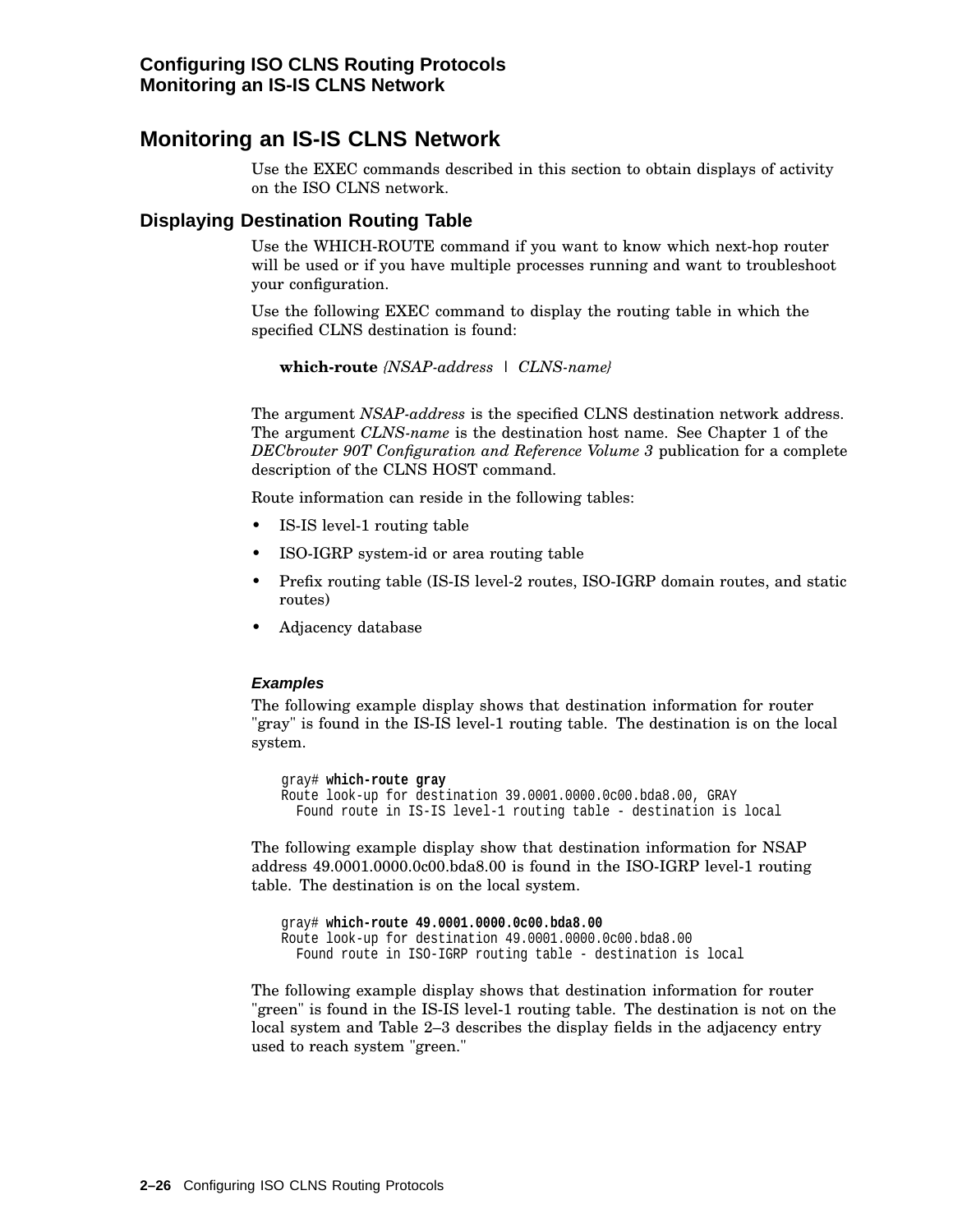gray# **which-route green** Route look-up for destination 39.0001.0000.0c00.7f06.00, GREEN Found route in IS-IS level-1 routing table Adjacency entry used: System Id SNPA Interface State Holdtime Type Protocol GREEN 0000.0c00.2d55 Ethernet0 Up 91 L1L2 IS-IS Area Address(es): 39.0001

#### **Table 2–3 Which-Route Field Descriptions**

| System ID   | The six-byte value that identifies a system in an area. A name is<br>displayed in this field if one has been assigned with the clns host<br>command.                                                                                                                                                                                                                                                                          |
|-------------|-------------------------------------------------------------------------------------------------------------------------------------------------------------------------------------------------------------------------------------------------------------------------------------------------------------------------------------------------------------------------------------------------------------------------------|
| <b>SNPA</b> | SNPA data link address                                                                                                                                                                                                                                                                                                                                                                                                        |
| Interface   | Interface from which system information was learned.                                                                                                                                                                                                                                                                                                                                                                          |
| State       | State of the ES or IS. Possible values are as follows:<br>Init—The system is an IS and is waiting for an IS-IS Hello<br>message. The neighbor to the IS-IS is not adjacent.<br>$Up$ –The ES or IS is reachable.                                                                                                                                                                                                               |
| Holdtime    | The number of seconds for which the information is valid.                                                                                                                                                                                                                                                                                                                                                                     |
| Type        | Adjacency type. Possible values are as follows:<br>ES—An end-system adjacency that is either discovered by the ES-IS<br>protocol or statically configured.<br>IS—A router adjacency that is either discovered by the IS-IS<br>protocol or is statically configured.<br>L1—A router adjacency for Level-1 routing only.<br>L1L2—A router adjacency for Level-1 and Level-2 routing.<br>L2—A router adjacency for Level-2 only. |
| Protocol    | Protocol through which the adjacency was learned. Valid protocol<br>sources are ES-IS, IS-IS, ISO-IGRP, and Static.                                                                                                                                                                                                                                                                                                           |

The following example display shows that destination information for NSAP address 49.0001.1111.1111.1111.00 is found in the ISO-IGRP routing table. Table 1-3 describes the display fields in the adjacency entry used to reach NSAP address 49.0001.1111.1111.1111.00.

gray# **which-route 49.0001.1111.1111.1111.00** Route look-up for destination 49.0001.1111.1111.1111.00 Found route in ISO-IGRP routing table Adjacency entry used:<br>System Id SNPA Interface State Holdtime Type Protocol 1111.1111.1111 0000.0c01.151d Ethernet0 Up 38 L1L2 ISO-IGRP Area Address(es): 49.0001

The following example display indicates that the specified address is not found in a routing table.

```
gray# which-route 47.0003.0000.0000.0000.00
Route look-up for destination 47.0003.0000.0000.0000.00
 Route not found
```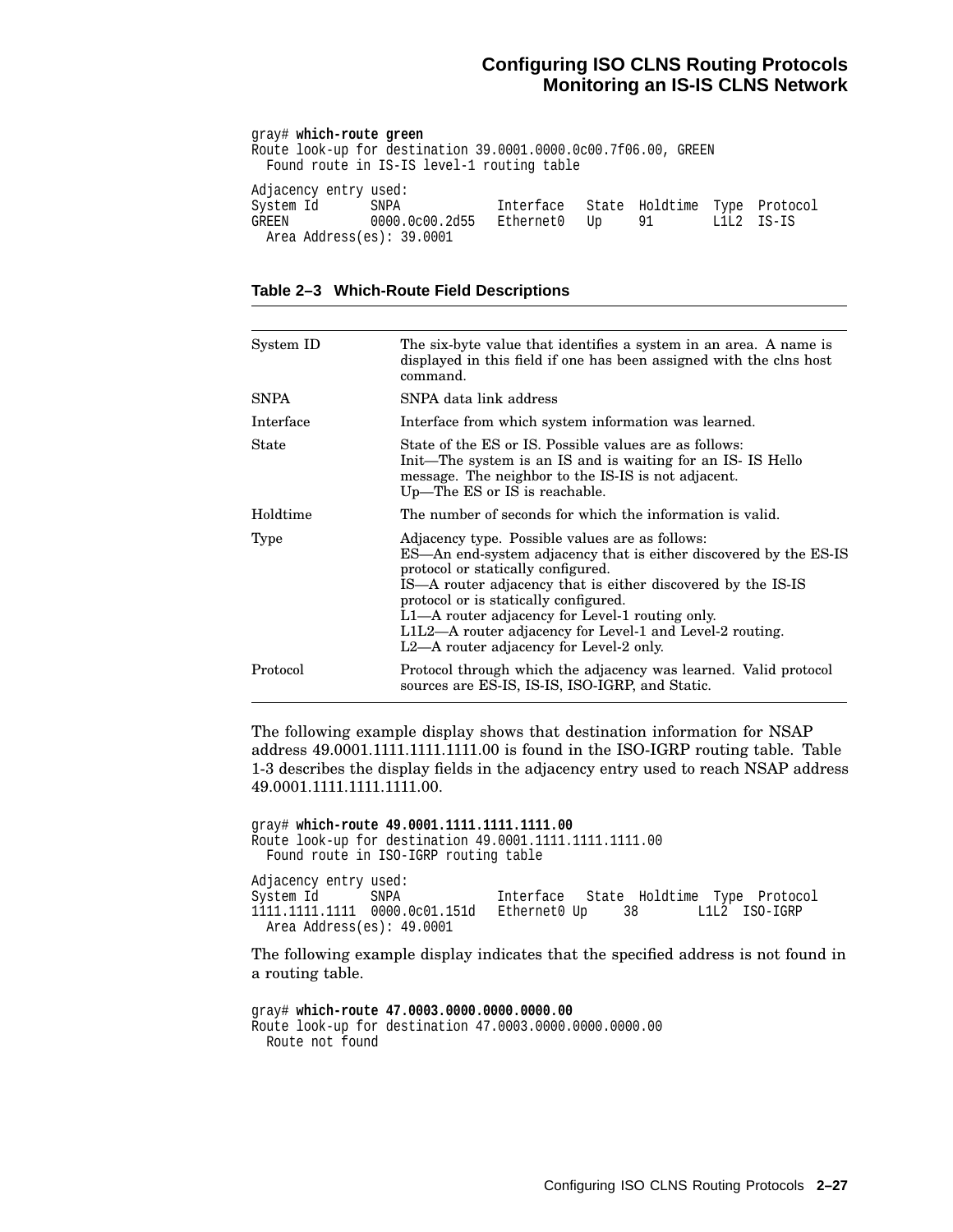The following example display indicates that the specified NSAP address was found in the CLNS prefix routing table. This information is followed by the route entry used to reach NSAP address 49,0003,0000,0000,0000,000.

gray# **which-route 49.0003.0000.0000.0000.00** Route look-up for destination 49.0003.0000.0000.0000.00 Found route in CLNS prefix routing table Route entry used: 49 [10/0] via 1111.1111.1111, Ethernet0, Static

# **Displaying the IS-IS Level 1 Routing Table**

The SHOW ISIS ROUTE EXEC command displays the IS-IS Level 1 routing table. The command syntax is as follows:

#### **show isis route**

Following is sample output:

Chrysostom> **show isis route** IS-IS Level-1 Routing Table - Version 34 System Id Next-Hop SNPA Interface Metric State 0000.0C00.0C35 0000.0C00.0C35 0000.0c00.0c36 Ethernet0 20 Up 0800.2B16.24EA 0800.2B16.24EA aa00.0400.2d05 Ethernet0 10 Up 0800.2B14.060E 0800.2B14.060E aa00.0400.9205 Ethernet0 10 Up 0800.2B14.0528 0800.2B14.0528 aa00.0400.9105 Ethernet0 10 Up 0000.0C00.40AF 0000.0000.0000 -- -- 0 Up 0000.0C00.62E6 0000.0C00.62E6 0000.0c00.62e7 Ethernet0 10 Up AA00.0400.2D05 0800.2B16.24EA aa00.0400.2d05 Ethernet0 10 Up

This display presents the Level 1 forwarding table for IS-IS learned routes. The following fields are provided in this display:

- System ID—The identification value of the system listed in Level 1 forwarding table. A name is displayed in this field if one has been assigned with the CLNS HOST command.
- Next-Hop—System ID of best cost next-hop to listed address. A name is displayed in this field if one has been assigned with the CLNS HOST command.
- SNPA—SNPA of next-hop system
- Interface—Interface through which next-hop system is known by router
- Metric—IS-IS metric for the route
- State—Up (active) or Down (nonoperational)

## **Displaying Protocol-Specific Information**

The SHOW CLNS PROTOCOL command lists the protocol-specific information for each ISO-IGRP routing process in this router. Enter this command at the EXEC prompt:

```
show clns protocol [domain | area-tag]
```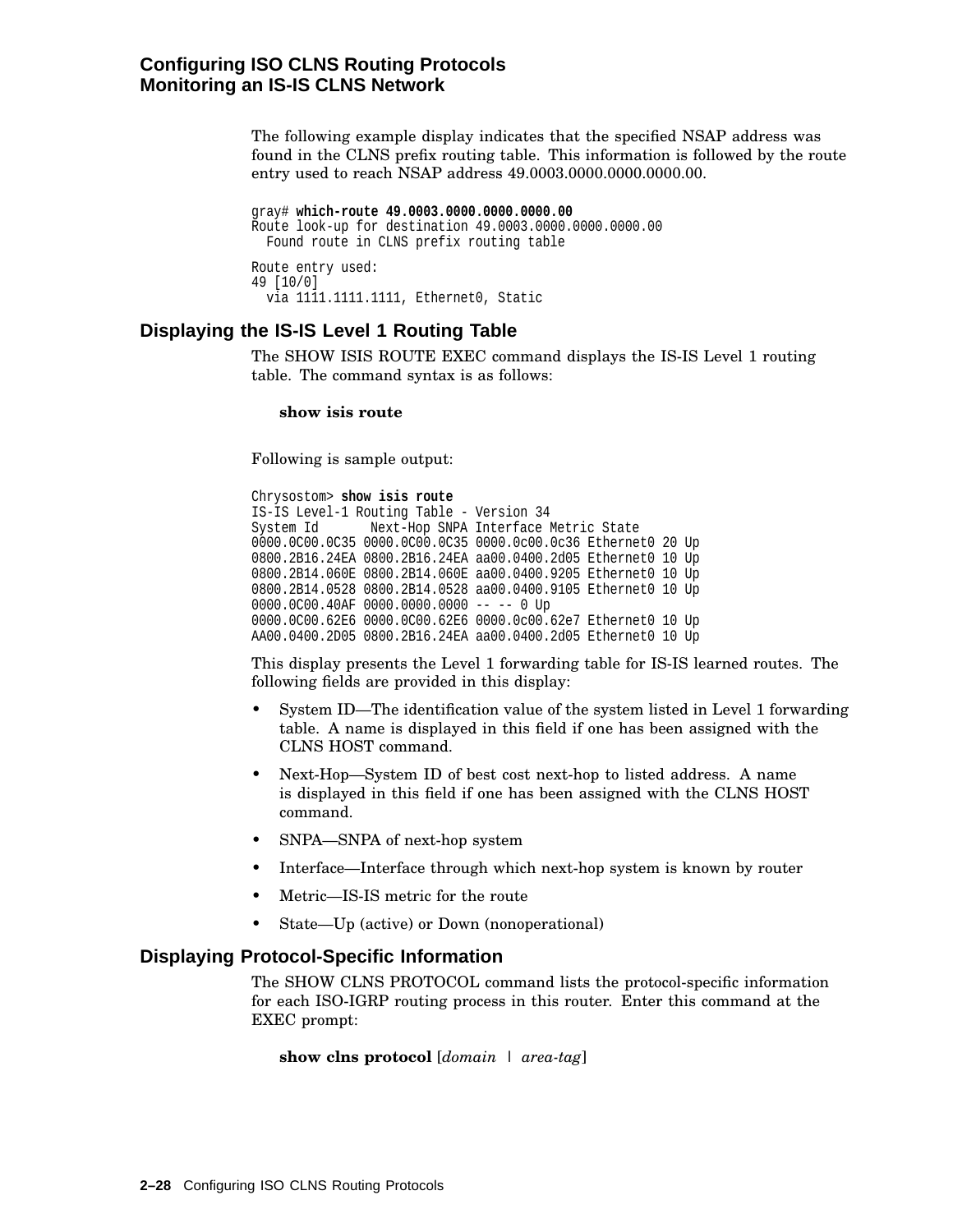There always will be at least two routing processes, a Level 1 and a Level 2, and there may be more. The optional argument *domain* specifies a particular ISO-IGRP routing domain; the optional argument *area-tag* specifies a particular IS-IS area.

Following is sample output:

```
Chrysostom> show clns protocol
ISO-IGRP Level 1 Router: remote
 Routing for domain: 39.0003 area: 0020
 Sending Updates every 45 seconds. Next due in 11 seconds
 Invalid after 135 seconds,
 Hold down for 145 seconds
 Sending Router Hellos every 17 seconds. Next due in 9 seconds
 Invalid after 51 seconds,
 IGRP metric weight K1=1, K2=0, K3=1, K4=0, K5=0
 Interfaces in domain/area:
       Ethernet0
--More--
ISO-IGRP Level 2 Router: DOMAIN_remote
 Routing for domain: 39.0003
 Redistribute:
   isis (Null Tag)
 Sending Updates every 45 seconds. Next due in 2 seconds
 Invalid after 135 seconds,
 Hold down for 145 seconds
 Sending Router Hellos every 17 seconds. Next due in 0 seconds
 Invalid after 51 seconds,
 ISO-IGRP metric weight K1=1, K2=0, K3=1, K4=0, K5=0
 Interfaces in domain/area:
       Ethernet0
--More--
IS-IS Router: <Null Tag>
 System Id: 0000.0C00.224D.00 IS-Type: level-1-2
 Manual area address(es):
       39.0004.0030
 Routing for area address(es):
       39.0004.0030
  Interfaces supported by IS-IS:
       Serial1
 Next global update in 530 seconds
 Redistributing:
   static
   iso-igrp (remote)
Chrysostom> show clns protocol
IS-IS Router: <Null Tag>
System Id: 1600.8906.4023.00 IS-Type: level-1-2
Manual area address(es):
47.0005.80ff.ef00.0000.0001.5940
Routing for area address(es):
 47.0005.80ff.ef00.0000.0001.5940
Interfaces supported by IS-IS:
    Ethernet0 - OSI
Tunnel2 - OSI
Tunnel0 - OSI
Next global update in 37 seconds
Redistributing:
static
Distance: 110
```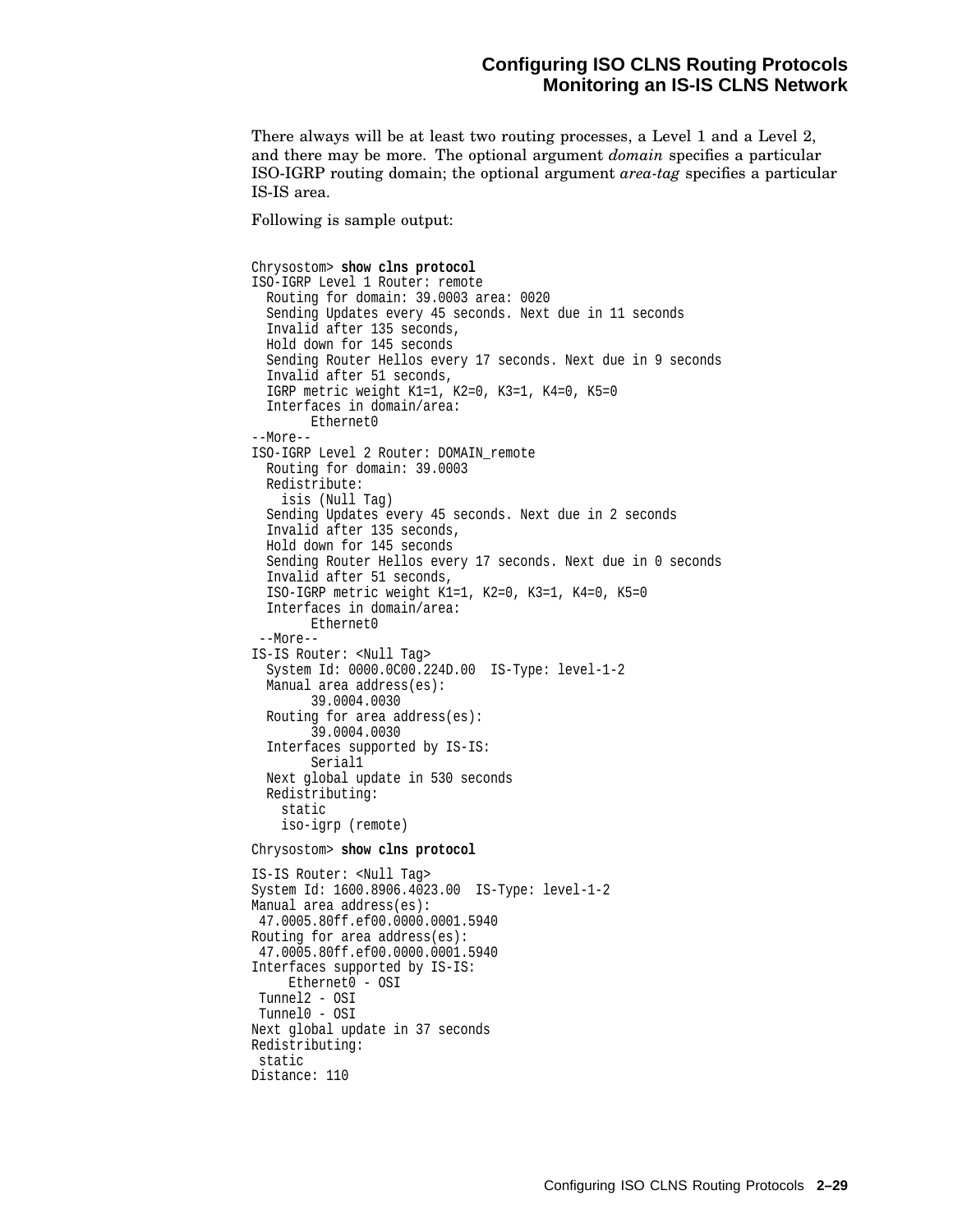In the ISO-IGRP portion of the display:

- The first line provides the domain address and area number for Level 1 routing processes. For Level 2 routing processes, this command lists the domain address.
- The next set of fields indicate some of the protocol timers. The field labeled "Sending updates" displays when the next routing updates will be sent.
- The Invalid field indicates how long routing updates are to be believed.
- The Hold Down field indicates how long a route will be held down before new information is to be believed.
- The Sending Router Hellos field indicates how often the routers will send Hello packets to each other and when the next is due.
- The field labeled Invalid indicates how long a neighbor entry will be remembered.
- The ISO-IGRP metric weight display lists the weights applied to the various components of the metric. These fields are followed by the list of interfaces that are in this area.

In the IS-IS portion of the display:

- The first portion specifies the relevant IS-IS area tag.
- The second line lists the System ID and IS Type.
- The next two information fields display area addresses.
- Area addresses are followed by a list of interfaces on the router supporting IS-IS.
- Several information fields are provided that indicate the next expected IS-IS update and any configuration of route redistribution.

# **Displaying the IS-IS Database**

The SHOW ISIS DATABASE EXEC command displays the IS-IS link state database. If **detail** is specified, the contents of each LSP is displayed. Otherwise, a summary display is provided. The command syntax is as follows:

show is is database  $[level-1 \mid level-2 \mid 11 \mid 12 \mid detail]$ 

#### **Note** 2008 2014

The notations **l1** and **l2** are abbreviations for the options **level-1** and **level-2** , respectively. Each of the options shown in brackets for this command can be entered in a arbitrary string within the same command entry. For example, the following are both valid command specifications and provide the same display: SHOW ISIS DATA DETAIL L2 and SHOW ISIS DATA L2 DETAIL.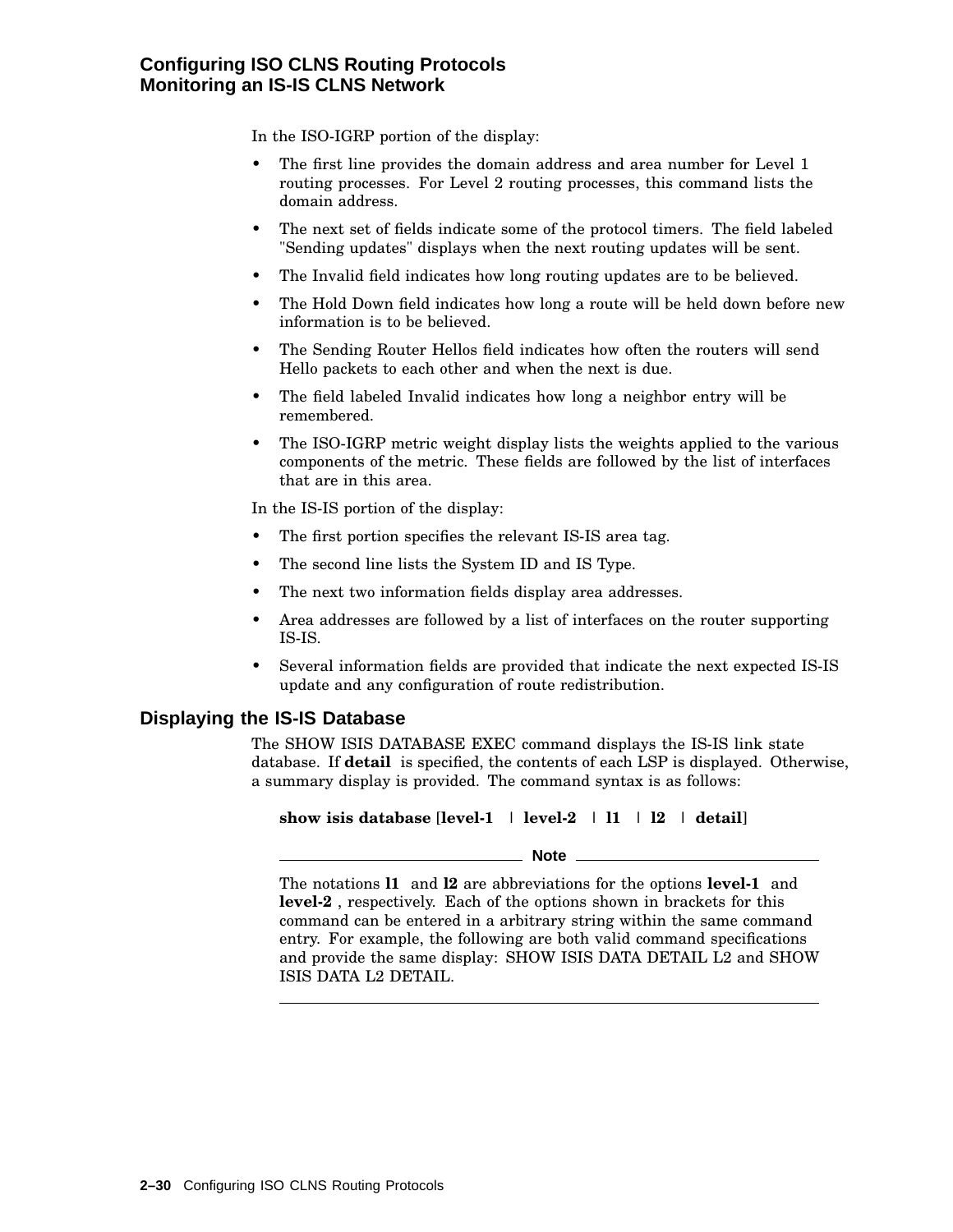Following is sample output of the command with no options or as SHOW ISIS DATA L1 L2:

| IS-IS Level-1 Link State Database |             |                  |              |          |  |  |  |  |
|-----------------------------------|-------------|------------------|--------------|----------|--|--|--|--|
| LSPID                             | LSP Seq Num | LSP Checksum     | LSP Holdtime | ATT/P/OL |  |  |  |  |
| $0000.0000.0035.00-00$            | 0x0000000C  | 0x5696           | 792          | 0/0/0    |  |  |  |  |
| $0000.0000.40AF.00-00*$           | 0x00000009  | 0x8452           | 1077         | 1/0/0    |  |  |  |  |
| $0000.0000.62E6.00-00$            | 0x0000000A  | 0x38E7           | 383          | 0/0/0    |  |  |  |  |
| 0000.0C00.62E6.03-00              | 0x00000006  | 0x82BC           | 384          | 0/0/0    |  |  |  |  |
| 0800.2B16.24EA.00-00              | 0x00001D9F  | 0x8864           | 1188         | 1/0/0    |  |  |  |  |
| 0800.2B16.24EA.01-00              | 0x00001E36  | 0x0935           | 1198         | 1/0/0    |  |  |  |  |
| IS-IS Level-2 Link State Database |             |                  |              |          |  |  |  |  |
| LSPID                             | LSP Seq Num | LSP Checksum     | LSP Holdtime | ATT/P/OL |  |  |  |  |
| $0000.0000.0035.03 - 00$          | 0x00000005  | $0 \times 04 C8$ | 792          | 0/0/0    |  |  |  |  |
| 0000.0C00.3E51.00-00              | 0x00000007  | 0xAF96           | 758          | 0/0/0    |  |  |  |  |
| $0000.0000.40AF.00-00*$           | 0x0000000A  | 0x3AA9           | 1077         | 0/0/0    |  |  |  |  |

This display presents IS-IS related information for the link state database. The following fields are provided in this display:

- LSPID—The link state PDU ID. The first six octets form the system ID. A name is displayed in this field if one has been assigned with the CLNS HOST command. The next octet is the pseudo ID. When this value is zero, the LSP describes links from the system. When it is nonzero, the LSP is a pseudonode LSP. The designated router for an interface is the only system that originates pseudonode LSPs. The last octet is the LSP number. If there is more data than can fit in a single LSP, additional LSPs are sent with increasing LSP numbers. An asterisk (\*) indicates that the LSP was originated by the local system.
- LSP Seq Num—The sequence number for the LSP that allows other systems can determine they have received the latest information from the source.
- LSP Checksum—The checksum of the entire LSP packet.
- LSP Holdtime—The amount of time the LSP remains valid, in seconds.
- ATT— The attach bit. This indicates that the router is also a Level 2 router, and it can reach other areas.
- P—The P bit. Detects whether the IS is area partition repair capable.
- OL—The Overload bit. Determines whether the IS is congested.

A sample output of the SHOW ISIS DATABASE DETAIL command follows.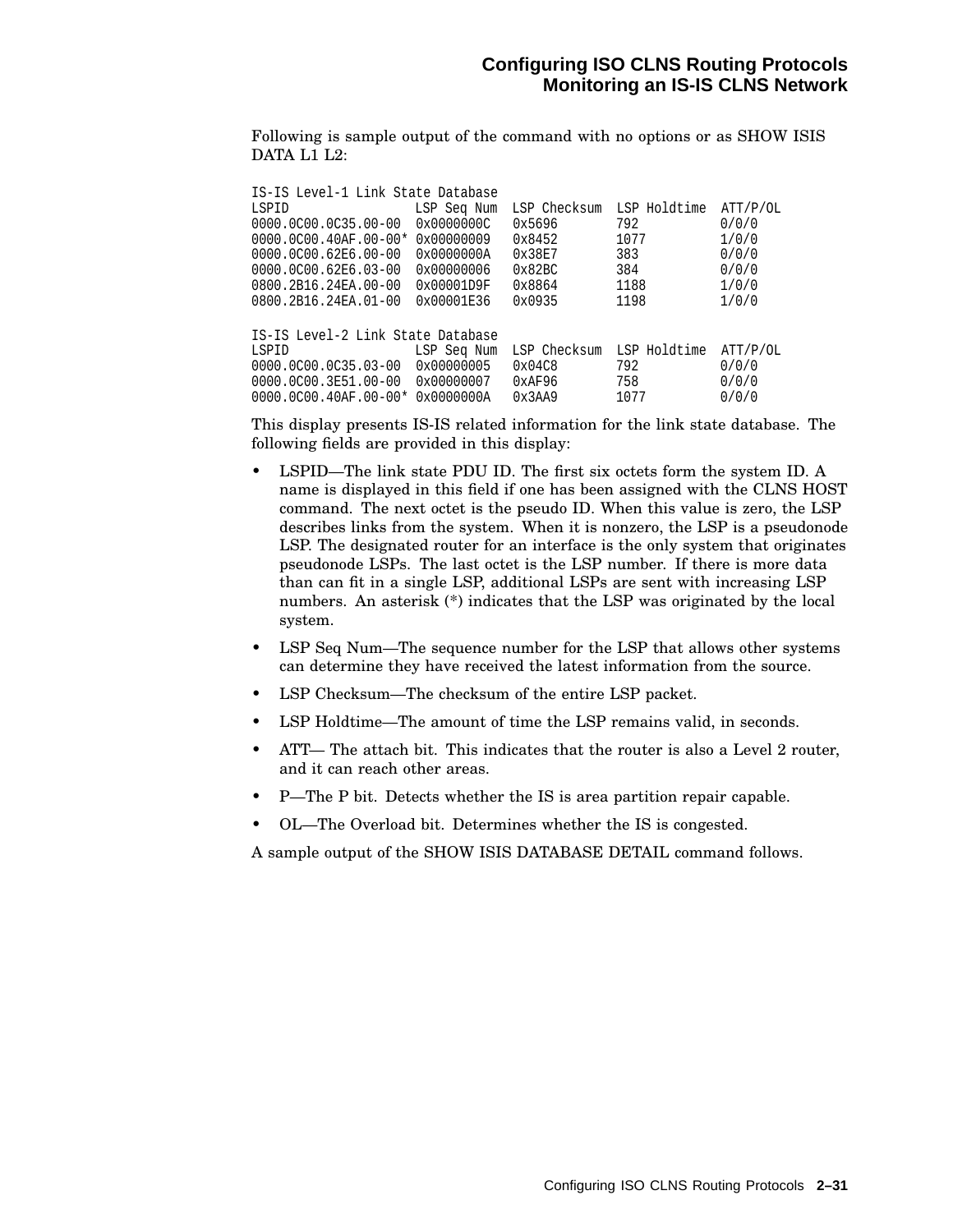| IS-IS Level-1 Link State Database                                     |        |                                    |                   |  |  |  |
|-----------------------------------------------------------------------|--------|------------------------------------|-------------------|--|--|--|
| LSPID<br>LSP Seq Num                                                  |        | LSP Checksum LSP Holdtime ATT/P/OL |                   |  |  |  |
| SNUG.00-00<br>$*$ 0x00000006                                          | 0xF6FA | 288                                | 0/0/0             |  |  |  |
| Area Address: 47.0004.004D.0001                                       |        |                                    |                   |  |  |  |
| Metric: 10 IS DEMETER.00                                              |        |                                    |                   |  |  |  |
| ES SNUG<br>Metric: 0                                                  |        |                                    |                   |  |  |  |
| --More--                                                              |        |                                    |                   |  |  |  |
| DEMETER.00-00<br>0x0000000D                                           | 0x9106 | 330                                | 0/0/0             |  |  |  |
| Area Address: 47.0004.004D.0001                                       |        |                                    |                   |  |  |  |
| Metric: 10<br>IS DEC.01                                               |        |                                    |                   |  |  |  |
| Metric: 10<br>IS SNUG.00                                              |        |                                    |                   |  |  |  |
| Metric: 0<br>ES DEMETER                                               |        |                                    |                   |  |  |  |
| $--More--$                                                            |        |                                    |                   |  |  |  |
| DEC.00-00<br>0x00000F98                                               | 0xC041 | 720                                | 1/0/0             |  |  |  |
| Area Address: 47.0004.004D.0001                                       |        |                                    |                   |  |  |  |
| Metric: 10<br>IS DEC.01                                               |        |                                    |                   |  |  |  |
| Metric: 0<br>ES DEC                                                   |        |                                    |                   |  |  |  |
| Metric: 0<br>ES AA00.0400.2D05                                        |        |                                    |                   |  |  |  |
| $--More--$                                                            |        |                                    |                   |  |  |  |
| DEC.01-00<br>0x00000FB3                                               | 0x14BB | 334                                | 1/0/0             |  |  |  |
| Metric: 0<br>IS DEC.00                                                |        |                                    |                   |  |  |  |
| IS DEMETER.00<br>Metric: 0                                            |        |                                    |                   |  |  |  |
| Metric: 0<br>ES AA00.0400.9105                                        |        |                                    |                   |  |  |  |
| ES 0800.2B14.0528<br>Metric: 0                                        |        |                                    |                   |  |  |  |
| ES AA00.0400.9205<br>Metric: 0                                        |        |                                    |                   |  |  |  |
| ES 0800.2B14.060E<br>Metric: 0                                        |        |                                    |                   |  |  |  |
|                                                                       |        |                                    |                   |  |  |  |
| IS-IS Level-2 Link State Database                                     |        |                                    |                   |  |  |  |
| LSPID<br>LSP Seg Num<br>0000.0C00.0C35.03-00 0x00000005               | 0x04C8 | LSP Checksum LSP Holdtime<br>317   | ATT/P/OL<br>0/0/0 |  |  |  |
| Metric: 0 IS 0000.0C00.0C35.00                                        |        |                                    |                   |  |  |  |
|                                                                       |        |                                    |                   |  |  |  |
| $--More--$                                                            |        |                                    |                   |  |  |  |
| 0000.0C00.3E51.00-00<br>0x00000009                                    | 0xAB98 | 1182                               | 0/0/0             |  |  |  |
| Area Address: 39.0004                                                 |        |                                    |                   |  |  |  |
| IS 0000.0C00.40AF.00<br>Metric: 10                                    |        |                                    |                   |  |  |  |
| Metric: 10<br>IS 0000.0C00.3E51.05                                    |        |                                    |                   |  |  |  |
| $--More--$                                                            | 0x3AA9 | 599                                | 0/0/0             |  |  |  |
| 0000.0C00.40AF.00-00* 0x0000000A                                      |        |                                    |                   |  |  |  |
| Area Address: 47.0004.004D.0001                                       |        |                                    |                   |  |  |  |
| Area Address: 39.0001                                                 |        |                                    |                   |  |  |  |
| Metric: 10 IS 0800.2B16.24EA.01<br>Metric: 10<br>IS 0000.0C00.3E51.00 |        |                                    |                   |  |  |  |
|                                                                       |        |                                    |                   |  |  |  |

In addition to the information displayed in SHOW ISIS DATABASE, this SHOW command displays the contents of each LSP.

# **Debugging IS-IS for CLNS Dynamic Routing Protocols**

Use the EXEC commands described in this section to troubleshoot and monitor the ISO CLNS routing protocols. For each DEBUG command, there is a corresponding UNDEBUG command that turns the message logging off.

#### **debug isis-adj-packets**

Logs information for adjacency-related functions such as Hello packets sent and received and IS-IS adjacencies going up and down.

#### **debug isis-spf-events**

Logs events associated with the Dijkstra algorithm.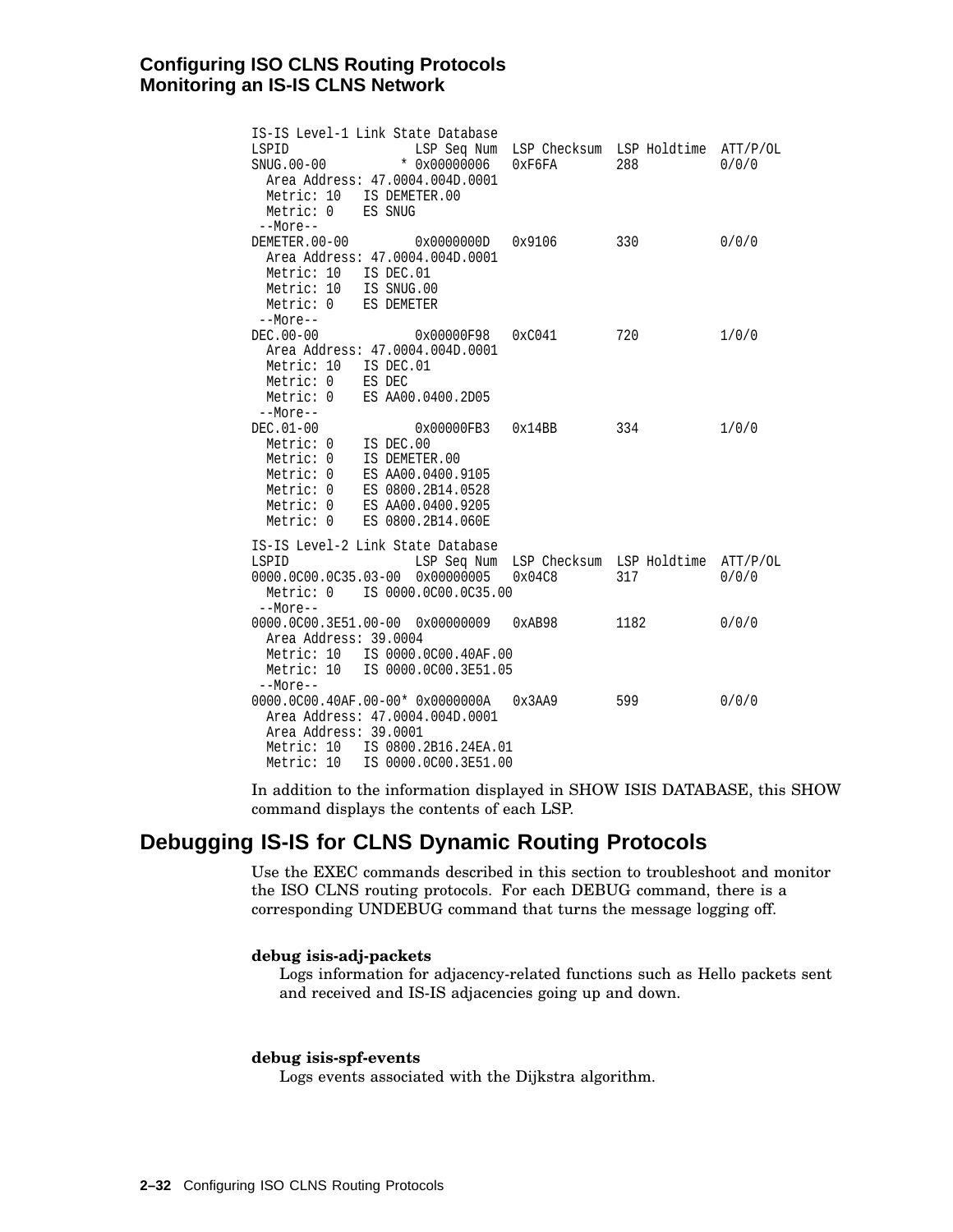# **Configuring ISO CLNS Routing Protocols Debugging IS-IS for CLNS Dynamic Routing Protocols**

#### **debug isis-update-packets**

Logs incoming and outgoing sequence number packets and link state packets. It also logs flooding-related functions.

# **Global Configuration Command Summary**

This section provides an alphabetical summary of the ISO CLNS global configuration commands.

#### [**no**] **clns route** *nsap-prefix* **discard**

Explicitly tells a router to discard packets with the specified *nsap-prefix* (full syntax listed).

[**no**] **clns route** *nsap-prefix interface-type unit* [*SNPA-address*] Applies CLNS ROUTE command to a specific interface. The optional argument *SNPA-address* is required for multiaccess networks.

[**no**] **clns route** *nsap-prefix* {*next-hop-NET* | *name*} Configures a static route for a router.

The argument *nsap-prefix* is the front portion of a Network Service Access Point (NSAP) address. The argument *next-hop-NET* is the Network Entity Title (NET) address of the node to which packets, or Protocol Data Units (PDUs), will be sent next. The argument *name* is the name of the node to which PDUs will be sent next. NSAPs that start with the value given for the argument *nsap-prefix* are forwarded to *next-hop-NET* or the next hop node *name*.

#### [**no**] **router isis** *tag*

Identifies the area the router will work in and lets the router know that it will be routing dynamically rather than statically. The keyword **isis** specifies dynamic routing using the IS-IS protocol. The argument *tag* defines a meaningful name for a routing process.

#### [**no**] **router iso-igrp** [*tag*]

Enables the ISO-IGRP routing process and identifies the address for the router. The keyword **iso-igrp** specifies dynamic routing using the ISO-IGRP protocol. You can specify up to ten ISO-IGRP processes. The argument *tag* defines a meaningful name for routing process.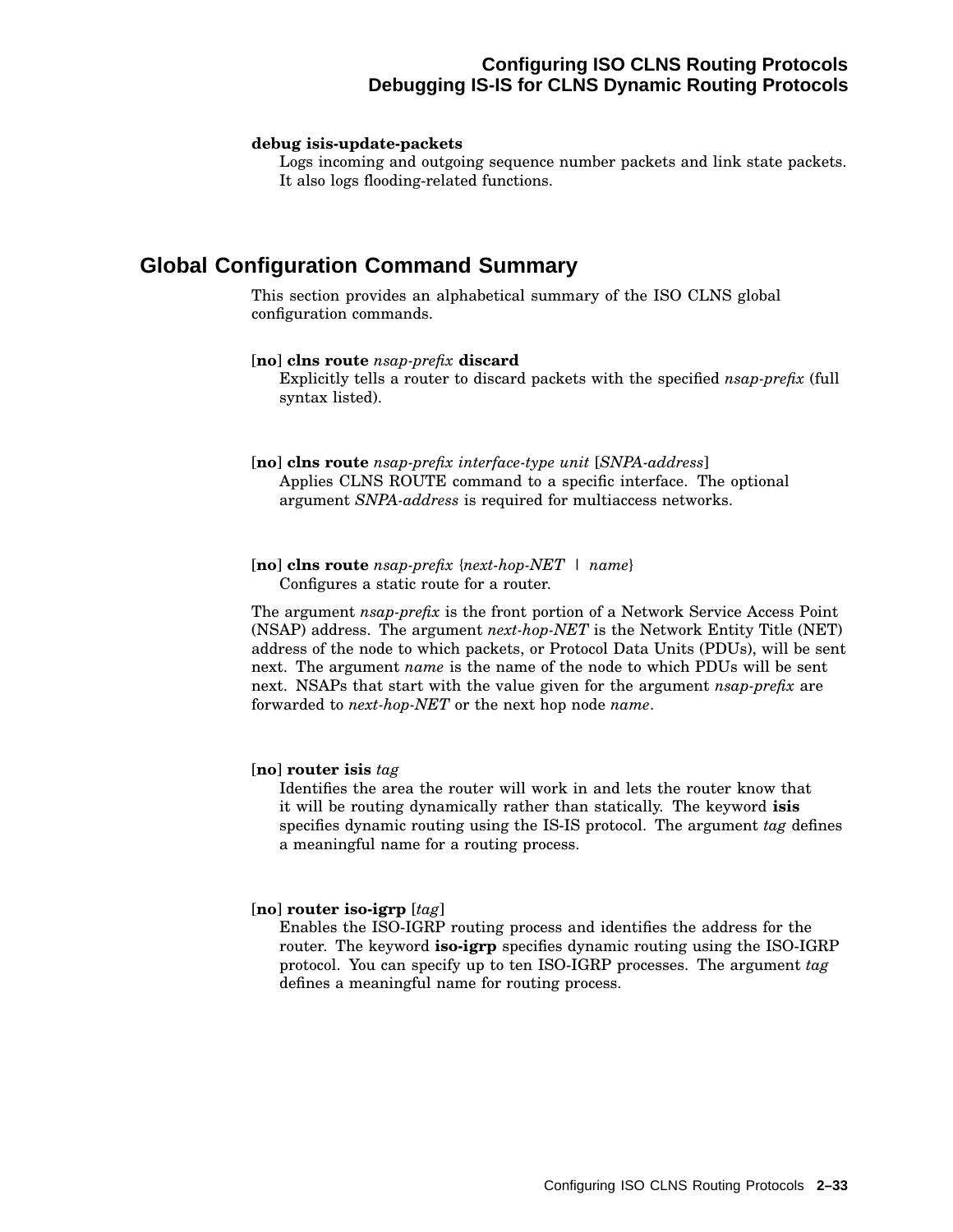# **Router Subcommand Summary**

This section provides an alphabetical list of the ISO CLNS router subcommands.

#### [**no**] **area-password** [*password*]

Configures the authentication password for an area.

#### [**no**] **clns split-horizon**

Implements split horizon for ISO-IGRP updates. The default value is **splithorizon** for all LAN interfaces, and the default value for WAN interfaces on X.25, Frame Relay, or SMDS networks is **no split-horizon**.

#### [**no**] **distance** *value* [**clns**]

Assigns administrative distance for a particular routing protocol. Default values:

- Static routes-10
- ISO-IGRP routes—100
- IS-IS routes—110

#### [**no**] **domain-password** [*password*]

Configures the routing domain authentication password.

#### [**no**] **is-type** [**level-1** | **level-1-2** | **level-2-only**]

Configures the level at which the router should operate. If **level-1** is specified, the router acts as an station router. If **level-1-2** is specified, the router acts as both an station router and a router that routes between areas. If **level-2-only** is specified, the router acts as an interarea router only. The default value is LEVEL-1-2. The NO IS-TYPE command resets routing level to Level 1 and 2.

#### [**no**] **metric weights** *qos k1 k2 k3 k4 k5*

Configures the metric constants used in the ISO-IGRP composite metric calculation. The arguments *qos, k1, k2, k3, k4, and k5* are metric constants. The argument qos must be 0. The default values for *k1, k2, k3, k4, and k5* are 1, 0, 1, 0, and 0 respectively.

#### [**no**] **net** *network-entity-title*

Configures a Network Entity Title (NET) for the routing process. The argument *network-entity-title* configures the domain, area, and system-id for an ISO-IGRP routing process or the area address and system-id for an IS-IS routing process.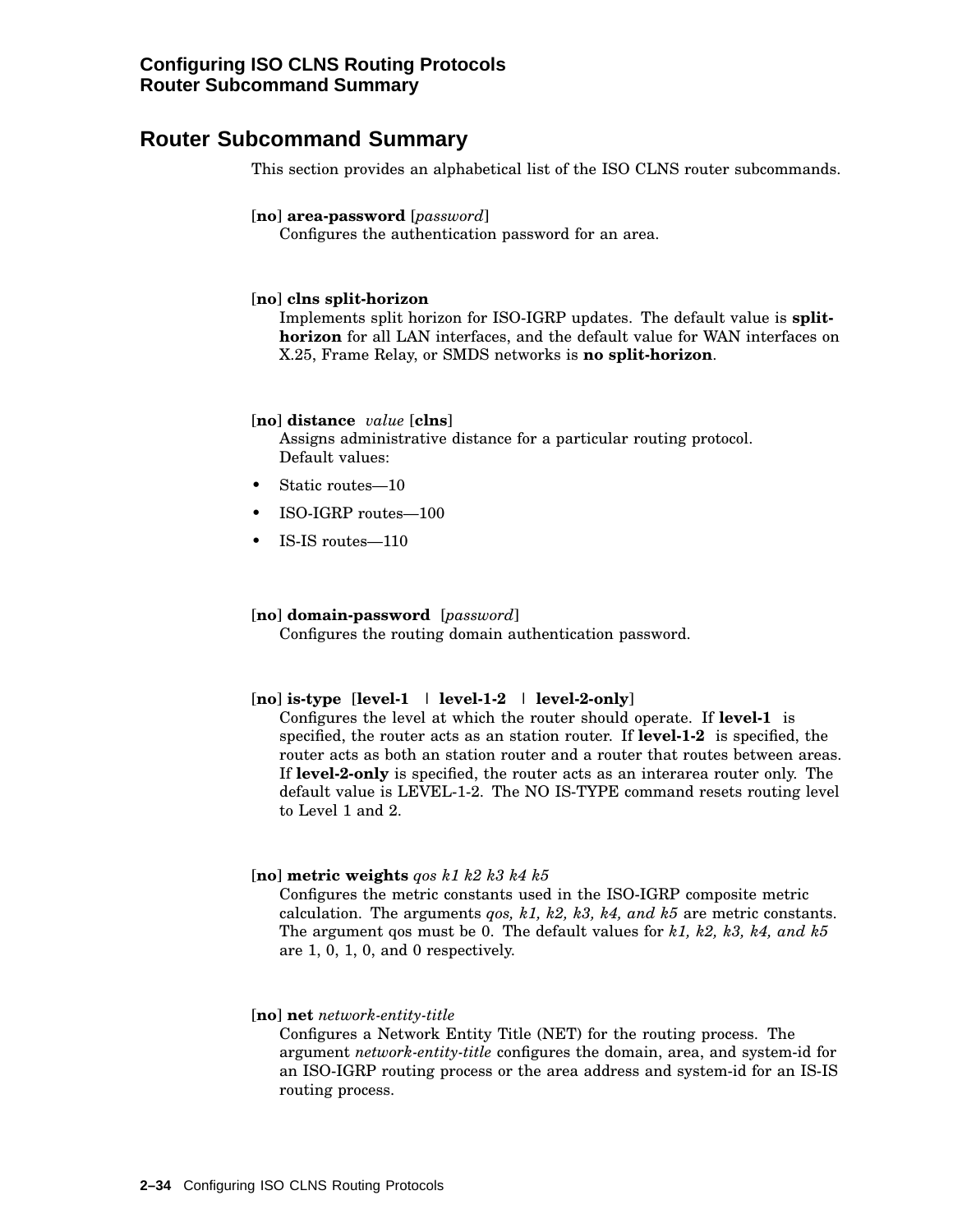#### [**no**] **redistribute isis** [*tag*]

Imports IS-IS routes into other protocols. The optional argument *tag* defines a meaningful name for a routing process. The default setting is **no redistribute isis**.

#### [**no**] **redistribute** *CLNS-routing-protocol* [*tag*]

Specifies the dynamic routes to be redistributed into the IS-IS or ISO-IGRP domain. The argument *CLNS-routing-protocol* specifies the routing protocol that is redistributed into IS-IS or ISO-IGRP. When redistributing CLNS prefix routes, only an CLNS routing protocol name or the keyword **static** is allowed. Supported *CLNS-routing-protocol* keywords are **static**, **isis**, and **iso-igrp**. Static routes are always redistributed into IS-IS unless a NO REDISTRIBUTE STATIC command is executed. Redistribution only occurs for level-2 routing.

The optional argument *tag* is the name of a process.

The REDISTRIBUTE global configuration command causes the routes learned by the routing process *tag* to be advertised into IS-IS or ISO-IGRP.

#### [**no**] **redistribute static** [**clns**]

Causes the router to inject any static CLNS prefix routes into the domain. The **no**form stops redistribution.

#### [**no**] **timers basic** *update holddown flush*

Configures ISO-IGRP timers. The argument *update* is the time, in seconds, between the sending of routing updates. The default value is 90 seconds. The argument *holddown* is the amount of time, in seconds, a system or area router is kept in holddown state. The default value is 145 seconds. The argument *flush* is the amount of time, in seconds, a route remains in the routing table after it has been determined that it is not reachable. The default value is 135 seconds.

# **Interface Subcommand Summary**

This section provides an alphabetical list of the ISO CLNS interface subcommands.

#### [**no**] **clns router iso-igrp** *tag* [**level 2**]

Enables the routing process on the interface. The argument *tag* is the tag defined for the routing process in the preceding ROUTER ISO-IGRP global configuration command. If you want this interface to advertise Level 2 information only, use the **level 2** keyword.

#### [**no**] **clns router isis** *tag*

Enables IS-IS routing for CLNS on a specific interface. Use the same text described earlier for the argument *tag* as specified in the global configuration command ROUTER ISIS. The NO ROUTER ISIS global configuration command with the appropriate area tag disables IS-IS routing for the system.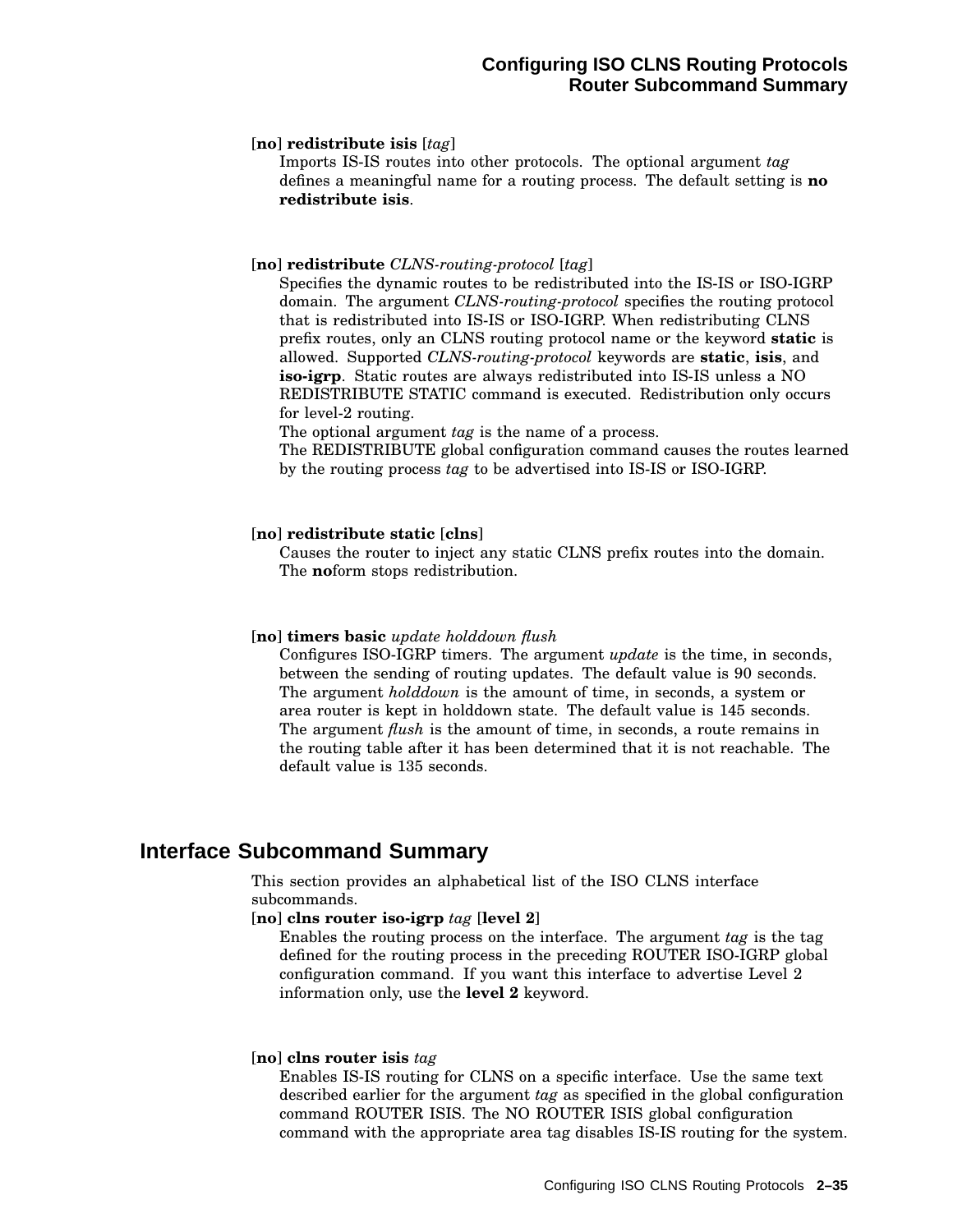#### [**no**] **isis circuit-type** [**level-1** | **level-1-2** | **level-2-only**]

Configures the type of adjacency desired for this interface. If **level-1** is specified, at most a Level 1 adjacency may be established if there is at least one area address in common between this system and its neighbors. If **level-1-2** is specified, a Level 1 and 2 adjacency is established if the neighbor is configured as **level-1-2** and there is at least one area in common. If there is no area in common, a Level 2 adjacency is established. If **level-2-only** is specified, a Level 2 adjacency is established if and only if the neighbor is configured exclusively to be a Level 2 router. The default value for this command is LEVEL-1-2. The NO ISIS CIRCUIT-TYPE command resets the circuit type to Level l and Level 2.

#### [**no**] **isis csnp-interval** *seconds* [**level-1** | **level-2**]

Specifies the interval of time between transmission of Complete Sequence Number PDUs. The argument *seconds* is the length of time between transmissions.

#### [**no**] **isis hello-interval seconds** [**level-1** | **level-2**]

Specifies the length of time in seconds between hello packets the router sends on the interface. The argument *seconds* is an unsigned integer value.

#### [**no**] **isis metric** *default-metric* [**level-1** | **level-2**]

Configures the metric (or cost) for the specified interface. The default value for the [**level-1** | *default-metric* argument is ten. You can configure this metric for Level 1 and/or Level 2 routing. The NO ISIS METRIC command resets the *default-metric* value to ten. Specifying the **level-1** or **level-2** optional keywords resets the metric only for Level 1 or Level 2 routing, respectively.

#### [**no**] **isis password** *password* [**level-1** | **level-2**]

Configures the authentication password for an interface. Different passwords can be assigned for different routing levels using the optional **level-1** and **level-2** keyword arguments. By default authentication is disabled. The NO ISIS PASSWORD command disables authentication for IS-IS. Specification of the **level-1** or **level-2** optional keywords disables the password only for Level 1 or Level 2 routing, respectively.

#### [**no**] **isis priority** *value* [**level-1** | **level-2**]

Configures the priority to use for designated router election. Priorities can be configured for Level 1 and Level 2 individually. The default *value* is 64. The NO ISIS PRIORITY command resets priority to 64. The higher the number, the higher the priority. Specification of the **level-1** or **level-2** optional keywords resets priority only for Level 1 or Level 2 routing, respectively.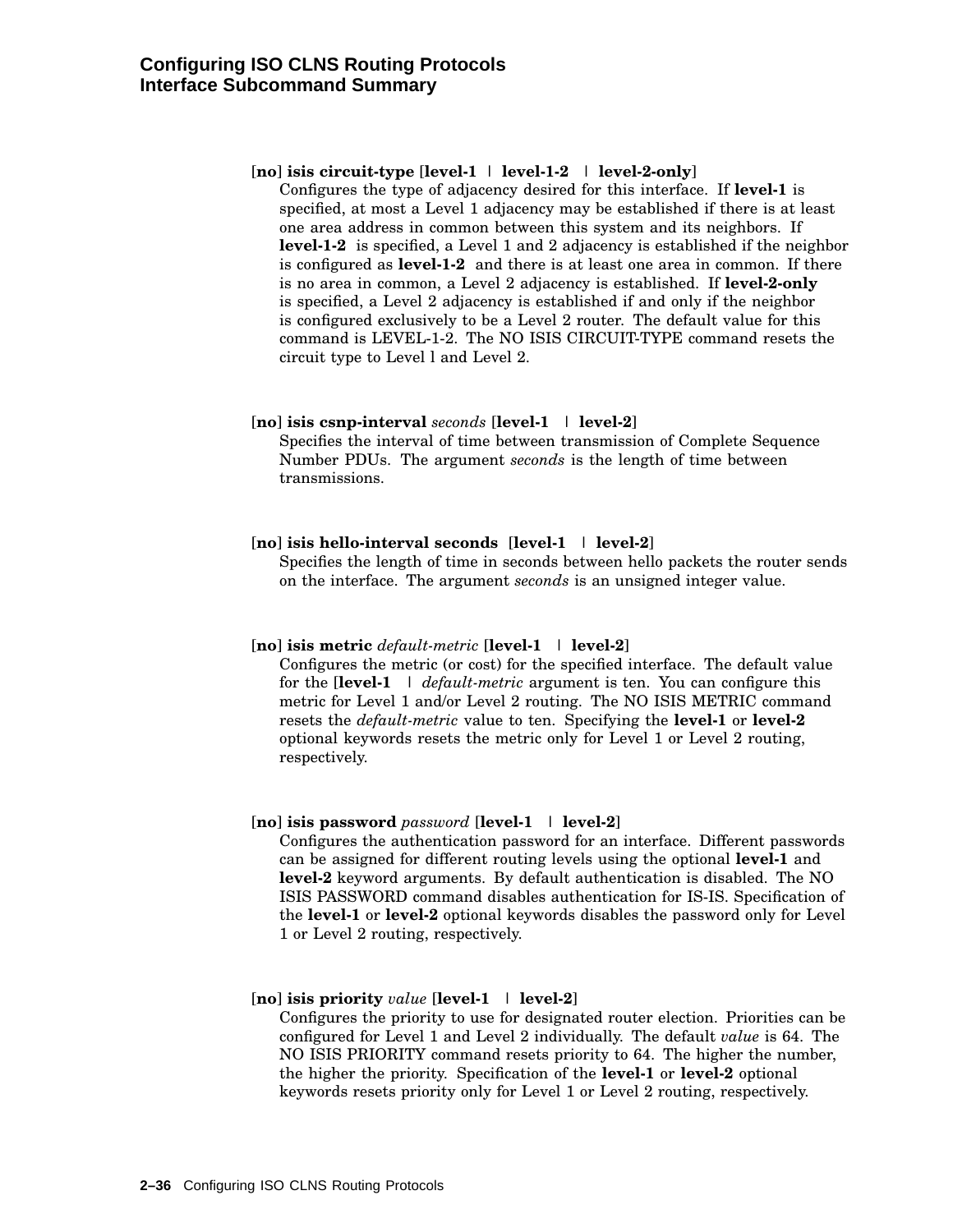#### [**no**] **isis retransmit-interval** *seconds* {Text}

Configures the number of seconds between retransmissions of IS-IS LSP for point-to-point links. The argument *seconds* the length of time between retransmissions.

# **EXEC Command Summary**

This section describes the ISO CLNS EXEC command in this chapter.

#### [**no**] **which-route** {*NSAP-address* | *CLNS-name*}

Displays the routing table in which the specified CLNS destination is found. The argument *NSAP-address* is the specified CLNS destination network address. The argument *CLNS-name* is the destination host name. See Chapter 1 of the *DECbrouter 90T Configuration and Reference Volume 3* publication for a complete description of the CLNS HOST command.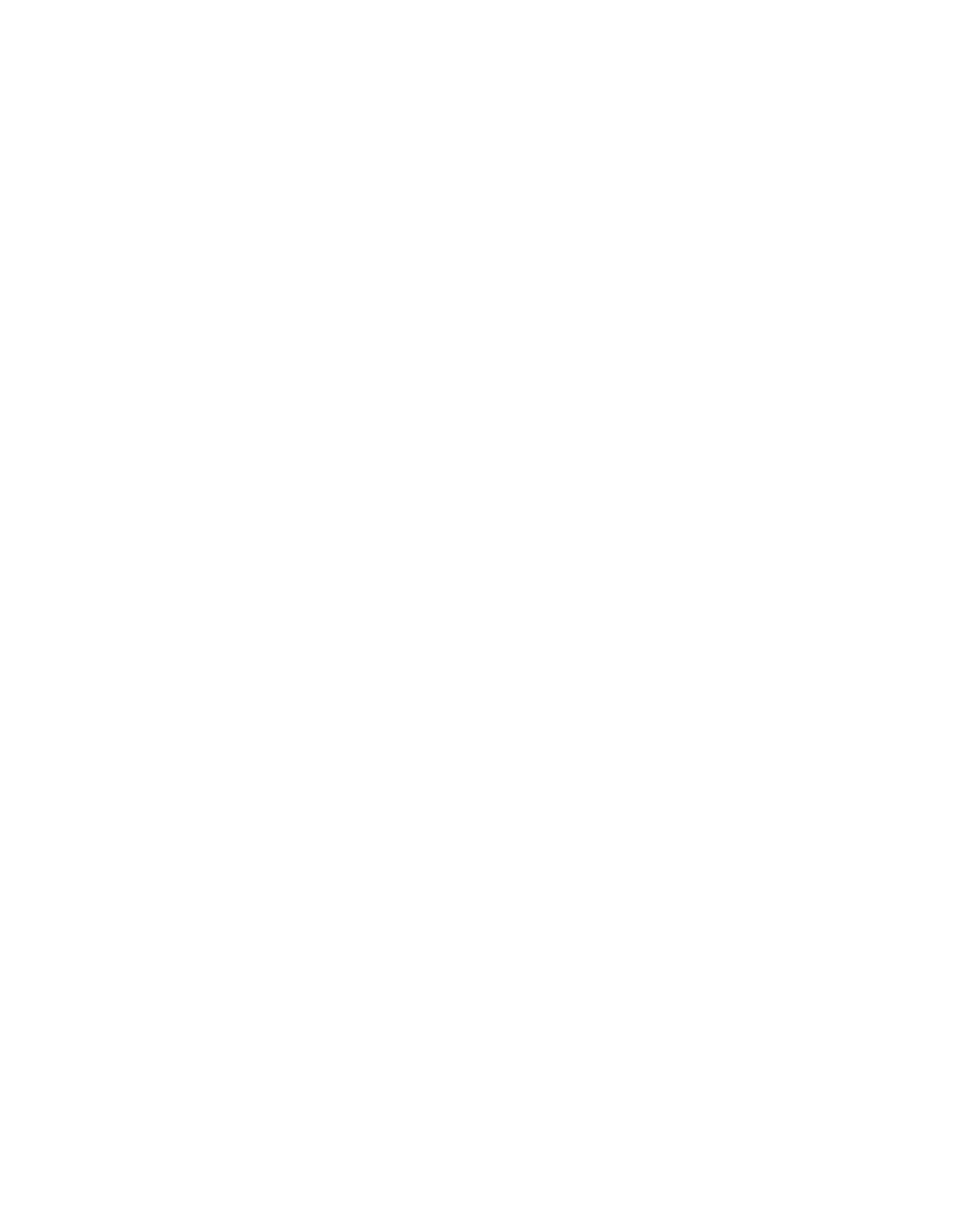# **3 Routing Novell IPX**

This chapter describes the DECbrouter 90's implementation of the Novell IPX routing protocol. You will find these topics and tasks described in this chapter:

- Overview of addressing in Novell IPX networks
- Basic Novell IPX routing configuration steps
- Processes for configuring optional parameters
- Steps for developing and using Novell IPX access lists
- Examples of controlling Novell broadcast messages and using various filters

# **The DECbrouter 90's Implementation of Novell IPX**

Novell IPX is a variation on Xerox Network Systems (XNS). One major difference between IPX and XNS is that they do not use the same Ethernet encapsulation format. A second difference is that IPX uses Novell's proprietary Service Advertisement Protocol (SAP) to advertise special network services. A file server is one instance of a service that is typically advertised.

The DECbrouter 90's implementation of Novell's IPX protocol provides all of the functionality of a Novell "External Bridge" (Novell refers to its router functionality as bridging). As a Novell External Bridge, a DECbrouter 90 connects Ethernets either directly or through high-speed serial lines (56 kbps to T1 speeds) or X.25. Novell workstations on any LAN, including those without file servers, connect to Novell file servers on any other LAN. Novell sells an X.25 and a T1 interface capability. At this time, the Digital X.25 and T1 support is not compatible with Novell. This means that the DECbrouter 90 or Cisco Systems routers must be used on both ends of T1 and X.25 circuits.

# **Novell Addresses**

Novell node IDs are 48-bit quantities, represented by dotted triplets of fourdigit hexadecimal numbers. A Novell router will have interfaces on more than one physical network (Ethernet, Token Ring, serial line, and so on). Physical networks are identified by 32-bit numbers written in hexadecimal. These network numbers must be unique throughout a Novell internet. Since both the network number and the host address are needed to deliver traffic to a host, addresses are usually given as network numbers, followed by host addresses, separated with dots. An example would be:

4a.0000.0c00.23fe

Here, the network number is 4a, and the host address is 0000.0c00.23fe.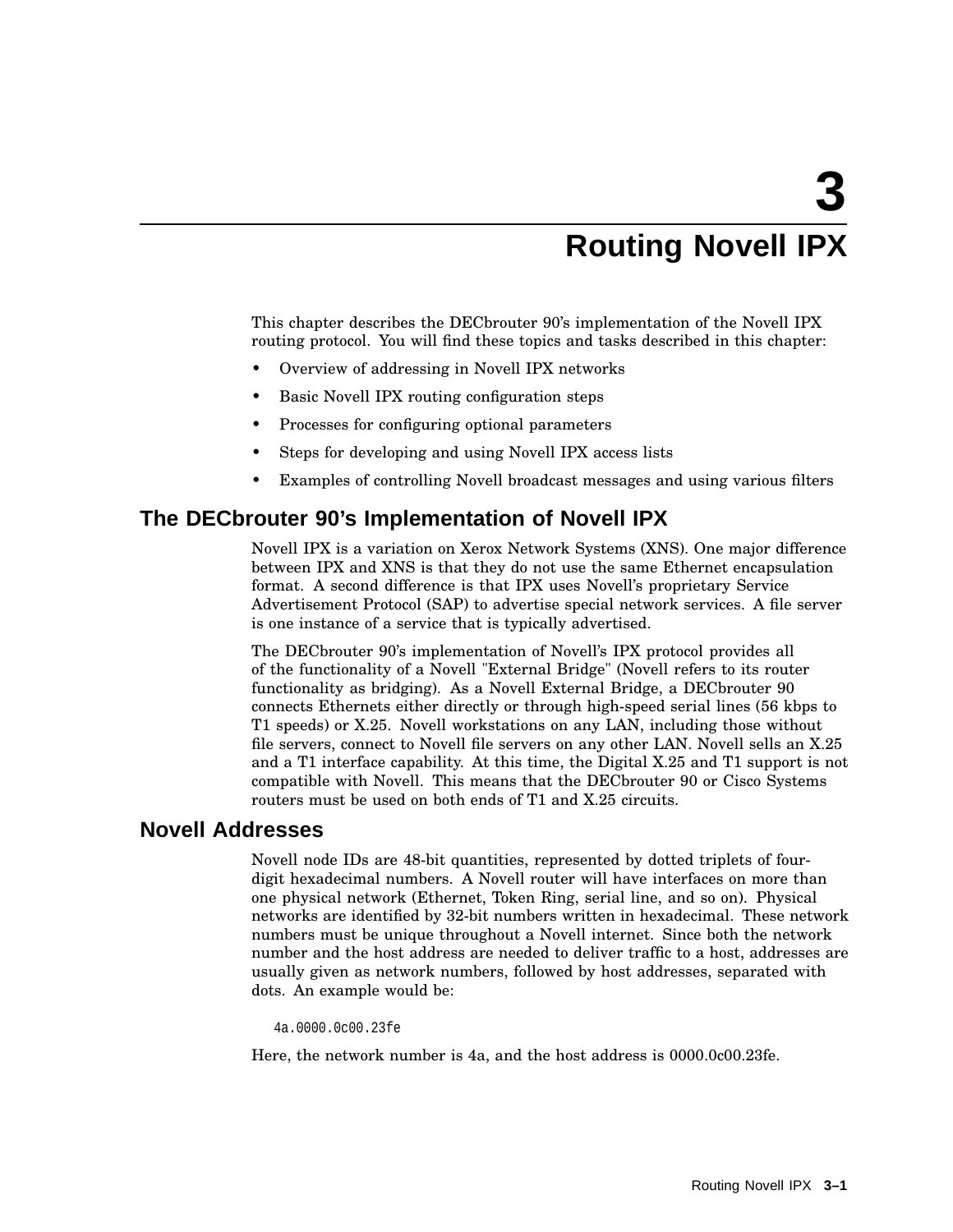**Note**

All numbers in the address, including the network number 4a, are expressed in hexadecimal numbers.

# **Configuring Novell Routing**

There are only two commands required to enable Novell IPX routing:

- 1. Enable routing using the global configuration command NOVELL ROUTING.
- 2. Assign Novell routing to a specific interface using the interface subcommand NOVELL NETWORK.

All other configuration commands provide additional functionality or refinements. Each task is described in the following section. These descriptions are followed by applicable EXEC commands for monitoring and debugging Novell networks. Summaries of global configuration commands and interface subcommands described here appear at the end of this chapter.

## **Novell Configuration Restrictions**

An interface takes as its Novell host address the hardware MAC address currently assigned to the interface. If the MAC address is later changed to some other value, the Novell node address automatically changes to the new address. Of course, connectivity will be lost for awhile because of this change.

An optional address argument to the NOVELL ROUTING configuration command (see the following section) establishes the default Novell node address. This address is used as the Novell node address for any non-LAN interface, such as serial links.

## **Enabling Novell Routing**

To enable or disable Novell routing, use the NOVELL ROUTING global configuration command. The full command syntax of this command follows.

**novell routing** [*host-address*] **no novell routing**

The argument *host-address* is optional. If you do not specify an address, the MAC address of the Ethernet interface is used. If there are no satisfactory interfaces present, you must specify the host address using the optional *hostaddress* argument. The address must not be multicast. The NOVELL ROUTING command enables Novell RIP routing and SAP services. Novell network numbers must still be assigned to the appropriate interfaces with the NOVELL NETWORK subcommand.

Use the NO NOVELL ROUTING command to disable Novell IPX routing.

#### **Enabling Novell on an Interface**

To enable Novell routing on a particular interface, use the NOVELL NETWORK interface subcommand. The full syntax of this command follows.

**novell network** *number* **no novell network** *number*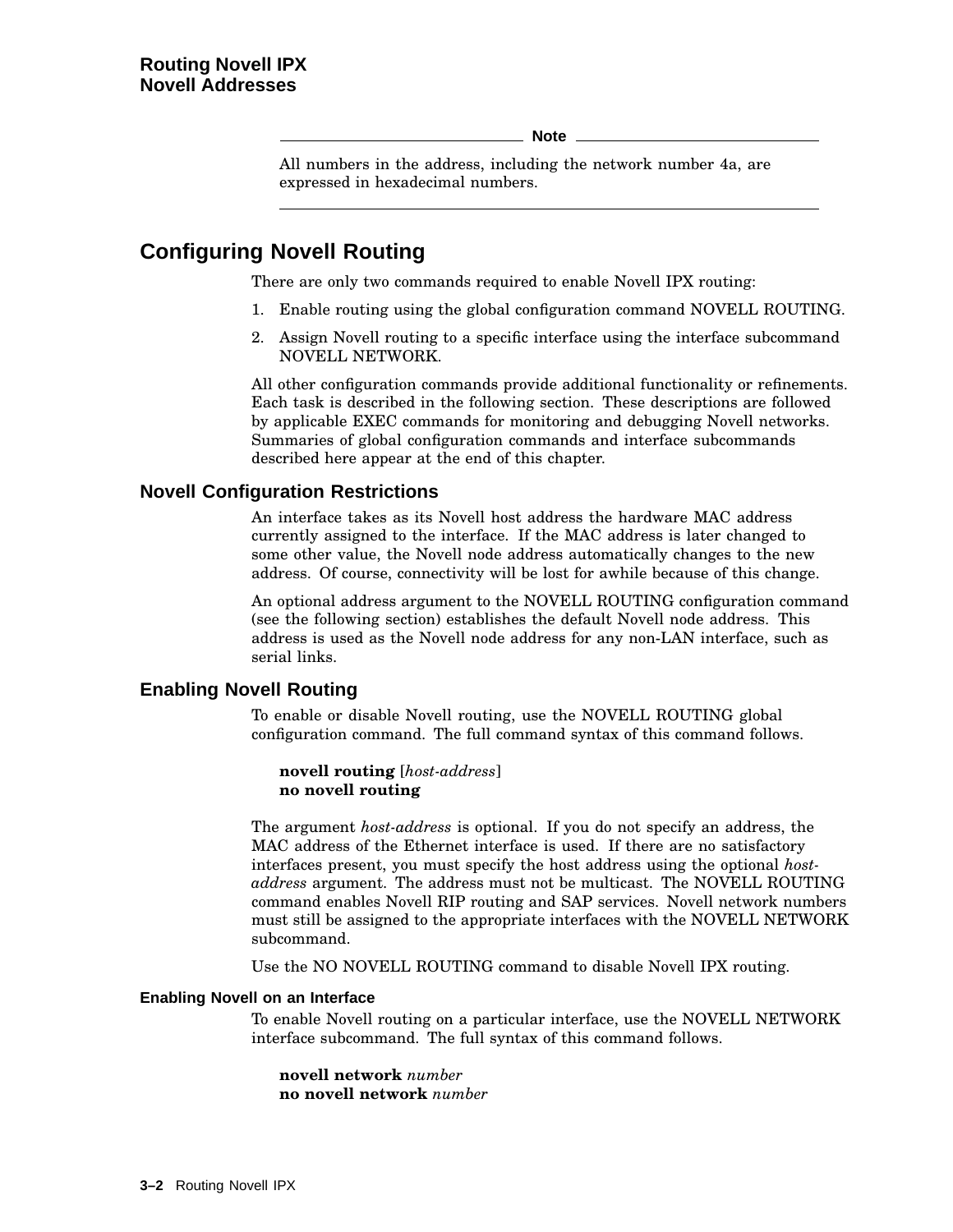The argument *number* is the number of the Novell network to which that interface is attached. Novell packets received on an interface that does not have a Novell network number are ignored. Use the NO NOVELL NETWORK command with the network number to disable Novell on the interface.

#### **Example**

novell network 2f

#### **Repairing Corrupted Network Numbers**

In some early implementations of Novell client software, it was possible for the client's network number to be corrupted. The NOVELL SOURCE-NETWORK-UPDATE interface subcommand repairs corrupted network numbers by setting the source network field of any packet with a hop count of zero to the local network number. The full syntax of this command follows.

#### **novell source-network-update no novell source-network-update**

The route cache must be disabled or this command will not work; use the NO NOVELL ROUTE-CACHE command.

**Note**

This command will interfere with the proper working of OS/2 Requestors. Do not use this command in a network where OS/2 Requestors are present.

#### **Example**

novell network 106A novell source-network-update no novell route-cache

#### **Novell Encapsulation**

Novell uses several different data formats on Ethernets. Use the NOVELL ENCAPSULATION interface subcommand to select which data format or encapsulation is used on an Ethernet interface.

#### **novell encapsulation** *keyword*

The default keyword argument is **novell-ether**, which specifies Novell IPX over Ethernet using Novell's variant of IEEE 802.2 encapsulation. Novell refers to this as "Frame Type Ethernet\_802.3" in its documentation. The keyword **arpa** is used when the Novell systems must communicate with other vendors' systems, such as DEC VAX/VMS. Novell refers to this encapsulation as "Frame Type Ethernet \_II." In this case, Ethernet-style encapsulation is used with a protocol type of 8137.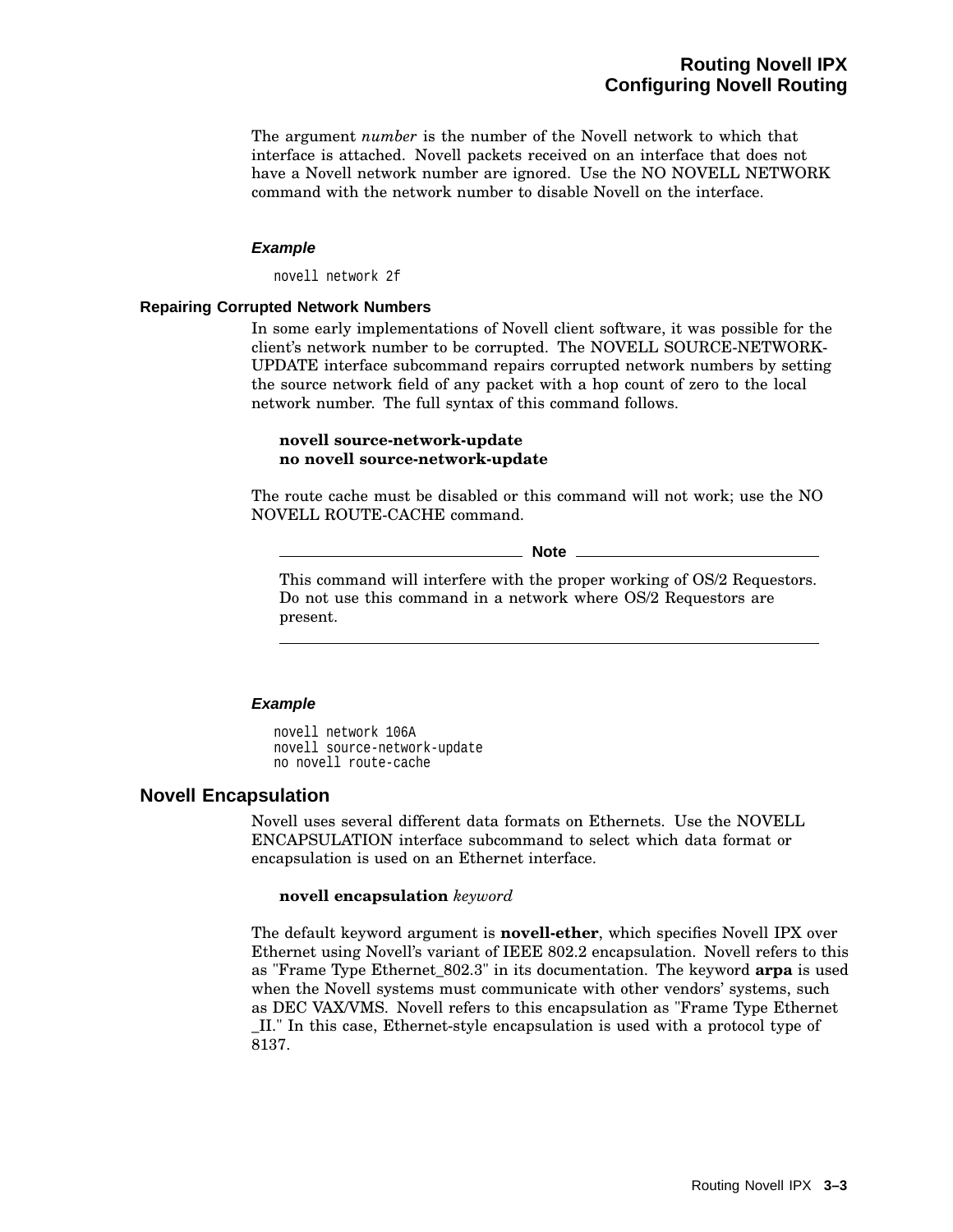#### **Note**

Some Novell nodes do not recognize token ring packets with the sourceroute bridging RIF field set. You can work around this Novell discrepancy by using the NO MULTIRING interface subcommand on token ring interfaces that are used for Novell IPX routing.

#### **Configuring Static Routes**

Static routes for a Novell network can be specified with the NOVELL ROUTE global configuration command. The full syntax of the command follows.

**novell route** *network network.address* **no novell route** *network network.address*

The NOVELL ROUTE command causes packets received for the specified network to be forwarded to the specified router, whether or not that router is sending out dynamic routing.

Use the NO NOVELL ROUTE command with the appropriate arguments to remove the route.

#### **Example**

If the router that handled traffic for network 5e had the address 3abc.0000.0c00.1ac9, you would enter this command:

novell route 5e 3abc.0000.0c00.1ac9

**Note** \_

Be careful when assigning static routes. When links associated with static routes are lost, traffic may stop being forwarded, although alternative paths are available.

# **Configuring Static SAP**

Static Novell SAP table entries can be specified with the novell sap global configuration command. The full syntax of the command follows.

**novell sap** *service-type name network.address socket hop-count* **no novell sap** *service-type name* [*network.address*] [*socket*] [*hop-count*]

The NOVELL SAP command provides a static entry in the SAP table for the associated service. Static SAP assignments always override any identical dynamically learned service-type/service-pair entry in the SAP table, regardless of hp count. For the NO NOVELL SAP command, only the *service-type* and *name* are required.

- *service-type* is the SAP service-type number
- *name* is the server name that provides the service
- *net.address* is the network and host address of the server
- *socket* is the socket number for this service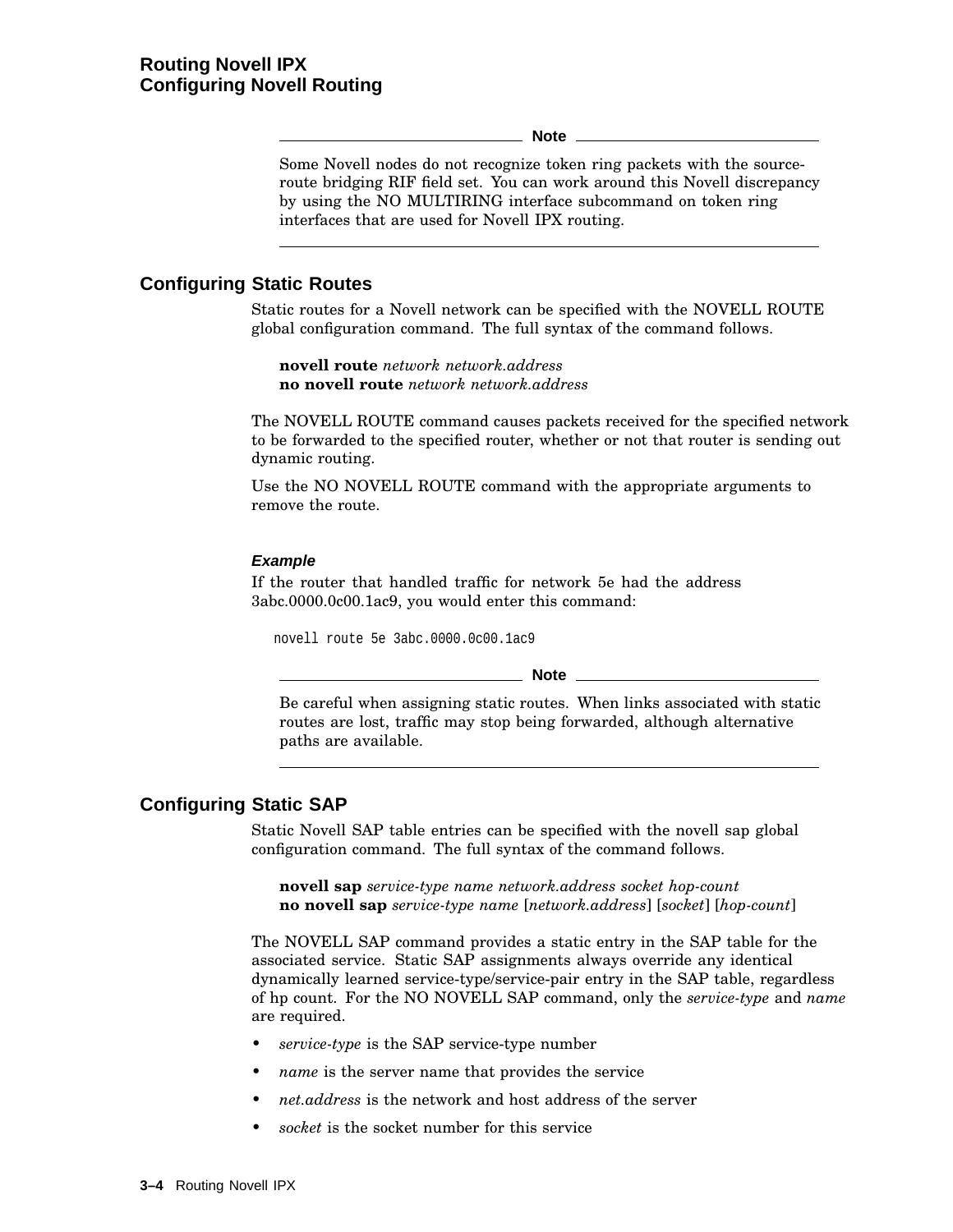• *hop-count* is the number of hops away that the server is

If a dynamic route that is associated with a static SAP is lost or deleted, the static SAP will not be announced until the route is relearned.

#### **Example**

The following example establishes static SAP entries:

```
novell sap 107 MAILSERV 160.0000.0c01.2b72 8104 1
novell sap 4 FILESERV 165.0000.0c01.3d1b 451 1
novell sap 143 OPTICALDISK A1.0000.0c01.1234 8170 2
no route to A1, OPTICALDISK won't be announced until route is learned
```
In this example, the route to OPTICALDISK is not yet learned, and the system displays an informational message. The OPTICALDISK service will not be announced in the regular SAP updates until the router learns the route either by means of a RIP update from a neighbor or a static route command.

The output from a SHOW NOVELL SERVERS command at this point displays the following:

```
test# show novell servers
Total Novell Servers: 4
Type Name Net Address Port Hops Interface
  4 MAGNOLIA 42.0000.0000.0001::0451 1 Ethernet2
4 FILESERV 165.0000.0c01.3d1b::0451 1 Ethernet0<br>160.0000.0c01.2b72::8104 1 Ethernet2
                              160.0000.0c01.2b72::8104 1 Ethernet2
143 OPTICALDISK A1.0000.0c01.1234::8170 2
```
Notice that the server OPTICALDISK has no interface specification. This is because a route to network A1 has not yet been learned. After the route is added statically or heard via a RIP update, the router will learn the route and announce it by means of SAP updates on all interfaces except the one to the destination.

In addition to adding the route statically, the router can learn the route to network A1 by means of RIP updates from another router. If the route is learned statically, it can take up to one routing update-time to place the interface specification in the SAP table. The router will begin announcing the OPTICALDISK service in its next regular SAP update once the interface specification is in the SAP table.

```
Note
```
Be careful when assigning static SAPs. When the server associated with the static SAP is down, the static SAP entry will continue to be announced in SAP updates for as long as a route to the destination network exists. In addition, if the route to the destination was learned by means of a static route and the link associated with that link is lost, traffic will stop being forwarded to the static server even though an alternative path might be available.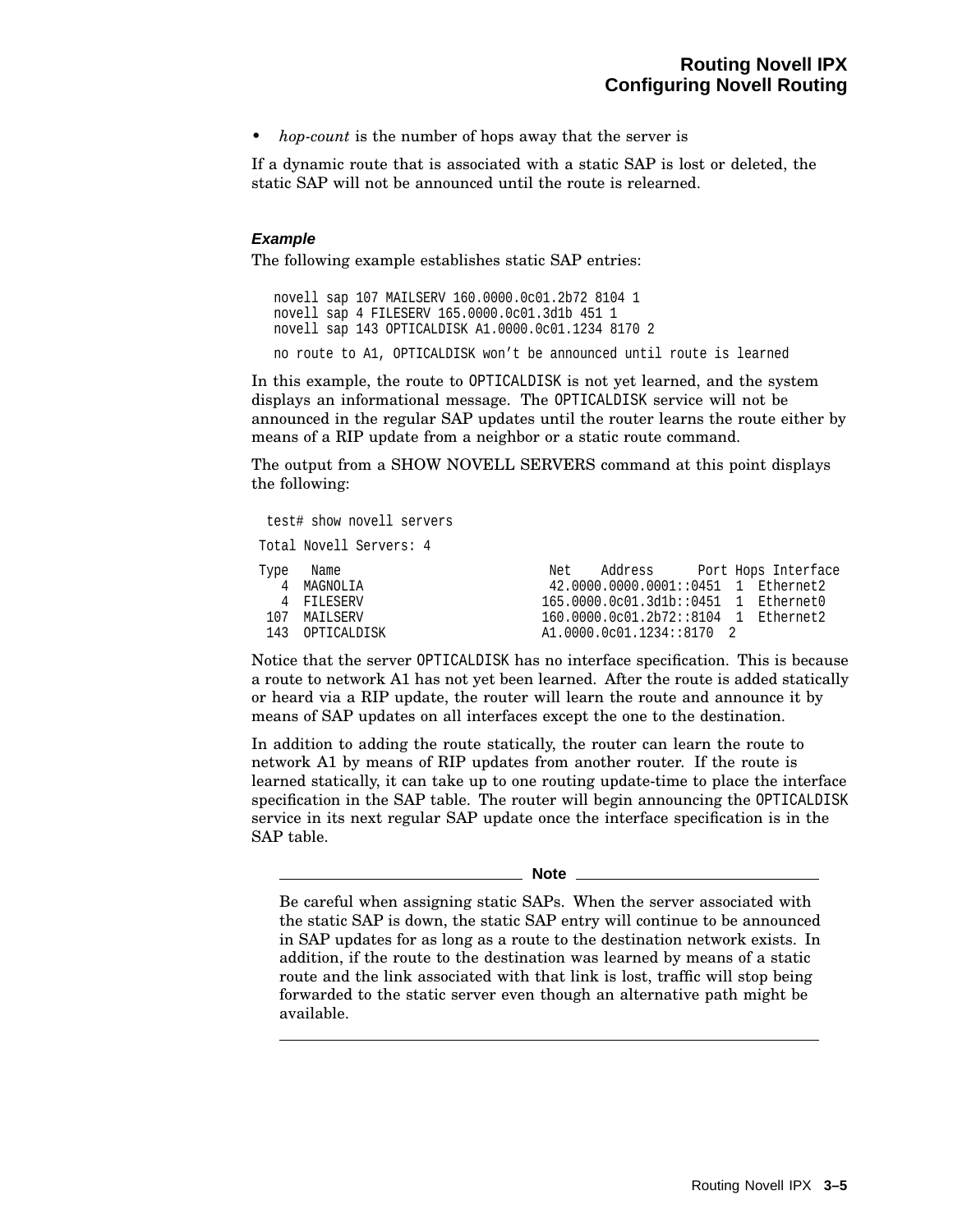# **Routing Novell IPX Configuring Novell Routing**

# **Setting Maximum Paths**

To set the maximum number of multiple paths that the router will remember and use, use the NOVELL MAXIMUM-PATHS global configuration command. The command was designed to increase throughput by using multiple paths. It remembers higher bandwidth routes in preference to lower bandwidth routes. The full syntax of the command follows.

#### **novell maximum-paths** *paths* **no novell maximum-paths**

The argument *paths* is the number of paths to be remembered. For a given destination, multiple paths of equal cost will be remembered. The default value for *paths* is 1. Output will be determined in round-robin fashion over these multiple paths at the packet level.

The NO NOVELL MAXIMUM-PATHS command restores the default.

The EXEC command SHOW NOVELL ROUTES displays these additional routes and the maximum path value.

# **Setting Novell Update Timers**

To allow the Novell routing update timers to be set on a per-interface basis, use the NOVELL UPDATE-TIME interface subcommand. Full syntax follows.

#### **novell update-time** *seconds* **no novell update-time**

Internal Novell timers are affected by the value set for the *seconds* argument, as follows:

- Novell routes are marked invalid if no routing updates are heard within three times the value of the update timer and are advertised with a metric of infinity.
- Novell routes are removed from the routing table if no routing updates are heard within four times the value of the update timer.
- The default value for the **update-time** *seconds* argument is 60.
- The granularity of the update timer is determined by the lowest value defined.
- The minimum is ten seconds

The NO NOVELL UPDATE-TIME command restores the default of 60 seconds.

#### **Example**

In this example, the granularity would be 20 because that is the lowest value specified for that protocol.

```
interface serial 0
novell update-time 40
interface ethernet 0
novell update-time 20
interface serial 1
novell update-time 25
```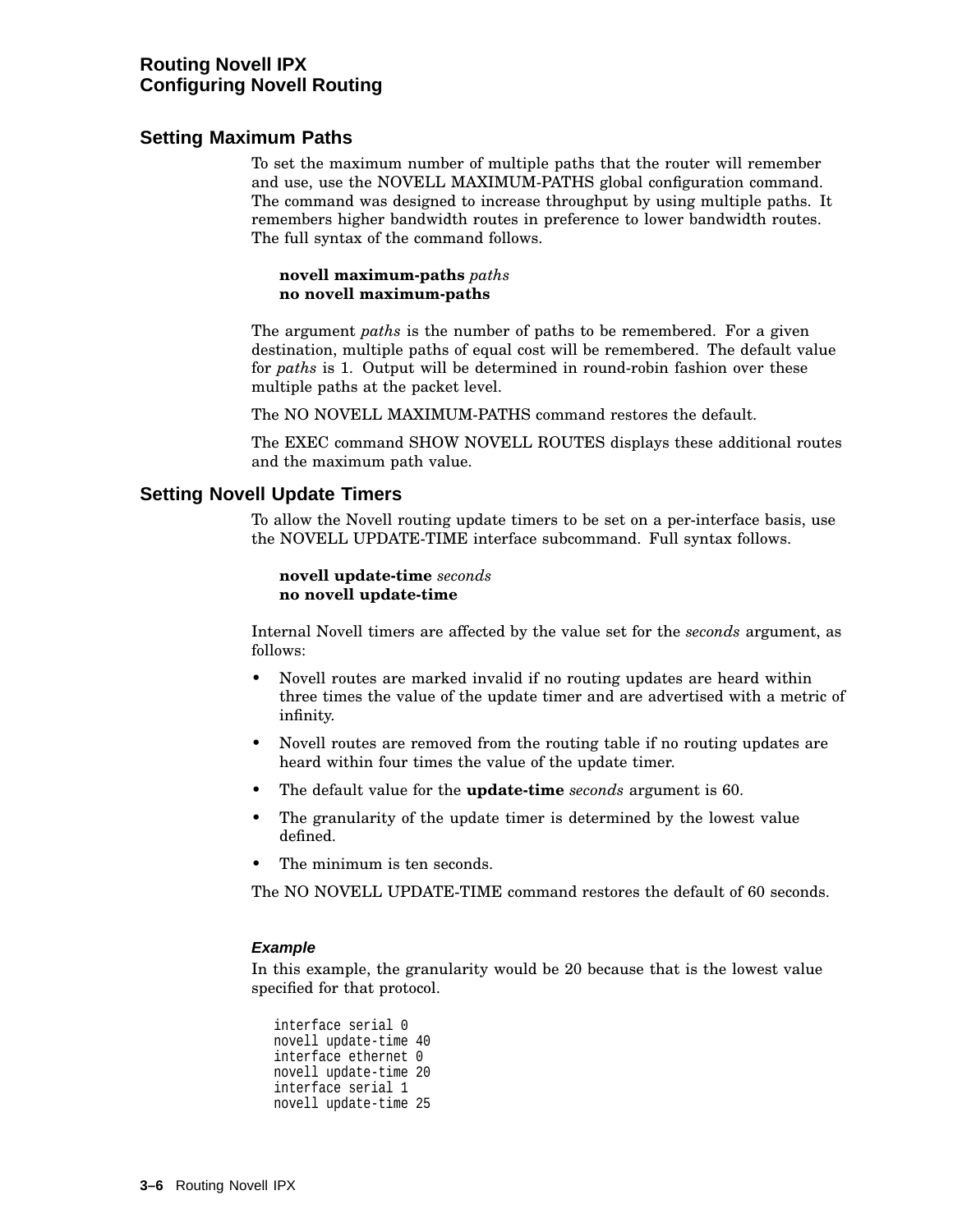**Note**

Be careful when using this command. It can be used only in an environment with DECbrouter 90s and Cisco routers, and all timers should be the same for routers connected to the same network segment.

The EXEC command SHOW NOVELL INTERFACE displays the value of these timers.

# **Filtering Novell Packets**

The DECbrouter 90's implementation of the Novell IPX software provides three types of filtering:

- Access lists, or packet filtering, controls whether or not packets are sent out the filtered interface.
- Routing update filtering controls to which Novell IPX networks the router advertises routes to, depending on the type used.
- SAP filtering controls the services the router knows about and which services the router advertises.

In setting up these packet filters, take care not to set up filtering conditions that result in packets getting lost. This can happen, for example, when the software is configured to advertise services on a network with access lists configured to deny these packets, or when a network is configured to advertise services on a network that is unreachable because routing updates are filtered out by routing update filtering.

Keep these pitfalls in mind while configuring the filter types. Each is discussed in the following sections.

## **Configuring Novell IPX Access Lists**

Simple Novell IPX access lists are numbered from 800 to 899 and filter on the source and destination addresses only.

The command syntax for standard Novell IPX access lists is lengthy. For typographic reasons, the command is shown here on multiple lines; it must be on a single line when given as a configuration command. The full command syntax for the Novell ACCESS-LIST global configuration command follows.

**access-list** *number* {**deny** |**permit**} *novell-source-network*[.*source-address* [*source-mask*]] *novell-destination-network* [.*destination-address* [*destinationmask*]]

**no access-list** *number*

The only required argument for standard Novell IPX access lists is the Novell IPX source network. The rest of the parameters are optional except that the source and/or destination address masks are present only if the corresponding source and/or destination address was entered.

Use the NO ACCESS-LIST command with the appropriate access list number to remove the access list.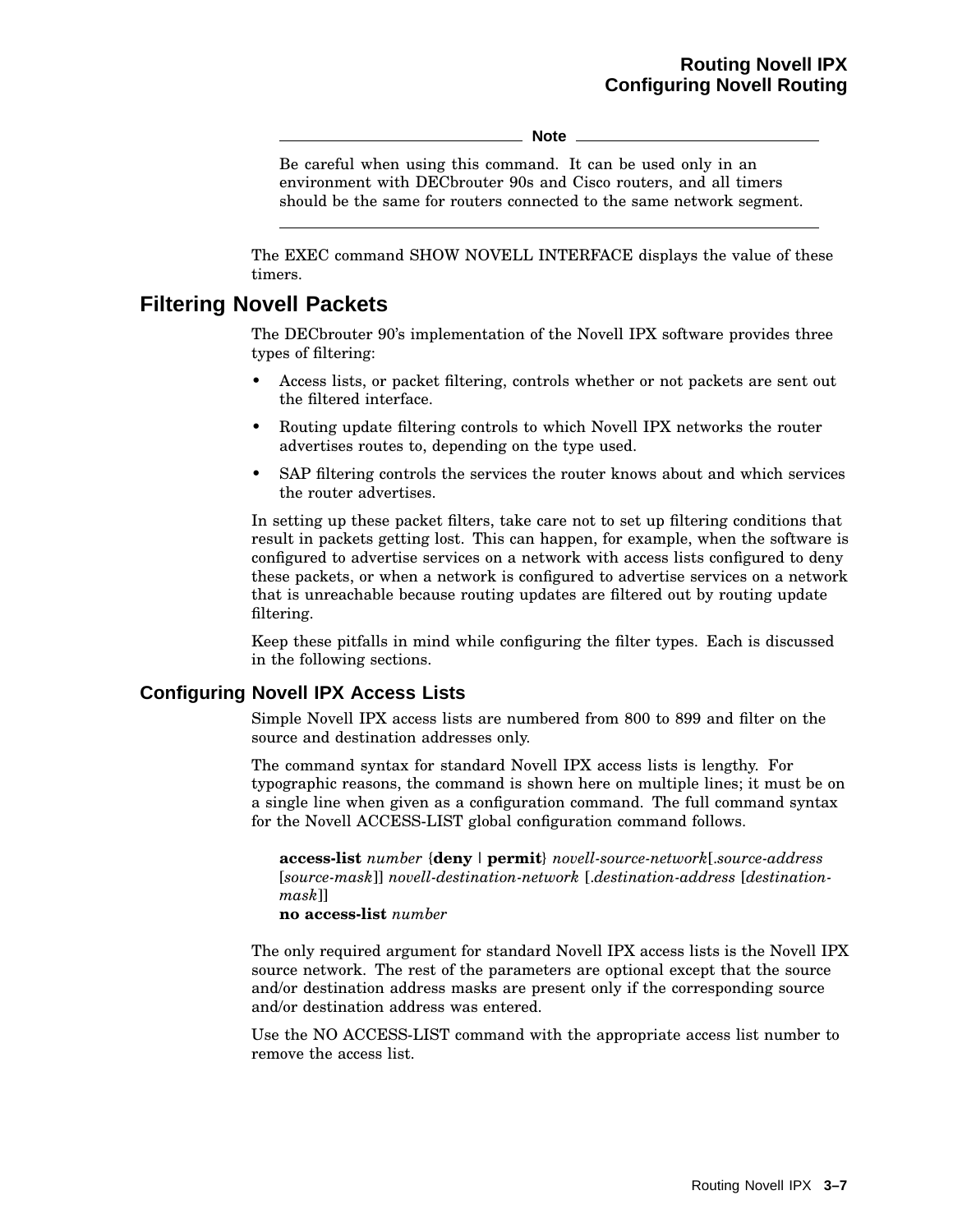# **Routing Novell IPX Filtering Novell Packets**

#### **Example**

The following example denies access from source network -1 (all Novell IPX networks) to destination network 2.

```
access-list 800 deny -1 2
```
The following example denies access from Novell IPX source address 0000.0c00.1111.

```
access-list 800 deny 1.0000.0c00.1111
```
The following example denies access from all nodes on network 1 that have a source address beginning with 0000.0c.

access-list 800 deny 1.0000.0c00.1111 0000.00ff.ffff

The following example denies access from source address 1111.1111.1111 on network 1 to destination address 2222.2222.2222 on network 2.

```
access-list 800
deny 1.1111.1111.1111 0000.0000.0000 2.2222.2222.2222 0000.0000.0000
```
## **Configuring Extended Novell Access Lists**

Extended Novell IPX access lists filter on protocol information as well; numbers for the extended lists range from 900 to 999. The command syntax for extended Novell IPX access lists is again rather lengthy as a configuration command and must be typed on one line, even though it is shown here on multiple lines.

**access-list** *number* {**deny** |**permit**} *novell-protocol source-network.* [*sourceaddress* [*source-mask*]] *source-socket destination-network.* [*destination-address* [*destination-mask*]] *destination-socket* **no access-list** *number*

The source and destination addresses and masks are optional. The protocol number *novell-protocol* is the only required parameter. A network number of -1 matches all networks; a socket number of 0 matches all sockets.

Use the NO ACCESS-LIST command with the appropriate access list number to remove the access list.

#### **Example**

The following example denies access to protocol 1 from source network 1, source socket 1234 to destination network 2, destination socket 1234:

access-list 900 deny 1 1 1234 2 1234

The following example illustrates the use of all possible parameters:

```
access-list 900 deny 1 1.1111.1111.1111 0000.0000.0000 1234
  2.2222.2222.2222 0000.0000.0000 1234
```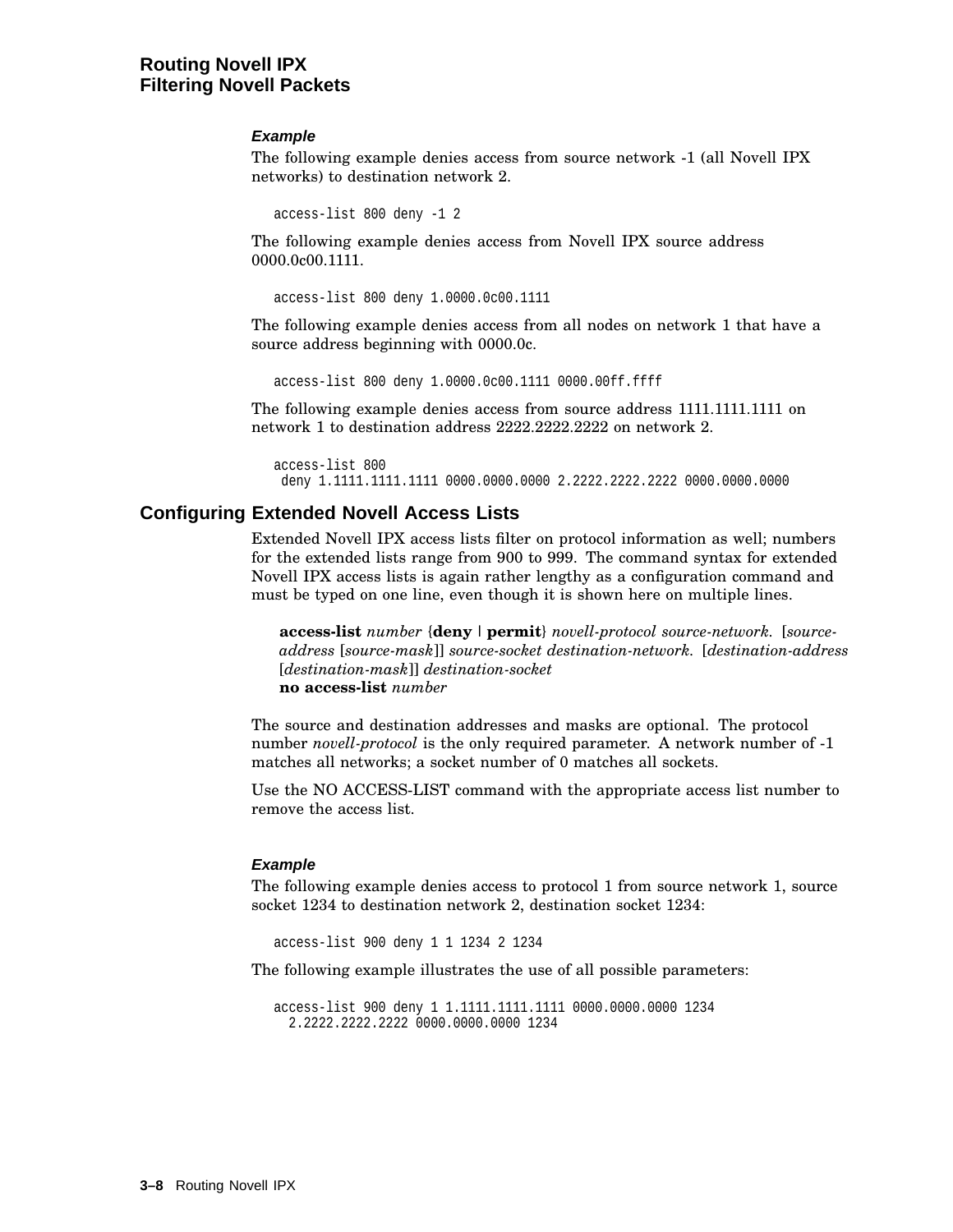# **Filtering Outgoing Traffic**

The Novell IPX access list group number is assigned with the novell access-group interface subcommand. The syntax for this command follows.

**novell access-group** *number* **no novell access-group** *number*

The argument *number* refers to the appropriate Novell access list number. All outgoing packets forwarded through the interface will be filtered by this access list.

Use the NO NOVELL ACCESS-GROUP command with the appropriate group number to remove the access list group number from the interface.

# **Example of Controlling Traffic with Access Lists**

Using access lists to manage traffic routing can be a powerful tool in overall network control. However, it requires a certain amount of planning and the appropriate application of several related commands. Figure 3–1 illustrates a network featuring two Digital routers connecting a number of network segments. For the sake of clarity and simplicity, the routers shown in the examples have two Ethernet ports (E0 and E1), even though the DECbrouter 90 family supports only one Ethernet port.

## **Figure 3–1 Multiple Novell Servers Requiring Access Control**

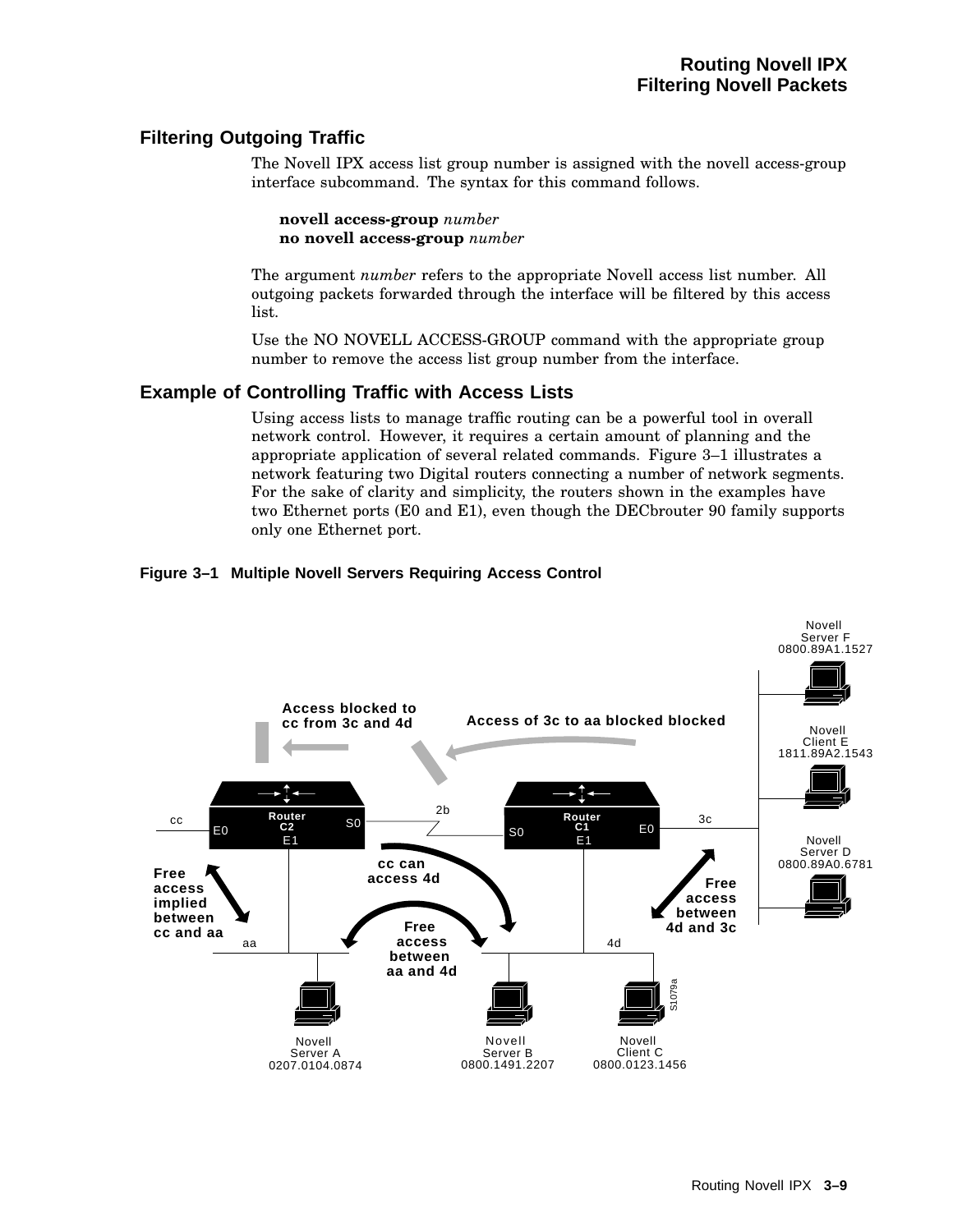# **Routing Novell IPX Filtering Novell Packets**

For the purposes of illustrating access control, the network in Figure 3–1 has the following specific requirements:

- Resources on networks 3c and 4d are to be allowed free access to each other through router C1.
- Resources on network 4d are to be allowed access to resources on network aa.
- Resources on network segment 3c are not allowed access resources on aa.
- Resources on network aa are not allowed to access resources on 3c.
- All networks can access resources on segment 4d.

The configuration for this environment can be defined using simple access lists as illustrated in the following example. In this example, the global configuration command ACCESS-LIST and interface subcommands NOVELL NETWORK and NOVELL ACCESS-GROUP are applied to router/bridge C1 in Figure 3–1.

**Note**

The commands in configuration files are executed in a sequential, first match, top down basis. Plan the placement of command lines carefully, especially when specifying and applying access lists. Access lists are always applied to the *transmitting* interface.

#### **Example 1**

This first example is applied to router C1, permitting resources on network 4d to access resources on network aa. It implicitly denies all other traffic.

access-list 800 permit 4d aa

If you want to explicitly deny all other traffic, add the following line:

```
access-list 800 deny -1 -1
```
#### **Example 2**

This example assigns network number 2b to the first serial interface, then applies access group 800 and permit resources on network 4d to access resources on network 3c. Again, you explicitly deny all other traffic.

```
interface serial 0
novell network 2b
novell access-group 800
access-list 800 permit 4d 3a
access-list 801 deny -1 -1
```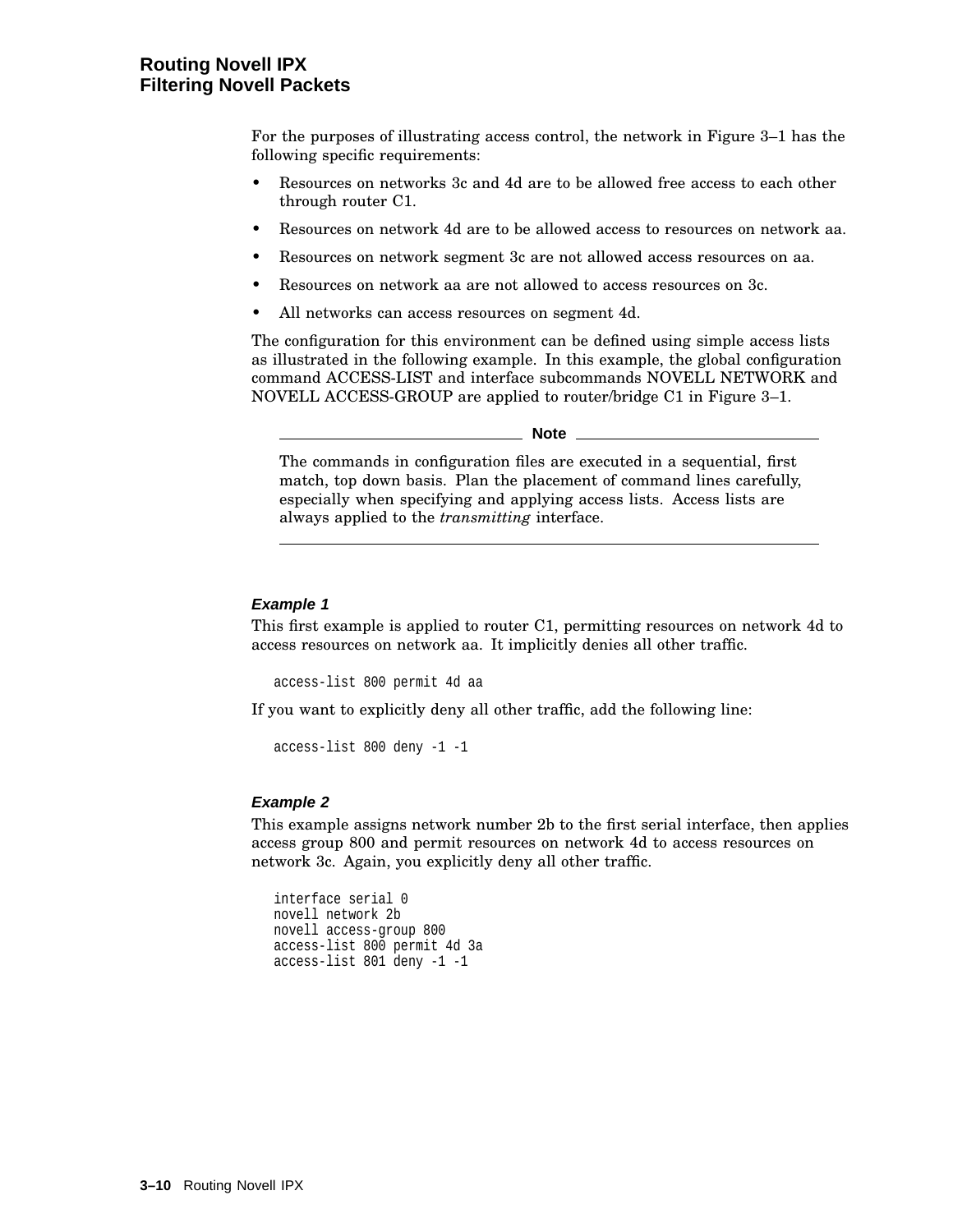#### **Example 3**

This example assigns a network number and access group 801 to interface Ethernet 1 and applies a network number to the second Ethernet address. There are no explicit permissions or denials for interface Ethernet 1.

access-list 801 permit 4d 3c interface ethernet 0 novell network 3c novell access-group 801 interface ethernet 1 novell network 4d

**Note**

This configuration example does not address access control for segment cc on router C1. However, given no other restrictions or specific permissions, it implies that resources on cc can access resources on 4d, but cannot access resources on 3c. In addition, resources on 4d cannot access resources on network cc.

# **Filtering Novell Routing Updates**

This section describes the filtering commands that use access lists to control which routing information is accepted or passed on within Novell networks. The commands filter incoming traffic, outgoing routing updates, and specific routers.

Each access list entry contains only one address parameter. How this address is interpreted is defined by the command that will use the list.

As with all other access lists, an implicit *deny everything* is defined at the end of the list. If this is not desired, an explicit *permit everything* definition must be included at the end of the list.

Each filter type is described in the following sections.

#### **Establishing Input Filters**

To control which networks are added to the routing table, use this interface subcommand:

**novell input-network-filter** *access-list-number*

The argument *access-list-number* is the access list number specified in the novell access-list command.

#### **Example**

In the following example, access list 876 controls which networks are added to the routing table when Novell routing updates are received. The address in the access list is a source network.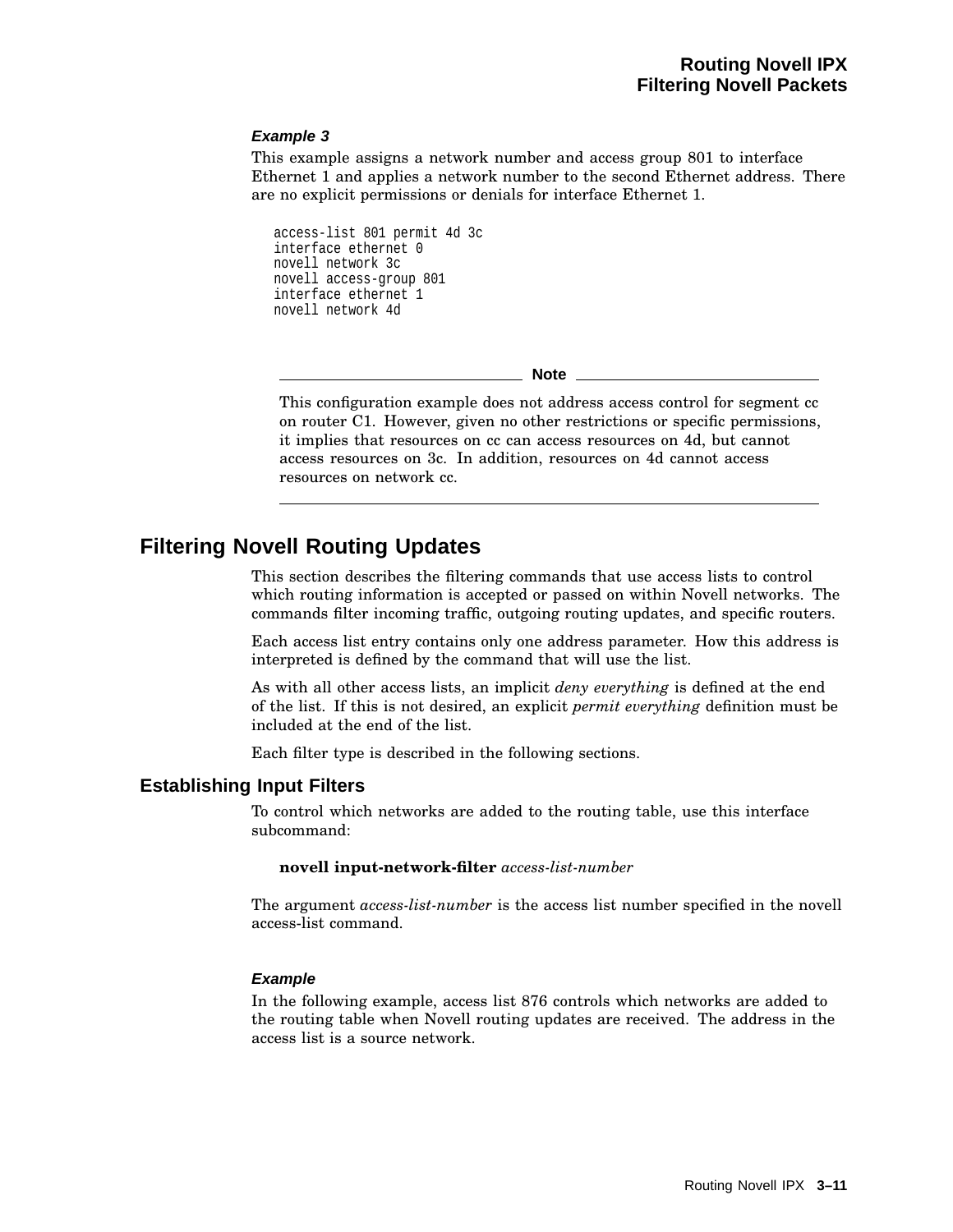```
access-list 876 permit 1b
interface ethernet 1
novell input-network-filter 876
```
This configuration causes network 1b to be the only network that is accepted from updates received on the defined Ethernet interface.

# **Establishing Output Filters**

To control the list of networks that are sent in routing updates, use the interface subcommand:

#### **novell output-network-filter** *access-list-number*

The argument *access-list-number* is the access list number specified in the novell access-list command.

#### **Example**

In the following example, access list 896 controls which networks are sent out in routing updates. The address parameter is the desired network.

```
access-list 896 permit 2b
interface serial 1
novell output-network-filter 896
```
This configuration causes network 2b to be the only network advertised in Novell routing updates sent on the defined serial interface.

## **Establishing Router Filters**

To control the list of routers from which data will be accepted, use the following interface subcommand:

#### **novell router-filter** *access-list-number*

The argument *access-list-number* is the access list number specified in the novell access-list command.

#### **Example**

In this example, access list 866 controls from which router data will be accepted. In this case, the address parameter is the address of the router.

```
access-list 866 permit 3c.0000.000c0.047d
interface serial 0
novell router-filter 866
```
Information from a disallowed router is ignored.

# **Building SAP Filters**

A common source of traffic on Novell networks is the SAP-based messages generated by Novell servers and routers as they broadcast their available capabilities. Control of SAP messages can be established with the DECbrouter 90 using several facilities. Access lists and SAP filters combine to allow you to control how SAP messages from network segments or specific servers are routed among Novell networks.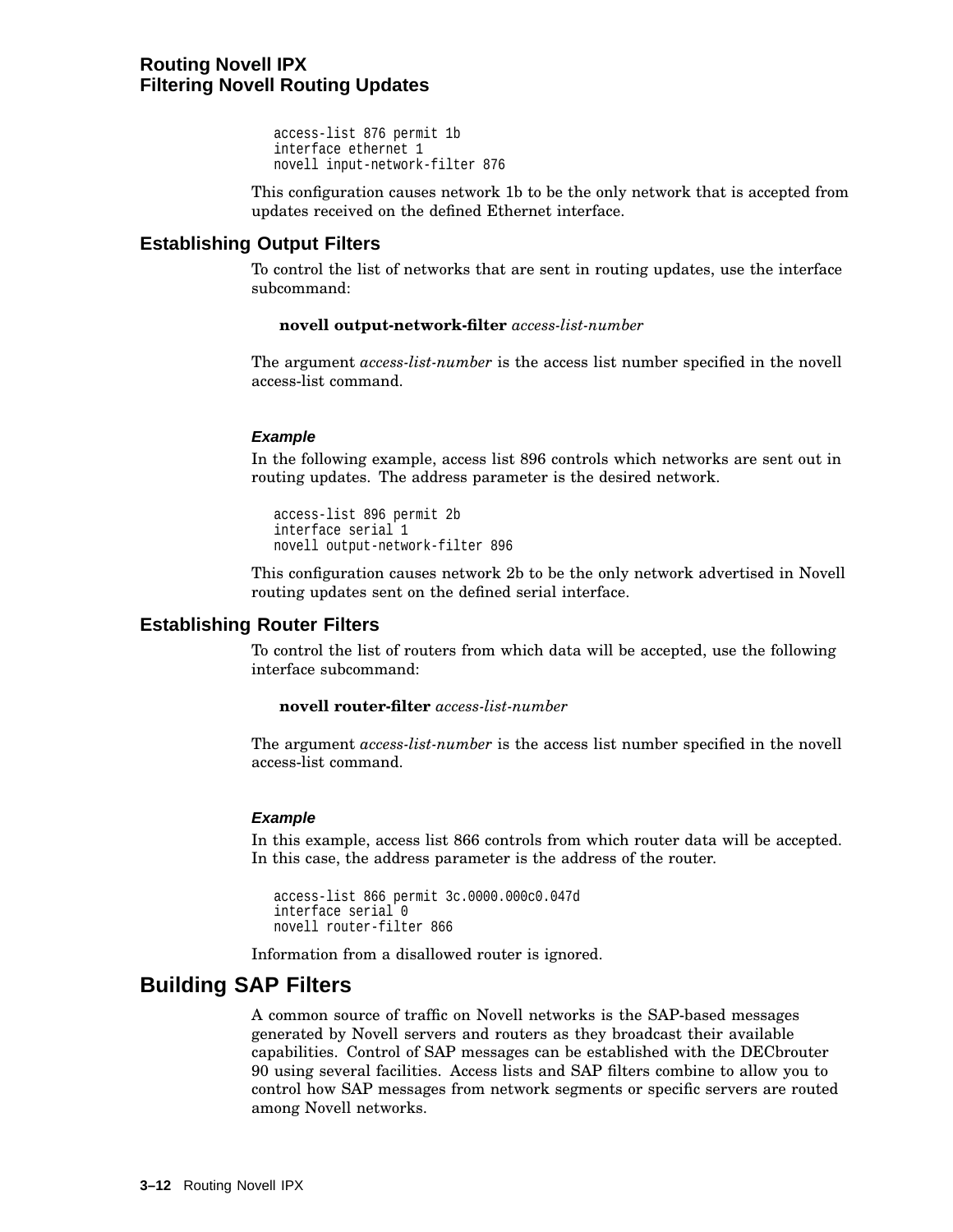# **Defining Access Lists for SAP Filtering**

To define an access list for filtering SAP requests, use this variation of the ACCESS-LIST command:

**access-list** *number* {**permit** |**deny**} *network.* [*address*] [*service-type*]

The argument *number* is the SAP access list, which is a decimal number in the range 1000 to 1099.

Enter the keyword **permit** or **deny** to establish the type of access desired. Permit or deny access is based on the data provided.

The argument *network* is a hexadecimal Novell network number; 0 defines the local network, -1 defines all networks.

The optional *address* argument is a Novell node address.

The *service-type* argument defines the service type to filter; 0 is all services. Service types are entered in hexadecimal. Examples of the service types that can be entered are listed in Table 3–1.

| <b>Description</b>                | <b>Service Type</b> |  |
|-----------------------------------|---------------------|--|
| Unknown                           | $\mathbf{0}$        |  |
| User                              | 1                   |  |
| User Group                        | $\overline{2}$      |  |
| Print Queue                       | 3                   |  |
| File Server                       | 4                   |  |
| Job Server                        | 5                   |  |
| Gateway                           | 6                   |  |
| Print Server                      | 7                   |  |
| Archive Queue                     | 8                   |  |
| Archive Server                    | 9                   |  |
| Job Queue                         | A                   |  |
| Administration                    | B                   |  |
| Remote Bridge Server              | 24                  |  |
| <b>Advertising Printer Server</b> | 47                  |  |
| Wildcard                          | Blank (no entry)    |  |

**Table 3–1 Sample Novell SAP Services**

#### **Example—Service Type Specification**

```
! Deny access from all nets for service 4:
access-list 1001 deny -1 4
! Permit access from all nets to all other services:
access-list 1001 permit -1
```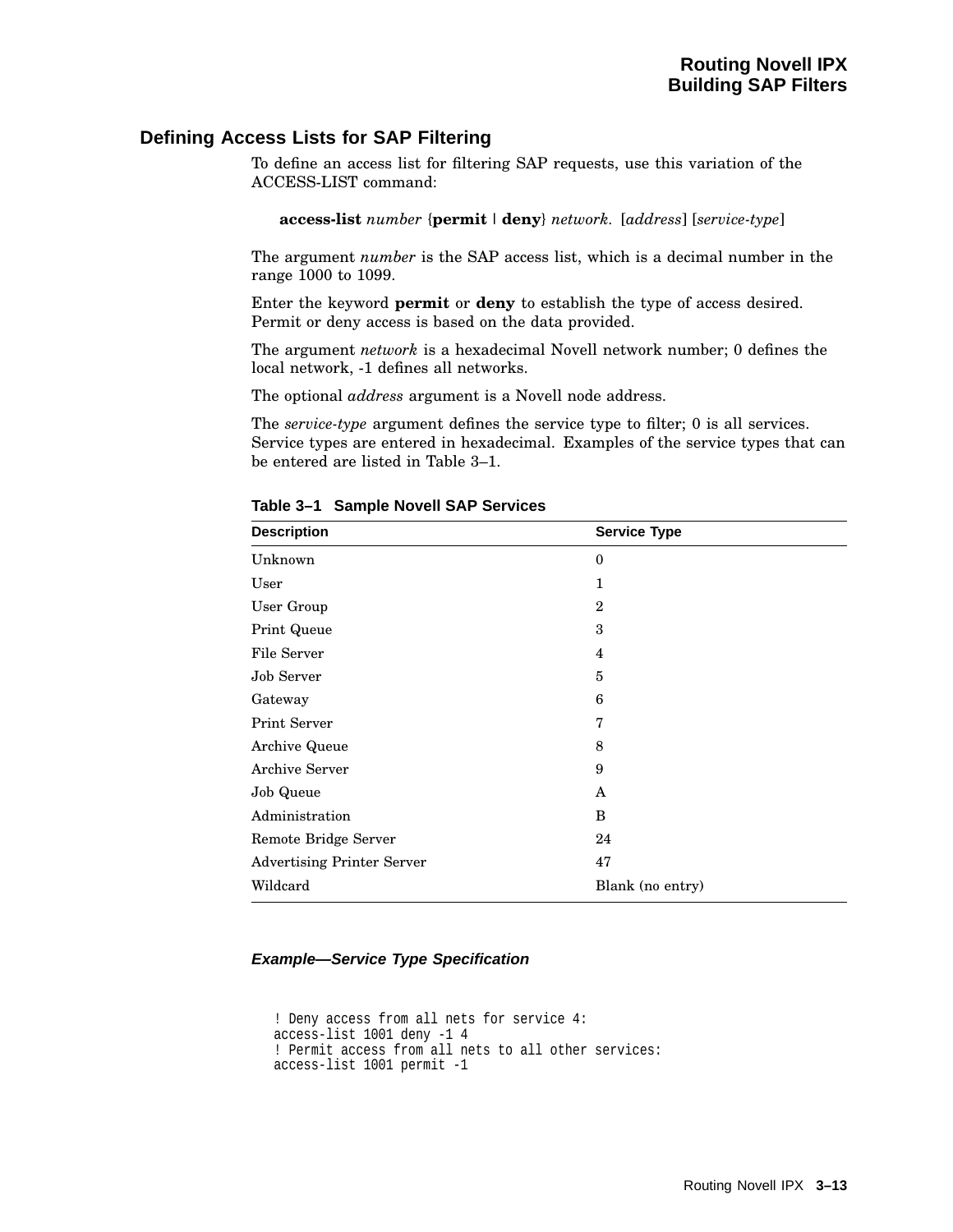**Note**

In the preceding example, companion interface specifications must be defined for this access list to be applied. Once applied to an interface, this access list definition blocks all access to service type 4 (file service) on directly attached network by resources on other Novell networks. The second specification explicitly allows access to all other available services on the interface.

# **Configuring Novell SAP Filters**

Use these commands to filter Novell SAP messages:

**novell input-sap-filter** *access-list-number* **novell output-sap-filter** *access-list-number* **novell router-sap-filter** *access-list-number*

These commands take a SAP Novell access list number as their input. The range for SAP lists is 1000 to 1099.

Follow these guidelines to use SAP filtering:

- When the **novell input-sap-filter** list is enabled, use the list to determine the services that will be accepted.
- When the **novell output-sap-filter** list is enabled, use the list to determine the services that will be included in SAP updates from Digital routers.
- When the **novell router-sap-filter** list is enabled, use the list to determine the router from which the DECbrouter 90 will hear SAP messages, and the service type.

# **Example SAP Input Filter**

Input SAP filters are applied prior to the router accepting information about a service. In the example that follows, Router C1, illustrated in Figure 3–2, will not accept and, consequently not advertise, any information about Novell server F. However, C1 will accept information about all other servers on the network 3c. Router C2 will receive information about servers D and B in this example.

## **Example**

This example configures router C1. The first line denies server F. It accepts all other servers.

```
access-list 1000 deny 3c.0800.89a1.1527
access-list 1000 permit -1
interface ethernet 0
novell network 3c
novell input-sap-filter 1000
interface ethernet 1
novell network 4d
interface serial 0
novell network 2b
```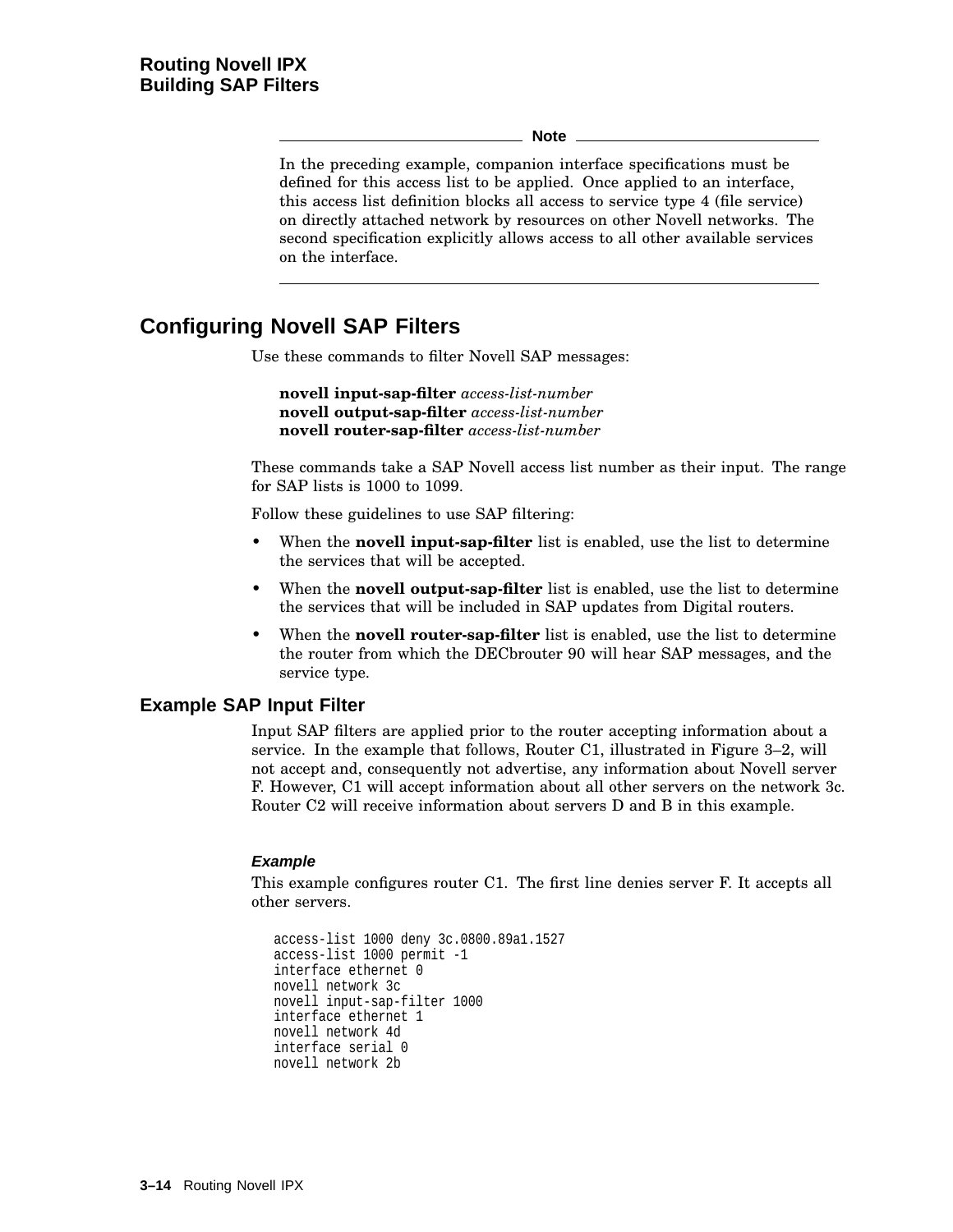# **Routing Novell IPX Configuring Novell SAP Filters**

**Note**

NetWare 386 servers use an internal network and node number as their address for access list commands (the first configuration command in this example).





# **Example SAP Output Filter**

Output SAP filters are applied prior to the router sending information out a specific interface. In the example that follows, Router C1 (illustrated in Figure 3–3) is prevented from advertising information about Novell server A out interface Ethernet 1, but can advertise server A on network 3c.

## **Example**

The following example refers to router C1. The first line denies server A. All other servers are permitted.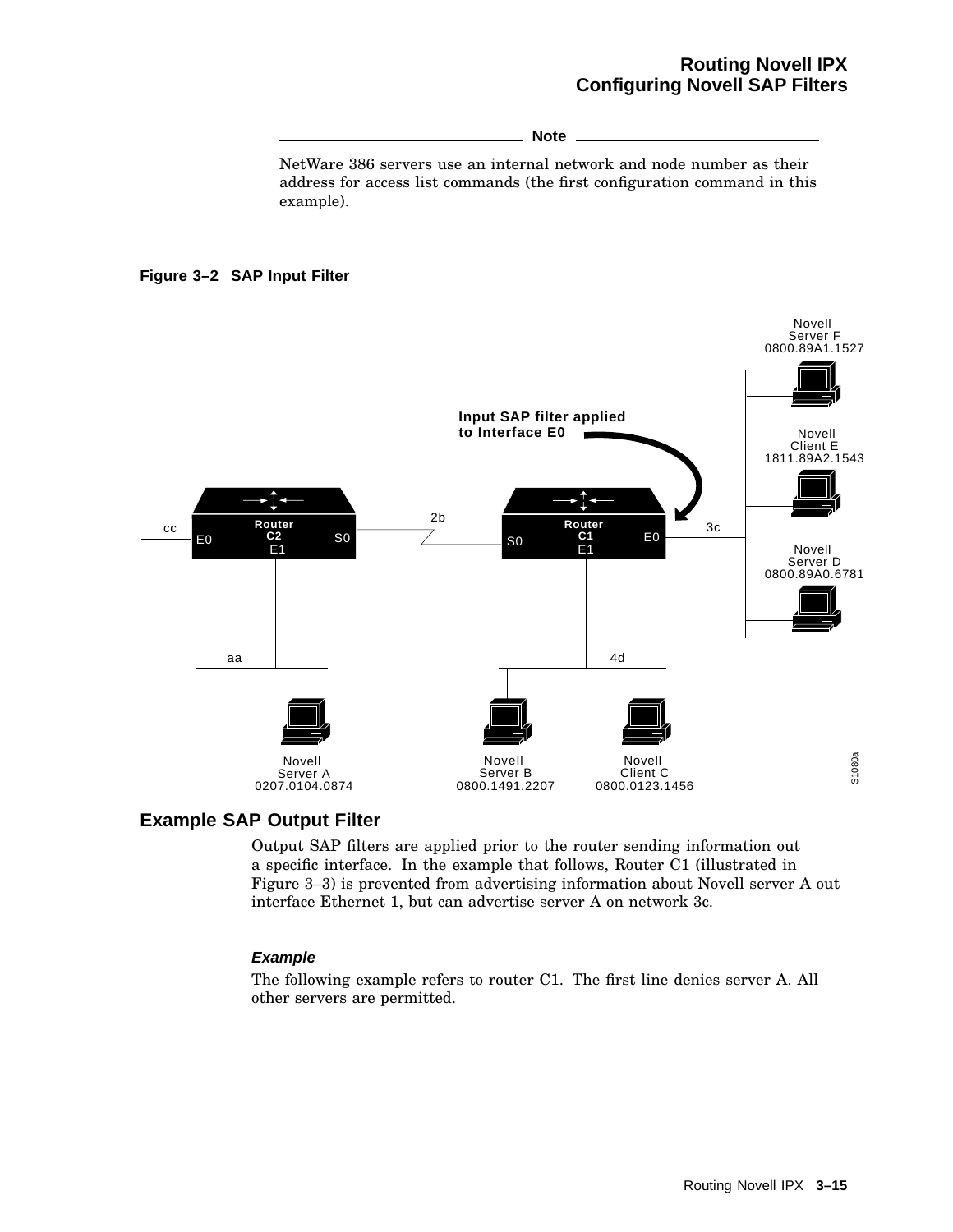# **Routing Novell IPX Configuring Novell SAP Filters**

access-list 1000 deny aa.0207.0104.0874 access-list 1000 permit -1 interface ethernet 0 novell net 3c interface ethernet 1 novell network 4d novell output-sap-filter 1000 interface serial 0 novell network 2b

**Figure 3–3 SAP Output Filter**



# **Novell Broadcast Helper Facilities**

The router's helper facilities provide a flexible set of tools to help you manage Novell network broadcast traffic. Several configuration options allow network administrators to tailor the way broadcasts generated by Novell clients are forwarded through a network.

If Novell clients and servers are attached to the same network segment, the function of blocking broadcasts is acceptable and often desired, as it helps reduce unwanted traffic among networks. However, when clients must broadcast through a router to a remotely located server, several modifications to the system configuration are required. To make these modifications, use the Novell helper functions.

The router supports flooding. *Flooding*, as the name suggests, forwards broadcasts to all networks.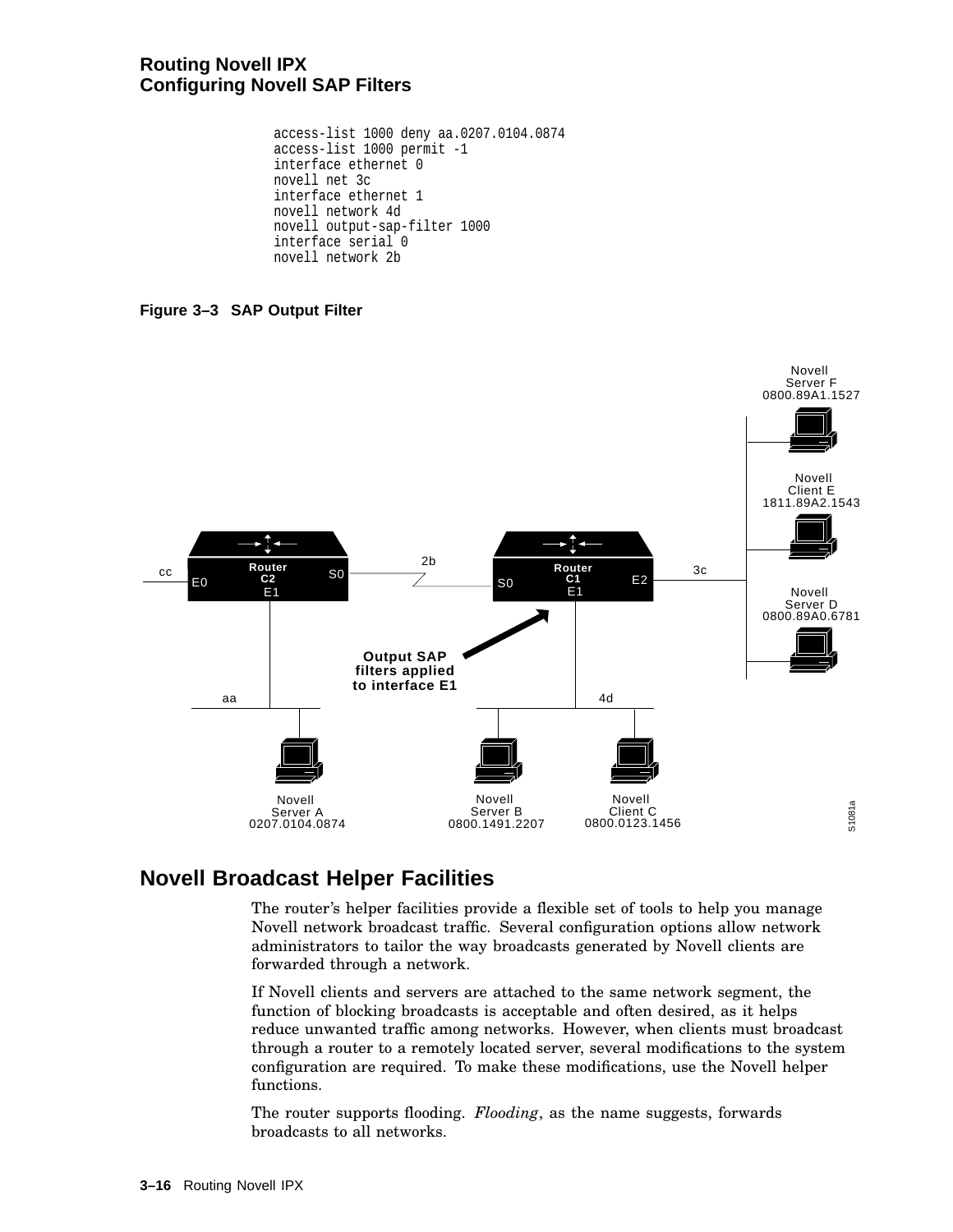The key to controlling Novell broadcasts (rather than simply blocking them) rests with the use of several commands specific to DECbrouter 90's Novell IPX routing implementation follows.

- **novell helper-address**—Explicitly specifies the address of a target Novell server (or network) to which broadcast packets are sent (applied to a specific interface).
- **novell helper-list**—Assigns access lists to interfaces to control broadcast traffic (applied to a specific interface).
- **access-list**—A general traffic-controlling tool that can be tailored to help manage broadcast traffic in a Novell network environment.

# **Defining a Helper List**

The NOVELL HELPER-LIST and NOVELL HELPER-ADDRESS interface subcommands are defined briefly in this section and the one that follows, while the global configuration command ACCESS-LIST is described in a preceding section. Following the helper facility definitions, several typical applications illustrate how to use the helper and access list mechanisms together within the context of Novell-based internetworking environments.

The NOVELL HELPER-LIST interface subcommand specifies that only those packets that pass the specified Novell access list are forwarded to a remote Novell server. (The only exception to this rule is that all network (*all-nets*) flooded broadcasts (discussed in the next section) and NetBIOS are always forwarded, regardless of how you set the helper-list command.) The syntax for this command is as follows:

#### **novell helper-list** *access-list-number*

The argument *access-list-number* specifies the access list. The network numbers in that list are expressed in hexadecimal values.

**Note**

Since the destination address of a broadcast is by definition the broadcast address, this is only useful for filtering based on the source of the broadcast packet. This can be used to prevent nodes from discovering services they should not use.

# **Specifying Target Novell Servers**

To forward broadcast packets that match the access list specified by the NOVELL HELPER-LIST subcommand, use the NOVELL HELPER-ADDRESS interface subcommand:

#### **novell helper-address** *net.host*

This subcommand causes all-nets broadcasts to be forwarded to *net.host*. The argument *net.host* is a dotted combination of the network and host addresses as explained in the NOVELL ROUTE subcommand.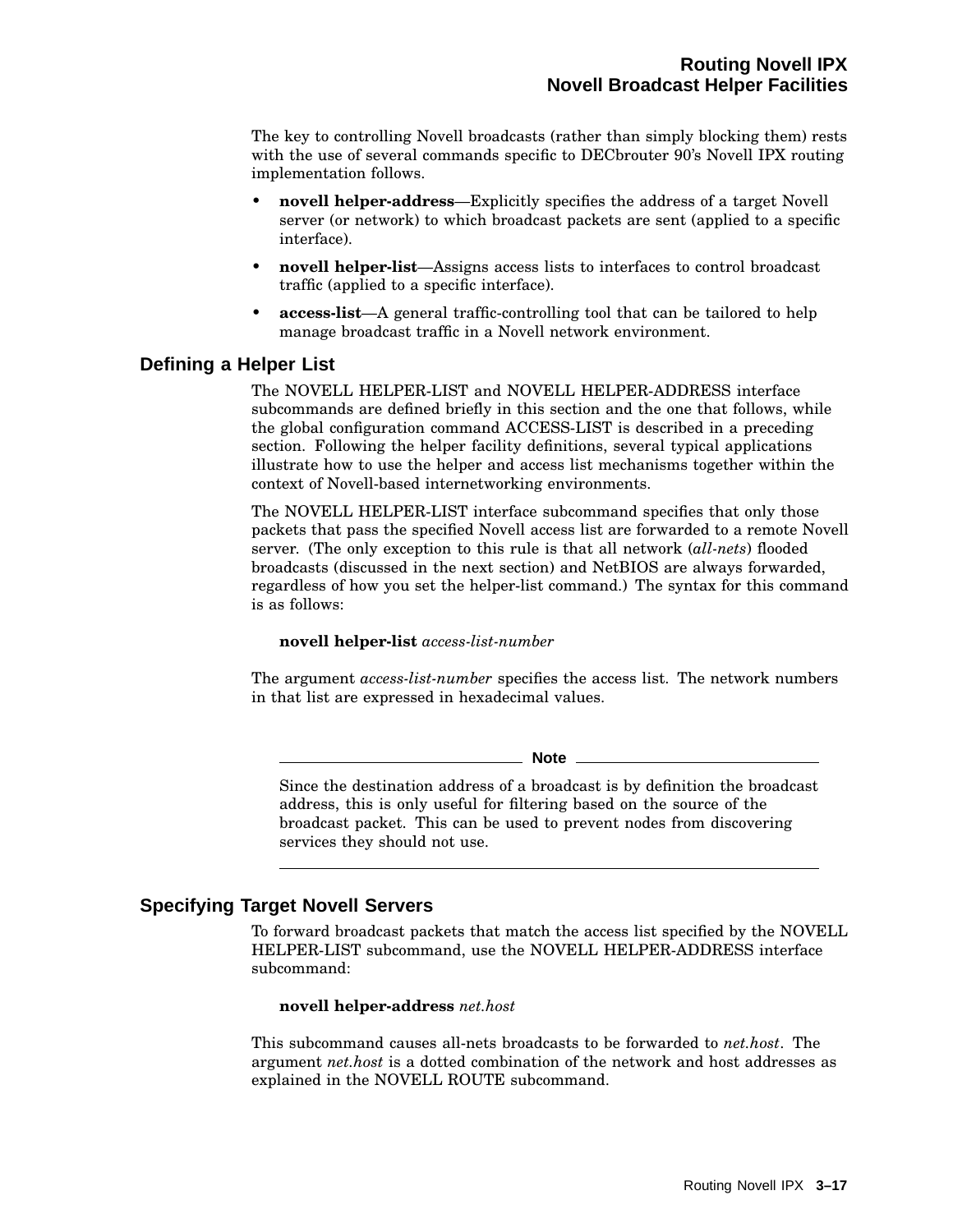Multiple NOVELL HELPER-ADDRESS commands can be entered on each interface, which will cause broadcast packets to be forwarded to each specified helper address.

Incoming unrecognized broadcast packets that match the access list will be forwarded on to the address specified by the argument net.host.

The router supports all-nets flooding. To configure the all-nets broadcast flooding, define the Novell helper address for an interface as follows:

-1.FFFF.FFFF.FFFF

On systems configured for Novell routing, this helper address will be displayed as:

FFFFFFFF:FFFF.FFFF.FFFF

**Note**

Although care has been taken to keep traffic to a minimum, some duplicates will be unavoidable. Under certain conditions (where loops exist) flooding can propagate bursts of excess traffic that will eventually age out when the hop count reaches its limit. Use the broadcast address carefully and only when necessary.

# **Using Helper Facilities to Control Broadcasts**

Use of the **helper-list** and **helper-address** tools is best illustrated with examples. The following illustrations and accompanying descriptions outline the application of access lists, helper lists, and helper addresses to forward traffic to a specific network or to a node, and to flood broadcast messages on all attached links.

# **Forwarding to an Address**

You can direct broadcasts to a specific network or host (node) on a segment. The following examples illustrate both these forwarding options.

Figure 3–4 shows three routers (C1,C2, and C3) connected to several Ethernets. In this environment, all Novell clients are attached to segment aa, while all servers are attached to segment bb. In controlling broadcasts, observe the conditions that follow.

- Only type 10 broadcasts are to be forwarded.
- The Novell clients on network aa are to be allowed to broadcast to any server on network bb.
- All-nets broadcasts are always flooded.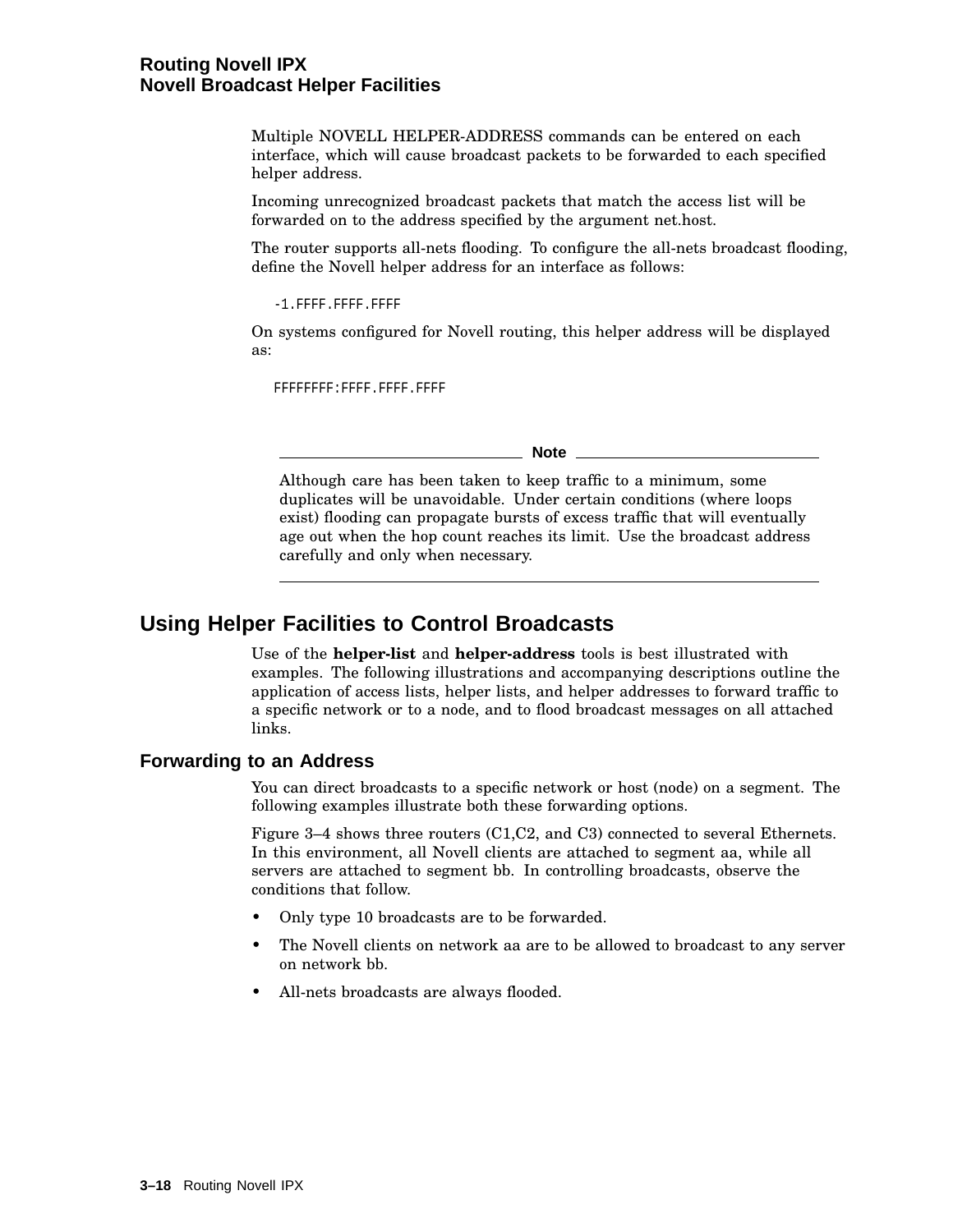#### **Figure 3–4 Novell Clients Requiring Server Access Through a Digital Router**



Interfaces C2 and C3 do not require application of any specific permissions to meet the conditions for this example, because broadcasts are by default blocked by the router.

#### **Example**

This example configures the router C1 shown in Figure 3–4. The first line permits traffic of type 10 from network aa. Then the interface and network commands configure a specific interface. The HELPER-ADDRESS command permits broadcast forwarding from network aa to network bb. The last line forwards type 10 broadcasts from network aa to network bb.

```
access-list 900 permit 10 aa
interface ethernet 0
novell network aa
novell helper-address bb.ffff.ffff.ffff
novell helper-list 900
```
Any downstream network that is cascaded beyond network aa (for example, some arbitrary network aa1) will not be able to broadcast to network bb through router C1, unless the routers partitioning networks aa and aa1 are configured to forward broadcasts with a series of configuration entries analogous to the example provided for Figure 3–4. These entries must be applied to the input interface and be set to forward broadcasts between directly connected networks. In this way, traffic can be passed along in a directed manner from network to network.

#### **Example**

The following example, which uses multiple helper addresses, forwards broadcasts from network aa to network bb and network dd, but not to network cc as shown in Figure 3–4:

```
interface ethernet 0
novell network aa
novell helper-address bb.ffff.ffff.ffff
novell helper-address dd.ffff.ffff.ffff
```
#### **Example**

The following example rewrites the novell helper-address command line to direct broadcasts to server A in Figure 3–4:

```
novell helper-address bb.00b4.23cd.110a
! Permits node-specific broadcast forwarding to
! Server A at address 00b4.23cd.110a on network bb
```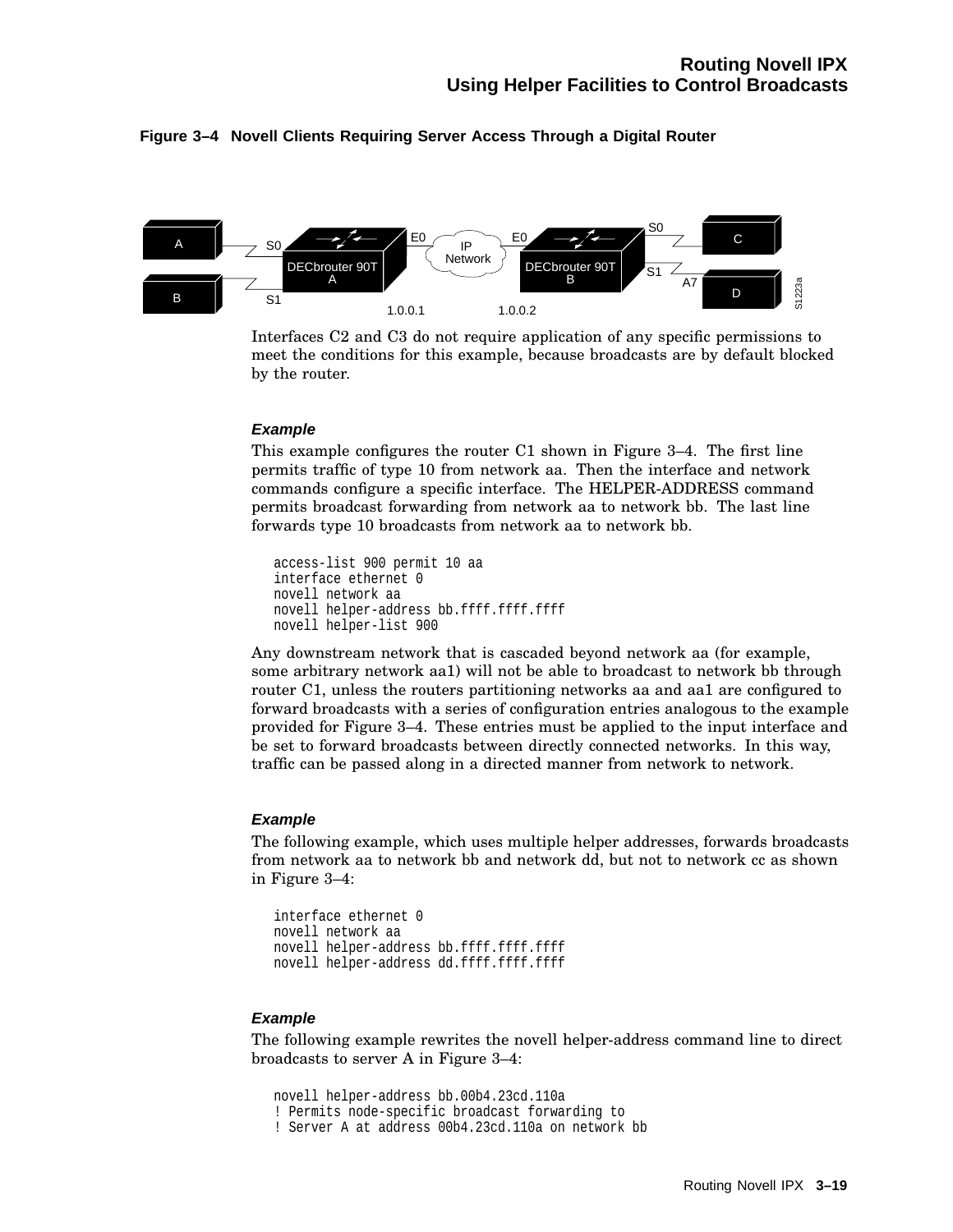# **Forwarding to All Networks**

In some networks, it may be necessary to allow client nodes to broadcast to servers on multiple networks. If you configure your router to forward broadcasts to all attached networks, you are flooding the interfaces. To support this requirement, use the flooding address (-1.ffff.ffff.ffff) in your NOVELL HELPER-ADDRESS interface subcommand specifications.

#### **Example**

In this example, the first line permits traffic of type 10 to network 2b1. Then the Ethernet interface is configured with a network number. The helper address is defined and the helper list limits forwarding to type 10 traffic.

```
access-list 901 permit 10 2b1
interface ethernet 0
novell network 2b1
novell helper-address -1.ffff.ffff.ffff
novell helper-list 901
interface serial 0
novell network 3c2
interface serial 1
novell network 4a1
```
In this example, type 10 broadcasts from network 2b1 are forwarded to all directly connected networks. All other broadcasts are blocked. If all broadcasts are to be permitted, delete the **novell helper-list** entry.

# **Enabling Novell Fast Switching**

Novell fast switching allows higher throughput by switching the packet using a cache created by previous transit packets. Fast switching also provides load sharing on a per-packet basis.

Use the NOVELL ROUTE-CACHE interface subcommand to enable fast switching. The full syntax for this command follows.

**novell route-cache no novell route-cache**

When Novell routing is enabled, by default, Novell fast switching is enabled on the appropriate interface. Use the NO NOVELL ROUTE-CACHE command to disable fast switching.

# **Restricting SAP Updates**

To configure less frequent SAP updates over slow links, use the interface subcommand NOVELL SAP-INTERVAL. This command has the following syntax:

#### **novell sap-interval** *interval*

Use the *interval* argument to set the interval between SAP updates. If *interval* is zero, periodic updates are not sent. A message is sent only when the server first appears and when it goes down. The default value for the argument *interval* is one minute. This is the value used by the Novell servers.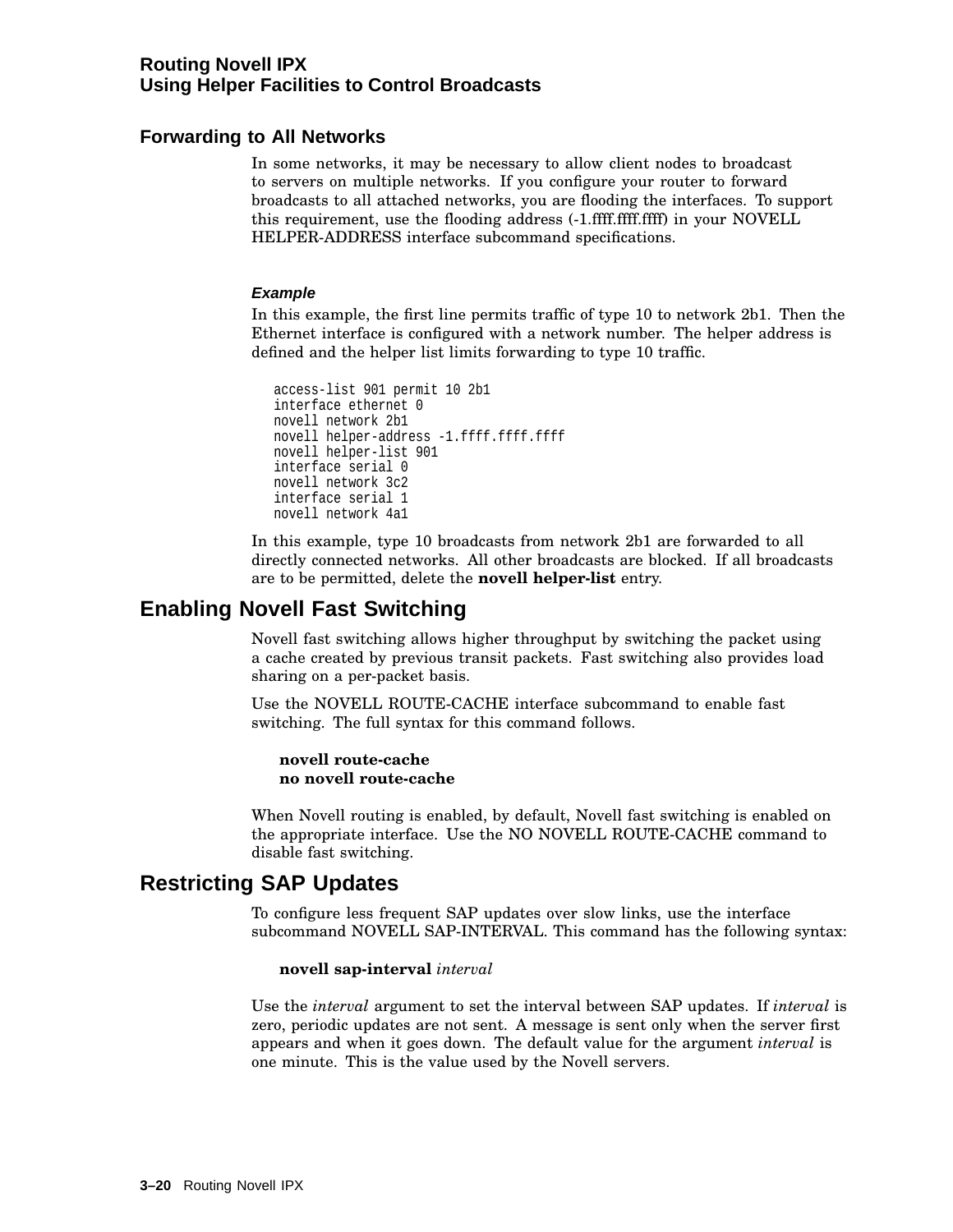#### **Example**

In this example, SAP updates are sent (and expected) on interface serial 0 every five minutes.

interface serial 0 novell sap-interval 5

All Novell servers and routers on a particular network require the same SAP interval or they are likely to decide that a server is down, even though it is up. Since it is impossible to change this value on most PC-based servers, you should never change the interval for an Ethernet that has actual servers on it. This subcommand is most useful on limited bandwidth point-to-point links or X.25 interfaces, where one prefers to use as little bandwidth as possible for sending the SAP updates.

#### **Note**

Setting the interval to zero is especially dangerous. Routers that were inaccessible for any reason at the time of a server power-up or shutdown will miss that event, and will either fail to learn about the existence of new servers or will fail to detect the server shut down.

# **SAP Update Delays**

Some slow Novell servers lose SAP updates because they cannot keep up the same brisk processing pace that the DECbrouter 90 can. The NOVELL OUTPUT-SAP-DELAY interface subcommand allows you to set a delay between packets in a multipacket SAP update, in effect forcing the DECbrouter 90 interface to pace its output to the slower-processing needs of the Novell servers. If your server is not slow and is not losing SAP updates, you can skip this configuration command. The full syntax of the command follows.

**novell output-sap-delay** *delay* **no novell output-sap-delay**

The parameter *delay* is measured in milliseconds.

The **no novell output-sap-delay** disables the delay mechanism.

#### **Example**

novell network 106A novell output-sap-delay 20

# **Novell Configuration Example**

The following configuration commands enable Novell routing, defaulting the Novell host address to that of the first IEEE-conformance (no serial, for example) interface. Routing is then enabled on Ethernet 0 for Novell network 2abc.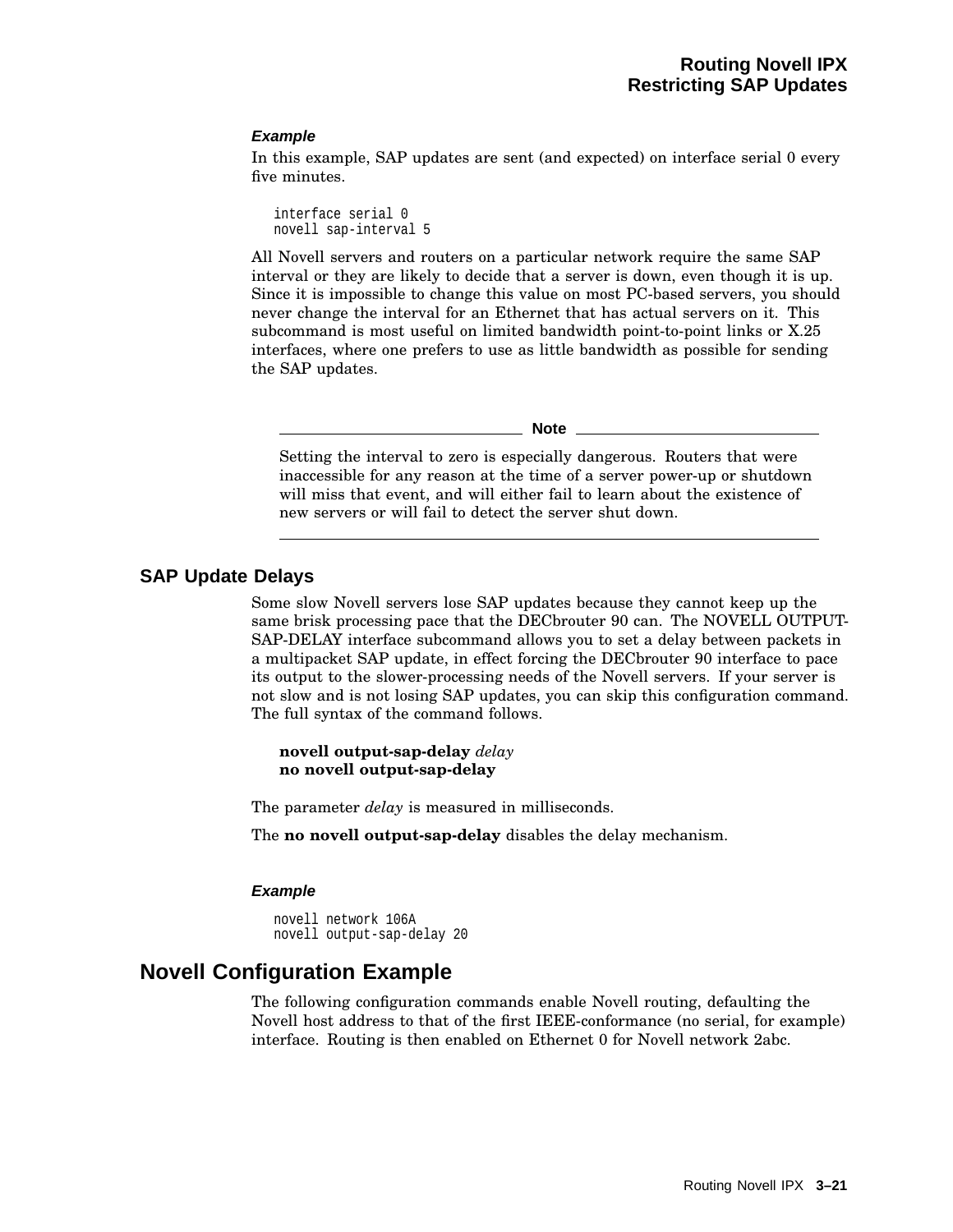# **Routing Novell IPX Novell Configuration Example**

#### **Example**

novell routing interface ethernet 0 novell network 2abc

**Note**

The network numbers used must match the numbers used by Novell file servers on the same cable.

# **Monitoring the Novell IPX Network**

Use the EXEC commands described in this section to obtain displays of activity on the Novell IPX network.

# **Displaying the Novell Cache Entries**

Use the SHOW NOVELL CACHE command to display a list of fast-switching cache entries. Enter this command at the EXEC prompt:

#### **show novell cache**

Following is sample output:

|             | Novell routing cache version is 9 |                             |
|-------------|-----------------------------------|-----------------------------|
| Destination | Interface                         | MAC Header                  |
| *1006A      | Ethernet0                         | 00000C0062E600000C003EB0064 |

In the sample display, valid entries are marked by an asterisk (\*).

# **Displaying Novell Interface Parameters**

Use the SHOW NOVELL INTERFACE command to display the Novell parameters that have been configured on the interfaces. Enter this command at the EXEC prompt:

**show novell interface** [*interface unit*]

An optional interface name can be specified with the *interface unit* arguments to see information for a specific interface. Following is sample output:

Ethernet 0 is up, line protocol is up Novell encapsulation is NOVELL-ETHER Novell address is 1006A.0000.0c00.62e6 Outgoing access list is not set Novell SAP update interval is 1 minute(s) Novell Helper access list is not set SAP Input filter list is not set SAP Output filter list is not set SAP Router filter list is not set Input filter list is not set Output filter list is not set Router filter list is not set Update time is 30 seconds NOVELL Fast switching enabled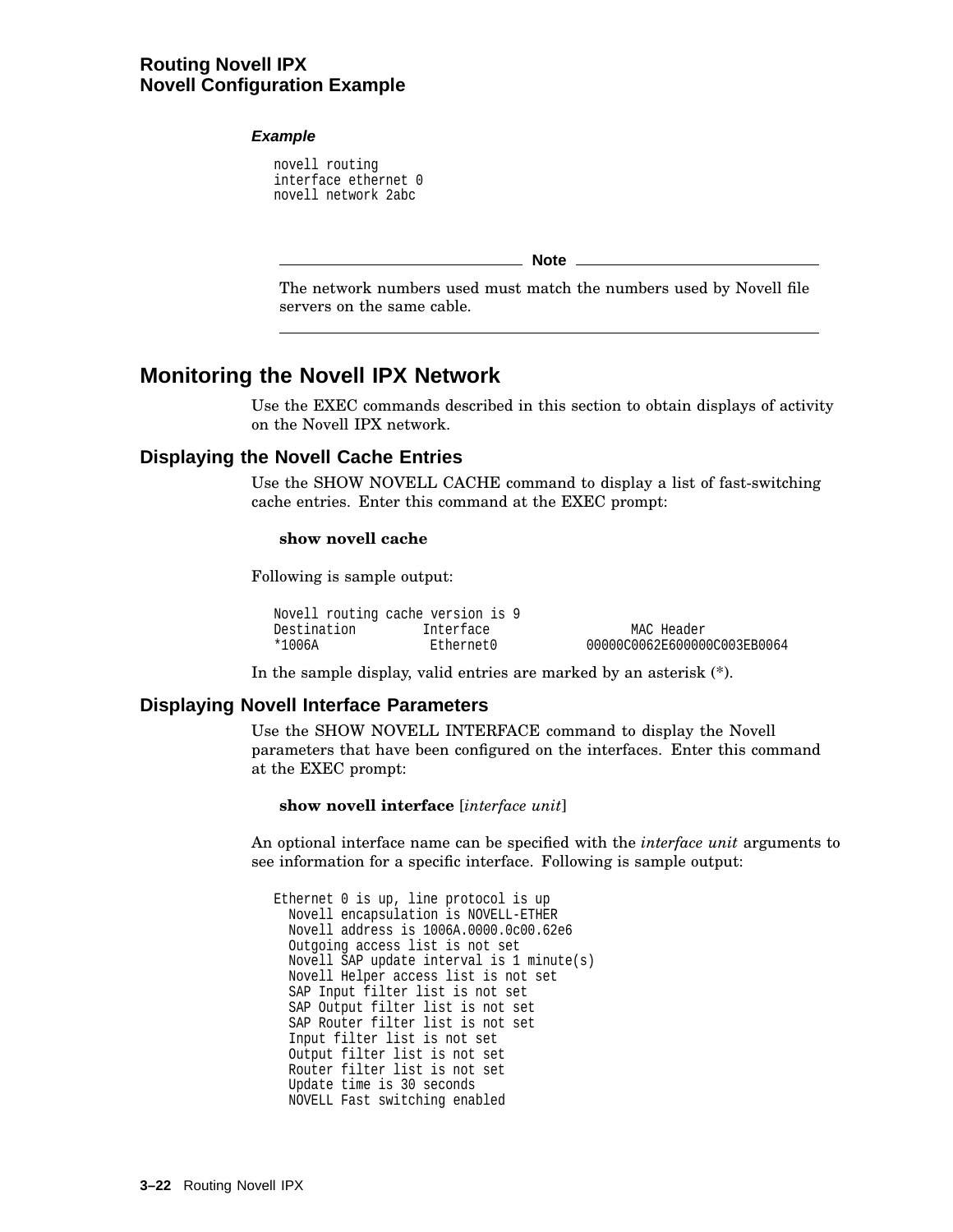# **Displaying the Novell Routing Table**

Use the SHOW NOVELL ROUTE EXEC command to display the Novell routing table. Enter this command at the EXEC prompt:

#### **show novell route**

Following is sample output:

Codes: R - RIP derived, C - connected, S - static, 2 learned routes Maximum allowed path(s) are/is 1 R Net 1001 [1/1] via 1006.aa00.0400.6508, 94 sec, 0 uses, Ethernet0 R Net 1003 [1/1] via 1006.aa00.0400.6508, 94 sec, 0 uses, Ethernet0 C Net 13A is directly connected, 0 uses, Serial1 (down) C Net 1006A is directly connected, 0 uses, Ethernet0

In the display, the leading character R indicates routes learned via RIP, C indicates connected entries, and S indicates statically defined entries.

# **Displaying Novell Servers**

Use the SHOW NOVELL SERVERS EXEC command to list the servers discovered through SAP advertisements. Enter this command at the EXEC prompt:

#### **show novell servers**

Following is sample output:

```
Type Name Net Address Port Hops Interface
4 SYSOP 2a.0206.00a2.41ec:0450 2 Ethernet0
4 MKTG 3c.0800.00a3.45ef:0450 2 Ethernet0
4 SERVICE 4d.0a44.008a.0220:0450 3 Serial0
4 FINANCE 1a.0080.a246.0001:0450 3 Serial1
```
For each known server in the network, the display lists its name, complete address, number of hops distant it is and the interface through which it can be accessed (through which it was discovered).

# **Displaying Novell Traffic**

Use the SHOW NOVELL TRAFFIC EXEC command to display information on the number and type of Novell packets transmitted and received. Enter this command at the EXEC prompt:

#### **show novell traffic**

Following is sample output:

Rcvd: 68112 total, 0 format errors, 0 checksum errors, 0 bad hop count, 68102 local destination, 0 multicast Bcast: 68102 received, 43745 sent Sent: 43745 generated, 0 forwarded 0 encapsulation failed, 10 no route SAP: 0 SAP requests, 0 SAP replies 0 SAP advertisements received, 0 sent Echo: Rcvd 0 requests, 0 replies Sent 0 requests, 0 replies 0 unknown

The following notes apply to the less obvious statistics in this screen: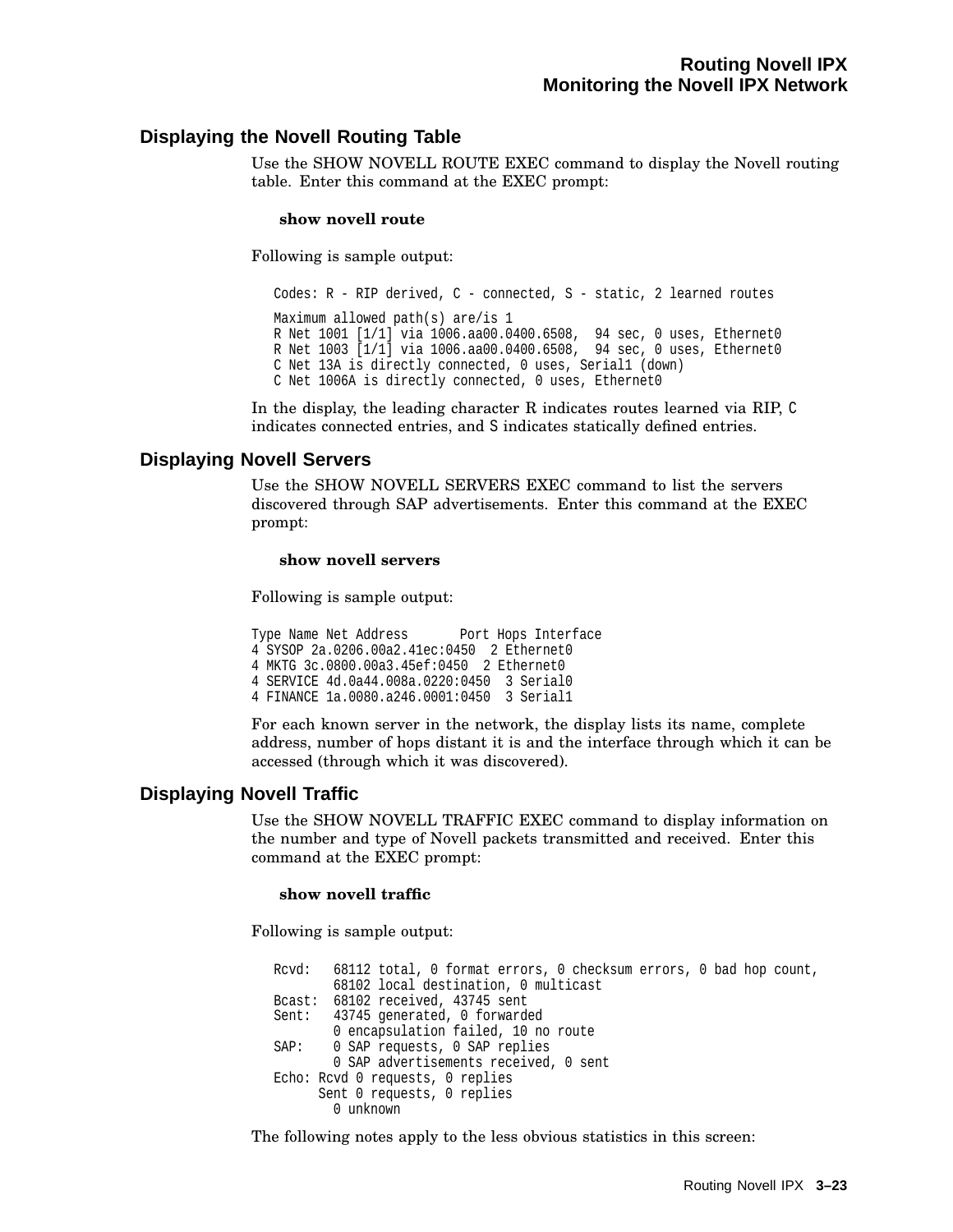# **Routing Novell IPX Monitoring the Novell IPX Network**

- Format errors are reported whenever a bad packet is detected (for example, a corrupted header).
- Checksum errors should not be reported, because IPX does not use a checksum.
- Bad hop count increments when a packets hop count exceeds 16.
- Encapsulation failed is registered when the router is unable to encapsulate a packet.
- The unknown counter increments when packets are encountered that the router is unable to forward (for example, misconfigured helper address, or no route available).

# **The Novell PING Command**

To execute the PING command on a DECbrouter 90 configured for Novell routing, enter **novell** at the ping protocol prompt and the Novell routing address at the address parameter prompt. The defaults are enclosed in brackets at each prompt.

Here is a sample:

```
Protocol [ip]: novell
Target Novell Address: 1006A.0000.0c00.62e6
Repeat Count [5]:
Datagram Size [100]:
Timeout in seconds [2]:
Verbose [n]:
Type escape sequence to abort.
Sending 5 100-byte Novell echoes to 1006A,0000,0c00,62e6,
timeout is 2 seconds.
!!!!!!!
Success rate is 100%, round trip min/avg/max = 1/2/4 ms.
```
**Note**

This command only works on DECbrouter 90 or Cisco routers. Novell devices will not respond to this command.

# **Debugging the Novell IPX Network**

Use the commands described in this section to troubleshoot and monitor the Novell IPX network. For each DEBUG command, these is a corresponding UNDEBUG command that turns off message logging.

#### **debug novell-packet**

The DEBUG NOVELL-PACKET command outputs information about packets received, transmitted, and forwarded.

#### **debug novell-routing**

The DEBUG NOVELL-ROUTING command prints out information on Novell routing packets.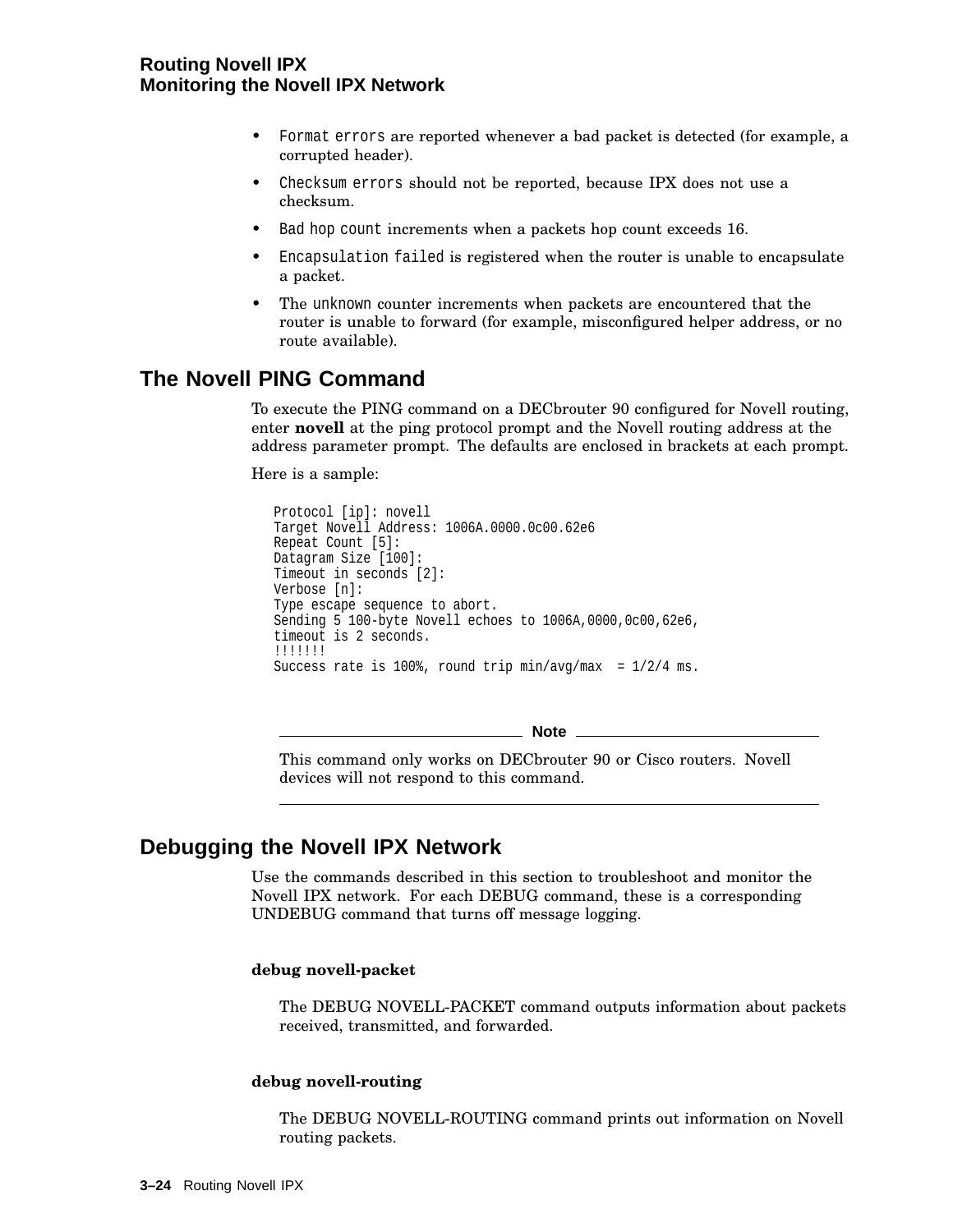#### **debug novell-sap**

The DEBUG NOVELL-SAP command displays additional information about Novell Service Advertisement packets.

# **Novell IPX Global Configuration Command Summary**

The following is an alphabetical list of the Novell IPX global configuration commands. These commands specify system-wide parameters for Novell IPX support.

[**no**] **access-list** *number* {*deny | permit*} *novell-protocol source-network.* [*sourceaddress* [*source-mask*]] *source-socket destination-network.* [*destination-address* [*destination-mask*]] *destination-socket*

Specifies extended Novell IPX access lists. The source and destination addresses and masks are optional. The protocol number *novell-protocol* is the only required parameter. A network number of -1 matches all networks; a socket number of 0 matches all sockets. Extended Novell IPX access lists filter on protocol information as well; numbers for the extended lists range from 900 to 999. The **no** form of the command removes any access list in the current image with the specified number.

[**no**] **access-list** *number* {**deny** |**permit**} *novell-source-network* [.*source-address* [*source-mask*]] *novell-destination-network* [.*destination-address* [*destinationmask*]]

Specifies standard Novell IPX access lists. Standard Novell IPX access lists are numbered from 800 to 899 and filter on the source and destination addresses only. An access list command must be completely specified on a single line when given as a configuration command. The only required parameter for standard Novell IPX access lists is the Novell IPX source network. The rest of the parameters are optional except that the source and/or destination address masks are present only if the corresponding source and/or destination address was entered. The **no** form of the command removes any access list in the current image with the specified number.

## [**no**] **access-list** *number* {**permit** |**deny**} *network.*[*address*] [*service-type*]

Defines an access list for filtering SAP requests. The argument *number* is a decimal number in the range of 1000 to 1099. Enter the keyword **permit** or **deny** to establish the type of access desired. Permit or deny access is based on the data provided. The argument *network* is a hexadecimal Novell network number; 0 defines the local network, -1 defines all networks. The optional *address* argument is a Novell host address. The *service-type argument* defines the service type to filter; 0 is all services. Service types are entered in hexadecimal.

[**no**] **novell input-sap-filter** *access-list-number* [**no**] **novell output-sap-filter** *access-list-number*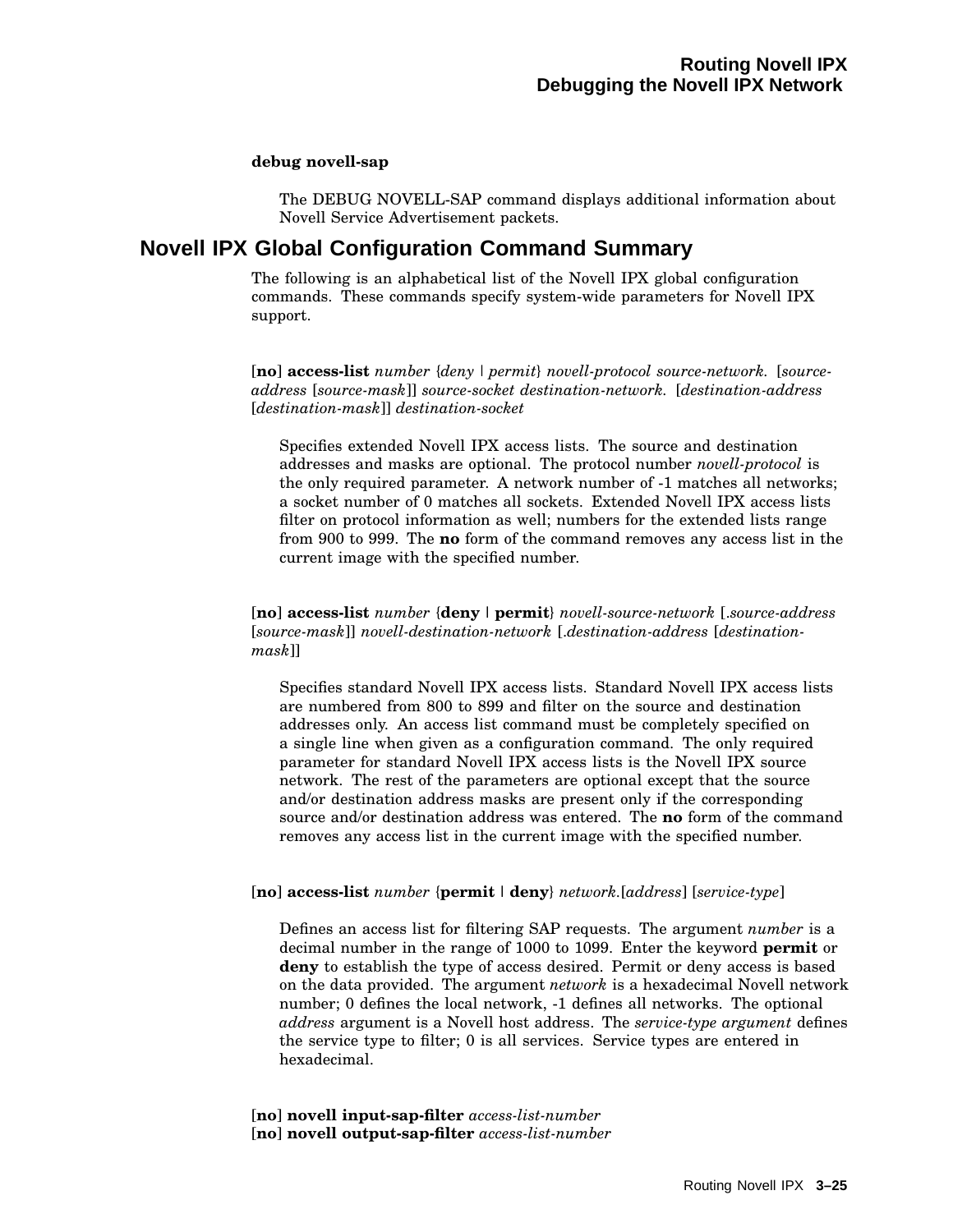#### [**no**] **novell router-sap-filter** *access-list-number*

Configure the router to filter the acceptable source of Novell SAP messages; the intended destination of SAP messages; or the specific router from which SAP filters will be accepted. These commands take a SAP Novell access list number as their input. The range for SAP lists is 1000 to 1099. The **no** forms of the commands remove the filters.

#### [**no**] **novell maximum-paths** *paths*

Sets the maximum number of multiple paths that the router will remember and use. The argument *paths* is the number of paths to be remembered. The **no** form of the command restores the default.

#### [**no**] **novell route** *network network.address*

Specifies or removes static routes for a Novell network. When specified, the command causes packets received for the specified network to be forwarded to the specified router, whether or not that router is sending out dynamic routing.

#### [**no**] **novell routing** [*host-address*]

Enables and disables Novell routing and Novell RIP routing and SAP services. You can also use this command to specify the system-wide host address to use with the optional argument *host-address*. If you do not specify an address, the MAC address of the first Ethernet interface is used. If there are no satisfactory interfaces present, you must specify the host address argument. The address must not be multicast. Assign Novell network numbers to the appropriate interfaces with the NOVELL NETWORK subcommand.

#### [**no**] **novell sap** *service-type name network.address socket hop-count*

The NOVELL SAP command provides a static entry in the SAP table for the associated service. Static SAP assignments always override any identical dynamically learned service-type/service-pair entry in the SAP table, regardless of hp count. For the NO NOVELL SAP command, only the *service-type* and *name* are required.

# **Novell IPX Interface Subcommand Summary**

The following is an alphabetical list of the Novell IPX interface subcommands. These subcommands specify line-specific parameters for Novell IPX support. These subcommands must be preceded by an INTERFACE command.

#### [**no**] **novell access-group** *number*

Assigns or removes a Novell IPX access list group number to a specific interface. The argument *number* refers to the appropriate Novell access list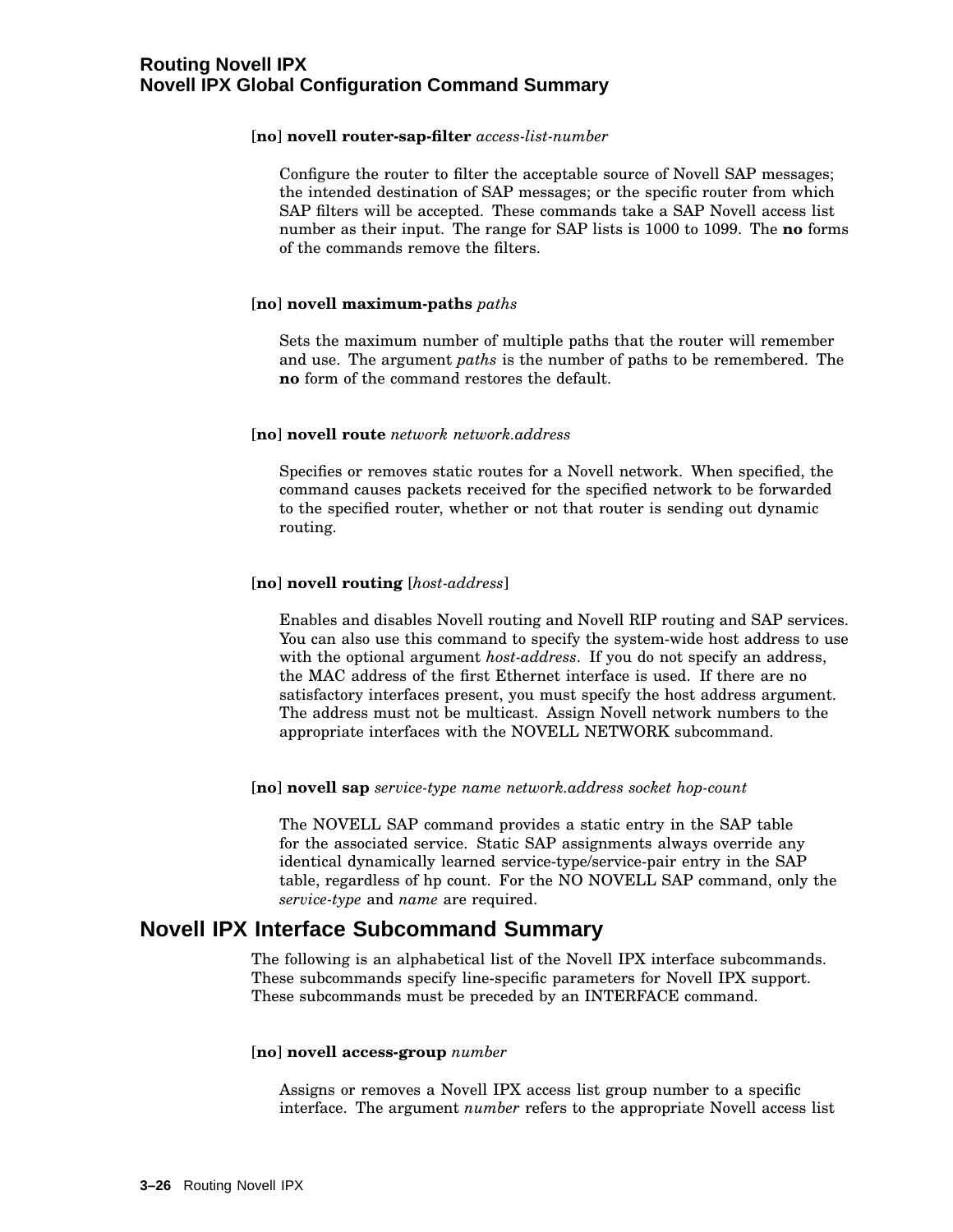number. All outgoing packets forwarded through the interface will be filtered by this access list.

#### **novell encapsulation** *keyword*

Selects which data format or encapsulation is used on an Ethernet interface. The default keyword argument is **novell-ether** which specifies Novell IPX over Ethernet using Novell's variant of IEEE 802.2 encapsulation. The keyword **arpa** is used when the Novell systems must communicate with other vendors' systems, such as Digital VAX/VMS. In this case, Ethernet-style encapsulation is used with a protocol type of 8137.

#### [**no**] **novell helper-address** *net.host*

Forwards broadcast packets that match the access list specified by the NOVELL HELPER-LIST subcommand. This subcommand causes all-nets broadcasts to be forwarded to *net.host*. The argument *net.host* is a dotted combination of the network and host addresses as explained in the NOVELL ROUTE subcommand. Incoming unrecognized broadcast packets that match the access list will be forwarded on the address specified by the argument *net.host*. This subcommand is useful for hosts which use a protocol other than SAP for advertising their availability.

#### [**no**] **novell helper-list** *access-list-number*

Specifies that only those packets that pass the specified Novell access list will be forwarded to the Novell helper host. The argument *access-list-number* specifies the access list. The network numbers in that list are expressed in hexadecimal values. The **no** form of the command disables the function.

#### [**no**] **novell input-network-filter** *access-list-number*

Explicitly specifies which networks are added to the Novell IPX routing table. The argument *access-list-number* is the access list number specified in the NOVELL ACCESS-LIST command. The no form of the command disables the function.

## [**no**] **novell network** *number*

Enable and disables Novell routing on a particular interface. The argument *number* is the number of the Novell network to which that interface is attached. Novell packets received on an interface that do not have a Novell network number are ignored.

#### [**no**] **novell output-network-filter** *access-list-number*

Explicitly specifies the list of networks that are sent in routing updates. The argument *access-list-number* is the access list number specified in the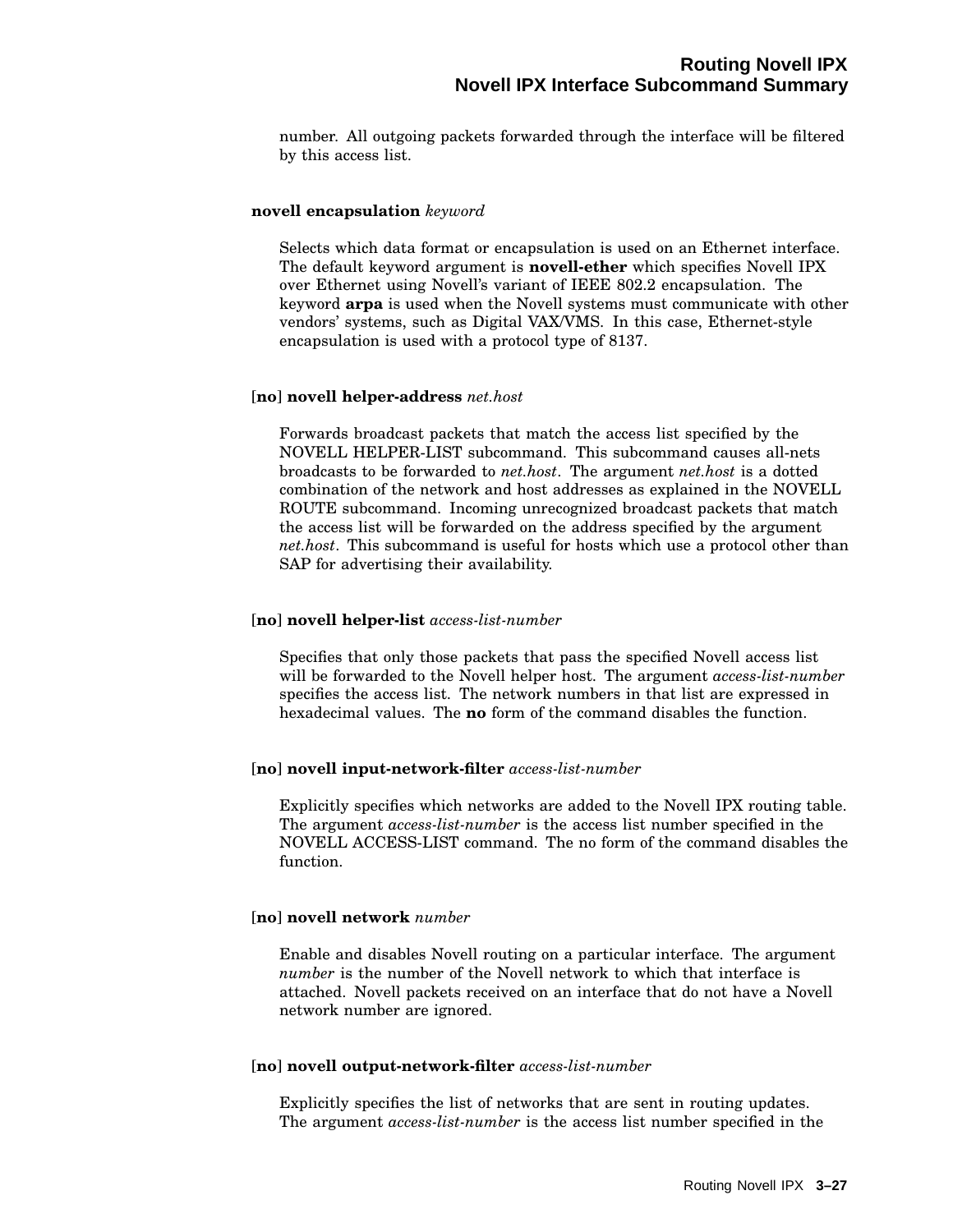NOVELL ACCESS-LIST command. The **no** form of the command disables the function.

#### [**no**] **novell output-sap-delay** *delay*

Sets the interval, measured in milliseconds, between individual packets in a multipacket SAP update. The **no** form of the command disables the mechanism.

#### [**no**] **novell route-cache**

Enables and disables Novell fast switching. When routing is enabled, by default, Novell fast-switching is enabled on the appropriate interface. The **no** form of the command disables fast switching.

#### [**no**] **novell router-filter** *access-list-number*

Specifies or removes the list of routers from which data will be accepted. The argument *access-list-number* is the access list number specified in the NOVELL ACCESS-LIST command.

#### **novell sap-interval** *interval*

Configures less frequent SAP updates over slow links by setting the interval between SAP updates to the number of minutes specified by the *interval* argument. If *interval* is zero, periodic updates are not sent. A message is sent only when the server first appears and when it goes down. The default value for the argument *interval* is one minute. This is the value used by the Novell servers.

## [**no**] **novell source-network-update**

Enables the interface to provide the current network number in place of the source network number of any packet that arrives with a hop count of zero. The no form of the command disables the function.

# [**no**] **novell update-time** *seconds*

Allows the Novell routing update timers to be set on a per-interface basis.The **no** version of the command restores the default of 60 seconds.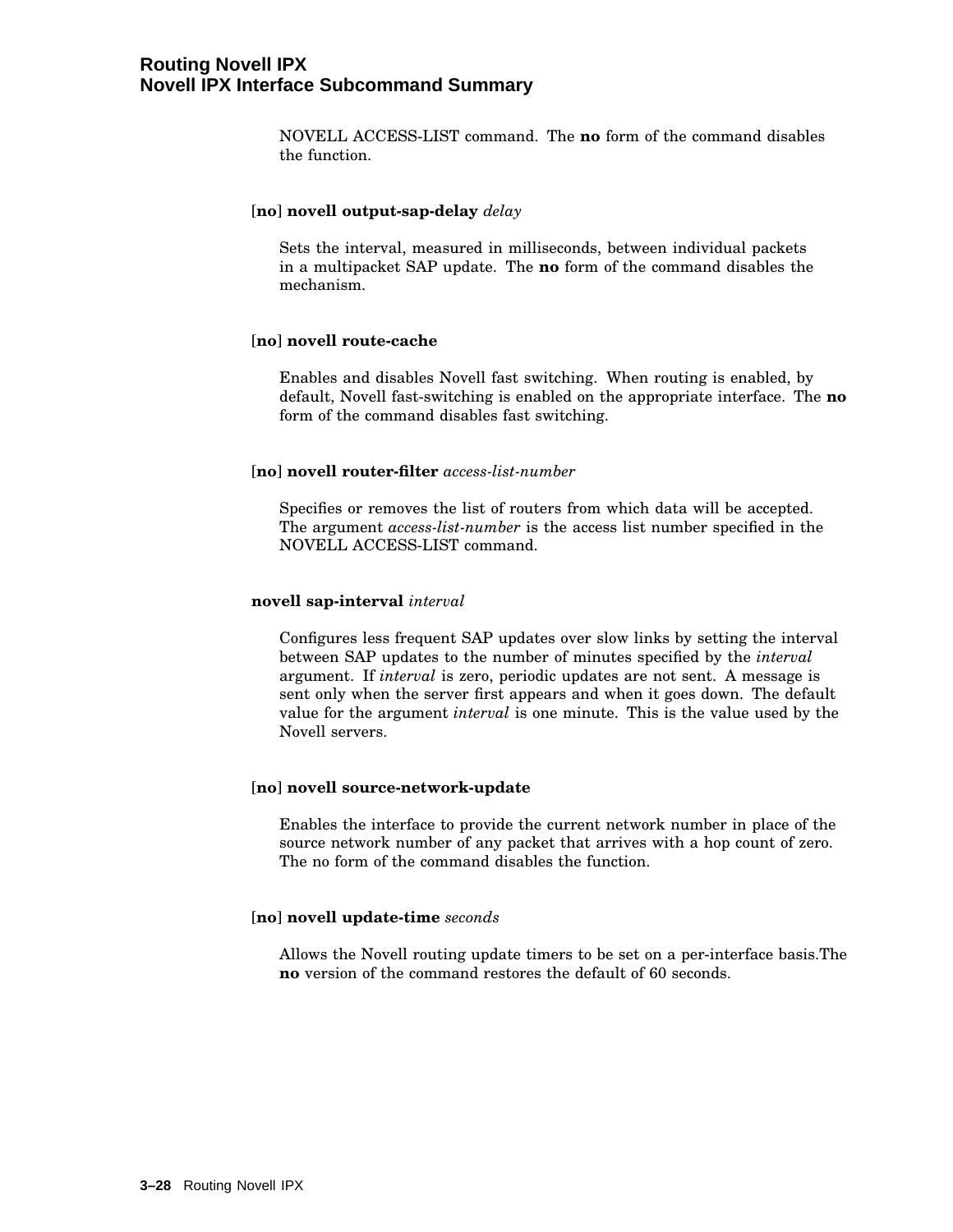# **4 Routing PUP**

This chapter describes routing configuration using the Xerox PARC Universal Protocol (PUP). Monitoring and debugging commands are also described.

# **The DECbrouter 90's Implementation of PUP**

PUP was developed at Xerox's Palo Alto Research Center in the mid-1970s. PUP originally ran on the experimental three-megabits per second (Mbps) Ethernet, the precursor to the IEEE 802.3 and Ethernet standards. The protocol is still used today by some Xerox workstations. The DECbrouter 90 routers support routing the PUP and provide a minimal set of PUP host functions, primarily the PUP Echo server and client. PUP packets can be routed over all DECbrouter 90-supported media. The DECbrouter 90 PUP implementation uses the PUP GWINFO routing protocol to maintain routing information across a PUP network.

# **PUP Addresses**

PUP addresses are 16-bit quantities written as two octal numbers separated by a pound sign (#). The following is an example of a PUP address:

10#371

The most significant eight bits of the address constitute the PUP network number, and the least significant eight bits constitute the PUP host number. In the example case, the network number is 10, and the host number is 371 (both in octal).

# **Configuring PUP Routing**

PUP routing is enabled and disabled with the PUP ROUTING global configuration command, which has this simple syntax:

```
pup routing
no pup routing
```
When you start the PUP router process, the router begins routing PUP packets and sending out PUP routing updates.

PUP routing is enabled on a per interface basis by the PUP ADDRESS interface subcommand. The syntax of this command follows:

**pup address** *address* **no pup address**

The argument *address* is the desired PUP address of the interface.

PUP routing can be disabled per interface by using the NO PUP ADDRESS subcommand.

The default state is for PUP routing to be disabled.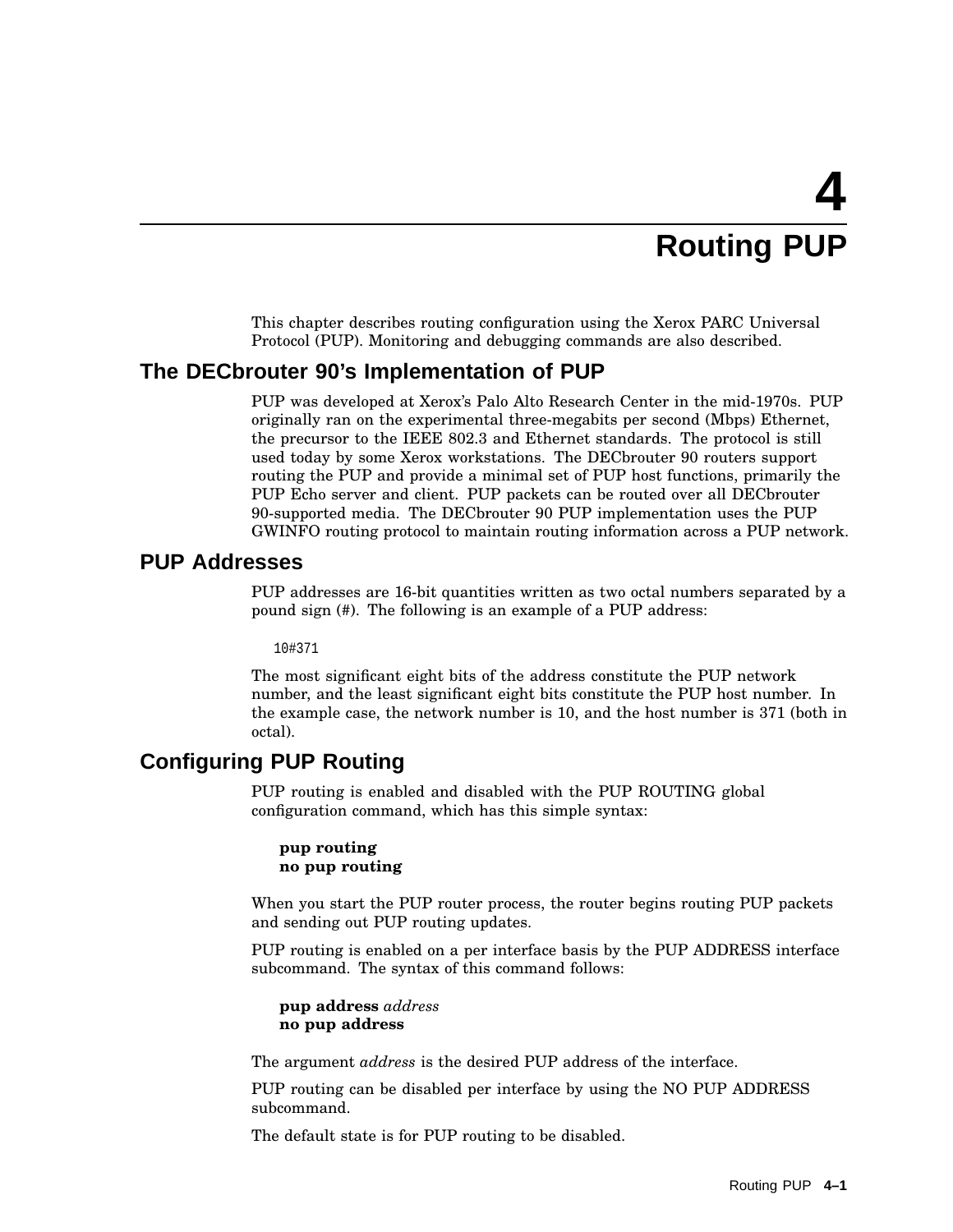# **PUP Miscellaneous Services**

The DECbrouter 90 PUP support allows broadcasts to the PUP Miscellaneous Services socket to be forwarded to another network (the helper address) where the appropriate servers can be found. This function is available in either mode of routing operation. To set the helper address, use the PUP HELPER-ADDRESS interface subcommand, which has this syntax:

**pup helper-address** *address* **no pup helper-address**

The argument *address* is the PUP address of the desired server in this format.

# **The PUP PING Command**

The privileged EXEC command PING sends PUP Echo packets when the keyword **pup** is specified as the protocol. The ping menu also prompts you for a PUP protocol address; enter an address to begin the exchange.

# **Monitoring PUP**

Use the EXEC commands described in this section to display statistics about the PUP network.

## **show pup arp**

The command show pup arp displays PUP-specific ARP entries.

## **show pup route**

The command SHOW PUP ROUTE displays routing entries obtained from the PUP routing protocol.

## **show pup traffic**

The command SHOW PUP TRAFFIC displays statistical summaries of PUP packets when PUP routing is enabled.

# **Debugging PUP**

Use the EXEC commands described in this section to display reports about activity on the PUP network. For each DEBUG command, there is a corresponding UNDEBUG command that turns message logging off.

## **debug pup-packet**

The command DEBUG PUP-PACKET enables logging of PUP routing activity to the console terminal.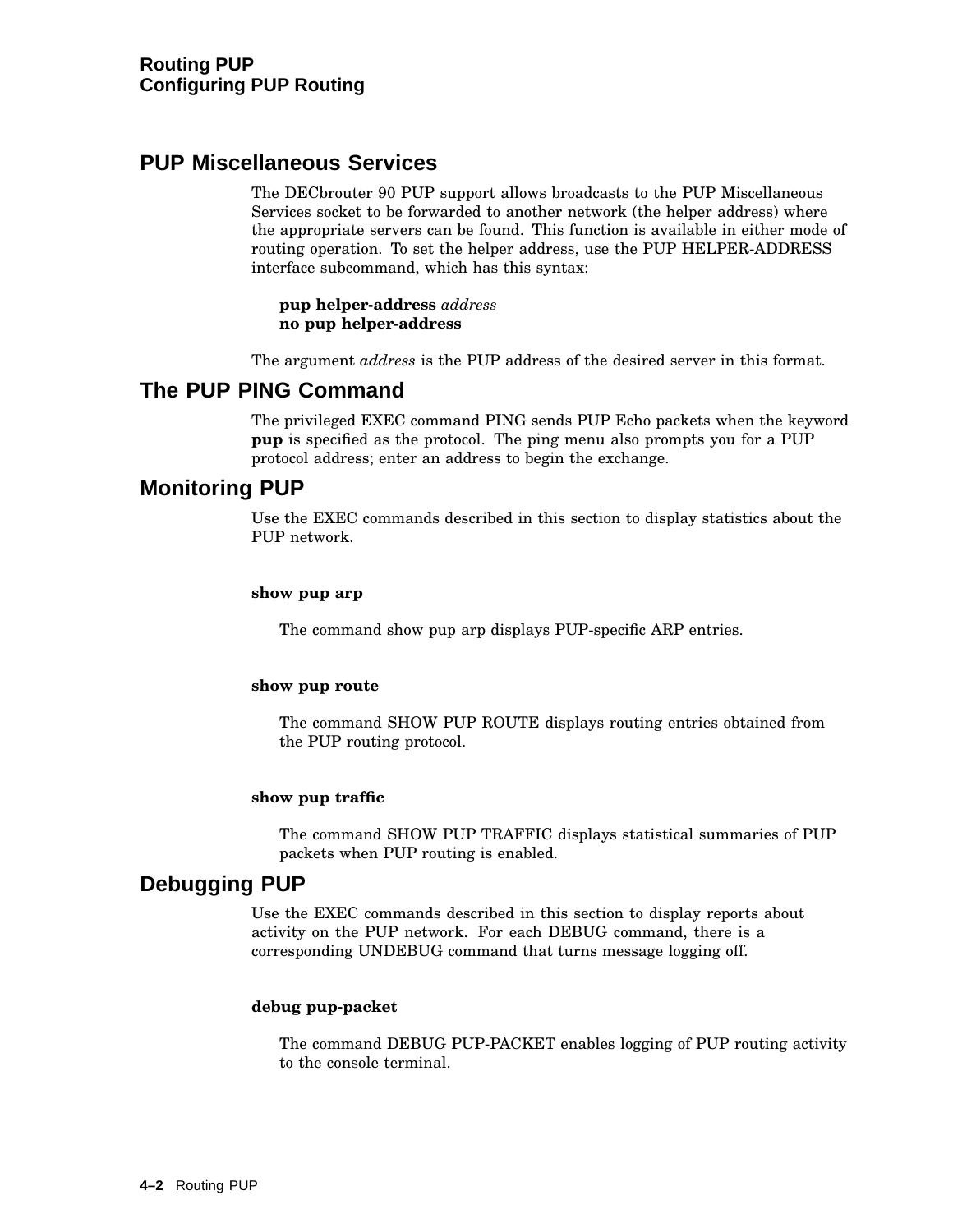# **debug pup-routing**

The command DEBUG PUP-ROUTING enables logging of PUP GWINFO routing exchanges to the console terminal.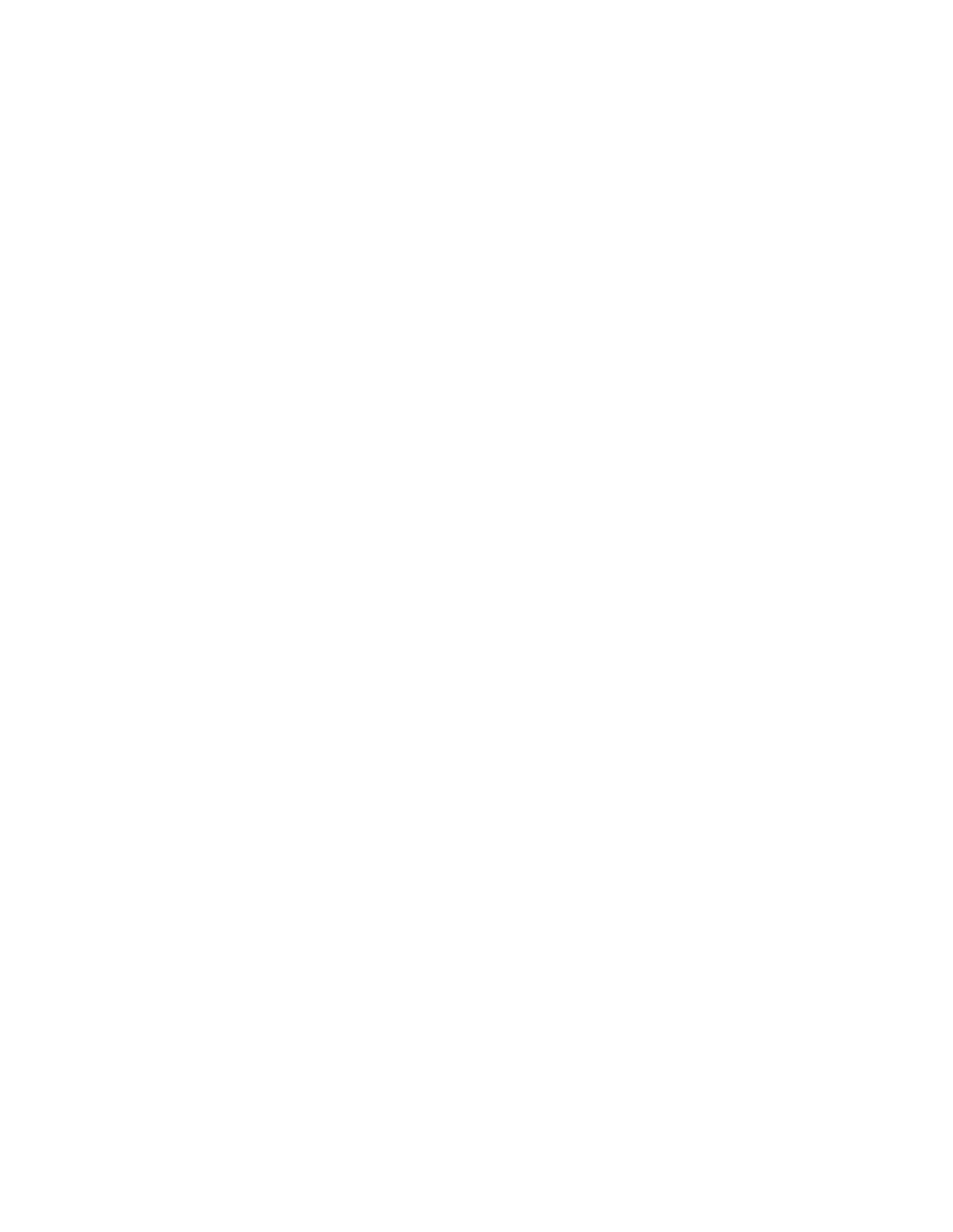# **5 Routing VINES**

This chapter describes DECbrouter 90's implementation of the Banyan VINES routing protocol. It provides the following information:

- The DECbrouter 90's implementation of VINES
- Configuring routing in a VINES network, including special customizing procedures for such tasks as address resolution and filtering packets through the network
- Maintaining and monitoring the VINES network

# **The DECbrouter 90's Implementation of VINES**

The Banyan VINES protocol is a networking system for personal computers. "VINES" stands for Virtual Network System. This proprietary protocol was developed by Banyan, and is derived from Xerox's XNS protocol. The DECbrouter 90's implementation of VINES has been designed in conjunction with Banyan. It is a separate effort from DECbrouter 90's XNS routing protocol support.

The DECbrouter 90's implementation of VINES provides routing of VINES packets on all media types. Although software automatically determines a metric value that it uses to route updates based on the delay set for the interface, the DECbrouter 90 software implementation allows you to customize the metric.

The DECbrouter 90's VINES software offers address resolution to respond to address requests and broadcast addresses propagation. MAC-level encapsulation is also available for Ethernet or IEEE 802.2. Name-to-address binding for VINES host names also is supported, as are access lists to filter packets to or from a specific network. The VINES implementation also includes EXEC-level commands for maintaining, monitoring, and debugging the VINES network.

# **Configuring VINES**

There are only two commands required to enable VINES routing:

- 1. Use the global configuration command VINES ROUTING to enable routing.
- 2. Use the interface subcommand VINES METRIC to enable VINES processing on the interface.

All other configuration commands provide additional functionality or refinements. Each task is described in the following sections, which are followed by descriptions of the EXEC commands to maintain, monitor and debug the VINES network. Summaries of the global configuration commands and interface subcommands described in this chapter appear at the end of this chapter.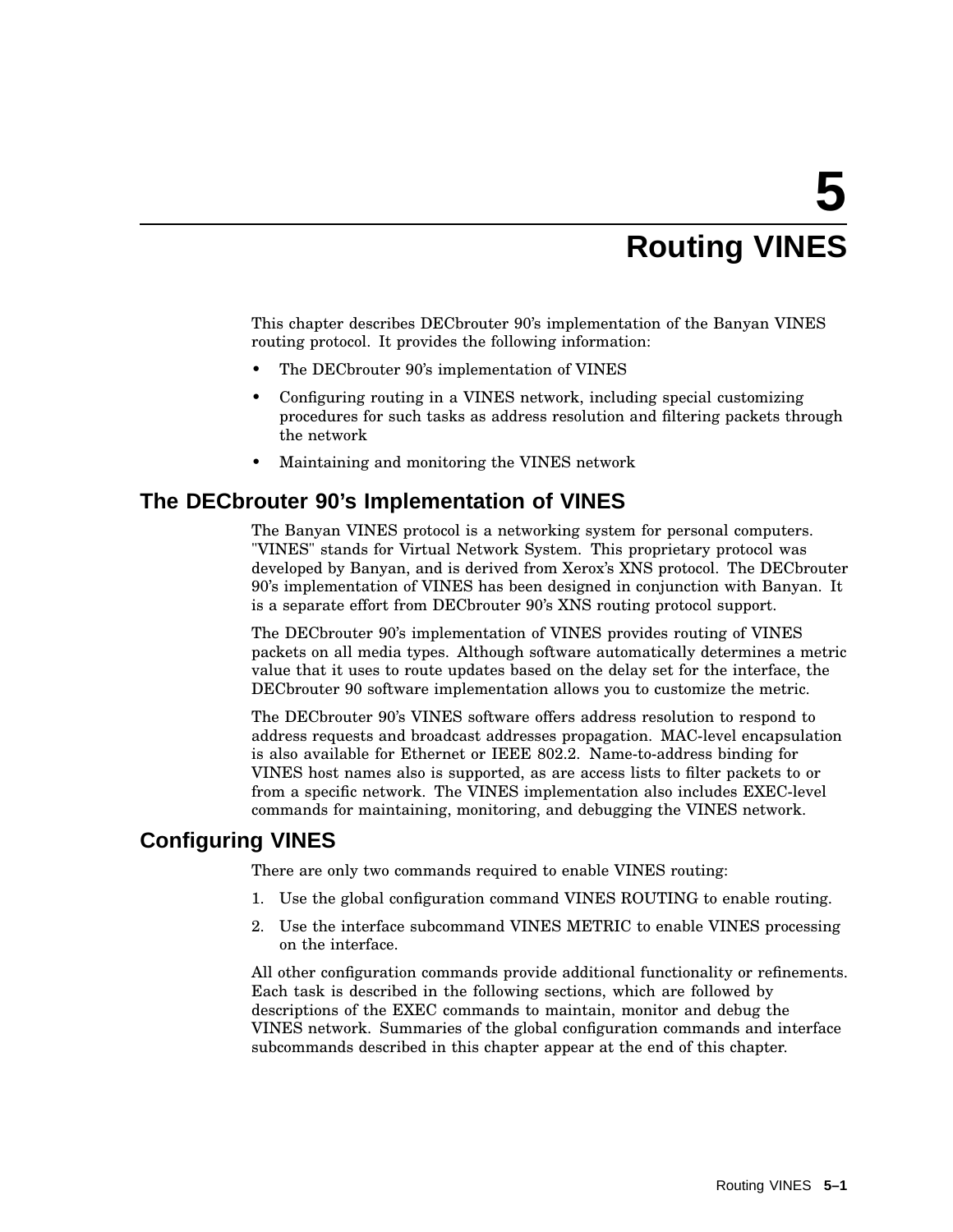# **VINES Addressing**

All VINES products automatically determine their addresses. The VINES specification guarantees interoperability. The network-level address consists of two numbers: a 32-bit network number and a 16-bit number that Banyan refers to as a *subnet number* but that actually serves as a host number. Figure 5–1 illustrates the address format.

# **Figure 5–1 Banyan VINES Network-Level Addresses**



Address conflicts are impossible, because VINES servers use their Banyanassigned unique key serial numbers as their network numbers and use a subnet number of one. Because the keys are unique, the server addresses are unique. VINES clients do not have addresses, as such. The clients use a modified version of the address of the first file server found on the physical network. The clients assume the server's network number and are assigned a subnet number by that server.

Using this address assignment scheme, it is likely that two clients on the same physical LAN will have different addresses. This means that the router must keep a cache of local neighbors, as well as of routing entries.

Banyan has assigned Digital a portion of the overall VINES network number space. This portion is the set of all numbers that begin with the first 11 bits (of the 32) of 0110 0000 000. This number set will appear in all Digital displays as a hexadecimal number beginning with 0x300 or 0x301. Routers attempt to automatically map themselves into the DECbrouter 90 number space based upon the first nonzero Ethernet address found. In the unlikely event that two routers map themselves to the same address, you can use the optional arguments to the VINES ROUTING command (see the section Configuring VINES Routing to override this selection.

# **The VINES Routing Table Protocol**

Neighboring clients, servers, and routers are found by using the Routing Table Protocol (RTP). Every VINES client sends a broadcast Hello message at periodic intervals. This message indicates that the client is still operating and is reachable from the network. For VINES Version 3, this interval is 30 seconds. It has been increased to once every 90 seconds in the VINES Version 4 release. VINES servers send both Hello and update messages periodically. The update message is used to indicate which remote servers and their satellite clients can be reached by routing through that server. These messages are sent by VINES servers every 90 seconds. The DECbrouter 90 also broadcasts update messages once every 90 seconds; however, they do not send Hello messages, because they are redundant when updates are being sent.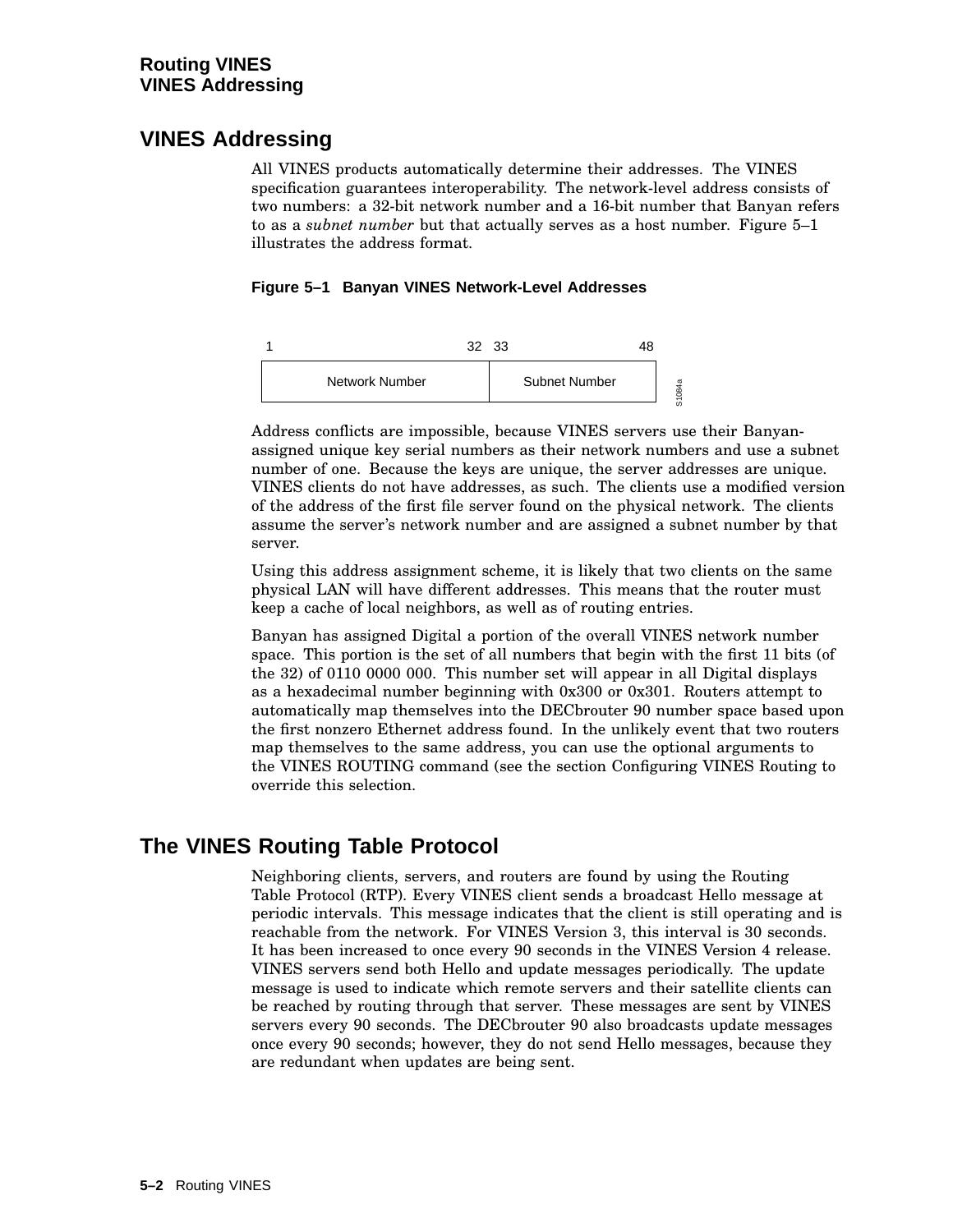# **Configuring VINES Routing**

Use the global configuration command VINES ROUTING to enable VINES routing. The command has this syntax:

```
vines routing [address]
no vines routing
```
Specify the optional *address* argument only when you are *not* using an Ethernet interface, because otherwise the router automatically maps itself into the proper VINES address space. When the optional *address* argument is used, the routers' VINES address is automatically configured as the specified address.

Use the VINES METRIC interface subcommand to enable VINES processing on the defined interface. The command has this syntax:

```
vines metric [number]
no vines metric
```
The system automatically chooses a reasonable metric value that it uses in routing updates based upon the delay value set for the interface. These numbers are chosen to match as closely as possible to the numbers that a Banyan server would choose for the same type and speed of interface. Use the optional *number* argument to force the delay metric for the interface to a specific value. Banyan servers use delay metrics to compute timeouts when communicating with other hosts. Be careful when forcing metrics that you do not set this number too high or too low; doing so could disrupt the normal function of the Banyan servers. This number is generally inversely proportional to the speed of the interface. Some example numbers are found in Table 5–1.

| <b>Interface Type</b> | <b>Delay Metric Value</b> |  |
|-----------------------|---------------------------|--|
| Ethernet              | 2.                        |  |
| 56 Kb Serial          | 45                        |  |
| 9600 Serial           | 90                        |  |

**Table 5–1 Interfaces and Example Delay Metric Values**

## **Example**

These commands enable VINES routing on the Ethernet 0 interface:

```
!
vines routing
!
interface ethernet 0
vines metric 2
!
```
The VINES REDIRECT-INTERVAL interface subcommand determines how frequently a router sends an ICP redirect message on any given interface. The command has this syntax:

**vines redirect-interval** [*number*] **no vines redirect-interval**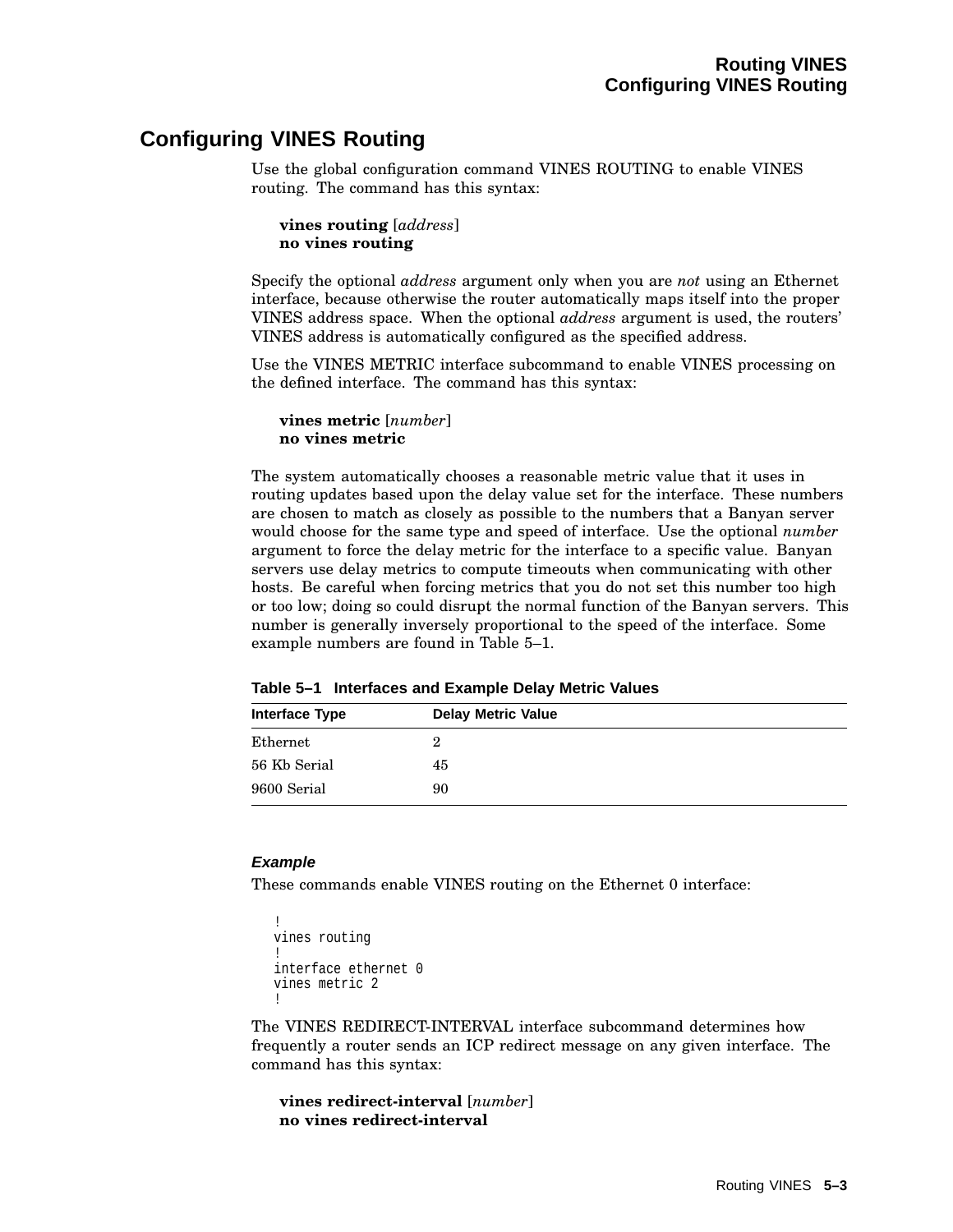The optional *number* argument indicates, in seconds, how frequently the router should send redirect messages. If the number specified is zero, the router will never send redirects on the interface.

## **Example**

To prevent redirect messages from ever being sent on the Ethernet 0 interface, use the following configuration:

```
!
vines routing
!
interface Ethernet 0
vines metric 2
vines redirect-interval 0
!
```
# **Configuring Address Resolution**

VINES clients boot without any knowledge of network-level addresses and preferred servers. The first thing that a client does after initializing its hardware interface is send a broadcast message looking for available servers on the network to which it is attached. The client then waits for responses from the network. Once a message is received, the client sends an address assignment request to the first server that replied to the previous message. That server computes a new unique address based on its own network number and assigns the address to that client.

The address assignment interaction is accomplished by sending responses directly to the client's MAC addresses, because it does not have a network-level address yet. Table 5–2 depicts these events.

| Client | $\rightarrow$ | Broadcast: Are there any servers?     |  |
|--------|---------------|---------------------------------------|--|
| Client | $\leftarrow$  | Server2: Present                      |  |
| Client | $\leftarrow$  | Server1: Present                      |  |
| Client | $\leftarrow$  | Server3: Present                      |  |
| Client | $\rightarrow$ | Server2: Please assign me an address  |  |
| Client | $\leftarrow$  | Server2: Your address is Server2:xxxx |  |
|        |               |                                       |  |

**Table 5–2 Vines Address Assignment Method**

The DECbrouter 90 normally does not respond to any of these messages. There is only one situation in which a response would be necessary; this is when a *stub* network (an Ethernet network with only one connection to a router) has only clients and no server. The router must be explicitly configured to provide address resolution functionality. By turning on the address resolution feature, the router will begin responding to address requests and assigning addresses. The router then acts as a network communication service provider for the client. There still must be a VINES file server somewhere on the network for the client to connect to for all other services. Use the command VINES ARP-ENABLE to enable this feature. The command has this syntax:

#### **vines arp-enable no vines arp-enable**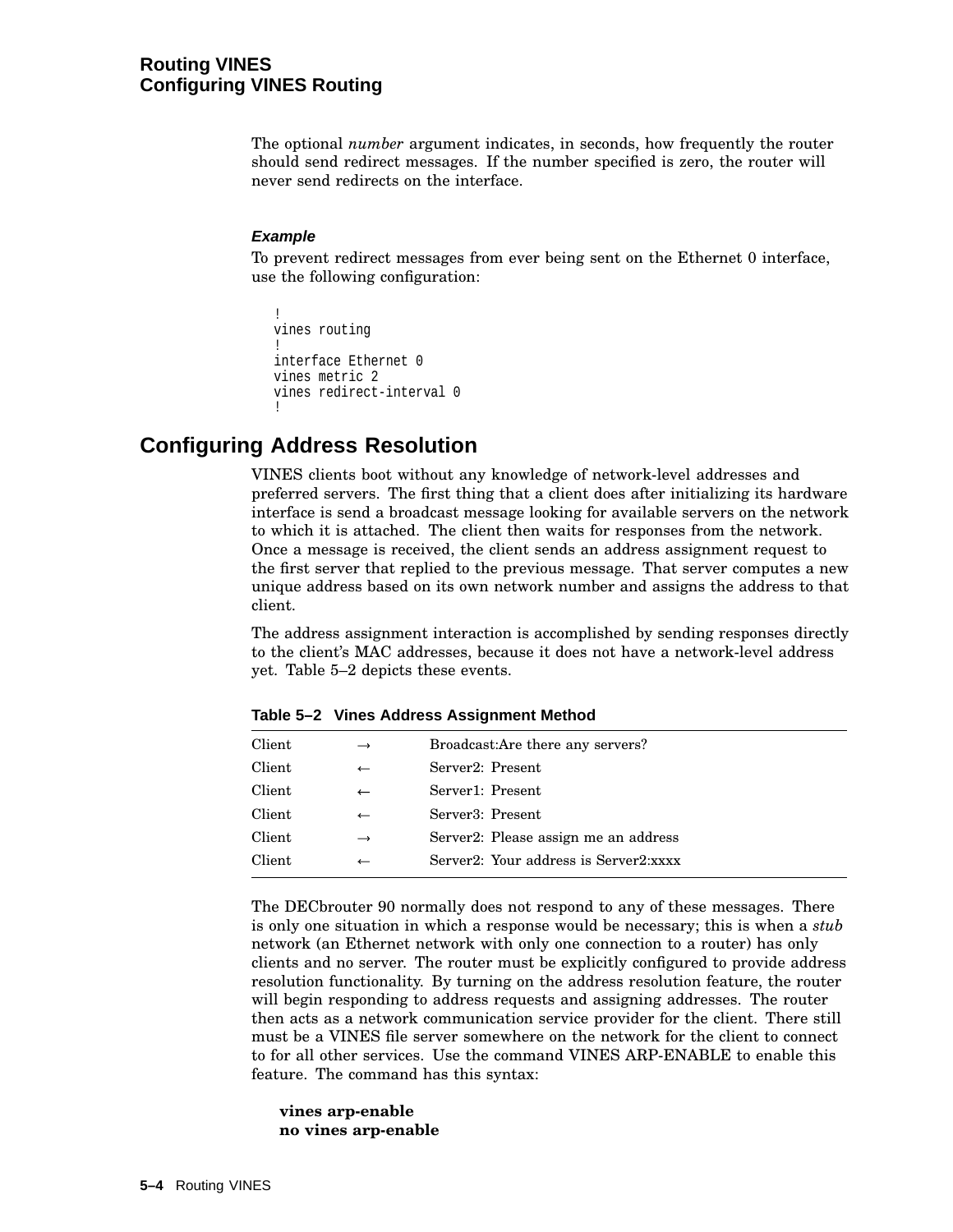The router generates a unique network number in a range assigned by Banyan, based on its VINES address.

A Banyan VINES network without a server needs to be configured with the VINES SERVERLESS interface subcommand. This command provides special processing for certain broadcast packets and certain packets directed at the router. It is necessary for proper functioning of the clients on a network without a server. This is especially important when two networks, one with a server and one without a server, are connected to the same router; in this situation you must use this command to build a path between the two networks. The command has this syntax:

## **vines serverless no vines serverless**

The default is **no vines serverless**.

## **Example**

Use the following example commands when interface Serial 1 is a stub Ethernet that does not contain any VINES servers:

```
interface ethernet 0
vines metric 2
!
interface serial 1
vines metric 2
vines arp-enable
vines serverless
!
```
See the section VINES Configuration Examples for additional examples of this command.

# **Configuring VINES Encapsulation**

Use the interface subcommand VINES ENCAPSULATION to set the MAC-level encapsulation used for VINES broadcasts on the defined interface. The command has this syntax:

## **vines encapsulation** [**arpa** | **snap**]

You can choose from these encapsulation types:

- **arpa** for Ethernet lines
- **snap** for IEEE 802.2 media

The default encapsulation for Ethernet interfaces is **arpa**. All other media defaults to snap. As Banyan migrates to IEEE 802.2 encapsulation in future releases, the default will become **snap** for all media types.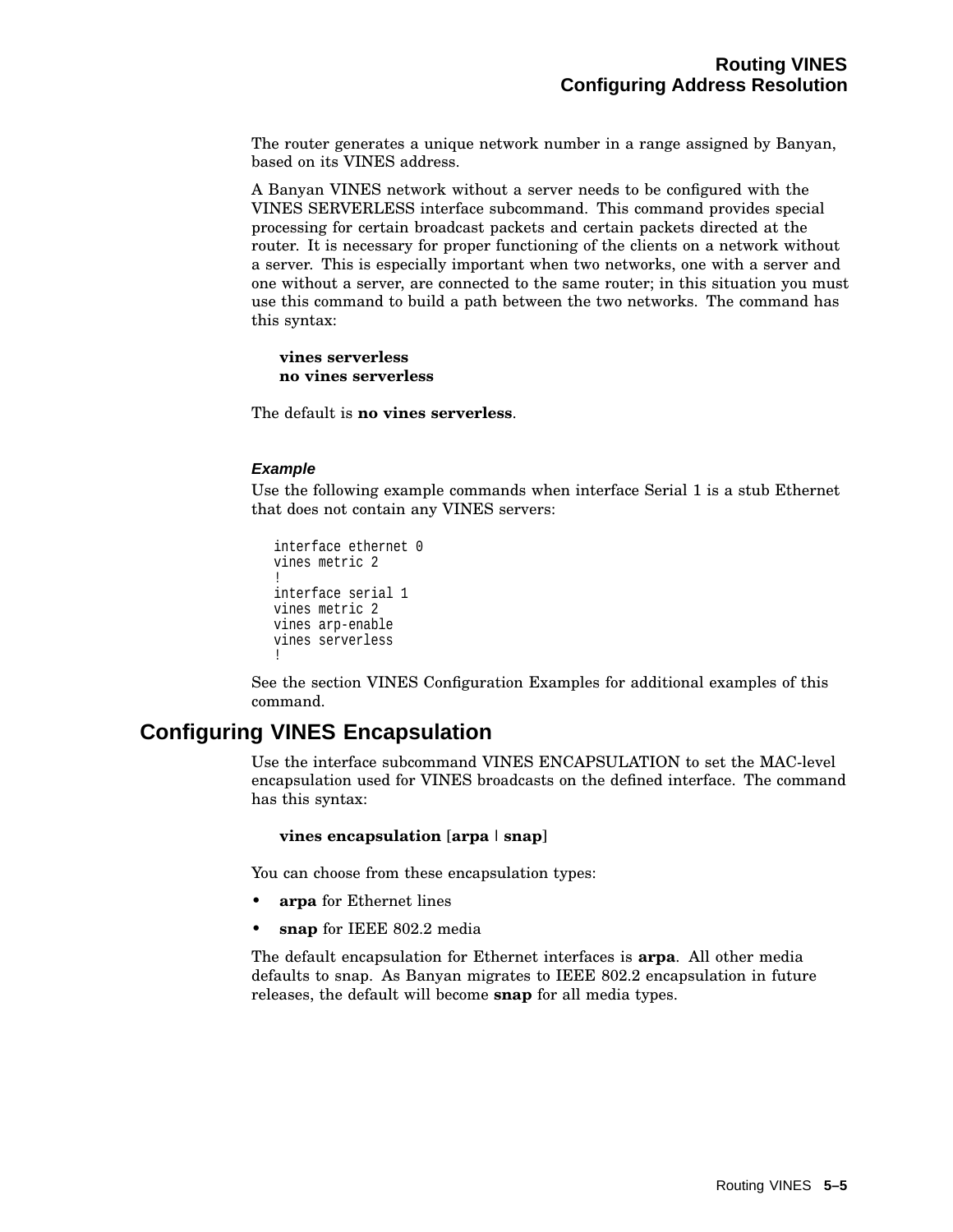# **Routing VINES Configuring VINES Encapsulation**

# **Example**

This example configures the IEEE 802.2 SNAP encapsulation.

```
vines routing
!
interface ethernet 0
vines metric 2
vines encapsulation snap
```
Please note that the VINES ENCAPSULATION command only affects broadcasts from the router. The router keeps track of which encapsulation is used by each of its neighbors and will use the same style of encapsulation when talking directly to a neighbor.

# **Configuring Name-to-Address Mappings**

The DECbrouter 90 provides only static name-to-address bindings for the VINES protocol. (This is completely separate from Banyan's StreetTalk implementation.) Once entered, a VINES host name can be used anywhere that a VINES address can be used. This simplifies typing commands, because it is much easier to remember and type the name of a system than it is to remember and type its address. Names are entered by using the VINES HOST configuration command. The command has this syntax:

**vines host** *name address* **no vines host** *name*

The argument *name* can be any length and sequence of characters separated by white space. The argument *address* consists of a VINES address in the form of network: subnet.

## **Example**

These commands define four host names.

```
!
! Digital names
vines host FARSLAYER 60002A2D:0001
vines host DOOMGIVER 60000A83:0001
! VINES PS/2 server
vines host COINSPINNER 0027AF92:0001
! PC clone client
vines host STUFF 0027AF92:8001
!
```
To examine the cache of VINES name-to-address mappings, use the EXEC command SHOW VINES HOST.

The output appears as follows.

|  | VINES Name Table |               |
|--|------------------|---------------|
|  | FARSLAYER        | 60002A2D:0001 |
|  | <b>DOOMGIVER</b> | 60000A83:0001 |
|  | COINSPINNER      | 0027AF92:0001 |
|  | STUFF            | 0027AF92:8001 |

See the section Monitoring the VINES Network for more information about this command.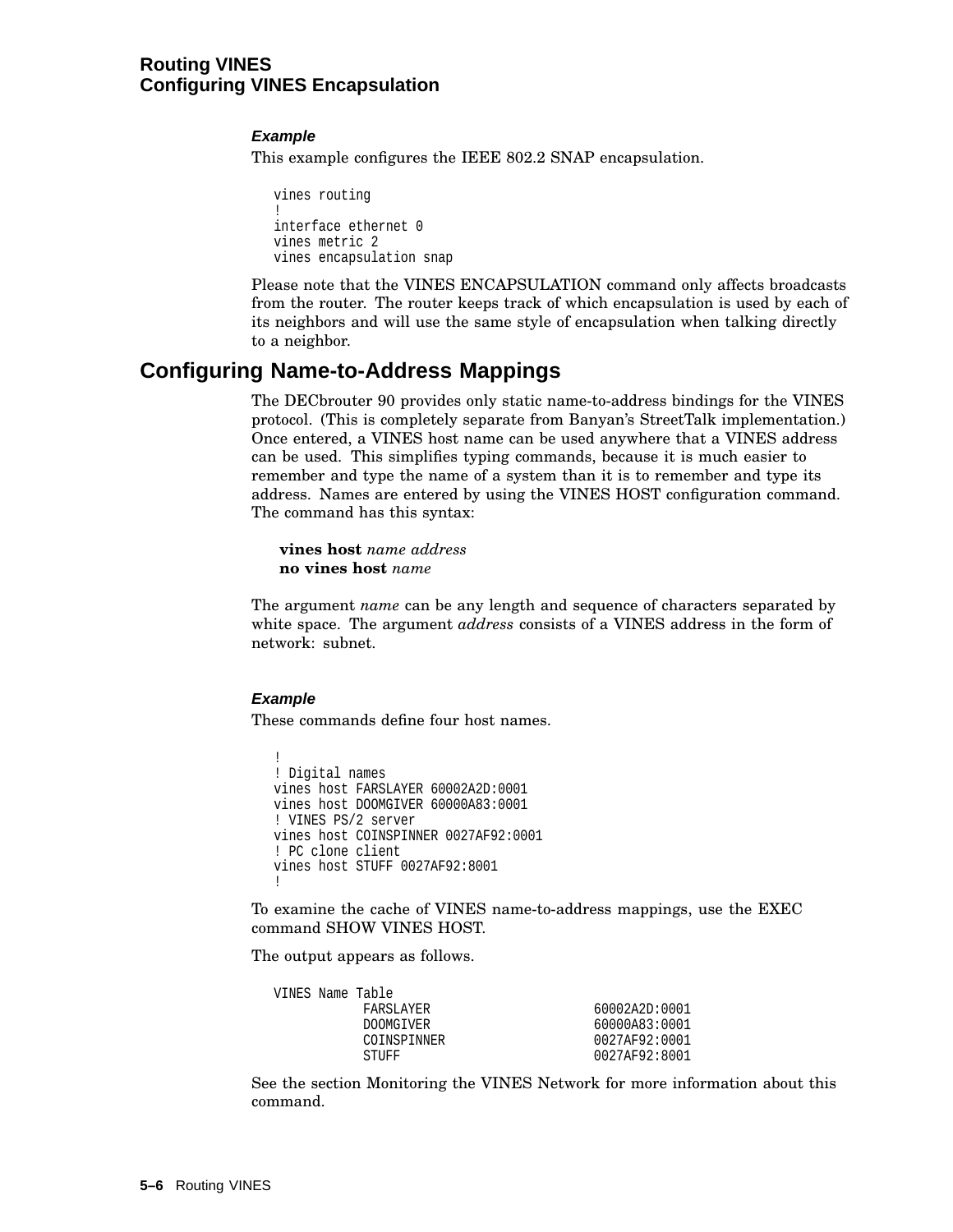# **Configuring VINES Access Lists**

An access list is a list of VINES network numbers kept by the router to control access to or from a specific network for a number of services.

The DECbrouter 90 VINES access list provides network security by permitting or denying certain packets onto a network interface.

Use the global configuration command VINES ACCESS-LIST to create or delete a VINES access list. The command has one syntax for IP and another for other protocols.

**vines access-list** *number* {**permit** |**deny**} **IP** *source-address source-mask dest-address*/*dest-mask*

**vines access-list** *number* {**permit** |**deny**} *protocol source-address sourcemask source-port*/*dest-address dest-mask dest-port* **no vines access-list** *number*

The argument *number* must be an integer between 1 and 100 for both variations of the command. The argument *protocol* can be an integer between 1 and 255 or one of these protocols:

- **SPP**—Sequence Packets Protocol
- **RTP**—Routing Table Protocol
- **ARP**—Address Resolution Protocol
- **IPC**—Interprocess Communications
- **ICP**—Internet Control Protocol

Source and destination addresses (*source-address and dest-address*) are VINES addresses written in the standard form.

Source and destination masks (*source-mask and dest-mask*) are also VINES addresses in the standard form, but they indicate the bits in the corresponding address that should be ignored.

Port numbers (*source-port and dest-port*) are integers in the range of 0 to 65535.

Use the interface subcommand VINES ACCESS-GROUP to assign an outgoing VINES access list to the defined interface. The command has this syntax:

**vines access-group** *list* **no vines access-group**

The argument *list* is the number of an access list defined with the VINES ACCESS-LIST command.

## **Example**

In this example, the first line permits any two servers (subnet of 1) to talk to each other, regardless of their network numbers, and the second line denies everything else.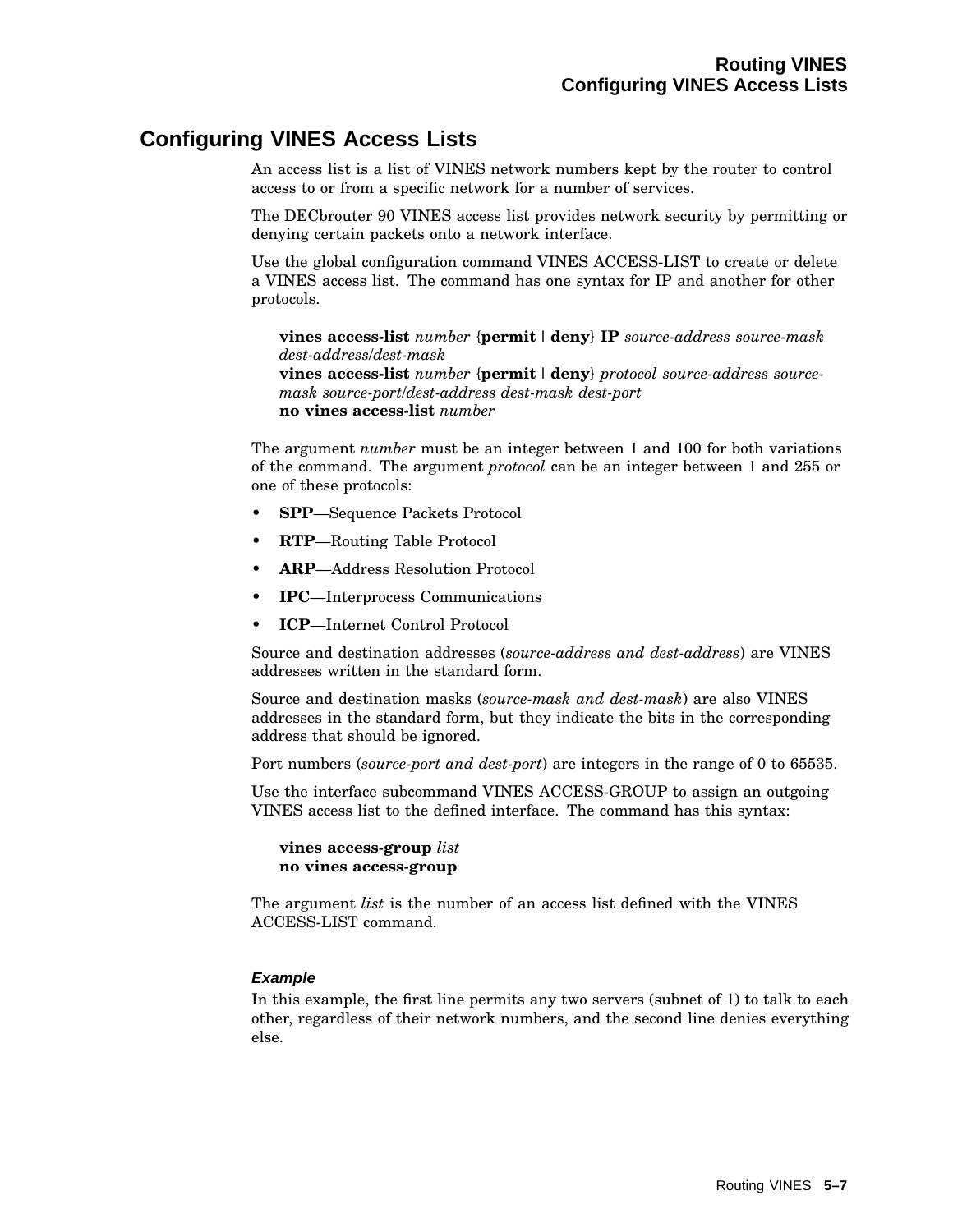# **Routing VINES Configuring VINES Access Lists**

```
!
vines routing
vines access-list 1 permit IP 0:1 ffffffff:0 0:1 ffffffff:0
vines access-list 1 deny IP 0:0 ffffffff:ffff 0:0 fffffffff:ffff
!
```
In this example, the first line prohibits any communication on IPC port number 15 (hex 0F); the second line permits all other communication.

```
vines access-list 1 deny IPC 0:0 ffffffff:ffff 0xf 0:0 ffffffff:ffff 0xf
vines access-list 1 permit IP 0:0 ffffffff:ffff 0:0 fffffffff:ffff
```
# **VINES Configuration Examples**

Use the following configuration examples to help you configure your VINES routing network.

# **Propagating Broadcasts**

The following examples illustrate how to configure a VINES network where the clients are all behind one router and the servers are behind another router, as depicted in Figure 5–2.

**Figure 5–2 VINES Client/Server Configuration**



## **Example for Client**

```
!
vines routing
!
interface ethernet 0
vines metric 2
vines serverless
!
interface serial 0
vines metric 15
vines serverless
!
```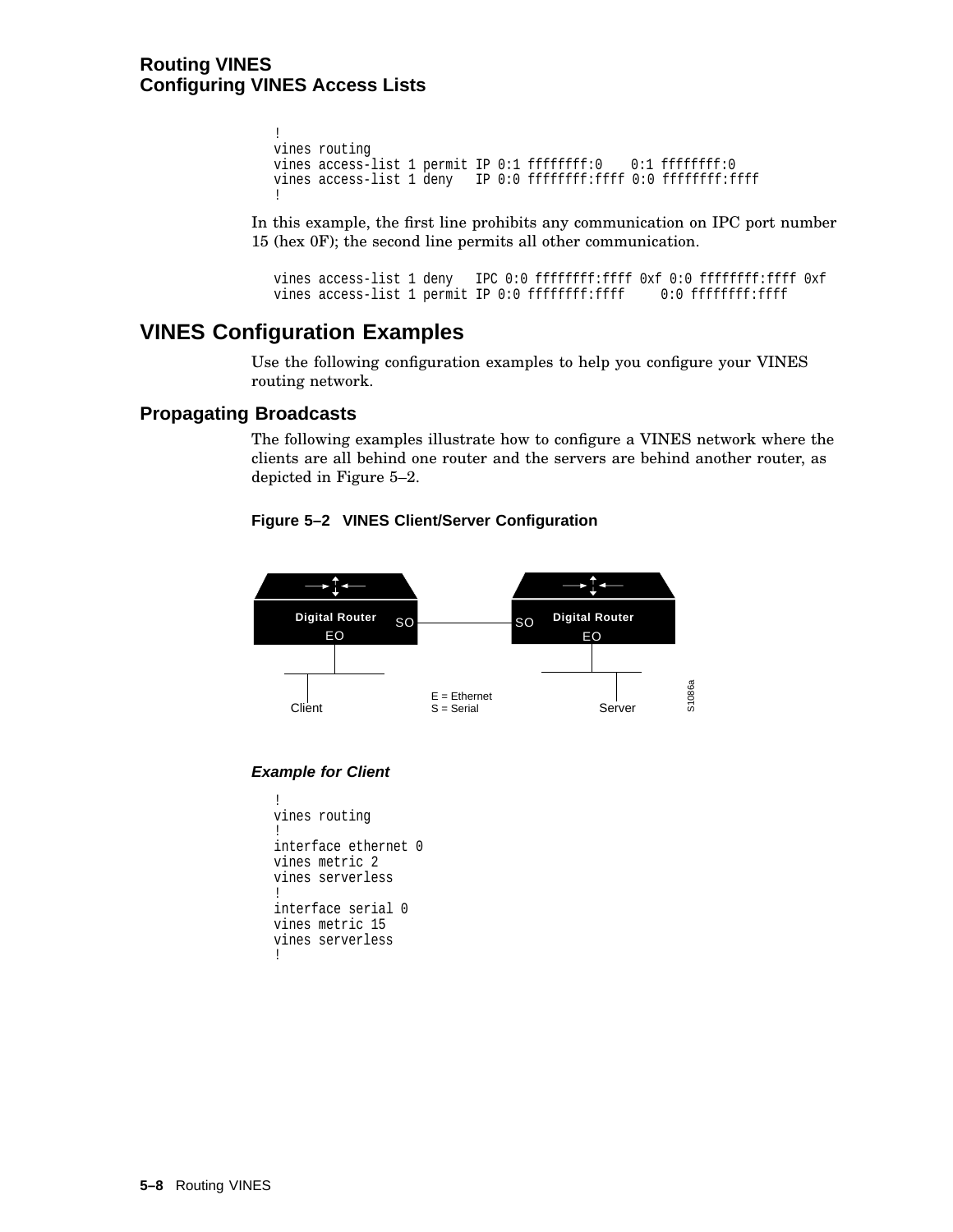# **Example for Server**

```
!
vines routing
!
interface ethernet 0
vines metric 2
!
interface serial 0
vines metric 15
vines serverless
!
```
# **Filtering Packets**

The following example illustrates how to configure an access list that allows packets across two VINES networks and filters all packets across a third VINES network.

# **Example**

```
!
vines routing
vines access-list 1 permit IP 60000A83:0 0:FFFF 60003753:0 0:FFFF
vines access-list 1 deny IP 0:0 FFFFFFFF:FFFF 0:0 FFFFFFFFF:FFFF
!
```
# **Maintaining the VINES Network**

Use these EXEC commands to maintain the VINES routing protocol tables.

Use the privileged EXEC command CLEAR VINES NEIGHBOR to delete the specified address from the neighbor table maintained by the router. This also forces the deletion of all routing table entries that have the given neighbor as the first hop in their paths.

## **clear vines neighbor** {*address* | **\***}

The argument *address* is the neighbor address. The asterisk (**\***) deletes all entries from the neighbor routing table except the entry for the router itself.

# **Example**

This command clears all entries from the neighbor routing table:

gateway# **clear vines neighbor \***

Use the privileged EXEC command CLEAR VINES ROUTE to delete the specified network address from the routing table maintained by the router.

**clear vines route** {*address* | **\***}

The argument *address* is the routing address. The asterisk (**\***) deletes all entries from the routing table except the entry for the router itself.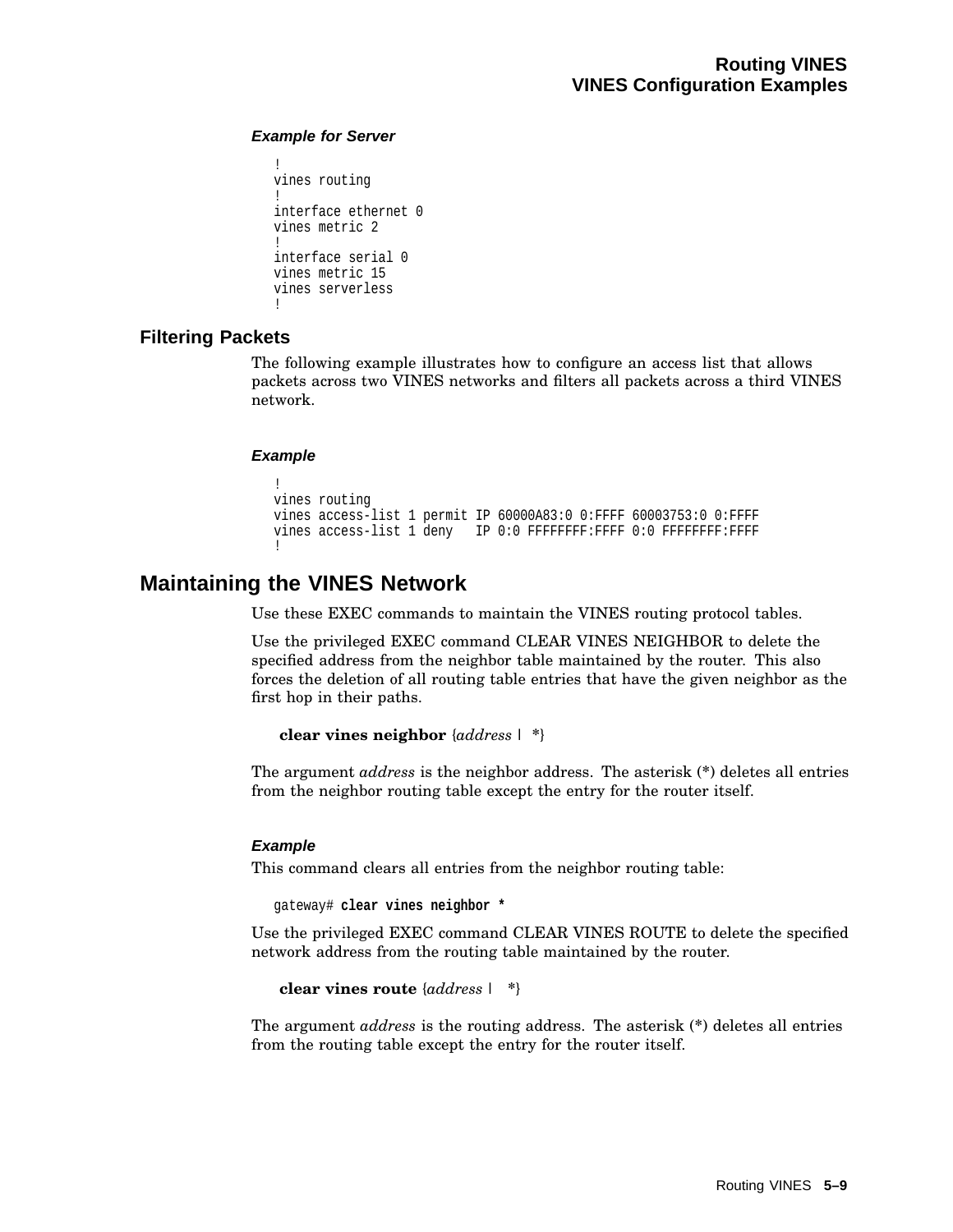# **Routing VINES Maintaining the VINES Network**

# **Example**

This command clears all entries from the routing table:

gateway# **clear vines route \***

# **Monitoring the VINES Network**

Use these EXEC commands to monitor networks configured for VINES routing.

# **Displaying the VINES Name Table**

Use the EXEC command SHOW VINES HOST to display the contents of the VINES name table.

## **show vines host** [*name*]

If the optional *name* argument is included, then only that entry is printed from the table. If no name is present, the entire table is printed.

# **Displaying VINES Interface Settings**

Use the EXEC command SHOW VINES INTERFACE to display all VINESrelated interface settings.

#### **show vines interface** [*interface unit*]

If no interface name is supplied, the values for all interfaces are printed, along with the VINES global parameters.

Sample output from this command is as follows:

```
VINES address is 60000A83:1
Next client will be 60000A83:8000
-More-
Ethernet 0 is up, line protocol is up
VINES protocol processing disabled
-More-
Serial 0 is up, line protocol is up
Interface metric is 27 (5.4 seconds)
Outgoing access list is not set
-More-
Serial 1 is up, line protocol is up
VINES protocol processing disabled
```
# **Displaying the VINES Neighbor Table**

Use the EXEC command SHOW VINES NEIGHBORS to display the entire contents of the VINES neighbor table maintained by this router.

**show vines neighbors** [*address*]

If the optional *address* argument is supplied, then only that entry from the table is displayed.

Sample output from this command is as follows: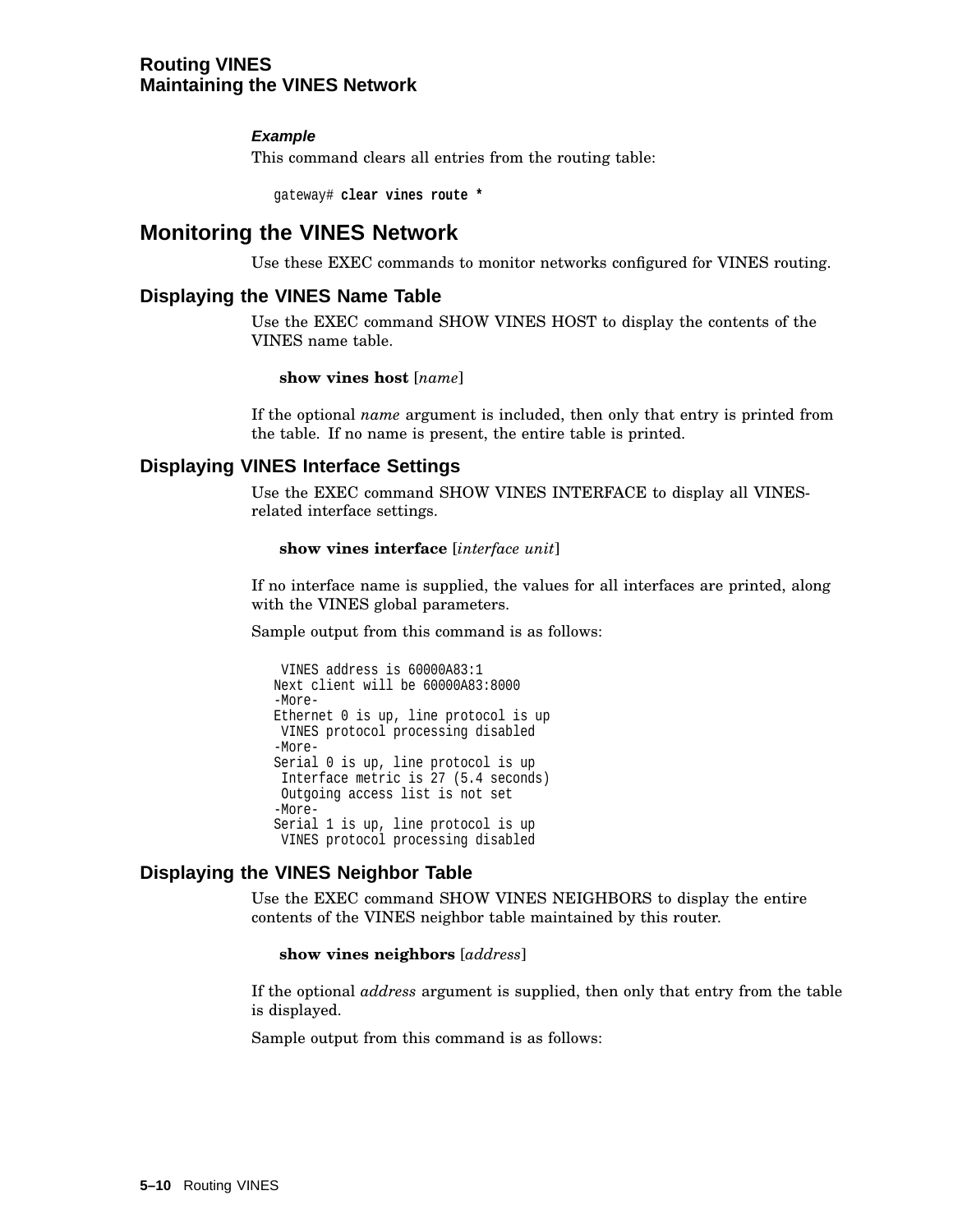| Network  | Subnet Age |            |          | Metric Hardware Address Type |      | Interface |
|----------|------------|------------|----------|------------------------------|------|-----------|
| 0027AF92 | 0001       | 16         | $\sim$ 2 | 0260.8C3C.141C               | ARPA | Ethernet0 |
| 60000A83 | 0001       | 12.        | 2        | 0000.0C00.0A84               | ARPA | Ethernet1 |
| 0027AF92 | 8001       | 12.        | 2        | 0000.C05A.0511               | ARPA | Ethernet0 |
| 60002A2D | 0001       | $\sim$ $-$ |          | $\overline{\phantom{a}}$     |      |           |

# **Displaying the VINES Routing Table**

Use the EXEC command SHOW VINES ROUTE to display the entire contents of the VINES routing table.

#### **show vines route** [*address*]

If the optional *address* argument is supplied, then only the routing entry for that network is displayed.

Sample output of this command is as follows:

```
Codes: R - RTP derived, C - connected, S - static, 4 routes
R Net 0027AF92 <LEVEL>(2\{text}) via 0027AF92:1, 21 sec, 0 uses, Ethernet0
R Net 60000A83 [2.H] via 60000A83:1, 503 sec, 0 uses, Ethernet1
C Net 60002A2D is this router's network, 0 uses
```
A .H after the metric indicates that the route is currently in a hold-down state.

# **Displaying VINES Traffic**

Use the EXEC command SHOW VINES TRAFFIC to display the statistics kept on VINES protocol traffic.

#### **show vines traffic**

Sample output of this command is as follows:

```
Rcvd: 4218 total, 0 format errors, 0 checksum errors, 12 bad hop count,
         3994 local destination
  Bcast: 3994 received, 2 sent, 1 forwarded
        0 not lan, 0 not gt 4800, 0 no charge
  Sent: 3512 generated, 147 forwarded
        0 encapsulation failed, 65 no route
   IPC: 0 errors received, 12 errors sent, 0 metric sent
   Echo: Received 0, Sent 2
Unknown: 0 packets
```
# **The VINES PING Command**

The EXEC command PING allows the network administrator to determine network connectivity by sending datagrams to the host in question. A sample session follows.

```
Doomgiver# ping coinspinner
Repeat count [5]:
Datagram size [100]:
Timeout in seconds [2]:
Verbose [n]:
Type escape sequence to abort.
Sending 5, 100-byte VINES Echos to 27AF92:1,
timeout is 2 seconds:
!!!!!
Success rate is 100 percent, round-trip min/avg/max = 4/7/8 ms
```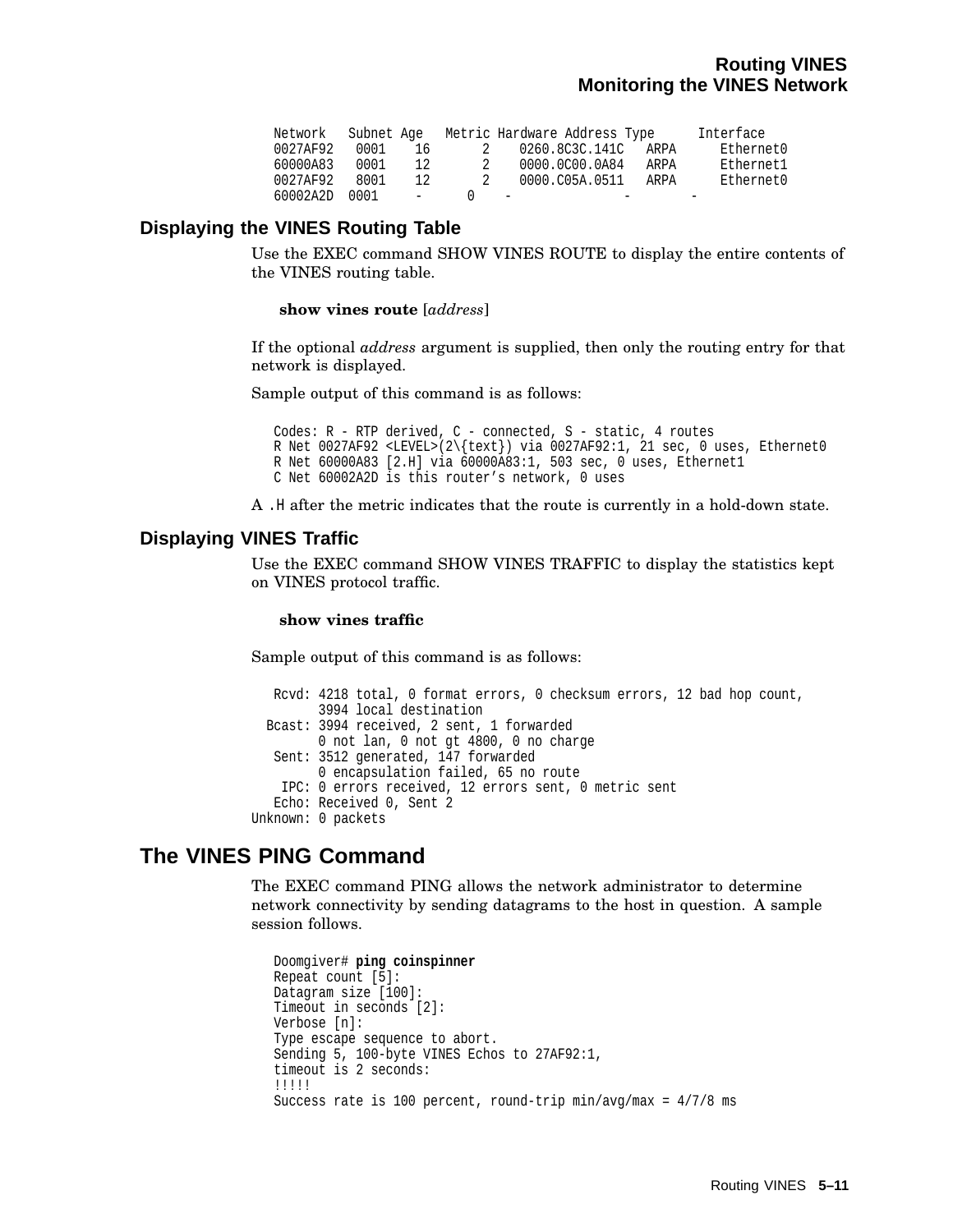# **The VINES TRACE Command**

The EXEC command TRACE allows the administrator to determine the path that a packet takes when traversing a VINES network. This command does not produce the names of any VINES servers that are traversed. Sample output of tracing through DECbrouter 90 routers to reach a Banyan file server is shown in the following example; the trace test characters are explained in Table 5–3.

Doomgiver# **trace coinspinner** Type escape sequence to abort. Tracing the route to COINSPINNER (27AF92:1) 0 FARSLAYER (60002A2D:1) 0 msec 4 msec 4 msec 1 COINSPINNER (27AF92:1) 4 msec 4 msec 8 msec

**Table 5–3 Trace Test Characters**

| Char    | <b>Meaning</b>                                                        |
|---------|-----------------------------------------------------------------------|
| nn msec | For each node, the round-trip time for each probe in no milliseconds. |
| ∗       | The probe timed out.                                                  |
|         | Unknown packet type.                                                  |

# **Debugging the VINES Network**

Use these DEBUG commands to obtain reports of VINES' routing functionality. The DEBUG commands are disabled by entering the UNDEBUG version of the command once it is enabled.

## **debug vines-arp**

The EXEC command DEBUG VINES-ARP enables logging of all ARP protocol processing that occurs in the router.

## **debug vines-echo**

The EXEC command DEBUG VINES-ECHO enables logging of all MAC-level echo processing that occurs in the router. This echo functionality is used by the Banyan interface testing programs.

## **debug vines-packet**

The EXEC command DEBUG VINES-PACKET enables logging of general VINES debugging information. This includes packets received, generated, and forwarded, as well as failed access checks and other items.

## **debug vines-routing**

The EXEC command DEBUG VINES-ROUTING enables logging of all RTP update messages sent or received and all routing table activities that occur in the router.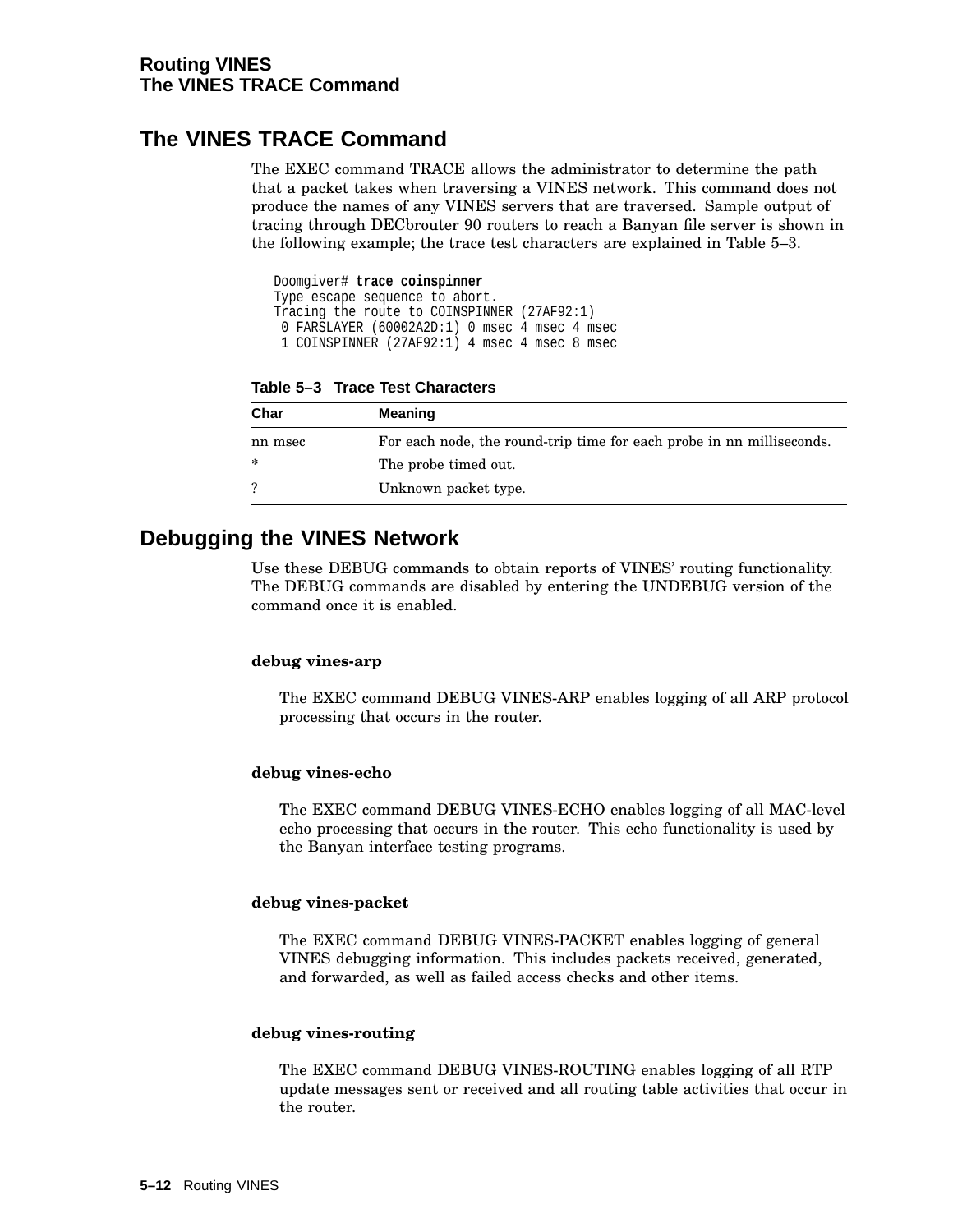#### **debug vines-table**

The EXEC command DEBUG VINES-TABLE enables logging of all modifications to the VINES routing table. This command provides a subset of the information provided by the DEBUG VINES-ROUTING command.

# **VINES Global Configuration Command Summary**

Following is an alphabetical list of the VINES global configuration commands that specify system-wide parameters for VINES support.

[**no**] **vines access-list** *number* {**permit** |**deny**} **IP** *source-address source-mask dest-address dest-mask*

[**no**] **vines access-list** *number* {**permit** |**deny**} *protocol source-address sourcemask source-port dest-address dest-mask dest-port*

Creates or deletes a VINES access list. The argument *number* must be an integer between 1 and 100 for both variations of the command. The argument *protocol* is an integer between 1 and 255 or one of these protocols:

- **SPP**—Sequence Packets Protocol
- **RTP**—Routing Table Protocol
- **ARP**—Address Resolution Protocol
- **IPC**—Interprocess Communications
- **ICP**—Internet Control Protocol

Source and destination addresses (*source-address and dest-address*) are VINES addresses written in the standard form.

Source and destination masks (*source-mask and dest-mask*) are also VINES addresses in the standard form, but they indicate the bits in the corresponding address that should be ignored.

Port numbers (*source-port and dest-port*) are integers in the range of 0 to 65535.

The **no** variation with the access list number deletes the access list.

## [**no**] **vines host** *name address*

Adds or deletes an entry to the VINES name-to-address mapping table. Once entered, a VINES name can be used anywhere that a VINES addresses is requested.

#### [**no**] **vines routing** [*address*]

Enables or disables VINES routing. The argument *address* is not necessary if you have Ethernet interfaces, because the router will automatically map itself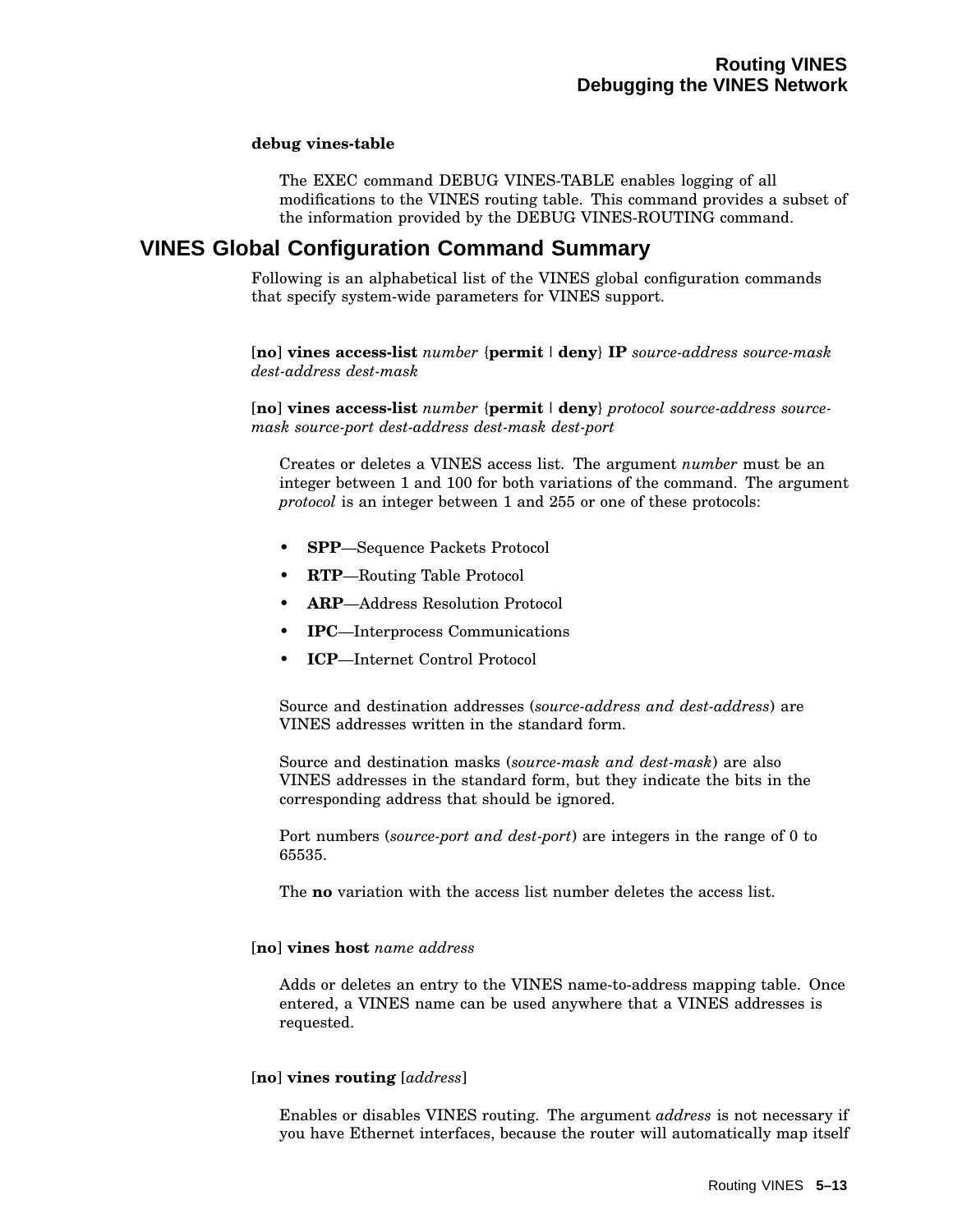into the VINES address space. If the optional *address* argument is given, then the routers' VINES address will be forced to be the specified address.

# **VINES Interface Subcommand Summary**

Following is an alphabetical list of the VINES interface subcommands that specify parameters for interfaces configured for VINES routing. These commands must follow an INTERFACE command.

## [**no**] **vines access-group** *list*

Assigns or removes an outgoing VINES access list to the defined interface. The argument *list* is the number of an access list defined with the VINES ACCESS-LIST command.

#### [**no**] **vines arp-enable**

Enables or disables the processing of ARP packets received on the defined interface. When enabled, the router responds to ARP packets and assigns network addresses to clients.

# **vines encapsulation** [**arpa** | **snap**]

Sets the MAC-level encapsulation used for VINES broadcasts on the defined interface. The current defaults are: **arpa** for Ethernet lines, and **snap** for IEEE 802.2 media.

#### [**no**] **vines metric** [*number*]

Enables or disables the processing of VINES processing on this interface. The system automatically chooses a reasonable metric value, that is used in routing updates and is based upon the delay value set for the defined interface. When the optional *number* argument is supplied, the system forces the VINES delay metric for this interface to the supplied number.

#### [**no**] **vines redirect-interval** [*number*]

Determines how frequently a router will send an ICP *redirect* message on any given interface. The **no** version restores the default.

#### [**no**] **vines serverless**

Configures a Banyan VINES network without a server. This command can be used on several routes to build a path to a network that contains servers. The default is NO VINES SERVERLESS.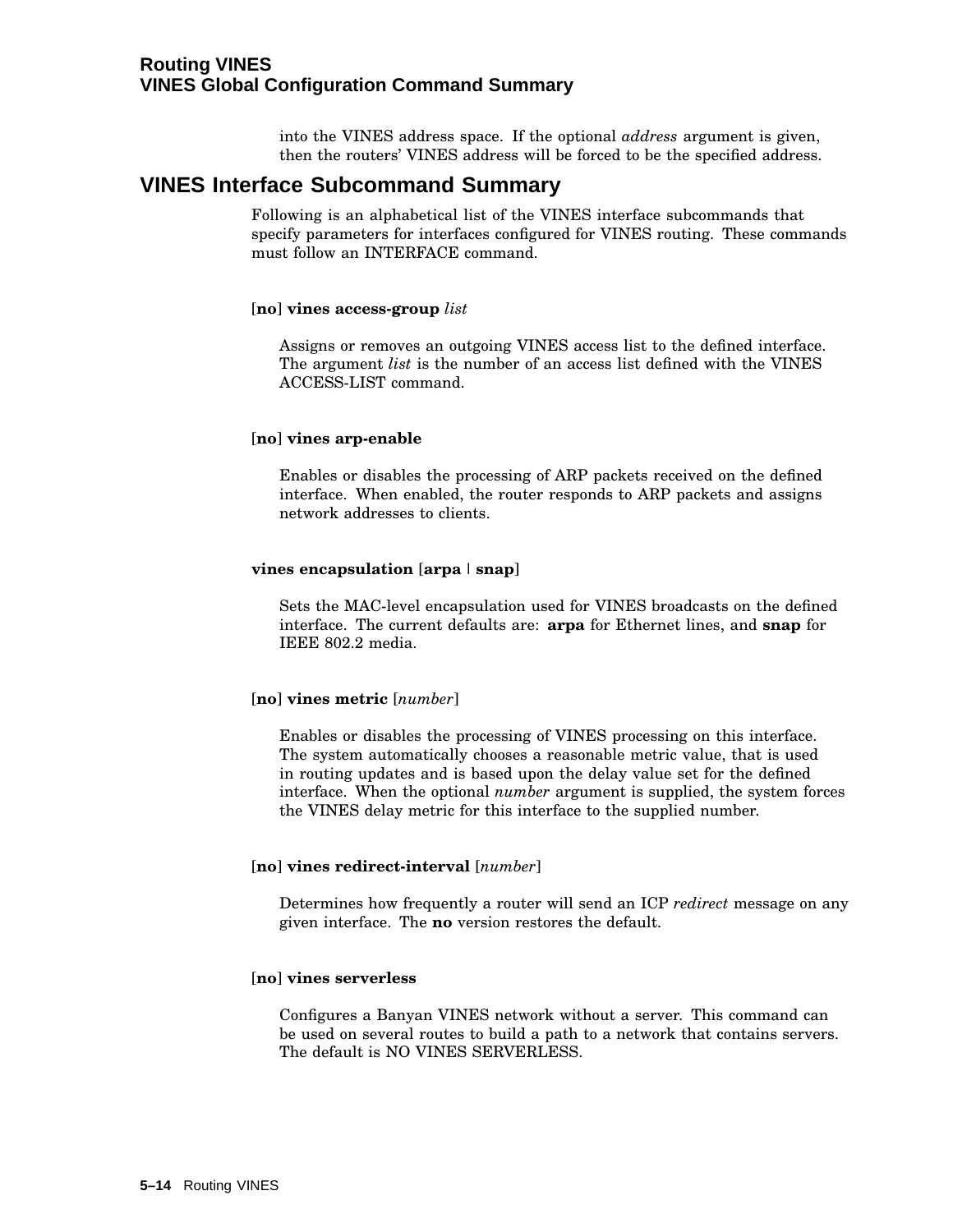# **6 Routing XNS**

This chapter describes how to configure your router to perform routing for packets using the Xerox Network System (XNS) protocols.

You will find information about the following topics and tasks:

- How to configure a routing process for XNS routing. This includes information on the principal XNS protocols, XNS addressing, configuring your router to route XNS traffic, managing security issues, and maximizing performance.
- How to configure helper addresses and flooding options for broadcast traffic.
- How to configure options for access lists and filters.
- Configuration restrictions and requirements for encapsulation of all important lower- layer protocols, including Ethernet, serial ports and others.

This chapter also contains configuration information on Ungermann-Bass' and 3Com's XNS protocols.

The section XNS Configuration Examples includes examples of actual configurations for working XNS networks, including Ungermann-Bass and 3Com.

Additionally, EXEC-level commands for monitoring and debugging the XNS network are described. These commands are found in the last sections of the chapter, along with concise summaries of the global and interface-specific configuration commands.

# **The DECbrouter 90 Implementation of XNS**

The DECbrouter 90 provides a subset of the XNS protocol stack to support XNS routing on its routers. The same DECbrouter 90 that routes XNS can also route another protocol stack like TCP/IP or DECnet. At the Physical and Data Link Layers, XNS traffic can be routed over Ethernets, or point-to-point serial lines running HDLC or LAPB, or X.25, Frame Relay, or SMDS networks.

# **Ethernet**

When XNS routing is enabled, the address used is either the IEEE-compliant address specified in the XNS routing configuration command or the first IEEEcompliant address in the system. The address also is used as the node address for non-LAN media, notably serial links.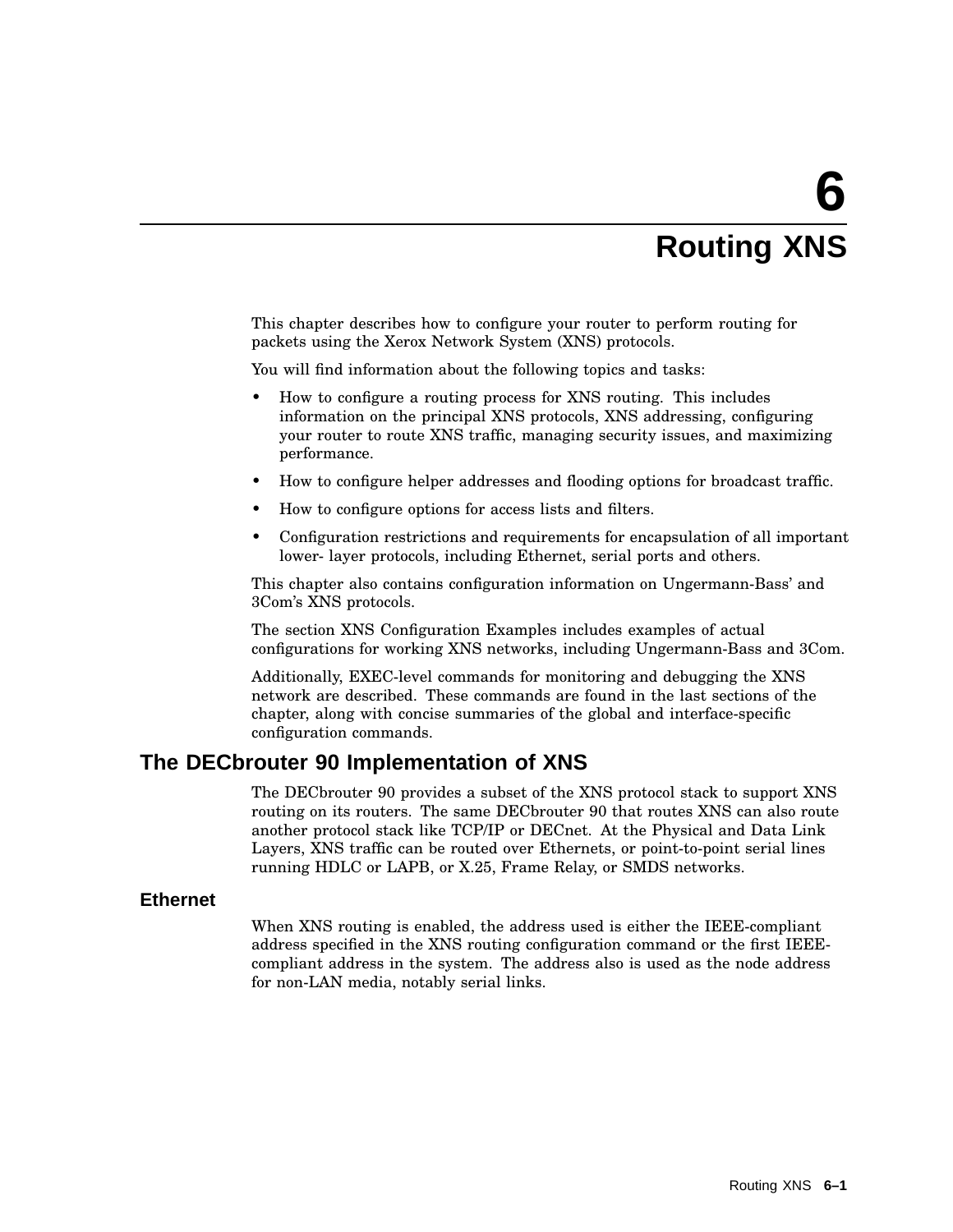# **XNS Addresses**

Both Data Link (MAC) and Network Layer addressing are needed in any network that supports routing; XNS is no exception. An XNS Network Layer address is composed of three fields:

- The network number uniquely identifies a network in an internet.
- The host number uniquely identifies a host on a network.
- The socket number uniquely identifies a socket within the operating system of the host. A socket is a transport address that is the source or destination of packets.

# **Network and Host Numbers**

The network number is expressed in decimal format in DECbrouter 90 configuration files and routing tables. When configuring a DECbrouter 90, enter the network number in decimal.

Addresses must be unique throughout an XNS internet. Because both the network number and the host address are needed to deliver traffic to a host, addresses are usually given as network numbers, followed by host addresses, separated with dots. An example address follows.

# **Example**

In this example, the network number is 47 (decimal), and the host address is 0000.0c00.23fe (hex). A network number of 0 is used when the network number is unknown; this is the local network number.

47.0000.0c00.23fe

# **Socket Numbers**

An XNS socket number is a 16-bit field in the IDP header. Sockets are selected by the client processes of each host before a connection is established. Certain socket numbers are considered to be well-known sockets (WKS), meaning that the service performed by the software using them is statically defined. Each system element supplying a specific well-known service does so at the same WKS. Socket numbers above the well-known range can be selected and reused at random.

# **Configuring XNS**

Follow these steps to configure XNS routing:

- 1. Enable XNS routing using the XNS ROUTING command.
- 2. Assign a unique XNS network number to each interface using the XNS NETWORK command.
- 3. Optionally configure performance parameters and helper addresses (which help manage broadcast traffic).
- 4. Optionally configure access lists and filters.

There are specific configurations for the Ungermann-Bass Net/One networks; these are described in a later section.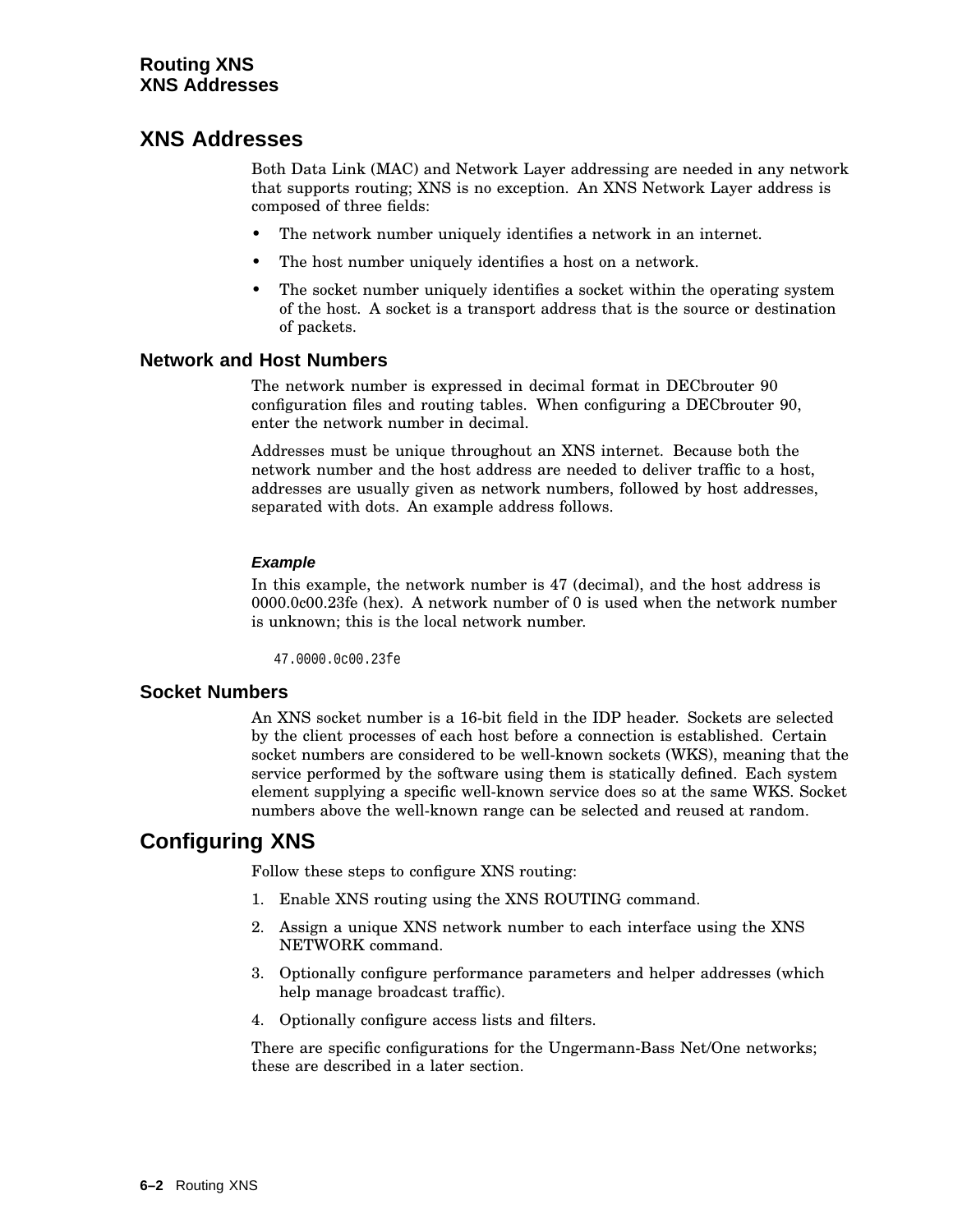# **Enabling XNS Routing**

The first step in the configuration process is to specify XNS as the protocol you are enabling. Use the XNS ROUTING global configuration command to enable XNS routing. The full syntax of this

**xns routing** [*address*] **no xns routing**

The optional argument *address* is used as the router's address on interfaces that have no native MAC-level addresses (principally serial lines). The NO XNS ROUTING command disables all XNS processing.

If the argument *address* is omitted, the router uses the address of the first IEEE-compliant (Ethernet) interface hardware address it finds in its interface list. The address 0123.4567.abcd is used as a default for non-IEEE interfaces.

Next, use the XNS NETWORK interface subcommand to assign a decimal XNS network number to each interface and enable each interface to run XNS protocols. The full syntax of the command follows.

**xns network** *number* **no xns network**

The argument *number* is the network number in decimal format. Interfaces not enabled to run XNS ignore any XNS packets that they receive. Every XNS interface in a system must have a unique XNS network number.

The **no** version of the command deassigns the XNS network number for the interface and disables XNS on that interface.

## **Example**

This example starts XNS routing and assigns XNS network numbers to the physical networks connected to two of the router's serial interfaces.

```
xns routing
interface serial 0
xns network 20
interface serial 1
xns net 21
```
# **Configuring Static Routing**

To add a static route from your router to a remote destination in the XNS routing table, use the XNS ROUTE global configuration command. The full syntax follows.

**xns route** *network host-address* **no xns route** *network host-address*

The argument *network* is the destination XNS network number in decimal. The argument *host-address* is a decimal XNS network number and a hexadecimal host number, separated by a dot. The argument *host-address* must refer to a node directly connected to one of the router's physical networks.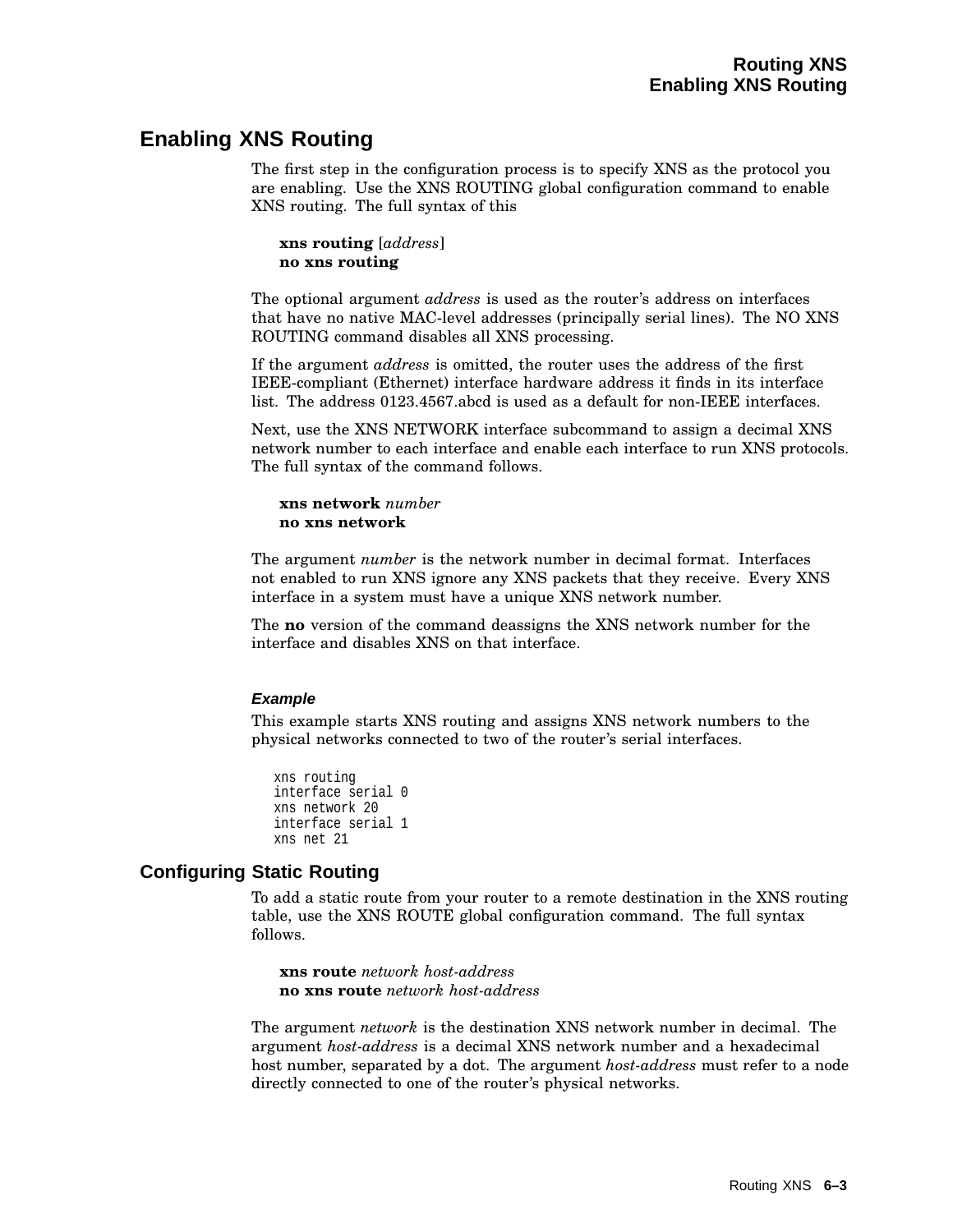Static routes usually are not used in XNS environments, because nearly all XNS routers support dynamic routing with RIP. Dynamic routing is enabled by default in the DECbrouter 90. The **no** version of the command removes the static route.

## **Example**

The following example sets up a host (router) address of 21.0456.acd3.1243 as the static recipient of packets destined for network 25:

xns route 25 21.0456.acd3.1243

# **Managing Throughput**

You have several options for managing throughput while dynamically routing. You can set up multiple paths and send packets over these paths in a round-robin fashion. You also can enable or disable fast switching. You even can adjust how often your router uses RIP to send routing table updates to its neighbors, provided all the neighbors are DECbrouter 90 routers.

#### **Setting Multiple Paths**

A DECbrouter 90 router can use multiple paths to reach an XNS destination in order to increase throughput in the network. By default, the router will pick one best path and send all traffic on this path, but you can configure it to remember two or more paths that have equal costs (as computed by the routing protocol; hop count for standard XNS RIP) and balance the traffic load across all the available paths.

To set the maximum number of multiple paths used for any single destination, use the XNS MAXIMUM-PATHS global configuration command. The full syntax follows.

#### **xns maximum-paths** *paths* **no xns maximum-paths**

The argument *paths* is the number of paths to be assigned. The default value for *paths* is 1. Packets are distributed over the multiple paths in round-robin fashion on a packet-by-packet basis. To disable multiple paths, use the command with the default value of 1. The NO XNS MAXIMUM-PATHS command restores the default.

The EXEC command SHOW XNS ROUTE displays the entire routing table, so you can examine your additional routes and the maximum path cost for each. See the section Monitoring an XNS Network when you are ready to use this command.

## **Example**

The following example asks the router to send packets for each destination over two alternate paths, if available:

xns maximum-paths 2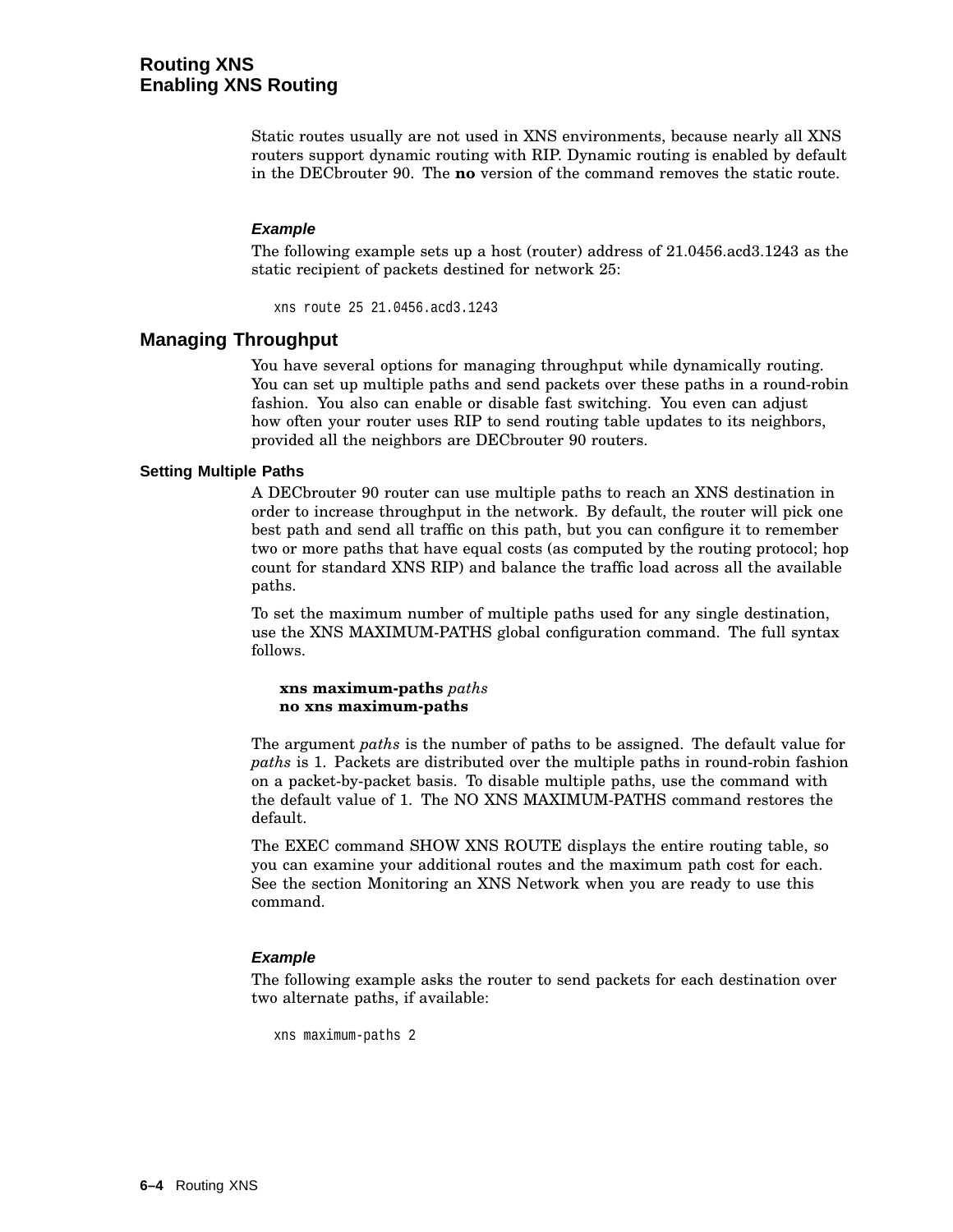#### **Configuring XNS Fast Switching**

XNS fast switching achieves higher throughput by using a cache created by previous transit packets. Fast switching for XNS provides load sharing on a per-packet basis. When you enable XNS routing, fast switching is automatically enabled as well. Use the NO XNS ROUTE-CACHE interface command to disable fast switching. The full syntax of the command follows.

**xns route-cache no xns route-cache**

Use the NO XNS ROUTE-CACHE command to disable fast switching and the xns route-cache interface subcommand to re-enable fast switching.

#### **Adjusting Timers**

XNS RIP sends routing table updates to its neighbor routers every 30 seconds, unless you specify some other time interval. You can reset the routing update timers on a per-interface basis using the XNS UPDATE-TIME interface subcommand:

#### **xns update-time** *seconds*

**Note** 2008

This command does not affect the Ungermann-Bass routing protocol.

XNS routing timers are affected by the value set for the *seconds* argument:

- Routing updates are sent through the affected interface.
- XNS routes are marked invalid and placed in holddown if no routing updates for those routes are heard within three times the value of the update timer.
- XNS routes are removed from the routing table if no routing updates are heard within six times the value of the update timer.

There is not a **no** version of this command. If you want to return to the default condition, use the XNS UPDATE-TIME command with a value of 30 for the *seconds* argument. The minimum is ten seconds.

**Note**

Be careful with this command. Use it only in an environment with all DECbrouter 90 or Cisco routers. . Make sure that all timers are the same for all routers attached to the same network segment.

The EXEC command SHOW XNS ROUTE displays the value of these timers. See the section Monitoring an XNS Network chapter when you are ready to use this command.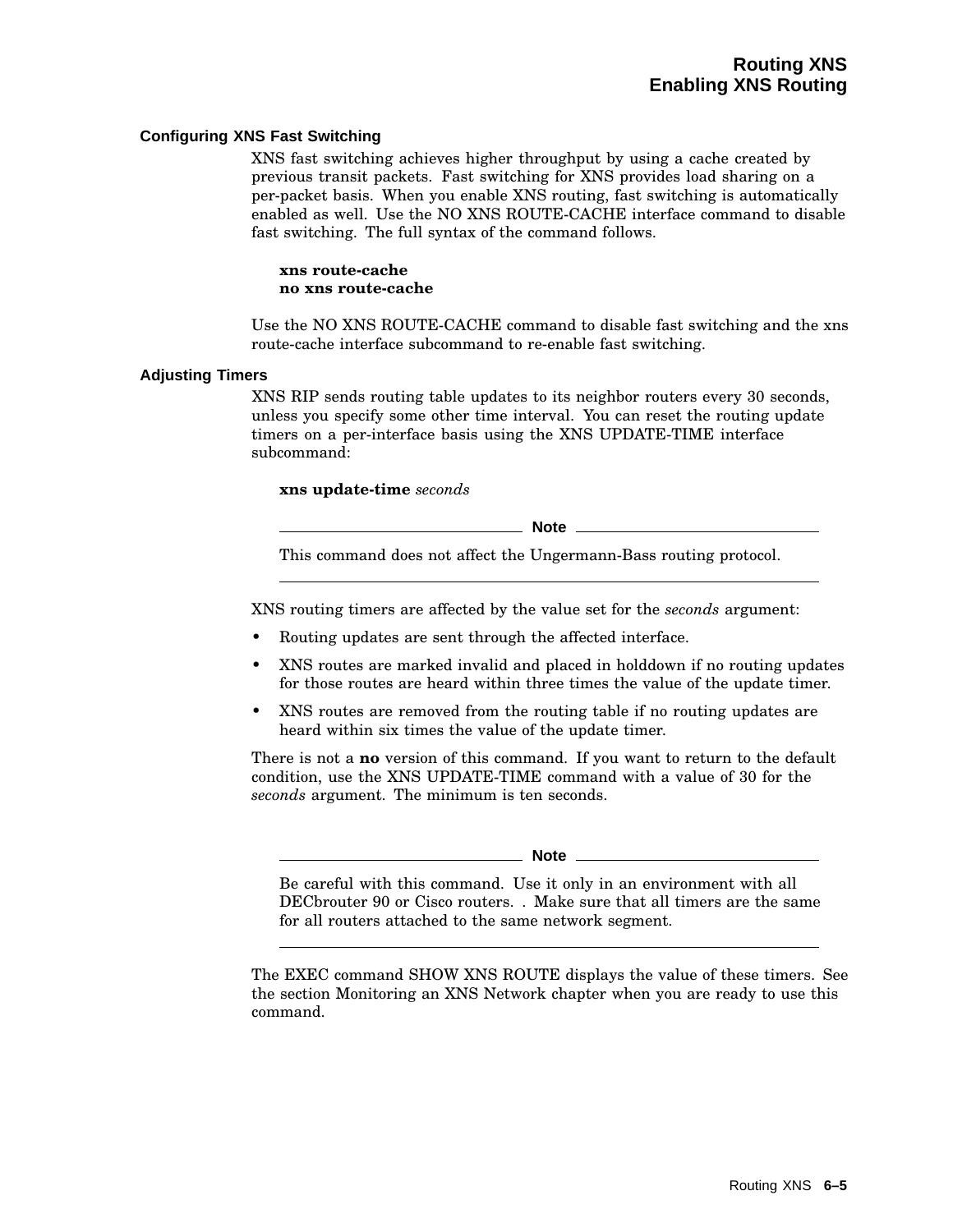# **Configuring Ungermann-Bass Net/One XNS**

This section describes the protocols and configurations specific to Ungermann-Bass' Net/One networks. Net/One end nodes communicate using the XNS protocol, but there are a number of differences between Net/One's usage of the protocol and the usage common among other XNS nodes. This section discusses the Net/One implementation and how to configure routers to work in Net/One networks.

# **Ungermann-Bass Net/One on a Digital Router**

Ungermann-Bass's Net/One products use XNS at the network layer. However, Net/One as a whole is not equivalent to standard XNS. When you use DECbrouter 90 in Net/One environments, you must consider a few factors. The following are the important differences between the Net/One environment and more common XNS usage:

- Net/One routers use an Ungermann-Bass proprietary routing protocol instead of standard XNS RIP. Although they generate both Ungermann-Bass update packets and standard RIP update packets, Net/One routers only listen to Ungermann-Bass updates. The DECbrouter 90 supports both reception and generation of Ungermann-Bass routing packets, and the DECbrouter 90 can interoperate with Ungermann-Bass routers.
- Net/One routers send periodic Hello packets, which are used by end nodes in discovering routers to be used in sending packets to destinations that are not on the local cable. Ordinary XNS end hosts use RIP for this purpose. The DECbrouter 90 can be configured to generate Ungermann-Bass Hello packets.
- Net/One equipment uses a non-XNS protocol for network software downloads. During the downloading process, XNS network numbers are embedded in the packets of this protocol. Ungermann-Bass routers pass the booting protocol from network to network and modify the embedded network numbers. The DECbrouter 90 does not understand the Net/One booting protocol and does not modify the embedded network numbers. For network booting to work through the DECbrouter 90, Net/One Network Management Consoles must be specially configured. Contact Ungermann-Bass to find out how to configure your Ungermann-Bass Network Management Console.
- The Ungermann-Bass Net/One Network Resource Monitor (a network management and monitoring tool) uses XNS packets whose destination host addresses are specific nodes, but whose destination network addresses are broadcast (network -1). These packets are sent as MAC-layer broadcasts, and are expected to be flooded throughout the XNS internet. Flooding of these packets can be enabled on the DECbrouter 90 with the XNS FLOOD SPECIFIC ALLNETS interface configuration subcommand, which is described in the section Handling XNS Broadcasts, Flooding, and Helpering.
- Net/One equipment uses a set of proprietary network management protocols. The DECbrouter 90 does not participate in these protocols.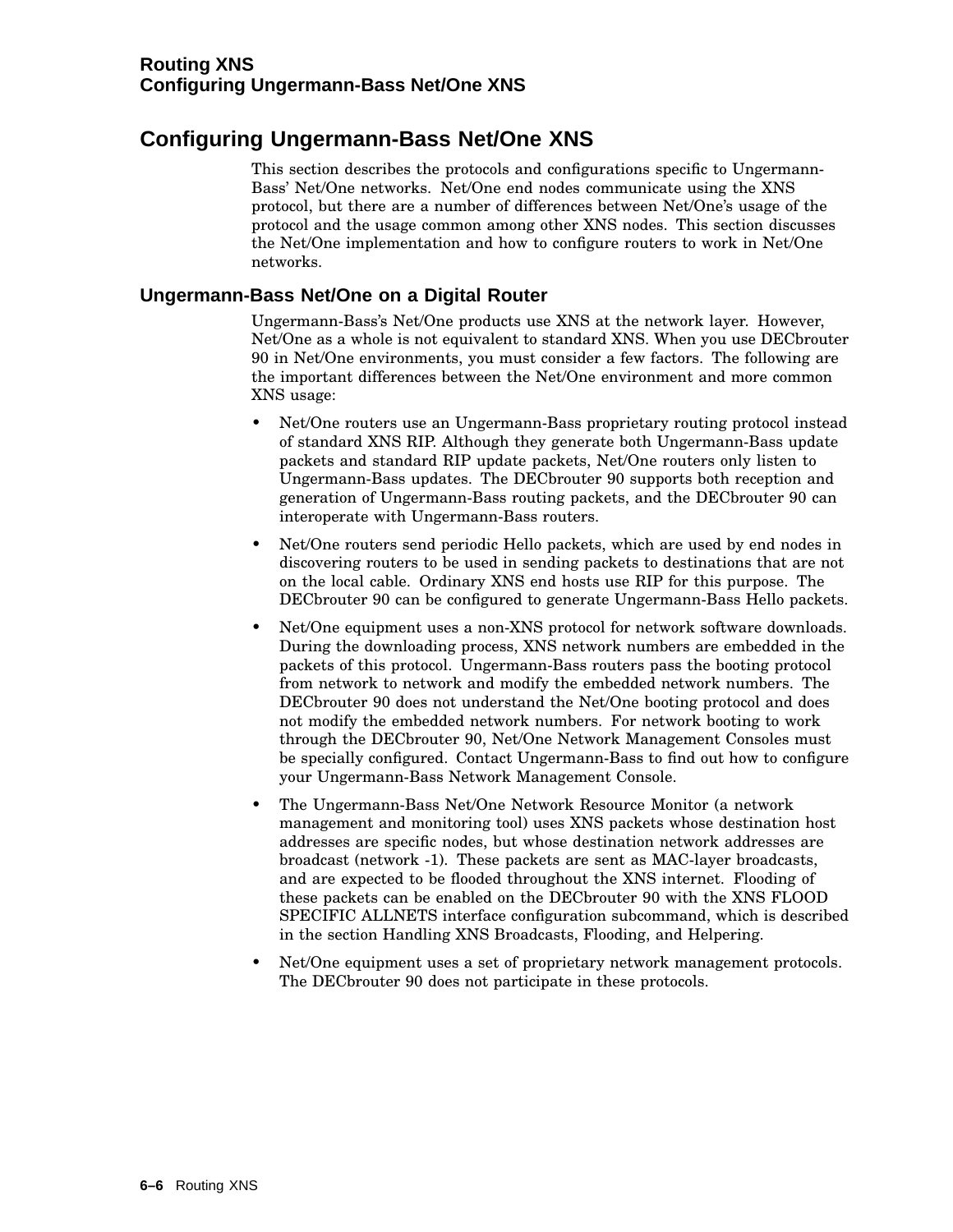# **Configuring Ungermann-Bass Net/One Routing**

To enable Ungermann-Bass Net/One routing, use the XNS UB-EMULATION global configuration command. The full syntax of this command follows.

**xns ub-emulation no xns ub-emulation**

This command causes Hello packets and routing updates in Ungermann-Bass format to be sent out through all the interfaces on which XNS is enabled. It also causes the DECbrouter 90 to get its routing information for remote networks from Ungermann-Bass updates. Unless the XNS HEAR-RIP command is issued, the DECbrouter 90 will completely ignore standard RIP updates and will behave like an Ungermann-Bass router.

The **no** version of the command restores the router to standard XNS routing mode.

If you need your DECbrouter 90 to receive RIP updates on some interfaces, you can configure it to do so using the XNS HEAR-RIP interface configuration subcommand:

**xns hear-rip** [*access-list*] **no xns hear-rip**

The XNS HEAR-RIP command causes the DECbrouter 90 to treat standard RIP updates incoming on the interface as if they were Ungermann-Bass updates, with delay metrics computed as though each hop mentioned by the RIP update were a 9.6-Kbps serial link. Ordinarily, the result is that the DECbrouter 90 will prefer an all-Ungermann-Bass path to an all-RIP path. If you only want certain routes to be learned through standard RIP, you can specify an XNS access list as an argument to the XNS HEAR-RIP command. The DECbrouter 90 will learn from RIP packets only routes to networks permitted by the access list. Note that the access list is applied to individual routes within the RIP packet, not to the address of the packet's sender. The **no** version of the command causes the interface not to receive RIP updates.

In an Ungermann-Bass environment, all interfaces should be configured with the XNS FLOOD BROADCAST ALLNETS and XNS FLOOD SPECIFIC ALLNETS interface configuration subcommands. Interfaces should *not* be configured with XNS FLOOD BROADCAST NET-ZERO.

The commands XNS FLOOD BROADCAST ALLNETS and XNS FLOOD SPECIFIC ALLNETS are described in the section Handling XNS Broadcasts, Flooding, and Helpering.

An Ungermann-Bass configuration example is found in the section XNS Configuration Examples.

# **Ungermann-Bass Routing Protocol and Interactions with RIP**

The routing protocol used by Net/One routers is a distance-vector or Bellman-Ford protocol, similar to standard XNS RIP. The major difference between the two protocols lies in the metrics used. While standard RIP uses a hop count to determine the best route to a distant network, the Ungermann-Bass protocol uses a path-delay metric. The standard RIP protocol maintains information only about hop counts, while the Ungermann-Bass protocol maintains information both about hop counts and about its own metrics.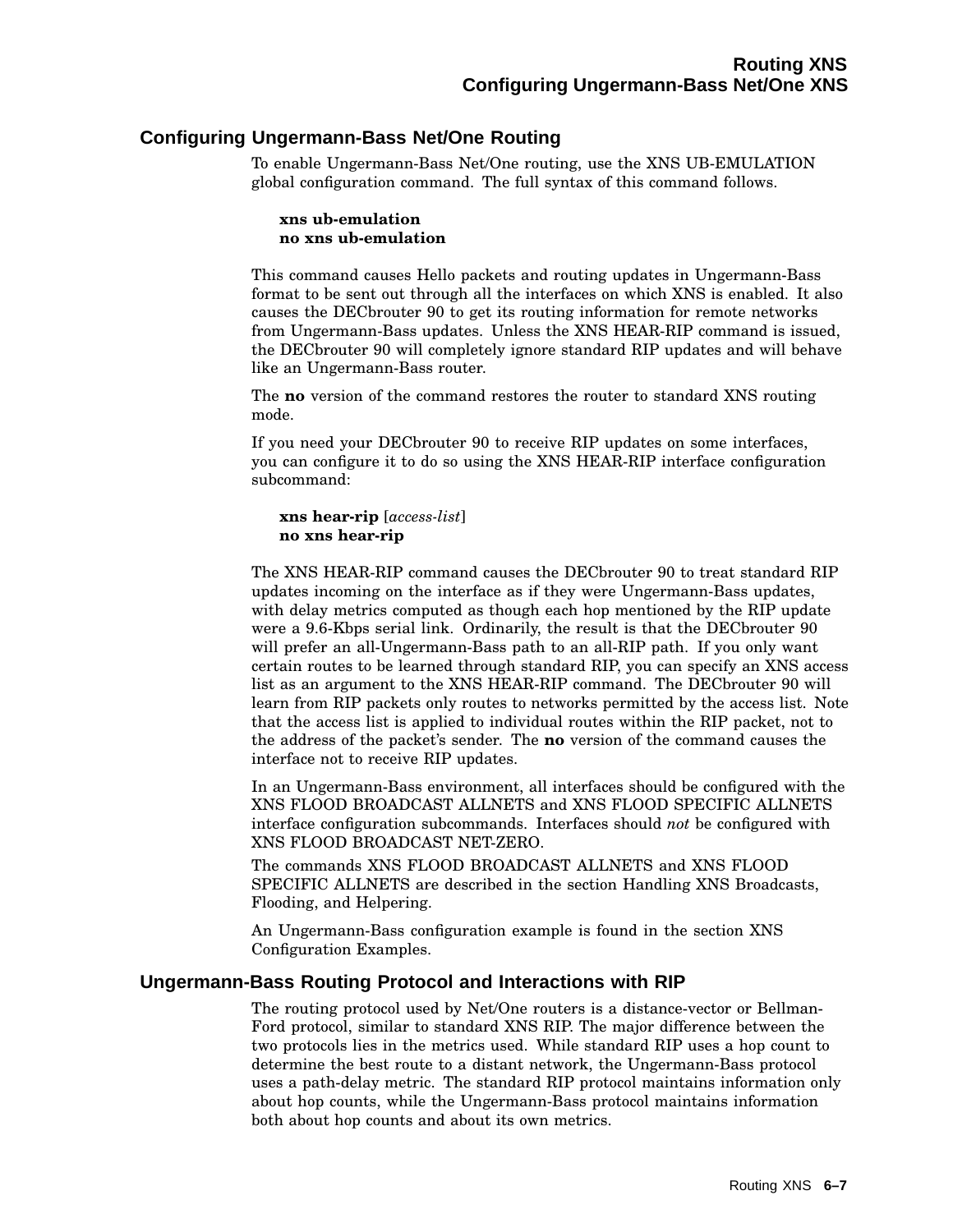# **Routing XNS Configuring Ungermann-Bass Net/One XNS**

Ungermann-Bass routers generate standard RIP updates by extracting the hop-count values from the Ungermann-Bass routing protocol. When configured in Ungermann-Bass emulation mode, the DECbrouter 90 participates in this protocol, and behave (insofar as routing protocols are concerned) like Ungermann-Bass routers.

The DECbrouter 90 can also be configured to listen to standard RIP updates when in Ungermann-Bass emulation mode, using the XNS HEAR-RIP interface configuration subcommand. When a the DECbrouter 90 in Ungermann-Bass emulation mode receives a RIP packet, each route in that packet is treated as though it had come from an Ungermann-Bass routing packet. The hop count used is the actual hop count from the RIP packet. The delay metric used is computed by assuming that each hop is the longest-delay link used by Ungermann-Bass: a 9.6-kbps serial link. Information from RIP packets is used in creating outgoing Ungermann-Bass updates, and vice versa.

# **Handling XNS Broadcasts, Flooding, and Helpering**

This section explains how XNS handles broadcasts, and how flooding and helpering help you manage broadcast traffic.

# **Overview of XNS Broadcasts**

Network end nodes often use broadcast packets for service discovery; a request is broadcast to many or all nodes in the internet, and one or more of the nodes that can offer the needed service reply to the broadcast. Both end nodes and routers sometimes use broadcast packets to contain data that must be received by many other nodes; an example would be a RIP routing update.

Although broadcasts can be very useful, they are not without costs. Every node on a physical network must receive and process all broadcasts sent on that network, even if the processing consists of ignoring the broadcasts. If many nodes answer the broadcast, network load might increase dramatically for a short period of time. If the broadcast is propagated to more than one physical network, extra load is presented on all the networks involved and on all the intervening routers.

The following describes types of broadcasts and how each is handled:

- A *local* broadcast is one that is intended only for nodes on the physical network (typically one Ethernet LAN) on which the packet is originally sent. XNS networks usually denote local broadcasts by a specific network number in the packet's destination field. If a node does not know the number of the local XNS network (common at bootup time), it can use a network number of zero to denote a local broadcast.
- An *all-nets* broadcast is one that is intended for all nodes throughout the XNS internet. XNS networks usually denote all-nets broadcasts by an all-ones destination network field (typically written as -1 or as FFFFFFFF).
- A *directed* broadcast is one that is intended for all nodes on a specific physical network other than the network on which the packet originates. Directed broadcasts are denoted by the use of a specific network number, other than that of the network on which the packet originates, in the destination field.

All these broadcast types use the node address FFFF.FFFF.FFFF in the packet's destination node field. The destination MAC address used in the underlying LAN frame is the broadcast address. Directed broadcasts intended for remote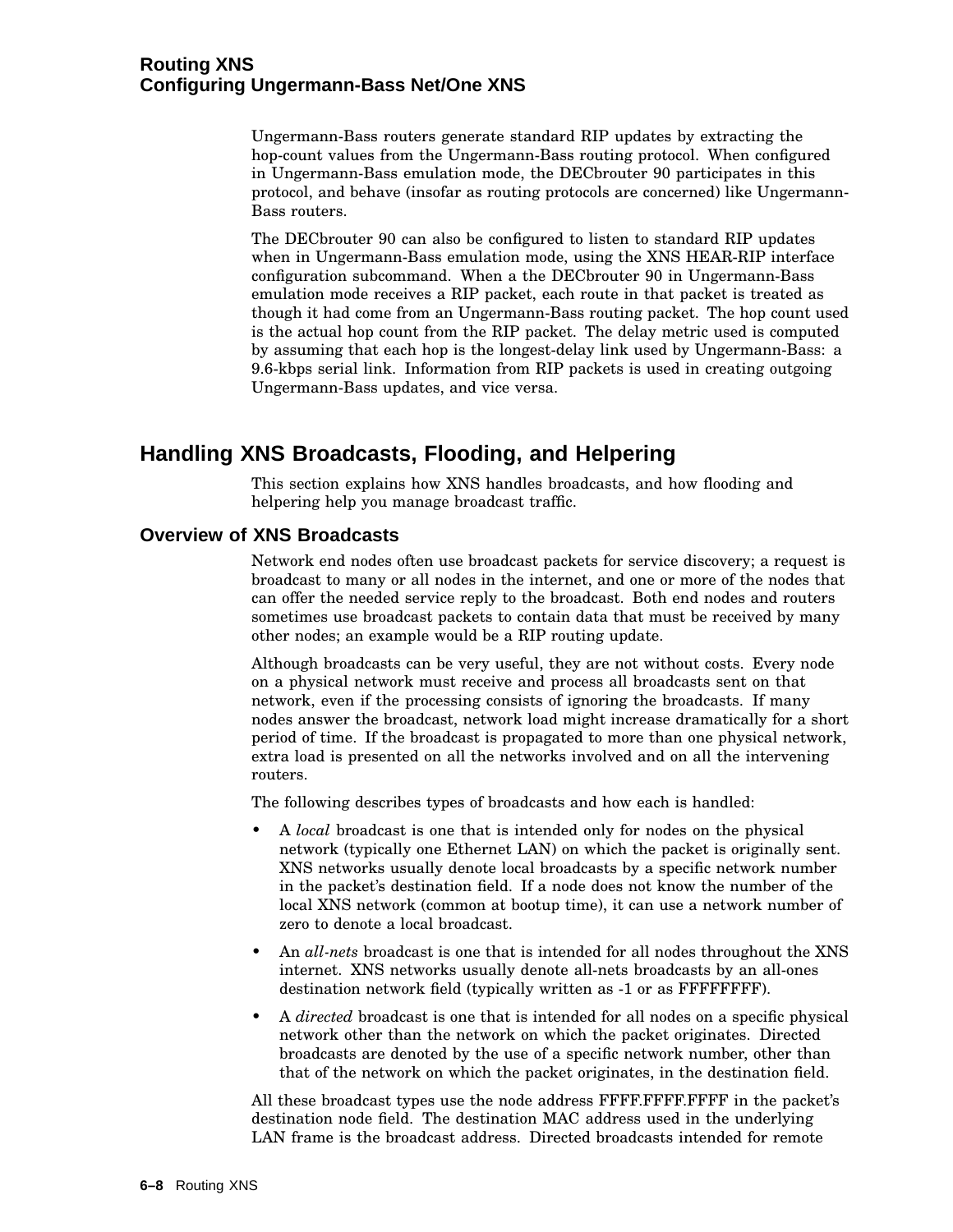networks can be sent directly to the MAC address of a router that provides the path to their ultimate destination, and physically broadcast only when they reach it.

# **Flooding and Helpering**

Some implementations expect all broadcasts to be treated as local broadcasts. Others expect broadcasts with zero destination network fields to be treated as all-nets broadcasts. Some do not support directed broadcasts. In addition, some implementations expect packets with all-ones destination network fields, but with destination node fields that correspond to specific hosts, to be flooded throughout the internet as MAC-layer broadcasts. This way, nodes can be located without knowledge of which physical networks they are connected to. Digital supports all these models by using *helpering* and *flooding* features.

Helpering, which is typically used for service discovery broadcasts, sends the broadcasts to user-specified candidate servers on remote networks. When a packet is helpered, the router changes its destination address to be the configured helper address, and it is routed toward that address. The host at the helper address is expected to process the packet and (usually) to reply to the packet's sender. A helper address can be a directed broadcast address, in which case the helpered packet will be forwarded to a remote network and rebroadcast there.

Flooding sends packets throughout the entire XNS internet. Flooded packets are not modified, except for hop count bookkeeping fields. Flooding is useful in cases where many nodes throughout the internet need to receive a packet or where a service that can be anywhere in the internet must be discovered. Avoid flooding in large, slow, or heavily loaded networks, because the load presented to routers, links, and end nodes by heavy flooded traffic is large.

Configure XNS helpering using the XNS HELPER-ADDRESS interface configuration command and the XNS FORWARD-PROTOCOL global configuration command.

**xns helper-address** *host-address* **no xns helper-address** *host-address*

The argument *host-address* is a dotted combination of the network and host addresses as explained in the XNS ROUTE command. Broadcasts received on this interface are considered candidates for helpering as described previously. The **no** version of the command disables XNS helpering.

The XNS FORWARD-PROTOCOL global configuration command allows you to specify which XNS protocols will be considered for helpering when received in broadcast packets. The full syntax of the command is as follows:

#### **xns forward-protocol** *type* **no xns forward-protocol** *type*

The argument *type* is a decimal number corresponding to an appropriate XNS protocol. Only packets with types listed in XNS FORWARD-PROTOCOL commands are considered candidates for helpering. See the documentation accompanying your host XNS implementation to determine the protocol type number.

Use the NO XNS FORWARD-PROTOCOL command and the appropriate argument to disable the forwarding of the specified protocol.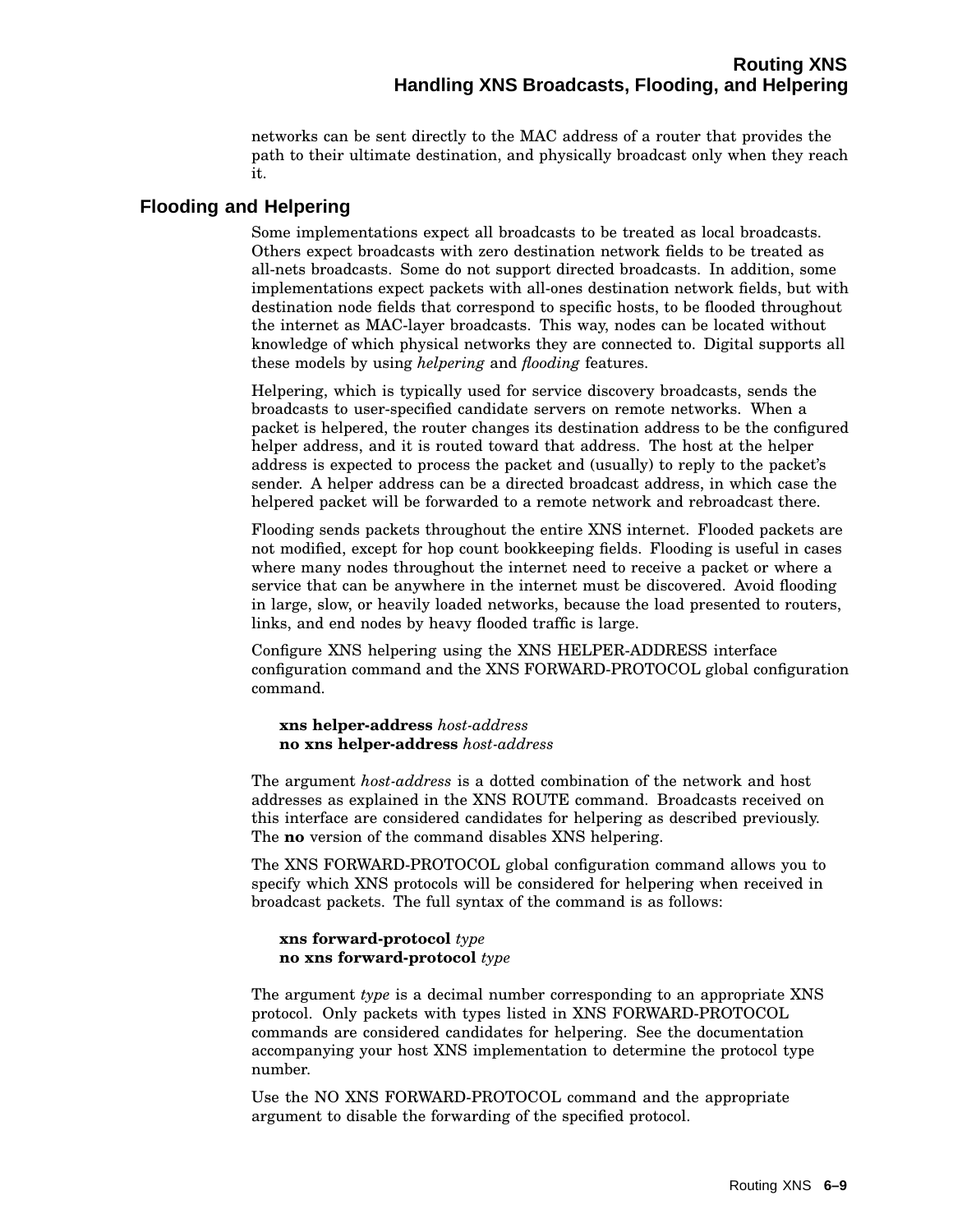# **Routing XNS Handling XNS Broadcasts, Flooding, and Helpering**

Whenever a DECbrouter 90 receives an XNS broadcast packet, it processes the packet as follows:

- If the packet is a routing update or requests services that are offered by the DECbrouter 90 itself, the packet is processed by the router and is not forwarded any further.
- If a helper address is set on the interface on which the packet arrived, and the packet's protocol type appears in the **xns forward-protocol** list, the packet is forwarded to the helper address. The helper address can be a directed broadcast address.
- If the packet is neither locally serviceable nor a candidate for helpering, it is considered for flooding. Three classes of packets can be flooded: —Packets with destinations of -1.FFFF.FFFF.FFFF (enabled with XNS FLOOD BROADCAST ALLNETS) —Packets with destinations of 0.FFFF.FFFF.FFFF (enabled with XNS FLOOD BROADCAST NET-ZERO) —Packets with destinations of -1*.specific-host* (enabled with XNS FLOOD SPECIFIC ALLNETS)

The XNS flooding interface configuration commands are as follows:

**xns flood broadcast allnets no xns flood broadcast allnets**

**xns flood broadcast net-zero no xns flood broadcast net-zero**

**xns flood specific allnets no xns flood specific allnets**

All of the preceding are interface configuration subcommands and apply to flooding of packets *received* on the interfaces for which they are specified.

Different XNS host implementations require different flooding and helpering behavior. By default, the DECbrouter 90 do no flooding at all. It is most closely in accordance with the XNS specification to set XNS FLOOD BROADCAST ALLNETS and XNS FLOOD SPECIFIC ALLNETS, but not to set XNS FLOOD BROADCAST NET-ZERO. 3Com environments often require flooding of net-zero broadcasts.

Digital chooses the interfaces through which flooded packets are sent according to rules designed to avoid packet looping and most packet duplication. The underlying principle of these rules is that packets should be flooded *away* from their sources, never *toward* them. Packets that the DECbrouter 90 is configured to flood are sent out through all interfaces, except in the following cases:

• Packets that would ordinarily be flooded are ignored unless they are received via the interface that would be used to route a unicast packet to the flooded packet's *source* network. If there are multiple paths to the source network, only packets received on the primary path (the first path the DECbrouter 90 learned) are flooded. If a packet is received on an interface that fails this rule, the interface that passes it will receive another copy of that packet.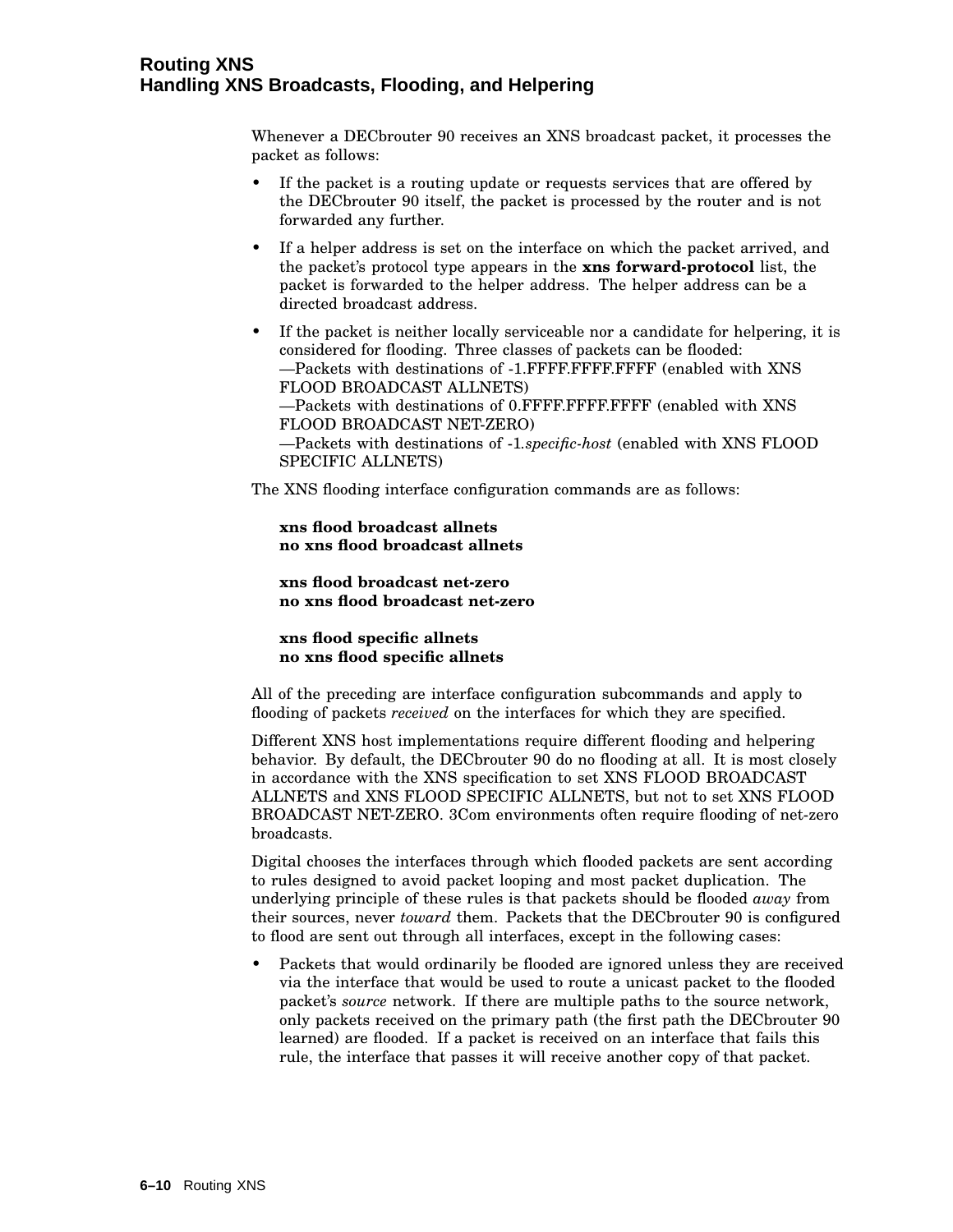- Packets are never flooded *out* of the DECbrouter 90 through any interface that is one of the router's paths back toward the packet's source. A copy of the flooded packet will appear on the network connected to such an interface via some other path.
- If the DECbrouter 90 has no route to a packet's source network, the packet is not flooded. This is to prevent odd behavior during routing convergence after network topology changes.
- Packets that fail the access lists applied to outgoing interfaces are not flooded through those interfaces. Users can use access lists to get control over flooding behavior.

Packets with -1 destination networks and specific destination hosts are sent as MAC-layer broadcasts so that they can be picked up and further flooded by other routers.

For backward compatibility, any attempt to set a helper address of - 1.FFFF.FFFF.FFFF on an interface will result in that interface having no helper address set, but having XNS FLOOD BROADCAST ALLNETS enabled.

Both helpering and flooding increment packets' hop-count fields.

# **Notes and Tips on Configuring XNS Helpering**

You need to decide how you want the router to handle different kinds of broadcast packets. This is an excellent opportunity for you to reduce unnecessary network traffic, if you think carefully about all your options.

Many broadcasts occur when a node first becomes active on the network. A host will generate a broadcast packet when it does not know the current address of whatever host is supposed to receive its next packet—the local server, for instance. Generally, it is not a good idea to place a router between users and the servers that carry their primary applications; you should minimize internet traffic. However, if you need that server configuration for some other reason, you need to ensure that users can broadcast between networks without cluttering the internet with unnecessary traffic.

You can configure your routers to block all broadcasts. You have more than simply this all-or-nothing choice, however, by using the XNS HELPER-ADDRESS, XNS FORWARD-PROTOCOL, and XNS FLOOD commands.

Ignore the protocol-filtering issue for a moment and just consider some examples of how helper addresses are used. In Figure 6–1, the E0 interface has a helper address set, with the helper on network 12 available through the S1 interface. Some broadcast packets are being received on this E0 interface.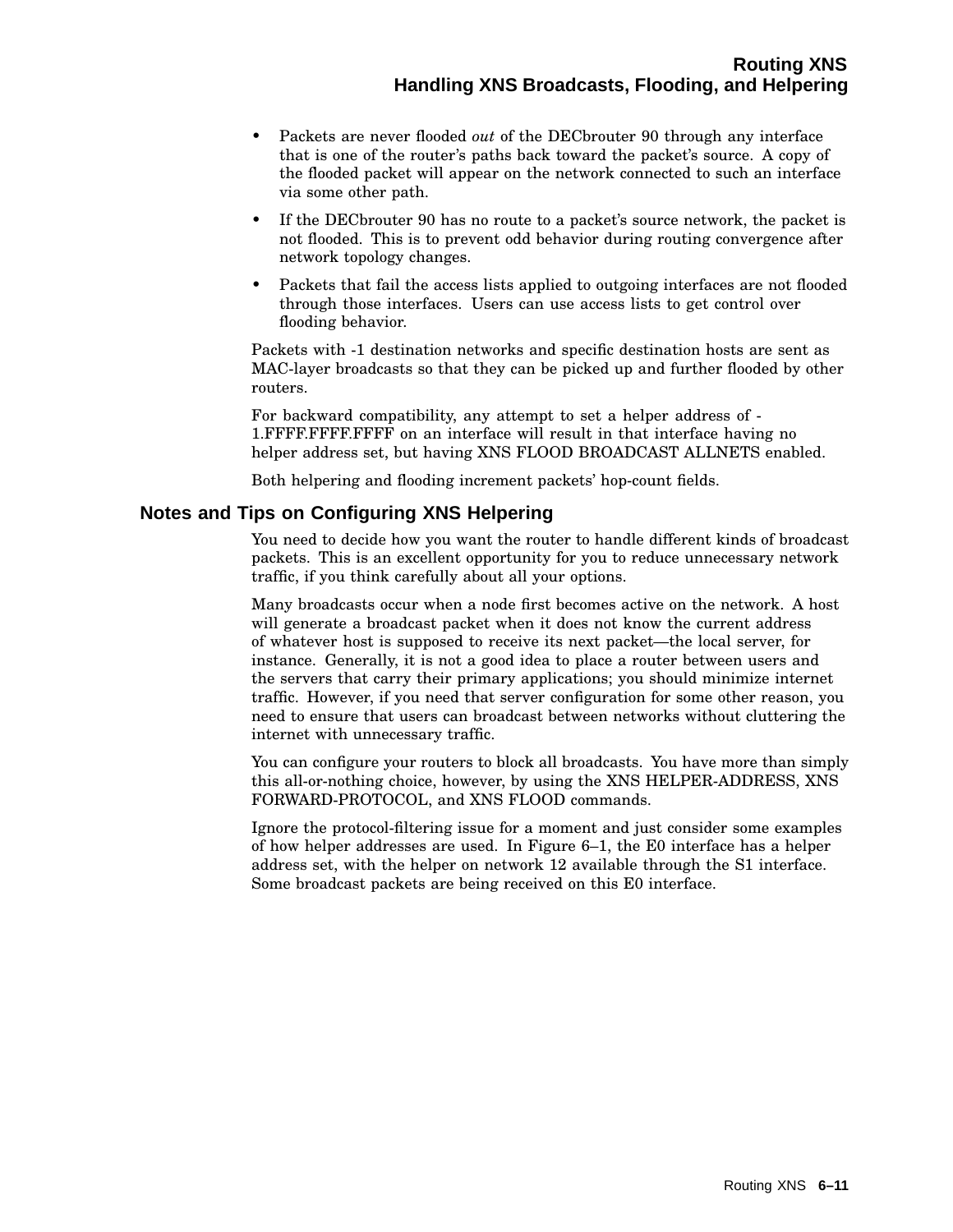# **Figure 6–1 Helper Addresses**



- A broadcast packet with a network address of 5 will be forwarded to the helper address on network 12.
- A broadcast packet addressed to network 0 will also be forwarded to the helper address on network 12.
- A broadcast packet addressed to network 13 is a directed broadcast, and will be sent through the E1 interface directly to network 13. It will not be sent to the helper address.

# **Forwarding Specific Protocols**

In Figure 6–1, the E0 interface is set to a helper address and forwarding for protocol 1 only. (The protocol numbers will vary depending on your XNS host implementation.) Broadcast packets are *arriving* on the E0 interface from network 5.

- A broadcast packet destined for network 5 and protocol 1 will be sent to the helper address.
- A broadcast packet destined for network 5 and another protocol is discarded because it fails the protocol test.
- A broadcast packet destined for network 0 and protocol 1 is sent to the helper address.
- A broadcast packet destined for network 0 and a protocol other than 1 is discarded.

A broadcast packet destined to network 12 is a directed broadcast, and is sent out, still in broadcast form, on the S1 interface to network 12. This has nothing to do with the helper-address or protocol forwarding.

# **Example**

In this example, a helper address is specified and protocol type 2 is forwarded to that address.

```
xns forward-protocol 2
interface ethernet 0
xns helper-address 26.FFFF.FFFF.FFFF
```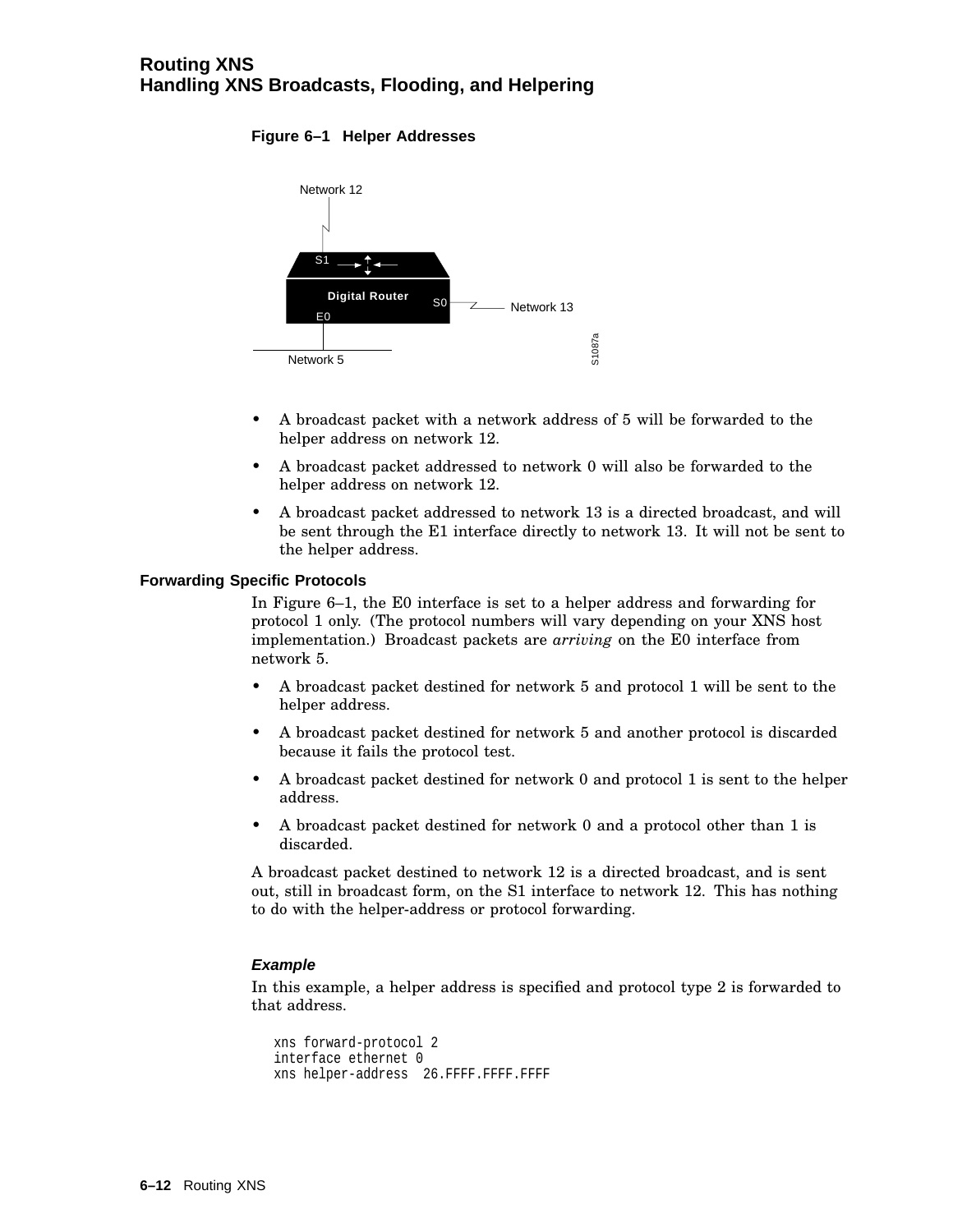# **Configuring XNS Access Lists and Filters**

You can configure XNS access lists to filter traffic on XNS interfaces.

An access list is defined by a series of commands. Each access list entry contains only one address parameter, and the list must be within the range of 400 to 499. How this address is interpreted is defined by the command that will use the list.

XNS access lists filter on the source and destination addresses only. This means that they can prevent traffic from going to or coming from specific hosts. Extended XNS access lists are numbered from 500 to 599 and filter on XNS protocol and socket fields. The extended filters can prevent entire classes of packets (SPP, Echo, and so on) from passing a router interface and can also filter traffic going to or coming from specific processes.

As with all other DECbrouter 90 access lists, an implicit *deny everything* is defined at the end of the list. If this is not desired, an explicit *permit everything* definition must be included at the end of the list. Complex configuration examples are shown in the section XNS Configuration Examples.

# **Configuring XNS Access Lists**

To configure an XNS access list, use the ACCESS-LIST global configuration command with the following syntax:

**access-list** *number* {**deny** |**permit**} *XNS-source-network.* [*source-address* [*source-mask*]] *XNS-destination-network.* [*destination-address*[*destinationmask*]]

**no access-list** *number*

**Note**

For typographical reasons, access list command syntax in this section is shown on multiple lines; an access list command must be on a single line when given as a configuration command.

The argument *number* must be a number between 400 and 499. The **no** version of the command removes the entire access list.

The only required parameter for standard XNS access lists is the XNS source network address. The rest of the parameters are optional except that the source and/or destination address masks are present only if the corresponding source and/or destination address was entered. Note that XNS uses MAC addresses as the node ID; see the examples for further clarification.

# **Example 1**

This example denies access from source network -1 (all XNS networks) to destination network 2. All other packets are permitted.

```
access-list 400 deny -1 2
access-list 400 permit -1
```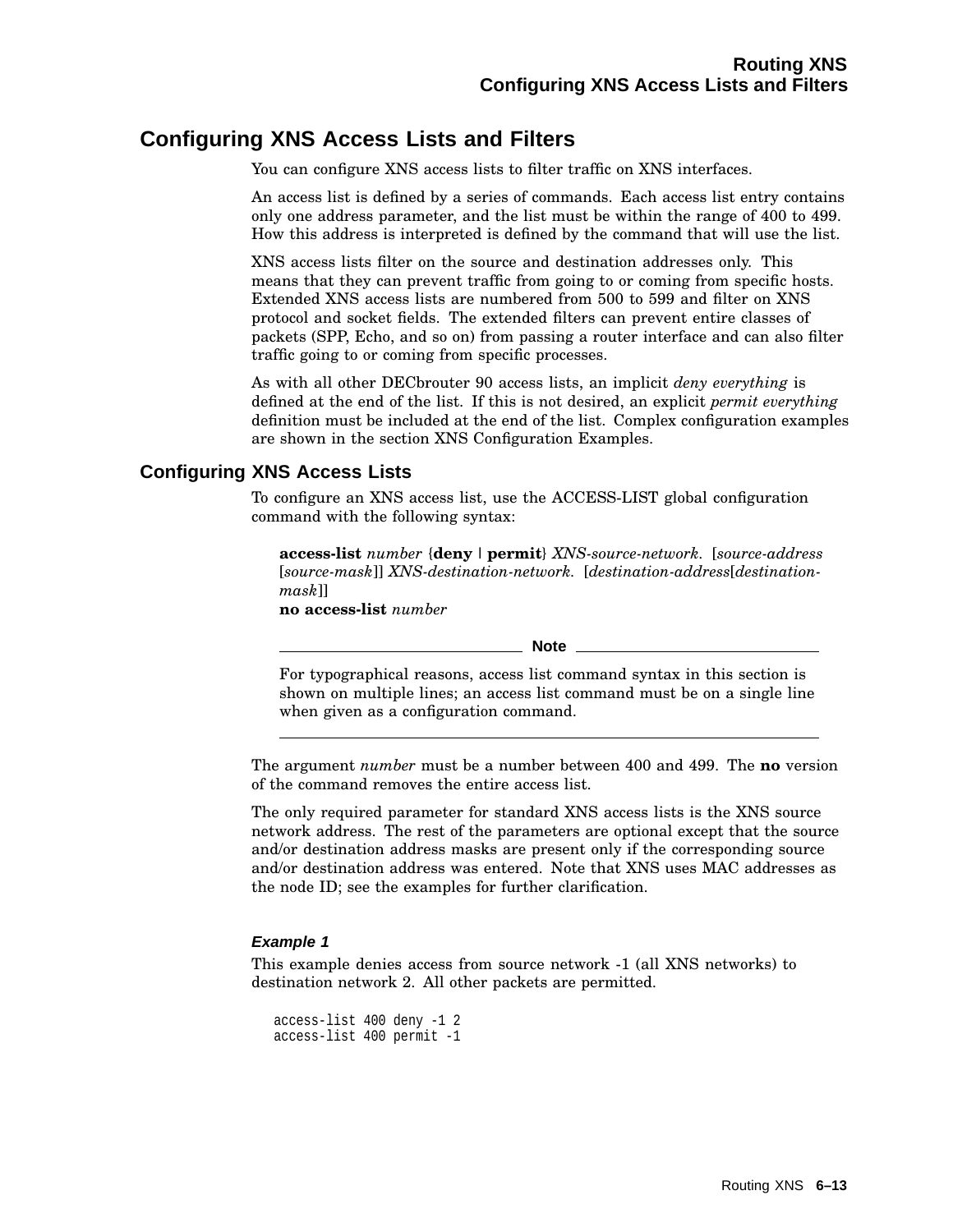# **Routing XNS Configuring XNS Access Lists and Filters**

# **Example 2**

This example denies access from XNS source address 21.0000.0c00.1111. The destination network does not make any difference. All other packets are permitted.

```
access-list 400 deny 21.0000.0c00.1111
access-list 400 permit -1
```
# **Example 3**

This example denies access from all hosts on network 1 that have a source address beginning with 0000.0c. All other packets are permitted.

```
access-list 400 deny 1.0000.0c00.0000 0000.00ff.ffff
access-list 400 permit -1
```
# **Example 4**

In the following example, we deny access from source address 0011.1622.0015 on network 21 to destination address 01D3.020C.0022 on network 31. All other packets are permitted.

```
access-list 500 deny 1 21.0011.1622.0015 0000.0000.0000 31.01D3.020C.0022
   0000.0000.0000
```
# **Configuring Extended Access Lists**

For extended access lists, the ACCESS-LIST command again must be typed on one line using this syntax:

**access-list** *number* {**deny** |**permit**} *xns-protocol source-network.* [*sourceaddress* [*source-mask*]] *source-socket destination-network.* [*destination-address* [*destination-mask*]] *destination-socket* **no access-list** *number*

The argument *number* must be a number between 500 and 599. The **no** version of the command removes the entire access list.

The source and destination addresses and masks are optional. The protocol number *xns-protocol* is the only required parameter. A network number of -1 matches all networks; a socket number of 0 matches all sockets. The **no** version of the command removes the entire access list.

# **Example 1**

This example denies access to packets with protocol 5 from source network 1, source socket 1234 that are trying to be routed to destination network 2, destination socket 1234:

```
access-list 500 deny 5 1 1234 2 1234
```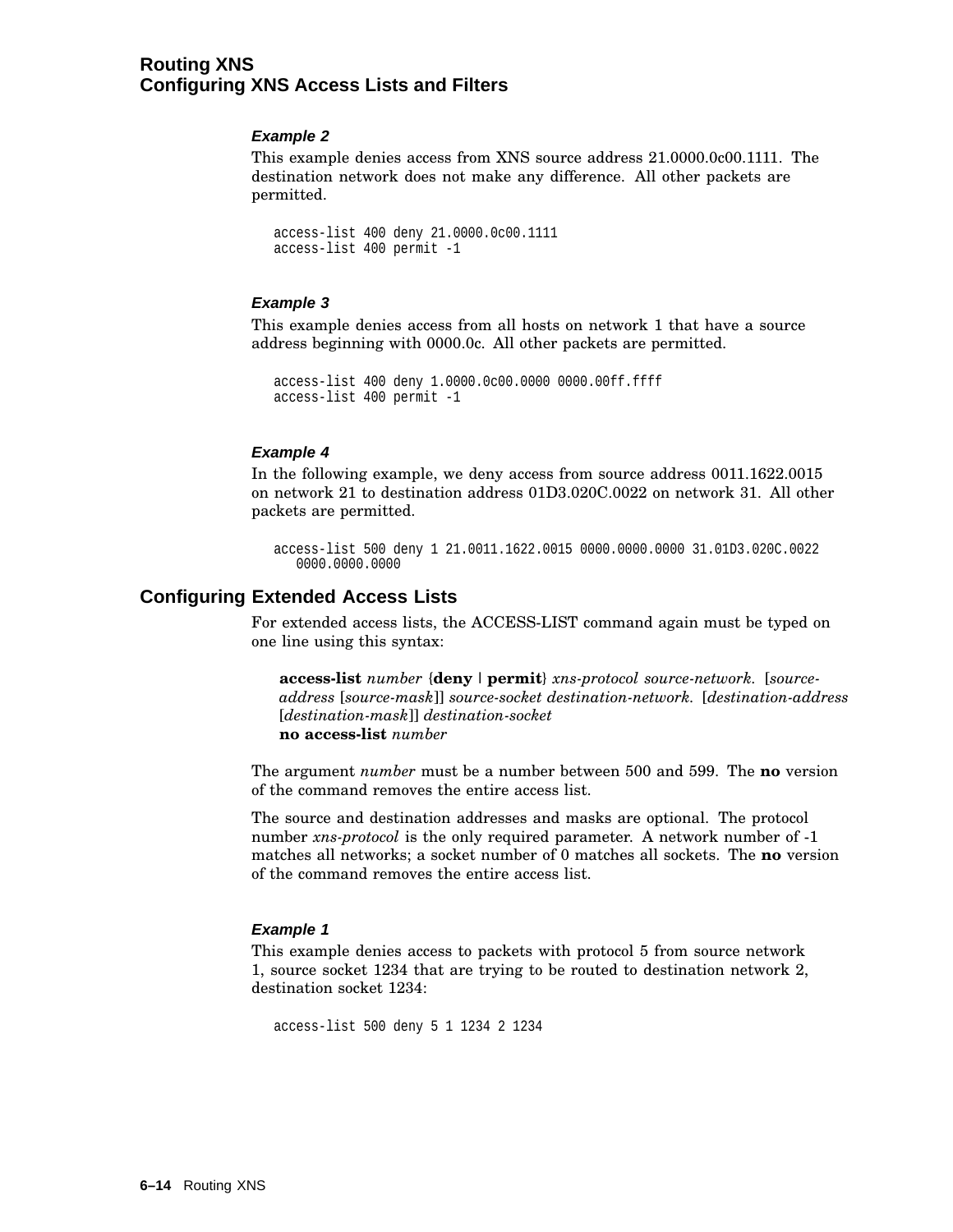# **Example 2**

This example adds masks for the source and destination networks:

```
access-list 500
permit 1 21.0011.1622.0015 0000.0000.0000 1234 31.01D3.020C.0022
   0000.00ff.ffff 1234
```
# **Filtering Outgoing Packets**

An XNS access list group number is assigned to an interface with the XNS ACCESS-GROUP interface subcommand. The full syntax of this command follows.

**xns access-group** *number* **no xns access-group** *number*

The argument *number* specifies the access list number defined by the XNS global ACCESS LIST command. This command causes all outgoing XNS packets that would ordinarily have been forwarded by the router through this interface to be compared to the access list. If the packet fails the access list, it is not transmitted, but is discarded instead.

# **Example**

This example uses the XNS ACCESS-LIST command to deny access to protocol 1 from source network 1, source socket 1234 to destination network 2, destination socket 1234, then assigns number 500 to a group to be filtered:

```
access-list 500 deny 1 1 1234 2 1234
access-list 500 permit -1
!
interface ethernet 0
xns access-group 500
```
# **Filtering XNS Routing Updates**

This section describes the filtering commands that use access lists to control which routing information is accepted or passed on within XNS networks. The commands filter incoming traffic, outgoing routing information, and specific routers.

# **Input Filters: Adding to the Routing Table**

To control which networks are added to your router's routing table, use the XNS INPUT-NETWORK-FILTER interface subcommand.

**xns input-network-filter** *access-list-number* **no xns input-network-filter** *access-list-number*

The argument *access-list-number* is the access list number specified in the XNS ACCESS-LIST command.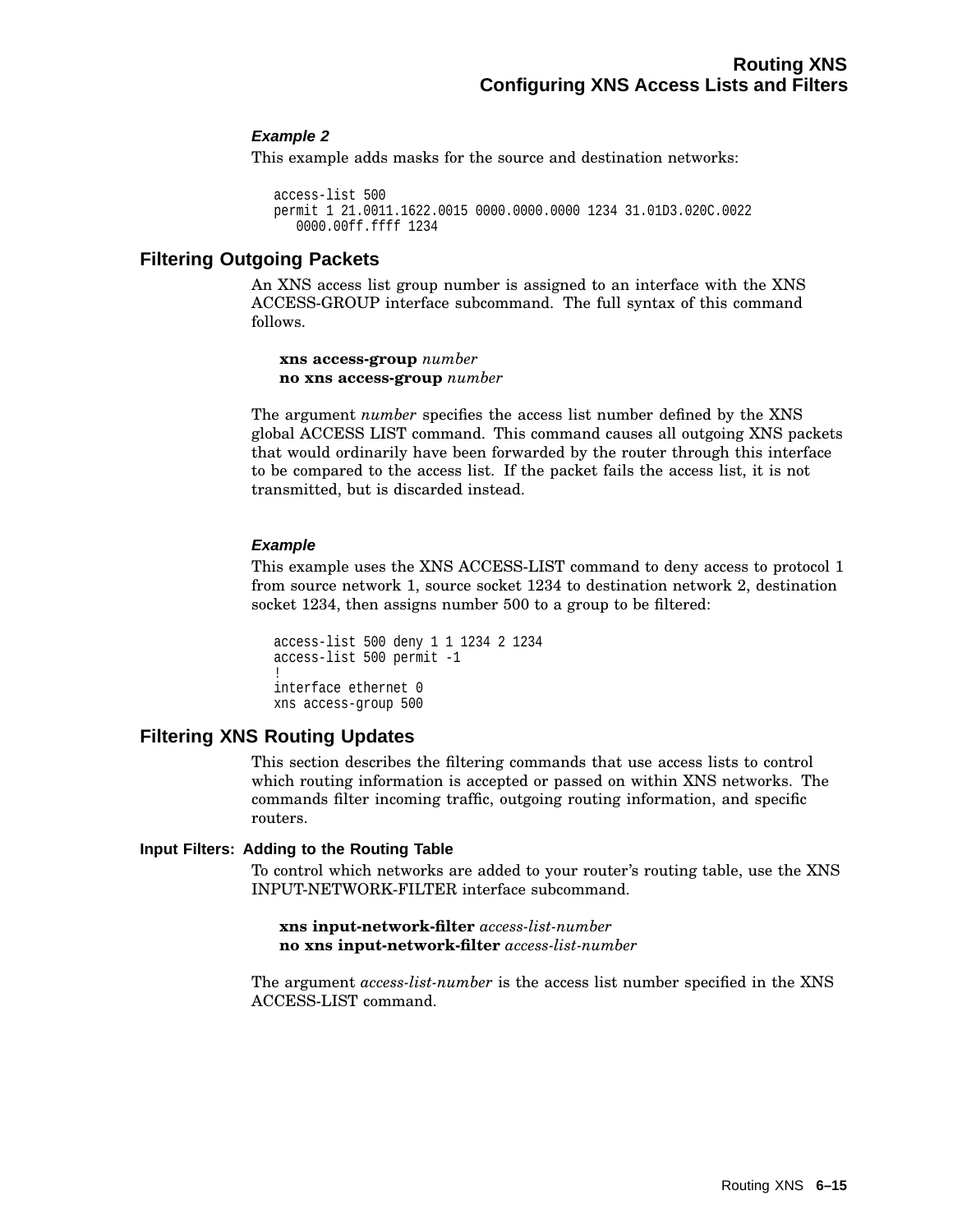# **Routing XNS Configuring XNS Access Lists and Filters**

#### **Example**

In this example, access list 476 controls which networks are added to the routing table when RIP packets are received. The address in the access list is the address of the network that you want to be able to receive routing updates about.

access-list 476 permit 16 interface ethernet 0 xns input-network-filter 476

This set of configuration commands ensures that network 16 is the only network whose information will be added to the routing table from Ethernet 9.

#### **Output Filters: Controlling the List of Networks**

To control the list of networks that your router sends out in routing updates, use this interface subcommand:

**xns output-network-filter** *access-list-number* **no xns output-network-filter** *access-list-number*

The argument ACCESS-LIST-NUMBER is the access list number specified in the XNS access-list command.

#### **Example**

In the following example, access list 496 controls which networks are sent out in routing updates. The second line specifies interface serial 1, and the third line causes network 27 to be the only network advertised in routing update packets. Information about other networks will not be advertised in routing updates (for the specified interface only; other interfaces can advertise the full routing table).

access-list 496 permit 27 interface serial 1 xns output-network-filter 496

#### **Router Filters**

To control the list of routers from which data will be accepted, use the XNS ROUTER-FILTER interface subcommand:

**xns router-filter** *access-list-number* **no xns router-filter** *access-list-number*

The argument *access-list-number* is the access list number specified in the XNS ACCESS-LIST command.

#### **Example**

In this example, access list 466 defines the only router from which data will be accepted. In this case, the address parameter is the address of a router.

access-list 466 permit 26.0000.000c0.047d interface serial 0 xns router-filter 466

Information from a disallowed router is ignored.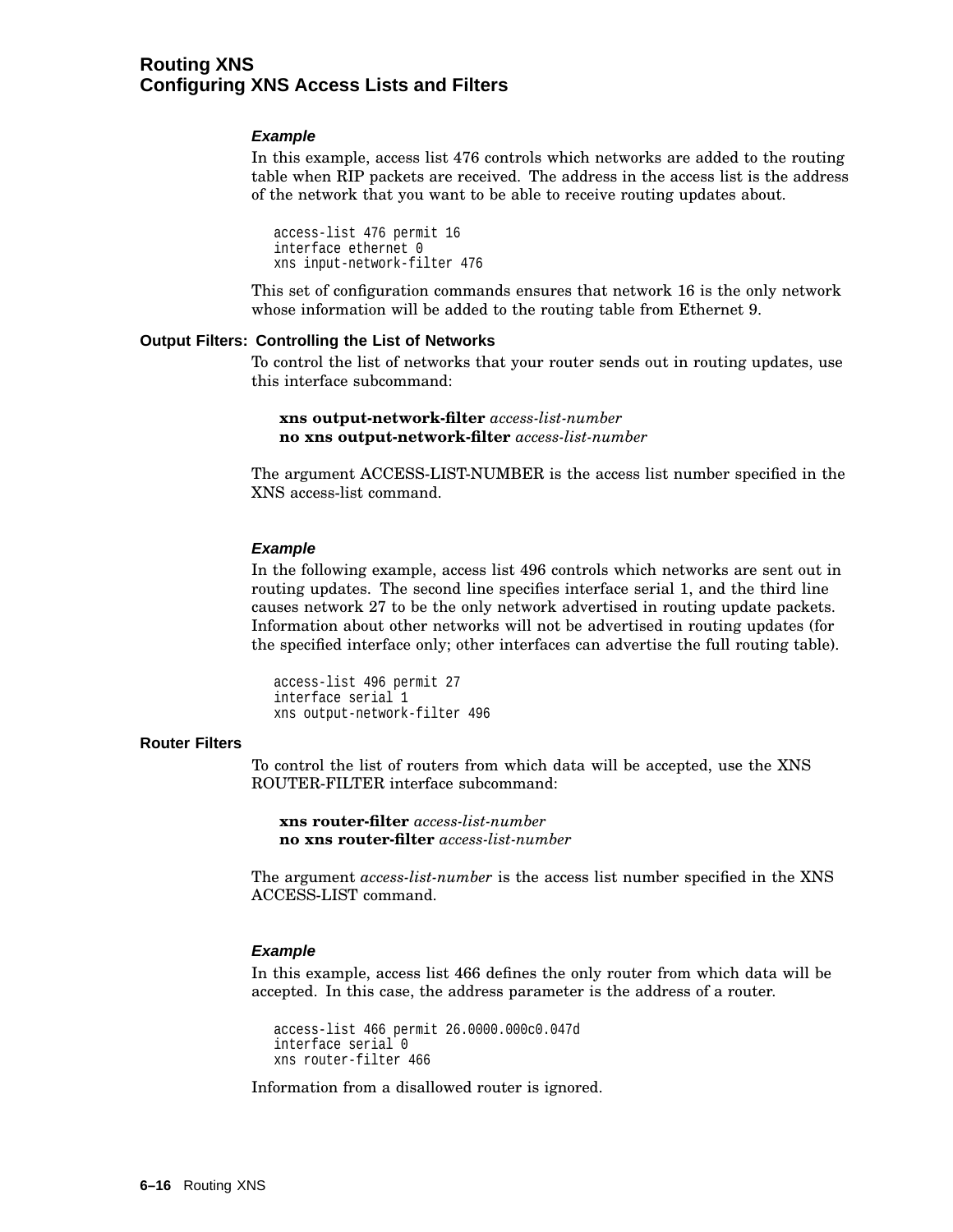# **XNS Configuration Examples**

This section includes examples of common configurations, and is designed to help you put all the specific command information into a complex, real-world configuration file. Included are basic configuration examples, examples of flooding, and both simple and complex access lists. Some of the examples refer to 3Com or Ungermann-Bass XNS, rather than standard XNS; all examples are clearly marked.

# **Creating a Routing Process**

The following example establishes XNS routing on a DECbrouter 90 (creating a routing process), then names three interfaces and gives them their individual network numbers. The router will use the preassigned MAC-level addresses as XNS node addresses on the Ethernet interface. The serial interfaces will use the MAC address associated with the first IEEE 802.x interface found on the router.

# **Example**

```
xns routing
!
interface ethernet 0
xns network 20
!
interface serial 0
xns network 21
!
interface serial 1
xns network 24
```
# **Setting Timers**

This example creates a routing process that specifies a specific address for use on serial lines and other non-802.x interfaces. After the address is specified, you can specify the interfaces and assign them network numbers. The RIP routing update timers for the serial and the Ethernet interfaces also have been changed.

# **Example**

```
xns routing 0000.0C53.4679
!
interface ethernet 0
xns network 20
xns update-time 20
!
interface serial 0
xns network 24
xns update-time 40
!
interface serial 1
xns network 21
xns update-time 25
```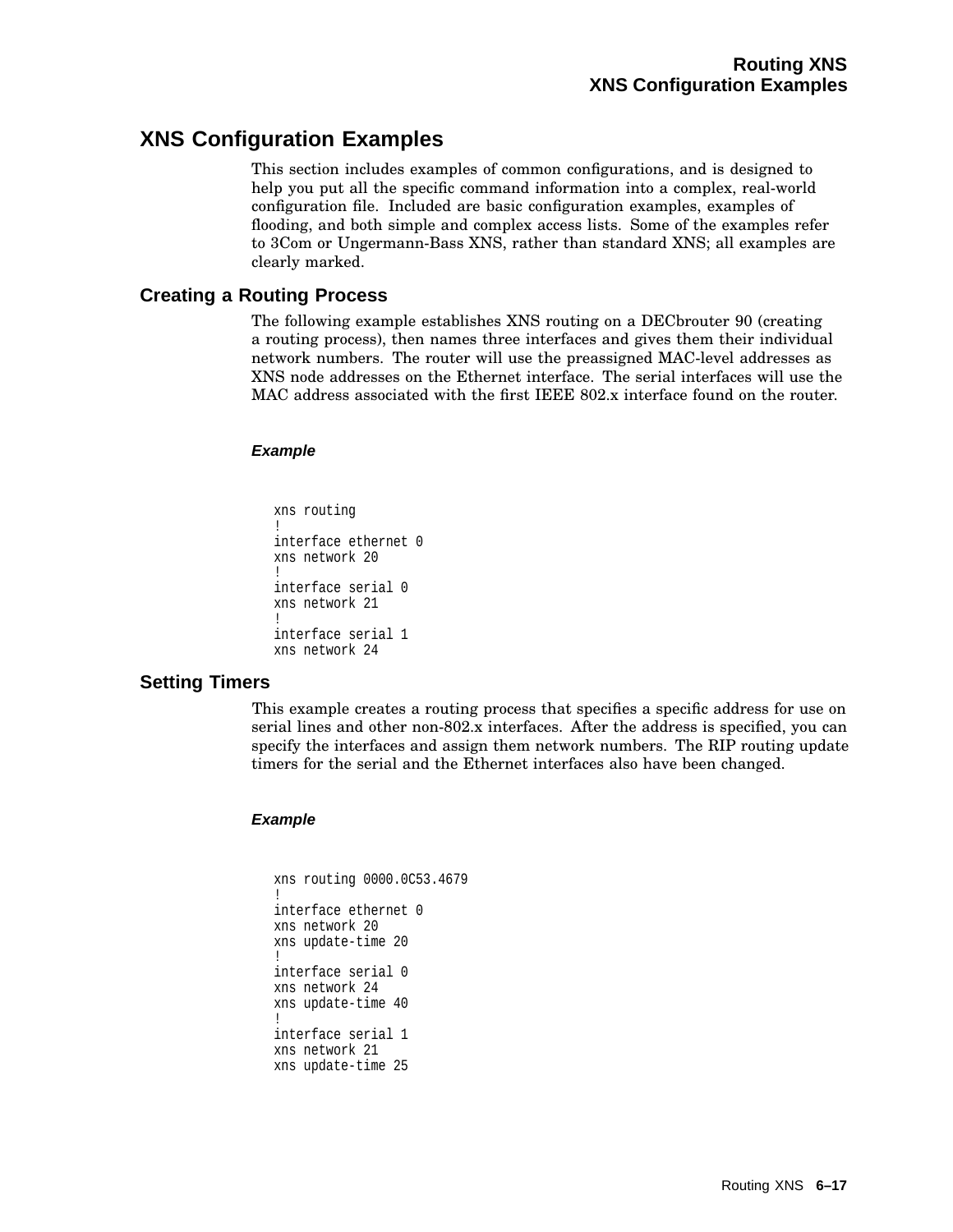# **Routing XNS XNS Configuration Examples**

# **Configuring for Multiprotocol Routing**

This example illustrates one way of enabling XNS and another protocol. Do a pencil copy of your proposed configuration commands and check them against the other protocol chapters in this manual before you proceed with configuring more than one protocol in a session.

# **Example**

```
xns routing
novell routing
!
interface ethernet 0
xns network 20
novell network 4e
!
interface serial 1
xns network 21
novell network 6bb
!
interface serial 0
xns network 24
novell network 4ad
```
# **Configuring for Ungermann-Bass Routing**

In this example, basic Ungermann-Bass Net/One routing is enabled by the following steps:

- 1. Enabling XNS routing
- 2. Specifying Ungermann-Bass routing
- 3. Defining the interfaces and networks

Interface serial 0 is connected to a non-Ungermann-Bass part of the XNS internet, so the XNS HEAR-RIP command is used to allow the learning of routes from the standard RIP updates used by the remote routers. There are Ungermann-Bass nodes connected to interface Ethernet 0. Broadcast flooding is configured to match the expectations of Ungermann-Bass software.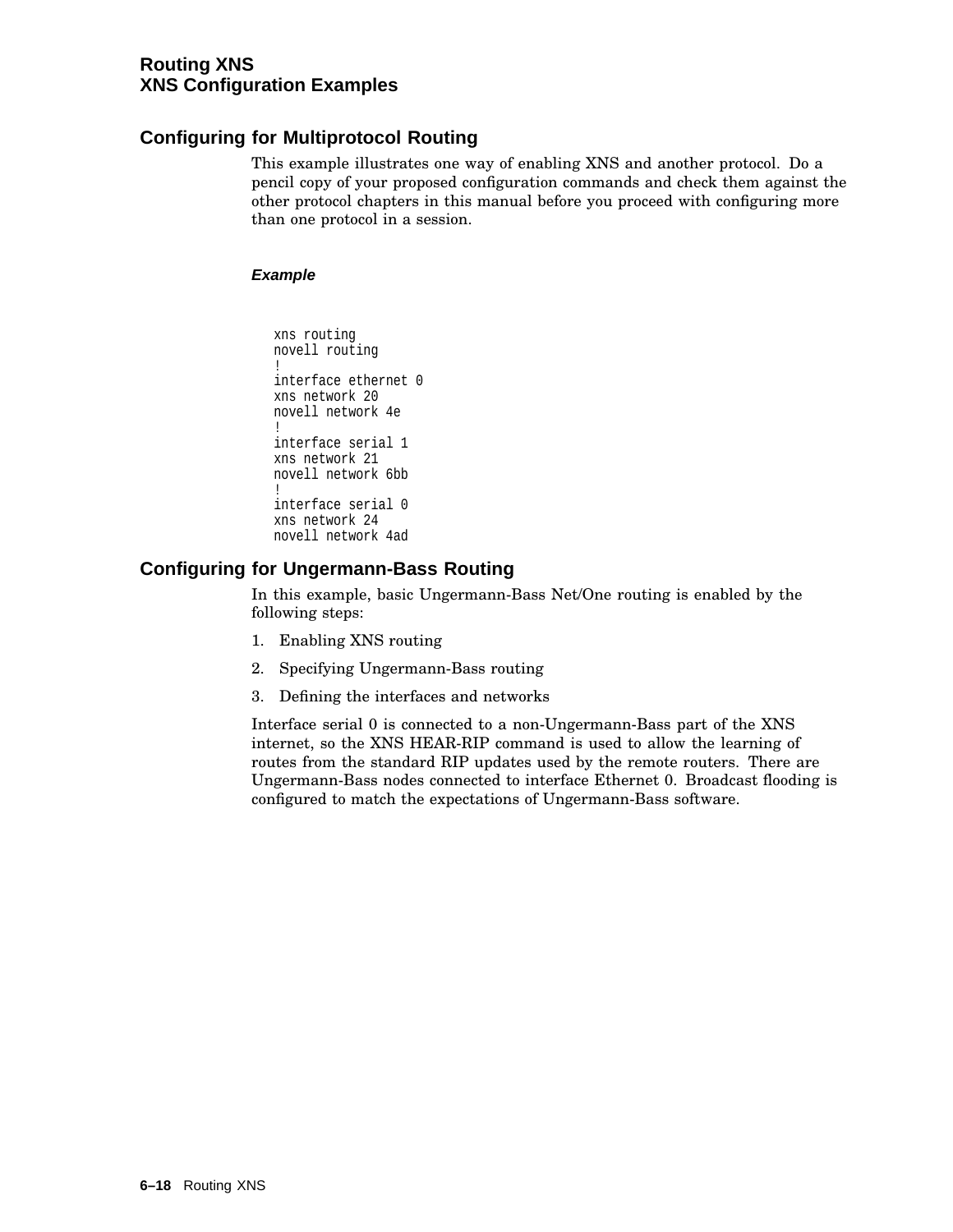# **Example**

```
xns routing
xns ub-emulation
!
interface Ethernet 0
xns network 23
xns flood broadcast allnets
xns flood specific allnets
!
interface serial 1
xns network 21
xns flood broadcast allnets
xns flood specific allnets
!
interface serial 0
xns network 24
xns hear-rip
xns flood broadcast allnets
xns flood specific allnets
```
# **3Com Access List**

This partial example permits and denies specific services between networks 1002 and 1006 in a 3Com network. Echo and error packets can go from 1002 to 1006, as well as all SPP and PEP (normal data traffic). However, all NetBIOS requests are denied. The final three lines are blanket permissions for RIP, SPP, and PEP, because access lists assume you wish to deny anything you do not specifically permit. These blanket permissions must come at the end of the list, as shown in the example configuration.

# **Example**

```
access-list 524 permit 2 1002 0x0000 1006 0x0000
! permit Echo from 1002 to 1006
access-list 524 permit 3 1002 0x0000 1006 0x0000
! permit Error from 1002 to 1006
access-list 524 deny 5 -1 0x0000 -1 0x046B
! deny all NetBIOS
access-list 524 permit 4 1002 0x0000 1006 0x0000
! permit PEP from 1002 to 1006
access-list 524 permit 5 1002 0x0000 1006 0x0000
! permit SPP from 1002 to 1006
access-list 524 permit 1
! permit all RIP
!
!These are needed if you want PEP and SPP to be permitted from
!networks other than 1002
access-list 524 permit 4
! permit all PEP
access-list 524 permit 5
! permit all SPP
```
# **Monitoring an XNS Network**

Use the EXEC commands described in this section to obtain displays of activity on your XNS network.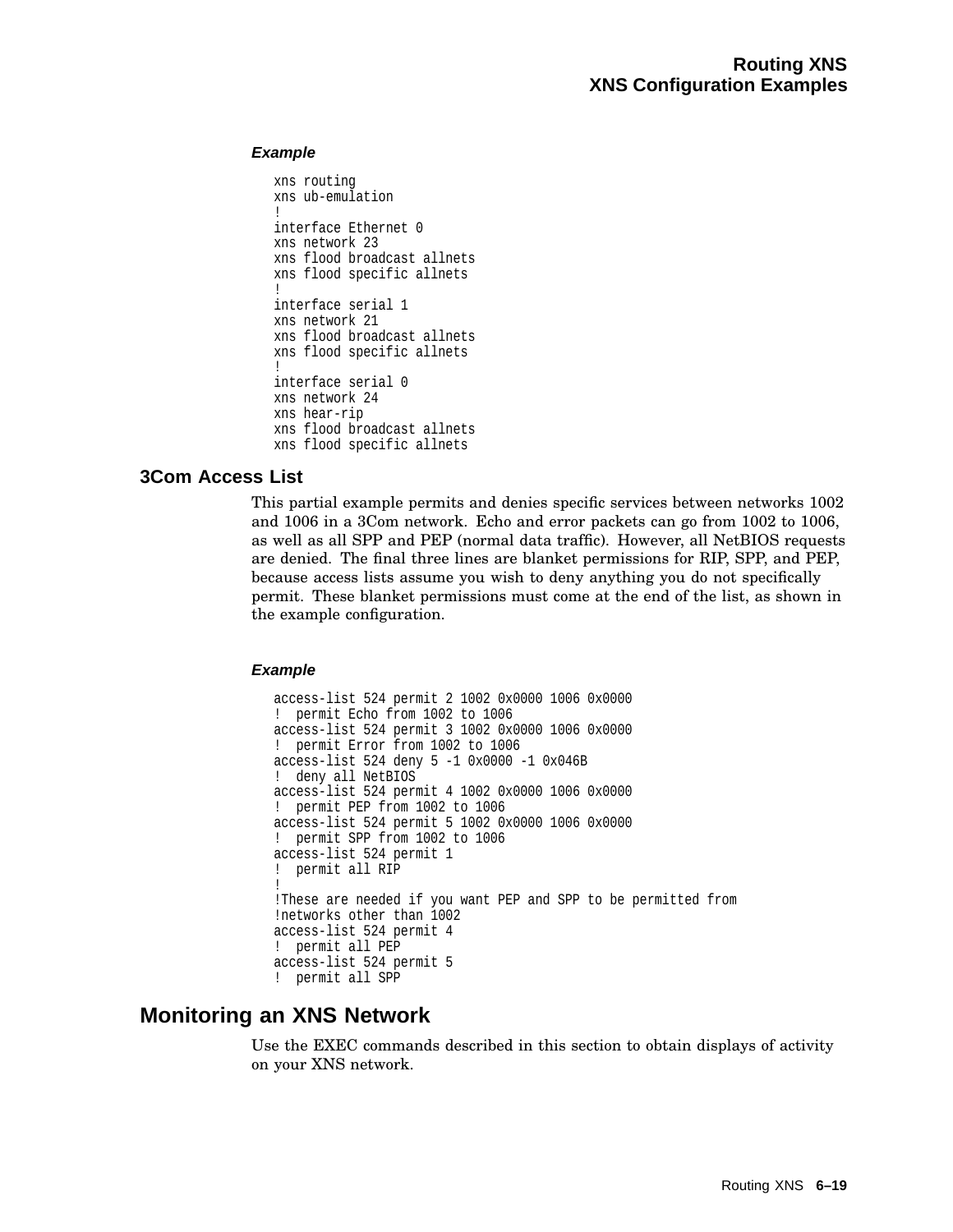# **Routing XNS Monitoring an XNS Network**

# **Displaying Cache Entries**

Use the SHOW XNS CACHE command to display a list of fast-switching cache entries. Enter this command at the EXEC prompt:

**show xns cache**

# **Displaying Interface Parameters**

Use the SHOW XNS INTERFACE command to display interface-specific XNS parameters. Enter this command at the EXEC prompt:

#### **show xns interface** [*name*]

The optional argument *name* can be used to request a display of a particular interface.

The following sample output shows a display of all interface statistics.

Ethernet 0 is up, line protocol is up XNS address is 60.0000.0c00.1d23 xns encapsulation is ARPA Helper address is 912.ffff.ffff.ffff Outgoing address list is not set Input filter list is not set Output filter list is not set Router filter list is not set Update timer is not set XNS fast-switching enabled Serial 0 is administratively down, line protocol is down XNS protocol processing disabled Serial 1 is up, line protocol is up XNS protocol processing disabled

In this display, the Ethernet 0 interface has a helper address set, but all other parameters are set to the defaults. The Update Timer refers to itself as not set when it is set to default value. The serial 0 interface is down, and XNS processing is disabled. The serial 1 interface is up, but it is not processing XNS packets.

For the serial 0 and serial 1 interfaces, the NO XNS NETWORK command is in force. You can enable XNS processing by using the XNS NETWORK configuration command.

# **Displaying the Routing Table**

Use the EXEC command SHOW XNS ROUTE to display the entire XNS routing table. Enter this command at the EXEC prompt:

**show xns route** *network-number*

The optional network number argument specifies a particular network.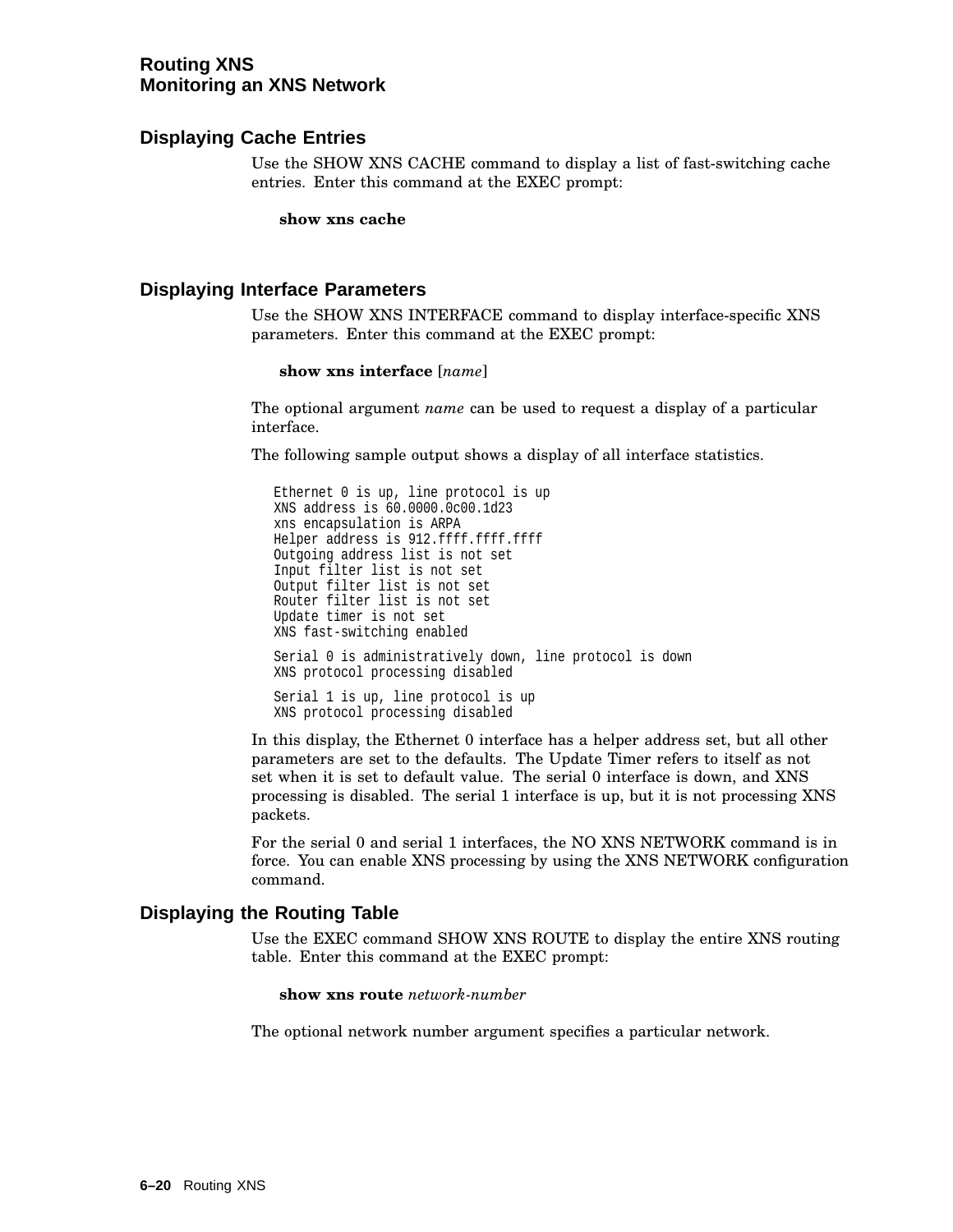Following is sample output:

Codes: R - RIP derived, C - connected, S - static, 1 learned routes Maximum allowed path(s) are/is 1 C Net 14 is directly connected, 0 uses, Ethernet0 C Net 15 is directly connected, 0 uses, Ethernet1 R Net 16 [1/0] via 14.0000.0c00.3e3b, 10 sec, 0 uses, Ethernet0

In this display, RIP-derived routes are indicated by the letter R. Networks that are reachable are listed in numerical order within each category—RIP or connected, in this case.

The routing table also tells you the address of the router that constitutes the first hop in the route (always the same router in this case), the round-trip delay encountered on the route, and the interface through which the route is available.

# **Displaying Traffic Statistics**

Use the EXEC command SHOW XNS TRAFFIC to display packet statistics, including packets sent, received, and forwarded. Enter this command at the EXEC prompt:

#### **show xns traffic**

Sample output follows. Table 6–1 describes the fields displayed.

Rec: 3968 total, 0 format errors, 0 checksum errors, 0 bad hop count, 3968 local destination, 0 multicast Bcast: 2912 received, 925 sent Sent: 5923 generated, 500 forwarded, 0 encapsulation failed, 0 not routable Errors: 10 received, 20 sent Echo: Recd: 100 requests, 89 replies Sent: 20 requests, 20 replies Unknown: 5 packets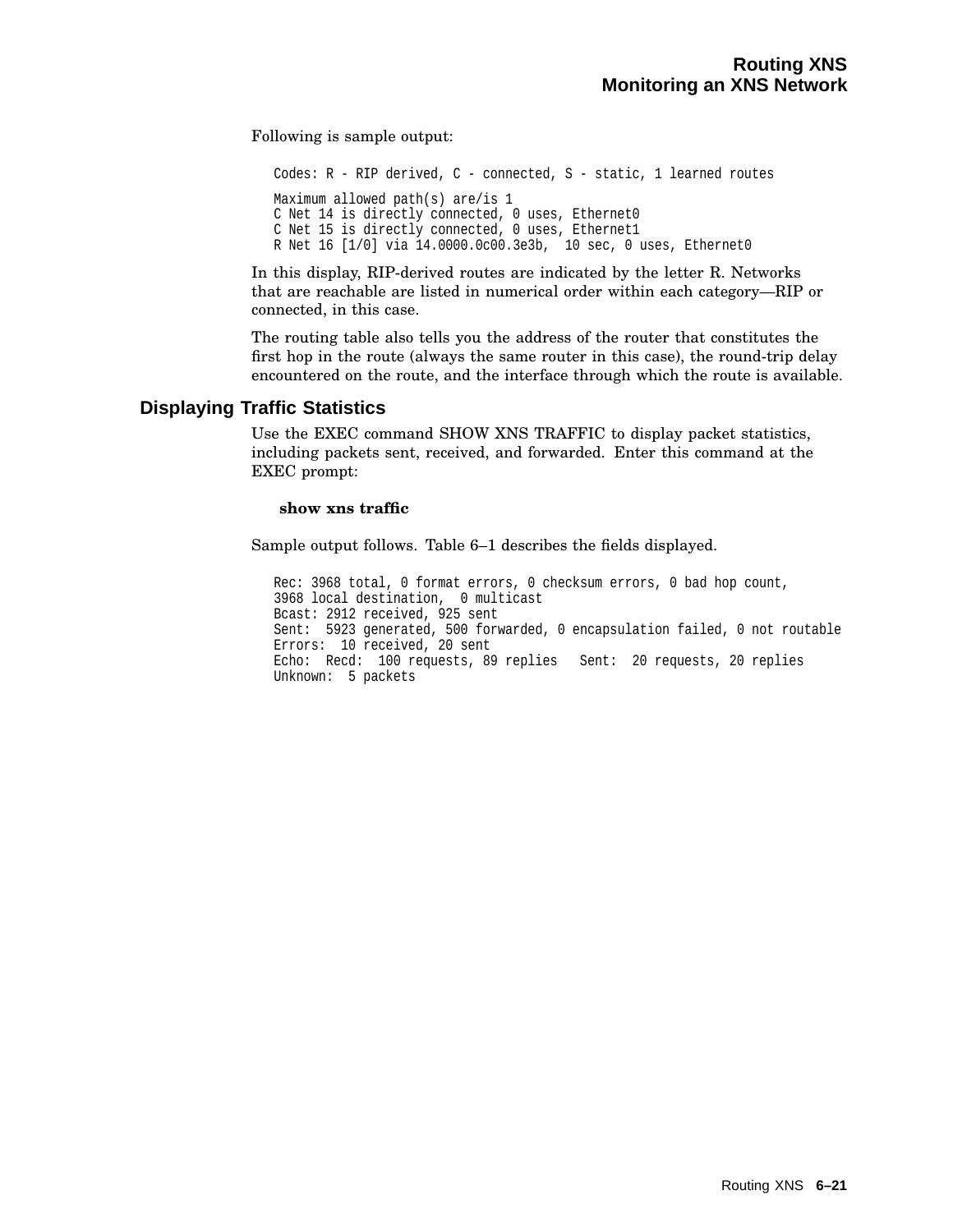| Field                | <b>Description</b>                                                                                                                                                |
|----------------------|-------------------------------------------------------------------------------------------------------------------------------------------------------------------|
| Rec:                 | The total number of XNS packets received by<br>the router.                                                                                                        |
| format errors        | Number of packets received and discarded<br>because of format errors in the header.                                                                               |
| checksum errors      | Number of packets received and discarded<br>because of checksum errors.                                                                                           |
| bad hop count        | Number of packets discarded because their<br>hop count fields were equal to or greater than<br>16.                                                                |
| local destination    | Number of packets received on the interface<br>that were broadcast or were destined for<br>internal processing by the router, including<br>helpering or flooding. |
| multicast            | Number of packets received with multicast<br>addresses.                                                                                                           |
| Bcast:               | Number of broadcast packets received and<br>sent.                                                                                                                 |
| Sent:                |                                                                                                                                                                   |
| generated            | Number of packets created by the router itself.                                                                                                                   |
| forwarded            | Number of packets received from other nodes<br>and forwarded.                                                                                                     |
| encapsulation failed | Number of packets discarded because<br>encapsulation could not be accomplished.                                                                                   |
| not routable         | Number of packets discarded because the<br>router had no path to their destination<br>networks.                                                                   |
| Errors:              | Number of Error packets sent and received.                                                                                                                        |
| Echo:                | Number of Echo packets received and sent,<br>specifying how many replies were received.                                                                           |
| Unknown:             | Packets destined for local processing, but<br>which the router could neither handle, helper,<br>nor flood.                                                        |

**Table 6–1 XNS Traffic Statistics Field Descriptions**

# **Debugging an XNS Network**

Use the EXEC commands described in this section to troubleshoot and monitor your XNS network. For each DEBUG command listed, there is a corresponding UNDEBUG command that turns off the message logging.

The command DEBUG XNS-PACKET enables logging of XNS packet traffic, including the addresses for source, destination, and next hop router of each packet.

# **debug xns-packet**

The command DEBUG XNS-ROUTING displays XNS routing transactions.

# **debug xns-routing**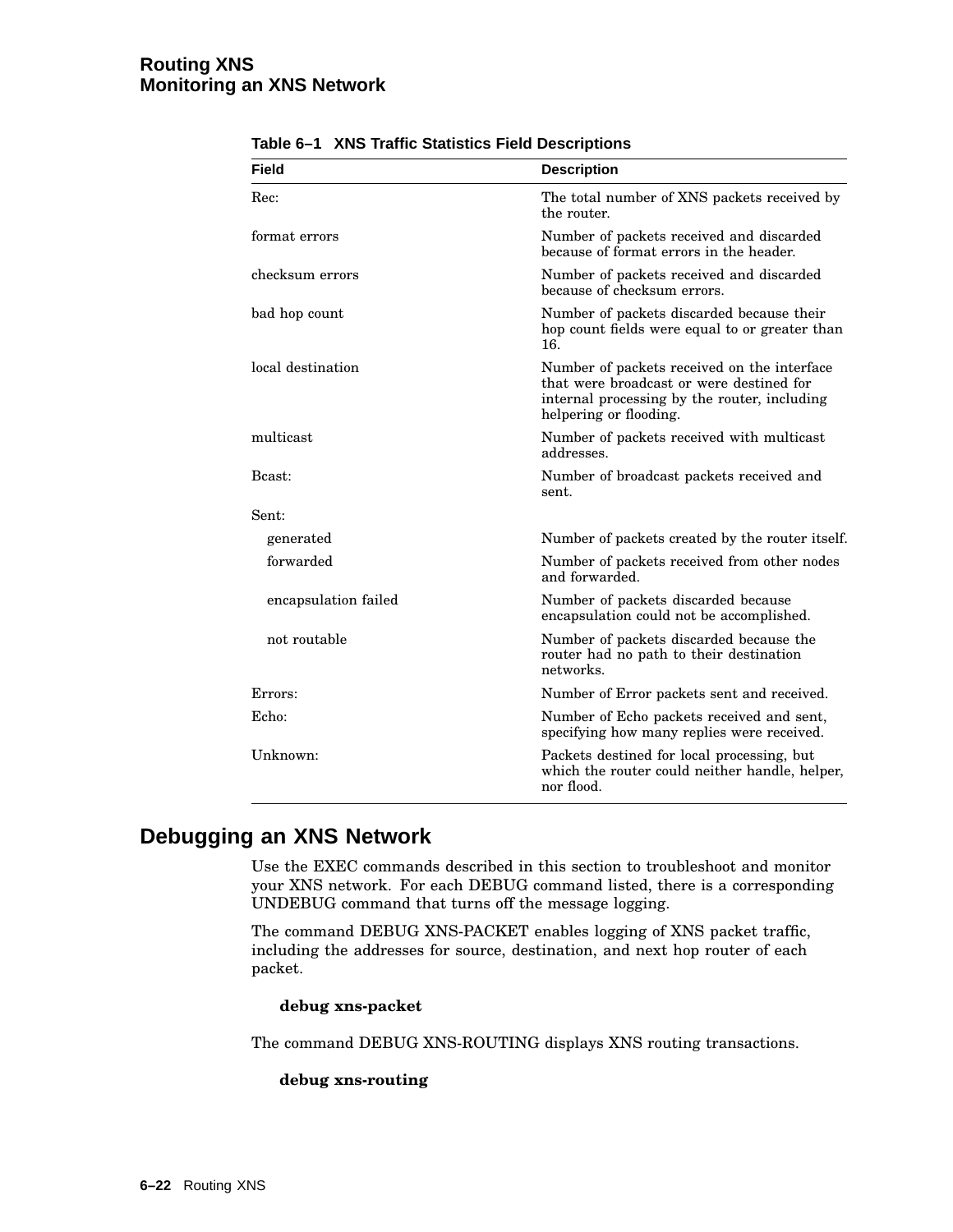# **XNS Global Configuration Command Summary**

Following is an alphabetically arranged list of the XNS global configuration commands.

[**no**] **access-list** *number* {**deny** |**permit**} *XNS-protocol source-network.* [*sourceaddress* [*source-mask*]] *source-socket destination-network.* [*destination-address* [*destination-mask*]] *destination-socket*

#### **no access-list** *number*

Configures an entry in an extended XNS access list. The argument *number* is an access list number in the range 500 and 599. The keyword **deny** or **permit** specifies the filtering action. The argument *XNS-protocol* is the XNS protocol number. The NO ACCESS-LIST *number* command *removes the specified access list*.

[**no**] **access-list** *number* {**deny** |**permit**} *XNS-source-network.* [*sourceaddress*[*source-mask*]] *XNS-destination-network.* [*destination-address*[*destinationmask*]]

#### **no access-list** *number*

Configures an entry in an XNS access list. The argument *number* is an access list number in the range 400 and 499. The keyword **deny** or **permit** specifies the filtering action. The arguments *XNS-source-network* and *XNS-destination-network* are the only required addresses. The source and destination masks are optional. The NO ACCESS-LIST *number* command *removes the specified access list*.

# [**no**] **xns forward-protocol** *type*

Determines which protocol types will be forwarded when a broadcast is received on an interface that has an XNS helper address set. The argument *type* is a decimal number corresponding to an appropriate XNS protocol.Use the NO XNS FORWARD-PROTOCOL command and the appropriate argument to disable the forwarding of the specified protocol.

# [**no**] **xns maximum-paths** *paths*

Sets the maximum number of equal-cost paths the router will use. The default value of *paths* is one. The **no** version of the command restores the default.

#### [**no**] **xns route** *network host-address*

Adds a static route to the XNS routing table. The argument *network* is the destination XNS network number in decimal. The argument *host-address* is a decimal XNS network number and the hexadecimal host number.The **no** version of the command removes the static route.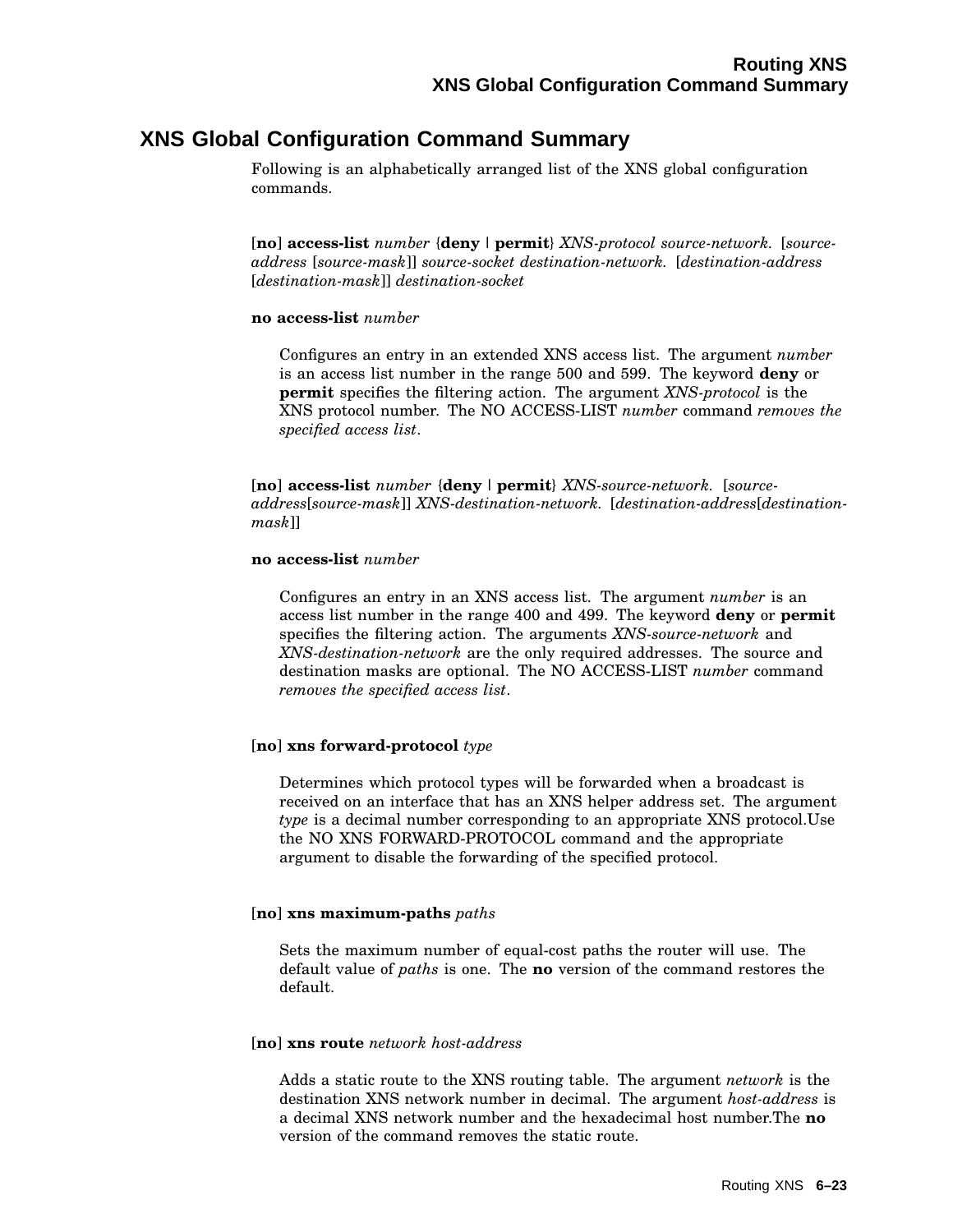#### [**no**] **xns routing** [*address*]

Enables XNS routing. The optional argument *address* is the XNS address the router is to use. If the argument *address* is omitted, the first Ethernet interface hardware address found is used. The **no** version of the command disables all XNS packet processing.

#### [**no**] **xns ub-emulation**

Enables Ungermann-Bass Net/One routing. Causes Hello packets and routing updates in Ungermann-Bass format to be sent out through all the interfaces on which XNS is enabled. Also causes the DECbrouter 90 to get its routing information for remote networks from Ungermann-Bass updates. Unless the XNS HEAR-RIP command is issued, the DECbrouter 90 will completely ignore standard RIP updates and will behave like a UB router. The no version of the command restores the router to standard XNS mode.

#### [**no**] **xns ub-routing**

Exactly equivalent to issuing XNS UB-EMULATION for the system as a whole, as well as XNS HEAR-RIP, XNS FLOOD BROADCAST ALLNETS, and NX FLOOD SPECIFIC ALLNETS for all interfaces on which XNS is enabled.

# **XNS Interface Subcommand Summary**

Following is an alphabetically arranged list of the XNS interface subcommands. These commands follow an INTERFACE command.

#### [**no**] **xns access-group** *number*

Assigns an access list number to an interface and causes all XNS packets that would ordinarily have been forwarded by the router through this interface to be compared to the access list. If a packet fails the access list, it is not transmitted, but is discarded instead. The argument *number* specifies the access list number.The **no** version of the command disables this feature.

#### [**no**] **xns flood broadcast allnets**

Configures an interface on a router so that any packets received with this destination address will be flooded with packets of destinations -1.FFFF.FFFF.FFFF. The **no** version of the command disables this feature.

#### [**no**] **xns flood broadcast net-zero**

Configures an interface on a router so that any packets received with this destination address will be flooded with packets of destinations 0.FFFF.FFFF.FFFF. The **no** version of the command disables this feature.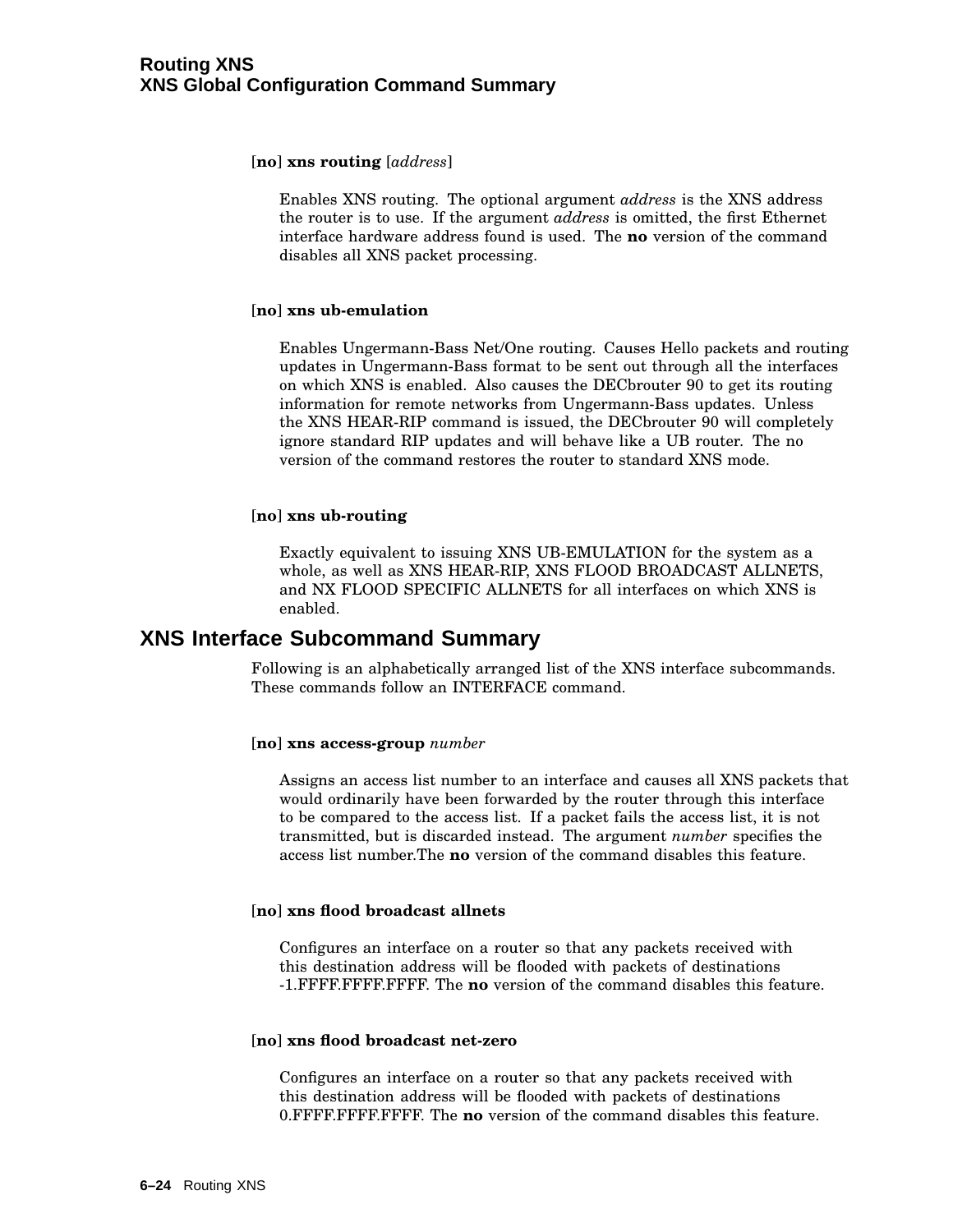# [**no**] **xns flood specific allnets**

Configures an interface on a router so that any packets received with this destination address will be flooded with packets of destinations -1.*specifichost*.The **no** version of the command disables this feature.

# [**no**] **xns hear-rip** [*access-list*]

Causes the DECbrouter 90 in Ungermann-Bass mode to receive RIP updates on some interfaces as if they were Ungermann-Bass updates. The argument *access-list* specifies an XNS access list when you only want certain routes to be learned through standard RIP. The DECbrouter 90 will learn from RIP packets only routes to networks permitted by the access list. The **no** version of the command disables this feature.

# [**no**] **xns helper-address** *host-address*

Sets a helper address to forward broadcasts. The argument *host-address* is a dotted combination of the network and host addresses. The **no** version of the command disables XNS helpering.

# [**no**] **xns input-network-filter** *access-list-number*

Controls which networks are added to your router's routing table. The argument *access-list-number* is the access list number specified in the XNS ACCESS-LIST command.The **no** version of the command disables this feature.

# [**no**] **xns network** *number*

Assigns a decimal XNS network number to an interface. The **no** version of the command deassigns the XNS network number for the interface and disables XNS on that interface.

# [**no**] **xns output-network-filter** *access-list-number*

Controls the list of networks that are sent out in routing updates by your router. The argument *access-list-number* is the access list number specified in the XNS ACCESS-LIST command. The **no** version of the command disables this feature.

# [**no**] **xns route-cache**

Enables fast switching for XNS packets outgoing on this interface. The **no** version of the command disables fast switching.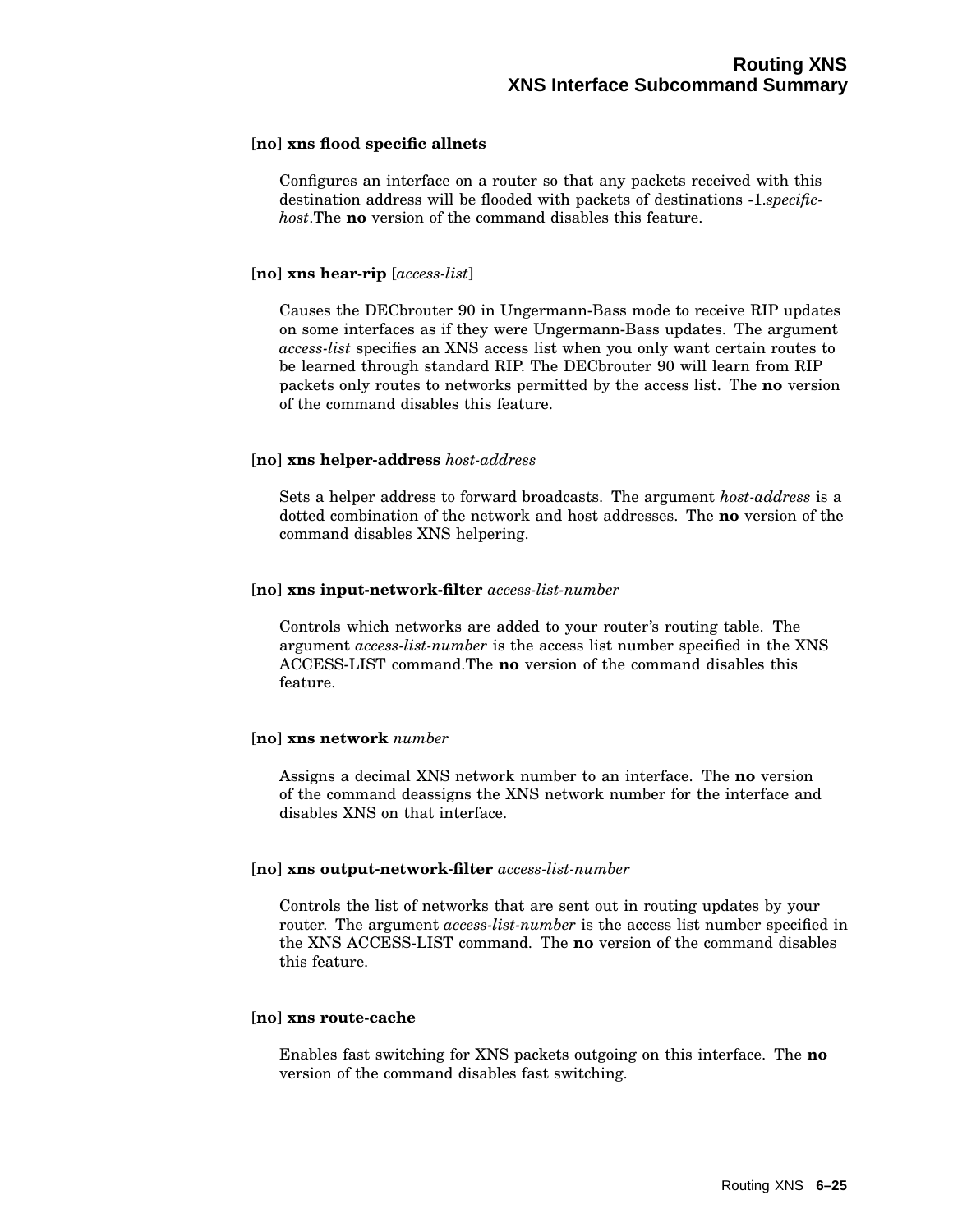# [**no**] **xns router-filter** *access-list-number*

Controls the list of routers from which data will be accepted. The argument *access-list-number* is the access list number specified in the XNS ACCESS-LIST command. The **no** version of the command disables this feature.

# **xns update-time** *seconds*

Sets the XNS routing update timers to the value assigned to the *seconds* argument. The default is 30 seconds.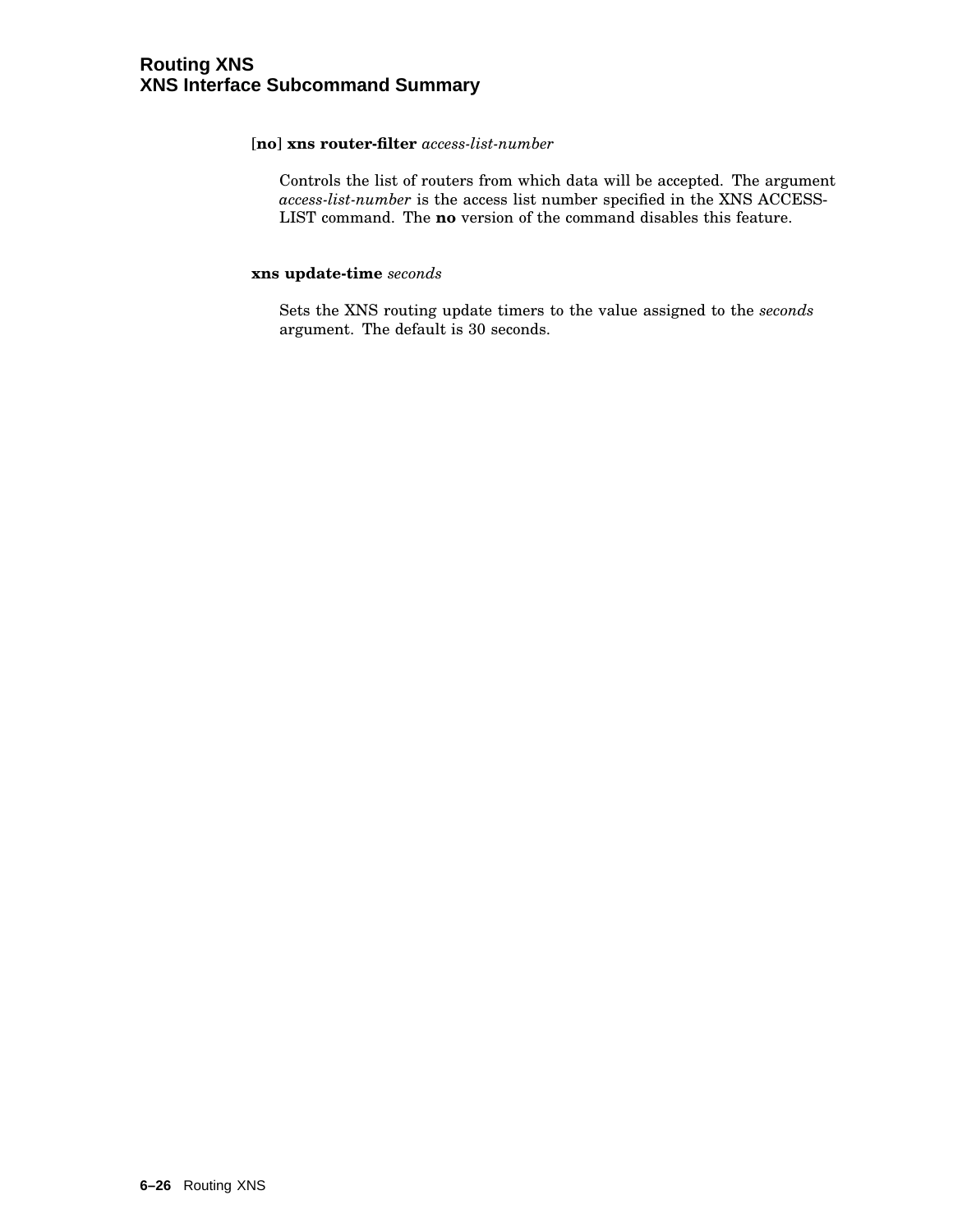**7**

# **Configuring Transparent Bridging**

This chapter describes the transparent bridging support available in the DECbrouter 90. Topics described in this chapter include:

- An overview of bridging and the DECbrouter 90's implementation of transparent bridging
- Support of source-route transparent (SRT) bridging on Token Ring interfaces
- How to define a spanning tree
- How to adjust the spanning-tree parameters
- How to filter packets based on type; supported types include MAC address, protocol type, vendor code, and LAT multicast service announcements

This chapter also provides bridging configuration examples and describes how to maintain, monitor, and debug your transparent bridges. Command summaries are included at the end of the chapter.

# **Bridging Overview**

The basic function of a bridge is to accept frames of data passing through a network, and then make a decision about whether to forward each frame based on information contained in the frame.

Bridges operate at the physical (Level 1) and data link (Level 2) layers of the Open Systems Interconnection (OSI) model. As defined by the IEEE 802.1 standard, the task of the physical layer is to provide the physical connection to the transmission medium. The task of the data link layer is to provide reliable transmission. To accomplish this effectively, the standards committee sublayered the data link layer into two distinct tasks: Logical Link Control (LLC) and Media Access Control (MAC). Bridges, and specifically transparent bridges, function at the physical and MAC layers. However, the administrative filtering functions described later in this chapter use LLC. Figure 7–1 illustrates these concepts.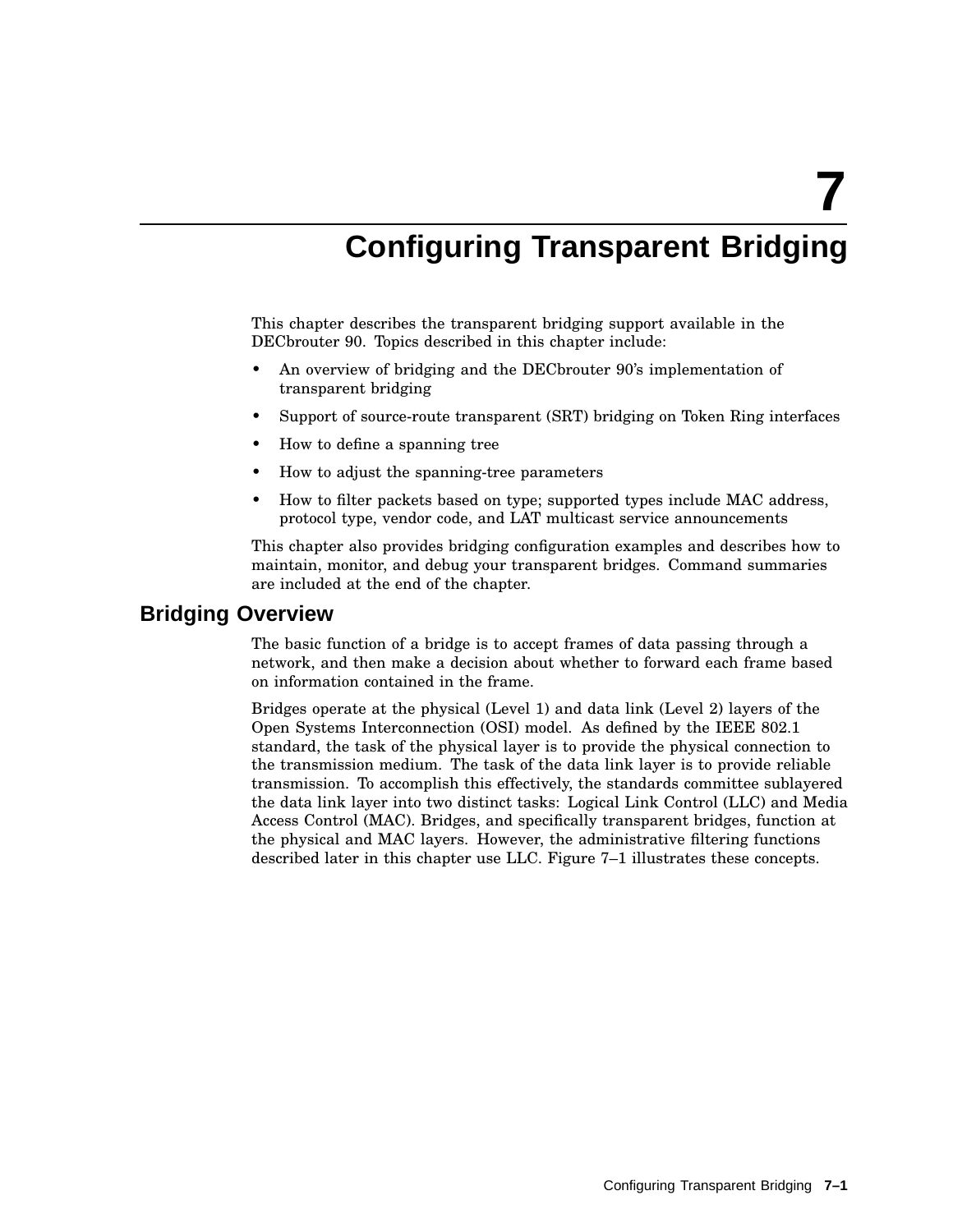

# **Figure 7–1 OSI Model and IEEE 802 Layers**

The LLC, as its name implies, controls the logical link; that is, it serves to open, maintain, and terminate a link. It depends upon the physical layers to perform its tasks.

The MAC controls access to the media used to transmit the frames. It acts independently of the physical layer and provides a service interface to the upper layers of the network model. IEEE 802.3 and Ethernet use the same MAC layer, allowing both types of frames to coexist on the same cable. In this way, the same bridge can forward both Ethernet and IEEE 802.3 frames.

The IEEE 802 standards identify two basic elements to facilitate these tasks: a 48-bit address that is either an address for an individual station or a group of stations, and Service Access Points (SAPs), which can be thought of as ports through which a higher-layer application can communicate with its counterparts (peers) operating on other systems.

The IEEE 802 standards also allow any IEEE 802-compliant station to communicate with remote, bridged stations as if they were local. Although the networks connected by a bridge remain physically separate, they appear as one network to the rest of the devices on the internetwork.

Figure 7–2 illustrates the frame formats found on Ethernets.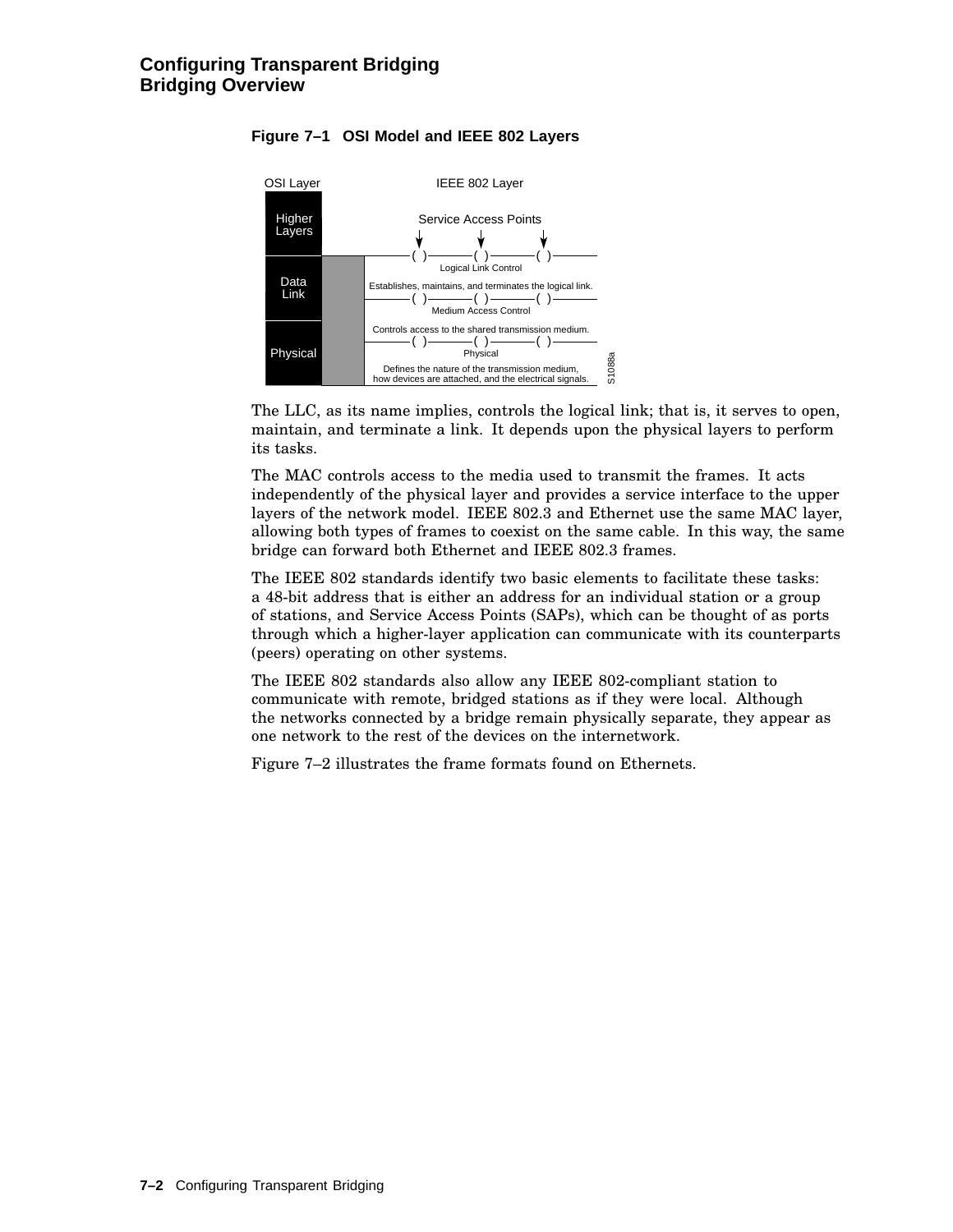# **Figure 7–2 IEEE 802 Frame Formats**

| Ethernet/IEEE 802.3 Frames<br>Type/Length value distinguishes Ethernet II from IEEE 802.3 |                                                             |        |                      |            |  |  |
|-------------------------------------------------------------------------------------------|-------------------------------------------------------------|--------|----------------------|------------|--|--|
|                                                                                           | MAC layer                                                   |        | LLC layer            |            |  |  |
| Destination<br>Address                                                                    | Source<br>Address                                           | Length | DSAP/<br><b>SSAP</b> | <b>CTL</b> |  |  |
|                                                                                           | IEEE encapsulation: 802.3 MAC with 802.2 LLC; length < 1514 |        |                      |            |  |  |

|--|--|

Original DIX Ethernet II MAC "type code" encapsulation; type code > 1514



Basic encapsulation: 802.5 MAC with 802.2 LLC. Used on single rings or with SRT bridges.



| MAC layer; may be 802.3 (Ether)<br>or 802.5 (Token) | <b>DSAP</b><br><b>SSAP</b><br>AA.<br>AA |  | IEEE<br>vendor code   type code | DIX |  | œ |
|-----------------------------------------------------|-----------------------------------------|--|---------------------------------|-----|--|---|
|-----------------------------------------------------|-----------------------------------------|--|---------------------------------|-----|--|---|



Transparent bridges forward frames between networks using the same medium (two IEEE 802.3 networks, for example).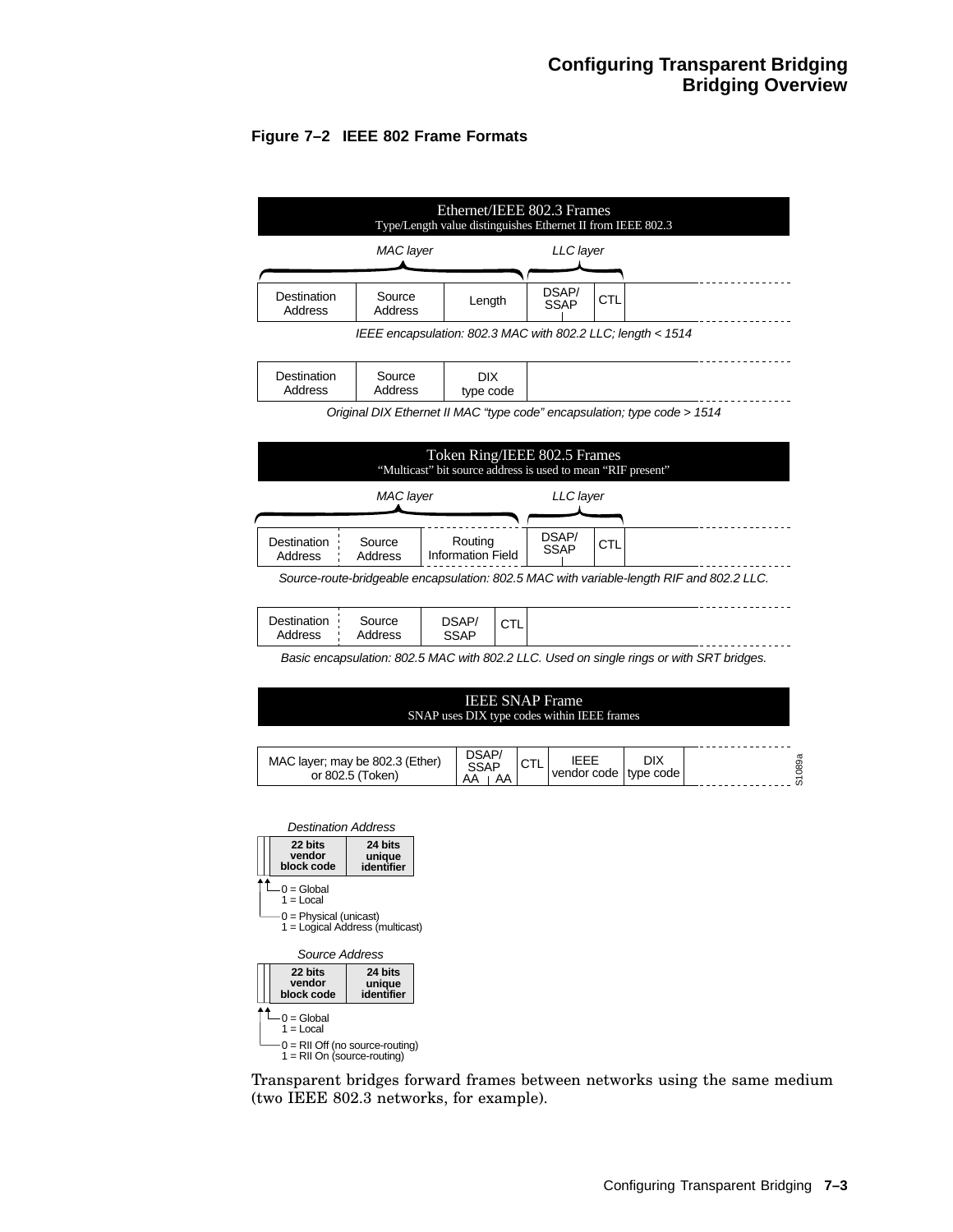# **Configuring Transparent Bridging Bridging Overview**

Because bridges examine each frame, and because each frame contains a source address, bridges can easily learn the locations of stations on the network. However, if an address is unknown, the bridges' flooding behavior could also result in endless loops on the network, because all bridges that do not know the address will flood the frame looking for an address. To circumvent this, a tree-type algorithm has been developed that prevents loops and forces the frames into logical routes. Called a spanning-tree algorithm, it allows only one route between any two physical cables or networks.

Spanning-tree bridges are based upon the concept of a *root* bridge that exchanges topology information with designated bridges to maintain the configuration. The root and designated bridges notify all other bridges in the network when topology changes are required, thereby preventing loops and providing a measure of defense against link failure.

Bridges can be further classified as *local* or *remote*. A local bridge typically connects two nearby LANs; for example, Ethernet-to-Ethernet. A remote bridge, on the other hand, links geographically distant LANs or LANs separated by some other media. Two Ethernets linked by a serial line or two Token Rings linked by a frame relay network are examples of remote bridging.

# **DECbrouter 90's Implementation of Transparent Bridging**

The DECbrouter 90's transparent bridging software implementation provides these features:

- Complies with the IEEE 802 standard.
- Provides two spanning-tree algorithms—an older version that is compatible with Digital and other LAN bridges for backwards compatibility and a recent IEEE standard implementation that provides for multiple domains for spanning trees. The software also provides for adjustments to the spanning-tree parameters.
- Allows configuration of filters to effectively block the passing of frames based on Ethernet address, protocol type, or the vendor code. Additionally, the bridging software can be configured to selectively include or exclude LAT multicast service announcements.
- Provides load balancing and redundancy by assigning a set of serial lines between two bridges to a *circuit group*.
- Provides the ability to bridge over X.25 and frame-relay networks.
- Provides for compression of LAT frames to reduce LAT traffic through the network.

Additionally, the DECbrouter 90 router/bridge combines the advantages of a spanning-tree bridge and a full multiprotocol router. This combination provides the speed and protocol transparency of an adaptive spanning-tree bridge, along with the functionality, reliability, and security of a router.

Network interfaces on the interface cards can be configured to serve as both multiprotocol routers and MAC-level bridges, bridging any traffic that cannot otherwise be routed. For example, a router/bridge routing the Internet Protocol can also bridge Digital's Local Area Transport (LAT) protocol or NetBIOS traffic.

Remote bridging over synchronous serial lines also is supported between DECbrouter 90s. As with frames received on all other media types, the learning process and any filtering is applied to frames received on serial lines.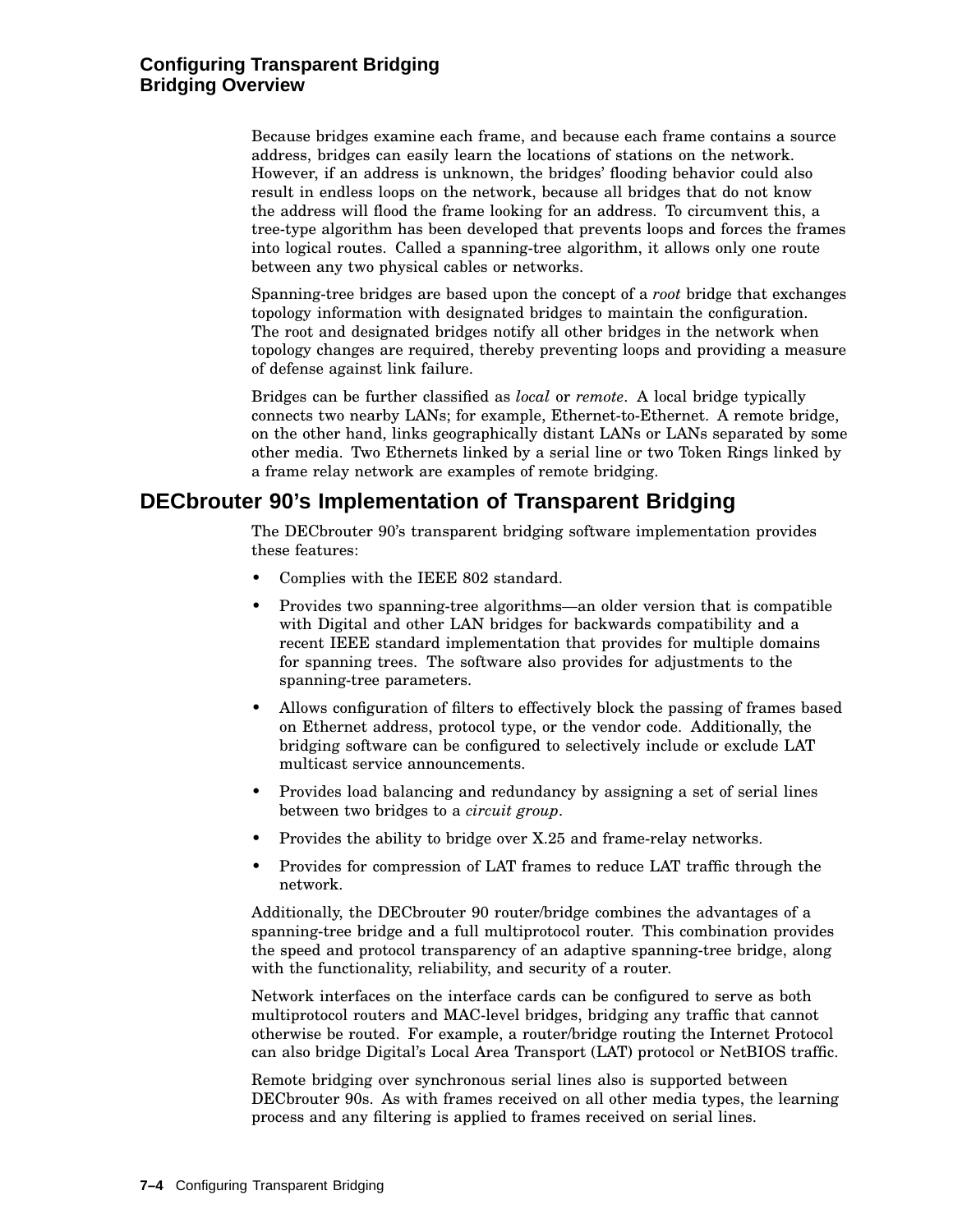# **Configuring Transparent Bridging**

Follow these steps to configure transparent bridging on a your router/bridge. Each task and command is described in greater detail in the following sections.

- 1. Define the spanning-tree protocol and assign a bridge group number using the BRIDGE *group* PROTOCOL command. The bridging software supports the IEEE 802.1 spanning-tree protocol and the Digital LANbridge 100 protocol upon which the IEEE standard is based. Additionally, multiple domains are supported for the IEEE spanning tree.
- 2. Enable each interface and configure any routed protocols. If you want to bridge IP, you must disable IP routing.
- 3. Assign the network interfaces to the spanning-tree group.
- 4. Adjust the spanning-tree parameters, as necessary.

The bridging software also supports frame filtering. Filtering can be done by MAC address, protocol type, vendor code, and LAT group codes. Additionally, EXEC-level commands for monitoring and debugging the bridge are available.

# **Defining the Spanning-Tree Protocol**

The router/bridges support two spanning-tree protocols: the IEEE 802.1 standard and the Digital spanning-tree protocol upon which the IEEE standard is based.

To define a spanning-tree protocol, use the BRIDGE *group* PROTOCOL global configuration command. The command has this syntax:

**bridge** *group* **protocol** {**ieee** |**dec**} **no bridge** *group* **protocol** {**ieee** |**dec**}

The argument *group* is a number between one and nine that you choose to refer to a particular set of bridged interfaces. Frames are bridged only among interfaces in the same group. You will use the group number you assign in subsequent bridge configuration commands.

The keyword **protocol** is used to specify one of two spanning-tree protocol types: **ieee** for the Ethernet spanning-tree protocol or **dec** for the Digital LANbridge 100 spanning-tree protocol.

The NO BRIDGE command with the appropriate keywords and arguments deletes the bridge group.

# **Example**

This command defines bridge 1 as using the DECnet spanning-tree protocol.

```
!
bridge 1 protocol dec
!
```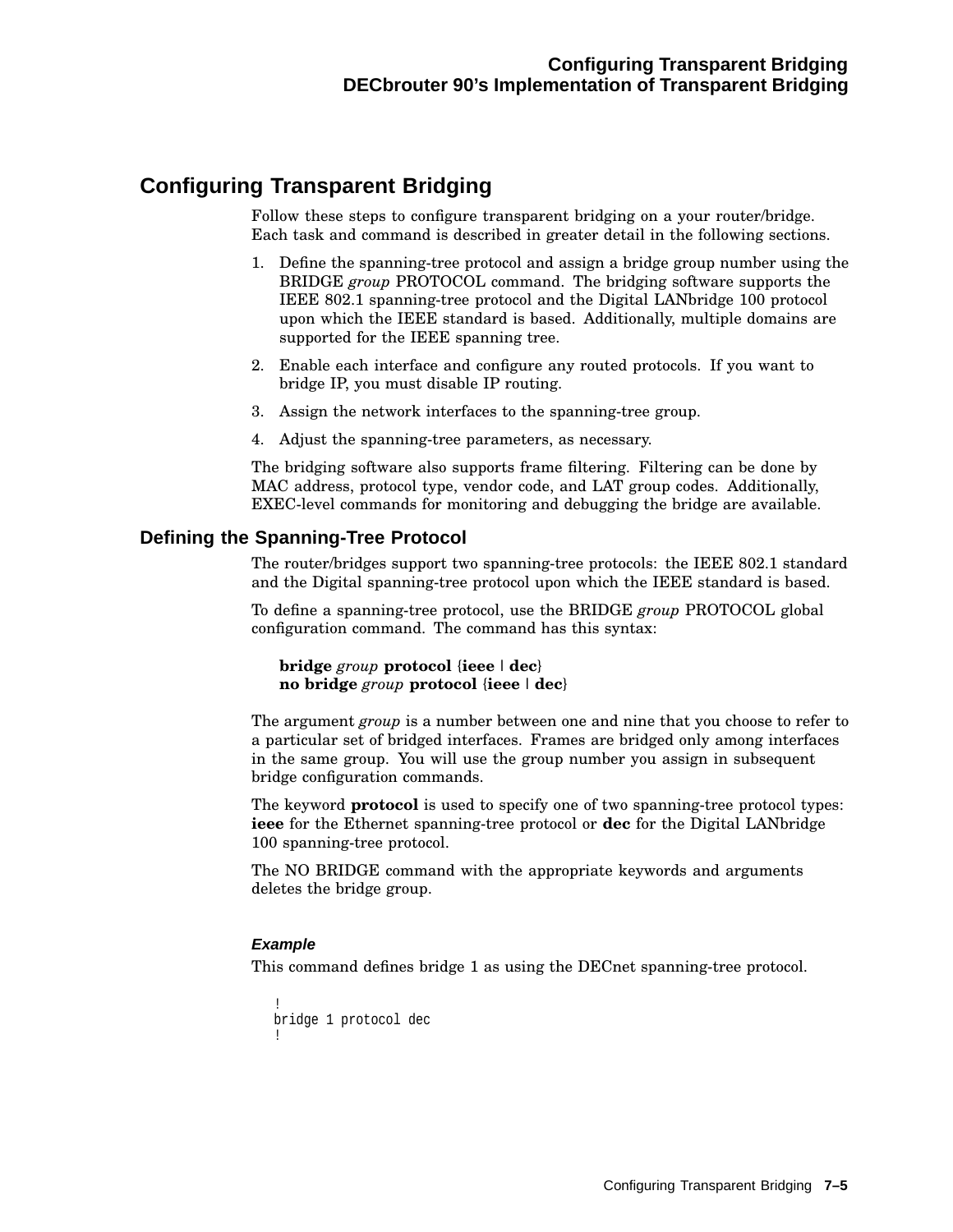# **Establishing Multiple Spanning-Tree Domains**

The Digital IEEE 802 bridging software supports multiple spanning-tree domains. You can place any number of router/bridges within the domain. The devices in the domain, and only those devices, will then share spanning-tree information.

Use this feature when multiple routers share the same cable, and you wish to use only certain discrete subsets of those routers to share spanning-tree information with each other. This function is most useful when running other router applications, such as IP UDP flooding, that use the IEEE spanning tree. It also can be used to reduce the number of global reconfigurations in large bridged networks.

**Note** \_\_\_\_\_\_\_

Use multiple spanning-tree domains with care. Because bridges in different domains do not share spanning-tree information, bridge loops can be created if the domains are not carefully planned.

Establish a domain by assigning it a value between one and ten using this variation of the BRIDGE global configuration command:

**bridge** *group* **domain** *domain-number* **no bridge** *group* **domain**

The argument *group* is the bridge group number, and must be the same as that specified by the **protocol ieee** keywords in the previously described BRIDGE *group* command.

Use the **domain** keyword to specify a domain; the argument *domain-number* is a domain number you choose. The default domain number is zero; this is the domain number required when communicating to IEEE bridges that do not support this domain extension. The no version of the command returns it to a single bridge domain by choosing domain zero (0).

**Note** \_

This command works only when the bridge group is running the IEEE spanning-tree protocol.

# **Example**

This command places bridge group 1 in bridging domain 3. Only other routers that are in domain 3 will accept spanning-tree information from this router.

```
!
bridge 1 domain 3
!
```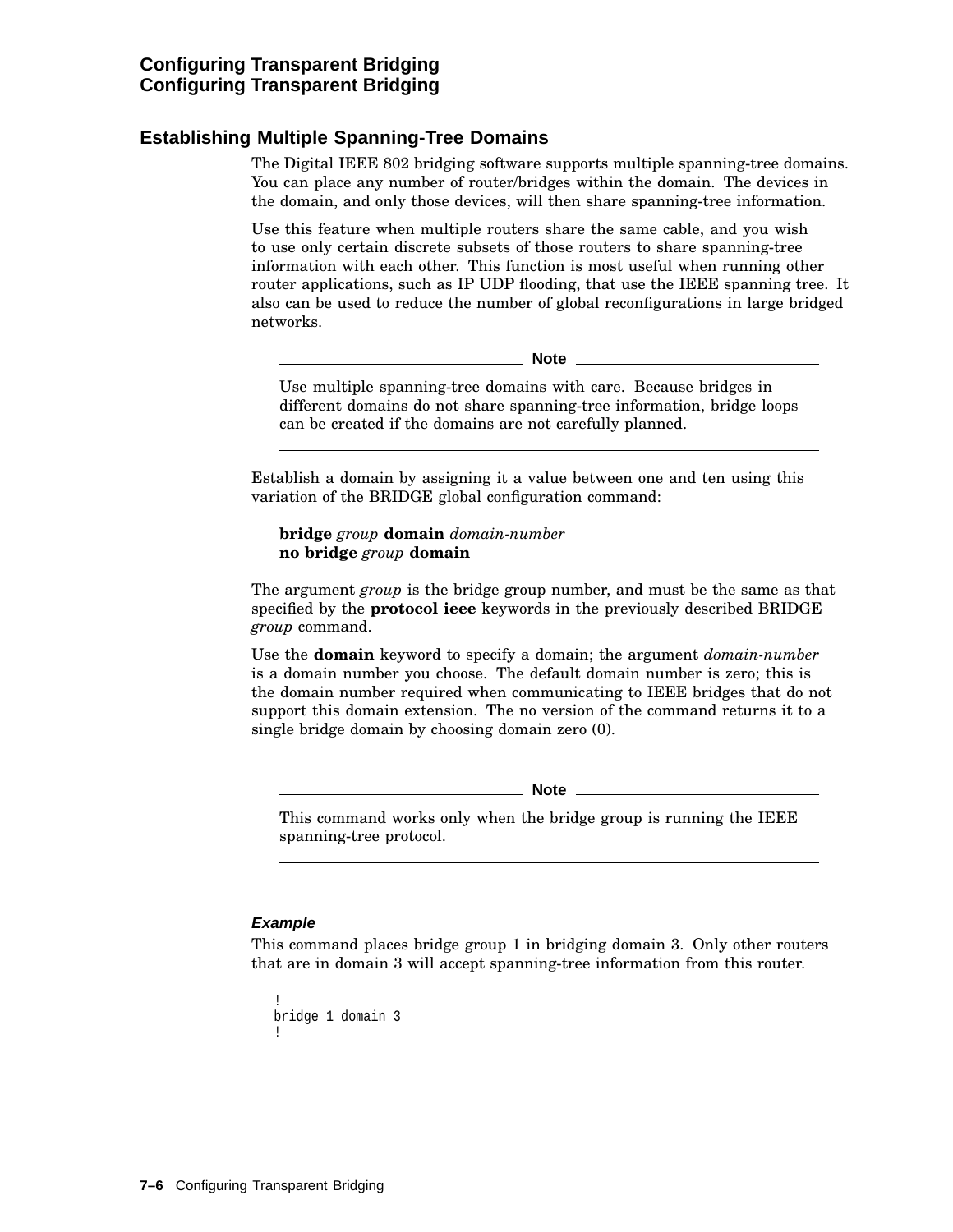# **Bridging or Routing IP**

All protocols except IP are bridged by a router/bridge unless their routing is explicitly enabled. Refer to the *DECbrouter 90 Products Configuration and Reference, Volume 2* for the procedures to enable routing of individual protocols. IP is normally routed by the router/bridge.

Also note that bridging and routing are done on a per-system basis. If a protocol is being routed, it must be routed on all interfaces that are handling that protocol. This is similar for bridging. You cannot route IP on one interface and bridge it on another interface.

To bridge IP you must disable IP routing by giving the following global configuration command:

#### **no ip routing**

Assign the *same* IP address to all network interfaces to manage the system with Telnet, TFTP, SNMP, ICMP (ping), and so forth. Once bridging is enabled, all IP and ARP frames not intended for the router/bridge are handled according to standard bridging and spanning-tree rules. IP routing processes such as IGRP or RIP must not be running.

# **Assigning Each Interface to a Spanning-Tree Group**

Assign each network interface to a spanning-tree group using the BRIDGE-GROUP *group* interface subcommand, which has this syntax:

# **bridge-group** *group* [**cbus-flooding**] **no bridge-group** *group* [**cbus-flooding**]

The simplest form of the BRIDGE-GROUP command takes just a spanning-tree group number as an argument. More complex forms of the BRIDGE-GROUP command are described later. The **no** version of the command removes the interface from the bridge group.

**Note**

Serial interfaces must be running with HDLC, X.25, or frame relay encapsulation in order to support bridging.

# **Basic Bridging Example**

Figure 7–3 is an example of a basic bridging configuration. The system has one Ethernet, and one serial line. The Internet Protocol (IP) is being routed, and everything else is being bridged. The DEC-compatible bridging algorithm with default parameters is being used.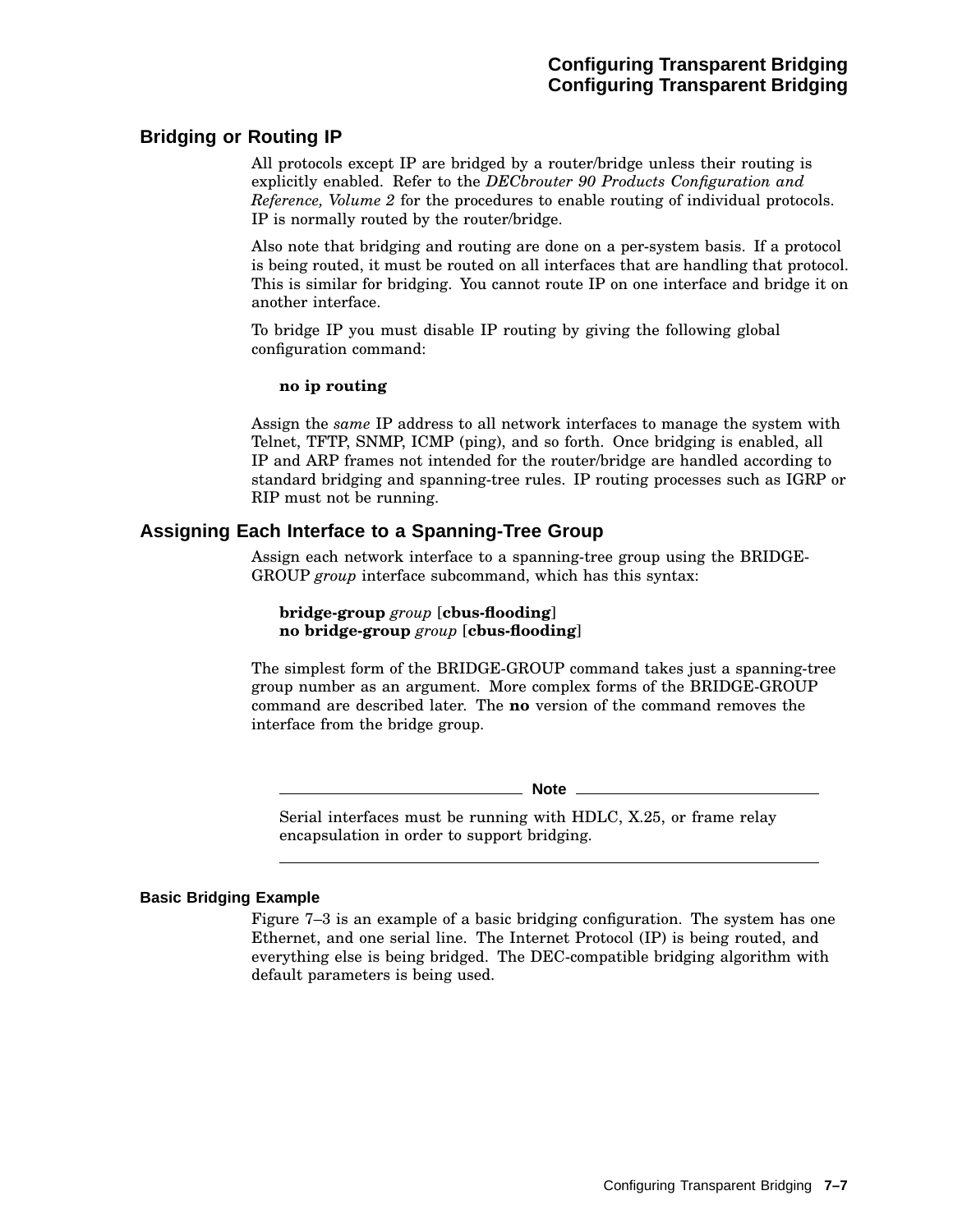# **Figure 7–3 Example of Basic Bridging**



The configuration file for the router/bridge depicted in Figure 7–3 would be as follows:

```
!
interface ethernet 0
ip address 192.31.7.26 255.255.255.240
bridge-group 1
!
interface serial 0
ip address 192.31.7.34 255.255.255.240
bridge-group 1
!
bridge 1 protocol dec
```
# **Adjusting Spanning-Tree Parameters**

You may need to adjust certain spanning-tree parameters. Parameters affecting the entire spanning tree are configured with variations of the BRIDGE *group* global configuration command. Interface-specific parameters are configured with variations of the BRIDGE-GROUP *group* interface subcommand.

**Note**

Only network administrators with a good understanding of how bridges and the spanning-tree protocol work should make adjustments to spanning-tree parameters. Poorly planned adjustments to these parameters can have a negative impact on performance. A good source on bridging is the IEEE 802.1d specification; see the recommended reading list in Appendix F for other references.

# **Electing the Root Bridge**

Configure the priority of an individual bridge or the likelihood that it will be selected as the root bridge, with the BRIDGE *group* PRIORITY global configuration command. The command has this syntax:

**bridge** *group* **priority** *number*

The argument *group* is the bridge group number. The argument *number* can range from 1 to 65000. The lower the value of *number*, the more likely the bridge will be chosen as root. The default priority is 128.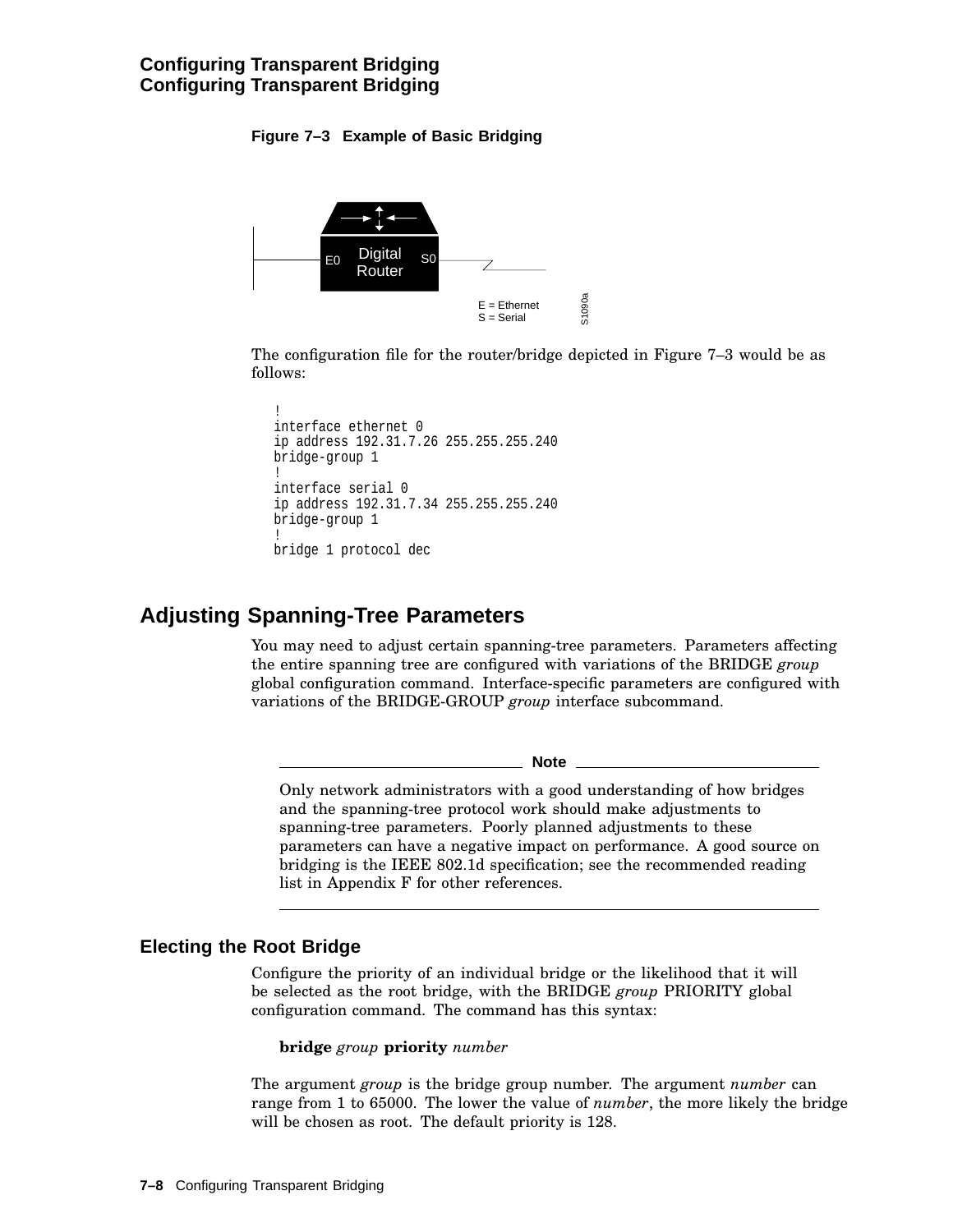# **Configuring Transparent Bridging Adjusting Spanning-Tree Parameters**

When two bridges tie for position as the root bridge, an interface priority determines which bridge will serve as the root bridge. Use the BRIDGE-GROUP *group* PRIORITY *number* interface subcommand to control this.

# **Example**

This command establishes this bridge as a likely candidate to be the root bridge.

```
!
bridge 1 priority 100
!
```
# **Adjusting the Interval Between Hello BPDUs**

The interval between Hello Bridge Protocol Data Units (BPDUs) is specified with the BRIDGE *group* HELLO-TIME global configuration command. The command has this syntax:

#### **bridge** *group* **hello-time** *seconds*

The argument *group* is the bridge group number. The argument *seconds* can be any value between one and ten seconds. The default value is one second.

#### **Example**

This command sets the interval to five seconds.

```
!
bridge 1 hello-time 5
!
```
**Note**

Each bridge in a spanning tree adopts the **hello-time, forward-time,** and **max-age** parameters of the root bridge, regardless of what its individual configuration might be.

# **Defining the Forward Delay Interval**

The forward delay interval is the amount of time spent listening for topology change information after an interface has been activated for bridging and before forwarding actually begins. Use the BRIDGE *group* FORWARD-TIME global configuration command to specify this interval. The command has this syntax:

#### **bridge** *group* **forward-time** *seconds*

The argument *group* is the bridge group number. The argument *seconds* can be any value between 10 and 200 seconds. The default value is 30 seconds.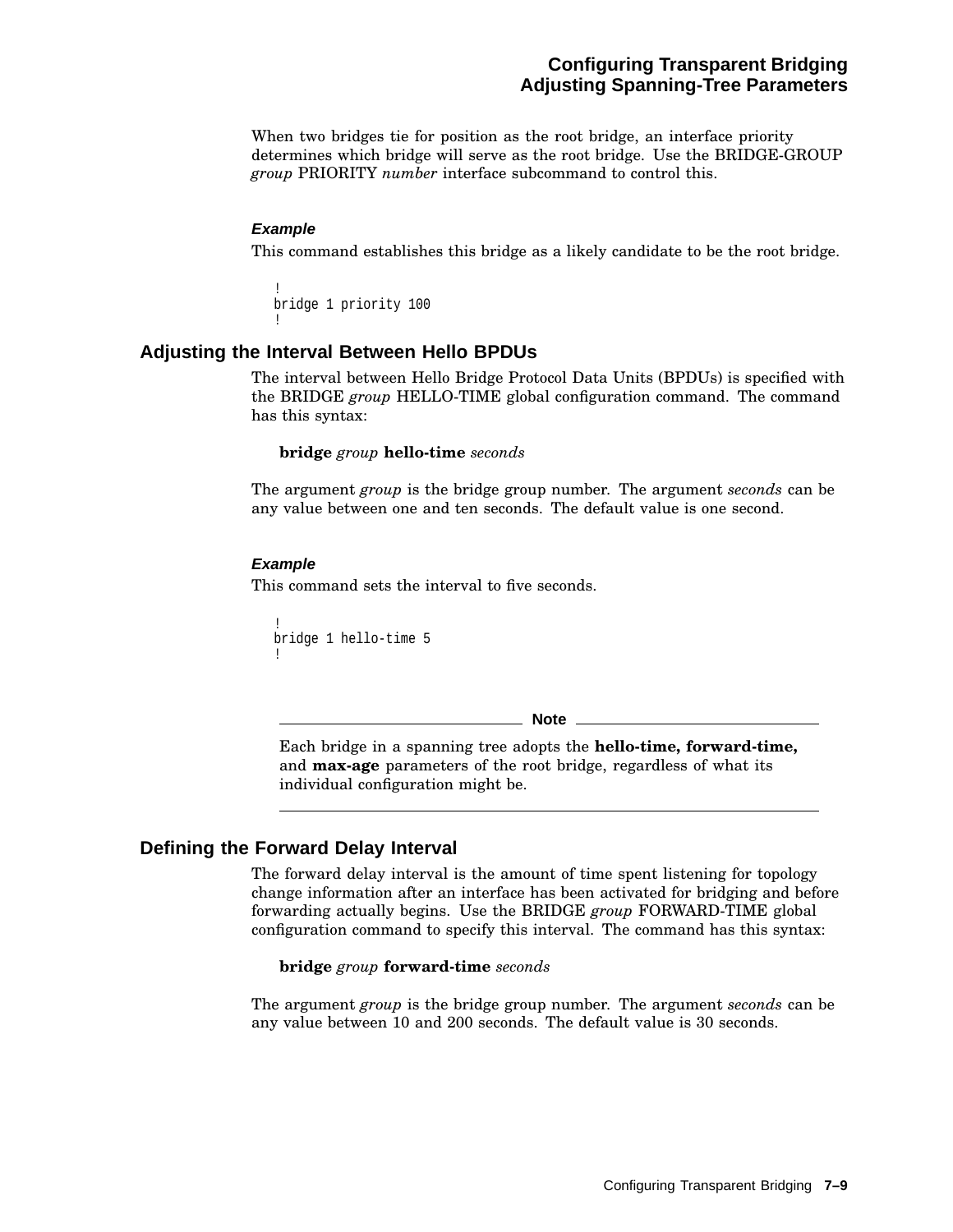**Note**

Each bridge in a spanning tree adopts the **hello-time, forward-time,** and **max-age** parameters of the root bridge, regardless of what its individual configuration might be.

# **Example**

This command sets the forward delay interval to 60 seconds.

```
!
bridge 1 forward-time 60
!
```
# **Defining the Maximum Idle Interval**

If a bridge does not hear BPDUs from the root bridge within a specified interval, it assumes that the network has changed and recomputes the spanning-tree topology. This interval is 15 seconds by default. It can be changed with the BRIDGE *group* MAX-AGE global configuration command. The command has this syntax:

**bridge** *group* **max-age** *seconds*

The argument *group* is the bridge group number. The argument *seconds* is the interval the bridge will wait to hear BPDUs from the root bridge.

**Note**

Each bridge in a spanning tree adopts the hello-time, forward-time, and max-age parameters of the root bridge, regardless of what its individual configuration might be.

# **Example**

This command increases the maximum idle interval to 20 seconds.

```
!
bridge 1 max-age 20
!
```
# **Assigning Path Costs**

Each interface has a path cost associated with it. By convention, the path cost is 1000/data rate of the attached LAN, in Mbps. Ethernet path cost is 100 Mbps. Use the interface subcommand BRIDGE-GROUP *group* PATH-COST to set a different path cost. The command syntax is as follows:

**bridge-group** *group* **path-cost** *cost* **no bridge-group** *group* **path-cost** *cost*

The argument *group* is the bridge group number. The path cost can range from 0 to 65535, with higher values indicating higher costs. The default path cost is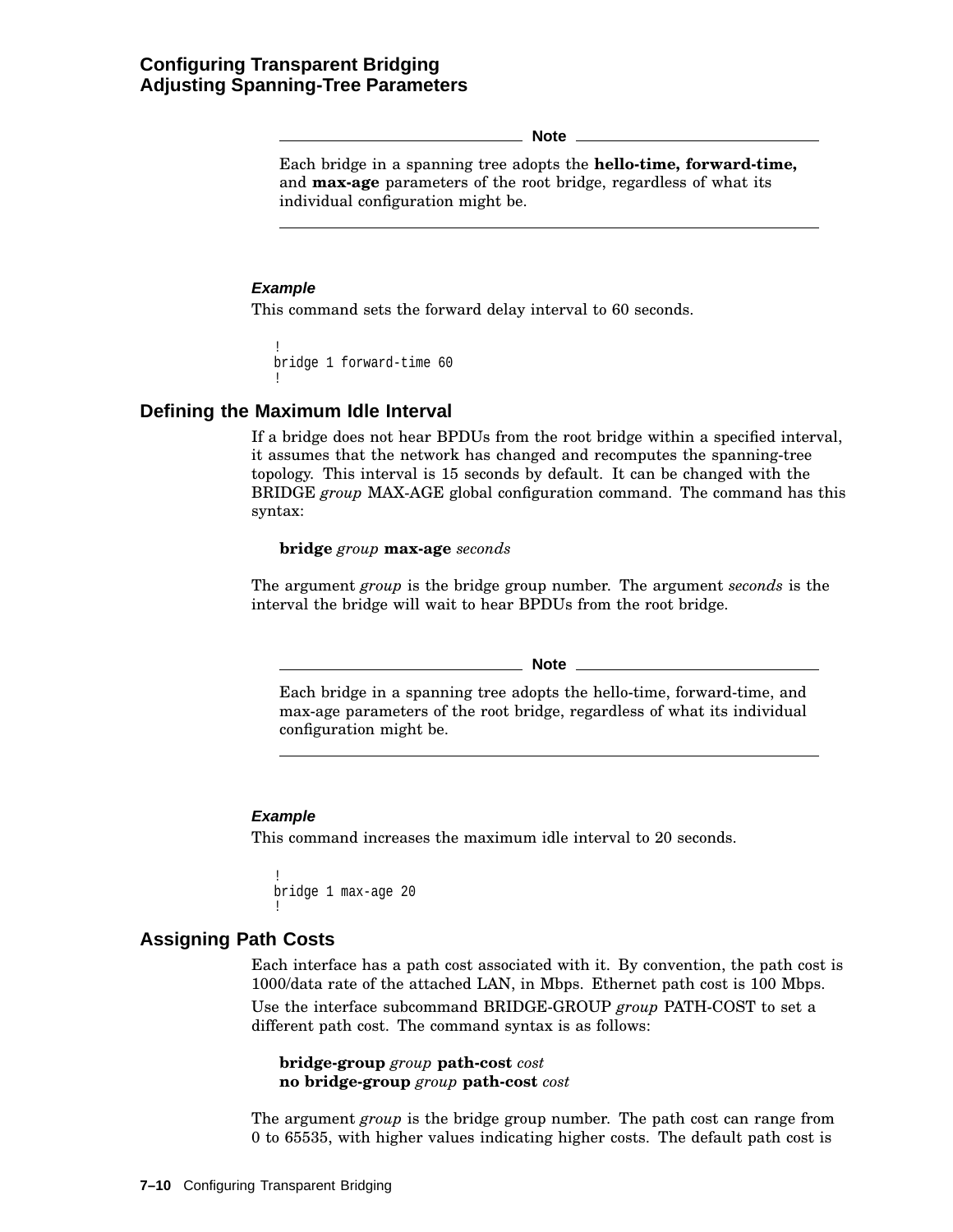computed from the interface's bandwidth setting. The **no** version of the command chooses the default path cost for the interface.

# **Example**

This command changes the default path cost for interface Ethernet 0.

```
!
interface ethernet 0
bridge-group 1 path cost 250
!
```
# **Setting an Interface Priority**

A priority also can be set for an interface. When two bridges tie for position as the root bridge, an interface priority is used to break the tie. Use the BRIDGE-GROUP *group* PRIORITY interface subcommand to do so. The command has this syntax:

#### **bridge-group** *group* **priority** *number*

The argument *group* is the bridge group number. The argument *number* can range from 0 to 255. The default value is zero, and the lower the number, the more likely it is that the bridge on this interface will be chosen as the root.

#### **Example**

This command increases the likelihood that the root bridge will be the one on Ethernet 0 in spanning-tree group 1.

```
!
interface ethernet 0
bridge-group 1 priority 0
!
```
# **Establishing Administrative Filtering**

A bridge examines frames and transmits them through the internetwork according to the destination address; a bridge will not forward a frame back to its originating network segment. The bridge software allows specific administrative filters to be configured that block frames based upon information other than paths to their destinations. This administrative filtering can be done by one of the following methods:

- MAC-layer address
- Protocol type—Ethernet, IEEE 802 LLC, or IEEE 802 SNAP
- Vendor code
- LAT multicast service announcement
- Extended access lists

When setting up administrative filtering, remember that there is virtually no performance penalty in filtering by MAC address or vendor code, but there can be a significant performance penalty when filtering by protocol type.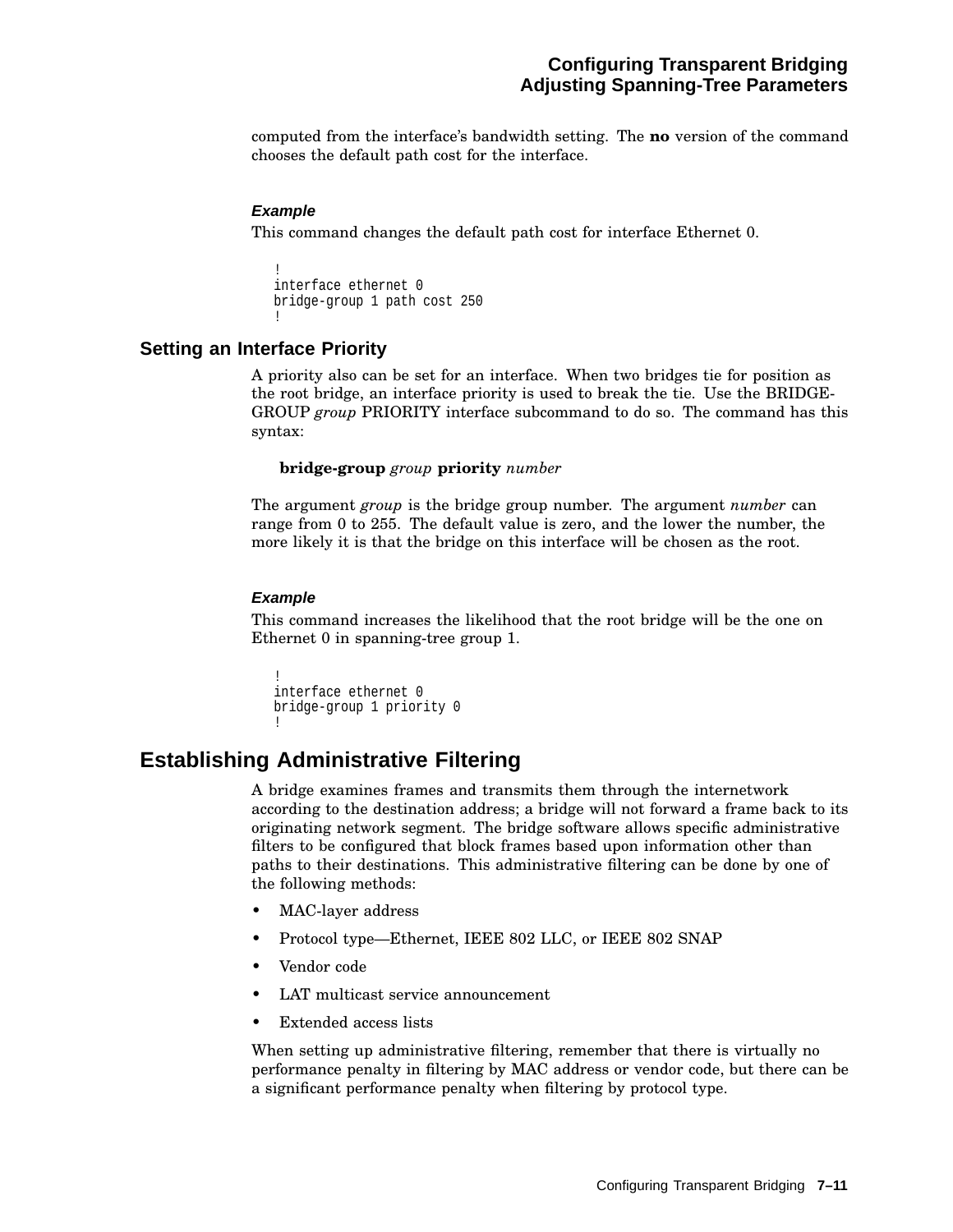# **Administrative Filtering by MAC Layer Address**

Blocking transmission of frames based on MAC layer address is configured by variations of the BRIDGE *group* global configuration command, as described in the following sections.

#### **Filtering on MAC Address**

To filter frames with a particular MAC layer station source or destination address, use the global configuration command BRIDGE *group* ADDRESS. The full syntax of this command follows.

**bridge** group **address** MAC-address [**forward** | **discard**] [*interface*] **no bridge** *group* **address** *MAC-address*

The argument *group* is the group number you assigned to the spanning tree.

The argument *MAC-address* is a 48-bit dotted-triple hardware address such as that displayed by the EXEC SHOW ARP command. It is either a station address, the broadcast address, or a multicast destination address.

An example is:

0800.cb00.45e9

The optional keywords **forward** and **discard** are described in Table 7–1.

| Keyword | <b>Function</b>                                                                                    |
|---------|----------------------------------------------------------------------------------------------------|
| forward | A frame sent from or destined to the specified address is forwarded as<br>appropriate.             |
| discard | A frame sent from or destined to the specified address is discarded<br>without further processing. |

**Table 7–1 Optional MAC Address Filtering Keywords**

The argument *interface* is an optional interface specification, such as Ethernet 0, and is added after the **discard** or **forward** keyword to indicate the interface on which that address can be reached.

Any number of addresses can be configured into the system without a performance penalty.

Use the NO BRIDGE *group* ADDRESS command followed by the MAC address to disable the forwarding ability.

**Note**

MAC addresses on Ethernets are "bit swapped" when compared with MAC addresses on Token Ring and FDDI. For example, address 0110.2222.3333 on Ethernet is 8008.4444.CCCC on Token Ring and FDDI. Access lists always use the canonical Ethernet representation. When using different media and building access lists to filter on MAC addresses, keep this point in mind. Note that when a bridged packet traverses a serial link, it has an Ethernet-style address.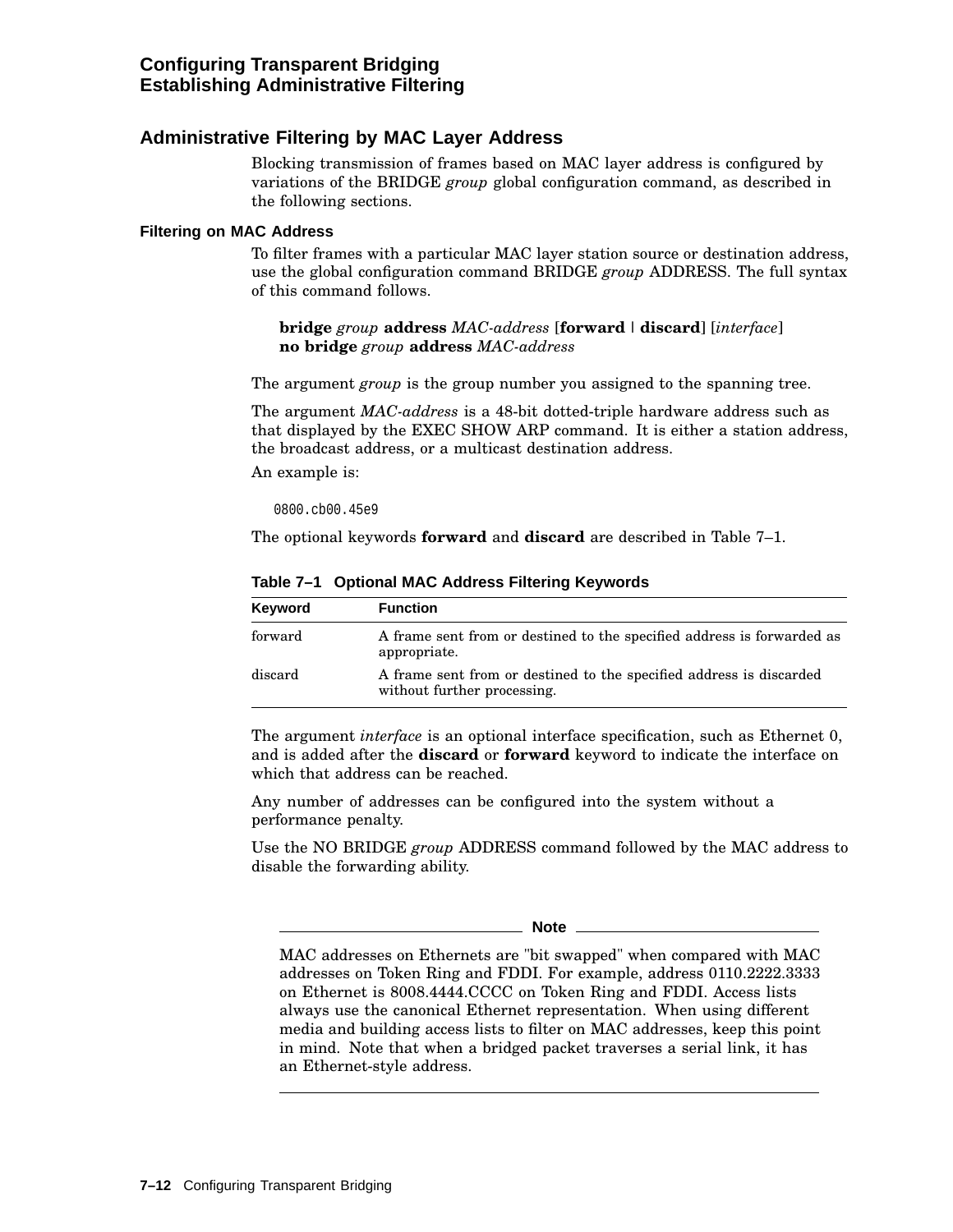# **Examples**

This command enables frame filtering with MAC address 0800.cb00.45e9.

```
!
bridge 1 address 0800.cb00.45e9 forward ethernet 1
!
```
The frame is forwarded through interface Ethernet 1.

This command disables the ability to forward frames with MAC address 0800.cb00.45e9.

```
!
no bridge 1 address 0800.cb00.45e9
!
```
#### **Preventing the Forwarding of Dynamically Determined Stations**

Normally, the system forwards any frames for stations that it has learned about dynamically. This behavior can be changed with the NO BRIDGE *group* ACQUIRE global configuration command. The full syntax of this command follows:

# **no bridge** *group* **acquire bridge** *group* **acquire**

The argument *group* is the bridge group number. The bridge filters out all frames except those whose sourced-by or destined-to addresses have been statically configured into the forwarding cache.

The BRIDGE *group* ACQUIRE global configuration command restores the default behavior.

# **Example**

This command prevents the forwarding of dynamically determined source and destination addresses.

! no bridge 1 acquire !

#### **Forwarding the Multicast Addresses**

The bridging support can be configured to allow the forwarding, but not the learning, of frames received with multicast source addresses. Use this variation of the BRIDGE *group* global configuration command to configure this function:

**bridge** *group* **multicast-source no bridge** *group* **multicast-source**

List the bridge group using the *group* argument.The **no** version of the command disables this function on the bridge.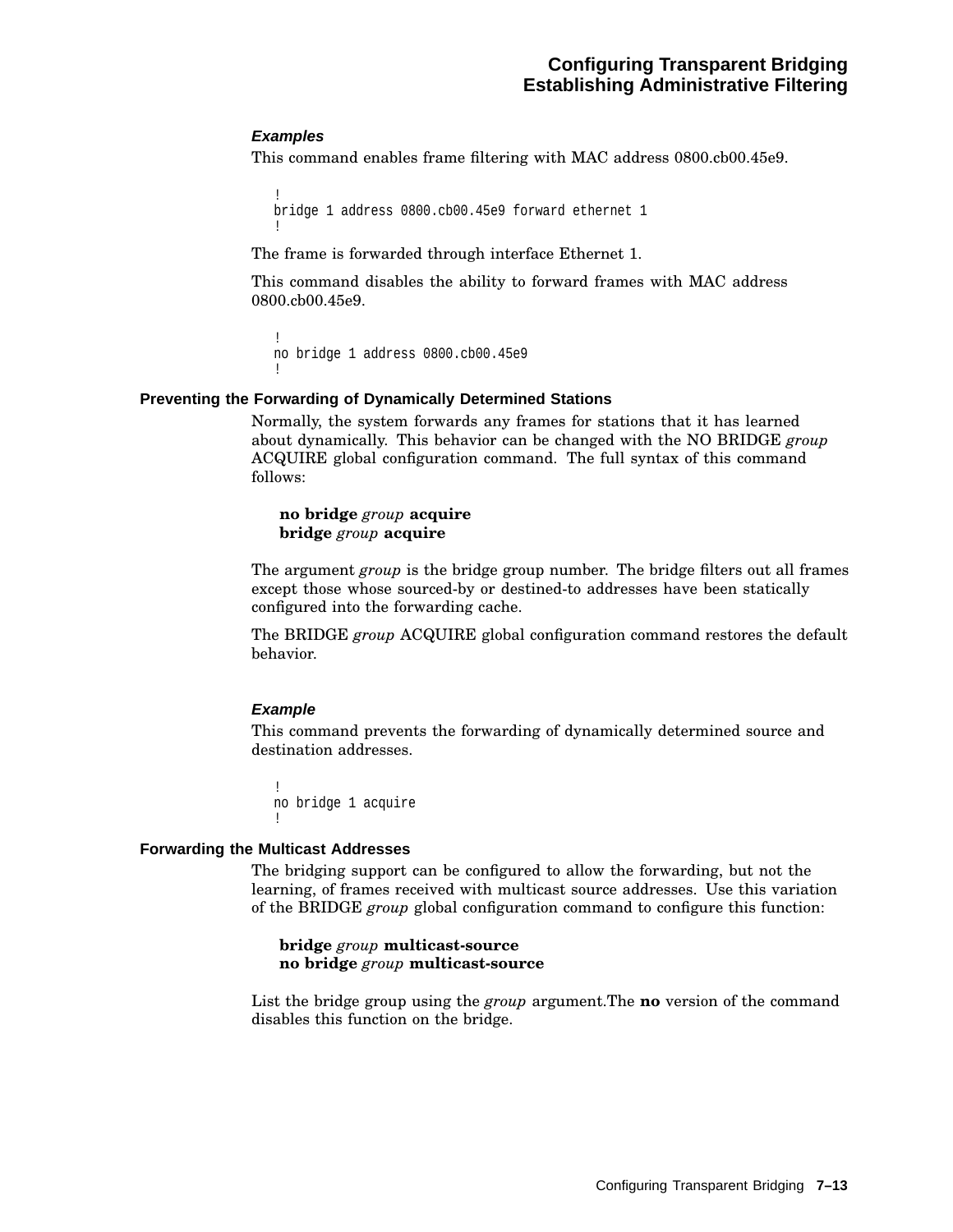# **Administrative Filtering by Protocol Type**

Filtering by protocol type is done using the access list mechanism and by specifying a protocol type code. The bridge ACCESS-LIST command specifies an element in an access list. The order in which ACCESS-LIST commands are entered affects the order in which the access conditions are checked. Each condition is tested in succession. A matching condition is then used to execute a permit or deny decision. If no conditions match, a deny decision is reached.

# **Establishing Protocol Type Access Lists**

Type-code access lists are built with this bridge ACCESS-LIST global configuration command:

**access-list** *list* {**permit** |**deny**} *type-code wild-mask* **no access-list** *list*

The argument *list* is a user-selectable number between 200 and 299 that identifies the list.

The keyword **permit** permits the frame; the keyword **deny** denies the frame.

The argument *type-code* is a 16-bit hexadecimal number written with a leading "0x"; for example, 0x6000. You can specify either an Ethernet type code for Ethernet-encapsulated packets or a DSAP/SSAP pair for 802.3 or 802.5 encapsulated packets. Ethernet type codes are listed in Appendix C of this manual.

The argument *wild-mask* is another 16-bit hexadecimal number whose ones bits correspond to bits in the *type-code* argument that should be ignored when making a comparison. (A mask for a DSAP/SSAP pair should always be at least 0x0101. This is because these two bits are used for purposes other than identifying the SAP codes.)

The **no** version of the command removes a single access list entry.

# **Examples**

The following access list permits only LAT frames (type 0x6004) and filters out all other frame types:

```
!
access-list 201 permit 0x6004 0x0000
!
```
The following access list filters out only type codes assigned to Digital (0x6000 through 0x600F) and lets all other types pass:

```
!
access-list 202 deny 0x6000 0x000F
access-list 202 permit 0x0000 0xFFFF
!
```
Use the last item of an access list to specify a default action; for example, permit everything else or deny everything else. If nothing else in the access matches, the default action is normally to deny access; that is, filter out all other type codes.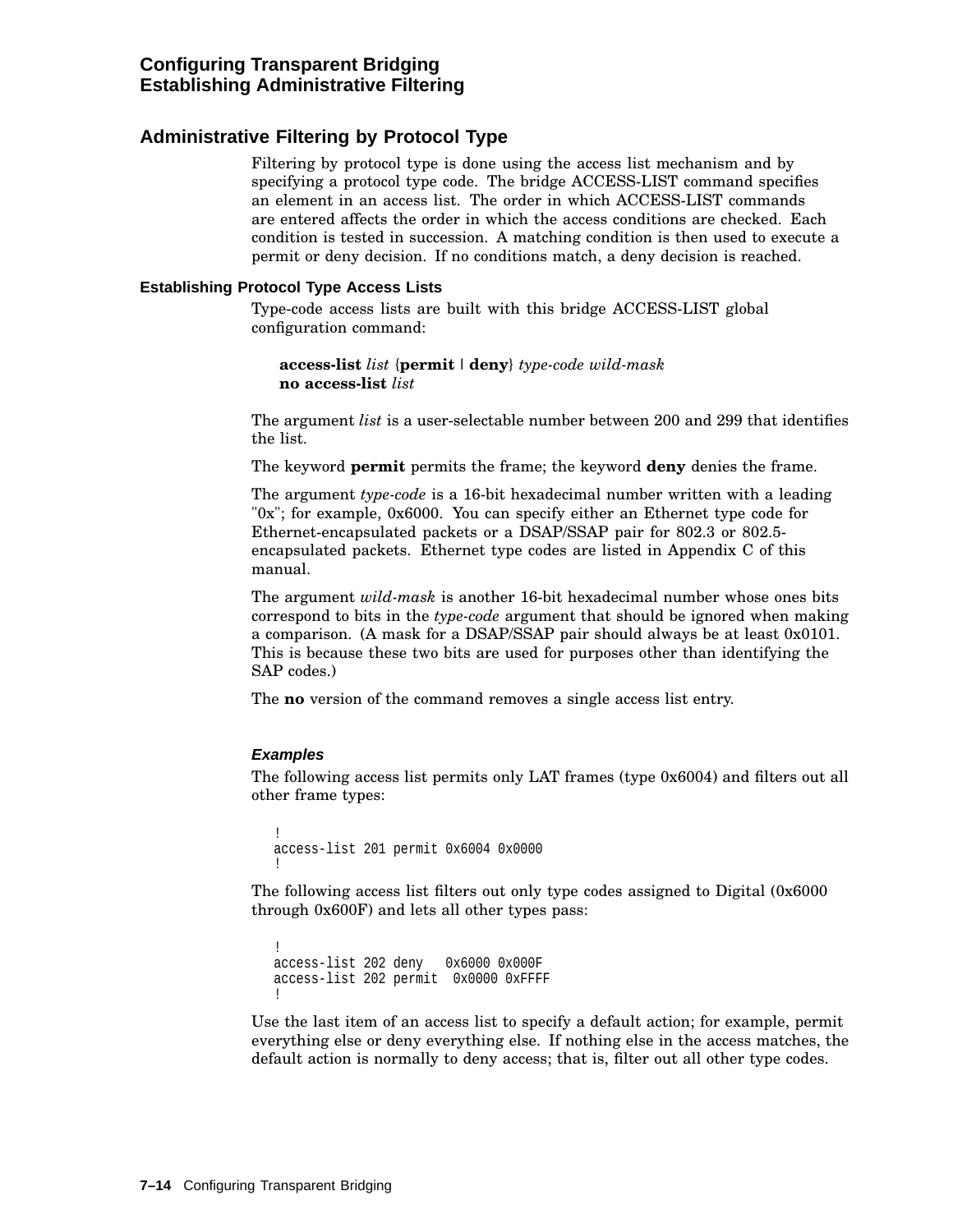**Note**

Type-code access lists can have an impact on system performance; therefore, keep the lists as short as possible and use wildcard bit masks whenever possible.

#### **Filtering Ethernet- and SNAP-Encapsulated Packets on Input**

You can filter Ethernet- and SNAP-encapsulated packets on input. For SNAPencapsulated frames, the list is applied against the two-byte TYPE field given after the DSAP/SSAP/OUI fields in the frame.

The access list specifying the type codes to be filtered is given in this variation of the BRIDGE-GROUP interface subcommand:

#### **bridge-group** *group* **input-type-list** *list*

The argument *group* is the spanning-tree group number.

The argument *list* is the access list number you assigned with the bridge ACCESS-LIST command. Specify a 0 for *list* to disable the application of the access list on the bridge group.

This access list is then applied to all Ethernet and SNAP frames received on that interface prior to the bridge learning process. SNAP frames also must pass any applicable IEEE 802 DSAP/SSAP access lists.

# **Example**

The following example illustrates how to configure a system with one Ethernet interfaces, and two serial interfaces. The system is routing both IP and DECnet. Each interface has an access list that allows only the LAT protocol to be bridged. The bridging software also has been instructed to discard frames sent to or from the address AB00.0C00.AE35.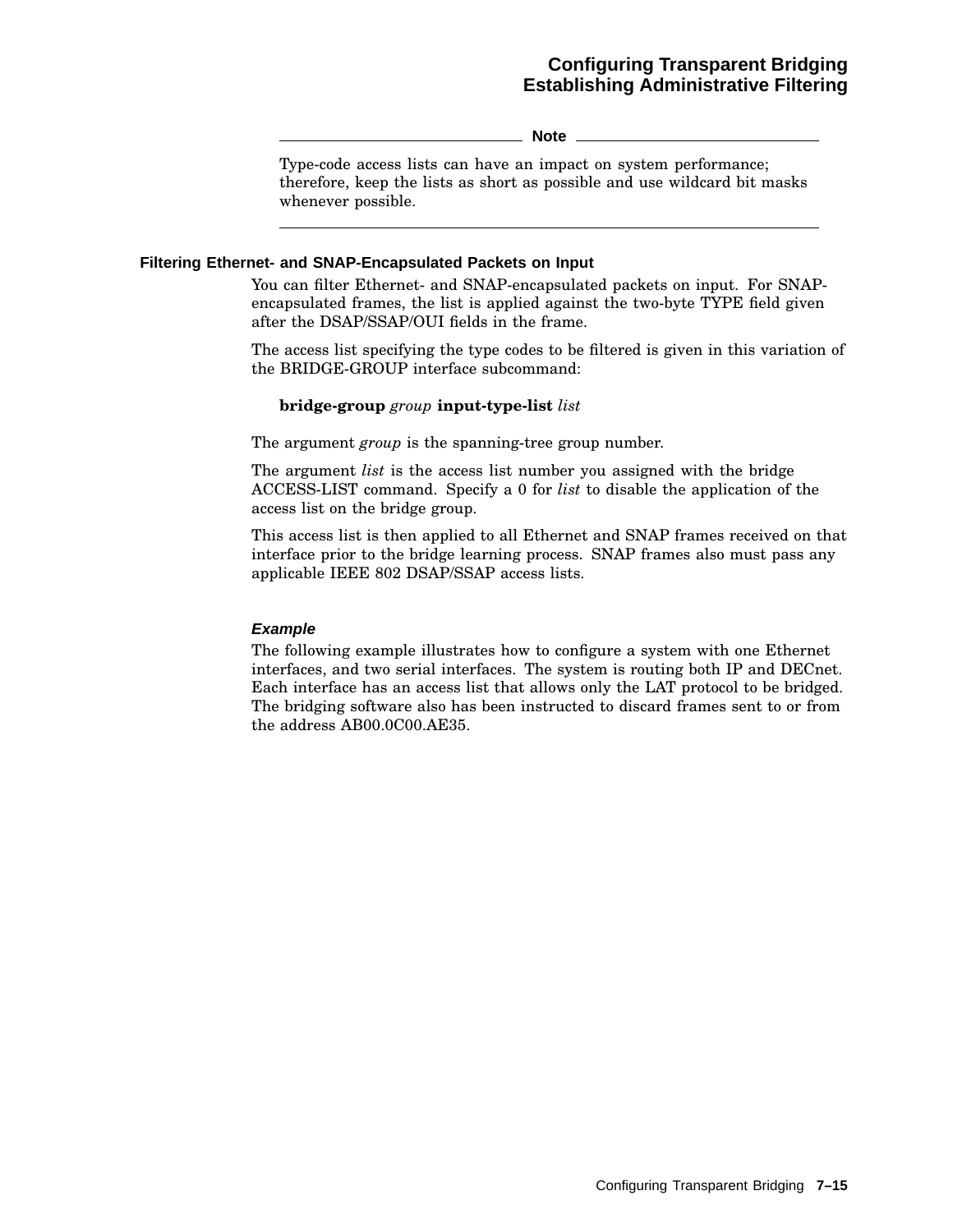```
!
decnet address 34.88
!
interface ethernet 0
ip address 192.31.7.26 255.255.255.240
decnet cost 10
bridge-group 1
bridge-group 1 input-type-list 201
!
interface serial 0
ip address 192.31.7.34 255.255.255.240
decnet cost 10
bridge-group 1
bridge-group 1 input-type-list 201
!
interface serial 1
ip address 192.31.7.65 255.255.255.240
decnet cost 10
bridge-group 1
bridge-group 1 input-type-list 201
!
bridge 1 protocol dec
bridge 1 address AB00.0C00.AE35 discard
!
access-list 201 permit 0x6004 0x0000
access-list 201 deny 0x0000 0xFFFF
!
```
# **Filtering Ethernet- and SNAP-Encapsulated Packets on Output**

You can filter Ethernet- and SNAP-encapsulated packets on output. The access specifying the type codes to be filtered is given by this variation of the BRIDGE-GROUP interface subcommand:

#### **bridge-group** *group* **output-type-list** *list*

The argument *group* is the spanning-tree group number.

The argument *list* is the access list number you assigned with the bridge ACCESS-LIST command. Specify a zero (0) for *list* to disable the application of the access list on the bridge group.

This access list is applied just before sending out a frame to an interface.

#### **Example**

This command specifies access list 202 on interface Ethernet 0.

```
!
interface ethernet 0
bridge-group 2 output-type-list 202
!
```
# **Filtering IEEE 802-Encapsulated Packets on Input**

You can filter IEEE 802-encapsulated packets on input. The access list specifying the type codes to be filtered is given by this variation of the BRIDGE-GROUP interface subcommand:

#### **bridge-group** *group* **input-lsap-list** *list*

The argument *group* is the spanning-tree group number.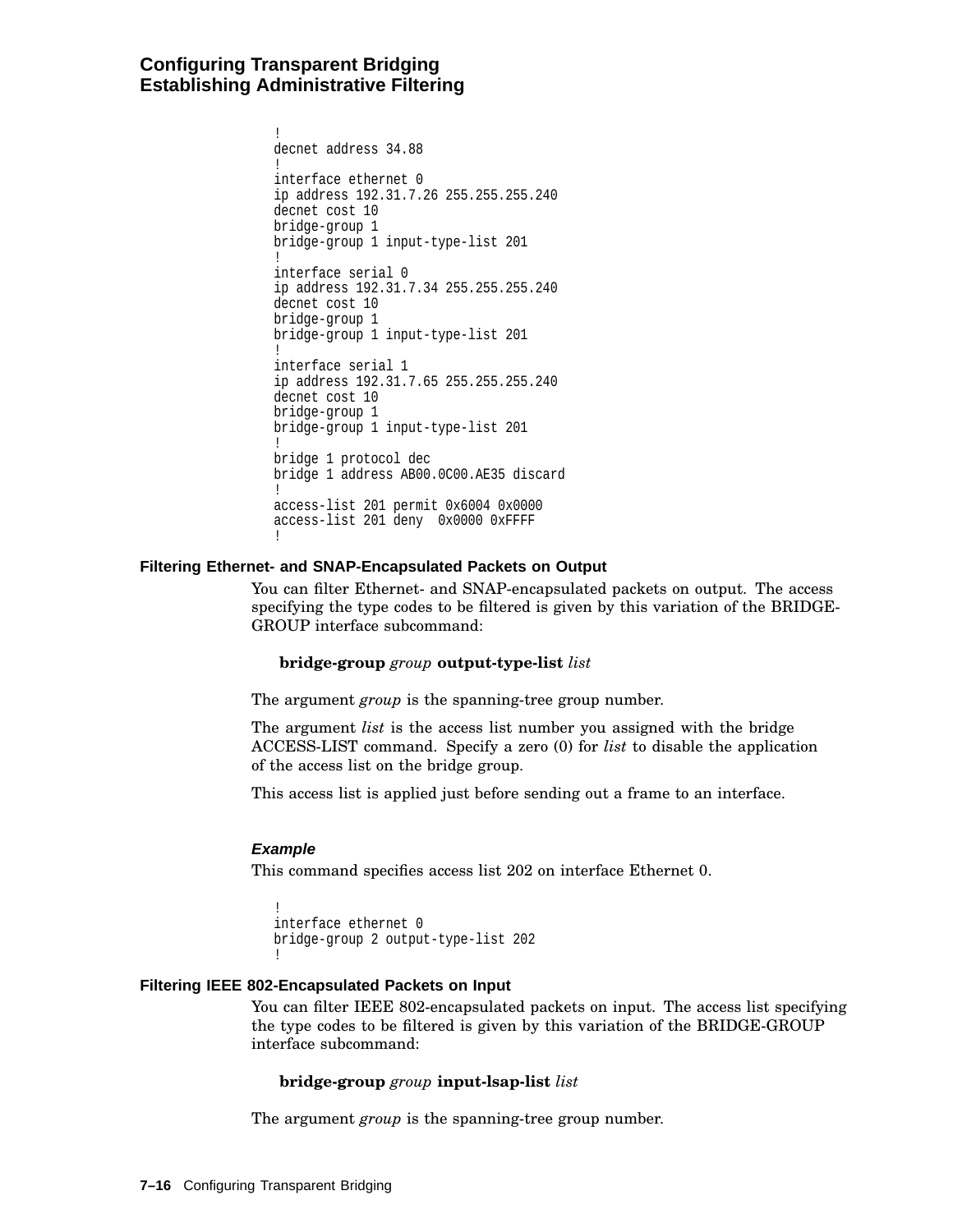The argument *list* is the access list number you assigned with the bridge ACCESS-LIST command. Specify a zero (0) for *list* to disable the application of the access list on the bridge group.

This access list is applied to all IEEE 802 frames received on that interface prior to the bridge-learning process. SNAP frames also must pass any applicable Ethernet type-code access list.

#### **Example**

This command specifies access list 203 on interface Ethernet 0:

```
!
interface ethernet 0
bridge-group 3 input-lsap-list 203
!
```
# **Filtering IEEE 802-Encapsulated Packets on Output**

You can filter IEEE 802-encapsulated packets on output. The access list specifying the type codes to be filtered is given by this variation of the BRIDGE-GROUP interface subcommand:

#### **bridge-group** *group* **output-lsap-list** *list*

The argument *group* is the spanning-tree group number.

The argument *list* is the access list number you assigned with the bridge ACCESS-LIST command. Specify a zero (0) for *list* to disable the application of the access list on the bridge group.

SNAP frames also must pass any applicable Ethernet type-code access list. This access list is applied just before sending out a frame to an interface.

**Note**

For performance reasons, it is not a good idea to have both input and output type code filtering on the same interface.

**Note**

Access lists for Ethernet- and IEEE 802-encapsulated packets affect only bridging functions. It is not possible to use such access lists to block frames with protocols that are being routed.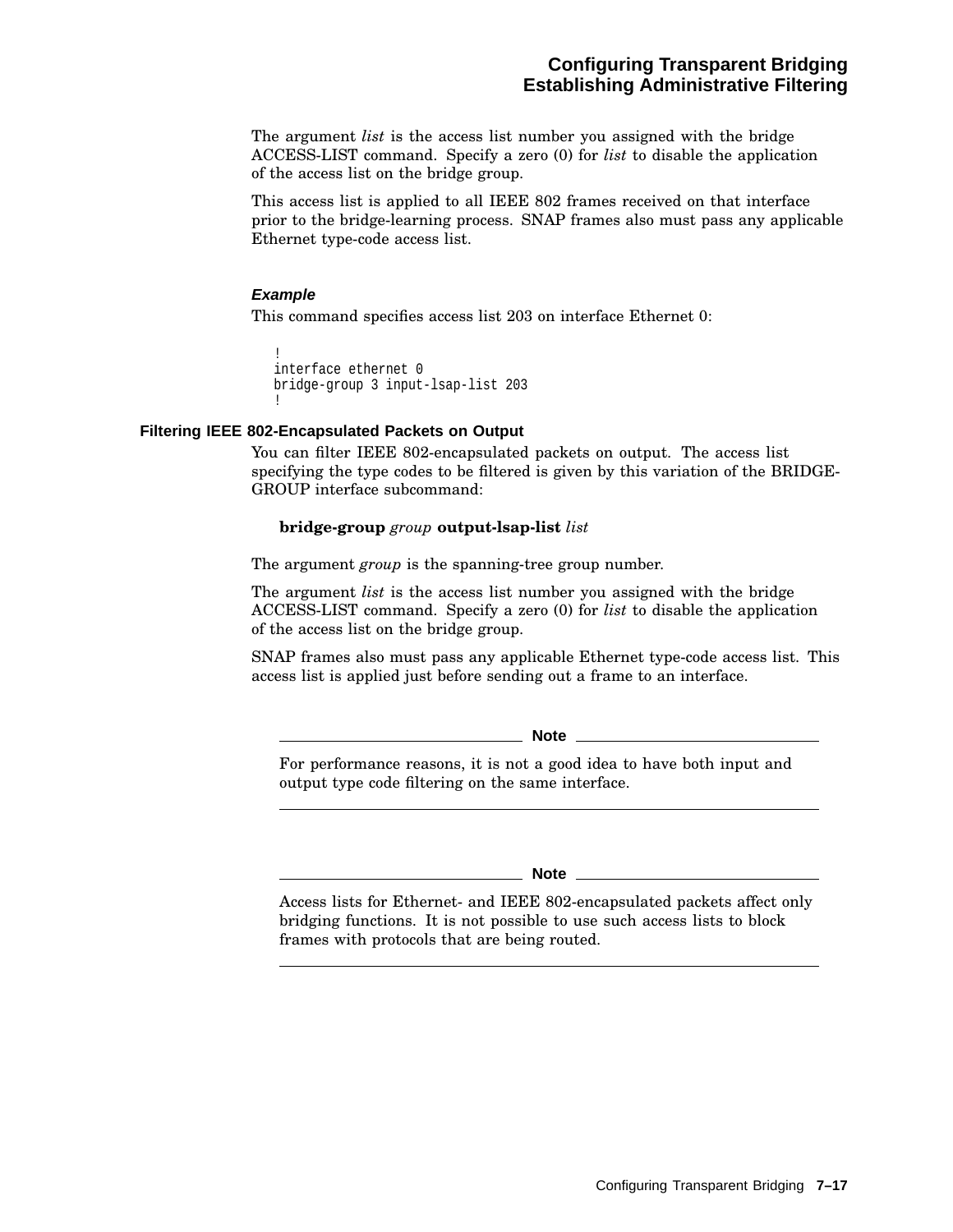# **Example**

This command specifies access list 204 on interface Ethernet 0.

```
!
interface ethernet 0
bridge-group 4 output-lsap-list 204
!
```
# **Administrative Filtering by Vendor Code**

The bridging software supports administrative filtering of MAC addresses. These lists support filtering groups of MAC addresses, including those with particular vendor codes. The lists are defined with the bridge ACCESS-LIST global configuration command and the BRIDGE-GROUP interface subcommand. There is no noticeable performance loss in using these access lists. The lists can be of indefinite length. The following sections describe how to set up these lists.

**Note**

Remember that here, as with any access list using MAC addresses, Ethernets swap their MAC address bit ordering, and Token Rings and FDDI do not. As such, an access list that works for one medium may not work for others.

#### **Establishing Vendor Code Access Lists**

Use the bridge ACCESS-LIST global configuration command to establish MAC address access lists. The command has the following form:

**access-list** *list* {**permit** |**deny**} *address mask* **no access-list** *list*

The argument *list* is an integer from 700 to 799 that you select for the list.

The argument *address* and mask are 48-bit MAC addresses written in dotted triplet form. The ones bits in the *mask* argument are the bits to be ignored in *address*.

See the next section Filtering Source Addresses for an example of use of this command. The **no** version of the command removes a single access list entry.

#### **Filtering Source Addresses**

Use the BRIDGE-GROUP *group* INPUT-ADDRESS-LIST interface subcommand to assign an access list to a particular interface for filtering on the MAC source addresses of packets received on that interface. The command has this syntax:

#### **bridge-group** *group* **input-address-list** *list* **no bridge-group** *group* **input-address-list** *list*

The argument *group* is the spanning-tree group number.

The argument *list* is the access list number you assigned with the bridge ACCESS-LIST command.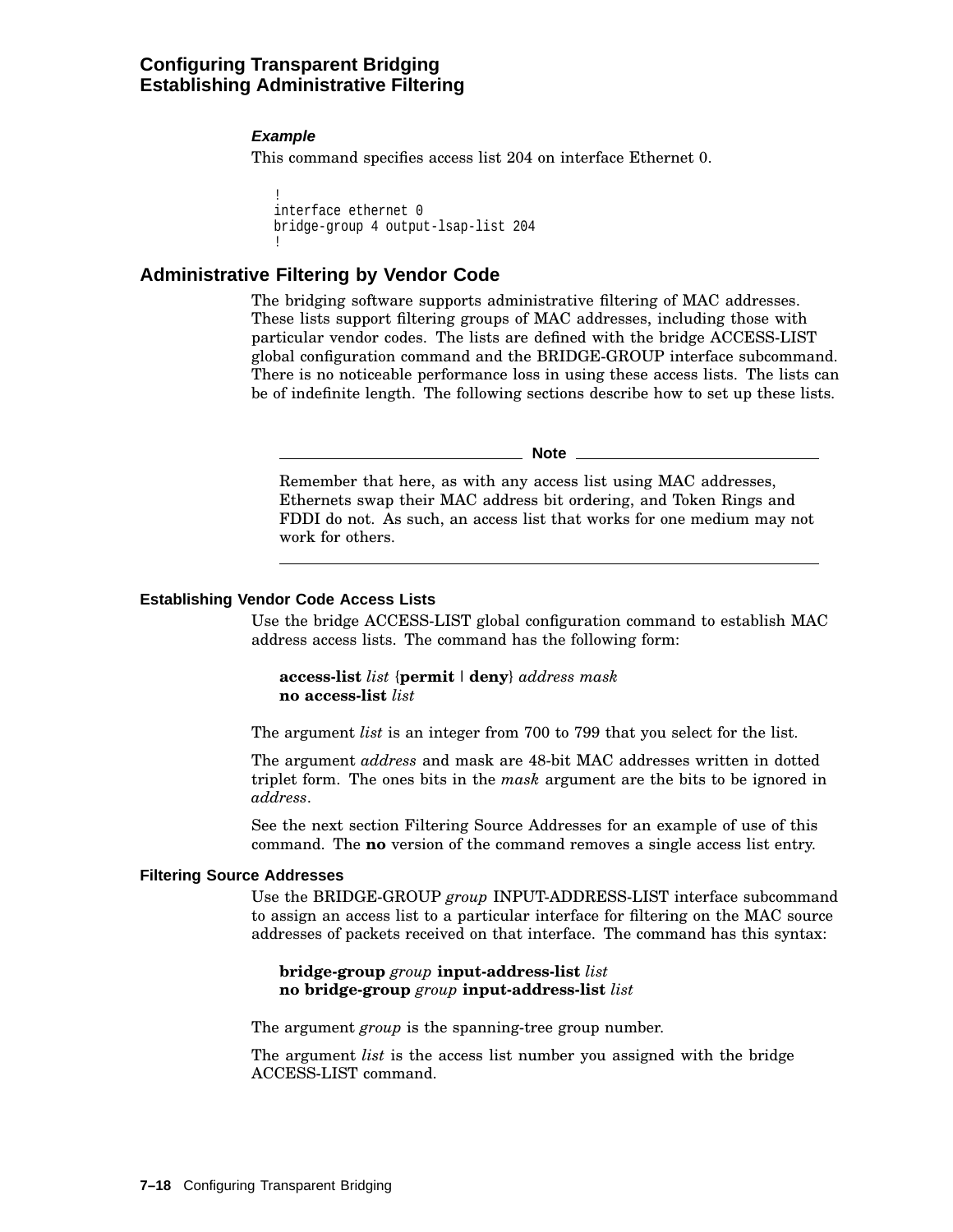# **Example**

This configuration example assumes you want to disallow the bridging of Ethernet packets of all Sun workstations on Ethernet 0. Software assumes that all such hosts have Ethernet addresses with the vendor code 0800.2000.0000. The first line of the access list denies access to all Sun workstations, while the second line permits everything else. You then assign the access list to the input side of Ethernet 0.

! access-list 700 deny 0800.2000.0000 0000.00FF.FFFF access-list 700 permit 0000.0000.0000 FFFF.FFFF.FFFF interface ethernet 0 bridge-group 1 input-address-list 700 !

# **Filtering Destination Addresses**

Use the BRIDGE-GROUP *group* OUTPUT-ADDRESS-LIST interface subcommand to assign an access list to a particular interface for filtering the MAC destination addresses of packets that would ordinarily be forwarded out that interface. The command has this syntax:

# **bridge-group** *group* **output-address-list** *list* **no bridge-group** *group* **output-address-list** *list*

The argument *group* is the spanning-tree group number.

The argument *list* is the access list number you assigned with the bridge ACCESS-LIST command.

# **Example**

This command assigns access list 703 to interface Serial 0.

```
!
interface serial 0
bridge-group 5 output-address-list 703
!
```
# **Accommodating Multicast or Broadcast Packets**

When filtering specific MAC destination addresses, allow for multicast or broadcast packets that are required by the bridged network protocols.

Assume you are bridging IP in the network illustrated in Figure 7–4.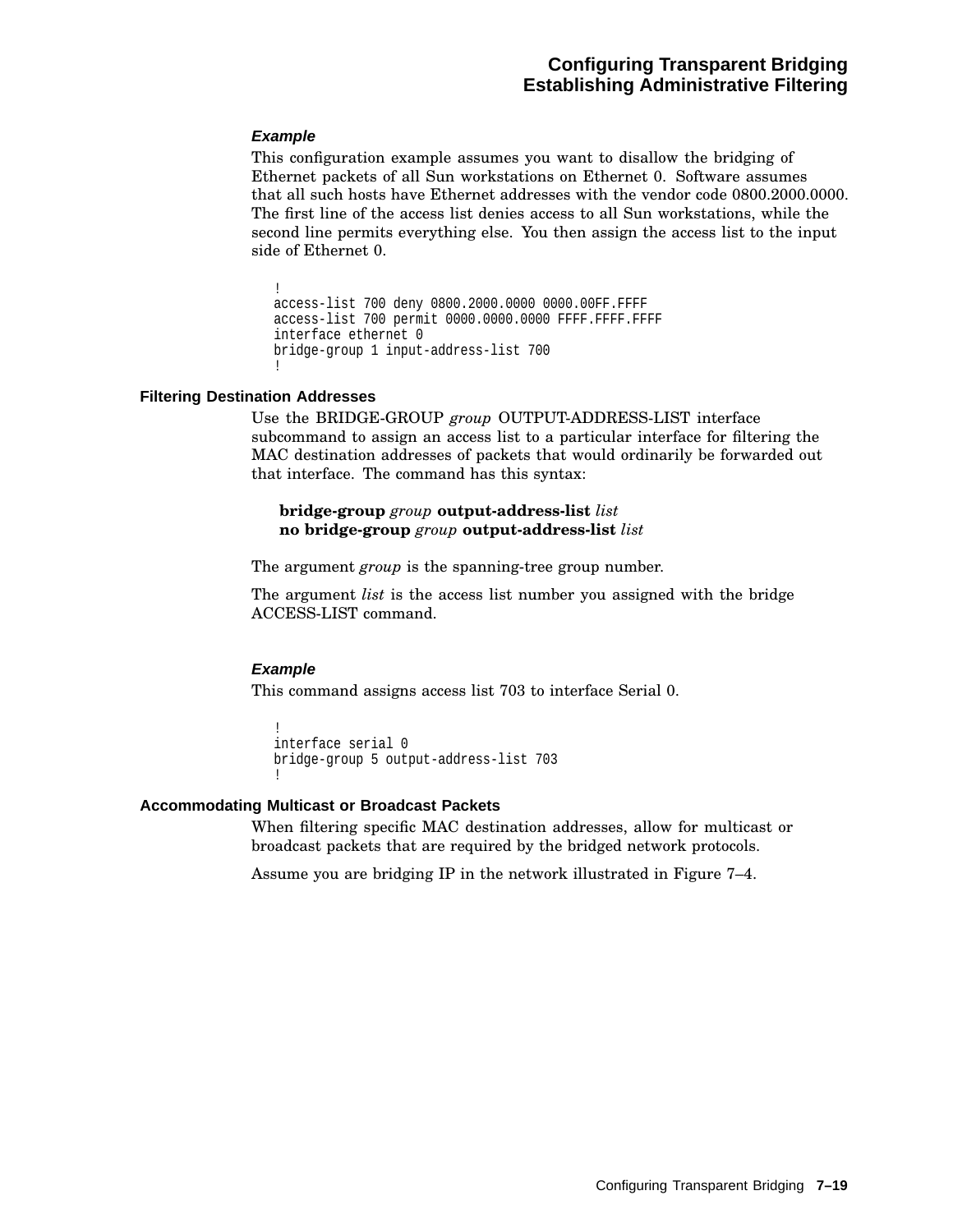

# **Figure 7–4 Network Demonstrating Output Address List Filtering**

The MAC address of HostA is 0800.0907.0207, and the MAC address of HostB is 0260.8c34.0864. The following configuration would work as expected, because input addresses work on source address on the incoming interface:

```
access-list 700 permit 0260.8c34.0864 0000.0000.0000
access-list 700 deny 0000.0000.0000 FFFF.FFFF.FFFF
interface ethernet 0
bridge-group 1 input-address-list 700
```
However, the following configuration may work initially, but will eventually fail, even though the destination address on the output interface is correct:

```
access-list 700 permit 0260.8c34.0864 0000.0000.0000
access-list 700 deny 0000.0000.0000 FFFF.FFFF.FFFF
interface ethernet 0
bridge-group 1 output-address-list 700
```
The preceding configuration does not allow for an ARP broadcast with a destination address of FFFF.FFFF.FFFF, so the access list fails. The correct access list would be as follows:

```
access-list 700 permit 0260.8c34.0864 0000.0000.0000
access-list 700 permit FFFF.FFFF.FFFF 0000.0000.0000
access-list 700 deny 0000.0000.0000 FFFF.FFFF.FFFF
interface ethernet 0
bridge-group 1 output-address-list 700
```
# **Administrative Filtering of LAT Service Announcements**

The bridging software provides LAT frame filtering. LAT bridge filtering allows the selective inclusion or exclusion of LAT multicast service announcements, on a per-interface basis.

In the LAT protocol, a *group code* is defined as a decimal number in the range 0 to 255. Some of the LAT configuration commands take a list of group codes; this is referred to as a *group code list*. The rules for entering numbers in a group code list follow.

- Entries can be individual group code numbers separated with a space. (The Digital LAT implementation specifies that a list of numbers be separated by commas; however, the DECbrouter 90's implementation expects the list to be separated by a space.)
- Entries also can specify a range of numbers. This is done by separating an ascending order range of group numbers with a hyphen.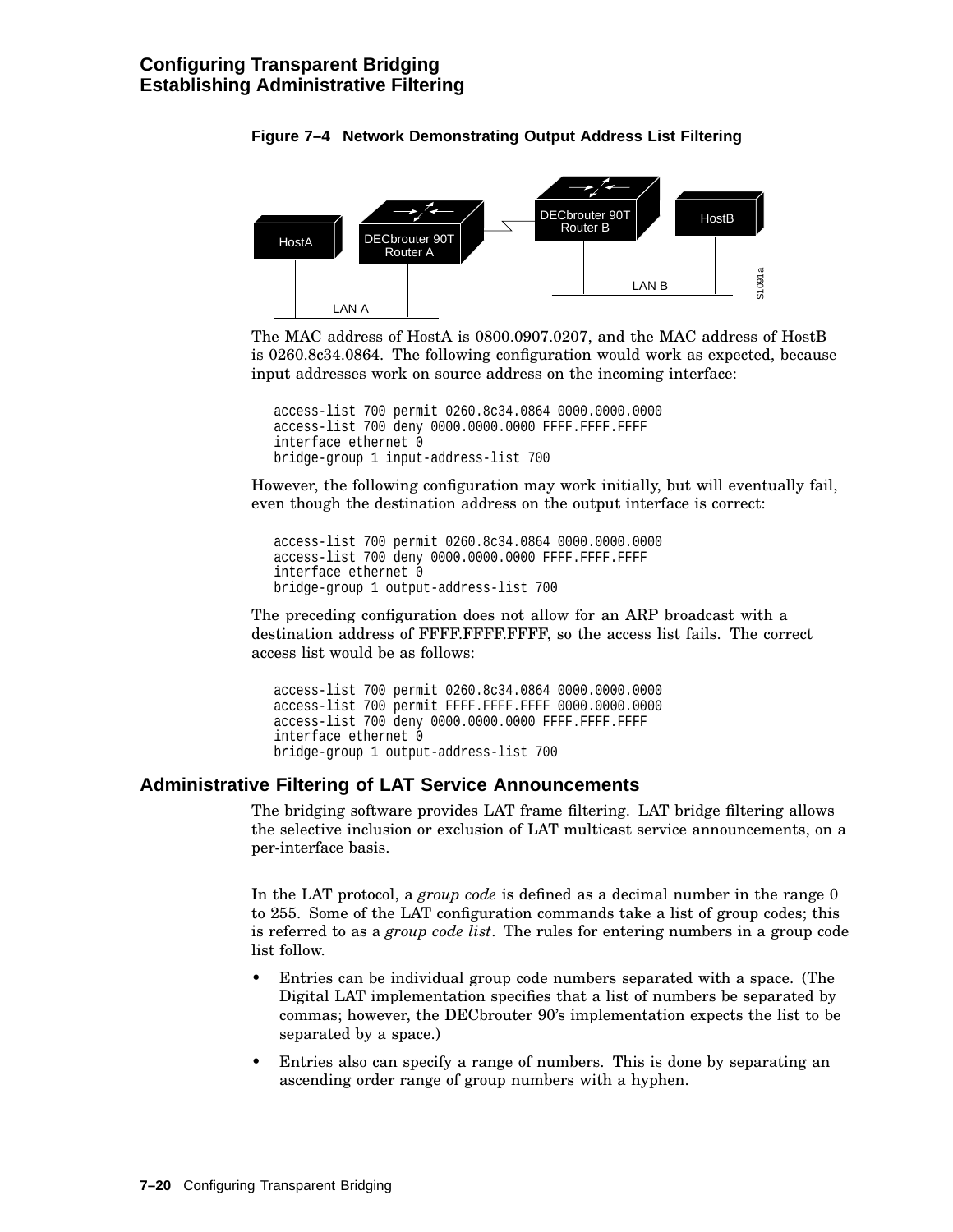• Any number of group codes or group code ranges can be listed in one command; just separate each with a space.

In LAT, each node transmits a periodic service advertisement message that announces its existence and availability for connections. Within the message is a group code list; this is a mask of up to 256 bits. Each bit represents a group number.

A terminal server only will connect to a host system when there is an overlap between the group code list of the user on the terminal server and the group code list in the service advertisement message.

In an environment with many bridges and many LAT hosts, the number of multicast messages that each system has to deal with becomes significant. The 256 group codes may not be enough to allocate local assignment policies, such as giving each DECserver 200 device its own group code, in large bridged networks.

LAT group code filtering allows you to have very fine control over which multicast messages actually get bridged. Through a combination of input and output permit and deny lists, many different LAT control policies can be implemented. Use the EXEC command SHOW SPAN to report the group code filtering in effect.

#### **Specifying LAT Group Code Service Filtering**

Use the BRIDGE *group* LAT-SERVICE-FILTERING global configuration command to specify LAT group-code filtering. The command has this syntax:

#### **bridge** *group* **lat-service-filtering no bridge** *group* **lat-service-filtering**

The command informs the system that LAT service advertisements require special processing. Use the *group* argument to specify the bridge group in which this special processing is to take place.

The **no** version of this command disables the use of LAT service filtering on the bridge group.

#### **Example**

This command specifies that LAT service announcements traveling across bridge group 1 require some special processing.

```
!
bridge 1 lat-service-filtering
!
```
#### **Specifying Deny Conditions for LAT Group Codes on Input**

Use the BRIDGE-GROUP *group* INPUT-LAT-SERVICE-DENY interface subcommand to specify the group codes by which to deny access upon input. The command has this syntax:

#### **bridge-group** *group* **input-lat-service-deny** *grouplist*

This command causes the system to not bridge any LAT service advertisement that has any of the specified groups set. The argument *group* is the previously chosen spanning-tree group number. Enter the list of LAT service groups with the *grouplist* argument. Specify a zero (0) to disable the LAT group code for the bridge group.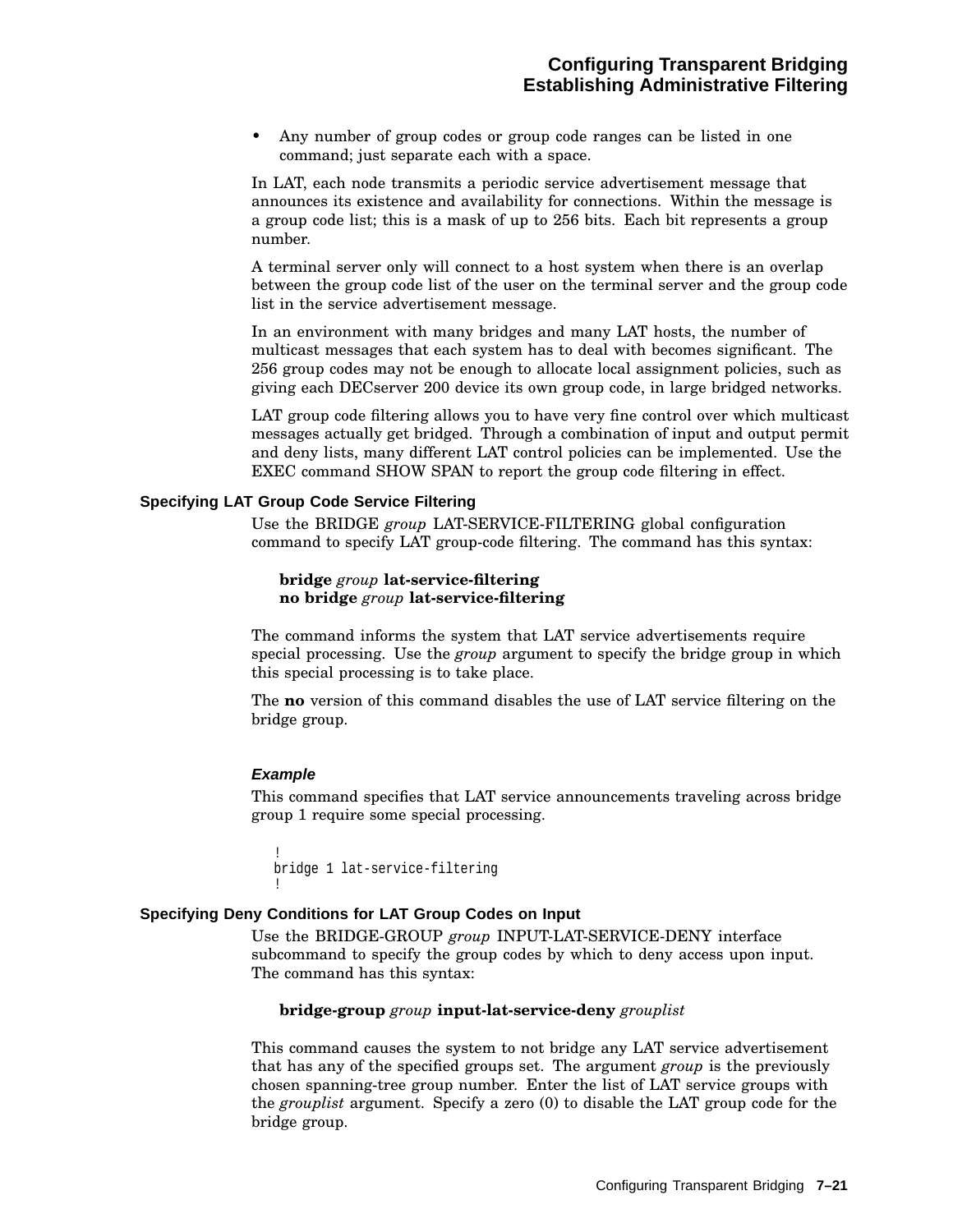## **Configuring Transparent Bridging Establishing Administrative Filtering**

#### **Example**

This command causes any advertisements with groups 6, 8, and 14 through 20 to be dropped.

```
!
interface ethernet 0
bridge-group 1 input-lat-service-deny 6 8 14-20
!
```
#### **Specifying Permit Conditions for LAT Group Codes on Input**

Use the BRIDGE-GROUP *group* INPUT-LAT-SERVICE-PERMIT interface subcommand to specify the group codes by which to permit access upon input. The command has this syntax:

#### **bridge-group** *group* **input-lat-service-permit** *grouplist*

This command causes the system to bridge only those service advertisements that match at least one group in the group list specified by the *grouplist* argument. Specify a zero (0) to disable the LAT group code for the bridge group.

**Note** \_\_\_\_\_\_

If a message specifies group codes in both the deny and permit list, the message is not bridged.

#### **Example**

This command bridges any advertisements from groups 1, 5, and 12 through 14.

```
!
interface ethernet 1
bridge-group 1 input-lat-service-permit 1 5 12-14
!
```
#### **Specifying Deny Conditions for LAT Group Codes on Output**

Use the BRIDGE-GROUP *group* OUTPUT-LAT-SERVICE-DENY interface subcommand to specify the group codes by which to deny access upon output. The command has this syntax:

**bridge-group** *group* **output-lat-service-deny** *grouplist* **no bridge-group** *group* **output-lat-service-deny** *grouplist*

This command causes the system to not bridge onto this output interface any service advertisements that contain groups matching any of these in the group list. The LAT service advertisements are specified with the argument *grouplist*.

The argument *group* is the previously chosen spanning-tree group number. The **no** version of the command disables this application on the bridge group.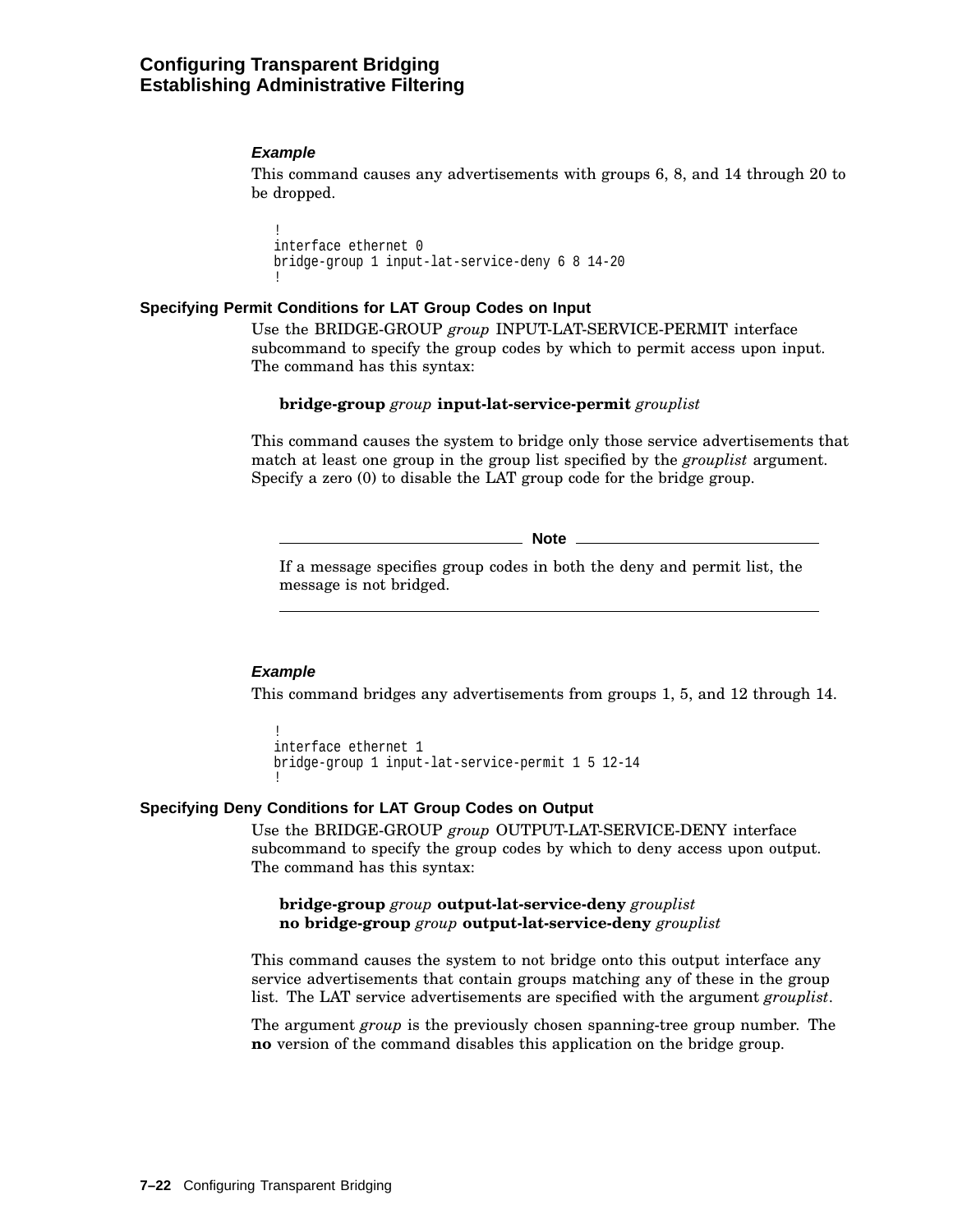#### **Example**

This command prevents bridging of LAT service announcements from groups 12 through 20.

```
!
interface ethernet 0
bridge-group 1 output-lat-service-deny 12-20
!
```
#### **Specifying Permit Conditions for LAT Group Codes on Output**

Use the BRIDGE-GROUP *group* OUTPUT-LAT-SERVICE-PERMIT interface subcommand to specify the group codes by which to permit access upon output. The command has this syntax:

**bridge-group** *group* **output-lat-service-permit** *grouplist* **no bridge-group** *group* **output-lat-service-permit** *grouplist*

This command causes the system to bridge onto this output interface only those service advertisements that match at least one group in the specified group code list. The service advertisements are specified with the argument *grouplist*.

The argument *group* is the previously chosen spanning-tree group number. The **no** version of the command disables this application on the bridge group.

**Note** 

If a message matches both a deny and a permit condition, it will not be bridged.

#### **Example**

This command allows only LAT service announcements from groups 5, 12, and 20 on this bridge.

```
!
interface ethernet 0
bridge-group 1 output-lat-service-permit 5 12 20
!
```
#### **Extended Access Lists for Transparent Bridging**

Extended access lists allow finer granularity of control. They allow you to specify both source and destination addresses and arbitrary bytes in the packet.

To define an extended access list, use the extended version of the ACCESS-LIST subcommand.

**access-list** *list* {**permit** |**deny**} *source source-mask destination destinationmask offset-in-packet size operator operand*

The argument *list* is an integer from 1100 through 1199 that you assign to identify one or more permit/deny conditions as an extended access list. Note that a list number in the range 1100 to 1199 distinguishes an extended access list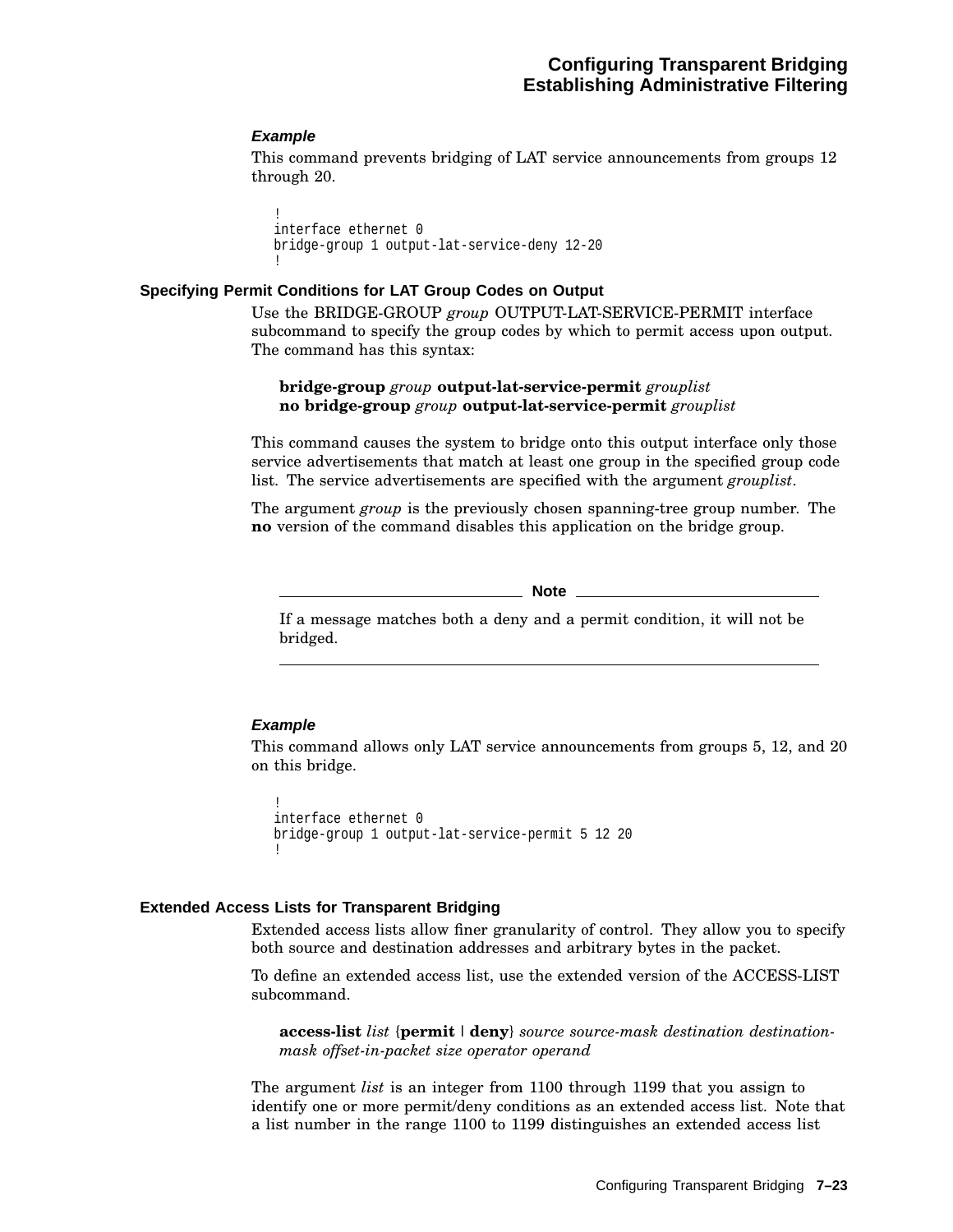from other access lists. The condition keywords **permit** and **deny** determine whether the router allows or disallows a connection when a packet matches an access condition. The router stops checking the extended access list after a match occurs. All conditions must be met to make a match.

The argument *source* is a MAC Ethernet address in the form xxxx.xxxx.xxxx. The argument *source-mask* is a mask of MAC Ethernet source address bits to be ignored. The router uses the *source* and *source-mask* arguments to match the source address of a packet. The arguments *destination* and *destination-mask* are MAC Ethernet values used for matching the destination address of a packet.

Using the *offset-into-packet* and the *size* arguments, you can define a range of values that must be satisfied in the access list. The *offset-into-packet* is specified in decimal or in hexadecimal format in the form 0xnn. The size is an integer 1 to 4.

Use the arguments *operator* and *operand* to compare arbitrary bytes within the packet.

The argument *operator* can be one of these keywords:

- **lt**—less than
- **gt**—greater than
- **eq**—equal
- **neq**—not equal
- **and**—bitwise and
- **xor**—bitwise exclusive or

The argument *operand* is a value to be compared to or masked against.

**Note**

After an access list is created initially, any subsequent additions (possibly entered from the terminal) are placed at the *end* of the list. In other words, you cannot selectively add or remove access lists command lines from a specific access list.

#### **Example**

The following example permits packets from MAC addresses 000c.1Bxx.xxxx to any MAC address if the packet contains a value less than 0x55AA in the two bytes that begins 0x1E bytes into the packet.

```
interface ethernet 0
bridge-group 3 output-pattern 1102
access-list 1102 permit 000c.1b00.0000 0000.00ff.ffff
   0000.0000.0000 ffff.ffff.ffff 0x1e 2
   lt 0x55aa
```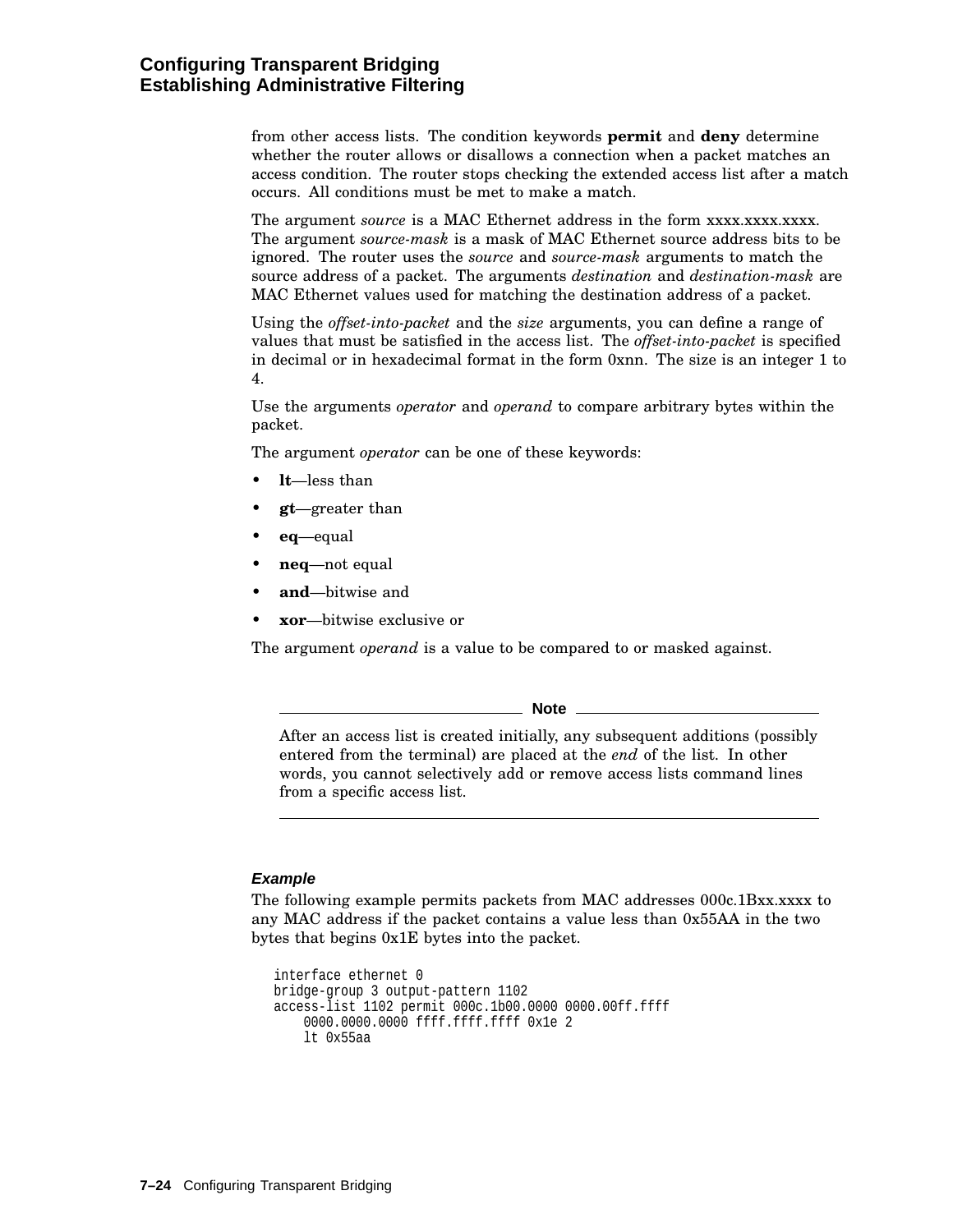## **Configuring Transparent Bridging Establishing Administrative Filtering**

**Caution**

Do not specify offsets into a packet that are greater than the size of the packet.

## **Special Bridging Configurations**

This section describes some special bridging configurations, including how to configure load balancing over serial lines, how to configure X.25 and frame-relay bridging, and how to compress LAT traffic.

## **Establishing Load Balancing**

In the normal operation of the spanning-tree algorithm, parallel network segments cannot all be carrying traffic at the same time. This is necessary to prevent the looping of frames. In the case of serial lines, however, there is often a desire to increase the available bandwidth by using multiple, parallel serial lines.

To modify the spanning-tree algorithm's handling of serial lines, a set of serial lines between two bridges can be grouped in an association called a *circuit group*. If the spanning-tree algorithm allows any serial interface in the circuit group to forward packets, then all interfaces can be used for forwarding traffic. Ordering problems are avoided by assigning each destination address to a particular serial interface. Reassignment is done dynamically if interfaces go down or come back up.

To establish load balancing, use the BRIDGE-GROUP *group* CIRCUIT interface subcommand. The command has this syntax:

#### **bridge-group** *group* **circuit** *number*

The command marks a serial interface as belonging to circuit group. The argument group is the spanning-tree group number. The argument *number* defines the circuit group number and is a small integer less than ten. Specify a zero (0) for *number* to disable the circuit group number.

The parallel serial interfaces on both bridges must all be marked as being members of the same circuit group.

#### **Example**

To load share over the two parallel serial links in this example, each router would have the configuration shown here.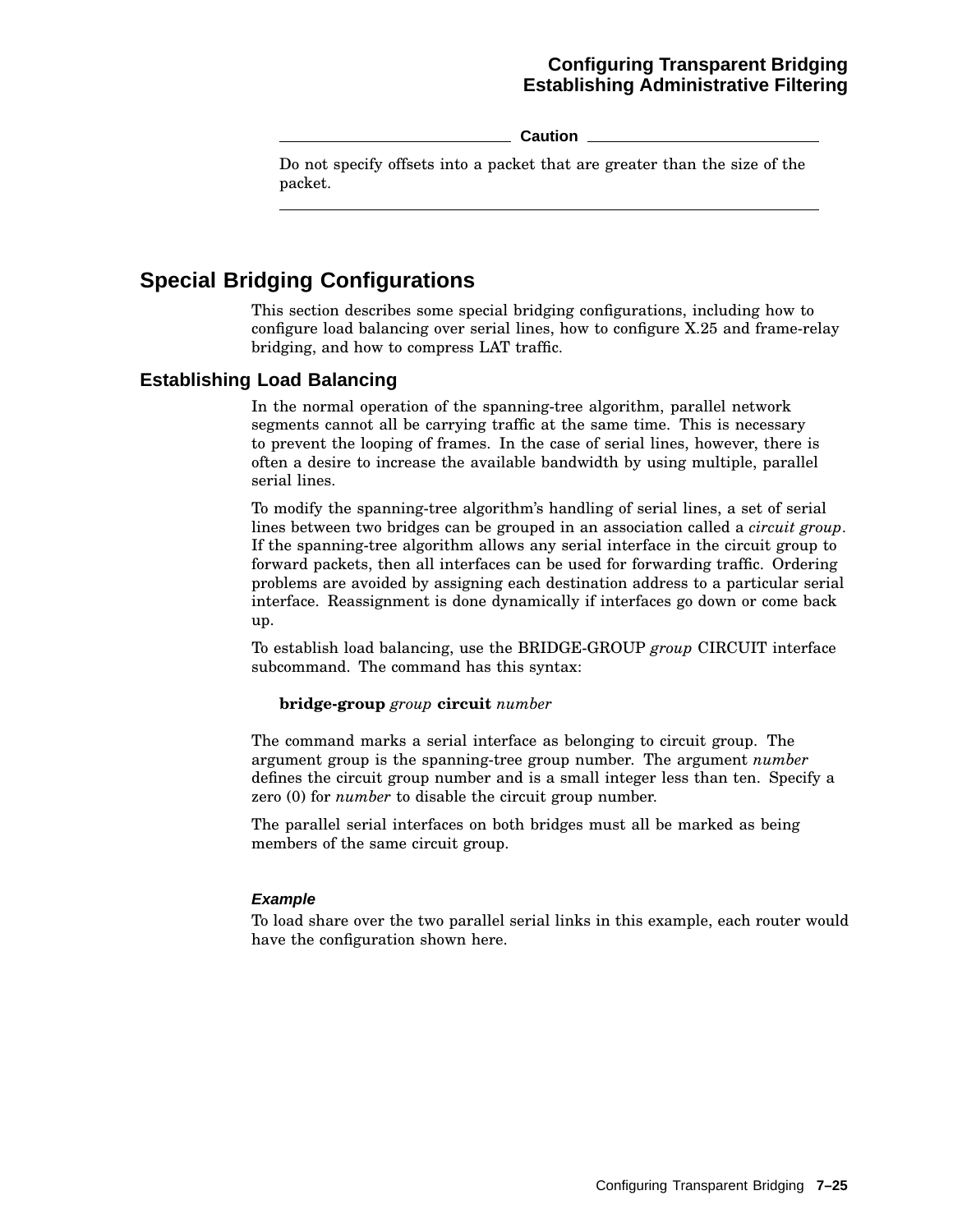## **Configuring Transparent Bridging Special Bridging Configurations**

```
!
interface ethernet 0
bridge-group 1
!
interface serial 0
bridge-group 1
bridge-group 1 circuit 1
!
interface serial 1
bridge-group 1
bridge-group 1 circuit 1
!
bridge 1 protocol dec
!
```
## **Configuring X.25 Bridging**

The transparent bridging software supports bridging of packets in X.25 frames. This ability is useful, as an example, for transmitting packets from proprietary protocols across an X.25 network.

To configure this capability, use this variation of the X25 MAP interface subcommand in the bridging configuration file:

#### **x25 map bridge** *X.121-address* **broadcast** [*options-keywords*] **no x25 map bridge**

The keyword **bridge** specifies bridging over X.25. The argument *X.121-address* is the X.121 address. The keyword **broadcast** is required for bridging over X.25. The optional argument *options-keywords* is the services that can be added to this map.

The X.25 bridging software uses the same spanning-tree algorithm as the other bridging functions, but allows packets to be encapsulated in X.25 frames and transmitted across X.25 media. The command specifies Internet-to-X.121 address mapping and maintains a table of both the Ethernet and X.121 addresses.

#### **X.25 Bridging Example**

Figure 7–5 is an example configuration illustrating three bridges connected to each other through an X.25 network.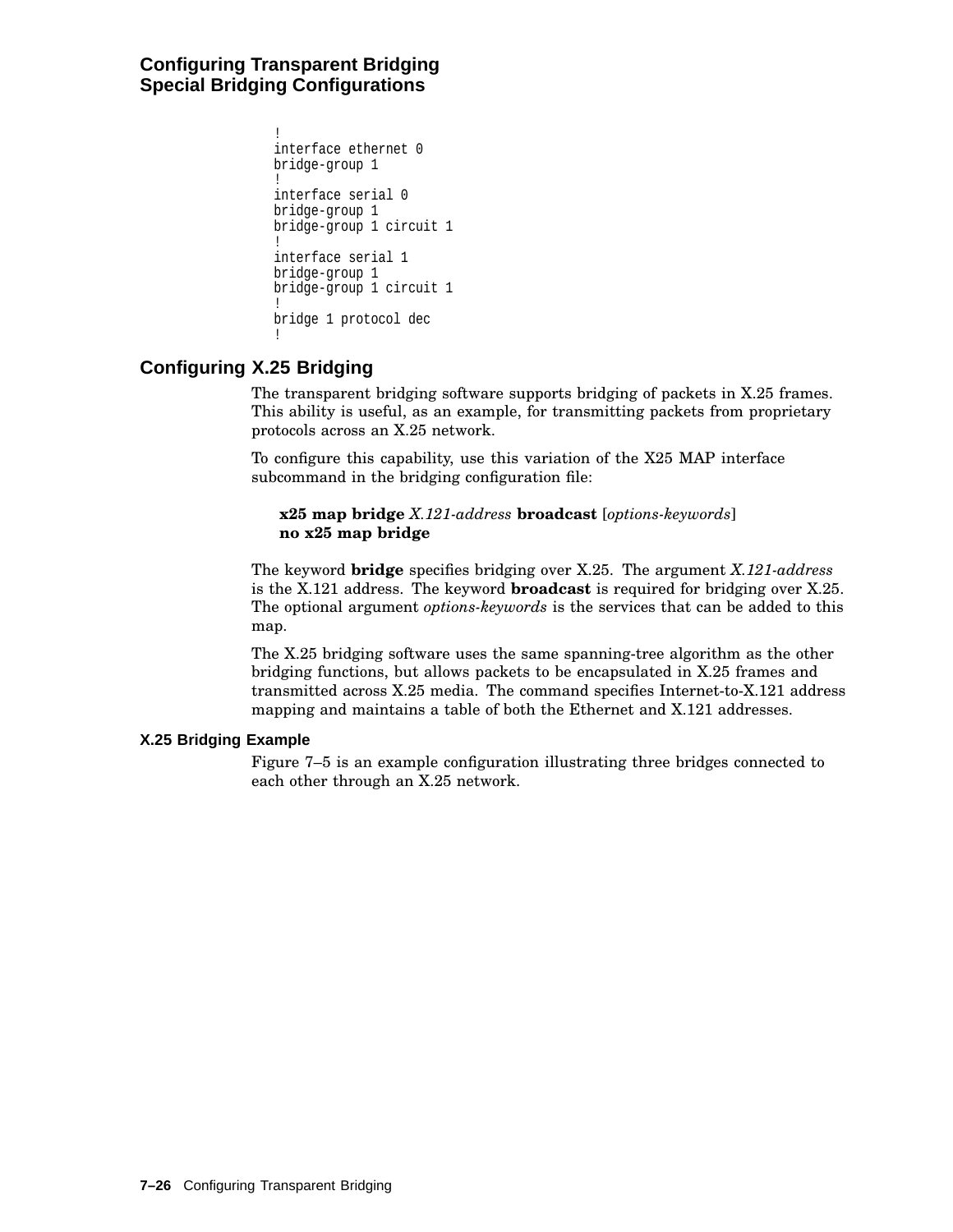#### **Figure 7–5 X.25 Bridging Example**



Following are the configuration commands for each of the bridges depicted in Figure 7–5.

#### **Example for Bridge 1**

```
interface ethernet 0
bridge-group 5
ip address 128.88.11.9 255.255.255.0
!
interface serial 0
encapsulation x25
x25 address 31370019027
bridge-group 5
x25 map bridge 31370019134 broadcast
x25 map bridge 31370019565 broadcast
!
bridge 5 protocol ieee
!
```
**Example for Bridge 2**

```
interface serial 1
encapsulation x25
x25 address 31370019134
bridge-group 5
x25 map bridge 31370019027 broadcast
x25 map bridge 31370019565 broadcast
!
bridge 5 protocol ieee
!
```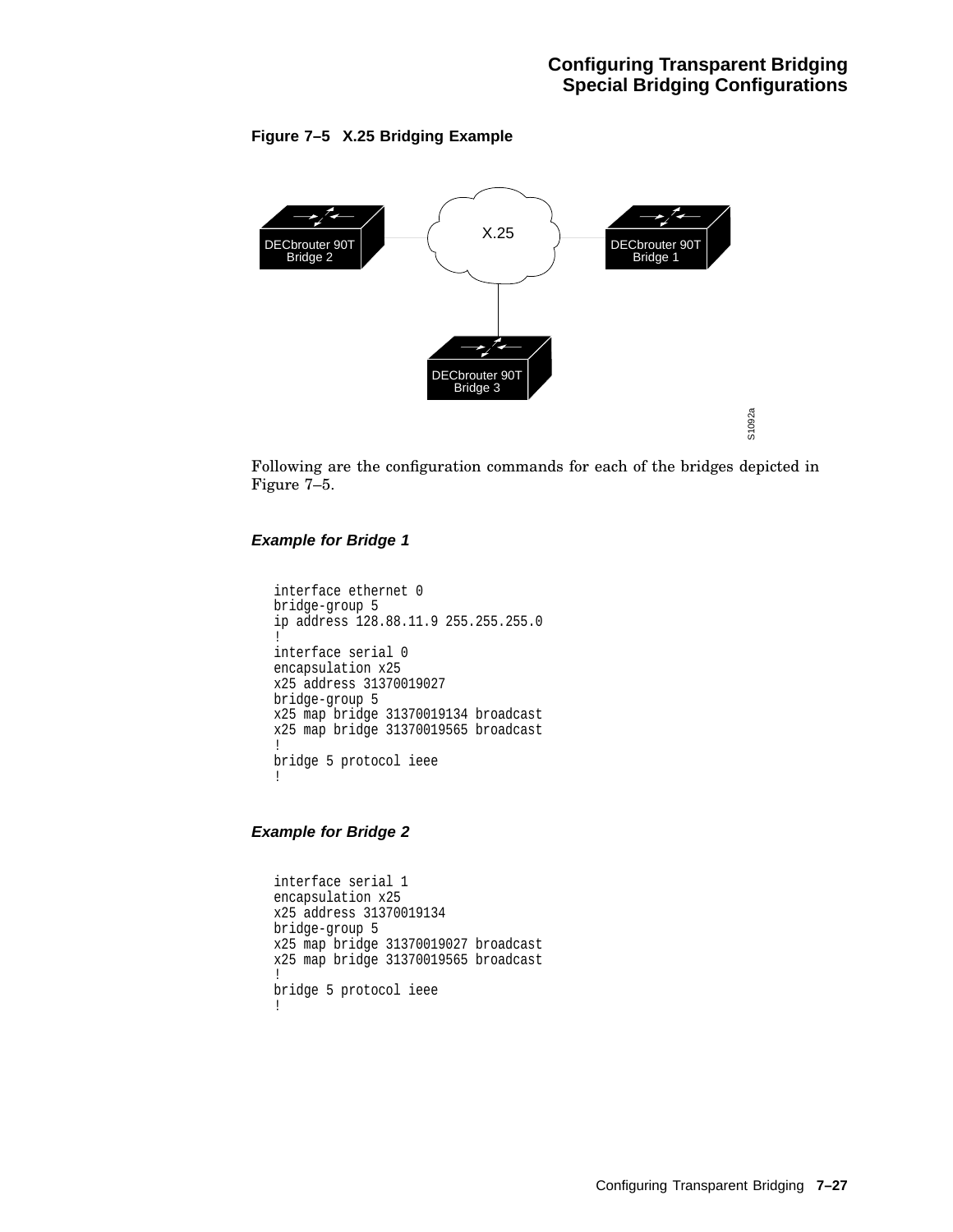## **Configuring Transparent Bridging Special Bridging Configurations**

### **Example for Bridge 3**

```
interface serial 0
encapsulation x25
x25 address 31370019565
bridge-group 5
x25 map bridge 31370019027 broadcast
x25 map bridge 31370019134 broadcast
!
bridge 5 protocol ieee
!
```
## **Configuring Frame-Relay Bridging**

The transparent bridging software supports bridging of packets over frame relay networks. This ability is useful, as an example, for transmitting packets from proprietary protocols across a frame relay network.

Bridging over a frame relay network is supported both on networks that support a multicast facility and those that do not. Both cases are described in the sections that follow.

Figure 7–6 illustrates three bridges connected to each other through a frame relay network.

## **Figure 7–6 Frame-Relay Bridging Example**



#### **Bridging in a Frame Relay Network with no Multicasts**

To configure bridging in a network not supporting a multicast facility, use this variation of the FRAME-RELAY MAP interface subcommand.

#### **frame-relay map bridge** *DLCI* **broadcast**

The keyword **bridge** specifies bridging over frame relay. The argument DLCI is the Data Link Connection Identifier (DLCI) of the destination bridge. The keyword **broadcast** is required for bridging.

The frame relay bridging software uses the same spanning-tree algorithm as the other bridging functions, but allows packets to be encapsulated for transmission across a frame relay network. The command specifies Internet-to-DLCI address mapping and maintains a table of both the Ethernet and DLCIs.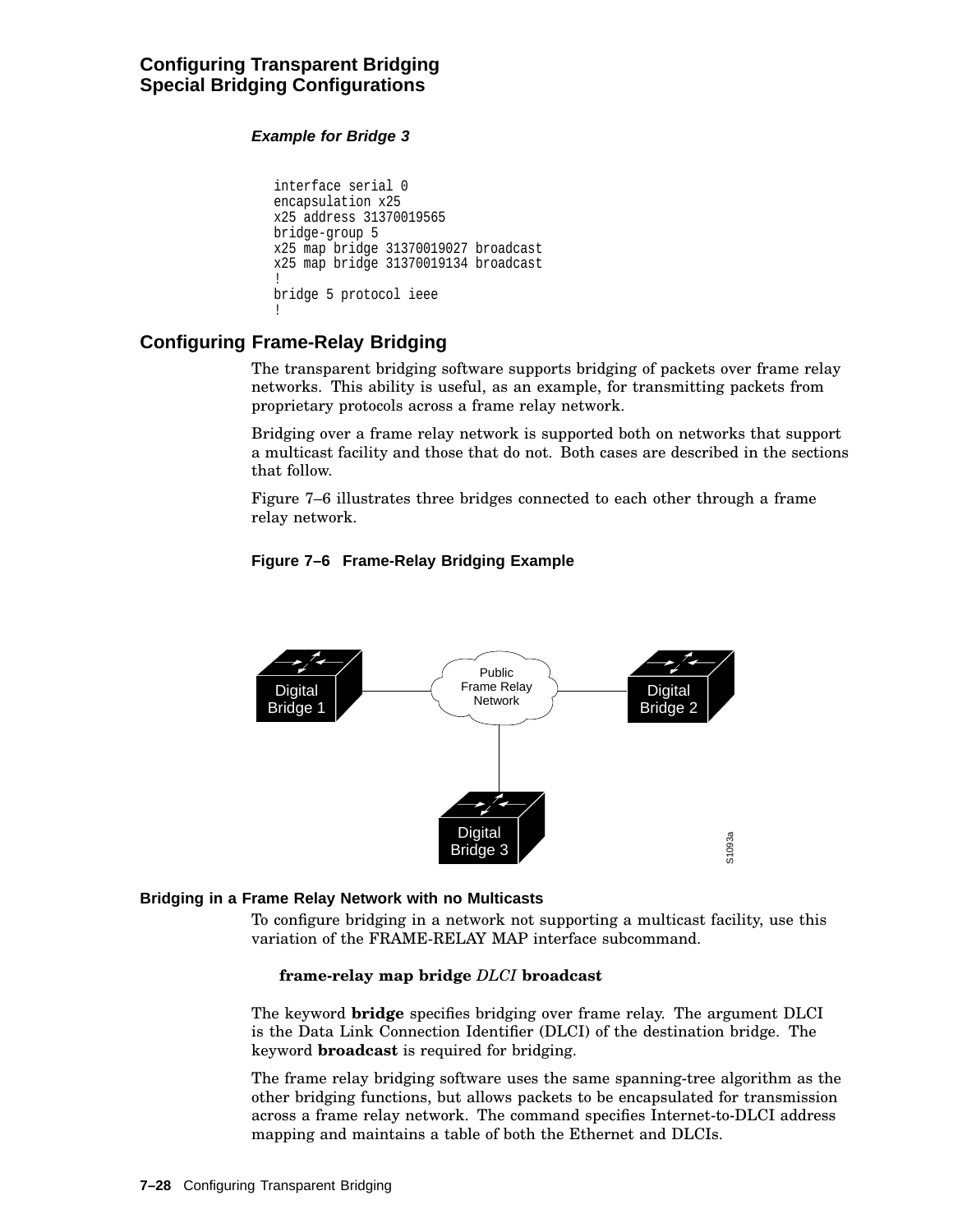Following are the configuration commands for each of the bridges in a network that does not support a multicast facility.

#### **Example for Bridge 1**

```
interface ethernet 0
bridge-group 5
ip address 128.88.11.9 255.255.255.0
!
interface serial 0
encapsulation frame-relay
bridge-group 5
frame-relay map bridge 134 broadcast
frame-relay map bridge 565 broadcast
!
bridge 5 protocol ieee
!
```
#### **Example for Bridge 2**

interface serial 1 encapsulation frame-relay bridge-group 5 frame-relay map bridge 27 broadcast frame-relay map bridge 565 broadcast ! bridge 5 protocol ieee !

#### **Example for Bridge 3**

interface serial 0 encapsulation frame-relay bridge-group 5 frame-relay map bridge 27 broadcast frame-relay map bridge 134 broadcast ! bridge 5 protocol ieee !

#### **Bridging in a Frame Relay Network with Multicasts**

The multicast facility is used to learn about the other bridges on the network, eliminating the need for the FRAME-RELAY MAP commands.

Following are the configuration commands for each of the bridges in a network that supports a multicast facility.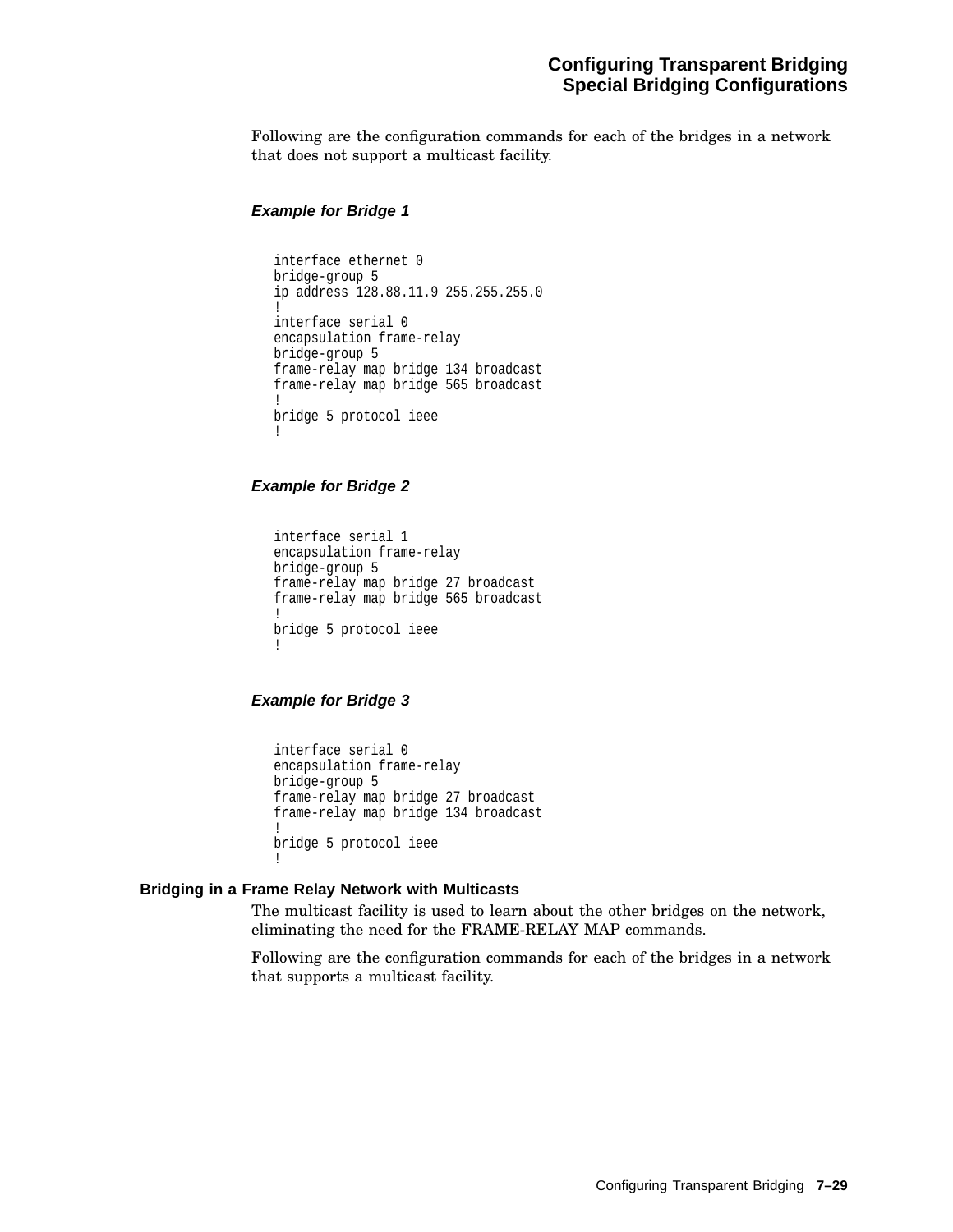### **Configuring Transparent Bridging Special Bridging Configurations**

**Example for Bridge 1**

```
interface ethernet 2
bridge-group 5
ip address 128.88.11.9 255.255.255.0
!
interface serial 0
encapsulation frame-relay
bridge-group 5
!
bridge 5 protocol ieee
!
```
**Example for Bridge 2**

interface serial 1 encapsulation frame-relay bridge-group 5 ! bridge 5 protocol ieee !

#### **Example for Bridge 3**

```
interface serial 0
encapsulation frame-relay
bridge-group 5
!
bridge 5 protocol ieee
!
```
## **Configuring LAT Compression**

The Local Area Transport (LAT) protocol used by Digital and Digital-compatible terminal servers is one of the common protocols that lacks a well-defined network layer (Level 3), and so always must be bridged.

To reduce the amount of bandwidth that LAT traffic consumes on serial interfaces, you can specify a LAT-specific form of compression. This is done with the BRIDGE-GROUP *group* LAT-COMPRESSION interface subcommand. The command has this syntax:

**bridge-group** *group* **lat-compression no bridge-group** *group* **lat-compression**

The argument *group* is the spanning-tree group number.

Compression is applied to LAT frames being sent out the router/bridge through the interface in question.

LAT compression can be specified only for serial interfaces. For the most common LAT operations (user keystrokes and acknowledgment packets), LAT compression reduces LATÕs bandwidth requirements by nearly a factor of two. The **no** version of this command disables LAT compression on the bridge group.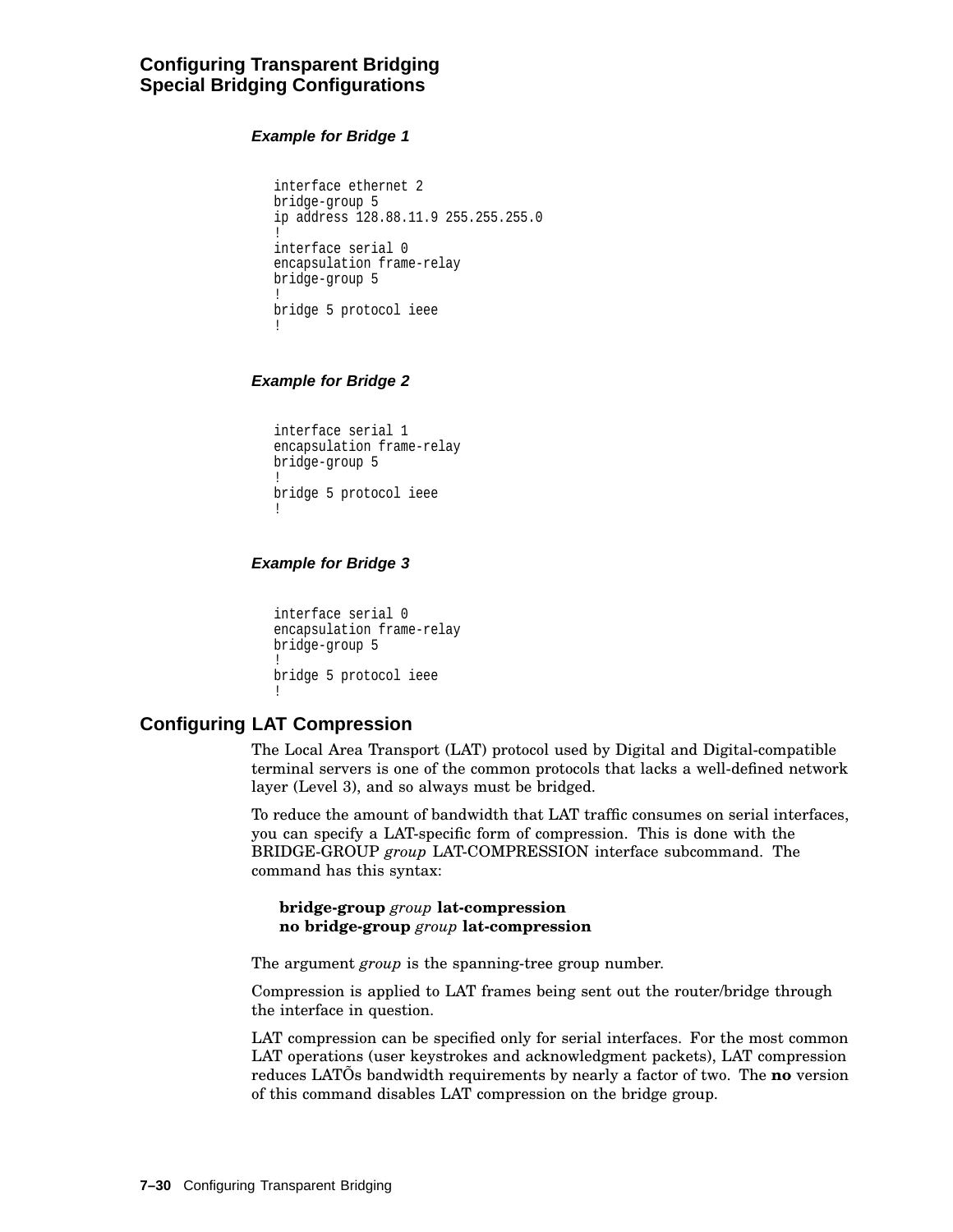#### **Example**

This command compresses LAT frames on the bridge assigned to group 1.

```
!
bridge-group 1 lat-compression
!
```
## **Transparent Bridging Configuration Examples**

This section provides example configurations that you can use to configure your bridging environment.

## **Configuring Ethernet Bridging**

In this example, two buildings have networks that must be connected via a T1 link. For the most part, the systems in each building use either IP or DECnet and, therefore, should be routed. There are some systems in each building that must communicate, but they can use only a proprietary protocol.

The example places two Ethernets in each building. One of the Ethernets is attached to the hosts that use a proprietary protocol, and the other is used to attach to the rest of the building network running IP and DECnet. The Ethernet attached to the hosts using a proprietary protocol is enabled for bridging to the serial line and to the other building.

Figure 7–7 shows an example configuration. The interfaces marked with an asterisk (**\***) are configured as part of spanning tree 1. The routers are configured to route IP and DECnet. This configuration permits hosts on any Ethernet to communicate with hosts on any other Ethernet using IP or DECnet. In addition, hosts on Ethernet 0 in either building can communicate using protocols not supported for routing.

**Figure 7–7 Ethernet Bridging Configuration Example**



The configuration file for the router/bridge in Building 1 would be as follows. Note that no bridging takes place over Serial 1. Both IP and DECnet routing are enabled on all interfaces.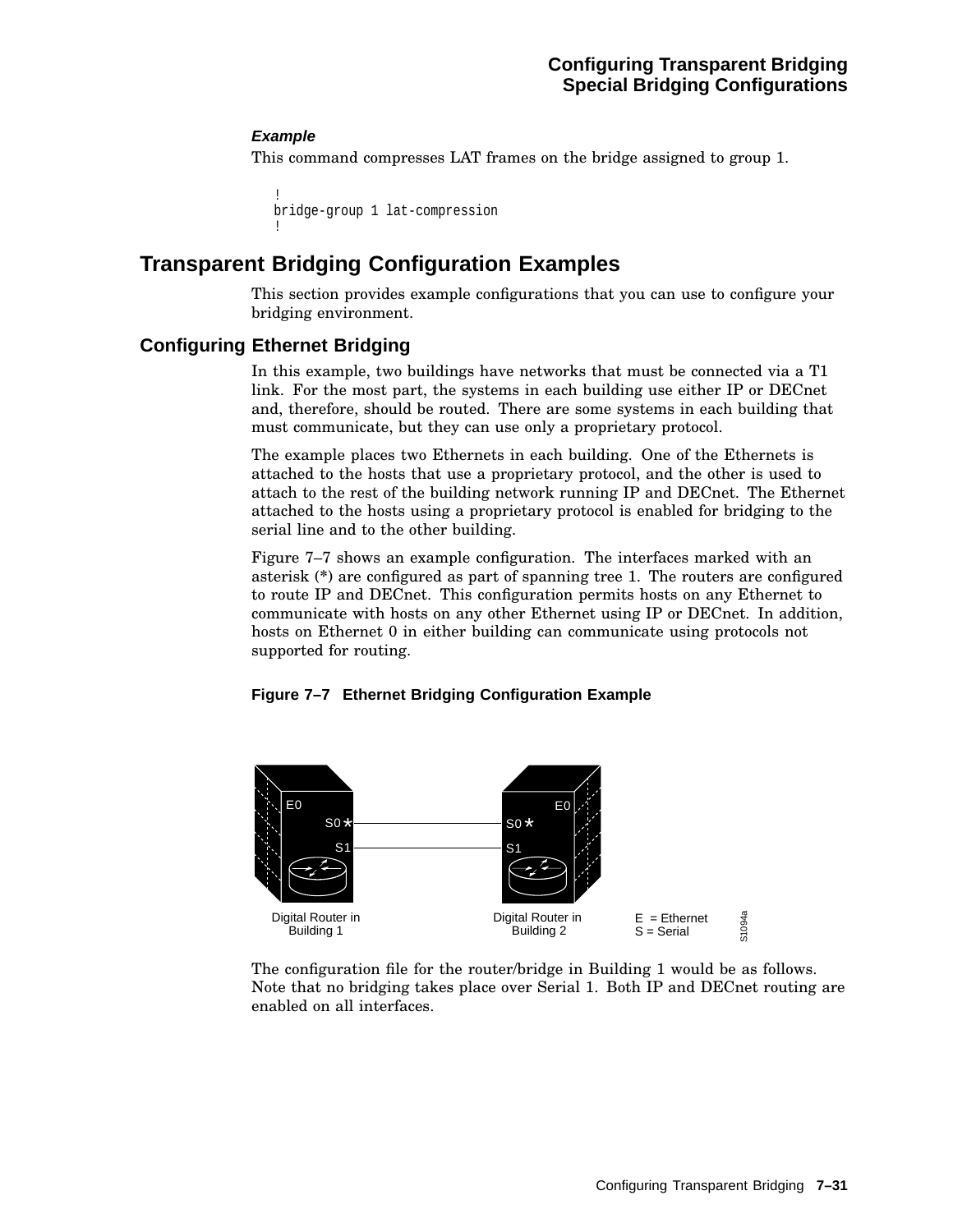## **Configuring Transparent Bridging Transparent Bridging Configuration Examples**

```
!
decnet address 3.34
interface ethernet 0
ip address 128.88.1.6 255.255.255.0
decnet cost 10
!
interface serial 0
ip address 128.88.2.1 255.255.255.0
bridge-group 1
decnet cost 10
!
interface serial 1
ip address 128.88.3.1 255.255.255.0
bridge-group 1
decnet cost 10
!
bridge 1 protocol dec
```
The configuration file for the router/bridge in Building 2 is similar.

```
!
decnet address 3.56
!
interface ethernet 0
ip address 128.88.11.9 255.255.255.0
decnet cost 10
!
interface serial 0
ip address 128.88.2.2 255.255.255.0
bridge-group 1
decnet cost 10
!
interface serial 1
ip address 128.88.16.8 255.255.255.0
bridge-group 1
decnet cost 10
!
bridge 1 protocol dec
```
## **Maintaining the Transparent Bridge**

Use the CLEAR BRIDGE command to remove any learned entries from the forwarding database and to clear the transmit and receive counts for any statically configured forwarding entries. The command has this syntax:

#### **clear bridge** *group*

The argument *group* is the number you chose to specify a particular spanning tree.

## **Monitoring the Transparent Bridge**

This section describes the EXEC commands you use to obtain displays of activity on the bridged network.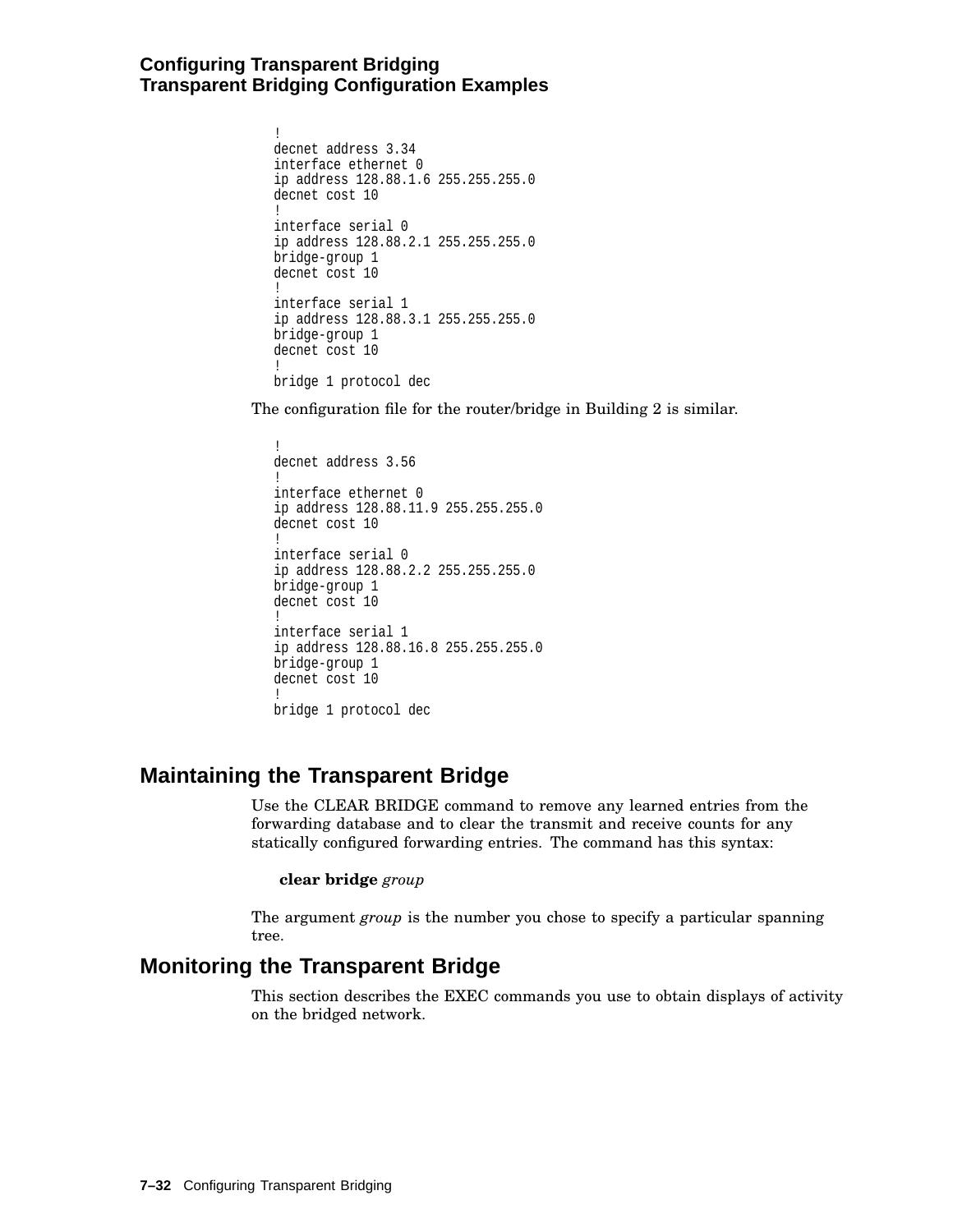#### **Viewing Entries in the Forwarding Database**

Use the SHOW BRIDGE command to view classes of entries in the bridge forwarding database. The command syntax follows.

```
show bridge [group] [interface]
show bridge [group] [address [mask]]
```
The optional argument *group* is the number you chose that specifies a particular spanning tree.

The optional argument *interface* is a specific interface, such as Ethernet 0.

The optional argument *address* is a 48-bit canonical (Ethernet ordered) MAC address. This address can be entered with an optional mask of bits to be ignored, which is specified with the *mask* argument.

#### **Example**

In the sample display that follows, the first command would display all entries for hosts reachable via interface Ethernet 0, the second command would display all entries with the vendor code of 0000.0c00.0000, and the third command displays the entry for address 0000.0c00.0e1a. In the fourth command, all entries in the forwarding database would be displayed. In all four examples, the bridge group number has been omitted.

show bridge ethernet 0 show bridge 0000.0c00.0000 0000.00FF.FFFF show bridge 0000.0c00.0e1a show bridge

The following is sample output of the show bridge command:

```
Total of 300 station blocks, 295 free
BG Hash Address Action Interface Age RX count TX count
1 00/0 FFFF.FFFF.FFFF discard - P 0 0<br>1 09/0 0000.0C00.0009 forward Ethernet0 0 2 0
1 09/0 0000.0C00.0009 forward Ethernet0 0 2 0<br>1 49/0 0000.0C00.4009 forward Ethernet0 0 1 0
 1 49/0 0000.0C00.4009 forward Ethernet0 0 1
 1 CA/0 AA00.0400.06CC forward Ethernet0 0 25 0
```
The first line of the SHOW BRIDGE output lists the total number of forwarding database elements in the system and the number in the free list. The total number of forwarding elements is expanded dynamically, as needed. The memory to hold bridge entries is allocated in blocks of memory sufficient to hold 300 individual entries. When the number of free entries falls below 25, another block of memory sufficient to hold another 300 entries is allocated. Therefore, the size of the bridge forwarding database is limited to the amount of free memory in the router. Other field descriptions follow in Table 7–2.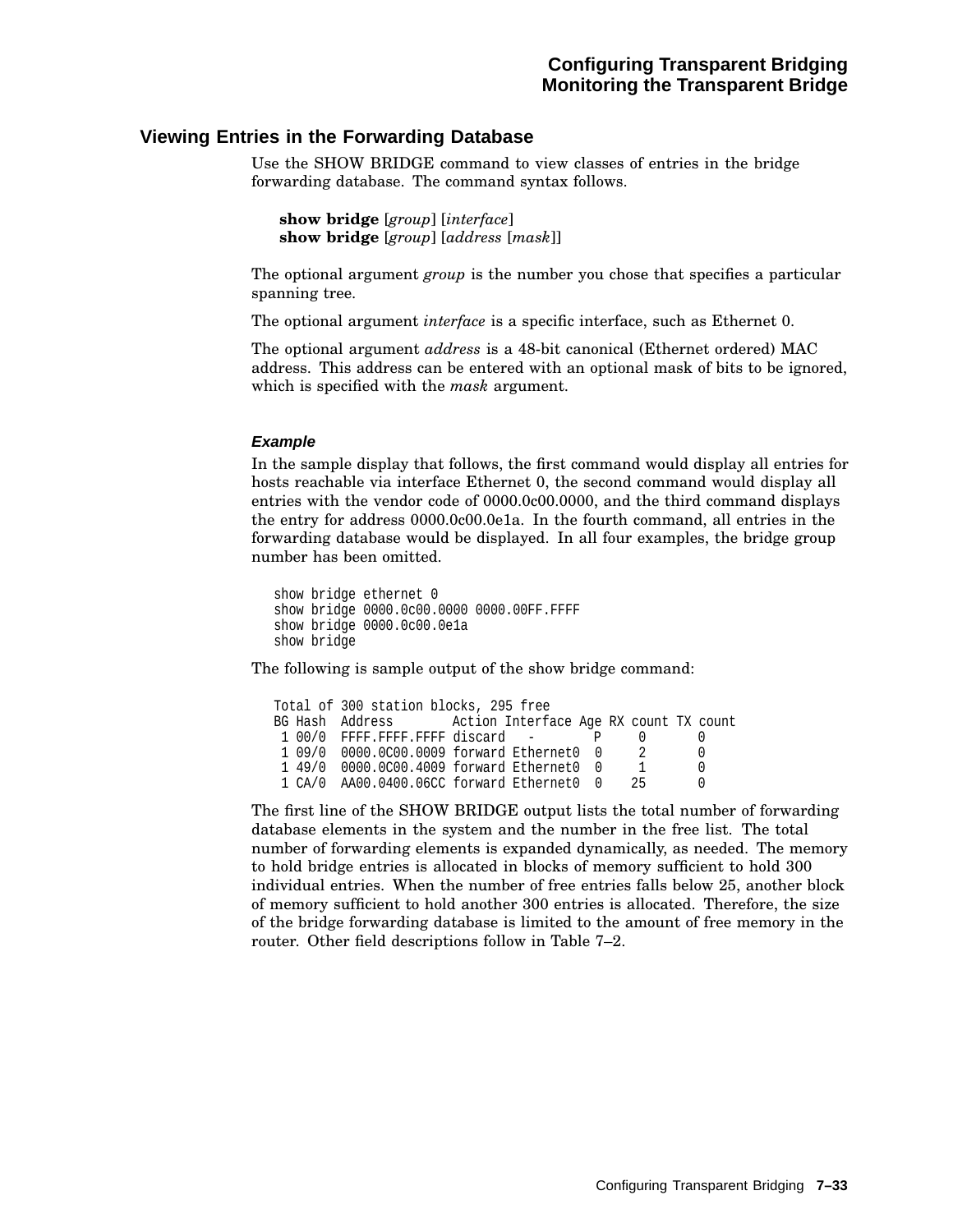## **Configuring Transparent Bridging Monitoring the Transparent Bridge**

| $14000 + 2101000$ and $92000000$ and $9000000$ and $90000000$ |                                                                                                                                                                                                                                                                                                                                                                                       |  |
|---------------------------------------------------------------|---------------------------------------------------------------------------------------------------------------------------------------------------------------------------------------------------------------------------------------------------------------------------------------------------------------------------------------------------------------------------------------|--|
| <b>Field</b>                                                  | <b>Description</b>                                                                                                                                                                                                                                                                                                                                                                    |  |
| BG <sub>f</sub>                                               | The bridging group to which the address belongs.                                                                                                                                                                                                                                                                                                                                      |  |
| Address                                                       | The canonical (Ethernet ordered) MAC address.                                                                                                                                                                                                                                                                                                                                         |  |
| Action                                                        | The action to be taken when that address is looked up; choices<br>are to discard or forward the datagram.                                                                                                                                                                                                                                                                             |  |
| Interface                                                     | The interface, if any, on which that address was seen.                                                                                                                                                                                                                                                                                                                                |  |
| Age                                                           | The number of minutes since a frame was received from or<br>sent to that address. The letter "P" indicates a permanent<br>entry. The letter "S" indicates the system as recorded by the<br>router. On the modular systems, this is typically the broadcast<br>address and the router's own hardware address; on the IGS,<br>this field also will include certain multicast addresses. |  |
| RX count                                                      | The number of frames received from that address.                                                                                                                                                                                                                                                                                                                                      |  |
| TX count                                                      | The number of frames sent to that address.                                                                                                                                                                                                                                                                                                                                            |  |

#### **Table 7–2 Forwarding Database Display Field Descriptions**

### **Displaying the Known Spanning-Tree Topology**

Use the SHOW SPAN command to display the spanning-tree topology known to the router/bridge. The display includes whether or not LAT group code filtering is in effect. The command has this syntax:

#### **show span**

The following is a sample output of the SHOW SPAN command. The first part of the display lists global spanning-tree parameters, followed by port-specific parameters.

Bridge Group 1 is executing the DEC compatible spanning tree protocol Bridge Identifier has priority 127, address 0000.0c00.4369 Configured hello time 1, max age 15, forward delay 30 We are the root of the spanning tree Acquisition of new addresses is enabled Forwarding of multicast source addresses is disabled LAT service filtering is disabled Topology change flag not set, detected flag not set Times: hold 1, topology change 30, notification 30 hello 1, max age 15, forward delay 30 Timers: hello 1, topology change 0, notification 0 --More-- Port 5 (Ethernet0) of bridge group 1 is forwarding. Path cost 10, priority 0 Designated root has priority 127, address 0000.0c00.4369 Designated bridge has priority 127, address 0000.0c00.4369 Designated port is 5, path cost 0 Timers: message age 0, forward delay 0, hold 1 LAT compression is not set Input LAT service deny group code list is not set Input LAT service permit group code list is not set Output LAT service deny group code list is not set Output LAT service permit group code list is not set Access list for input filtering on type is 201; for LSAP is not set Access list for input address filter is not set Access list for output filtering on type is not set; for LSAP is not set Access list for output address filter is not set --More-- Port 6 (Serial4) of bridge group 1 is forwarding. Path cost 64, priority 0 Designated root has priority 127, address 0000.0c00.4369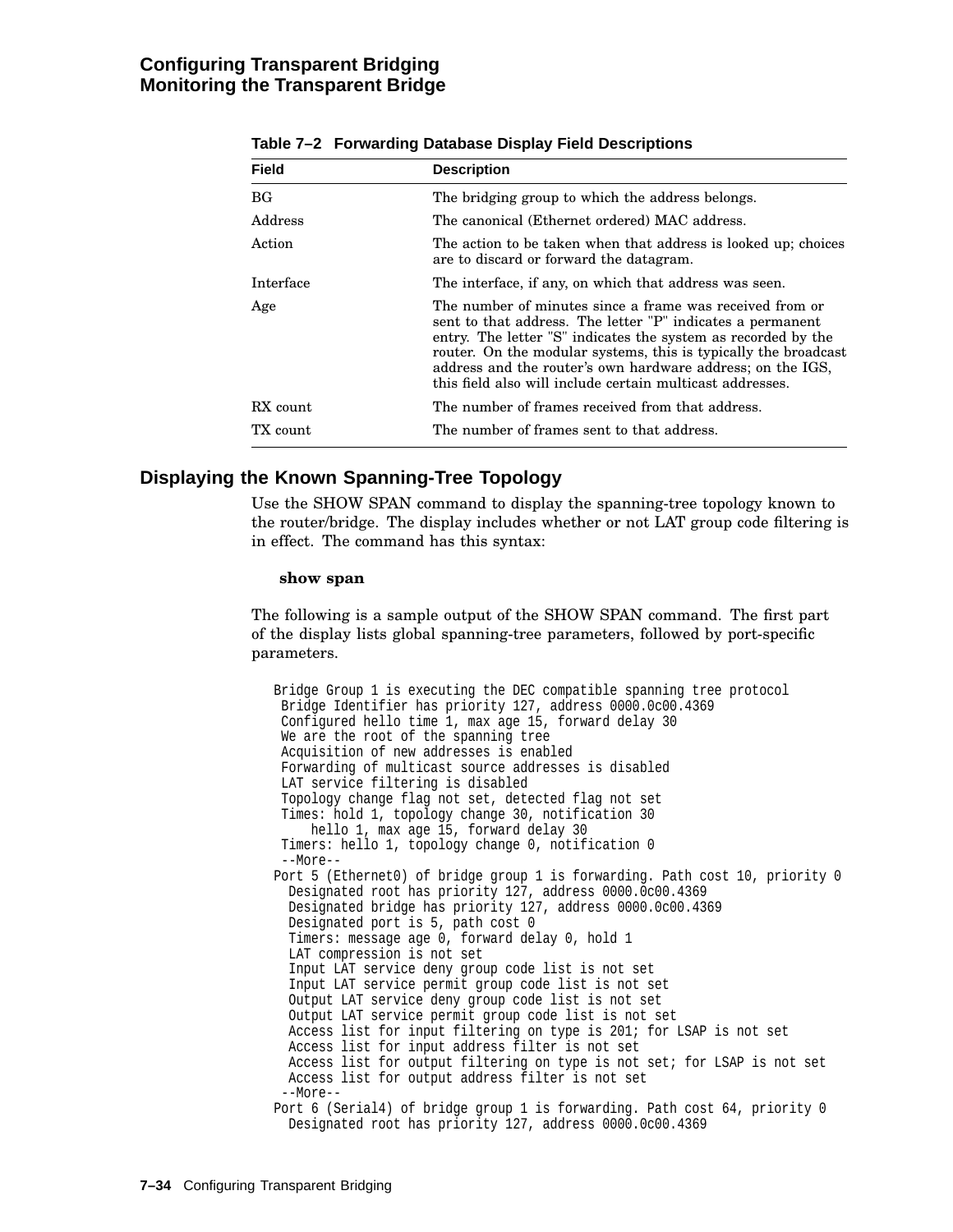## **Configuring Transparent Bridging Monitoring the Transparent Bridge**

Designated bridge has priority 127, address 0000.0c00.4369 Designated port is 6, path cost 0 Timers: message age 0, forward delay 0, hold 1 LAT compression is set Input LAT service deny group code list is not set Input LAT service permit group code list is not set Output LAT service deny group code list is not set Output LAT service permit group code list is not set Access list for input filtering on type is 202; for LSAP is not set Access list for input address filter is not set Access list for output filtering on type is 202; for LSAP is not set Access list for output address filter is not set --More-- Port 3 (Serial1) of bridge group 1 is down. Path cost 10, priority 0 Designated root has priority 127, address 0000.0c00.4369 Designated bridge has priority 127, address 0000.0c00.4369 Designated port is 7, path cost 0 Timers: message age 0, forward delay 0, hold 1 LAT compression is not set Input LAT service deny group code list is not set Input LAT service permit group code list is not set Output LAT service deny group code list is not set Output LAT service permit group code list is not set Access list for input filtering on type is 201; for LSAP is not set Access list for input address filter is not set Access list for output filtering on type is not set; for LSAP is not set Access list for output address filter is not set

## **Debugging the Transparent Bridge**

This section describes the EXEC debugging commands that you use to debug the transparent bridge. For each DEBUG command, there is a corresponding UNDEBUG command to disable the reports.

#### **debug span**

Use the DEBUG SPAN command to track changes in the spanning-tree topology. This command is useful for verifying correct operation of the spanning-tree protocol.

#### **debug lat**

Use the DEBUG LAT command on a bridge to show group-code filtering actions.

#### **debug lat-packet**

Use the DEBUG LAT-PACKET command to list all LAT service advertisements that were forwarded.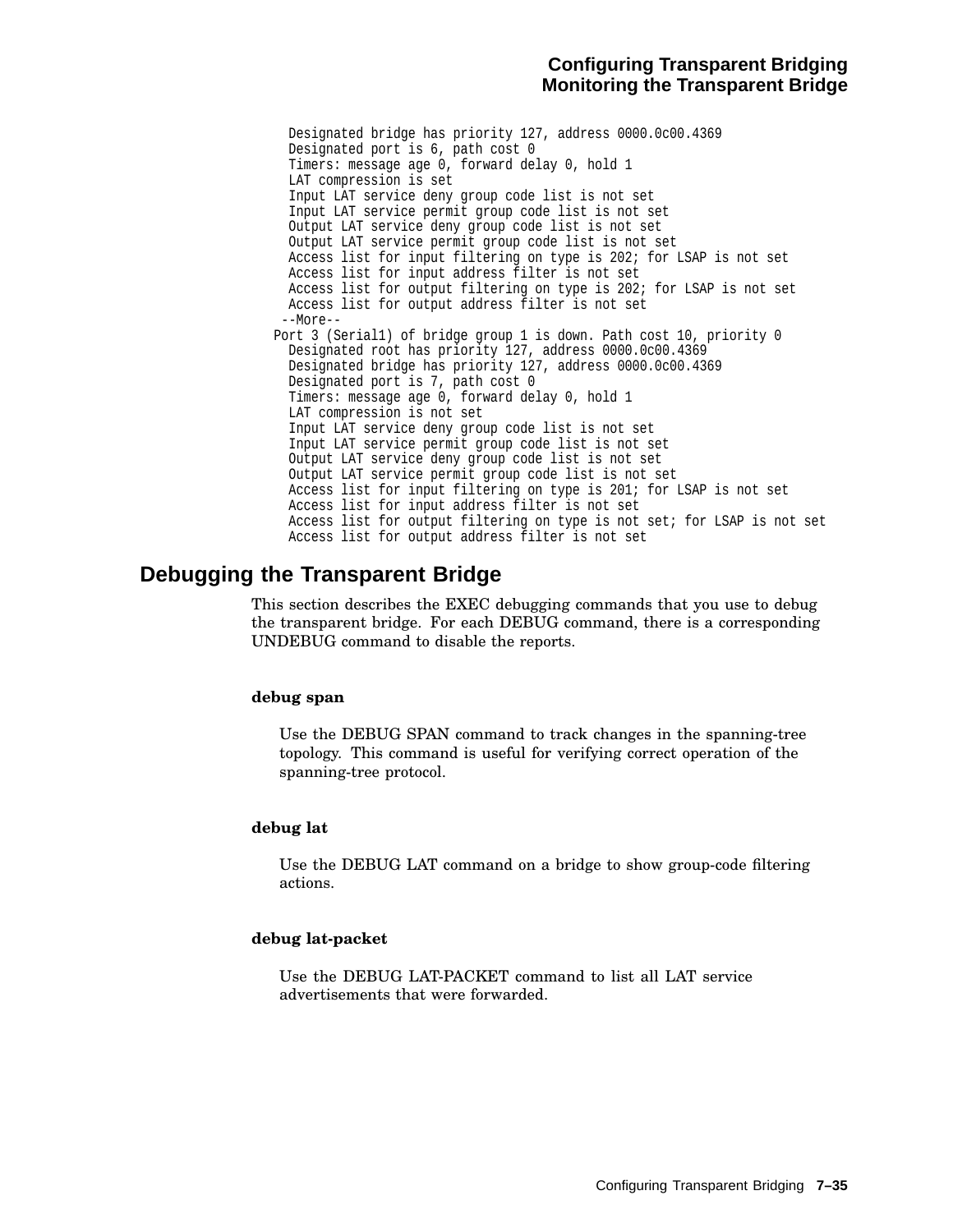## **Transparent Bridging Global Configuration Command Summary**

This section provides a summary of the transparent bridging-specific global configuration commands.

#### [**no**] **access-list** *list* {**permit** |**deny**} *address-mask*

Prepares access control information for filtering of frames by canonical (Ethernet ordered) MAC address. The argument list is an integer from 700 to 799 selected for the list. The argument *address* and *mask* are 48-bit canonical MAC addresses written in dotted triplet form. The ones bits in the *mask* argument are the bits to be ignored in *address*. The **no** version of the command removes a single access list entry.

#### [**no**] **access-list** *list* {**permit** |**deny**} *type-code wild-mask*

Prepares access control information for filtering of frames by protocol type. The argument *list* is a user-selectable number between 200 and 299 that identifies the list. The keyword **permit** permits the frame; the keyword **deny** denies the frame. The argument *type-code* is a 16-bit hexadecimal number written with a leading "0x." The argument *wild-mask* is another 16-bit hexadecimal number whose ones bits correspond to bits in the *type-code* argument that should be ignored when making a comparison. The **no** version of the command removes a single access list entry.

#### [**no**] **bridge** *group* **acquire**

The positive form of this command enables the dynamic learning process and is the default. The argument *group* is the spanning-tree group number.

#### [**no**] **bridge** *group* **address** *MAC-address* [**forward**| **discard**] [*interface*]

Adds or removes an address from the forwarding database. The argument group is the spanning-tree group number. The argument *MAC-address* is a 48-bit dotted triplet canonical (Ethernet ordered) hardware address such as those displayed by the EXEC SHOW ARP command. The argument *MACaddress* is either a station address, the broadcast address, or a multicast destination address. The optional **forward** keyword enables forwarding of a frame sent from or destined to the specified address. The optional **discard** keyword causes frames sent from or destined to the specified address to be discarded without further processing. The optional argument *interface* specifies an interface after the **discard** or **forward** keyword to indicate the interface on which that address can be reached. Use the **no** version of the command followed by the MAC address to remove an address from the forwarding database.

#### [**no**] **bridge** *group* **domain** *domain-number*

Enables/disables multiple domain spanning trees. Any number of router /bridges can be placed within the domain. The devices in the domain, and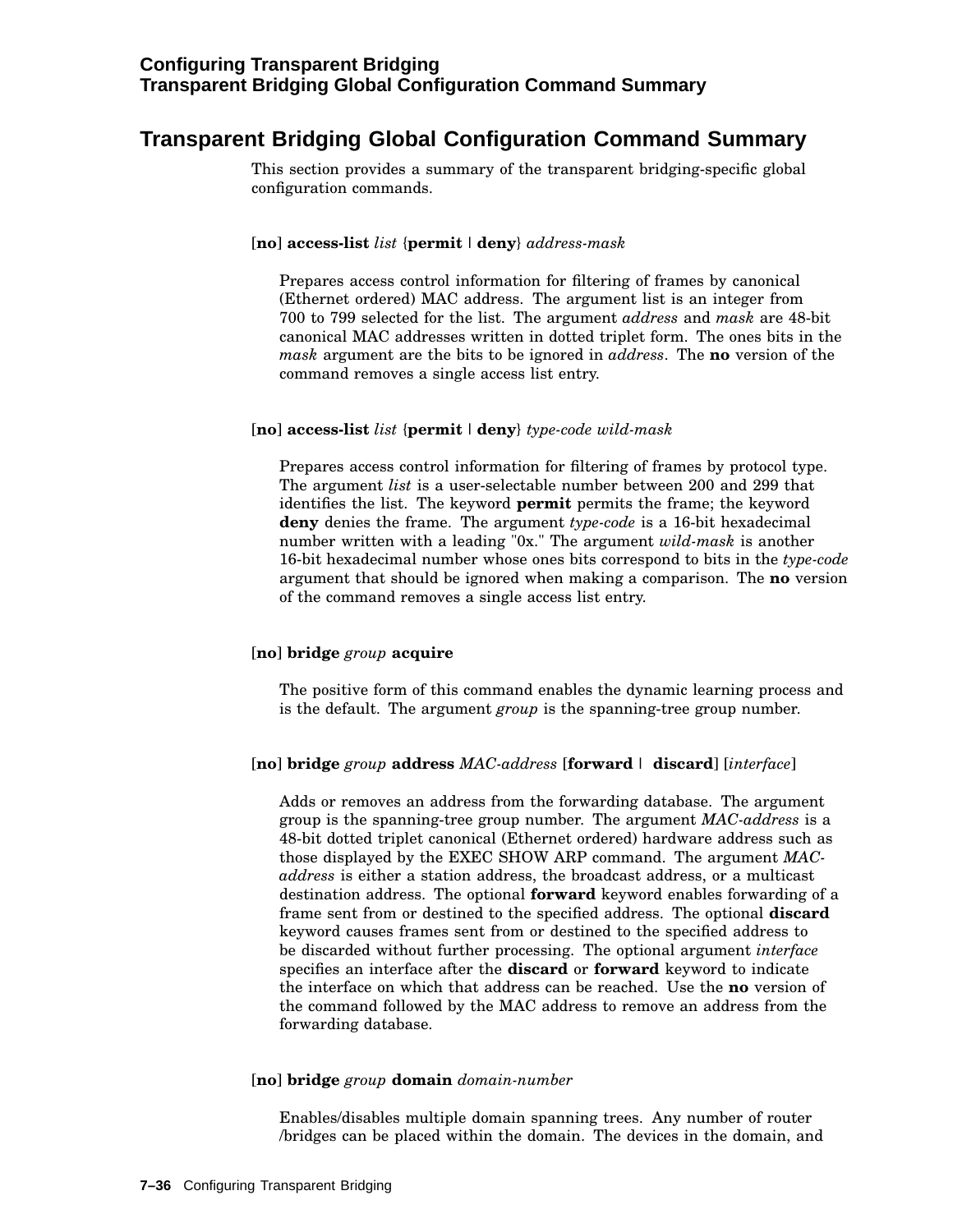## **Configuring Transparent Bridging Transparent Bridging Global Configuration Command Summary**

only those devices, will then share spanning-tree information. The argument *group* is the bridge group number and must be a number between one and ten, as specified in the BRIDGE *group* PROTOCOL IEEE command. The keyword domain is required; the argument *domain-number* is a domain number you choose. The default domain number is zero; this is the required domain number when communicating to IEEE bridges that do not support this domain extension. The **no** version of this command chooses the default domain of zero.

**Note**

This command works only when the bridge group is running the IEEE spanning- tree protocol. Non-Digital bridges may not work correctly on DECbrouter 90 networks containing DECbrouter 90 bridges with nonzero domain numbers.

#### **bridge** *group* **forward-time** *seconds*

Sets or returns to the default the forward delay interval or the amount of time spent listening for topology change information after an interface has been activated for bridging and before forwarding actually begins. The argument *group* is the group number assigned to the spanning tree. The argument *seconds* is any value between 10 and 200 seconds. The default value is 30 seconds.

#### **bridge** *group* **hello-time** *seconds*

Specifies or returns to the default the interval between Hello Bridge Protocol Data Units (BPDUs). The argument *group* is the group number assigned to the spanning tree. The argument *seconds* is any value between one and ten seconds. The default value is one second.

#### [**no**] **bridge** *group* **lat-service-filtering**

Enables or disables LAT service filtering. The argument *group* specifies the bridge group. The **no** version of the command disables the use of LAT service filtering on the bridge group.

#### **bridge** *group* **max-age** *seconds*

Specifies or removes the interval in which the spanning-tree topology is recomputed when a bridge does not hear BPDUs from the root bridge. The argument *group* is the group number assigned to the spanning tree. The argument *seconds* is the interval the bridge will wait to hear BPDUs from the root bridge. The default interval is 15 seconds.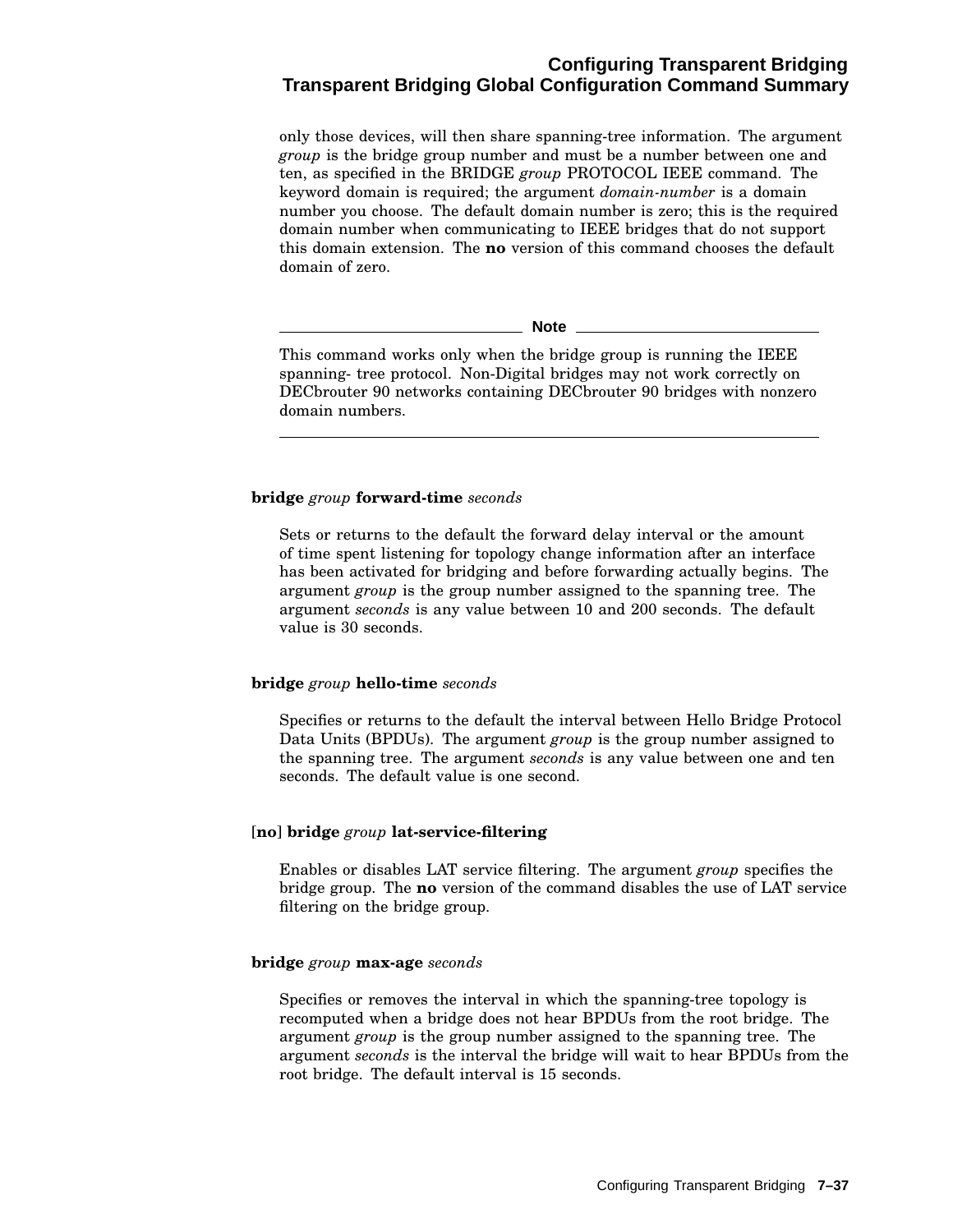#### [**no**] **bridge** *group* **multicast-source**

Allows or disallows the forwarding, but not the learning, of frames with multicast source addresses. The argument *group* is the group number assigned to the spanning tree.

#### **bridge** *group* **priority** *number*

Sets the priority of an individual bridge for selection as the root bridge. The argument *group* is the group number assigned to the spanning tree. The argument *number* can range from 1 to 65000. The default priority value is 128. A lower number increases the likelihood for selection as the root bridge.

#### [**no**] **bridge** *group* **protocol** {**ieee** |**dec**}

Defines or removes a spanning-tree protocol and spanning-tree group. The argument *group* is a number between one and nine that refers to a particular spanning tree. The keyword **protocol** specifies the protocol to use, either **ieee** or **dec**.

## **Transparent Bridging Interface Subcommand Summary**

This section provides an alphabetical summary of the bridging-specific interface subcommands.

#### [**no**] **bridge-group** *group*

Assigns or removes the network interface to or from the spanning-tree group. The argument *group* is the group number assigned to the spanning tree.

#### **bridge-group** *group* **circuit** *number*

Establishes or removes load balancing. The command marks a serial interface as belonging to circuit group number. The argument *group* is the spanning-tree group number.

The argument *number* defines the circuit group number and is a small integer less than ten. Parallel serial interfaces on both bridges must all be flagged as being members of the same circuit group.

#### [**no**] **bridge-group** *group* **input-address-list** *list*

Assigns or removes an access list to a particular interface for filtering by the MAC source addresses. The argument *group* is the spanning-tree group number. The argument *list* is an access list number between 200 and 299 that you assigned with the bridge ACCESS-LIST command.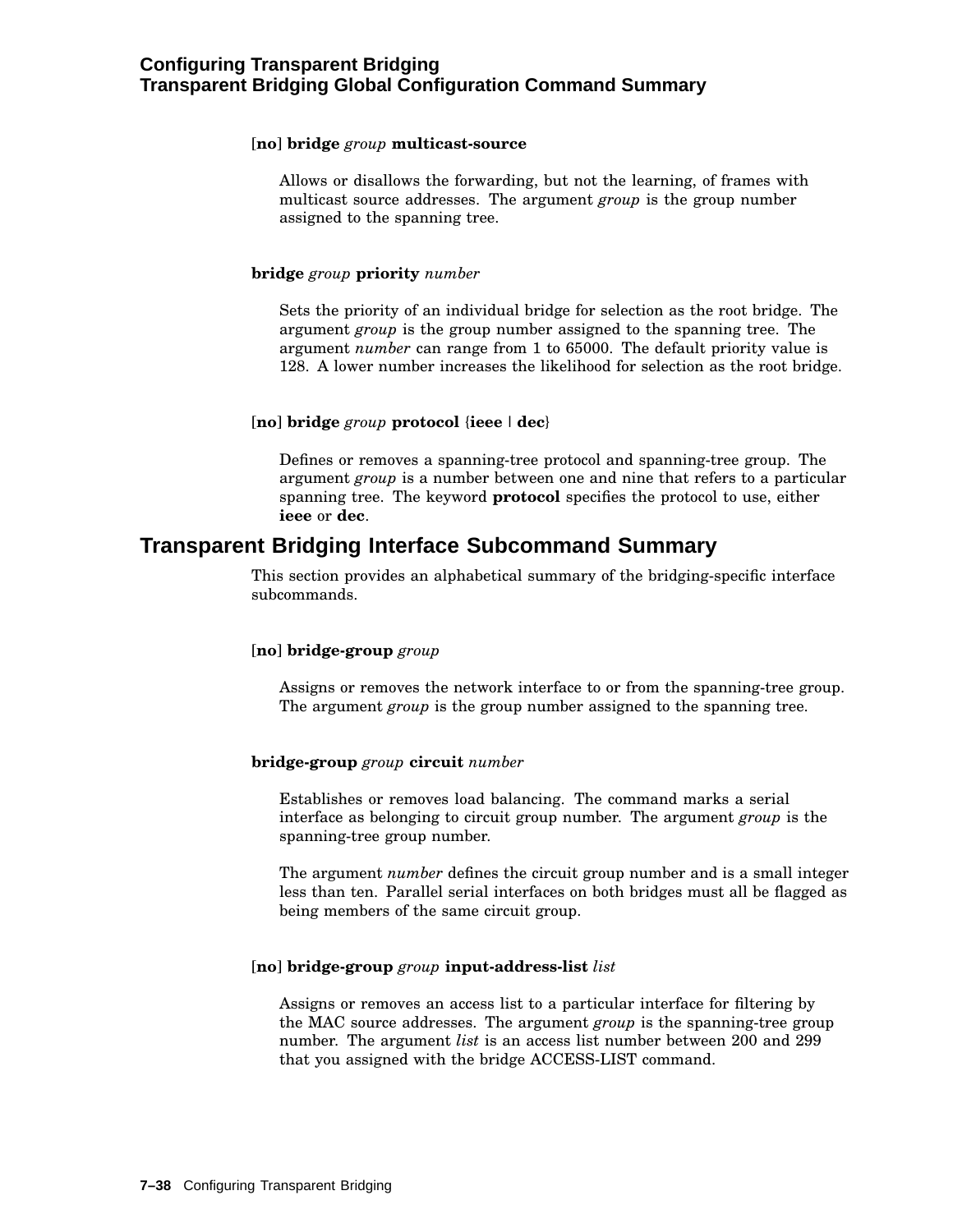#### **bridge-group** *group* **input-lat-service-deny** *grouplist*

When enabled, causes the system to not bridge any LAT service advertisement that match the group list specified on input. The argument *grouplist* lists the LAT groups. The argument *group* is the spanning-tree group number. Default is no filtering.

#### **bridge-group** *group* **input-lat-service-permit** *grouplist*

When enabled, causes the system to bridge only those LAT service advertisements that match the group list specified on input. The argument *grouplist* lists the LAT group codes. The argument *group* is the spanning-tree group number. Default is no filtering.

#### **bridge-group** *group* **input-lsap-list** *list*

Adds or removes a filter for IEEE 802-encapsulated packets on input. This access list is applied to all IEEE 802 frames received on that interface prior to the bridge-learning process. The argument *group* is the spanning-tree group number. The argument *list* is the access list number between 200 and 299 that you assigned with the bridge **access-list** command.

#### **bridge-group** *group* **input-type-list** *list*

Adds or removes a filter for Ethernet- and SNAP-encapsulated packets on input. The access list is then applied to all Ethernet frames received on that interface prior to the bridge learning process. The argument *group* is the spanning-tree group number. The argument *list* is the access list number between 200 and 299 that you assigned with the bridge ACCESS-LIST command.

#### [**no**] **bridge-group** *group* **lat-compression**

Reduces the amount of bandwidth that LAT traffic consumes on serial interfaces. The argument *group* is the spanning-tree group number. Compression is applied to LAT frames being sent out the router/bridge through the interface in question. LAT compression can be specified only for serial interfaces. For the most common LAT operations (user keystrokes and acknowledgment packets), LAT compression reduces LAT's bandwidth requirements by nearly a factor of two.

#### [**no**] **bridge-group** *group* **output-address-list** *list*

Assigns or removes an access list to a particular interface for filtering by the MAC destination addresses. The argument *group* is the spanning-tree group number. The argument *list* is an access list number between 200 and 299 that you assigned with the bridge ACCESS-LIST command.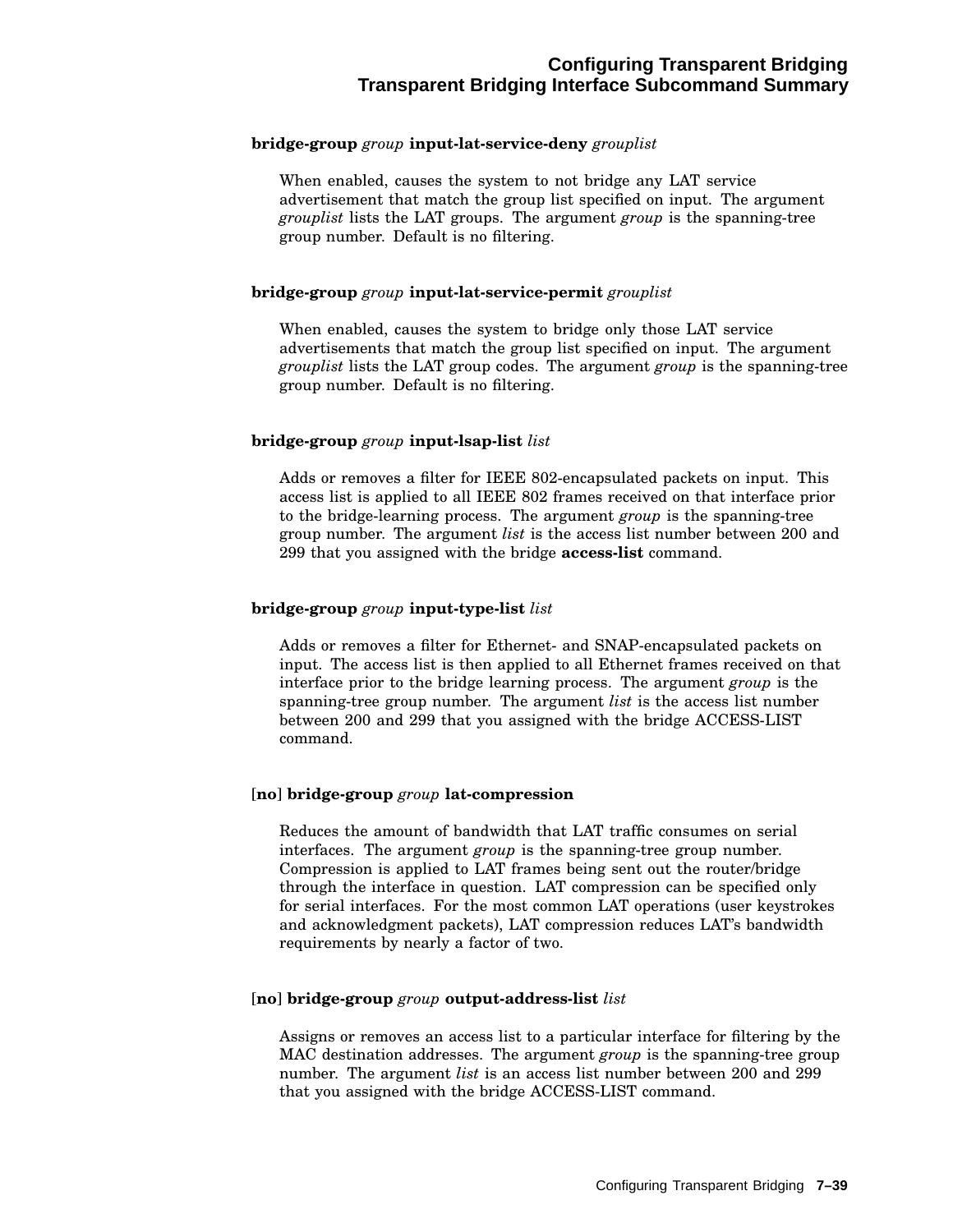#### [**no**] **bridge-group** *group* **output-lat-service-deny** *grouplist*

When enabled, causes the system to not bridge onto this output interface any LAT service advertisements that match any group in the argument *grouplist*. The argument *group* is the spanning-tree group number. Default is no filtering.

#### [**no**] **bridge-group** *group* **output-lat-service-permit** *grouplist*

When enabled, causes the system to bridge onto this output interface only those service advertisements that match any group in the argument *grouplist*. The argument *group* is the spanning-tree group number. If a message matches both a deny and a permit, the message will not be bridged. The EXEC SHOW SPAN command reports the group code filtering in effect. Default is no filtering.

#### **bridge-group** *group* **output-lsap-list** *list*

Adds or removes a filter for IEEE 802-encapsulated packets on output. This access list is applied just before sending out a frame to an interface. The argument *group* is the spanning-tree group number. The argument *list* is the access list number between 200 and 299 that you assigned with the bridge ACCESS-LIST command.

#### **bridge-group** *group* **output-type-list** *list*

Adds or removes a filter for Ethernet- and SNAP-encapsulated packets on output. This access list is then applied just before sending out a frame to an interface. The argument *group* is the spanning-tree group number. The argument *list* is the access list number between 200 and 299 that you assigned with the bridge ACCESS-LIST command.

#### [**no**] **bridge-group** *group* **path-cost** *cost*

Sets or removes a different path cost. The path cost can range from 0 to 65535, with higher values indicating higher costs. The argument *group* is the spanning-tree group number. The argument *cost* is the path cost. The **no** version of the command chooses the default path cost for the interface.

#### **bridge-group** *group* **priority** *number*

Assigns a priority to an interface. This priority is used in tie-breaking when computing a network topology. The argument *group* is the spanning-tree group number. The argument *number* can range from 0 to 255. The default value is zero; the lower the number, the more likely it is that the bridge on this interface will be chosen as the root.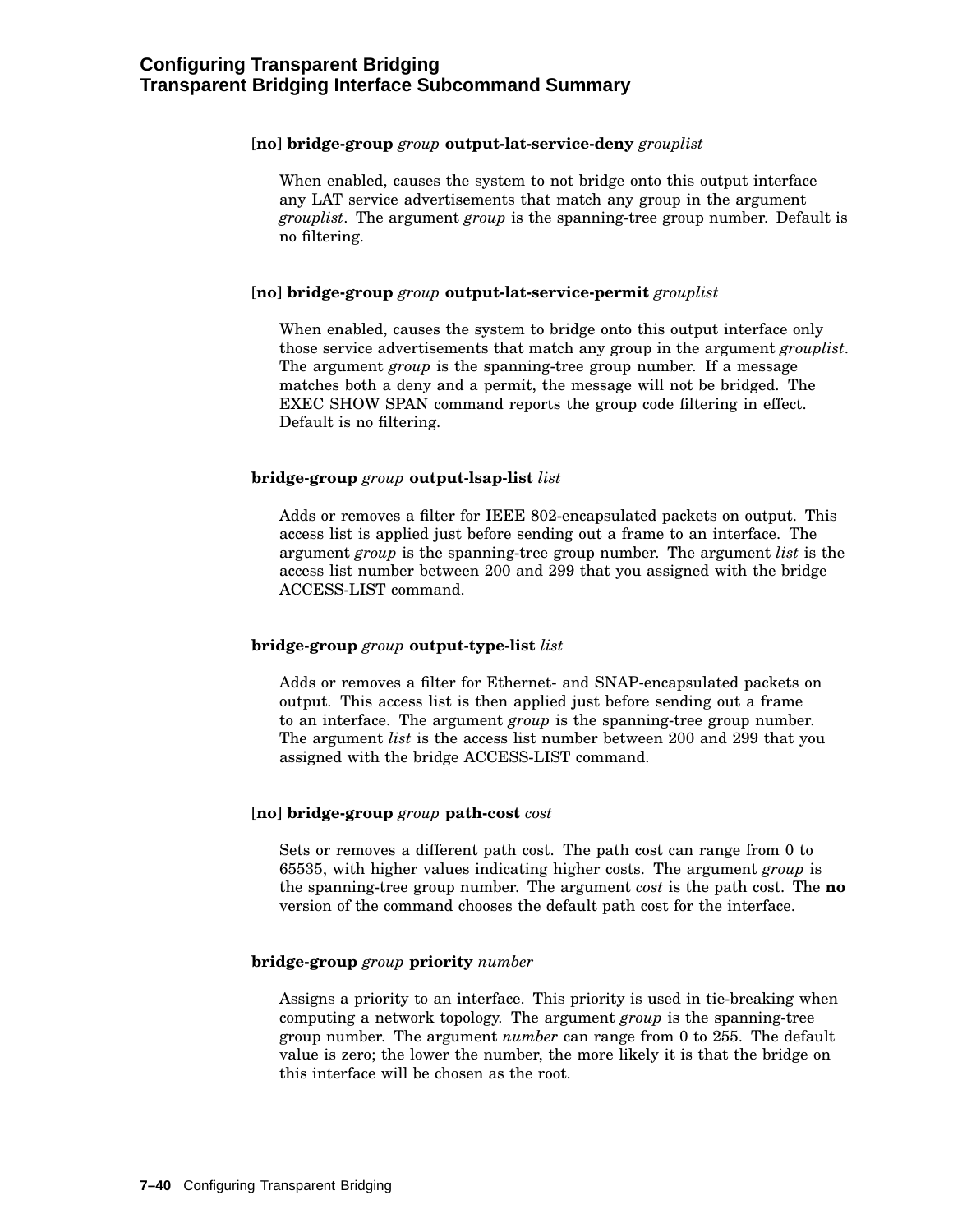**8**

# **Configuring Serial Tunneling and SDLC Transport**

This chapter describes the DECbrouter 90's Serial Tunneling (STUN) and SDLC Transport implementations. The following topics are included in this chapter:

- Description of the Serial Tunneling and SDLC Transport functions and procedures for configuration
- Configuring the router/bridge to exchange data over HDLC-compliant links
- Configuring Local Acknowledgment of SDLC sessions
- Configuring local LU address prioritization
- Creating a custom serial transport protocol

This chapter also provides STUN configuration examples and describes how to monitor and debug STUN. Command summaries are included at the end of the chapter.

For a description of SNA terminology refer to the following IBM documents: IBM Corporation, *Synchronous Data Link Control-Concepts*, GA27-3073. IBM Corporation, *Systems Network Architecture-Technical Overview*, GC30-3073 IBM Corporation, *Systems Network Architecture-Session between Logical Units*, GC20-1868

## **The Serial Tunnel (STUN) and Serial Transport Functions**

The Serial Tunnel (STUN) function allows two devices using SDLC- or HDLCcompliant protocols that are normally connected by a direct serial link, to be connected through one or more DECbrouter 90 or Cisco routers. STUN was designed by Cisco Systems.

The SDLC Transport function, which is a variation of STUN, allows sessions that are using SDLC protocols and TCP/IP encapsulation to be locally terminated. SDLC Transport replaces proxy polling, a method used in prior releases to limit traffic transmitted across a network backbone.

By replacing direct serial links with routers, serial frames can be propagated over arbitrary media and topologies to another DECbrouter 90 with a STUN link to an appropriate end point. The intervening network is not restricted to STUN traffic, but rather, is multiprotocol. For example, instead of running parallel backbones for DECnet and SNA/SDLC traffic, this traffic now can be integrated into an enterprise backbone network.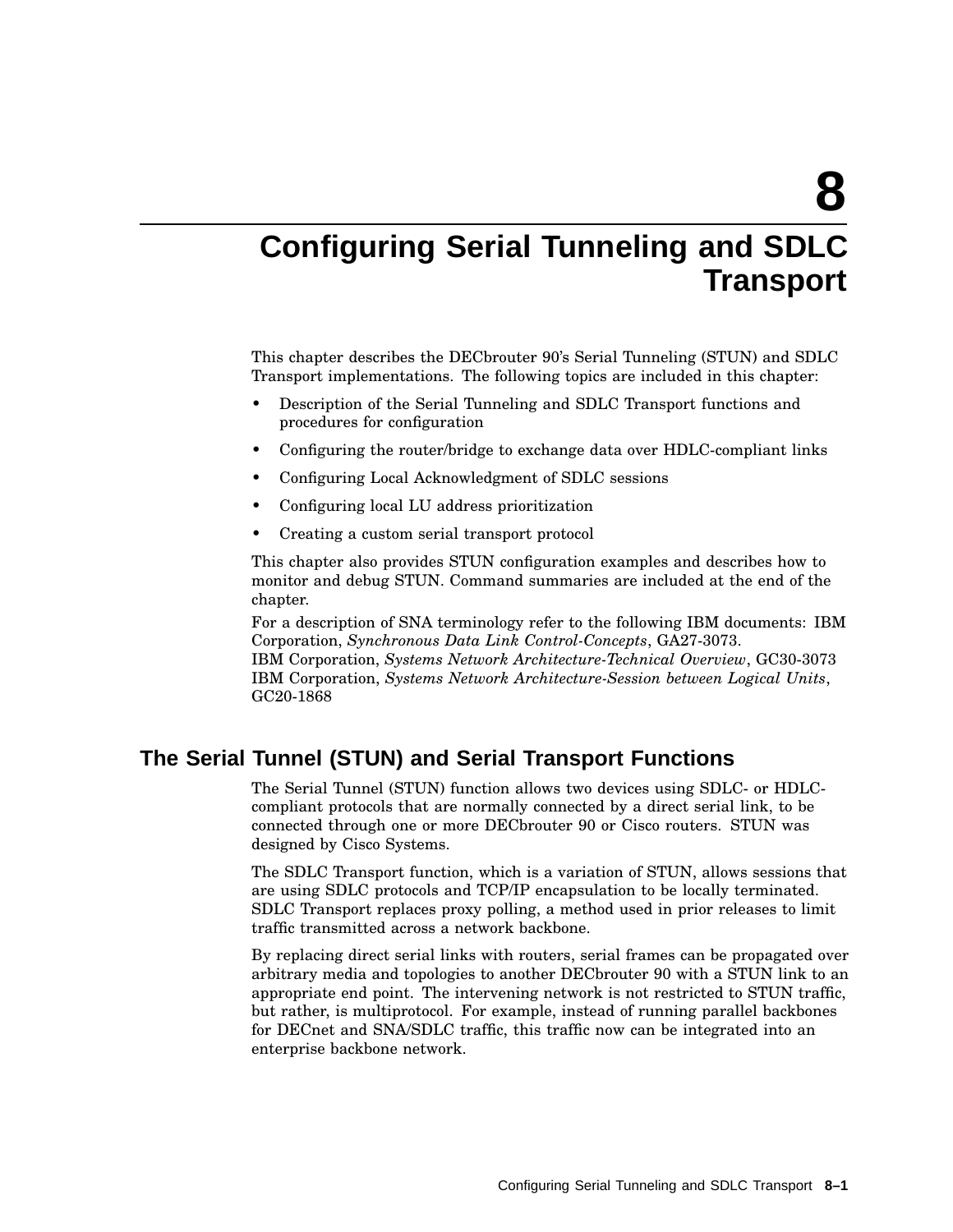### **Configuring Serial Tunneling and SDLC Transport The Serial Tunnel (STUN) and Serial Transport Functions**

As another example, using the SDLC protocol, STUN allows networks with IBM mainframes and communications controllers to share data using DECbrouter 90 routers and existing network links. As an SDLC function, STUN fully supports the IBM Systems Network Architecture (SNA), and allows IBM Synchronous Data Link Control (SDLC) frames to be transmitted across the network media and and/or shared serial links. Figure 8–1 illustrates a typical network configuration with and without SDLC serial tunneling.

The software encapsulates SDLC frame traffic into IP packets and routes them over any of the IP-supported network media—serial, FDDI, Ethernet, and Token Ring, X.25, SMDS, and T1/T3—using TCP/IP encapsulation. Because TCP/IP encapsulation is used, you can use any of the DECbrouter 90 routing protocols to route the packets.

STUN copies frames to destinations based on address, but does not modify the frames in any way or participate in SDLC windowing or retransmission; these functions are left to the communicating hosts. However, SDLC Transport does participate in SDLC windowing and retransmission through local termination of the SDLC session.

SDLC was designed to ensure reliable data transmission across serial media having minimal or predictable time delays. With the advent of STUN and wide area network (WAN) backbones, serial links now can be separated by wide, geographic distances spanning countries and continents. As a result, these serial links have time delays that are longer than SDLC allows for bidirectional communication between hosts. The SDLC Transport in router /bridges supporting STUN addresses the problems of unpredictable time delays, multiple retransmissions, or loss of sessions.

The STUN function also provides for configuration of redundant links to provide transport paths in the event part of the network goes down.

Proxy polling is supported for compatability with prior software releases; however, the functions previously implemented in proxy polling now are more fully supported by the SDLC Local Acknowledgment function of STUN with TCP/IP encapsulation.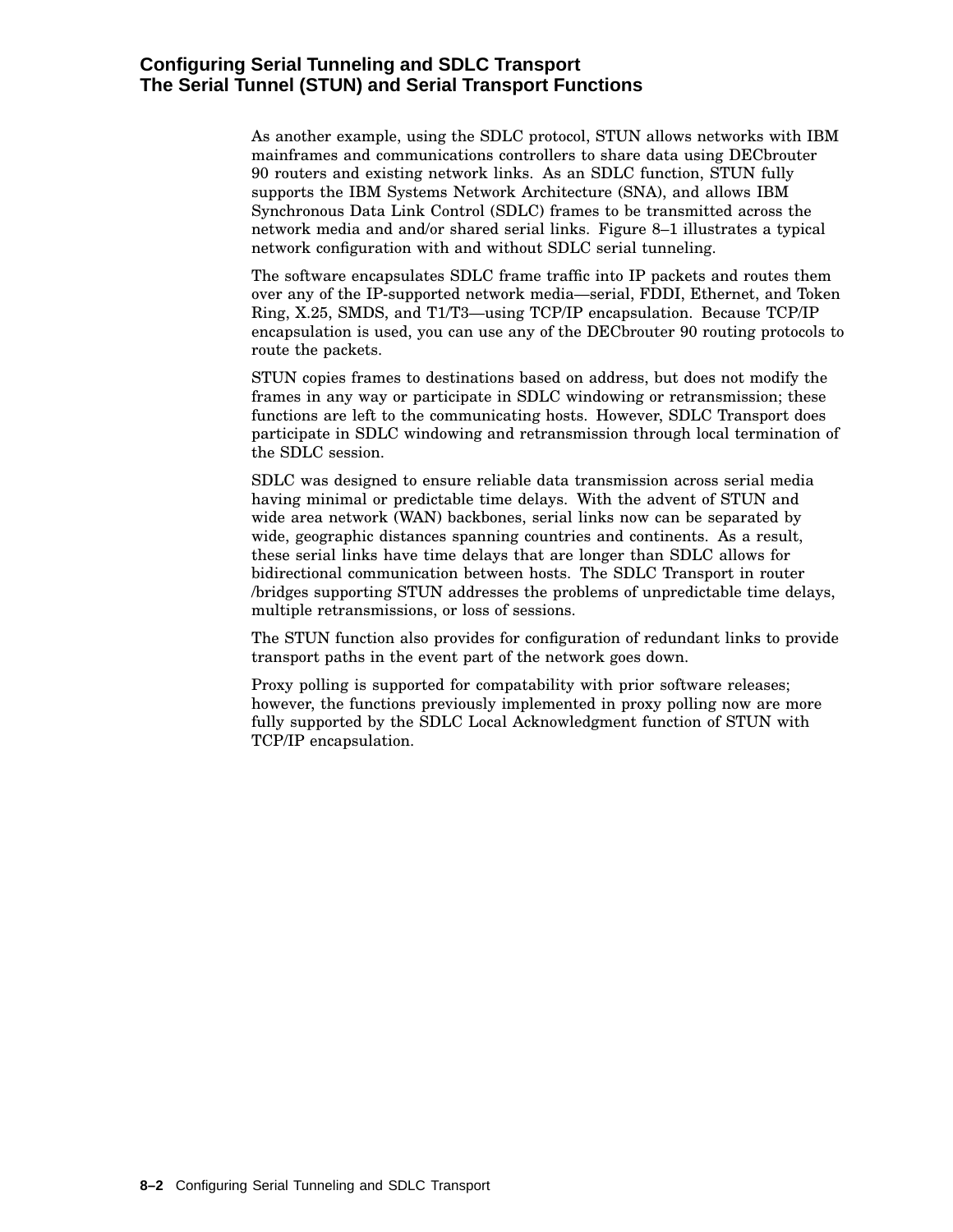## **Configuring Serial Tunneling and SDLC Transport The Serial Tunnel (STUN) and Serial Transport Functions**



#### **Figure 8–1 IBM Network Configuration With and Without SDLC Transport**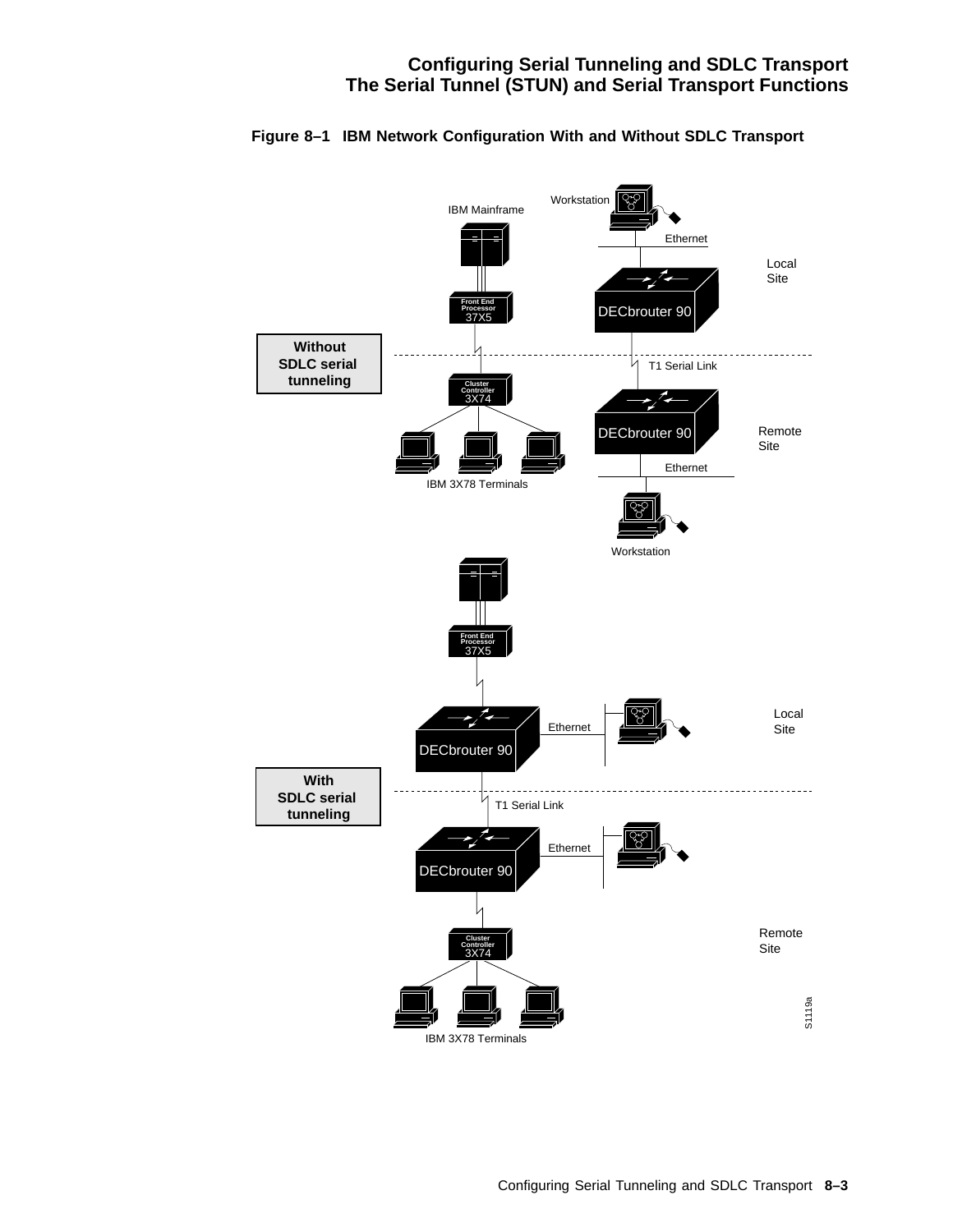## **Configuring STUN**

The STUN software provides several methods by which devices using ISO 3309-compliant protocols can exchange data via links connected to one or more routers.

SDLC serial tunneling (STUN) transports SDLC frames across arbitrary, intermediate network media unchanged, thereby expecting the host to take care of SDLC windowing and retransmission functions. In this manner SDLC STUN acts like a multidrop or point-to-point serial line. SDLC frames can be encapsulated in either a TCP/IP encapsulation or an HDLC encapsulation.

Non-SDLC STUN transports arbitrary ISO 3309-compliant frames (such as HDLC) across arbitrary, intermediate network media unchanged. Similar to SDLC STUN, these arbitrary frames can be encapsulated using the TCP/IP encapsulation over any IP network media or HDLC serial encapsulation.

When using SDLC STUN, you can decrease traffic that flows across the backbone network and increase session reliability by optionally configuring local termination, using the Local Acknowledgment feature. When Local Acknowledgment is enabled, you also can define priorities based on the local LU address, enabling one session to have precedence over another.

The software also supports configuration of redundant links and provides commands to monitor and debug the STUN.

The following sections outline the steps you must take to configure your router for these features. These are followed by sections that describe the tasks and provide configuration examples, and the commands to maintain the links. An alphabetically arranged summary of the configuration commands also is provided at the end of the chapter.

## **Configuring SDLC Serial Tunneling**

Follow these steps to configure the SDLC serial tunneling function:

- 1. Enable STUN and define the transport peers using the STUN PEER-NAME command.
- 2. Specify the SDLC transport protocol using the STUN PROTOCOL-GROUP command and the sdlc keyword.

The SDLC transport mechanism uses TCP/IP encapsulation and simple serial transport mechanisms. You assign transport peers using IP addresses or serial interface names, and transport groups by assigning group numbers and listing the protocol. Continue with these steps to configure STUN's SDLC transport on the interface:

- 3. Configure STUN encapsulation on the interface using the ENCAPSULATION STUN command.
- 4. Specify the group in which the interface will participate using the STUN GROUP command. This step and step 3 together assign the STUN protocol to be used.
- 5. Define how the frames will be forwarded using the STUN ROUTE command. An option to this command provides local termination using the Local Acknowledgment function.
- 6. Configure transport-specific features such as local LU address prioritization or SDLC address prioritization, if needed.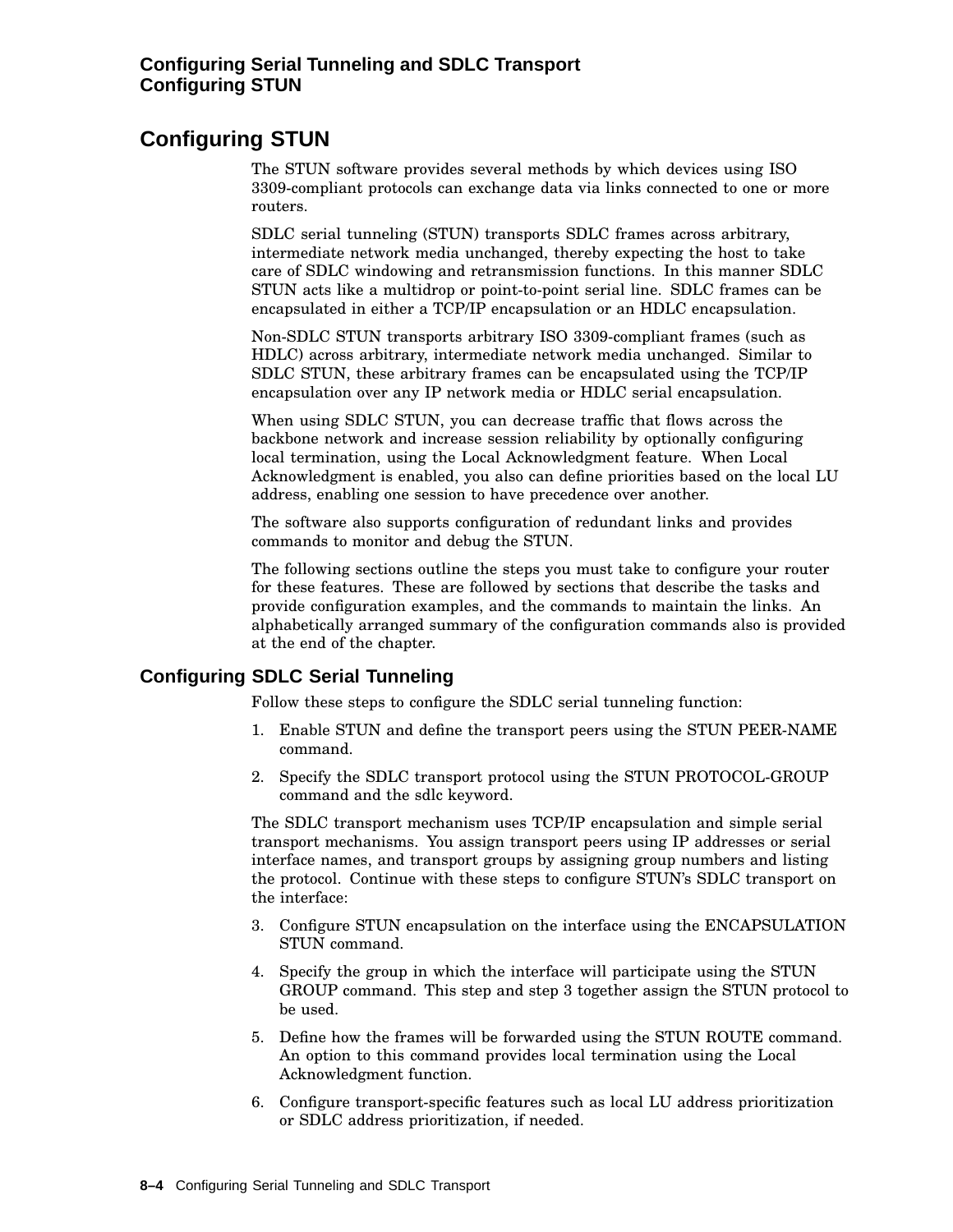## **Configuring Non-SDLC Serial Tunneling**

Follow these steps to configure serial tunneling:

- 1. Enable STUN and define the transport peers using the STUN PEER-NAME command.
- 2. Define the protocol to be used. You can choose from predefined protocols, or define your own protocol. (If you define your own protocol, this must be done before step 1 using the STUN SCHEMA command.)
- 3. Assign the predefined or new protocols to a group using the STUN PROTOCOL-GROUP command.

The non-SDLC transport mechanism uses TCP/IP encapsulation and simple serial transport mechanisms. You assign transport peers using IP addresses or serial interface names, and transport groups by assigning group numbers and listing the protocol. Continue with these steps to configure STUN on the interface:

- 4. Configure STUN encapsulation on the interface using the ENCAPSULATION STUN command.
- 5. Specify the group in which the interface will participate using the stun group command. This step and step 4 together assign the STUN protocol to be used.
- 6. Define how the frames will be forwarded using the STUN ROUTE command.

## **Notes and Tips About Configuring STUN**

Keep the following caveats in mind when configuring STUN:

- The STUN function only will work on full-duplex lines (RTS/CTS always high).
- If you are using the SDLC serial tunneling in a multipoint (multidrop) configuration, you may need to ensure (with cabling) that the Carrier Detect (Receive Line Signal Detect, or RLSD) pin leading into your Primary SNA device is held low.

## **Enabling Serial Tunneling**

Use the STUN PEER-NAME global configuration command to enable the STUN function. The command syntax follows.

**stun peer-name** *ip-address* **no stun peer-name** *ip-address*

Enter the IP address by which this STUN peer is known to other STUN peers that are using the TCP transport for the argument *ip-address*. (Even if you do not use the TCP transport, you must issue this command to define a peer name.)

Use the NO STUN PEER-NAME command with the appropriate IP address to disable the STUN function.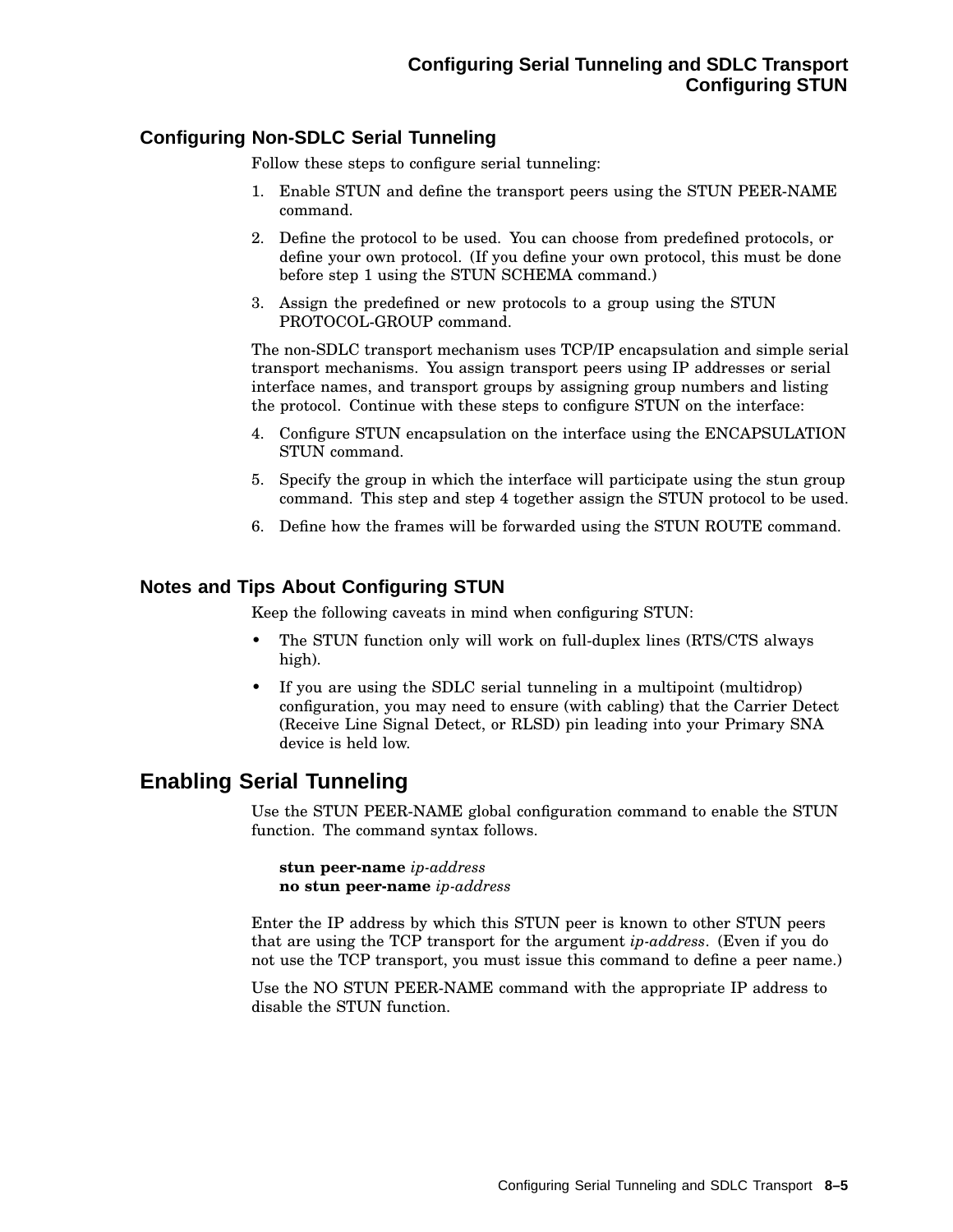### **Configuring Serial Tunneling and SDLC Transport Enabling Serial Tunneling**

#### **Example**

This command assigns IP address 131.108.254.6 as the STUN peer:

```
!
stun peer-name 131.108.254.6
!
```
## **Defining the STUN Protocol**

Each STUN interface is placed in a group that defines the ISO 3309-compliant framed protocol running on that link. Use the STUN PROTOCOL-GROUP global configuration command to define the group number and protocol. The command has this syntax:

**stun protocol-group** *group-number protocol-keyword* **no stun protocol-group** *group-number protocol-keyword*

The STUN PROTOCOL-GROUP command associates group numbers with protocol names. The *group-number* argument can be any number you select between 1 and 255. There are three predefined STUN protocols: **basic**, SDLC, and SDLC transmission group. The protocols are specified by supplying the keyword **basic, sdlc,** or **sdlc-tg** for the *protocol-keyword* argument. You also can define your own STUN protocol. See the section Defining Your Own STUN Protocols.

Use the NO STUN PROTOCOL-GROUP command with the appropriate group number and protocol to remove an interface from the group.

**Note**

If you are defining a custom protocol, you must do so before doing this step; see the section Defining Your Own STUN Protocols.

#### **Choosing the SDLC Serial Tunneling Protocol**

The SDLC serial tunneling protocol is used for placing the routers in the midst of either point-to-point or multipoint (multidrop) SDLC links. Currently, only full-duplex links are supported. An example of how to set up the SDLC STUN protocol follows.

#### **Example**

This example command specifies that group 7 use the SDLC STUN protocol:

```
!
stun protocol-group 7 sdlc
!
```
**Note**

Selecting this predefined protocol allows use of the optional proxy polling feature.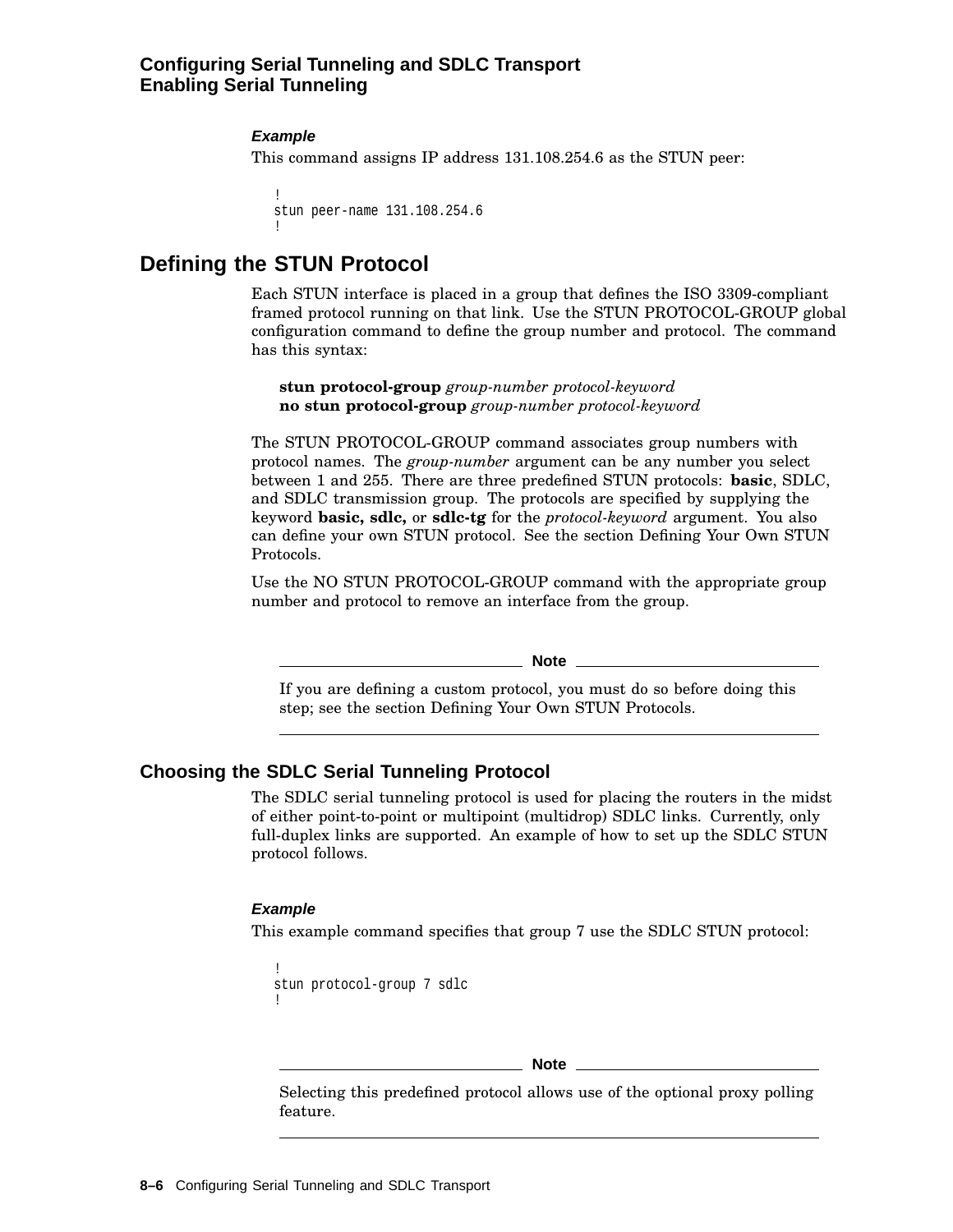## **Choosing the Basic Serial Tunneling Protocol**

The basic STUN protocol is unconcerned with details of serial protocol addressing and is used when addressing is unimportant. Use this when your goal with STUN is to replace one or more sets of point-to-point (not multidrop) serial links by using a protocol other than SDLC. An example of how to set up the basic STUN protocol follows.

#### **Example**

This

```
!
stun protocol-group 5 basic
!
```
## **Configuring STUN on the Interface**

To enable and configure the STUN function on a particular serial interface, use the interface subcommand. The command has this syntax:

#### **encapsulation stun**

This command must be specified. It is not possible to further configure the interface without first specifying this command.

#### **Example**

These commands enable interface serial 0 for STUN:

```
!
interface serial0
encapsulation stun
!
```
## **Placing the Interface in a STUN Group**

Each STUN-enabled interface on a router must be placed in a previously defined STUN group. Packets will only travel between STUN-enabled interfaces that are in the same group. Use this interface subcommand to do this:

**stun group** *group-number* **no stun group** *group-number*

The argument *group-number* is a number that you assign and that must be a decimal integer between 1 and 255 (inclusive).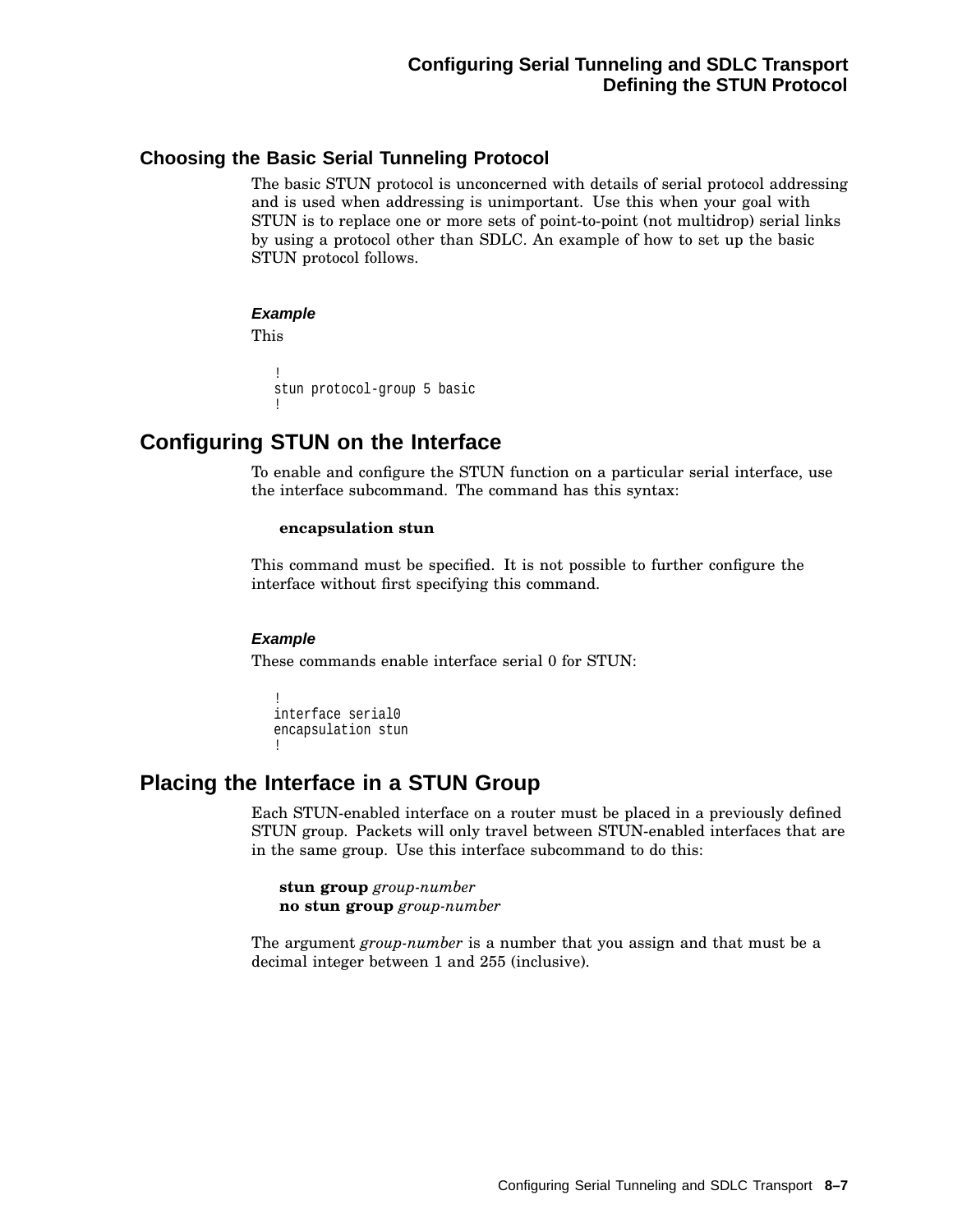### **Configuring Serial Tunneling and SDLC Transport Placing the Interface in a STUN Group**

#### **Example**

These commands place serial interface 1 in STUN group 1, which is defined to run the SDLC transport:

```
!
stun protocol-group 1 sdlc
!
interface serial 1
encapsulation stun
stun group 1
!
```
<u>L</u> Note \_

Once a given serial link is configured for the STUN function, it is no longer a shared multiprotocol link. All traffic that arrives on the link will be transported to the corresponding peer as determined by the current STUN configuration.

## **Defining How Frames Will Be Forwarded**

To define how frames will be forwarded on the interface, use one of the following variations of the STUN ROUTE interface subcommand:

**stun route all tcp** *ip-address* **no stun route all tcp** *ip-address*

**stun route all interface serial** *interface-number* **no stun route all interface serial** *interface-number*

**stun route all interface serial** *interface-number* **direct no stun route all interface serial** *interface-number* **direct**

**stun route address** *address-number* **tcp** *ip-address* [**local-ack**][**priority**] **no stun route address** *address-number* **tcp** *ip-address*

**stun route address** *address-number* **interface serial** *interface-number* **no stun route address** *address-number* **interface serial** *interface-number*

**stun route address** *address-number* **interface serial** *interface-number* **direct**

**no stun route address** *address-number* **interface serial** *interface-number* **direct**

Use the command forms with the **all** keyword when *all* STUN traffic received on the input interface will be propagated regardless of what address is contained in the serial frame. (These are the only STUN ROUTE command forms allowed with the basic STUN transport protocol.)

The **tcp** keyword causes TCP/IP encapsulation to be used to propagate frames that match the entry. TCP/IP encapsulation allows movement of serial frames across arbitrary media types and topologies. This is particularly useful for building shared, multiprotocol enterprise network backbones. Enter the address that identifies the remote STUN peer that is connected to the far serial link for the *ip-address* argument.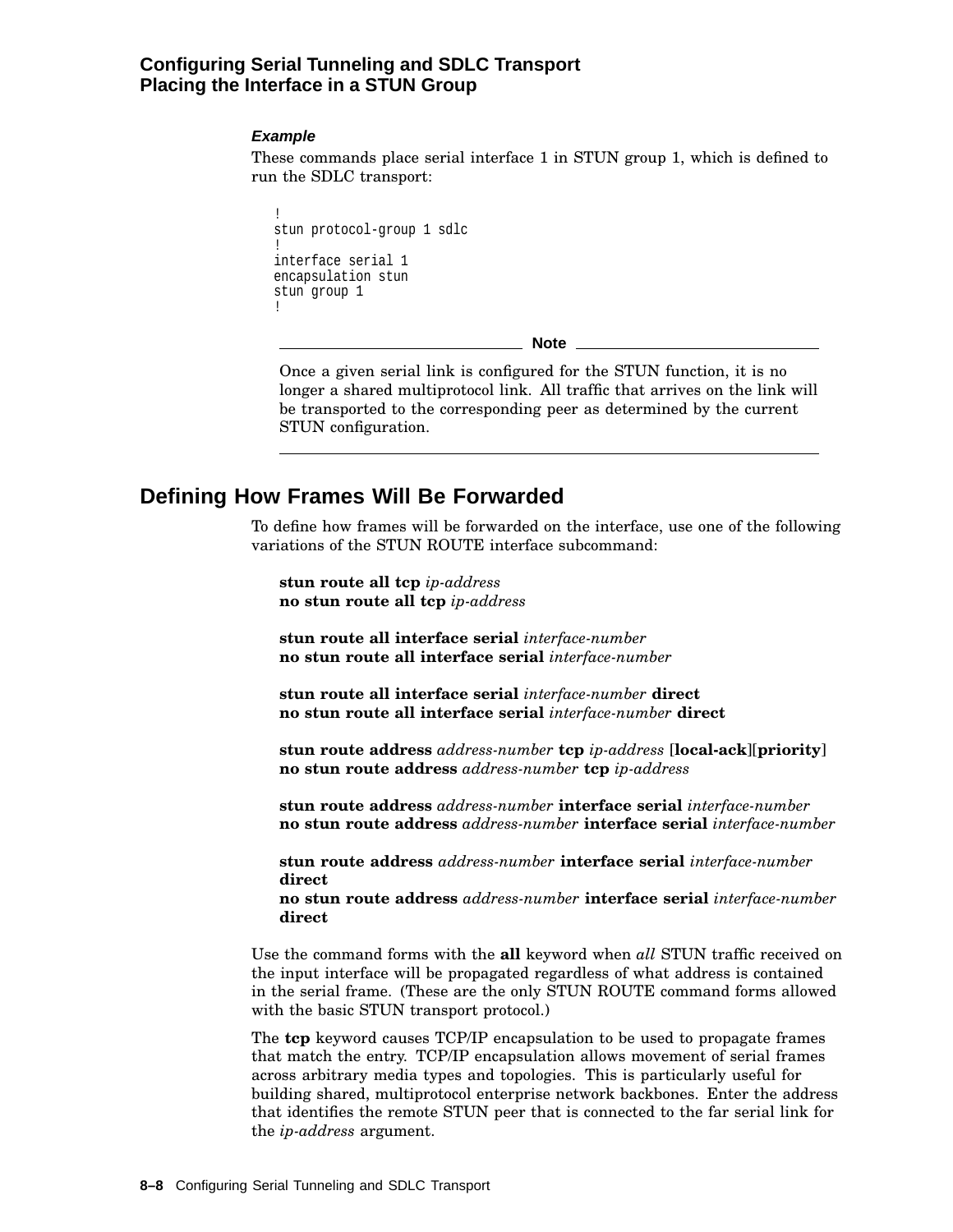### **Configuring Serial Tunneling and SDLC Transport Defining How Frames Will Be Forwarded**

The **local-ack** keyword specifies that SDLC sessions are locally terminated, as described later. The **priority** keyword may be specified along with local-ack to enable priority queuing for the SDLC frames. The prioritization feature does add overhead, so be selective in its use.

The **interface serial** keywords cause the HDLC encapsulation to be used to propagate the serial frame. There must be an appropriately configured router on the other end of the designated serial line. The outgoing serial link still can be used for other kinds of traffic (the frame is not TCP encapsulated). This mode is used when TCP/IP encapsulation is not needed or when higher performance is required. Enter the serial line number connected to the router for the *interface-number* argument.

Use the command forms with the **address** keyword to specify how a serial frame that contains a particular address is to be propagated. The address you enter for the *address-number* argument varies with the protocol type. The argument will accept octal, decimal, or hexadecimal addresses, as appropriate, in the range allowed by the protocol. As an example, SDLC uses hexadecimal digits and has a one-byte address field. The allowable addresses for this protocol must be between 00 and FF, inclusive.

It is possible to use both the **all** and **address** keywords for the same input serial interface. When this is done, the address specifications take effect first. If none of these match, the **all** keyword will be used to propagate the frame.

Use the command form with the **direct** keyword at the end of the command to indicate that the specified interface is also a direct STUN link, rather than a serial connection to another peer.

## **STUN Class of Service**

The global command STUN COS-ENABLE specifies "Class of Service." The syntax of the command is as follows:

#### **stun cos-enable no stun cos-enable**

Specifying **cos-enable** will force the router to read the contents of the Format Identification 4 (FID4) frames to prioritize traffic. All FEP-to-FEP (Front-End Processor) frames contain priority information. This priority information is encoded in two bits of the FID4 header. The router will read the two bits of the frame if it is an FID4 frame and will decode the priority information. Once decoded, the frames will be placed on the correct priority queue to be sent out on the backbone network. Thus, with this feature, you can prioritize your SNA traffic allowing your important FEP traffic to flow on high-priority queues. Note that this is useful only between FEP-to-FEP (PU4-to-PU4) communications across the non-SNA backbone.

When a PU4 device communicates with a PU2/PU2.1 device, it uses FID2 frames that do not contain COS or priority information. This priority traffic is only for the backbone network that separates the "peers."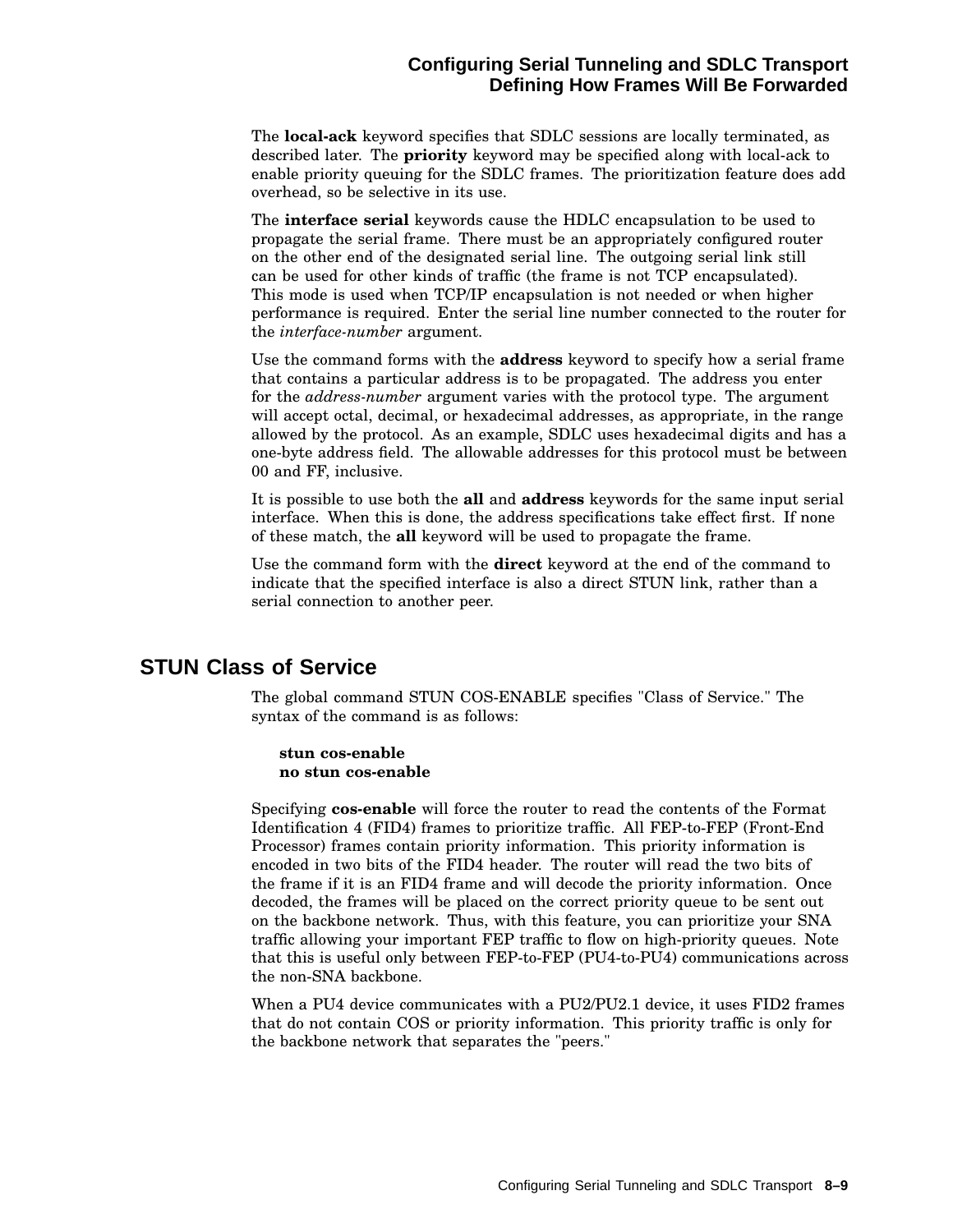**Note**

Local Acknowledgment for STUN must be turned on and the STUN ROUTE ADDRESS PRIORITY command must be issued for the COS feature to take effect.

## **Configuring STUN Serial Link Address Priorities**

Use the PRIORITY-LIST global configuration command to establish queuing priorities based on the address of the serial link on a STUN connection. The full syntax of this command follows.

**priority-list** *list* **stun** *queue-keyword address group-number address-number* **no priority-list** *list* **stun** *queue-keyword address group-number addressnumber*

The argument *list* is an arbitrary integer between 1 and 10 that identifies the priority list selected by the user.

The keyword **stun** indicates that this is a serial tunnel feature.

The argument *queue-keyword* is a priority queue name, one of high, medium, normal, or low.

The keyword *address* is used with the two arguments *group-number* and *addressnumber* that uniquely identify a STUN serial link.

The argument *group-number* is the group number used in the STUN GROUP interface configuration subcommand.

The argument *address-number* is the address of the serial link. The format of the address number is either a one-byte hex value (for example, C1) for a SDLC link or one that is specified by the STUN SCHEMA configuration command.

#### **Configuring Serial Link Address Prioritization on STUN Simple Serial Transport**

The PRIORITY-GROUP interface subcommand is used to assign a priority group to the output interface.

**priority-group** *list* **no priority-group** *list*

The argument *list* is the priority list number of the output interface.

#### **Example**

Assume that the link between DECbrouter 90 A and DECbrouter 90 B is a serial tunnel that uses the simple serial transport mechanism as shown in Figure 8–2.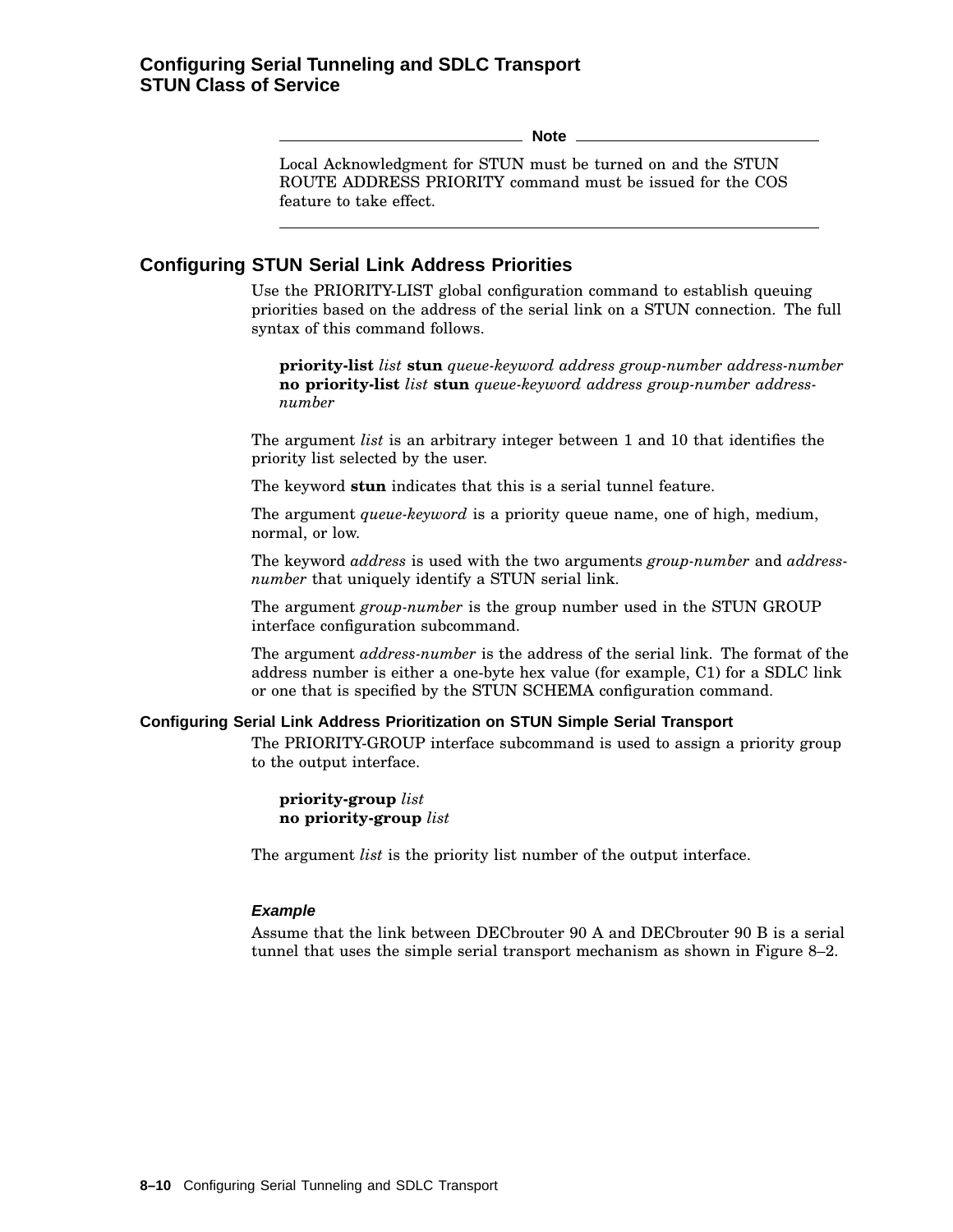



Device A is to communicate with device C (SDLC address C1) with priority high. Device B is to communicate with device D (SDLC address A7) with normal priority. The router configurations would be as follows:

#### **Router A**

```
stun peer-name 1.0.0.1
stun protocol-group 1 sdlc
!
interface serial 0
no ip address
encapsulation stun
stun group 1
stun route address C1 interface serial 1
!
interface serial 1
ip address 1.0.0.1 255.0.0.0
priority-group 1
!
priority-list 1 stun high address 1 C1
!
```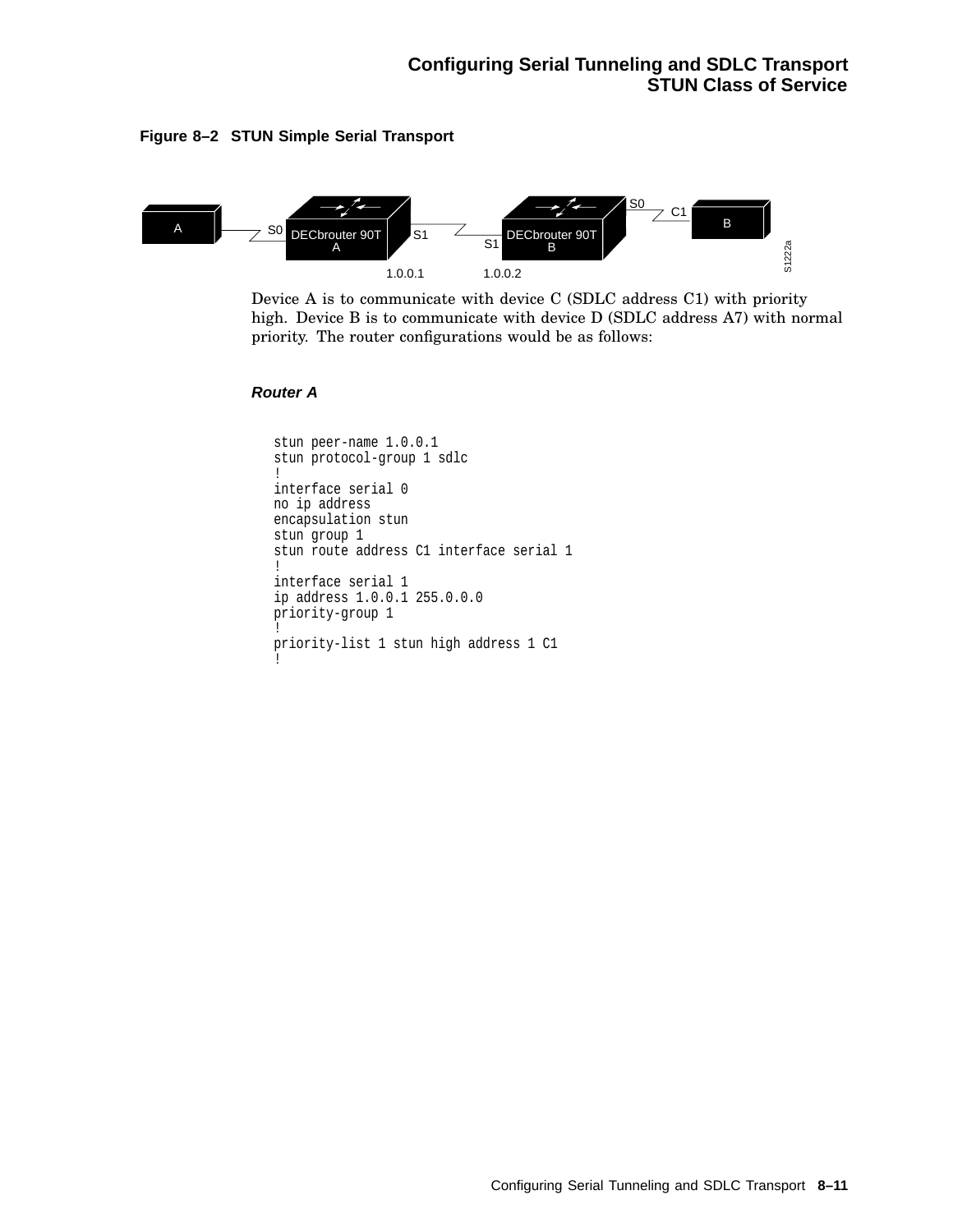### **Configuring Serial Tunneling and SDLC Transport STUN Class of Service**

#### **Router B**

```
stun peer-name 1.0.0.2
stun protocol-group 1 sdlc
!
interface serial 0
no ip address
encapsulation stun
stun group 1
stun route address C1 interface serial 1
!
interface serial 1
ip address 1.0.0.2 255.0.0.0
priority-group 1
!
priority-list 1 stun high address 1 C1
!
```
#### **Configuring Serial Link Address Prioritization on STUN TCP/IP Encapsulation**

The PRIORITY-GROUP interface subcommand is used to assign a priority group to the input interface. Rather than using PRIORITY-GROUP as an output interface subcommand, it is used as an *input* interface subcommand for STUN. This is because the IP network could be connected to multiple input interfaces of the router.

**priority-group** *list* **no priority-group** *list*

The argument *list* is the priority list number of the input interface.

You must use the PRIORITY-LIST command, to assign priorities to the ports as shown in Table 8–1.

| <b>Priority</b>      | Port |  |
|----------------------|------|--|
| STUN high priority   | 1994 |  |
| STUN medium priority | 1990 |  |
| STUN normal priority | 1991 |  |
| STUN low priority    | 1992 |  |

**Table 8–1 STUN Priority Port Numbers**

**Note**

Both Local Acknowledgment and TCP priority features for STUN must be turned on in order for serial link address prioritization to take effect.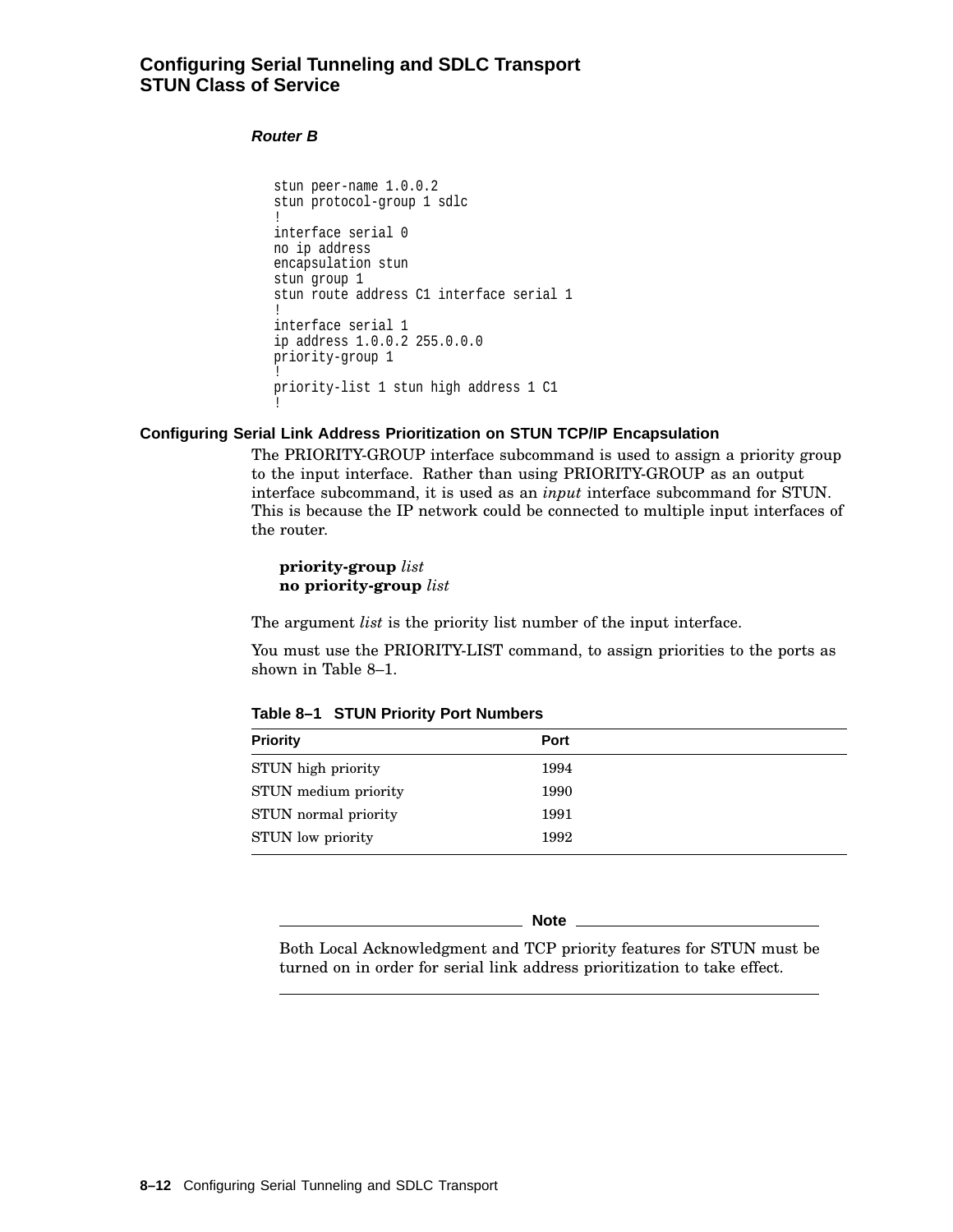#### **Example**

Assume the link between Digital A and Digital B is a serial tunnel that uses the TCP/IP encapsulation as shown in Figure 8–3.

#### **Figure 8–3 STUN TCP/IP Encapsulation**



Device A is to communicate with device C (SDLC address C1) with priority high. Device B is to communicate with device D (SDLC address A7) with normal priority. The router configuration would be as follows:

#### **Router A**

```
stun peer-name 1.0.0.1
stun protocol-group 1 sdlc
stun protocol-group 2 sdlc
!
interface serial 0
no ip address
encapsulation stun
stun group 1
stun route address C1 tcp 1.0.0.2 local-ack priority
priority-group 1
!
interface serial 1
no ip address
encapsulation stun
stun group 2
stun route address A7 tcp 1.0.0.2 local-ack priority
priority-group 2
!
interface ethernet 0
ip address 1.0.0.1 255.0.0.0
!
priority-list 1 protocol ip high tcp 1994
priority-list 1 protocol ip medium tcp 1990
priority-list 1 protocol ip normal tcp 1991
priority-list 1 protocol ip low tcp 1992
priority-list 1 stun low address 1 C1
!
priority-list 2 protocol ip high tcp 1994
priority-list 2 protocol ip medium tcp 1990
priority-list 2 protocol ip normal tcp 1991
priority-list 2 protocol ip low tcp 1992
priority-list 2 stun low address 2 A7
!
hostname DECbrouter90A
router igrp
network 1.0.0.0
```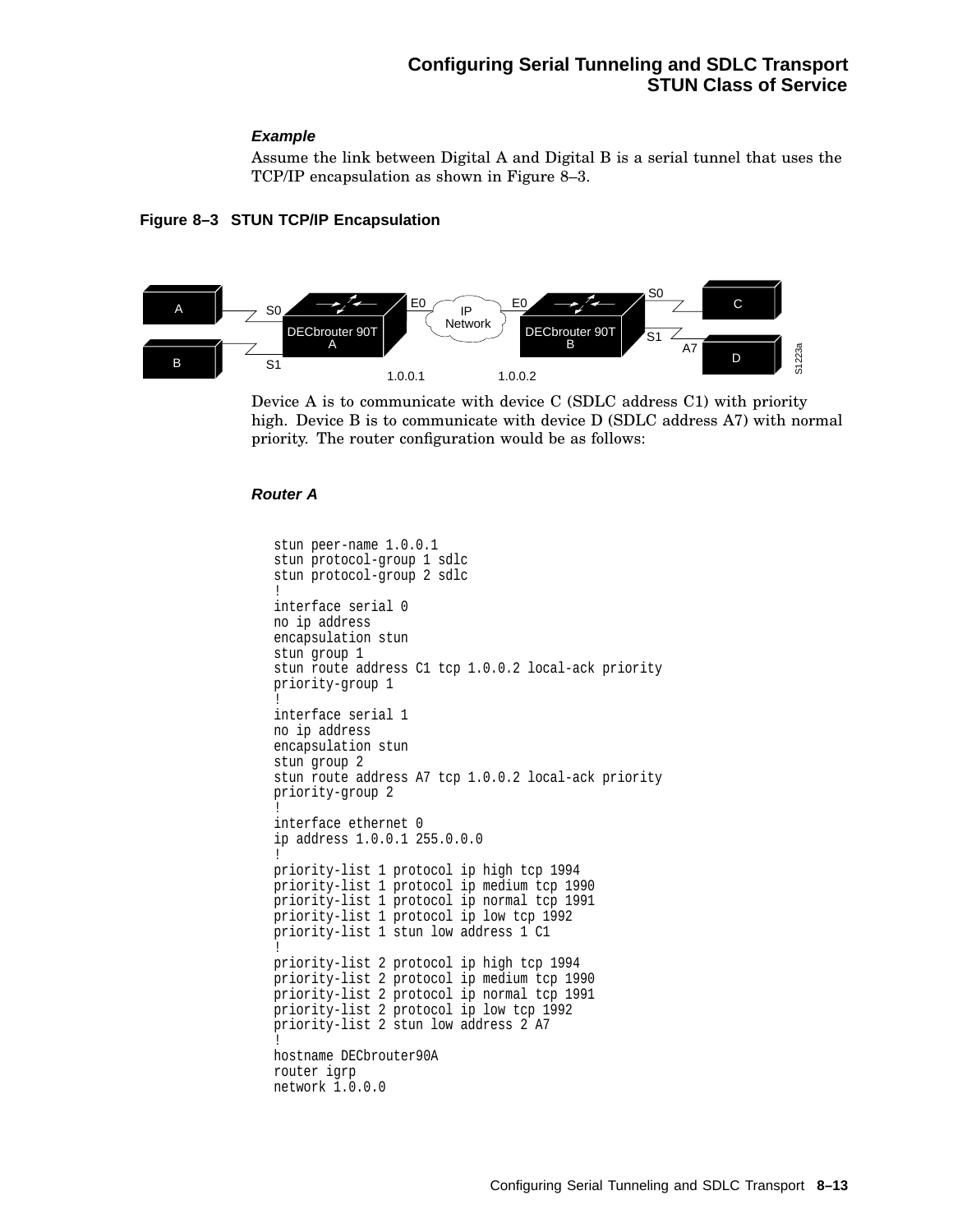#### **Router B**

```
stun peer-name 1.0.0.2
stun protocol-group 1 sdlc
stun protocol-group 2 sdlc
!
interface serial 0
no ip address
encapsulation stun
stun group 1
stun route address C1 tcp 1.0.0.1 local-ack priority
priority-group 1
!
interface serial 2
no ip address
encapsulation stun
stun group 2
stun route address A7 tcp 1.0.0.1 local-ack priority
priority-group 2
!
interface ethernet 0
ip address 1.0.0.2 255.0.0.0
!
priority-list 1 protocol ip high tcp 1994
priority-list 1 protocol ip medium tcp 1990
priority-list 1 protocol ip normal tcp 1991
priority-list 1 protocol ip low tcp 1992
priority-list 1 stun low address 1 C1
!
priority-list 2 protocol ip high tcp 1994
priority-list 2 protocol ip medium tcp 1990
priority-list 2 protocol ip normal tcp 1991
priority-list 2 protocol ip low tcp 1992
priority-list 2 stun low address 2 A7
!
hostname DECbrouter90B
router igrp 109
network 1.0.0.0
```
## **SDLC Local Acknowledgment**

The Serial Tunneling function and encapsulation protocol selection are described earlier in this chapter. SDLC STUN with TCP/IP encapsulation must be enabled in order to use SDLC Local Acknowledgment.

SDLC connections for STUN can be terminated locally at the router. By locally acknowledging these sessions, you can avoid the delays of the wide area network that can affect normal STUN or STUN with proxy polling. SDLC Local Acknowledgment removes all of the SDLC session keepalives (nonproductive Receiver Ready (RR) exchanges) from the wide area network, resulting in reduced overhead on the IP network.

With SDLC Local Acknowledgment, also known as local termination, the end-to-end connection is composed of three sessions:

- The primary SDLC session between the SNA device and the router
- The TCP/IP session across the internet
- The secondary SDLC session between the SNA device and the router

These three sessions are concatenated to form a logical end-to-end connection.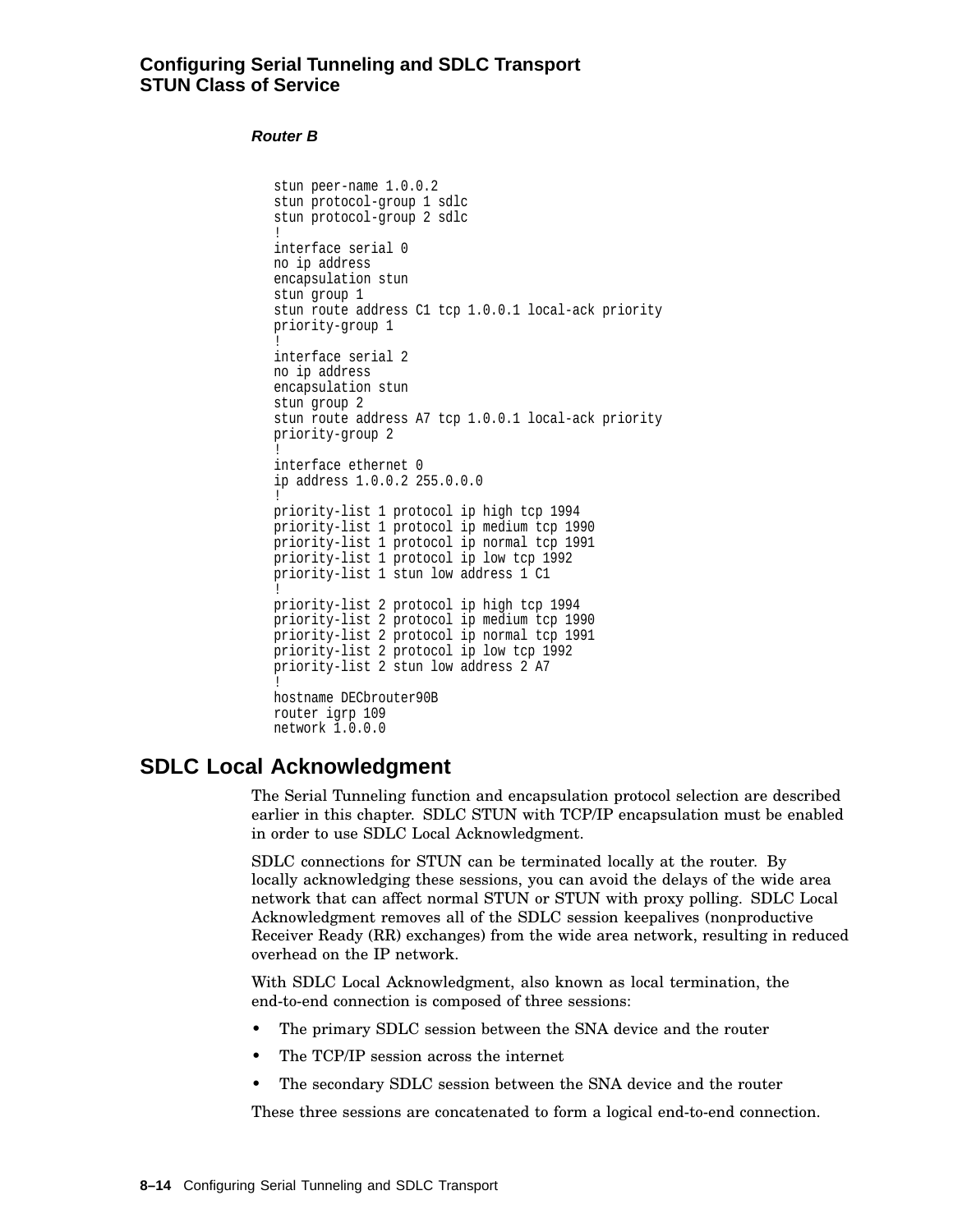## **Configuring Serial Tunneling and SDLC Transport SDLC Local Acknowledgment**

Although this feature is part of the STUN feature set, the SDLC Local Acknowledgment capability applies only to SDLC tunneling across TCP/IP networks. The current release of SDLC Local Acknowledgment does not apply to HDLC tunneling or to transfer of SDLC across HDLC serial links. Functionally, it is the SDLC counterpart of the LLC2 Local Acknowledgment feature for Token Ring networks.

The default mode for STUN is straight passthrough of all SDLC connection traffic (including RRs) end-to-end between SNA end devices. To invoke SDLC local termination, the **local-ack** parameter must be specified on the STUN command that defines the tunnel.

Figure 8–4 illustrates an SDLC session. IBM 1 (for example, a 37x5) using a serial link can communicate with IBM 2 (for example, a 3x74) on a different serial link separated via a wide area backbone network. Frames are transported between Router A and Router B using STUN. However, the SDLC session between IBM 1 and IBM 2 is still end-to-end; that is, every frame generated by IBM 1 traverses the backbone network to IBM 2, and IBM 2, on receipt of the frame, acknowledges it.

**Figure 8–4 SDLC Session Without Local Acknowledgment**



With Local Acknowledgment turned on, the SDLC session between the two IBM end nodes is not end-to-end but instead terminates at the two local routers, as shown in Figure 8–5. The SDLC session with IBM 1 ends at Router A, and the SDLC session with IBM 2 ends at Router B. Both Router A and Router B execute the full SDLC protocol as part of SDLC Local Acknowledgment.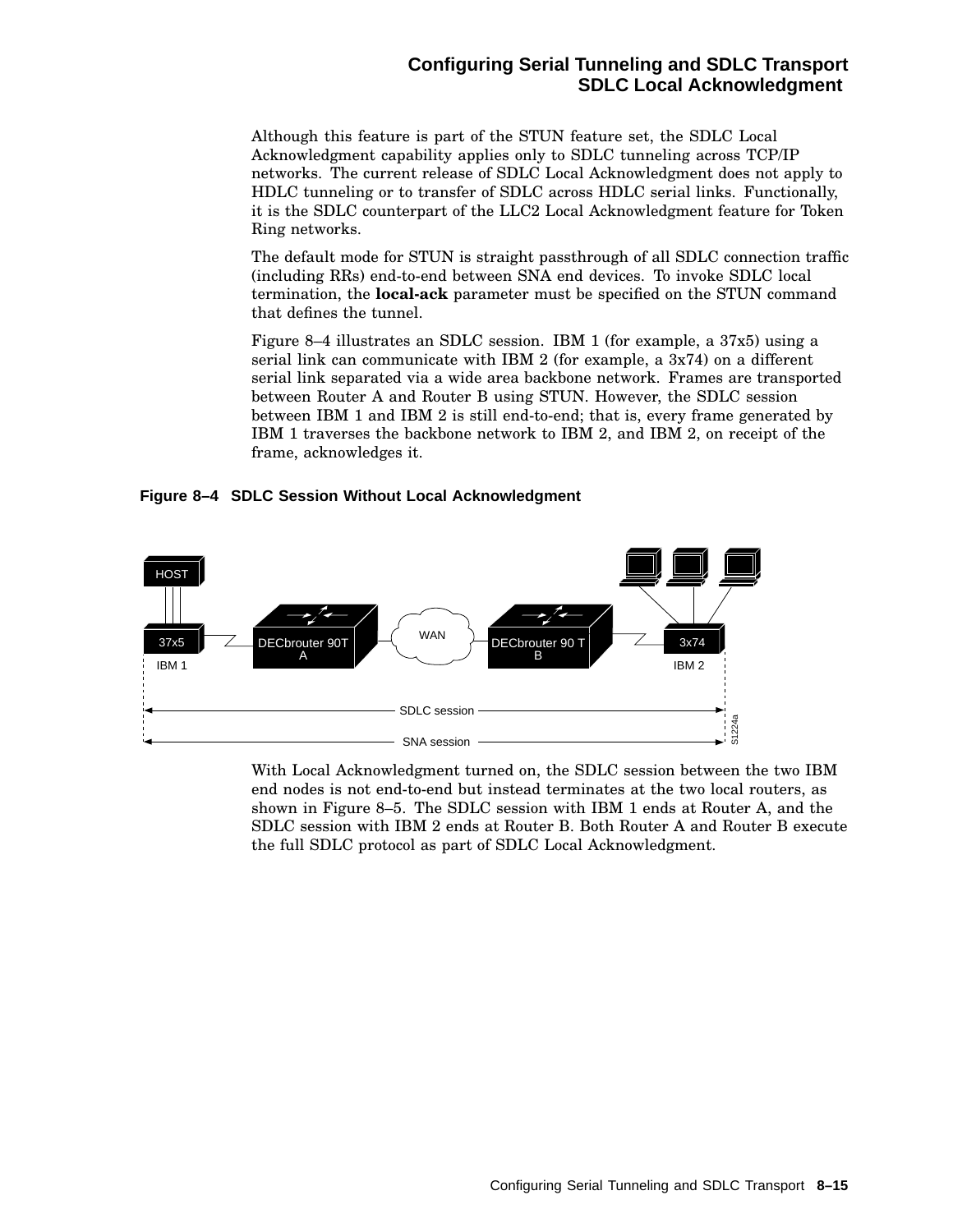## **Configuring Serial Tunneling and SDLC Transport SDLC Local Acknowledgment**



**Figure 8–5 SDLC Session With Local Acknowledgment**

With SDLC Local Acknowledgment enabled in both routers, Router A acknowledges frames received from IBM 1. The node IBM 1 treats the acknowledgments it receives as if they are from IBM 2. Similarly, Router B acknowledges frames received from IBM 2.

The node IBM 2 treats the acknowledgments it receives as if they are from IBM 1. With local acknowledgment, frames no longer travel the WAN backbone networks to be acknowledged. This means the end machines do not time out, resulting in no loss of sessions.

The advantages of enabling SDLC Local Acknowledgment are as follows:

- SDLC Local Acknowledgment solves the session keepalive timer problem without having to change any configuration on the end nodes. Local acknowledgment of the sessions is invisible to the end nodes. The primary benefit of this local acknowledgment is that the host's resource definition (such as the sysgen) does not have to change. All the frames acknowledged by the router appear to the end hosts to be coming from the remote IBM machine. In fact, by looking at a trace from a protocol analyzer, it is impossible to tell whether a frame was acknowledged by the local router or by a remote IBM machine.
- All the supervisory frames (RR, RNR, REJ) frames that are locally acknowledged go no farther than the router.

Without Local Acknowledgment, *every* frame traverses the backbone. With SDLC Local Acknowledgment, some control frames are exchanged between remote peers at session initiation, but only data (I-frames) traverse the backbone, resulting in less traffic on the backbone network. For installations in which customers pay for the amount of traffic passing through the backbone, this could be a definite cost-saving measure. A simple protocol exists between the two peers to bring a TCP session up or down.

#### **Configuring Local Acknowledgment for STUN Interfaces**

The default mode for STUN is straight passthrough of all SDLC traffic (including RRs) end-to-end between SNA devices. In order to activate SDLC Local Acknowledgment, the **local-ack** parameter of the STUN ROUTE ADDRESS command must be specified on the STUN command that defines the tunnel.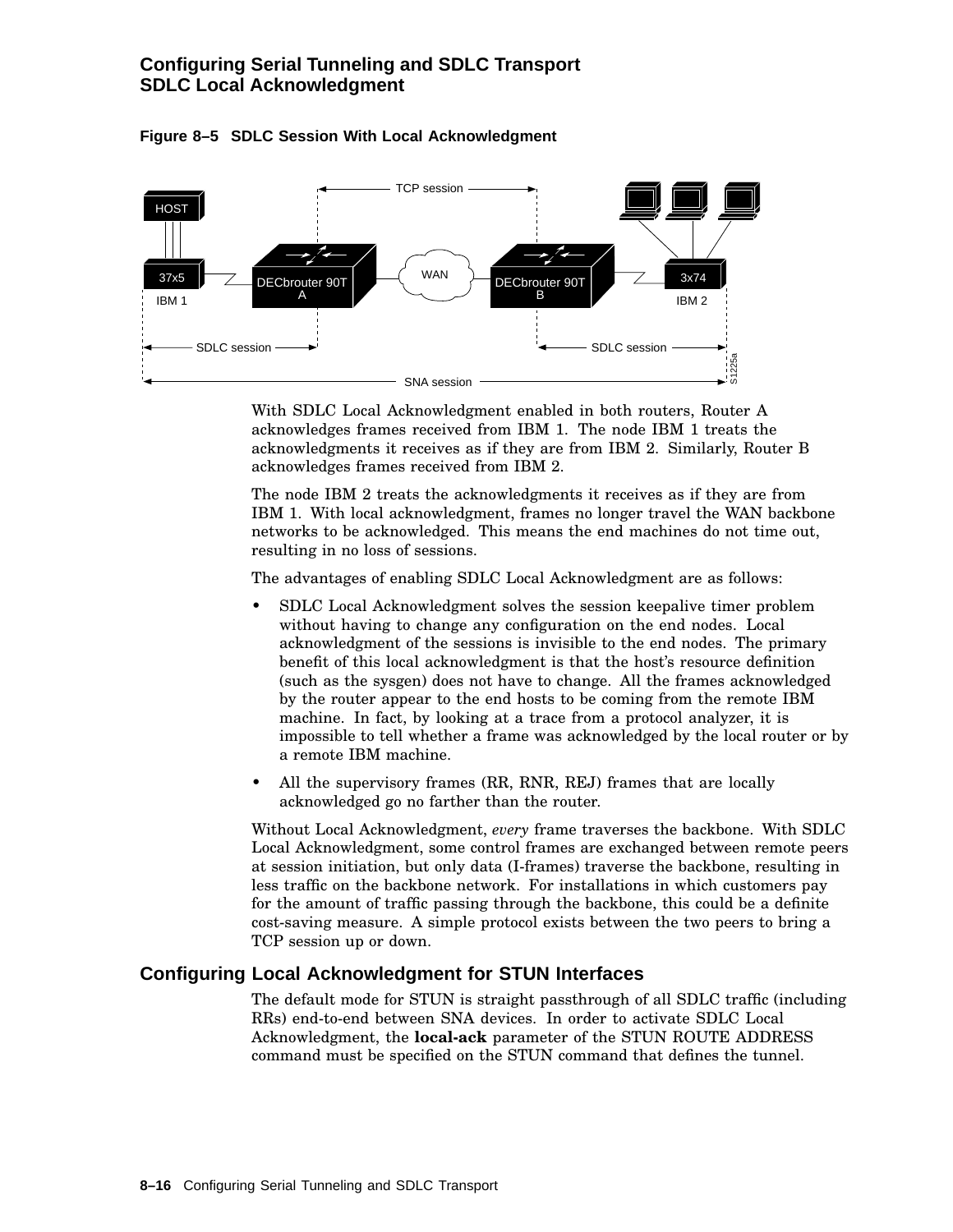# **Configuring Serial Tunneling and SDLC Transport SDLC Local Acknowledgment**

Local Acknowledgment can only be enabled with TCP remote peers (as opposed to LAN or direct serial-interface remote peers), because the routers need the reliable transmission of TCP to provide the same reliability of the pre-Local Acknowledgment end-to-end connection. Therefore, the direct media encapsulation options for the STUN ROUTE ADDRESS command cannot be used.

If the SDLC session between the local host and the router terminates in either router, the other router will be informed to terminate its connection to its local host.

If the TCP queue length of the connection between the two routers reaches 90 percent of its limit, the routers will send Receiver-Not-Ready (RNR) messages to the local hosts until the queue limit is reduced below this limit.

The configuration of the SDLC parameters for the local serial interfaces can affect overall performance. Refer to Chapter 9 for more details about fine-tuning your network through the SDLC parameters.

# **Setting Up Local Acknowledgment**

To set up SDLC Local Acknowledgment for a serial tunnel, specify the **local-ack** keyword of the interface STUN ROUTE ADDRESS command.

**stun route address** *address-number* **tcp** *ip-address* [**local-ack**] [*priority*]

# **Setting Up Local Acknowledgment on a Per-STUN-Peer Basis**

The STUN ROUTE ADDRESS subcommand provides the options **local-ack** and **priority**. The keyword local-ack indicates that SDLC sessions destined to a specific STUN peer are to be locally acknowledged. The keyword **priority** allow prioritization features such as SNA class of services, SNA LU address prioritization, and SDLC address prioritization to function on STUN over TCP/IP encapsulation.

The following example shows a sample configuration for a pair of Digital routers performing SDLC Local Acknowledgment:

#### **Router A**

```
..
stun peer-name 150.136.64.92
stun protocol-group 1 sdlc
...
interface Serial 0
no ip address
encapsulation stun
stun group 1
stun sdlc-role secondary
sdlc address C1
stun route address C1 tcp 150.136.64.93 local-ack
clockrate 19200
...
```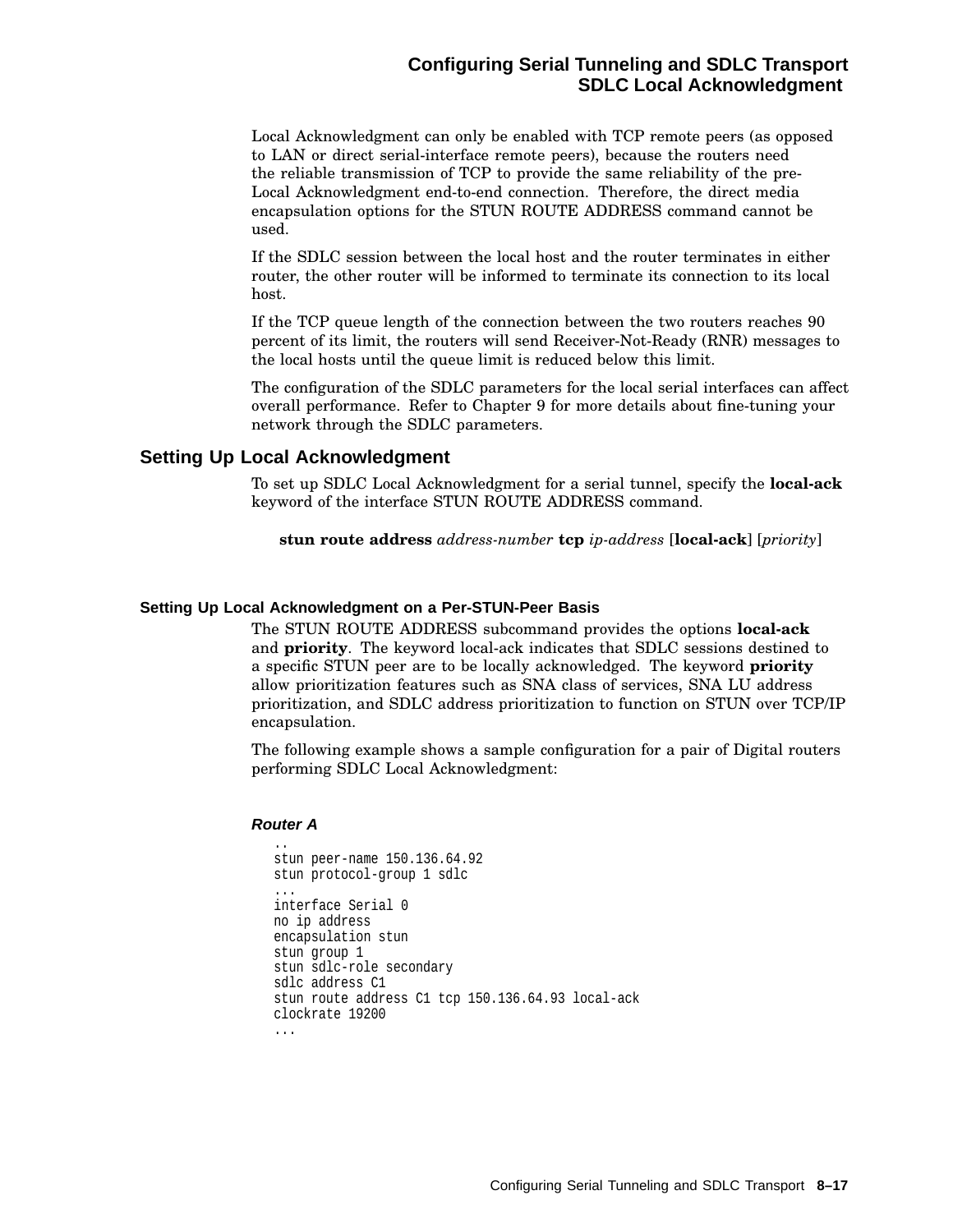# **Configuring Serial Tunneling and SDLC Transport SDLC Local Acknowledgment**

#### **Router B**

```
...
 stun peer-name 150.136.64.93
stun protocol-group 1 sdlc
 ...
interface Serial 0
no ip address
encapsulation stun
stun group 1
stun sdlc-role primary
sdlc address C1
stun route address C1 tcp 150.136.64.92 local-ack
clockrate 19200
 ...
```
# **Displaying Local Acknowledgment Statistics**

The SHOW STUN command shows the current state of any current Local Acknowledgment connections.

**show stun**

#### **Example**

|                             | router# show stun |                          |       |  |              |  |            |                                                |            |  |
|-----------------------------|-------------------|--------------------------|-------|--|--------------|--|------------|------------------------------------------------|------------|--|
|                             |                   | This peer: 150.136.64.93 |       |  |              |  |            |                                                |            |  |
| *Serial0                    |                   | (group 1 [sdlc])         | state |  | $\mathbf{1}$ |  | rx pkts    | tx pkts                                        | drops poll |  |
| C1                          |                   | TCP 150.136.64.92        | open  |  | $\star$      |  | 922        | 343                                            |            |  |
| SDLC Local Acknowledgement: |                   |                          |       |  |              |  |            |                                                |            |  |
| *Serial0                    |                   | (group 1 [sdlc])         |       |  |              |  |            |                                                |            |  |
| C1<br>dino#                 |                   | TCP 150.136.64.92        |       |  |              |  | Active 2 1 | slack_state conn disc iframe_s iframe r<br>918 | 340        |  |

Table 8–2 describes the fields shown in the preceding example.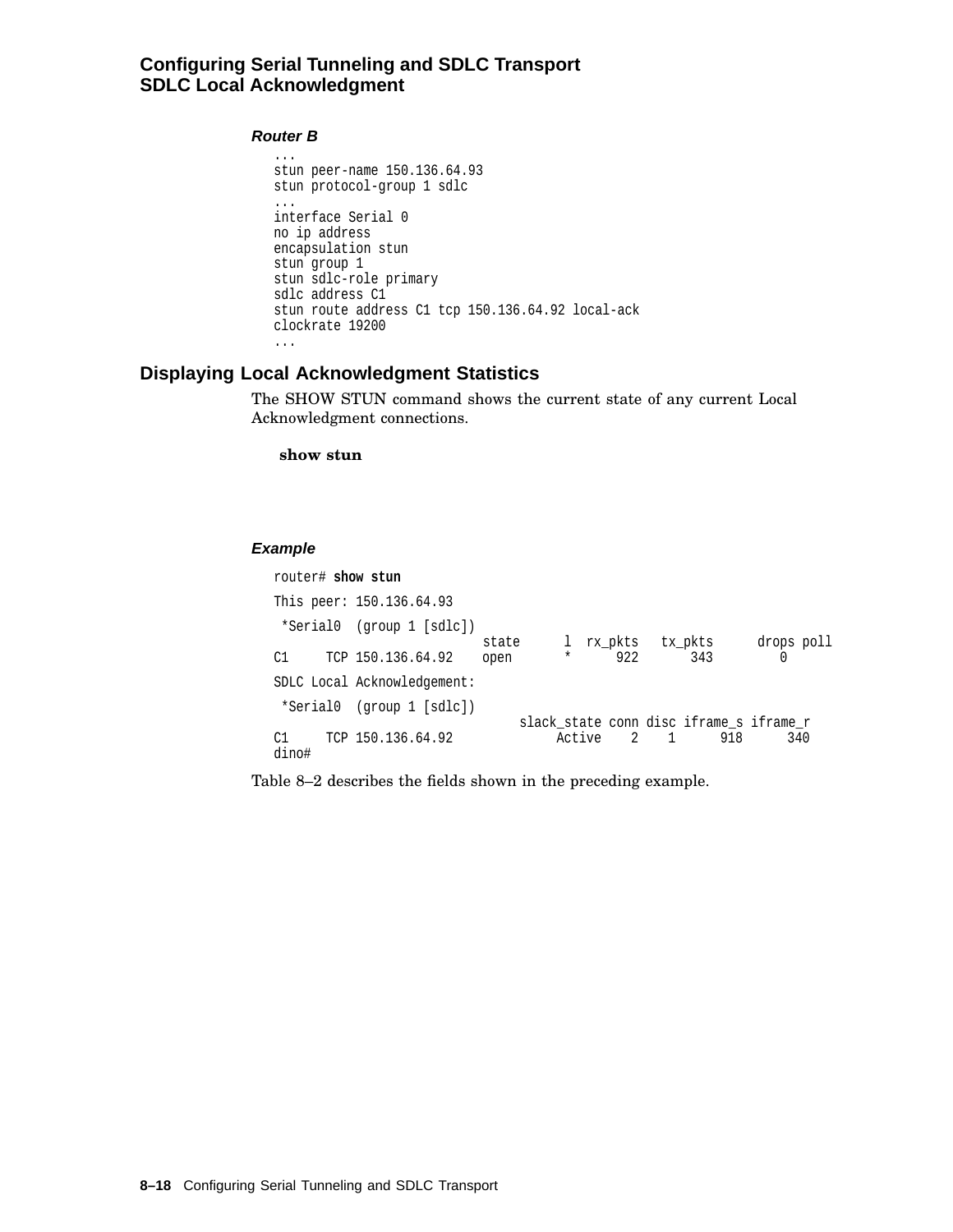# **Configuring Serial Tunneling and SDLC Transport SDLC Local Acknowledgment**

| Field                                            | <b>Description</b>                                                                                                                                                                     |
|--------------------------------------------------|----------------------------------------------------------------------------------------------------------------------------------------------------------------------------------------|
| slack_state                                      | The current state of this locally terminated<br>SDLC                                                                                                                                   |
| The normal values for slack_state are:           |                                                                                                                                                                                        |
| Active                                           | The locally terminated SDLC session is<br>currently active and able to pass I-Frames<br>between STUN peers.                                                                            |
| Disconnected                                     | The session is currently disconnected.                                                                                                                                                 |
| Other values for the slack_state session<br>are: |                                                                                                                                                                                        |
| AwaitLinkupRequest                               | An SNRM has been received and a<br>LinkupRequest has been sent to the STUN<br>peer. This side of the session is awaiting a<br>LinkupResponse.                                          |
| AwaitSdlcOpen                                    | A LinkupRequest has been received from the<br>STUN peer and a SNRM has been sent to<br>the SDLC device. This side of the session<br>is awaiting a UA response from the SDLC<br>device. |
| AwaitLinkdownResponse                            | An RD has been received from the SDLC<br>device and a RequestDisconnectRequest has<br>been sent to the STUN peer. This side is<br>awaiting a LinkdownRequest from the STUN<br>peer.    |
| AwaitLinkdownUa                                  | A LinkdownRequest has been received from<br>the STUN peer and a DISC has been sent to<br>the SDLC device. This side is awaiting a UA<br>from the SDLC device.                          |
| AwaitLinkdownResponse                            | A DISC has been received from the SDLC<br>device and a LinkdownRequest has been sent<br>to the STUN peer. This side is awaiting a<br>LinkdownResponse from the STUN peer.              |
| AwaitDisc                                        | An AbortRequest has been received from the<br>STUN peer and an RD has been sent to the<br>SDLC device. This side is awaiting a DISC<br>from the SDLC device.                           |
| AwaitAbortResponse                               | The SDLC session has been lost and an<br>AbortRequest has been sent to the STUN peer.<br>This side is awaiting an AbortResponse from<br>the STUN peer.                                 |
| conn                                             | The number of times this SDLC session has<br>gone through the session initiation sequence<br>(the SNRM/UA exchanges).                                                                  |
| disc                                             | The number of times this SDLC session has<br>gone through the session termination sequence<br>(the DISC/UA exchanges).                                                                 |
| iframe s                                         | The number of I-Frames that have been<br>received from the STUN peer and sent to the<br>SDLC device.                                                                                   |
| iframe r                                         | The number of I-Frames that have been<br>received from the SDLC device and sent to the<br>STUN peer.                                                                                   |

**Table 8–2 Show Stun Field Descriptions**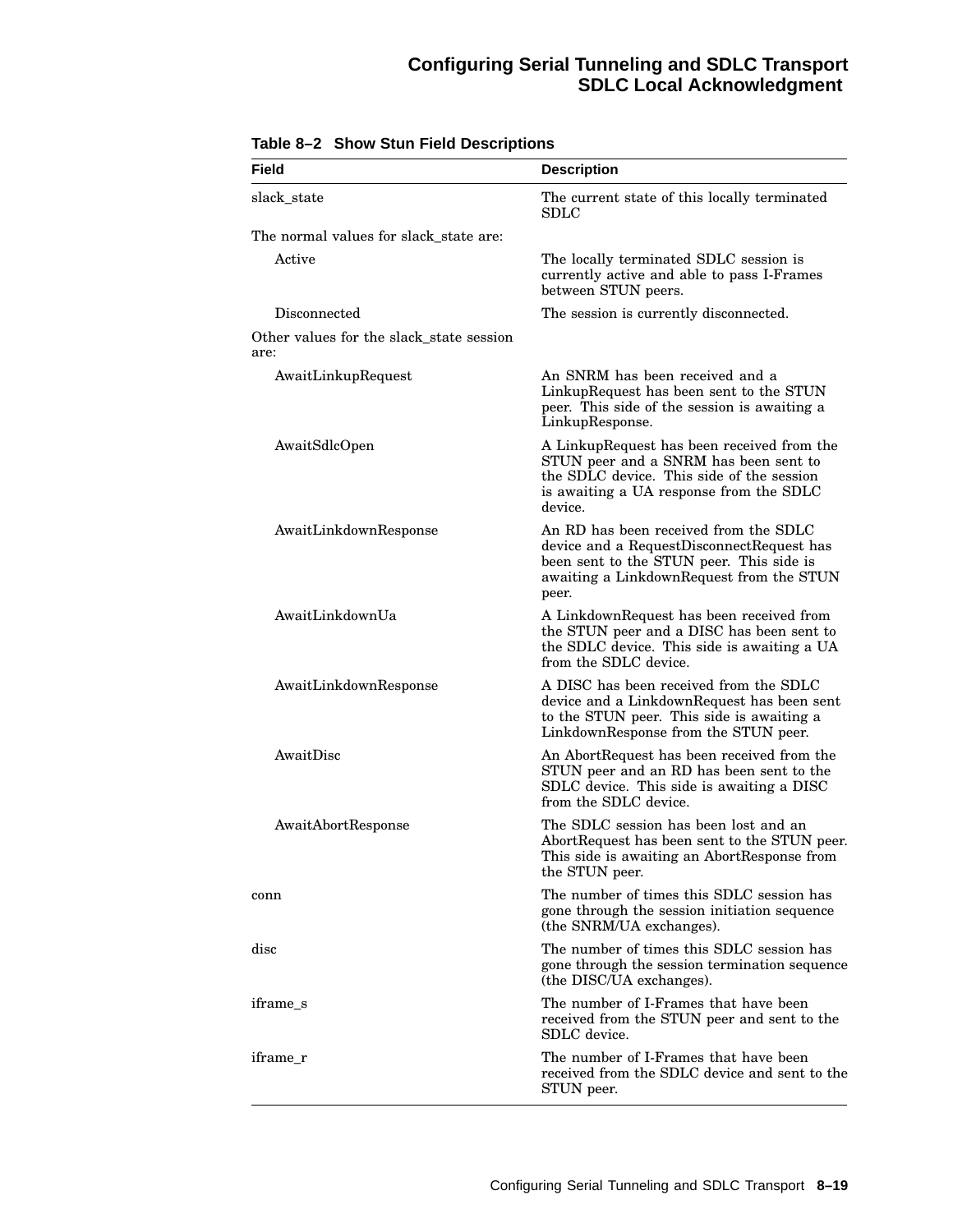# **Debugging Local Acknowledgment**

There is one DEBUG command for Local Acknowledgment: DEBUG SDLC-LOCAL-ACK.

#### **debug sdlc-local-ack**

This command displays Local Acknowledgment debugging information that is useful for Digital staff.

There is a corresponding UNDEBUG command that stops the output. There are three levels of debug output, as shown in Table 8–3. The numbers 1,2,4, and 7 are bit flags that you can combine in any manner. The default is 7 for all events.

**Debug Command Meaning** debug sdlc-local-ack 1 Only U-Frame events debug sdlc-local-ack 2 Only I-Frame events debug sdlc-local-ack 4 Only S-Frame events debug sdlc-local-ack 7 All SDLC Local Ack events (default setting)

**Table 8–3 Debug SDLC Local-Ack Debugging Levels**

# **SNA Local LU Address Prioritization**

SNA Local LU Address Prioritization is specific to IBM SNA connectivity and is used to prioritize SNA traffic on either Serial Tunnel (STUN) or Remote Source-Route Bridging (RSRB).

The SNA Local LU address prioritization feature allows SNA traffic to be prioritized according to the address of the Logical Units (LU) on the FID2 transmission headers. Currently, only dependent LUs are supported. The prioritization takes place on LU-LU traffic between an SNA Node type 5 or Node type 4, and Node type 2.

An example on the use of SNA Local Address Prioritization is shown in Figure 8–6.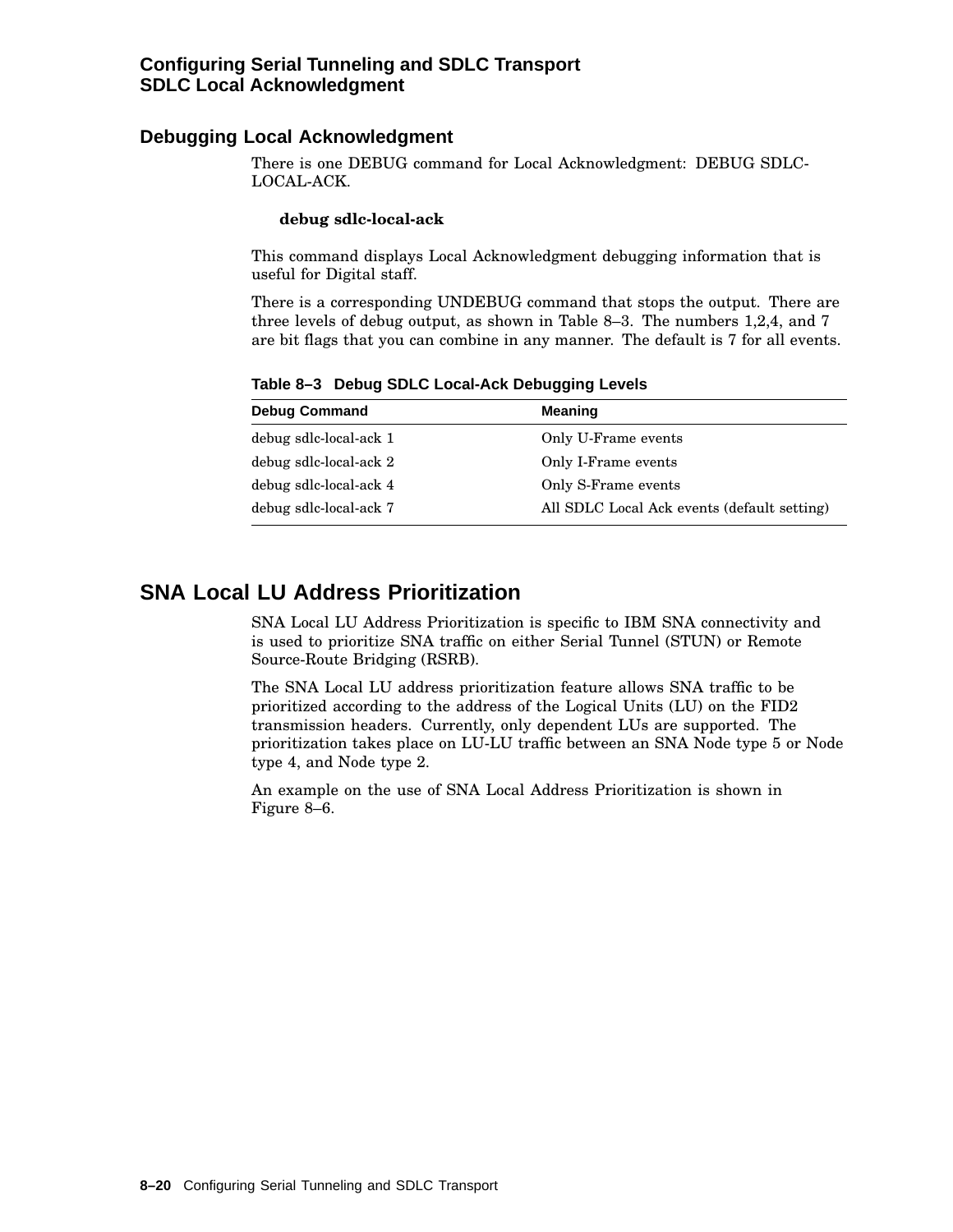

#### **Figure 8–6 SNA Local Address Prioritization**

The IBM mainframe is channel-attached to a 3745 communications controller that is connected to a 3174 cluster controller via the serial tunnel. Multiple 3270 terminals and printers, each with a unique local LU address, are then attached to the 3174. By applying SNA Local LU Address Prioritization, each LU associated with a terminal or printer can be assigned a priority; that is, certain users can have terminals that have better response time than others, and printers can have lowest priority.

SNA Local LU Address Prioritization works on both the serial tunnel (STUN) and Remote Source-Route Bridging (RSRB). The configuration commands are described in the next section.

**Note**

Both Local Acknowledgment and TCP priority features for STUN or RSRB must be turned on for this feature to take effect.

# **Assigning Priority by SNA Local LU Address**

Use the LOCADDR-PRIORITY-LIST global configuration command to establish queuing priorities based on the address of the logical unit. The full syntax of this command follows.

**locaddr-priority-list** *list address-number queue-keyword* **no locaddr-priority-list** *list address-number queue-keyword*

The argument *list* is an arbitrary integer between 1 and 10 that identifies the LU address priority list selected by the user.

The argument *address-number* is the value of the LOCADDR= parameter on the LU macro, which is a one-byte address of the LU in hex.

The argument *queue-keyword* is a priority queue name, one of high, medium, normal, or low.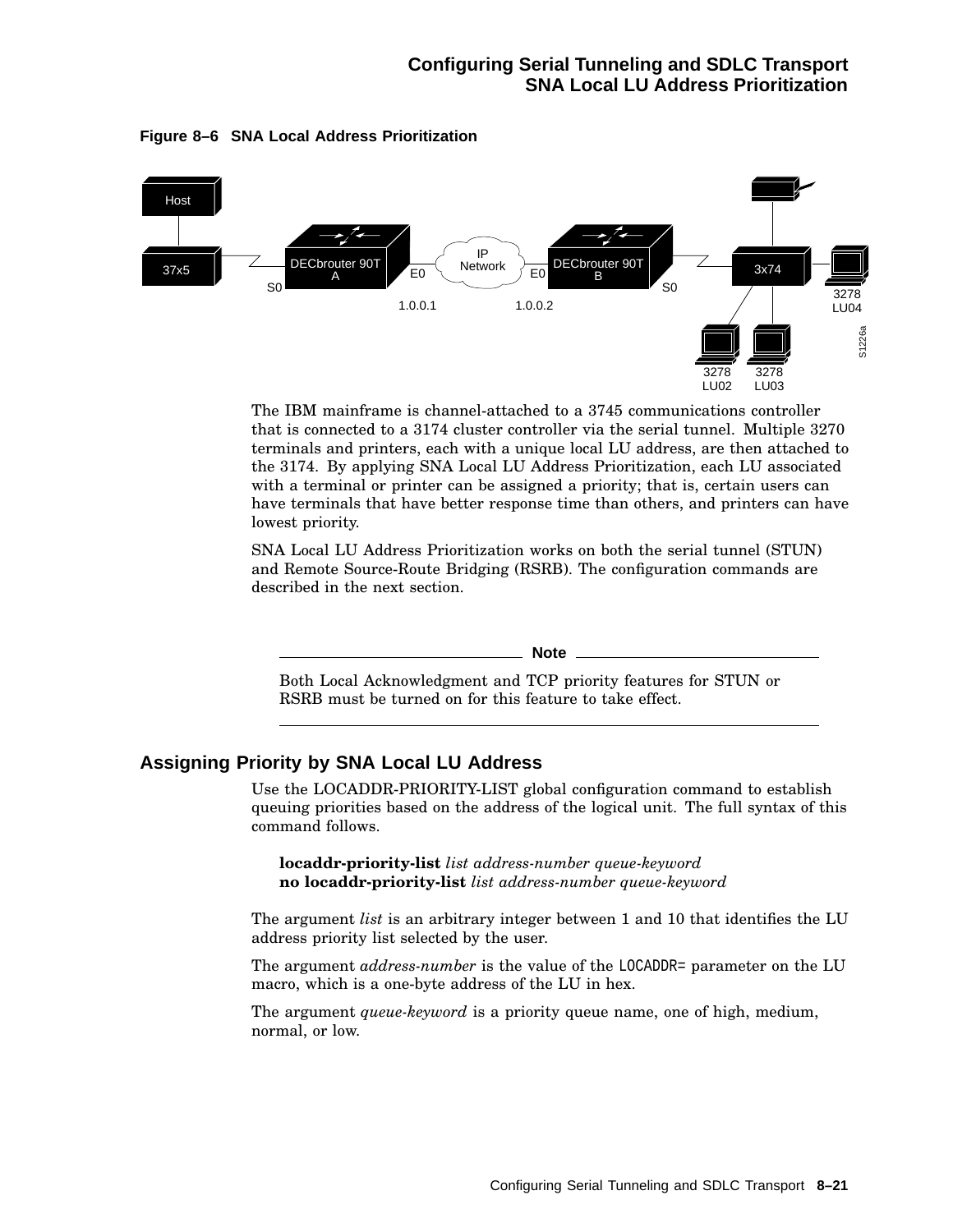# **Assigning LOCADDR Priority Groups**

The LOCADDR-PRIORITY interface subcommand is used to assign a priority group to an input interface.

**locaddr-priority** *list* **no locaddr-priority** *list*

The argument *list* is the priority list number of the input interface.

You must use the priority-list command, to assign priorities to the ports as shown in Table 8–4.

| <b>Priority</b>          | <b>Port</b> |  |
|--------------------------|-------------|--|
| STUN high priority       | 1994        |  |
| STUN medium priority     | 1990        |  |
| STUN normal priority     | 1991        |  |
| <b>STUN</b> low priority | 1992        |  |

**Table 8–4 STUN Priority Port Numbers**

#### **Example**

Example The configuration for the network as illustrated in Figure 23-6 would be as follows:

#### **Router A**

```
stun peer-name 1.0.0.1
stun protocol-group 1 sdlc
!
interface serial 0
no ip address
encapsulation stun
stun group 1
stun route address C1 tcp 1.0.0.2 local-ack priority
clockrate 19200
locaddr-priority 1
priority-group 1
!
interface Ethernet 0
ip address 1.0.0.1 255.255.255.0
!
locaddr-priority-list 1 02 high
locaddr-priority-list 1 03 high
locaddr-priority-list 1 04 medium
locaddr-priority-list 1 05 low
!
!
priority-list 1 protocol ip high tcp 1994
priority-list 1 protocol ip medium tcp 1990
priority-list 1 protocol ip normal tcp 1991
priority-list 1 protocol ip low tcp 1992
```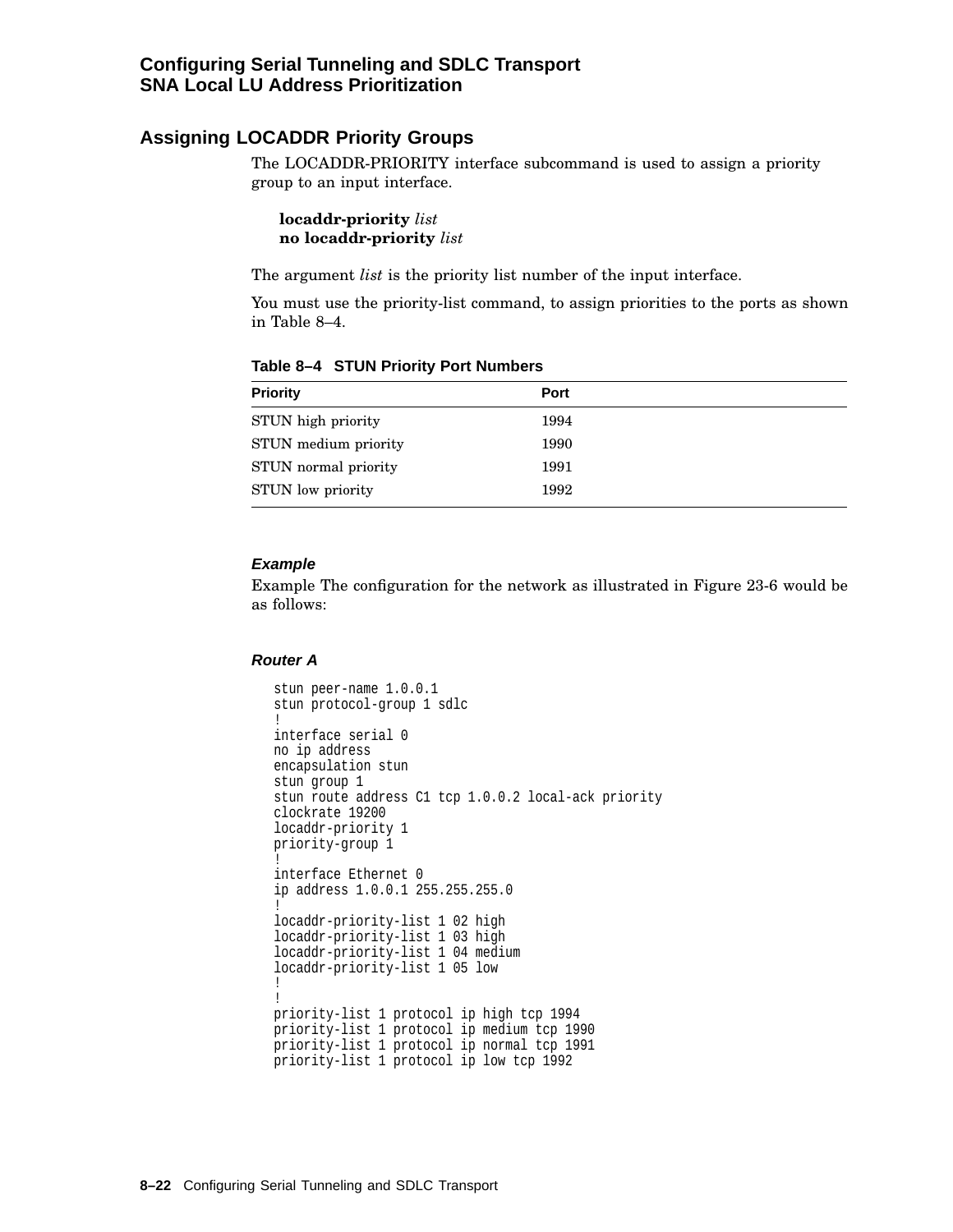# **Router B**

```
stun peer-name 1.0.0.2
stun protocol-group 1 sdlc
!
interface serial 0
no ip address
encapsulation stun
stun group 1
stun route address C1 tcp 1.0.0.1 local-ack priority
clockrate 19200
locaddr-priority 1
priority-group 1
!
interface Ethernet 0
ip address 1.0.0.2 255.255.255.0
!
locaddr-priority-list 1 02 high
locaddr-priority-list 1 03 high
locaddr-priority-list 1 04 medium
locaddr-priority-list 1 05 low
!
priority-list 1 protocol ip high tcp 1994
priority-list 1 protocol ip medium tcp 1990
priority-list 1 protocol ip normal tcp 1991
priority-list 1 protocol ip low tcp 1992
```
# **Using STUN with Multiple-Link Transmission Groups**

Multilink SDLC Transmission Groups (TG) can be accommodated across STUN connections between IBM communications controllers such as IBM 37x5s.

Serial links that are a part of a Transmission Group are identified to the router with the protocol group **sdlc-tg**. As a result, there is a protocol parameter value for the STUN PROTOCOL-GROUP global command.

**stun protocol-group** *group-number* **sdlc-tg**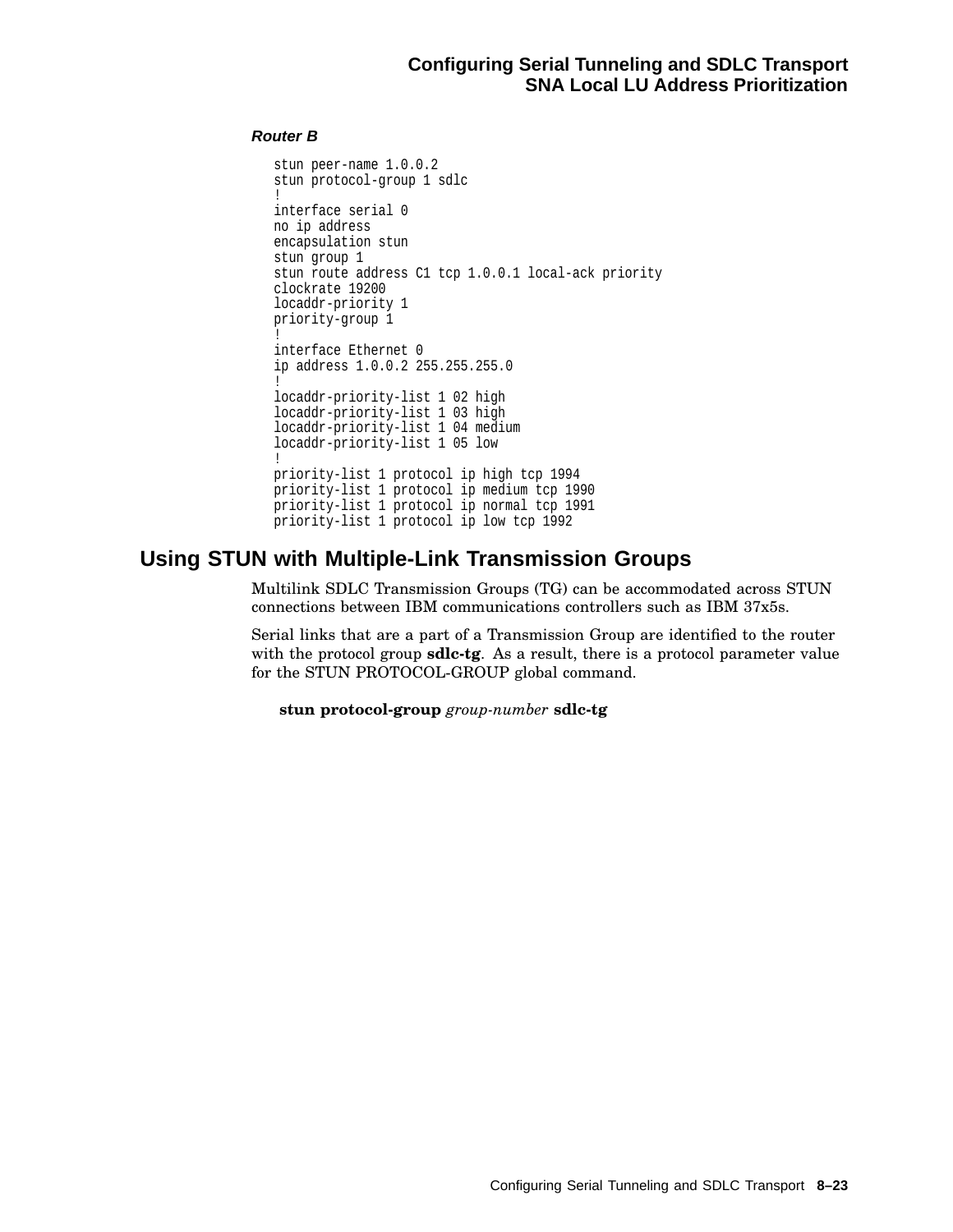# **Configuring Serial Tunneling and SDLC Transport Using STUN with Multiple-Link Transmission Groups**

STUN connections that comprise a Transmission Group are merely identified as being members of the appropriate **sdlc-tg** group. Additionally, any STUN connections that are members of an **sdlc-tg** group must be locally acknowledged; that is, **local-ack** must be specified as a parameter on the STUN ROUTE INTERFACE command.

Because SNA Transmission Groups are parallel links to the same pair of IBM communications controllers, all STUN connections that comprise a particular TG must go to the same IP address.

A sample configuration for a pair of routers performing TG support for a two-link Transmission Group follows.

#### **Router A**

```
...
stun peer-name 150.136.64.92
stun protocol-group 3 sdlc-tg
...
interface Serial 0
no ip address
encapsulation stun
stun group 3
stun sdlc-role secondary <
sdlc address C1
stun route address C1 tcp 150.136.64.93 local-ack
clockrate 19200
!
interface Serial 1
no ip address
encapsulation stun
stun group 3
stun sdlc-role secondary <
sdlc address C2
stun route address C2 tcp 150.136.64.93 local-ack
clockrate 19200
...
```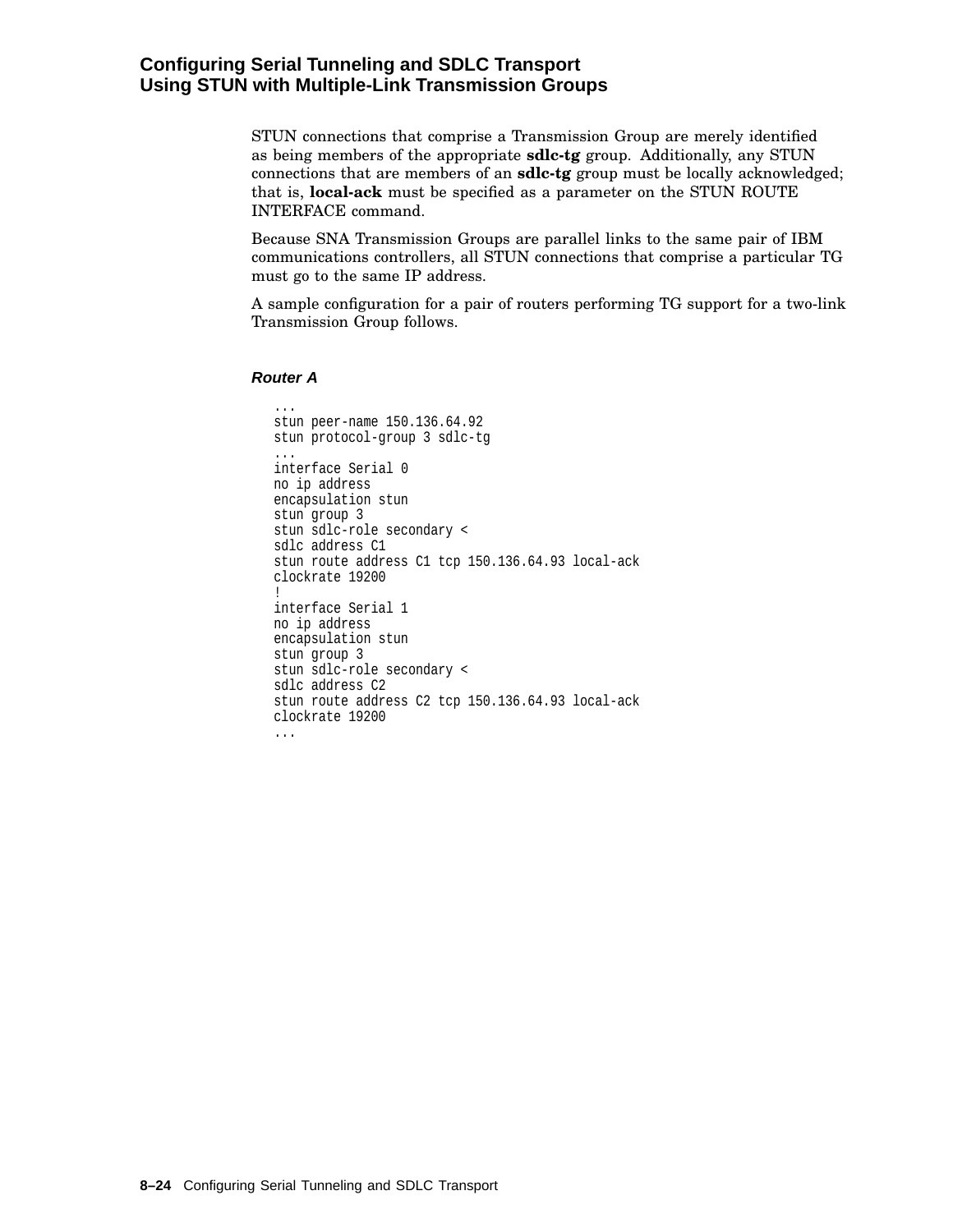# **Configuring Serial Tunneling and SDLC Transport Using STUN with Multiple-Link Transmission Groups**

#### **Router B**

```
...
stun peer-name 150.136.64.93
stun protocol-group 3 sdlc-tg
...
interface Serial 0
no ip address
encapsulation stun
stun group 3
stun sdlc-role primary
sdlc address C1
stun route address C1 tcp 150.136.64.92 local-ack
clockrate 19200
!
interface Serial 1
no ip address
encapsulation stun
stun group 3
stun sdlc-role primary
sdlc address C2
stun route address C2 tcp 150.136.64.92 local-ack
clockrate 19200
...
```
# **STUN Configuration Examples**

This section contains configuration examples illustrating use of the commands described in this chapter.

# **Expanding the IBM Network Capability Using Digital Routers**

Figure 8–7 depicts a typical IBM network configuration.



**Figure 8–7 IBM Network Without Router**

The configuration has a 3090 mainframe channel-attached to a 3745 controller. These are connected by SDLC link to 3274 and 3174 cluster controllers.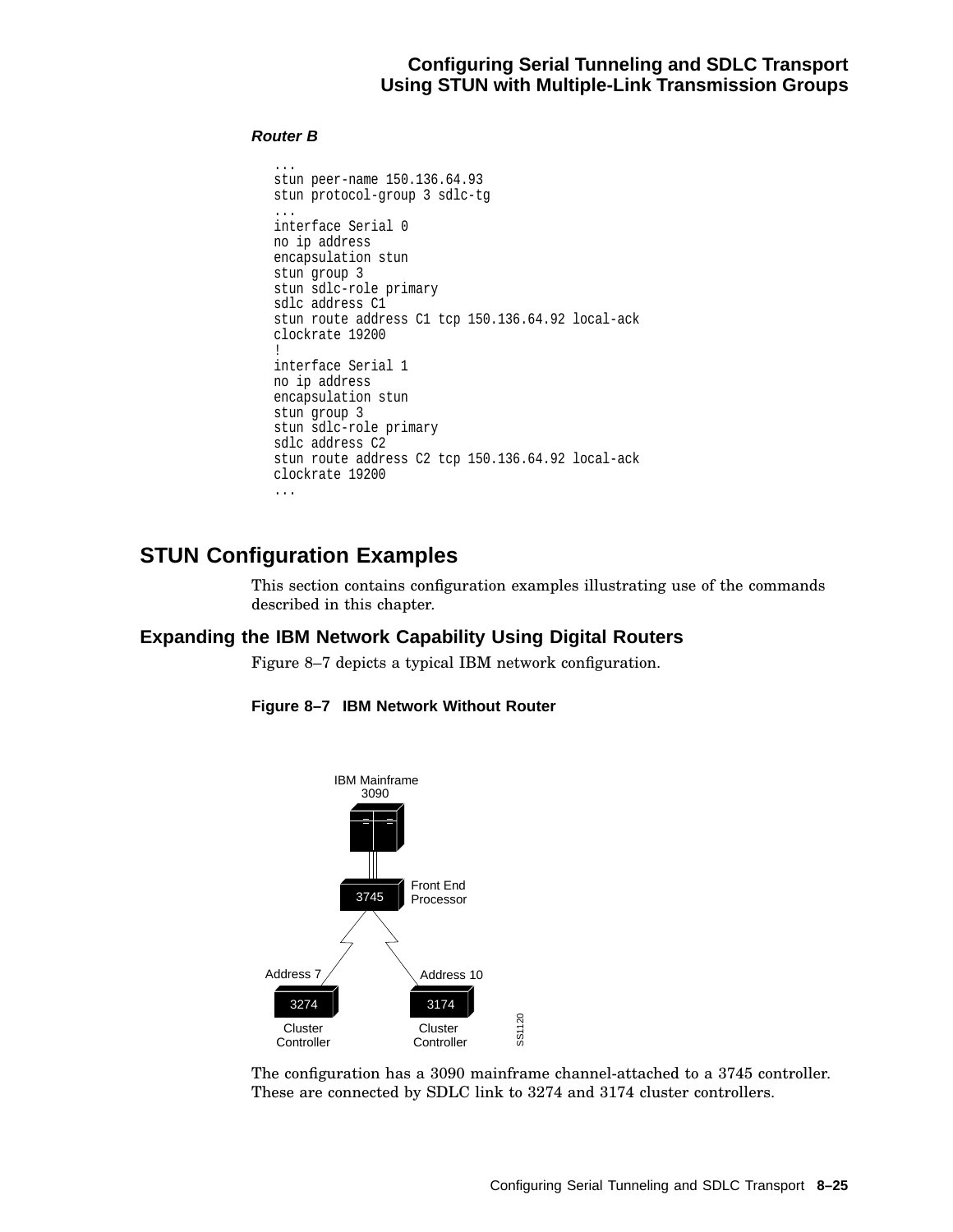# **Configuring Serial Tunneling and SDLC Transport STUN Configuration Examples**

Figure 8–8 modifies the configuration by placing the routers between the devices connected via SDLC link, thus expanding the network capabilities. The configuration files for connecting the routers to the IBM network follow.



**Figure 8–8 IBM Network With Routers and SDLC Links**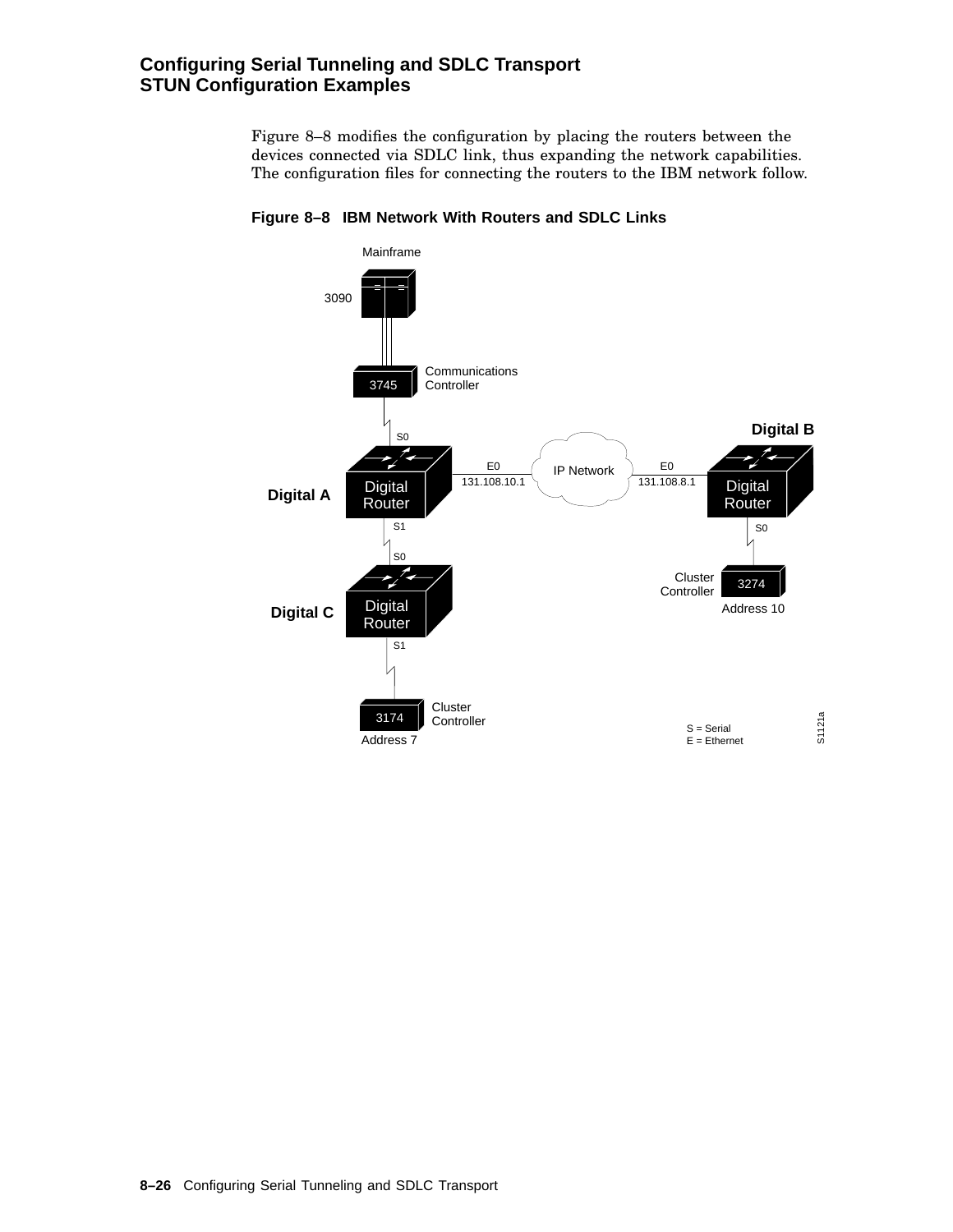# **Configuration for Router A**

```
!
stun peer-name 131.108.10.1
stun protocol-group 1 sdlc
!
interface serial 0
encapsulation stun
no ip address
no keepalive
stun group 1
stun route address 7 interface serial 1
stun route address 10 tcp 131.108.8.1
!
interface serial 1
ip address 131.108.62.1 255.255.255.0
!
interface ethernet 0
ip address 131.108.10.1 255.255.255.0
!
hostname DigitalA
router igrp 161
network 131.108.0.0
```
# **Configuration for Router B**

```
!
stun peer-name 131.108.8.1
stun protocol-group 1 sdlc
!
interface serial 0
encapsulation stun
no ip address
no keepalive
stun group 1
stun route address 10 tcp 131.108.10.1
!
interface ethernet 0
ip address 131.108.8.1 255.255.255.0
!
hostname DigitalB
router igrp 161
network 131.108.0.0
```
# **Configuration for Router C**

```
!
stun peer-name 131.108.62.2
stun protocol-group 1 sdlc
!
interface serial 0
ip address 131.108.62.2 255.255.255.0
!
interface serial 1
encapsulation stun
no ip address
no keepalive
stun group 1
stun route address 7 interface serial 0
!
hostname DigitalC
router igrp 161
network 131.108.0.0
```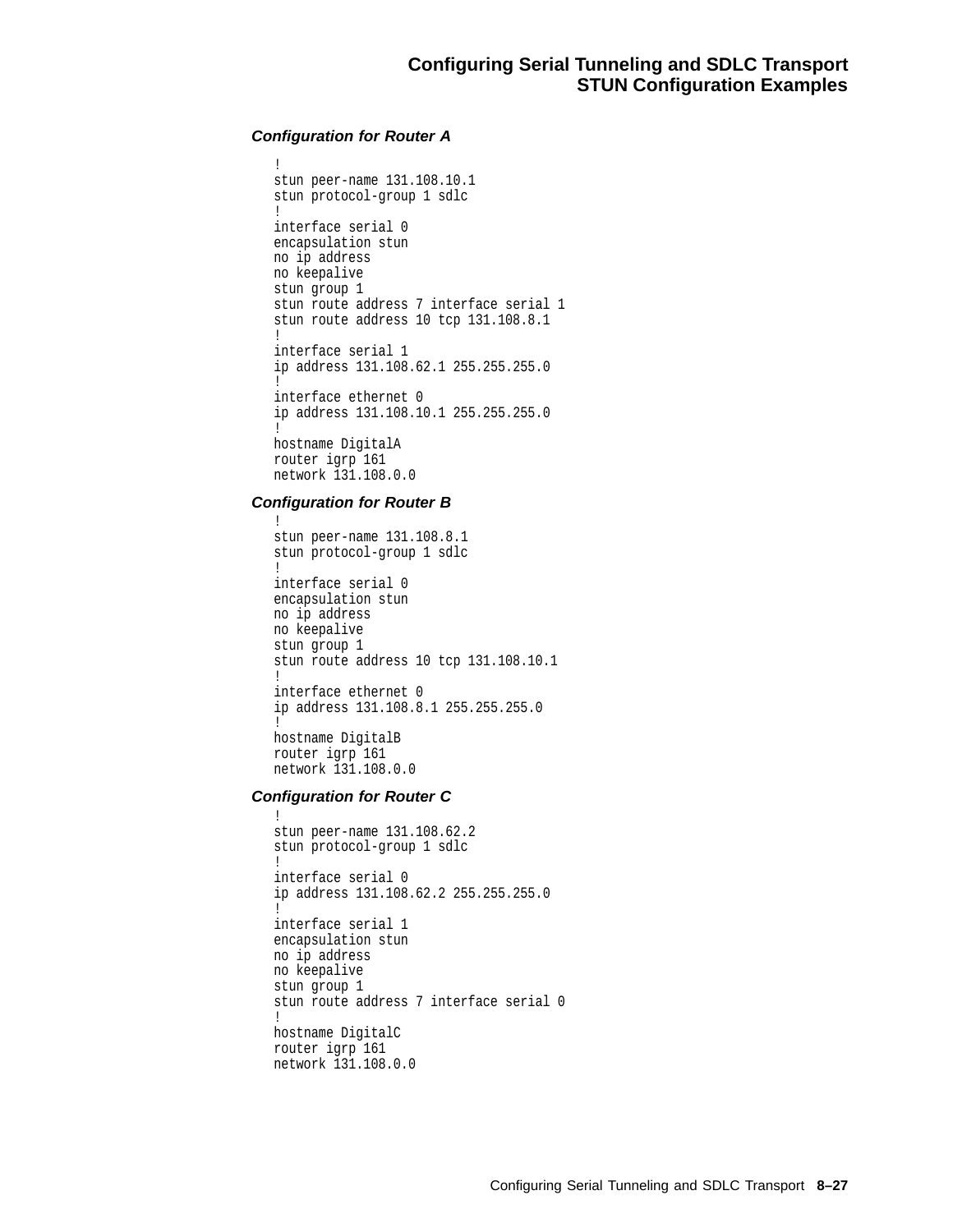# **Configuring Serial Tunneling and SDLC Transport STUN Configuration Examples**

# **Extended IBM Network**

As another example, the previous configuration can be extended by connecting a remote 3745 to another serial interface connected to Router B. All other traffic from the primary node (the 3745 connected to the 3090), other than addresses 7 and 10, should go to this remote 3745. Figure 8–9 illustrates this configuration.





The following configuration changes would need to be made to the serial interface in the router labeled Router B.

```
!
interface serial 1
encapsulation stun
no ip address
no keepalive
stun group 1
stun route all tcp 131.108.10.1
!
```
Serial 0 on Router A now looks like this: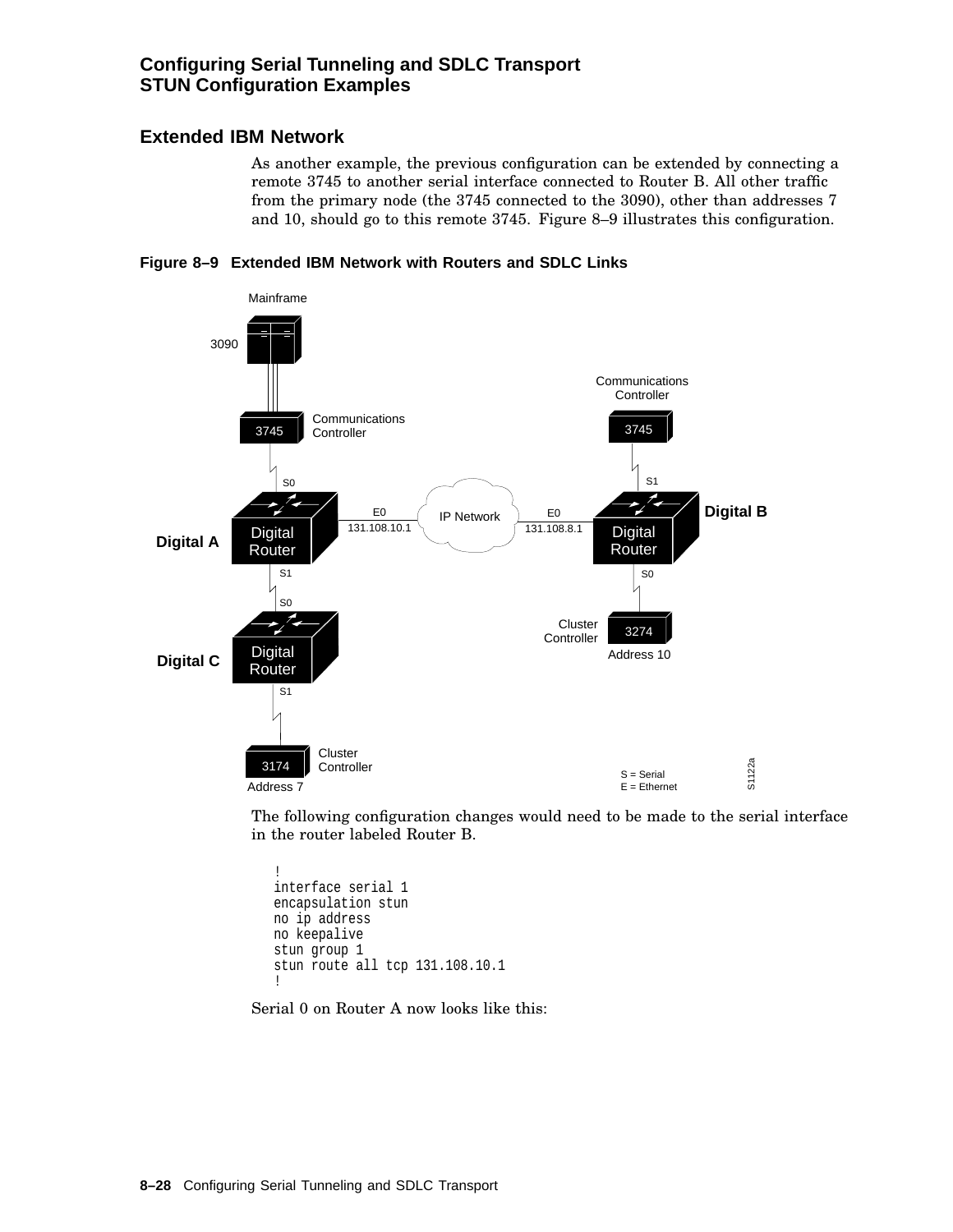```
!
interface serial 0
encapsulation stun
no ip address
no keepalive
stun group 1
stun route address 7 interface serial 1
stun route address 10 tcp 131.108.8.1
stun route all tcp 131.108.8.1
!
```
Notice in the preceding examples that the same STUN group number is used in all cases. If these numbers differ between the three routers, attempts at communication will be unsuccessful. There are times, however, when having multiple groups can be useful. Such an example is illustrated in Figure 8–10.

**Figure 8–10 IBM Network with Multiple Groups of Controllers**



In the following configuration, the AS/400 device labeled A wants to communicate with the 3174 device labeled A, as do the AS/400 device labeled B and 3174 device labeled B. Notice that both of the 3174 devices are at SDLC address C1. A first attempt at the configuration files for the routers labeled A and B could be as follows:

# **Configuration for Router A**

```
!
stun peer-name 131.108.1.1
stun protocol-group 1 sdlc
!
interface ethernet 0
ip address 131.108.1.1 255.255.0.0
!
interface serial 0
encapsulation stun
no ip address
no keepalive
stun group 1
stun route address C1 tcp 131.108.1.2
!
interface serial 1
encapsulation stun
no ip address
no keepalive
stun group 1
stun route address C1 tcp 131.108.1.2
!
```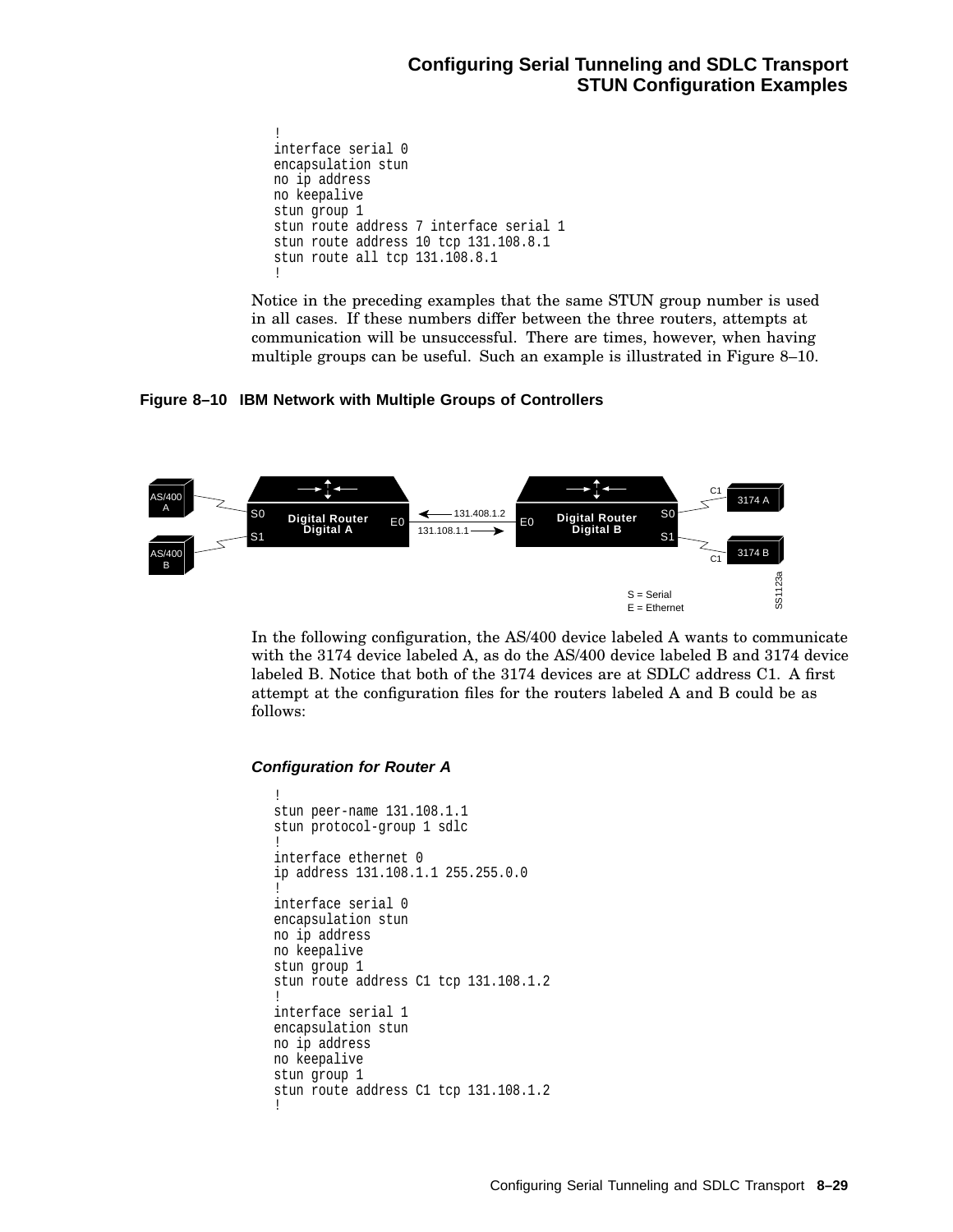#### **Configuration for Router B**

```
!
stun peer-name 131.108.1.2
stun protocol-group 1 sdlc
!
interface ethernet 0
ip address 131.108.1.2 255.255.0.0
!
interface serial 0
encapsulation stun
no ip address
no keepalive
stun group 1
stun route address C1 tcp 131.108.1.1
!
interface serial 1
encapsulation stun
no ip address
no keepalive
stun group 1
stun route address C1 tcp 131.108.1.1
!
```
A problem occurs when the router labeled A transfers an SDLC frame with address C1 from the AS/400 A device to the router labeled B. There would be no way to determine whether it came from the AS/400 device A and was therefore destined to the 3174 device A, or that it came from the AS/400 device B and was therefore destined to the 3174 device B.

The use of distinct group numbers solves this problem. The next configuration will ensure correct communication, because frames that come in on group 1 links will only go out of group 1 links. The same holds true for frames coming in on group 2, or any other numbered group link. The new configuration follows.

#### **Configuration for Router A**

```
!
stun peer-name 131.108.1.1
stun protocol-group 1 sdlc
stun protocol-group 2 sdlc
!
interface ethernet 0
ip address 131.108.1.1 255.255.0.0
!
interface serial 0
encapsulation stun
no ip address
no keepalive
stun group 1
stun route address C1 tcp 131.108.1.2
!
interface serial 1
encapsulation stun
no ip address
no keepalive
stun group 2
stun route address C1 tcp 131.108.1.2
!
```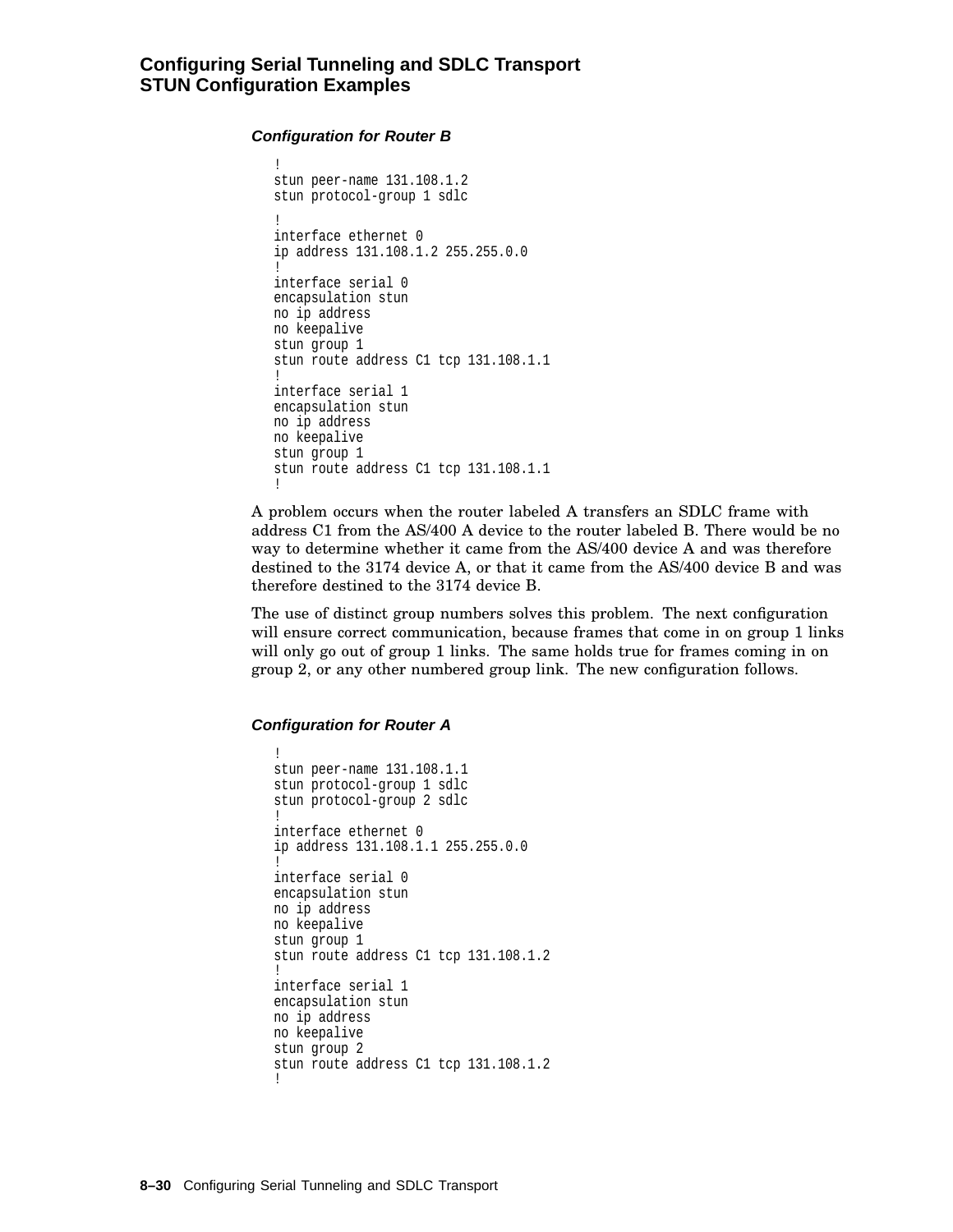# **Configuration for Router B**

```
!
stun peer-name 131.108.1.2
stun protocol-group 1 sdlc
stun protocol-group 2 sdlc
!
interface ethernet 0
ip address 131.108.1.2 255.255.0.0
!
interface serial 0
encapsulation stun
no ip address
no keepalive
stun group 1
stun route address C1 tcp 131.108.1.1
!
interface serial 1
encapsulation stun
no ip address
no keepalive
stun group 2
stun route address C1 tcp 131.108.1.1
!
```
# **Prioritizing STUN Traffic**

At times, you may wish to prioritize STUN traffic in your network over that of other protocols. The use of priority output queuing, enables this function. STUN uses a special serial line protocol called STUN for the simple serial encapsulation and TCP port 1994 for the TCP encapsulation. Therefore, to fully specify STUN traffic on priority list 4 for high priority, the following configuration is used.

# **Example**

priority-list 4 stun high priority-list 4 ip high tcp 1994

# **Serial Link Address Prioritization**

The serial link address prioritization feature allows STUN traffic to be prioritized based on the address of a serial frame.

Figure 8–11 shows device A communicating with device C and device B communicating with device D. With the serial link address prioritization turned on, the user may choose to give A-C a higher priority over B-D across the serial tunnel.

How the serial link address prioritization is configured varies slightly depending on whether the STUN uses the HDLC encapsulation or TCP/IP encapsulation. The first step, however, is always to configure the STUN priority list.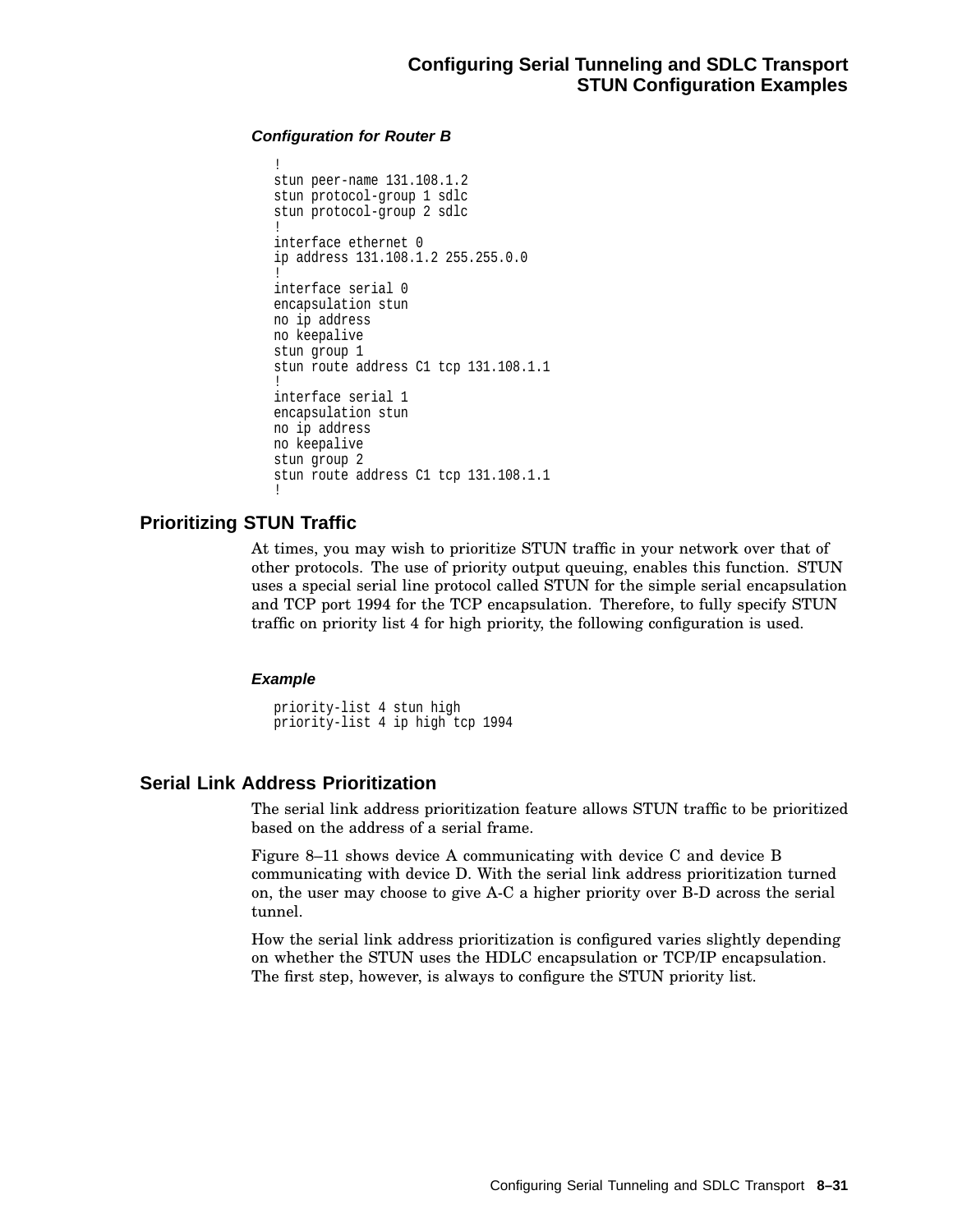# **Configuring Serial Tunneling and SDLC Transport STUN Configuration Examples**

**Figure 8–11 Serial Link Address Prioritization**



# **Using Proxy Polling in SDLC Environments**

In normal communication between an SDLC primary node and its secondary node, the secondary node is only allowed to send data to the primary node in response to a poll from the primary node. In Figure 8–12, an AS/400 host is attached to a 3174 controller that handles transfers from several attached 3270 terminals.

The proxy polling feature is provided for compatibility with prior software releases. This functions provided by proxy polling have been enhanced and superseded by the SDLC STUN with TCP/IP encapsulation and Local Acknowledgment features. Use of proxy polling is not recommended.

**Note**





If one of the 3270-style terminals attached to the 3174 controller wants to initiate a data transfer, (usually the result of a user at the terminal pressing the Enter key), the 3174 device would not be able to immediately transfer the data back to the host AS/400 because the 3174 is the secondary node on the link. Instead, it must hold the data until a poll is received from the AS/400, which is the primary node in this example. Once the poll is received, the data can be transmitted.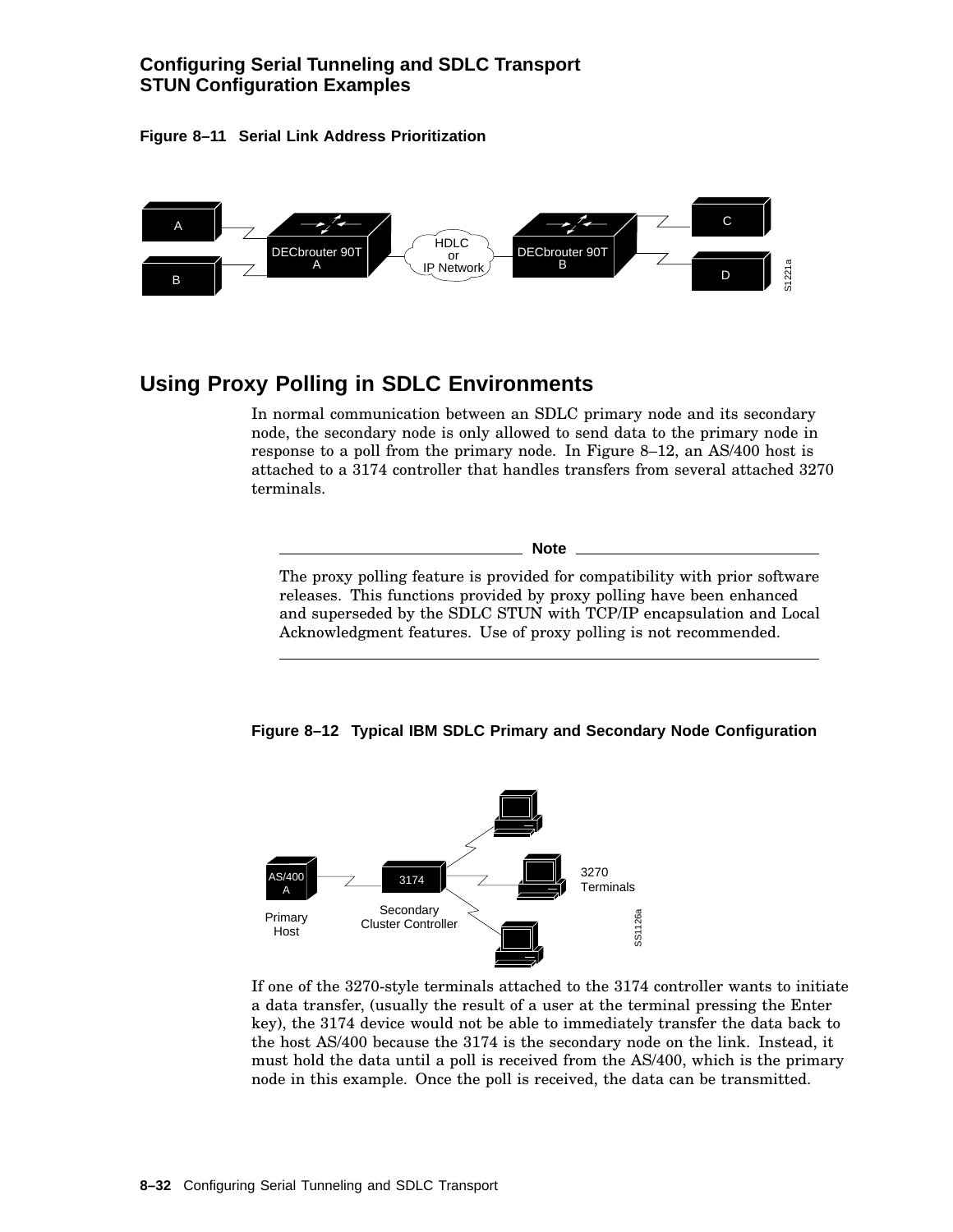# **Configuring Serial Tunneling and SDLC Transport Using Proxy Polling in SDLC Environments**

The primary host ensures a reasonable response time for its secondary nodes by sending out polls at a rate that is often more than 20 times per second. With two devices sharing a single, dedicated serial line, as in the preceding example, this poses no problem, because the link would be idle without the polls.

In the example illustrated in Figure 8–13, the frequent polls and their replies would constantly travel between the two routers across the shared Ethernet.

Such constant traffic can create bottlenecks and loads that may not be appropriately handled.



# **Figure 8–13 IBM SDLC Primary and Secondary Nodes with Proxy Polling Feature**

# **Configuring Proxy Polling**

The proxy polling feature alleviates the load across the network by allowing the routers to act as proxies for the primary and secondary nodes, thus keeping polling traffic off of the shared links.

With proxy polling enabled, the router labeled A in Figure 8–13 would reply to the AS/400 poll requests as a proxy for the secondary node, thereby keeping the polls and requests off of the shared Ethernet. Similarly, the router labeled B would act as a proxy for the primary node and periodically send polls to the secondary 3174 device, thereby keeping its replies off of the shared cable. Only significant information is passed across the shared Ethernet.

# **Enabling Proxy Polling**

Use these interface subcommands to enable proxy polling:

**stun proxy-poll address** *address* **modulus** *modulus* {**primary** | **secondary**} **no stun proxy-poll address** *address* **modulus** *modulus* {**primary** | **secondary**}

**stun proxy-poll address** *address* **discovery no stun proxy-poll address** *address* **discovery**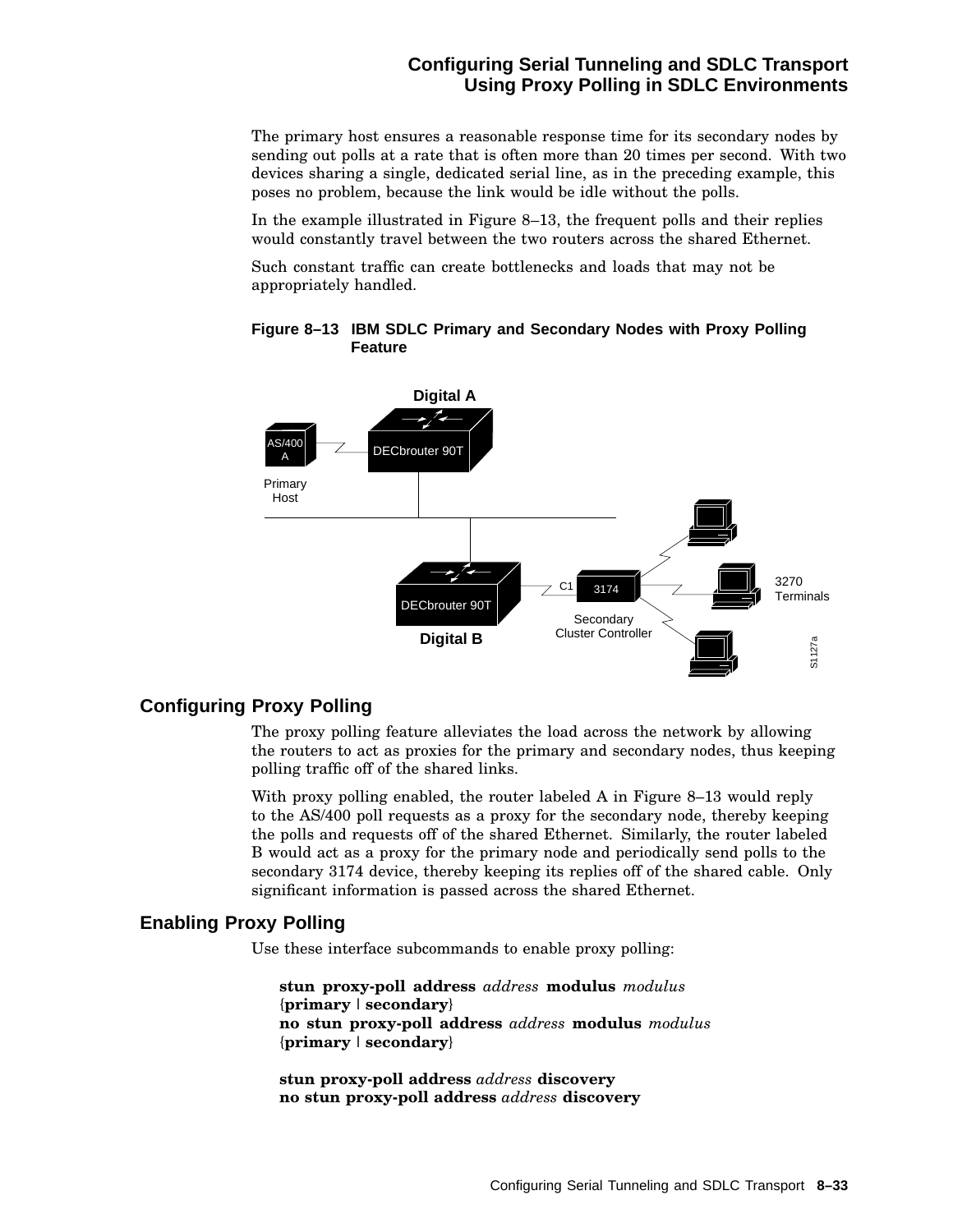# **Configuring Serial Tunneling and SDLC Transport Using Proxy Polling in SDLC Environments**

Enter the address of the device on which to enable proxy polling with the *address* argument.

Enter the modulus of the link as defined by the MODULUS parameter specified in the line descriptions on your SDLC host with the *modulus* argument. (This most often will be eight.)

Use the **primary** or **secondary** keyword to indicate which role the SDLC device is playing.

Use the command form with the **discovery** keyword when you do not want to specify the primary and secondary ends and the modulus used on an SDLC link, or when such connections are negotiable.

Use of the **discovery** keyword is not recommended except where you cannot avoid end hosts that negotiate the status, because proxying will be disabled on the link until session start-up, when the appropriate primary and secondary status, as well as modulus on the link, can be discovered. Until this time, all polls travel through the network.

By default, proxy polling is disabled. Once enabled, use the NO STUN PROXY-POLL command with the appropriate arguments to return to the default state.

#### **Example**

This command enables proxy polling for a secondary device at address C1 on interface serial 2 running with modulus 8:

```
!
interface serial 2
stun proxy-poll address C1 modulus 8 secondary
!
```
# **Configuring a Proxy Poll Interval**

You can change the number of milliseconds between each sequence of proxy polls generated on the secondary side of a connection. Use the global configuration command STUN POLL-INTERVAL to do so. The command has this syntax:

**stun poll-interval** *milliseconds* **no stun poll-interval**

The command applies to all secondary proxy sessions in the router.

Enter the number of milliseconds desired with the *milliseconds* argument. The default and minimum value that can be specified is 20, or 1/50th of a second.

The NO STUN POLL-INTERVAL command returns the default state.

#### **Example**

This example sets the poll interval to 100 milliseconds, or 10 times per second:

```
!
stun poll-interval 100
!
```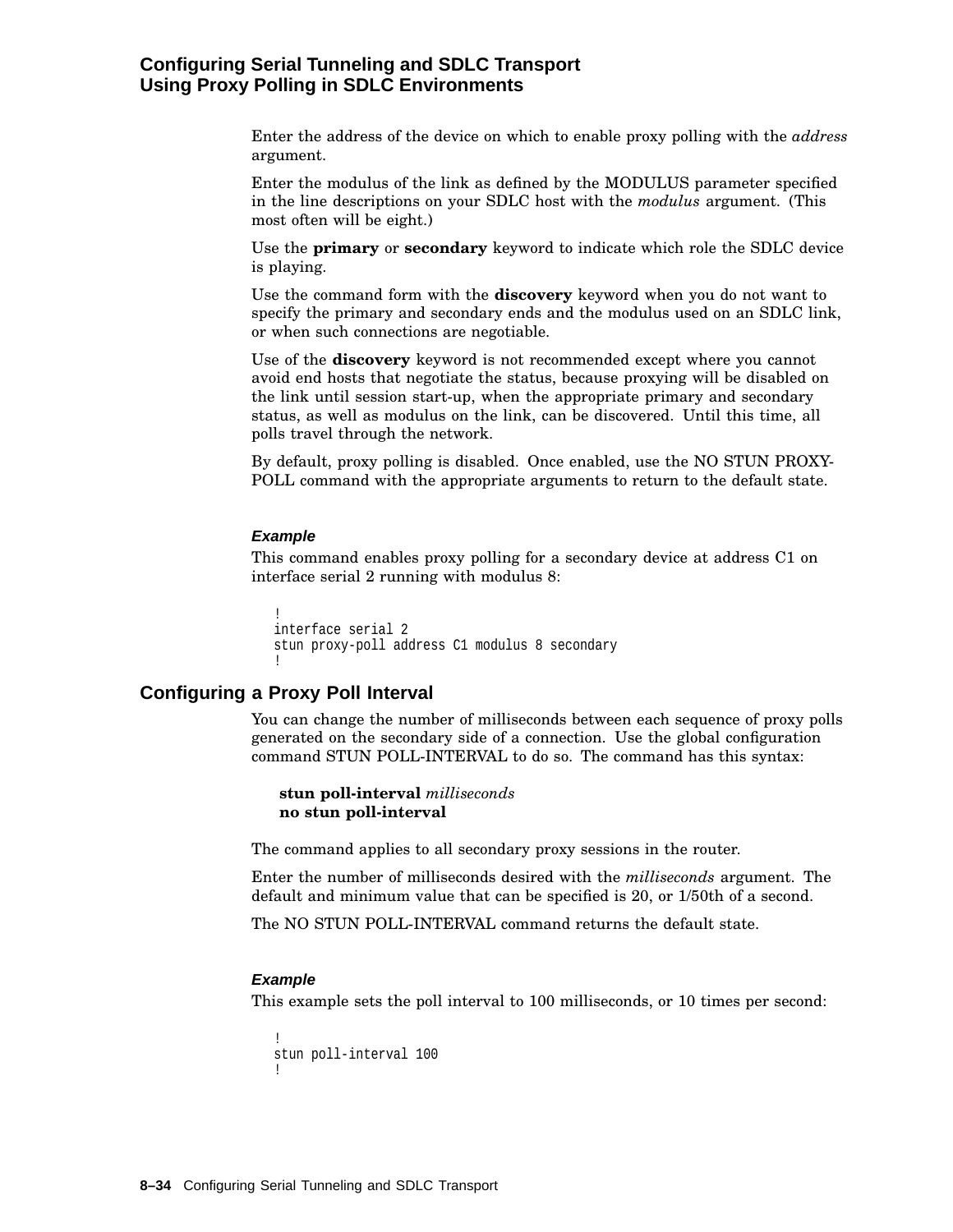# **Configuring a Primary Side Pass-Through Interval**

Periodically, even when proxy polling is enabled, the router on the primary side of an SDLC connection will pass through a poll from the primary SDLC device through the network to the secondary SDLC device. This action causes the secondary device's reply to also traverse the entire network. This periodic pass-through provides an insurance mechanism that makes sure the primary SDLC device maintains an accurate notion of the secondary SDLC device status.

You can change the number of seconds between each pass-through of polls between the primary and secondary SDLC devices. Use the global configuration command STUN PRIMARY-PASS-THROUGH to do so. The full command syntax follows.

**stun primary-pass-through** *seconds* **no stun primary-pass-through**

The STUN PRIMARY-PASS-THROUGH command applies to all primary proxy sessions in the router. Use the NO STUN PRIMARY-PASS-THROUGH command to return to the default state of 20 seconds.

# **Example**

This example sets the primary pass-through interval to 30 seconds.

```
!
stun primary-pass-through 30
!
```
# **Defining Your Own STUN Protocols**

The STUN implementation allows you to define your own STUN protocols. This step must be done before defining the protocol group using the STUN PROTOCOL-GROUP command.

This feature allows you to transport any serial protocol that meets the following criteria across a DECbrouter 90 router internetwork.

- The protocol uses full-duplex conventions (RTS/CTS always high).
- The protocol uses standard HDLC checksums and framing (beginning/end of frames, data between frames).

In addition, if you want to use anything but the predefined, basic protocol that does not allow the specification and routing by an address to achieve a virtual multidrop result, your protocol also must meet the following constraints:

- Addresses are contained in a constant location (offset) within the frame.
- Addresses are found on a byte boundary.

As an overview, SDLC frames have two formats, basic and extended. In the basic SDLC frame shown in Figure 8–14, the Address and Control fields are both 8 bits (also one byte or octet) wide. In the Extended Control format, the Control field is 16 bits wide.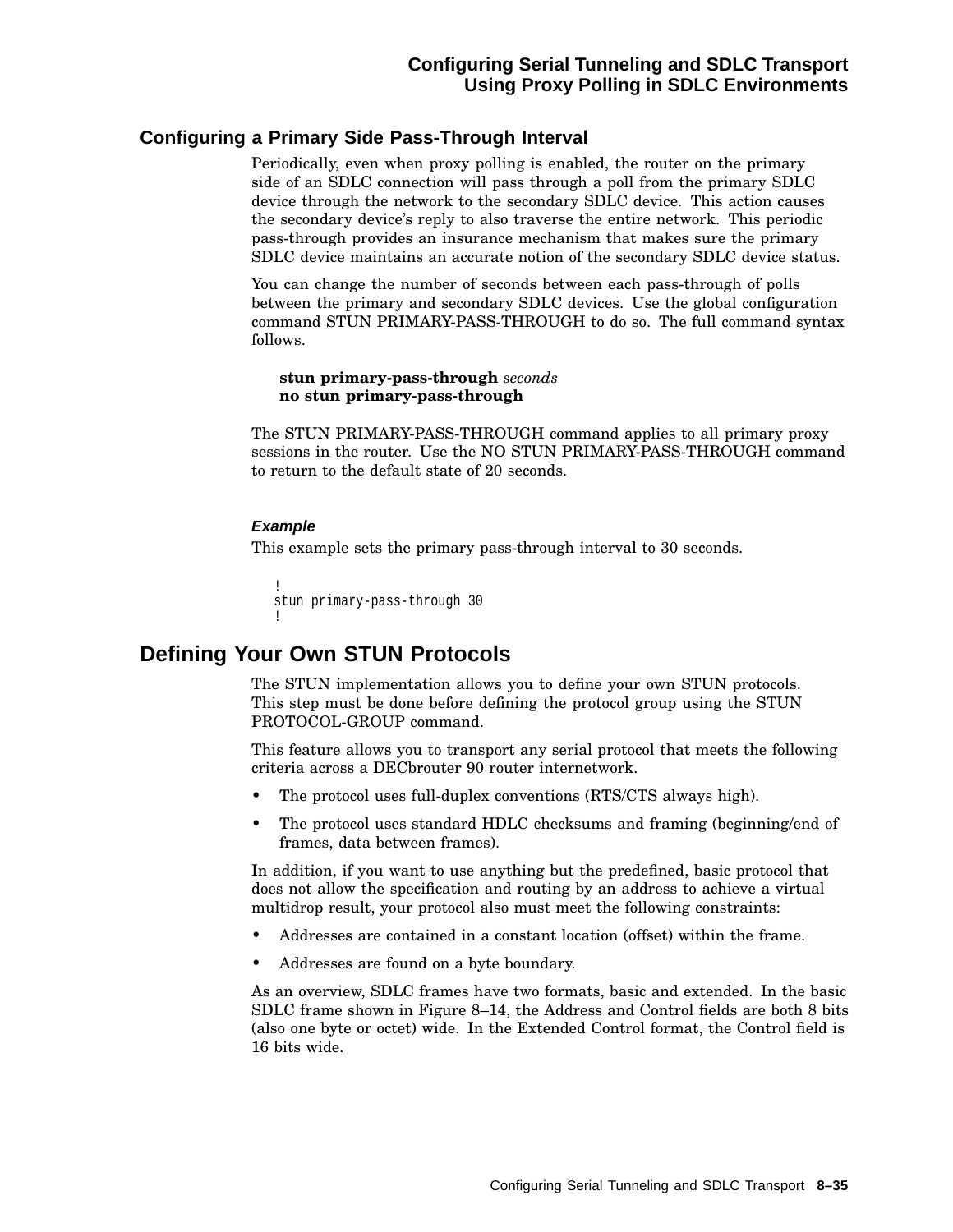# **Configuring Serial Tunneling and SDLC Transport Defining Your Own STUN Protocols**



#### **Figure 8–14 SDLC Frame Format**

The Address field contains the address of a sending or receiving station, depending upon the procedure. The Control field contains information that determines the type of SDLC frame being transmitted, either:

- Information frames used for data transfer
- Supervisory frames that control the flow of data
- Unnumbered frames that control the link

The Frame Check Sequence (FCS) field is always 16 bits long. A Flag is a special bit sequence that defines the beginning and end of a frame. The bytes in the SDLC frame, except for the FCS, are always transmitted low-order bit first. The FCS bits are transmitted high-order bit first.

Use the STUN SCHEMA global configuration command to specify the format, or schema, for your protocol. The command syntax follows.

**stun schema** *name* **offset** *constant-offset* **length** *address-length* **format** *format-keyword* **no stun schema** *name*

The argument *name* is a name that defines your protocol. It can be up to 20 characters in length.

The argument *constant-offset* specifies the constant offset, in bytes, for the address to be found in the frame. The argument *address-length* specifies the length of that address in bytes. The length is limited. These limits are described in Table 8–5.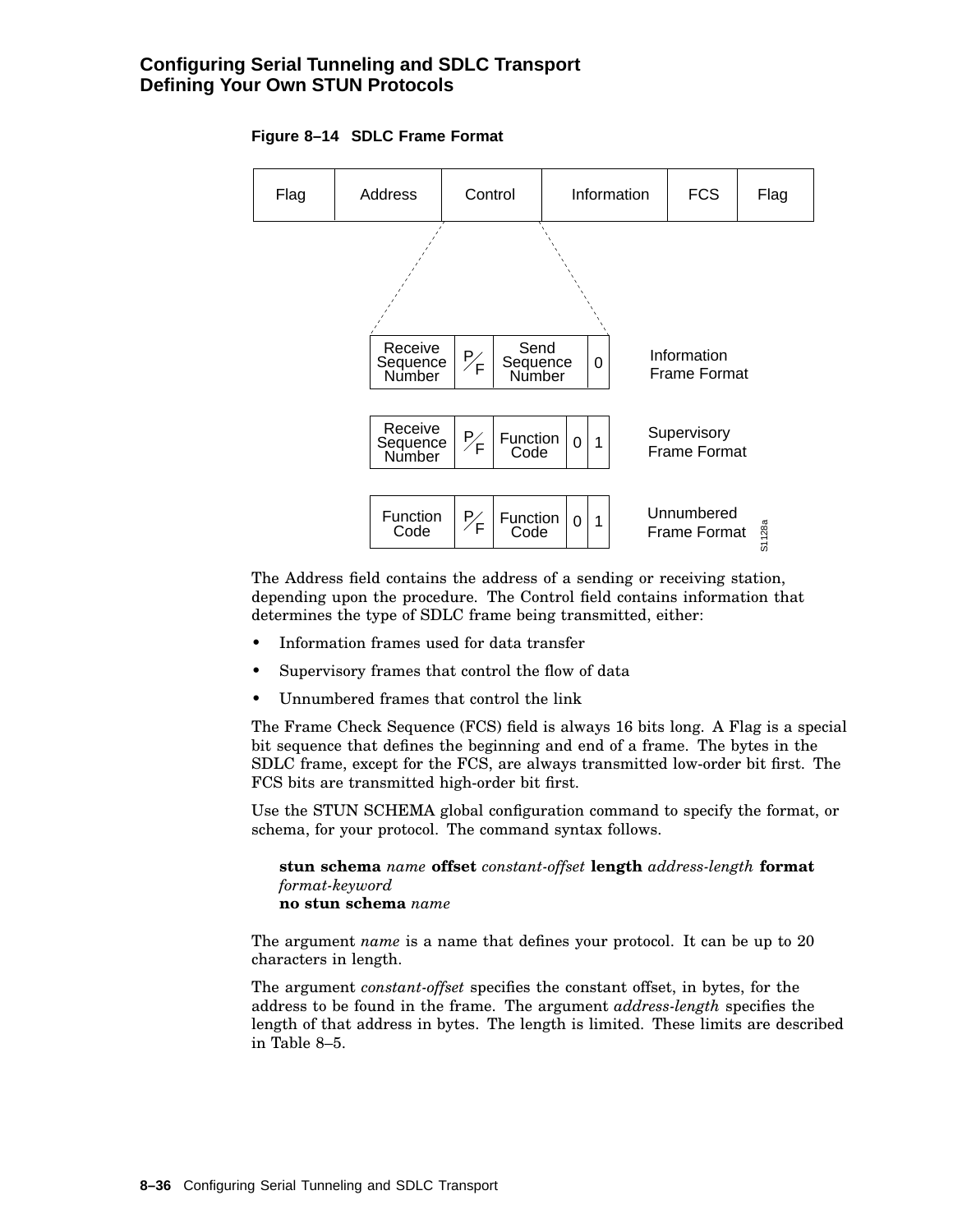| If format-keyword is: | the address-length is: |  |
|-----------------------|------------------------|--|
| decimal               |                        |  |
| hexadecimal           |                        |  |
| octal                 |                        |  |

**Table 8–5 Address Length Limitations**

The argument *format-keyword* specifies the format to be used to specify and display addresses for routes on interfaces that use this STUN protocol. The allowable formats are listed in Table 8–6.

**Table 8–6 Allowable Schema Formats**

| Format      | <b>Allowable Base</b>       |  |
|-------------|-----------------------------|--|
| decimal     | base 10 addresses $(0-9)$   |  |
| hexadecimal | base $16$ addresses $(0-f)$ |  |
| octal       | base $8$ addresses $(0-7)$  |  |

The command NO STUN SCHEMA removes the schema.

#### **Example**

This command defines a format of SDLC as a new STUN protocol. (This definition of SDLC would not support the proxy polling option available with the predefined protocol definition.)

! stun schema new-sdlc offset 0 length 1 format hexadecimal !

Once defined, new protocols can be used in the STUN PROTOCOL-GROUP interface subcommands to tie STUN groups to the new protocols.

# **Monitoring STUN**

This section describes the EXEC commands you use to monitor the state of the STUN.

# **Displaying the Current Status of STUN**

Use the SHOW STUN command to examine the current status of the STUN. The command has this format:

#### **show stun**

Sample output is as follows:

```
DigitalA# show stun
This peer: 131.108.10.1
Serial0 -- 3174 Controller for test lab (group 1 [sdlc])
state rx_pkts tx_pkts drops poll
 7[ 1] IF Serial1 open 20334 86440 5 8P
10[ 1] TCP 131.108.8.1 open 6771 7331 0
all[ 1] TCP 131.108.8.1 open 612301 2338550 1005
```
The first entry reports that proxy polling is enabled for address 7 and that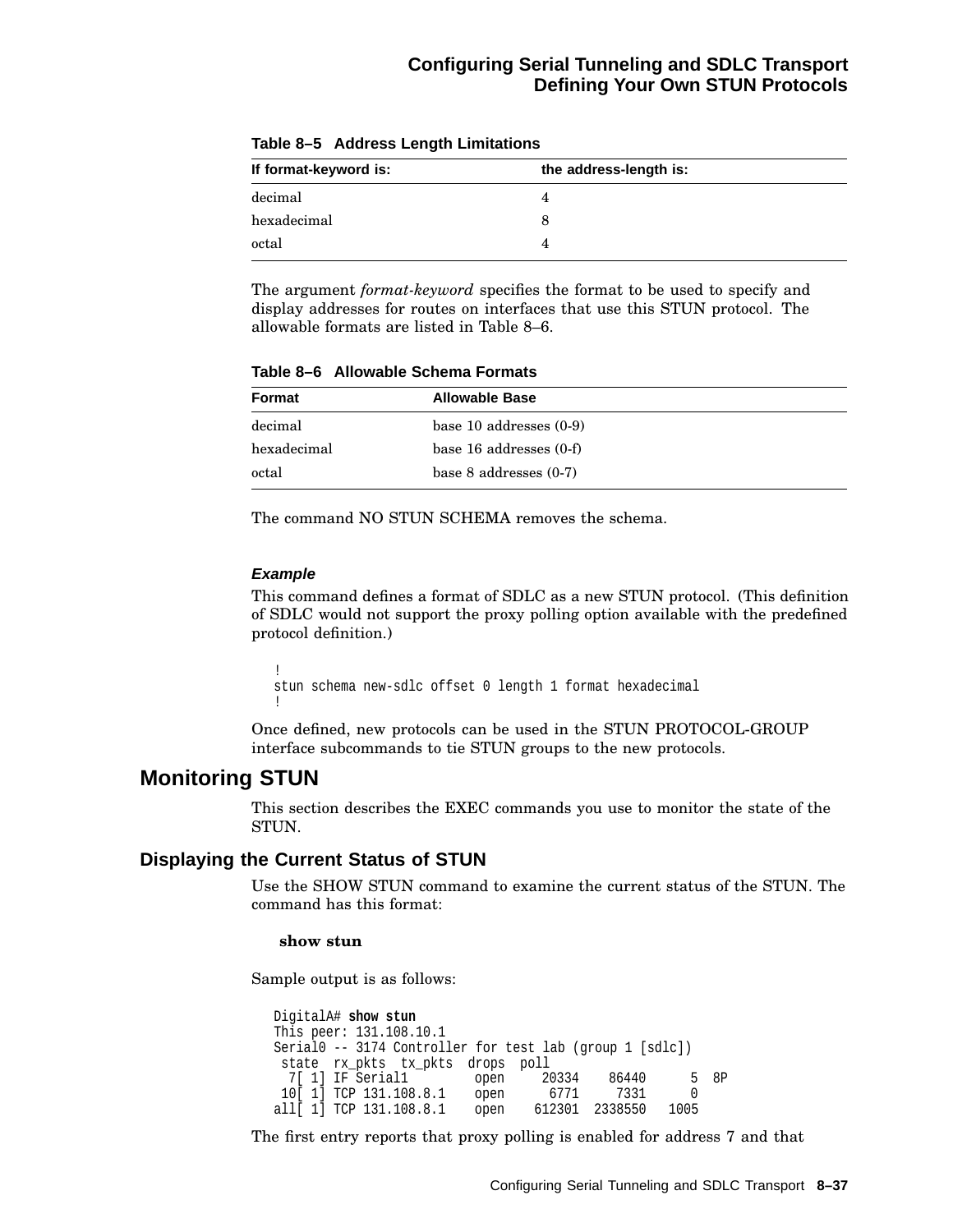# **Configuring Serial Tunneling and SDLC Transport Monitoring STUN**

Serial 0 is running with modulus 8 on the primary side of the link. The link has received 20,334 packets, transmitted 86,440 packets, and dropped 5 packets. See Table 23-7.

| <b>Field</b>        | <b>Descriptions</b>                                                                                                                                                                                               |
|---------------------|-------------------------------------------------------------------------------------------------------------------------------------------------------------------------------------------------------------------|
| This peer           | Lists the peer-name or address. The interface name (as defined<br>by the interface DESCRIPTION subcommand), its STUN group<br>number, and the protocol associated with the group are shown<br>on the header line. |
| <b>STUN</b> address | Address or the word "all" if the default forwarding entry is<br>specified, followed by a repeat of the group number given for<br>the interface.                                                                   |
| Type of link        | Description of link, either a serial interface using Serial<br>Transport ("IF" followed by interface name), or a TCP<br>connection to a remote router ("TCP" followed by IP address).                             |
| state               | State of the link: open is the normal, working state; direct<br>indicates a direct link to another line, as specified with the<br>direct keyword on the STUN ROUTE interface subcommand.                          |
| rx pkts             | Number of received packets.                                                                                                                                                                                       |
| tx_pkts             | Number of transmitted packets.                                                                                                                                                                                    |
| drops               | Number of packets that for whatever reason had to be dropped.                                                                                                                                                     |
| poll                | Report of the proxy poll parameters, if any. A "P" indicates a<br>primary and an "S' indicates a secondary node. The number<br>before the letter is the modulus of the link.                                      |

**Table 8–7 STUN Status Display Field Descriptions**

# **Displaying the Proxy States**

Use the SHOW STUN SDLC command to examine the proxy state of various interfaces on an address-by-address basis. The command has this format:

# **show stun sdlc**

Sample output is as follows:

```
DigitalA# show stun sdlc
Serial 1 -- 3174 controller for test lab
B3: s2 C1: p4 DE: d6
```
This example output shows that Serial 1 has three addresses for which proxy polling is enabled. These are B3, for which this end is a secondary link in state 2; C1 for which this end is a primary link and in state 4; and DE, which is in the primary/secondary/modulus in discovery state 6.

The display reports the status of the interfaces using SDLC encapsulation and tells whether proxy polling is enabled for that interface. Interfaces with proxy polling enabled are noted with the address followed by an indication of node type, "s" for secondary, "p" for primary, or "d" for discovery and the state of the node. Possible node states are defined in Table 8–8.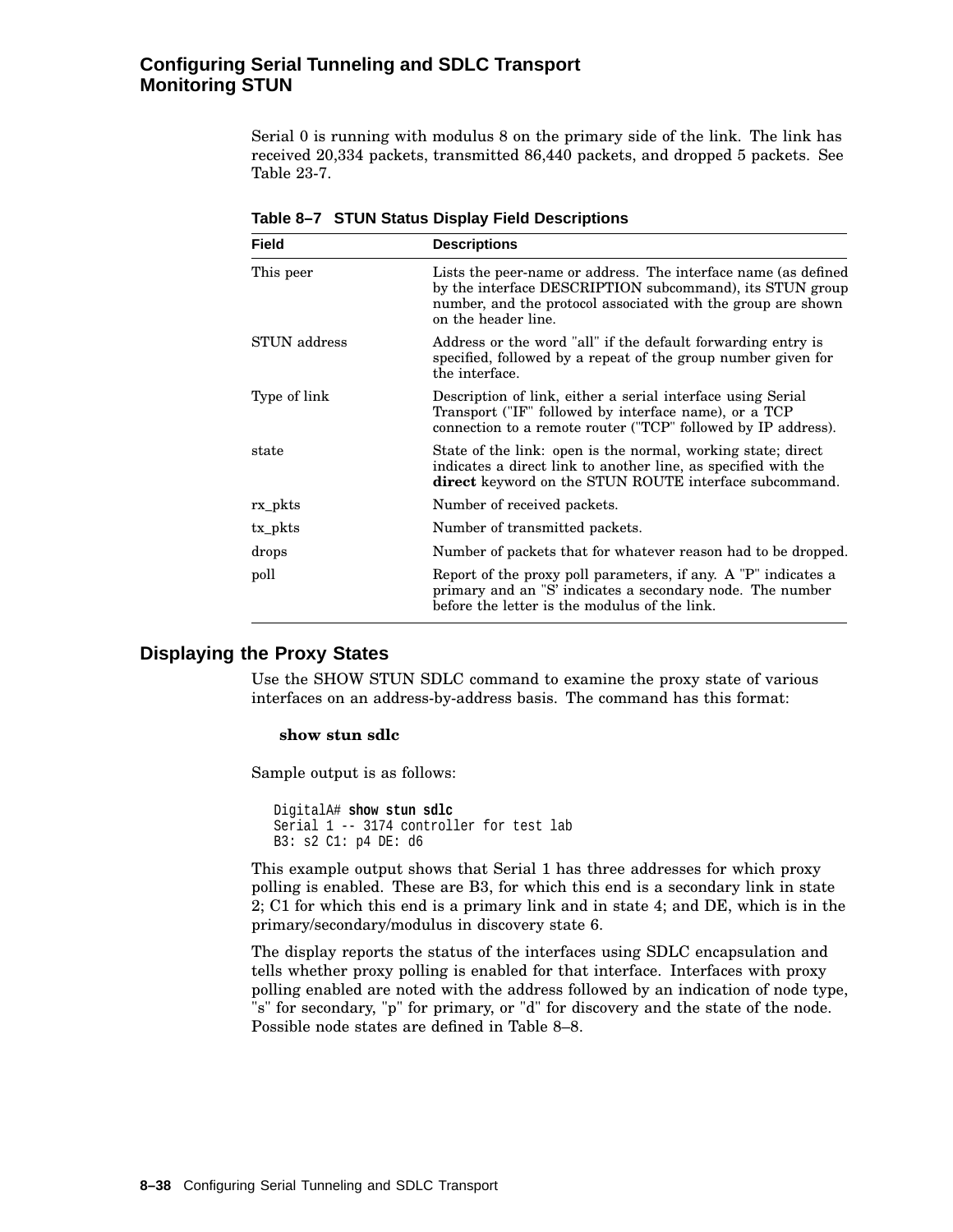| <b>State</b> | <b>Description</b>                                                                                                                                                                                                                                         |
|--------------|------------------------------------------------------------------------------------------------------------------------------------------------------------------------------------------------------------------------------------------------------------|
| $\Omega$     | Significant data traveling between the primary and secondary node.<br>No proxy polling occurring.                                                                                                                                                          |
| $1-3$        | Proxy polling in process of being initiated.                                                                                                                                                                                                               |
| 4            | Proxy polling is activated for the link at this time. If this in the<br>primary node, the router responds to the primary's poll. If this is the<br>secondary node, the router will periodically generate polls for potential<br>response by the secondary. |
| 5            | The primary router has data from the secondary to send to the primary<br>SDLC machine, but is waiting for a poll from that machine before<br>transmitting the data.                                                                                        |
| $6-7$        | This router still is trying to determine the primary/secondary character<br>and modulus of the SDLC hosts attached to it. No proxying is done in<br>these states.                                                                                          |

# **Table 8–8 Node States**

# **Debugging STUN**

This section describes the privileged EXEC debugging commands you use to debug operation of the STUN. Generally, you will enter these commands during troubleshooting sessions with Digital staff. For each DEBUG command, there is a corresponding UNDEBUG command to disable the reports.

# **debug stun-packet** [*group*] [*address*]

The DEBUG STUN-PACKET command enables debugging of packets traveling through the STUN links. When enabled, it will produce numerous messages showing every packet traveling through the links. The optional argument *group* is the decimal integer assigned to a group. When the *group* parameter is given, output will be limited to only packets associated with STUN group specified. If the optional *address* argument is also specified, output will be further limited to only those packets with the STUN address specified. The *address* argument is in the format appropriate for the STUN protocol running for the group for which it is specified.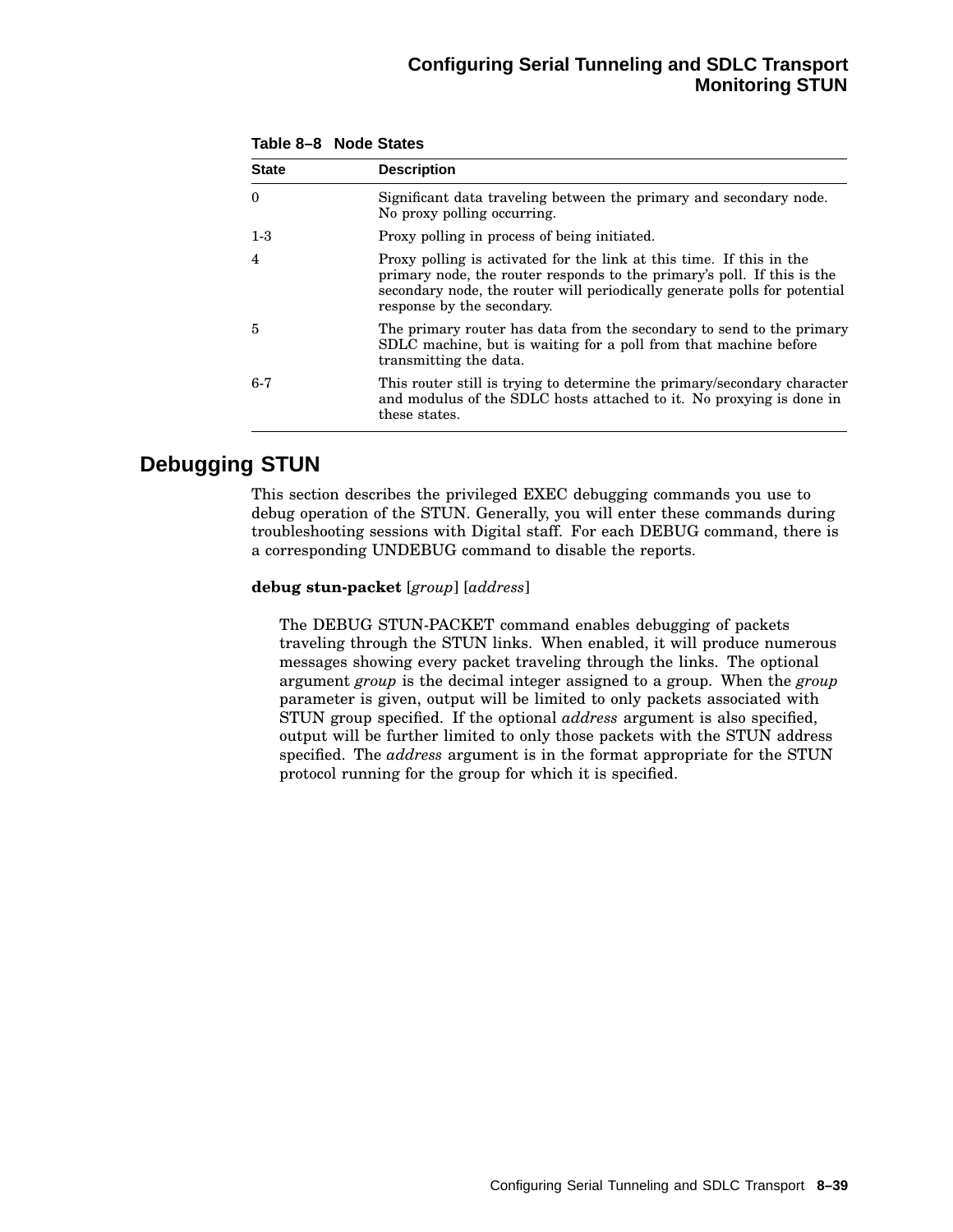# **debug stun**

The DEBUG STUN command enables debugging of STUN connections and status. When enabled, it will cause messages showing connection establishment and other overall status message to be displayed.

# **STUN Global Configuration Command Summary**

Following are the global configuration commands used to configure the STUN function. These commands can appear anywhere in the configuration file.

#### [**no**] **locaddr-priority-list** *list address-number queue-keyword*

Establish queuing priorities based on the address of the logical unit. The argument *list* is an arbitrary integer between 1 and 10 that identifies the LU address priority list selected by the user. The argument *address-number* is the value of the LOCADDR= parameter on the LU macro, which is a one-byte address of the LU in hex. The argument *queue-keyword* is a priority queue name, one of high, medium, normal, or low.

#### [**no**] **priority-list** *list* **stun** *queue-keyword address group-number address-number*

Establishes queuing priorities based on the address of the serial link on a STUN connection. The argument list is an arbitrary integer between 1 and 10 that identifies the priority list selected by the user. The keyword **stun** indicates that this is a serial tunnel feature. The argument *queue-keyword* is a priority queue name, one of high, medium, normal, or low. The keyword address is used with the two arguments *group-number* and *address-number* that uniquely identify a STUN serial link. The argument *group-number* is the group number used in the STUN GROUP interface configuration subcommand. The argument *address-number* is the address of the serial link.

#### [**no**] **stun cos-enable**

Enables SNA class-of-service, which allows prioritization of FEP traffic.

#### [**no**] **stun peer-name** *ip-address*

Enables or disables STUN. The argument *ip-address* is the IP address by which this STUN peer is known to other STUN peers that are using TCP/IP encapsulation.

#### [**no**] **stun poll-interval** *milliseconds*

Changes the interval between each sequence of proxy polls generated on the secondary side of the connection. The argument *milliseconds* is the interval desired, in milliseconds. Default and minimum value is 20, or 1/50th of a second, which is returned by use of the **no** keyword.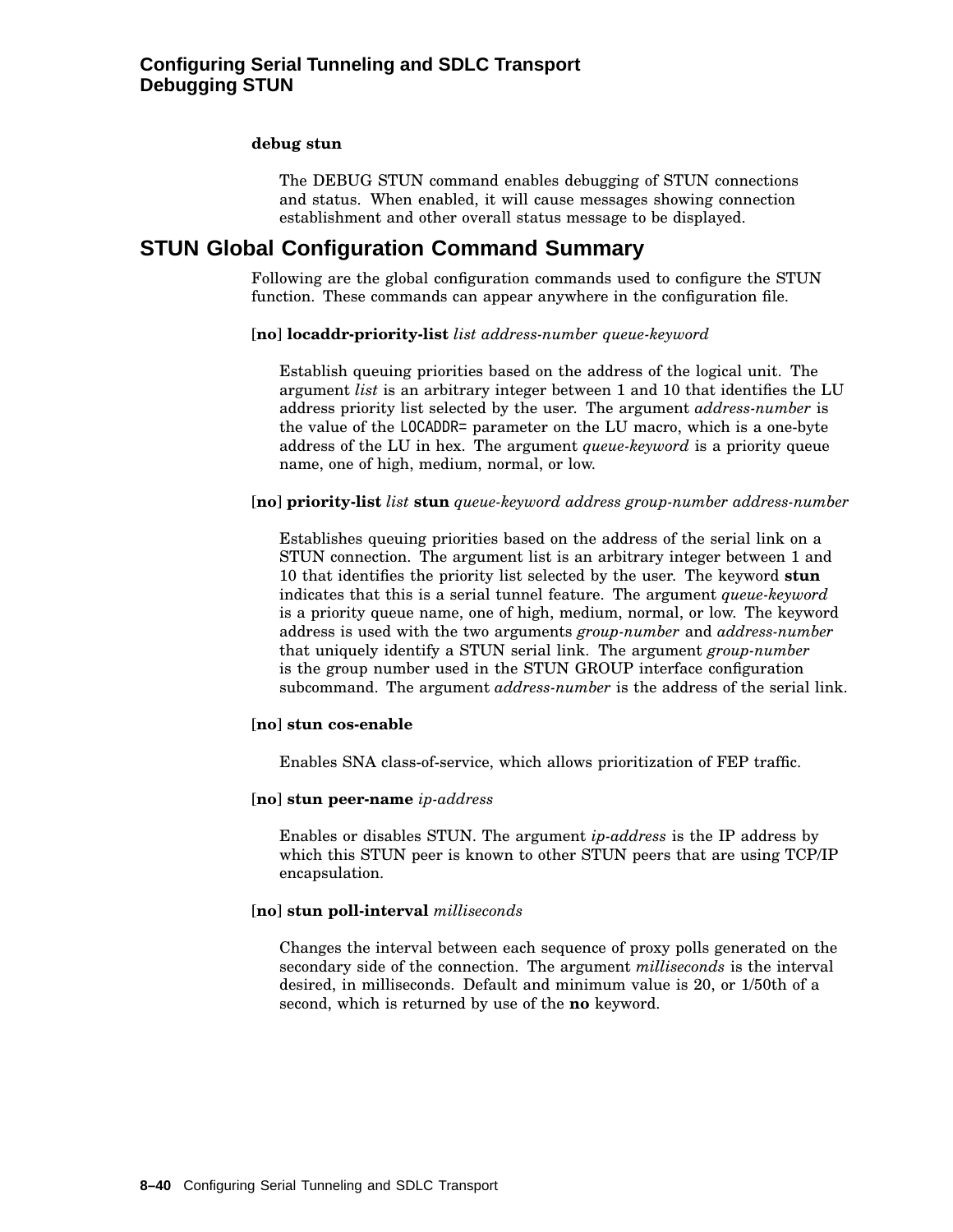# [**no**] **stun primary-pass-through** *seconds*

Changes the number of seconds between each pass through of polls between the primary and secondary SDLC devices. The argument *seconds* defines the interval. The no version of the command restores the default value of 20 seconds.

#### [**no**] **stun protocol-group** *group-number protocol-keyword* **sdlc-tg**

Associates or removes group numbers with protocol names. The *groupnumber* argument can be any number you select between 1 and 255. The *protocol-keyword* argument is any predefined protocol, or protocol you define. Any STUN connections that are members of an **sdlc-tg** group must be locally acknowledged; that is, **local-ack** must be specified as a parameter on the STUN ROUTE interface command. The **no** version of the command with the appropriate group number and protocol removes an interface from the group.

# [**no**] **stun schema** *name* **offset** *constant-offset* **length** *address-length* **format** *format-keyword*

Specifies or removes a format, or schema, for a user-defined protocol. The argument *name* defines the protocol. The argument *constant-offset* specifies the constant offset, in bytes, for the address to be found in the frame. The argument *address-length* specifies the length of that offset. The argument *format-keyword* specifies the format to be used to specify and display addresses for routes on interfaces that use this STUN protocol. The NO STUN SCHEMA *name* command removes the schema. The allowable formats and their maximum lengths are described in Table 8–9.

| <b>Formats</b> | <b>Base</b>                 | Length |  |
|----------------|-----------------------------|--------|--|
| decimal        | base 10 addresses $(0-9)$   |        |  |
| hexadecimal    | base $16$ addresses $(0-f)$ | 8      |  |
| octal          | base $8$ addresses $(0-7)$  |        |  |

**Table 8–9 Allowable Schema Formats**

# **STUN Interface Subcommand Summary**

Following are the interface subcommands used to configure STUN. These commands follow an INTERFACE command.

#### **encapsulation stun**

Enables the STUN function. This command must be specified in order to use STUN.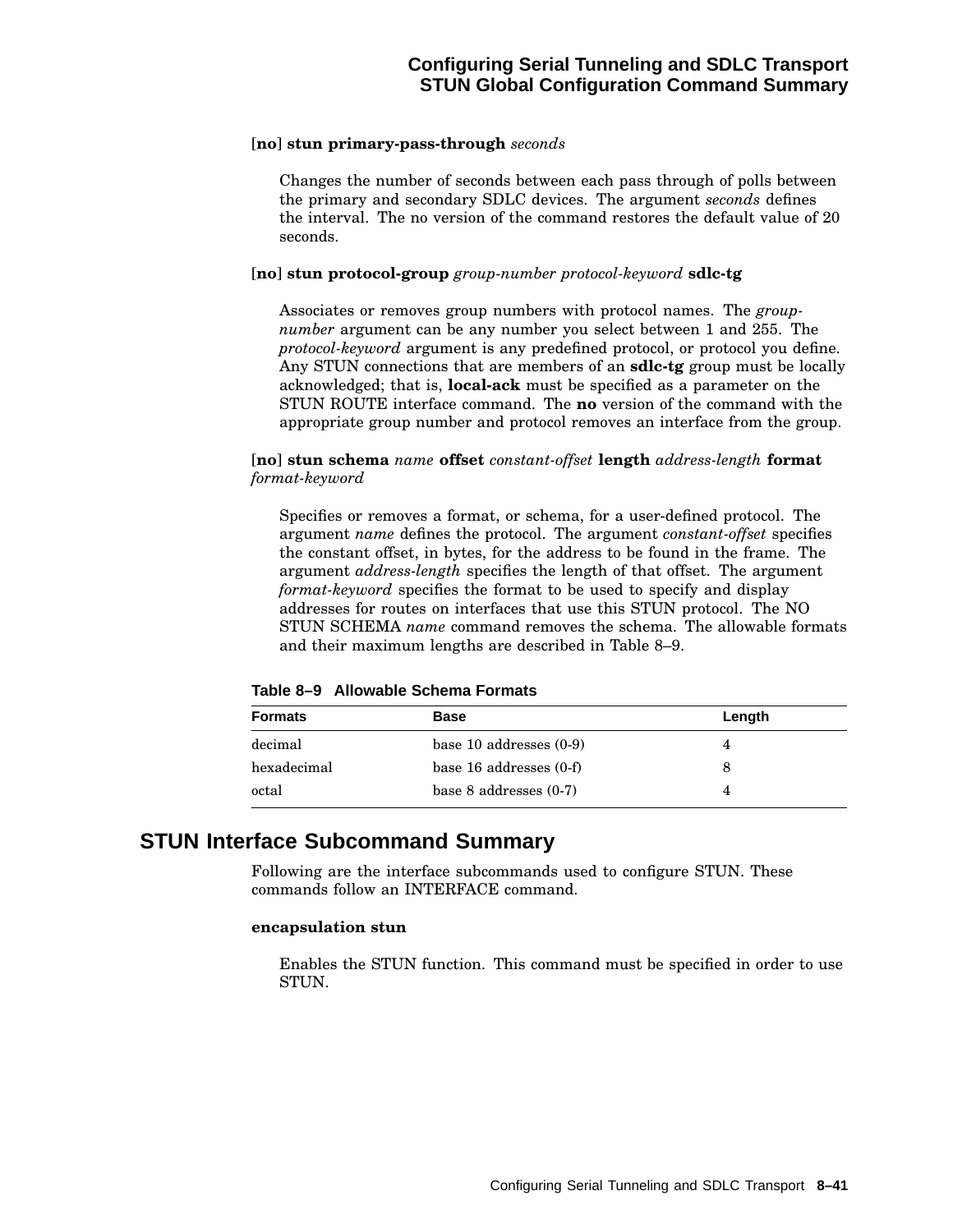# [**no**] **locaddr-priority** *list*

Assigns local address priority list to the output interface. The argument *list* is the priority list number of the input interface.

# [**no**] **priority-group** *list*

Assigns a priority group to the output interface. The argument *list* is the priority list number of the output interface.

#### [**no**] **stun group** *group-number*

Places STUN-enabled interface in a previously defined group. The argument *group-number* is user-defined and must be between 1 and 255 (decimal).

```
[no] stun proxy-poll address address modulus modulus
{primary | secondary}
[no] stun proxy-poll address address discovery
```
Enables or disables proxy polling.

The *address* argument is the address of the device on which to enable proxy polling. The *modulus* argument is the modulus of the link as defined by the MODULUS parameter specified in the line descriptions on the SDLC host.

The **primary** or **secondary** keyword indicate which role the SDLC device is playing.

The **discovery** keyword is used when primary and secondary ends are not specified and connections are negotiated.

Default is proxy polling disabled.

[**no**] **stun route all tcp** *ip-address*

[**no**] **stun route all interface serial** *interface-number*

[**no**] **stun route all interface serial** *interface-number* **direct**

[**no**] **stun route address** *address-number tcp ip-address* [**local-ack**][**priority**]

[**no**] **stun route address** *address-number interface* **serial** *interface-number*

[**no**] **stun route address** *address-number interface* **serial** *interface-number* **direct**

Enables or disables forwarding of frames on the interface.

The **all** keyword is used when all STUN traffic received on the input interface will be propagated regardless of what address is contained in the SDLC frame.

The **tcp** keyword causes the TCP/IP encapsulation to be used to propagate frames that match the entry. Enter the address that identifies the remote STUN peer that is connected to the far SDLC link for the *ip-address* argument.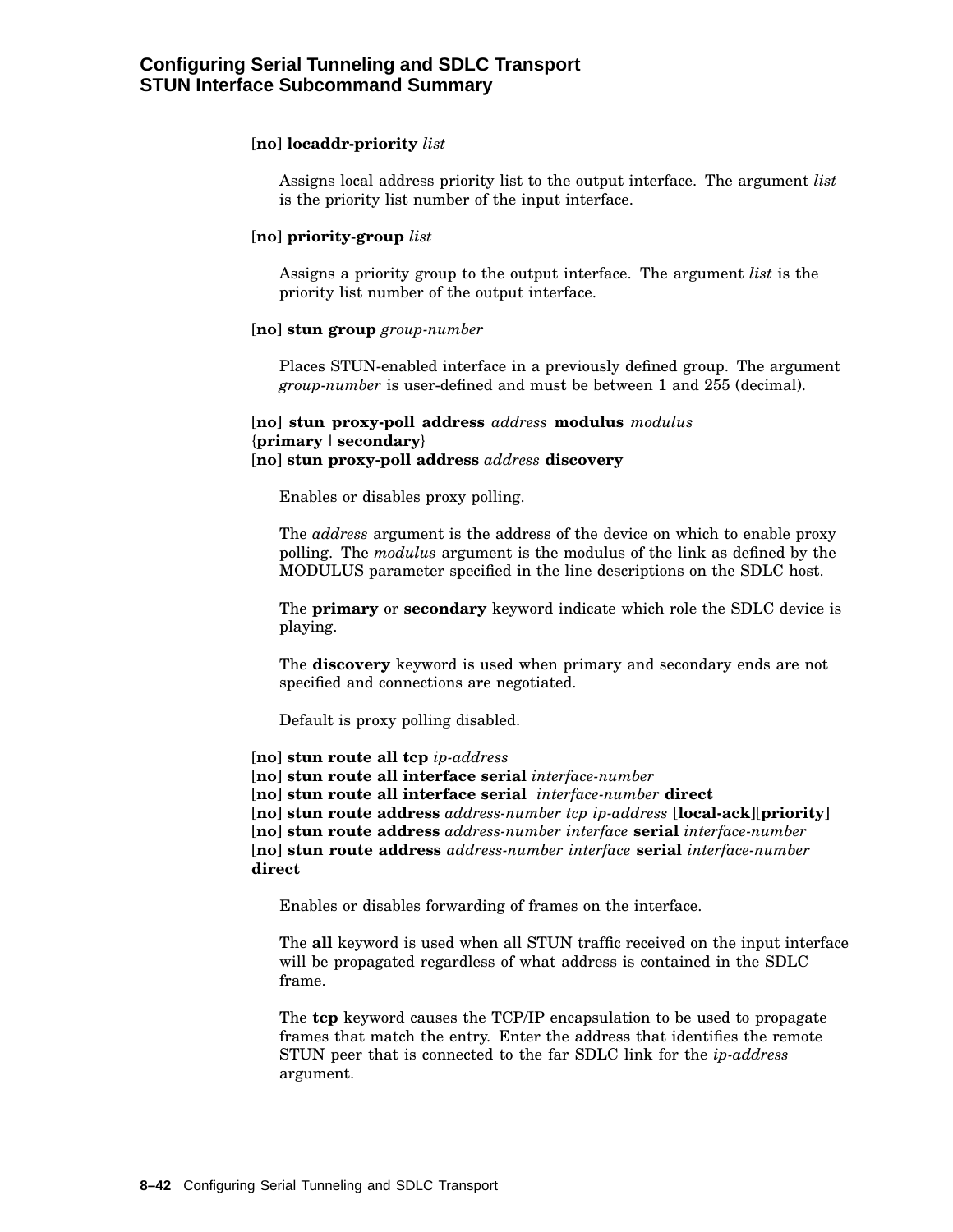# **Configuring Serial Tunneling and SDLC Transport STUN Interface Subcommand Summary**

The **local-ack** keyword specifies that SDLC sessions are locally terminated. The **priority** keyword may be specified along with local-ack to enable priority queuing for the SDLC frames. The prioritization feature does add overhead, so be selective in its use.

The **interface serial** keywords cause the STUN TCP/IP encapsulation function to be used to propagate the SDLC frame. There must be an appropriately configured router on the other end of the designated serial line. Enter the serial line number connected to the router for the *interface-number* argument.

The **address** keyword specifies how an SDLC frame that contains a particular address is to be propagated. The *address-number* argument varies with the protocol type. The argument will accept any octal, decimal, or hexadecimal address in the range allowed by the protocol.

The **all** and **address** keywords are used for the same input serial interface. When this is done, the address specifications take effect first. If none of these match, the **all** keyword will be used to propagate the frame.

The **direct** keyword is used to indicate that the specified interface is also a direct STUN link, rather than a serial connection to another peer.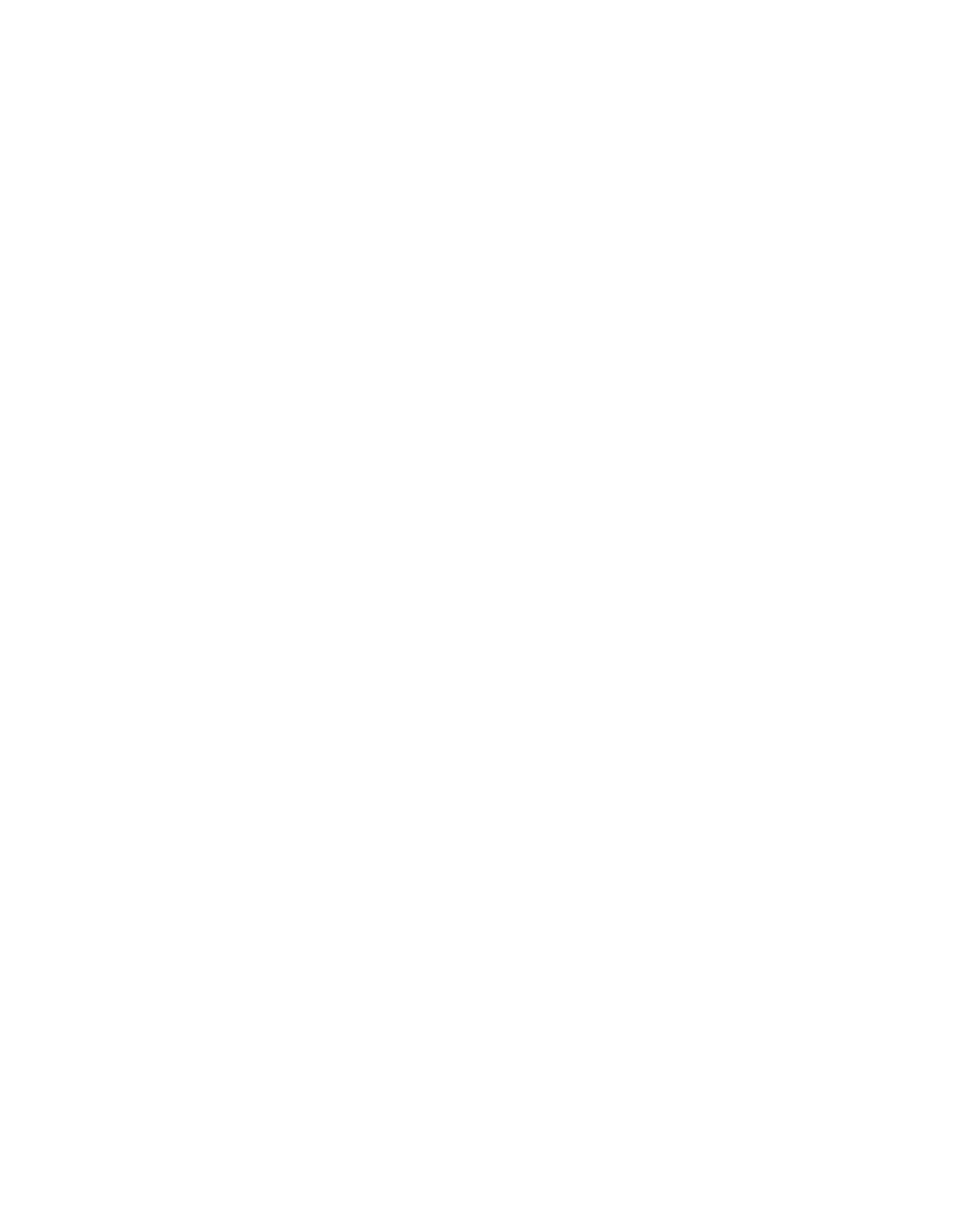**9**

# **LLC2 and SDLC Link-Level Support**

This chapter provides an overview of DECbrouter 90's implementation of the two IBM Data Link Level protocols:

- The LLC2 protocol used in LAN media connectivity, including Token Rings
- The SDLC serial link protocol used in WAN media IBM connectivity, including serial links

LLC2 and SDLC are never used alone, but provide a data link level support for other, higher-level router features.

The following features in software Release 9.1 use LLC2:

- Local Acknowledgment
- IBM LAN Network Manager support
- SDLLC SDLC/LLC2 Media Translation
- ISO Connection-Mode Network Services (CMNS)

The feature in software Release 9.1 that uses SDLC is SDLC/LLC2 Media Translation.

**Note**

SDLC, in the sense described here, is not and must not be configured for the SDLC Serial Tunnel. The section on SDLC in this chapter describes situations in which the DECbrouter 90 router acts as an SDLC *station*. With Serial Tunneling, the DECbrouter 90 router does not appear as a station, but merely *passes through* the frames between two other SDLC-speaking stations.

Information on fine-tuning and customizing these protocols for use in the router is also found in this chapter. Most often, you will not need to customize these parameters, because the default system values for the parameters described in this chapter provide good results for most purposes. You will want to refer to this chapter when performance or functionality may be suffering, and a modification of these link-level parameters offers some hope in the solution of your current network problem. Also, if your network exhibits highly unusual characteristics in its very design, such as unusually large delay parameters, you will want to consult this chapter for the effects such designs can have on the operation of SDLC or LLC2.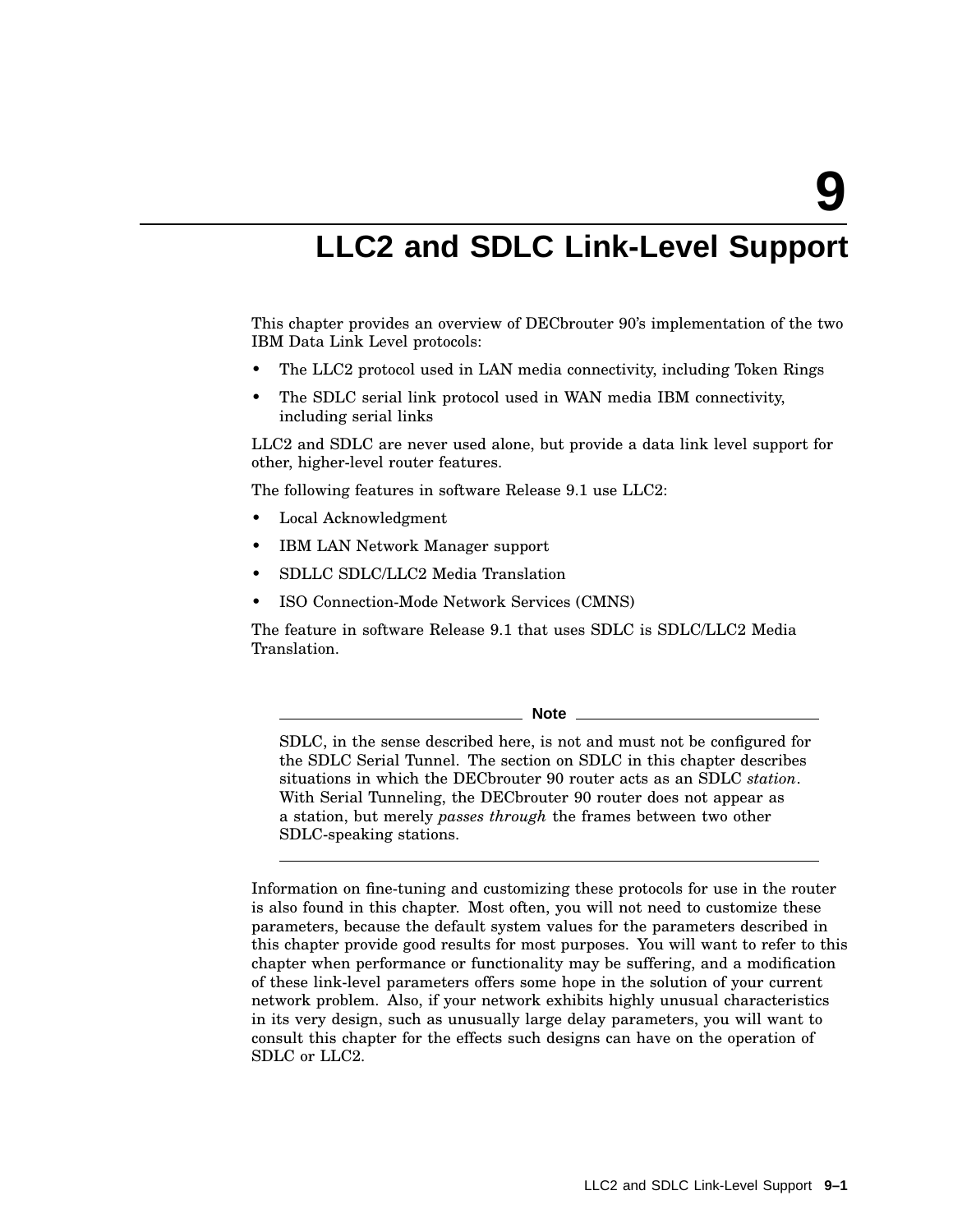# **Overview and Comparison of SDLC and LLC2**

LLC2 and SDLC are both data link level, reliable protocols. Link-level protocols operate below the network level; that is, network protocols such as ISO CMNS and SNA run on top of these layers.

They are reliable because two stations communicating with LLC2 or SDLC will do the following:

- Open and close sessions with each other before and after sending data
- Acknowledge the receipt of any frames the other station sends
- Control the flow of data between them by limiting the number of frames that can be sent by one before the other acknowledges any of them
- Recover from errors and inform the other station of this

LLC2 and SDLC protocols differ primarily in two ways: the *role* each station plays in relationship to the other, and how the stations are *addressed*.

# **Role of LLC2 and SDLC Stations**

The following describes the different roles of LLC2 and SDLC stations:

- LLC2 stations communicate in an *asynchronous balanced mode* (ABM). LLC2-speaking stations are considered *peers* and can send data to other LLC2 stations at any time.This ability to send data at any time is called being *asynchronous*. *Balanced* mode means that each station can send to others without permission.
- SDLC stations communicate in a *normal response mode* (NRM). SDLCspeaking stations assign one station to be the *primary* station and the other to be the *secondary* station. Only the primary can start and stop sessions, and the secondary can send data to the primary only in response to being *polled* by the primary. This requirement that only one of the two stations can talk at a given time is called *normal* communications. The ability for the secondary station to talk only in response to the primary station's polls is called *response mode*.

# **Addressing LLC2 and SDLC Stations**

The following describes how LLC2 and SDLC stations are addressed:

- All frames used in LLC2 communication have both a source and destination address. LLC2-speaking stations usually communicate over a local area network (LAN) on which many stations communicate. As such, each station needs its own address. Because the LLC2 protocol runs at the link layer, the MAC (interface) address is typically used.
- SDLC frames have only a single address. SDLC-speaking stations communicate on serial links. Typically, there is one primary and one secondary station. If there were only two stations on any serial link, then no address would be needed. Any frame received would be meant for the station receiving it. However, modem- or line-sharing devices (MSDs or LSDs) are sometimes used to allow one primary station to communicate to many secondary stations. Because there is only one primary, it needs no address. However, each secondary station needs one, because each must distinguish frames meant for it versus frames meant for the others. Therefore, all SDLC frames specify a single address: the address of the secondary station.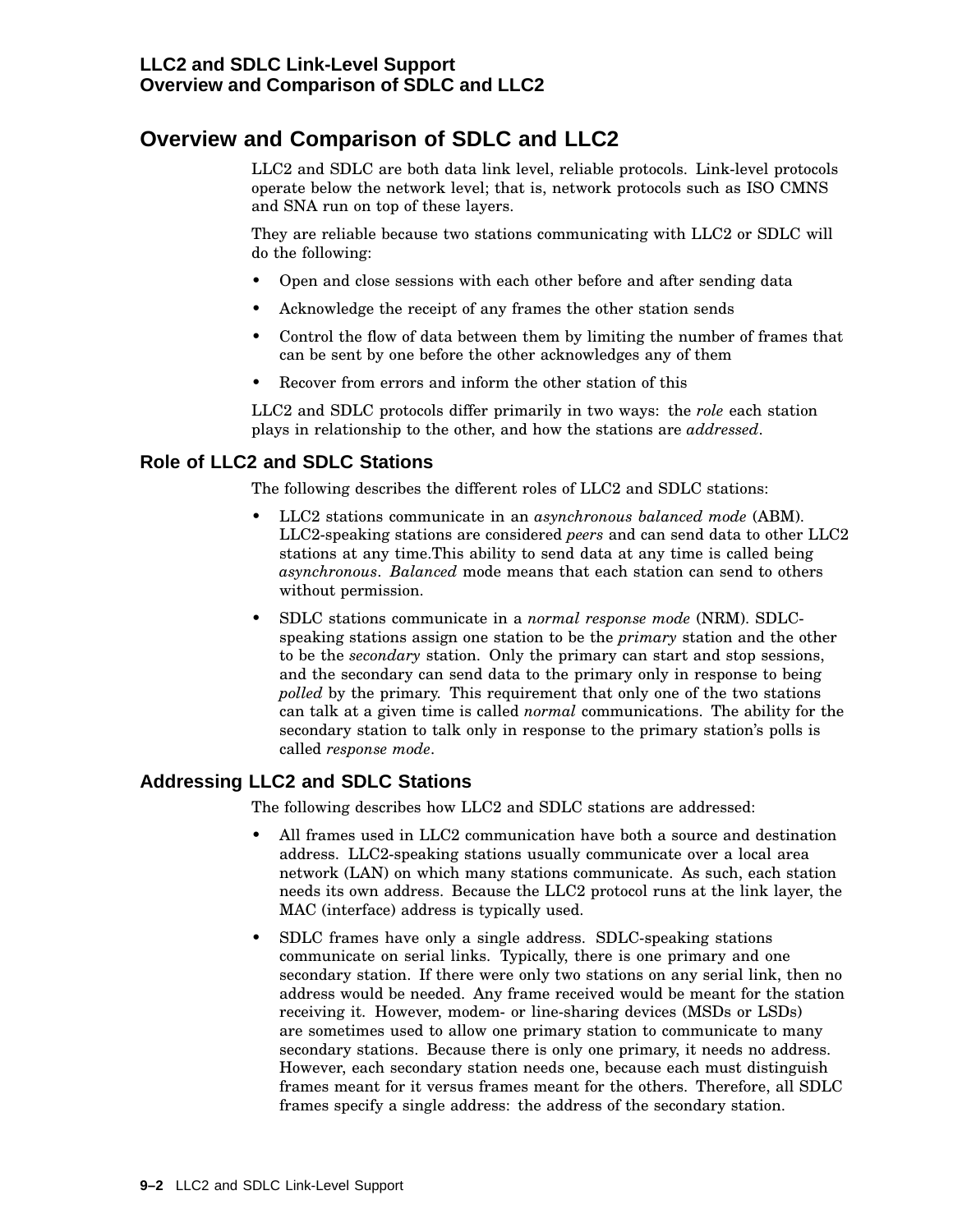# **DECbrouter 90's Implementation of LLC2**

The DECbrouter 90 router supports LLC2 connections over Ethernet. LLC2 connections are used in support of the IBM LAN Network Manager, LLC2 Local Acknowledgment, SDLLC SDLC/LLC2 Media Translation, and CMNS.

All of the LLC2 commands are optional and can be changed when you want to fine-tune LLC2 performance.

# **Configuring LLC2**

LLC2 is configured by interface. The following shows the LLC2 interface subcommand syntax for all LLC2 commands:

# **llc2** *keyword value*

The following list includes some instances in which you may change LLC2 parameters:

- To control the maximum number of I-frames received before being acknowledged
- To control the maximum amount of time to allow incoming I-frames to stay unacknowledged
- To control the frequency of polls
- To control the response time to poll frames

Table 9–1 shows the LLC2 parameters that you can set. For each value, the table shows the minimum and maximum allowed values, as well as the default. Following this table are descriptions of each parameter and some typical situations when you may wish to change parameter values.

| Command               | Argument     | <b>Minimum</b> | <b>Maximum</b> | <b>Default</b> |
|-----------------------|--------------|----------------|----------------|----------------|
| llc2 ack-max          | packet-count | 1              | 255            | 3              |
| llc2 ack-delay-time   | msec         | ı.             | 60000          | 3200           |
| llc2 idle-time        | msec         | 1              | 60000          | 10000          |
| llc2 local-window     | packet-count |                | 127            | 7              |
| llc2n2                | retry-count  |                | 255            | 8              |
| llc2 t1-time          | msec         |                | 60000          | 1000           |
| llc2 tbusy-time       | msec         |                | 60000          | 9600           |
| llc2 trej-time        | msec         |                | 60000          | 3200           |
| llc2 tpf-time         | msec         |                | 60000          | 1000           |
| llc2 xid-neg-val-time | msec         |                | 60000          | $\mathbf{0}$   |
| llc2 xid-retry-time   | msec         |                | 60000          | 60000          |

**Table 9–1 LLC2 Parameters**

#### **Note**

All timers are specified in milliseconds.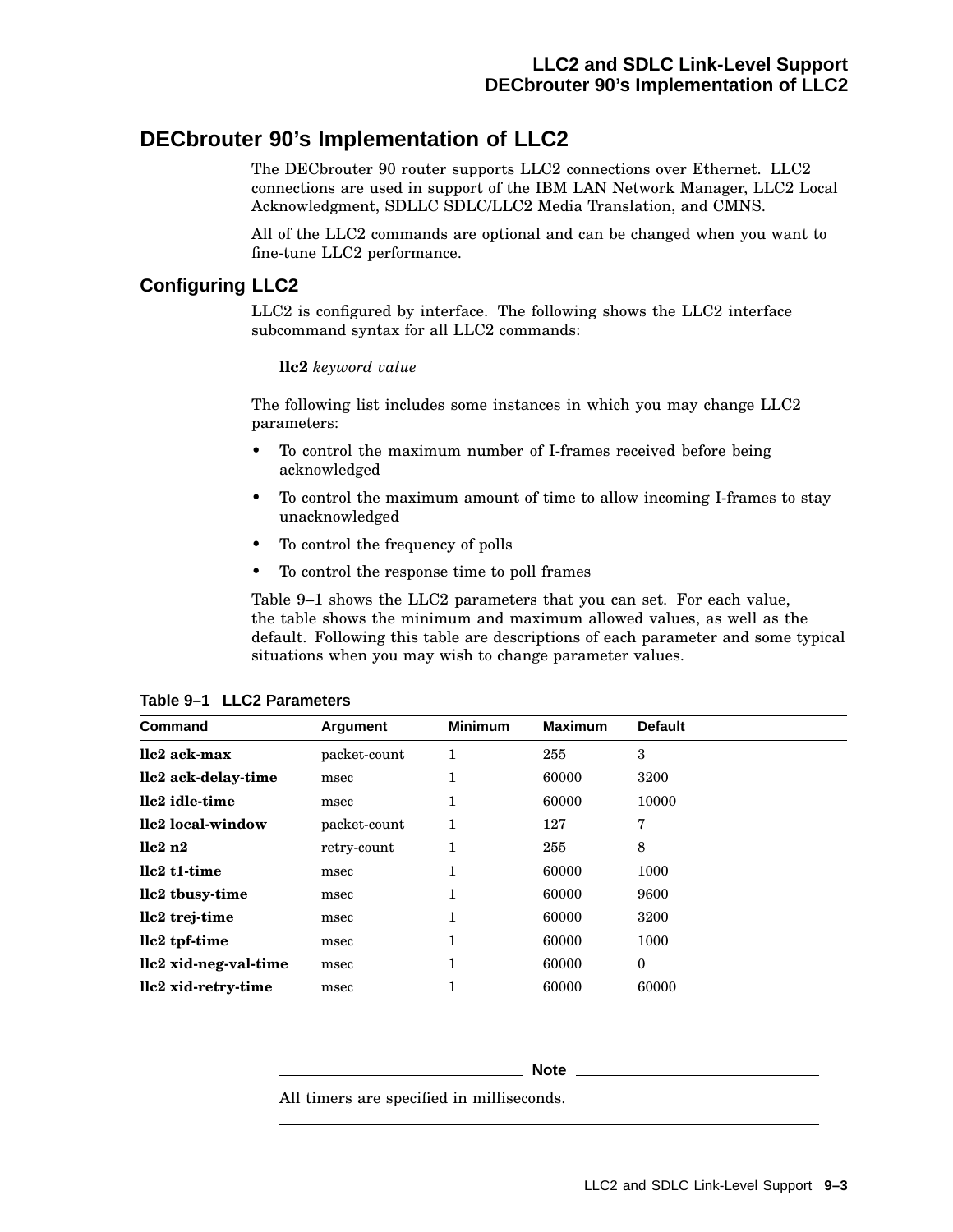# **LLC2 and SDLC Link-Level Support DECbrouter 90's Implementation of LLC2**

The LLC2 ACK-MAX command controls the maximum number of information frames (I-frames) the router can receive before it must send an acknowledgment of these frames to their sender.

#### **llc2 ack-max** *packet-count*

As stated in the overview, an LLC2-speaking station can send only a predetermined number of frames before it must wait for an acknowledgment from the receiver. If the receiver waits until receiving a large number of frames before acknowledging any of them, and then acknowledges them all at once, it reduces overhead on the network. For example, an acknowledgment for five frames can specify that all five have been received, as opposed to sending a separate acknowledgment for each frame. Thus, the number of acknowledgments traveling on the network is reduced. To keep network overhead low, make this parameter as large as possible. However, some LLC2-speaking stations expect this to be a low number. For example, some NetBIOS-speaking stations expect an acknowledgment to every frame. Therefore, for these stations, this number is best set to 1. Experiment with this parameter to determine the best configuration.

The **llc2 ack-delay-time** controls the maximum amount of time the router allows incoming I-frames to stay unacknowledged.

#### **llc2 ack-delay-time** *msec*

Each LLC2 station, upon receiving an information frame, starts an *alarm clock*, or timer. If this alarm clock goes off before an acknowledgment for the frame has been sent, an acknowledgment will be sent for the frame, even if the **llc2 ack-max** number of received frames has not been reached. For example, assume you have the configuration that follows:

interface tokenring 0 llc2 ack-max 3 llc2 ack-delay-time 800

At time 0, for example, two information frames are received. The ack-max amount of three has not been reached, so no acknowledgment for these frames is sent. If a third frame, which would force the router to send an acknowledgment, is not received in 800 milliseconds, an acknowledgment will be sent anyway, because the ack-delay timer alarm will have gone off. At this point, because all frames are acknowledged, the counter for the ack-max purposes will be reset to zero.

Experiment with this parameter to determine the configuration that balances undesirable acknowledgment network overhead and quick response time (by receipt of timely acknowledgments) for stations sending large amounts of information frames.

The LLC2 IDLE-TIME command controls the frequency of polls during periods of idle traffic.

#### **llc2 idle-time** *msec*

Periodically, when nothing is going on in an LLC2 session (no information frames are being transmitted), LLC2 stations are likely to send an "are you there" frame to each other, to which a similar frame is sent back letting each other know that they are, in fact, still there. This parameter controls the amount of idle time that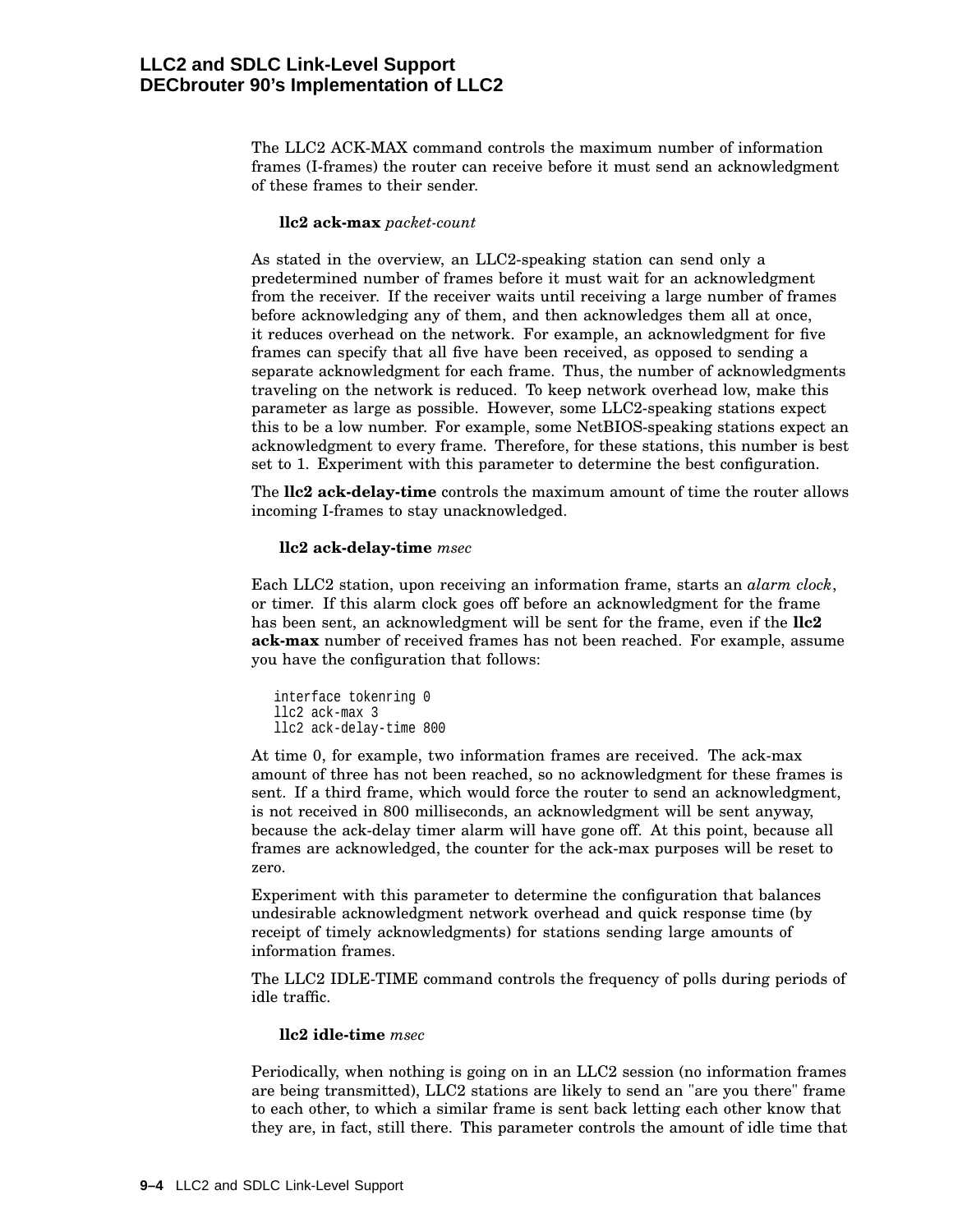# **LLC2 and SDLC Link-Level Support DECbrouter 90's Implementation of LLC2**

must go by before one of these "are you there" frames are sent. These "are you there" frames are actually called *Receiver Readys*.

Set this number to a low enough value to ensure a timely discovery by the router to learn whether an LLC2 station to which it is talking has died. However, you do not want to set this too low, or you will create a network overhead with too many "are you there" frames.

The LLC2 LOCAL-WINDOW command controls the maximum number of information frames the router sends before it waits for an acknowledgment to these frames.

#### **llc2 local-window** *packet-count*

Set this number to the maximum value that can be supported by the stations to which the router communicates. Setting this value too large can cause frames to be lost, because the receiving station may not be able to receive all of them.

The LLC2 N2 command controls the amount of times the router retries various operations, including sending unacknowledged frames, or retrying remote busy station polling.

#### **llc2 n2** *retry-count*

This parameter controls the *retry-count* limit. An LLC2 station must have some limit to the number of times it will resend a frame when the receiver of that frame has not acknowledged it for any reason. After the router is told a remote station is busy, it will poll again based on the *retry-count* until it gives up. When this retry count is exceeded, the LLC2 station terminates its session with the other station.

Very often, there is little need to change the retry count limit, and doing so is not recommended.

The LLC2 T1-TIME command controls how long the router waits for an acknowledgment to transmitted I-frames.

#### **llc2 t1-time** *msec*

When an LLC2 station sends a frame, it waits for an acknowledgment from the receiver saying that this frame has been received. Of course, the sending station cannot wait forever for a response. When the frame is sent, a timer is started. This timer is called the *T1 timer* and is controlled by this parameter. If this timer reaches its limit before the acknowledgment is received, the router tries again and resends the frame.

The amount of times the router will retry sending a frame before disconnecting the session is controlled by the **llc n2** parameter.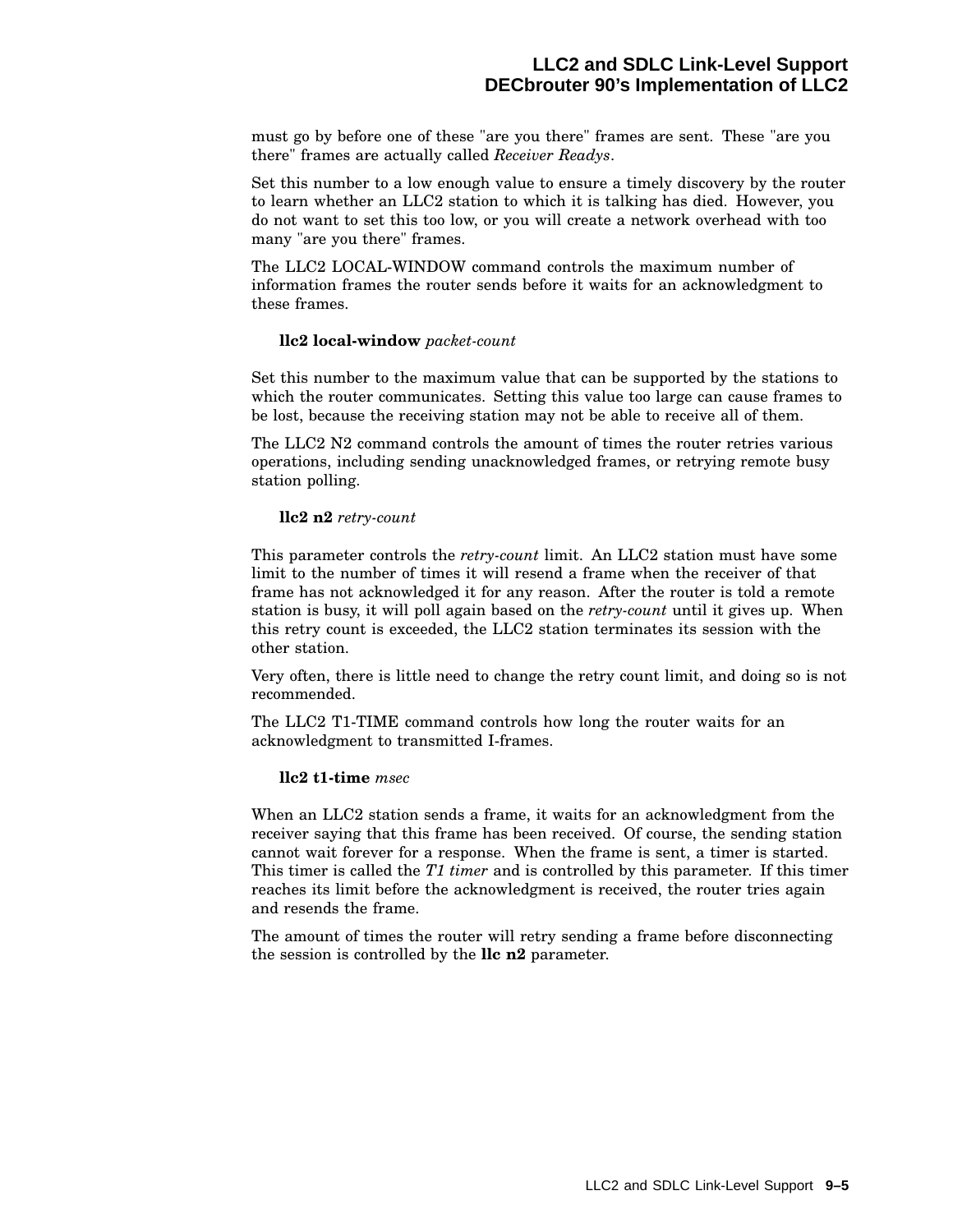**Note**

The **llc2 t1-time** parameter is extremely important, and is probably the one you will most want to change. Ensure that this parameter can account for the round-trip time between the router and its LLC2 speaking stations under heavy network loading conditions. Avoid causing unnecessary retransmissions to be sent at any cost; they will only add to the network load.

The LLC2 TBUSY-TIME command controls the amount of time the router allows the other LLC2 station to stay in a busy state before this router attempts to poll the remote station again, hoping for a clear state.

# **llc2 tbusy-time** *msec*

LLC2 stations have the ability to tell each other that they are temporarily busy, so the other station should not attempt to send any new information frames. The frames sent to indicate this are called *Receiver Not Ready (RNR) frames*.

Usually, there is little reason to change this parameter. You would only do so to increase the value if you discover that you have LLC2-speaking stations that have unusually long busy periods before they clear their busy state indicating that they are ready to receive more I-frames. Therefore, you would not want to time these stations out.

The amount of times the router will retry polling the remote station hoping for a clear state before disconnecting the session is controlled by the **llc n2** parameter.

The LLC2 TREJ-TIME command controls the amount of time the router waits for a resend of a rejected frame before resending the reject (REJ) command to the remote.

# **llc2 trej-time** *msec*

When an LLC2 station sends an information frame, a sequence number (called the N(S) value or *Number of Sent frame*) is included in the frame. The LLC2 station that receives these frames will expect to receive them in order. If it does not, it can reject a frame and indicate which frame it is expecting to receive instead.

Of course, the LLC2 station that sends the REJ does not want to wait forever to receive the correct frame. Therefore, upon sending a reject, it starts a *reject timer*. If the frames are not received before this timer expires, the reject is resent.

The amount of times the router retries sending the REJ frame without getting the rejected I-frame sent to it before disconnecting the session is controlled by the **llc n2** parameter.

The LLC2 TPF-TIME command controls the amount of time the router waits for a *final* response to a *poll* frame that it sent before the router resends the original *poll* frame.

#### **llc2 tpf-time** *msec*

LLC2 was designed from earlier serial link protocols, including SDLC. Therefore, when sending a command that must receive a response, or completing the transmission of data, a *poll* bit is sent in the frame. This is the receiving station's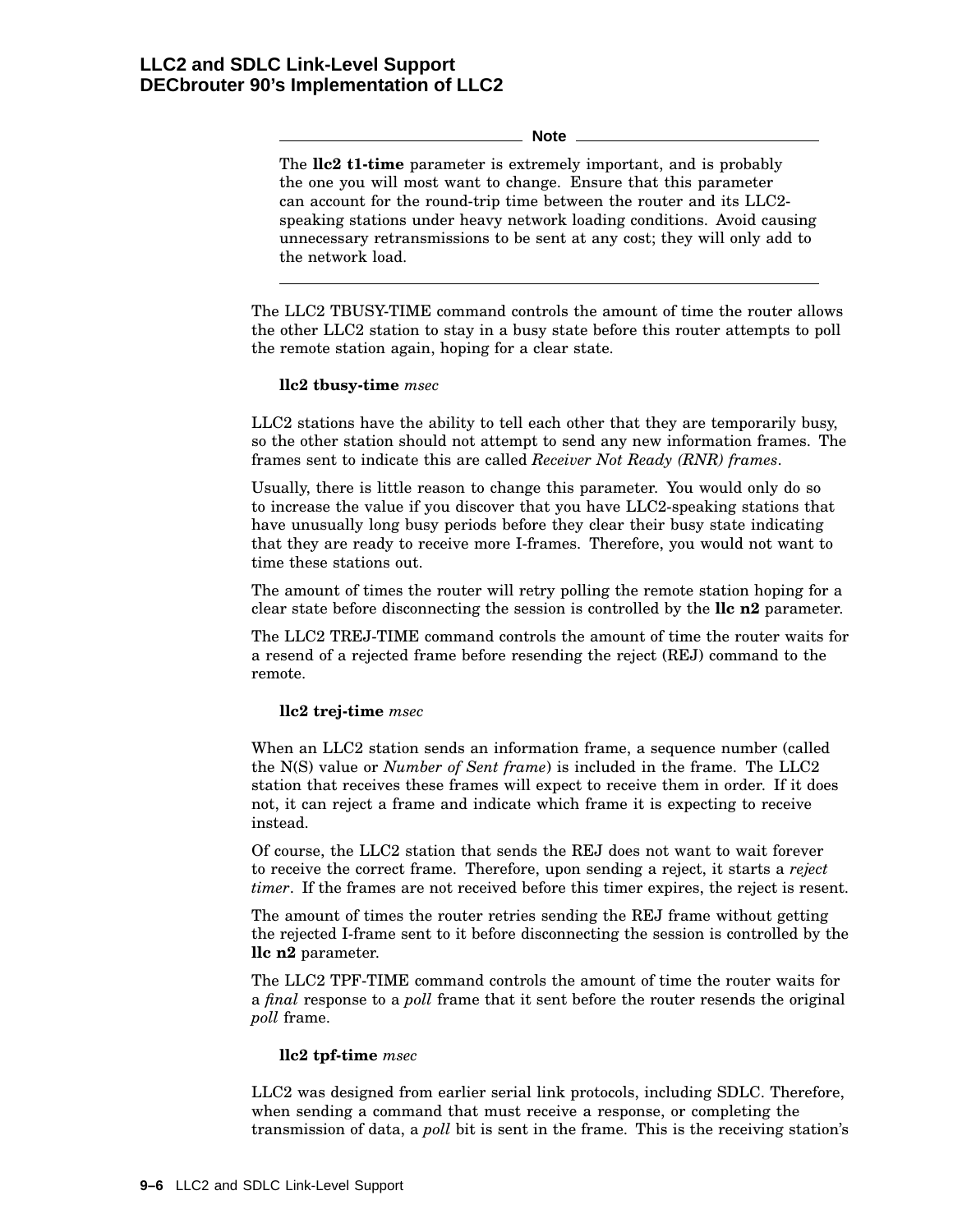clue that the sender is expecting some response from it, be it an acknowledgment of information frames, or an acknowledgment of more administrative tasks, such as the starting and stopping of the session. Once a sender gives out the *poll* bit, it cannot send any other frame with the *poll* bit set until the receiver replies to that *poll* frame with a frame containing a *final* bit set. Obviously, if the receiver is poorly designed or buggy, it may never give that *final* bit back to the sender. Therefore, the sender could be stuck waiting for a reply that will never come. To avoid this problem, when a poll-bit-set frame is sent, a *transmit-poll-frame (TPF)* timer is started. If this timer expires, the router assumes that it can send another frame with a *poll* bit.

Usually, you will not want to change this value. If you do, it should be somewhat larger than the **t1-time**, because frames with *poll* bits can often take some time longer for a station to process once received. Increase this timer if you find that you have such slow LLC2 stations.

The **llc n2** parameter controls the number of times the router retries sending the *poll* frame to the remote station hoping for a response before disconnecting the session.

The LLC2 XID-NEG-VAL-TIME command controls the frequency of XID transmissions by the router.

# **llc2 xid-neg-val-time** *msec*

LLC2-speaking stations can communicate *exchange of identification (XID)* frames to each other. These frames identify the stations at a higher level than the MAC address and also can contain information about the configuration of the station. These frames are typically sent only during setup and configuration periods when it is deemed that sending them is useful. The greatest frequency at which this information is transferred is controlled by this timer.

**Note**

Do not change the **llc2 xid-neg-val-time** parameter unless requested by Digital.

The LLC2 XID-RETRY-TIME command controls how long the router waits for a reply to the XID frames it sends to remote stations.

# **llc2 xid-retry-time** *msec*

Along with the periodic normal retransmittal of XID frames controlled by the **xid-neg-val-time**, the amount of time that the router will wait for an XID from the remote LLC2 station in response to its XID must be controlled. This xid-retry timer controls this value. It should be set to a somewhat larger value than the T1 time, and should be set in situations where the roundtrip delay through the network is unexpectedly large.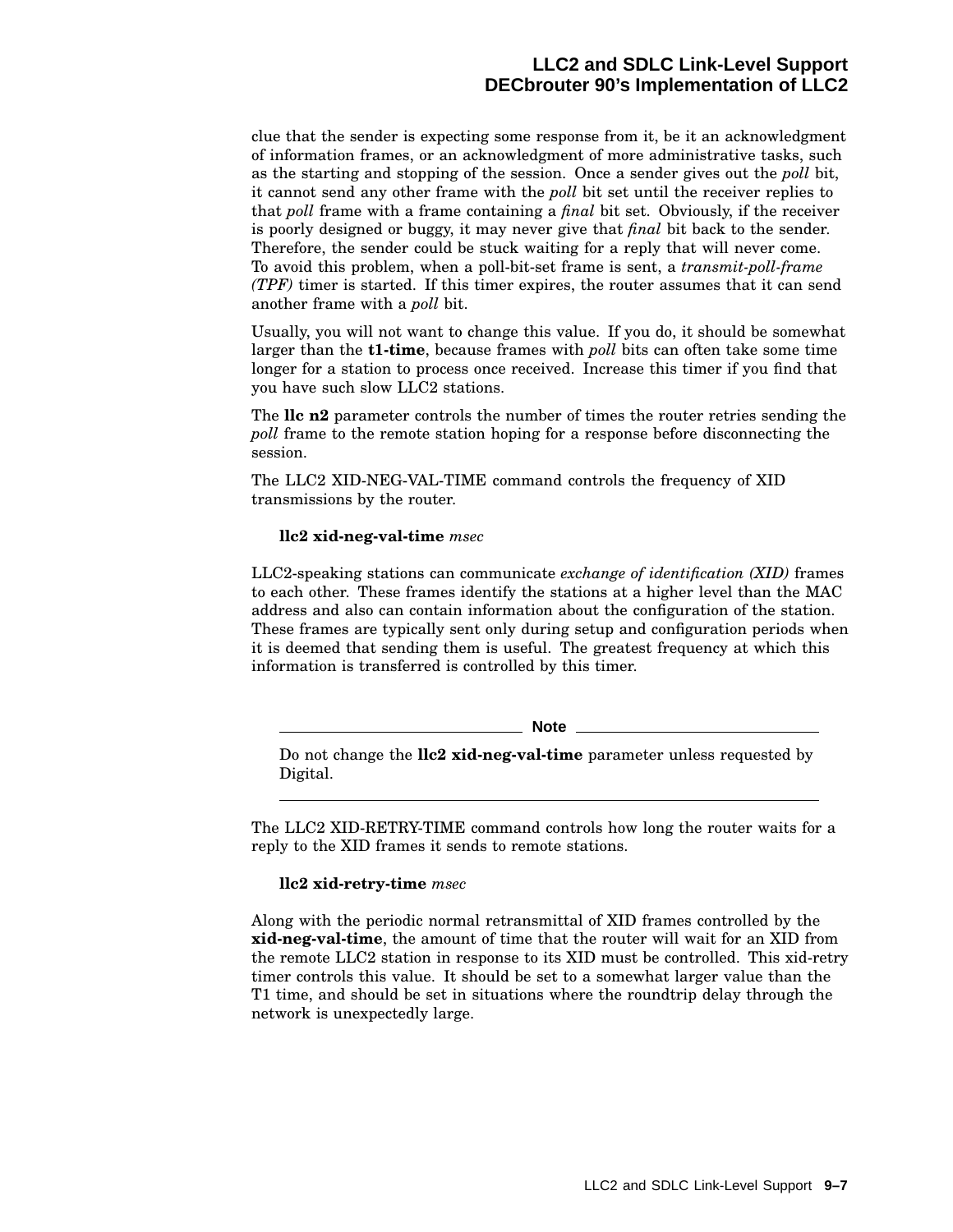# **Monitoring LLC2**

The following EXEC command, with example output, gives the state of LLC2 connections within a DECbrouter 90:

#### **show llc2**

The SHOW LLC2 command shows the LLC2 connections active in the router. The following is an example of this output:

```
Ethernet0 DTE=1000.5A59.04F9,400022224444 SAP=04/04, State=NORMAL
V(S)=5, V(R)=5, Last N(R)=5, Local window=7, Remote Window=127
ack-max=3, n2=8, Next timer in 7768
xid-retry timer 0/60000 ack timer 0/1000
p timer 0/1000 idle timer 7768/10000
rej timer 0/3200 busy timer 0/9600
ack-delay timer 0/3200
CMNS Connections to:
Address 1000.5A59.04F9 via Serial1
 Protocol is up
 Interface type X25-DCE RESTARTS 0/1
 Timers: T10 1 T11 1 T12 1 T13 1
```
Table 9–2 describes the SHOW LLC2 command fields.

| <b>Field</b> | <b>Description</b>                                                                                                                                                                                                                                                                                                                                                          |
|--------------|-----------------------------------------------------------------------------------------------------------------------------------------------------------------------------------------------------------------------------------------------------------------------------------------------------------------------------------------------------------------------------|
| Interface    | Interface on which the session is established.                                                                                                                                                                                                                                                                                                                              |
| <b>DTE</b>   | Address of the station to which the router is talking on this<br>session. (The router's address is the MAC address of the<br>interface on which the connection is established, except when<br>Local Acknowledgment or SDLLC is used. In those cases,<br>the address used by the router is shown as in this example,<br>following the DTE address and separated by a comma.) |
| SAP          | The other station's and the router's (remote/local) Service<br>Access Point for this connection. The SAP is analogous to a<br>"port number" on the router and allows for multiple sessions<br>between the same two stations.                                                                                                                                                |
| <b>State</b> | The current state of the LLC2 session; can be any of:                                                                                                                                                                                                                                                                                                                       |
| <b>ADM</b>   | Asynchronous Disconnect Mode—A connection is not<br>established, and either end can begin one.                                                                                                                                                                                                                                                                              |
| <b>SETUP</b> | Request to begin a connection has been sent to the remote<br>station, and this station is waiting for a response to that<br>request.                                                                                                                                                                                                                                        |
| <b>RESET</b> | A previously open connection has been reset because of some<br>error by this station, and this station is waiting for a response<br>to that reset command.                                                                                                                                                                                                                  |
| D_CONN       | This station has requested a normal, expected, end of<br>communications with the remote, and is waiting for a response<br>to that disconnect request.                                                                                                                                                                                                                       |
| <b>ERROR</b> | This station has detected an error in communications and has<br>told the other station of this. This station is waiting for a reply<br>to its posting of this error.                                                                                                                                                                                                        |
|              | (continued on next page)                                                                                                                                                                                                                                                                                                                                                    |

**Table 9–2 Show LLC2 Field Descriptions**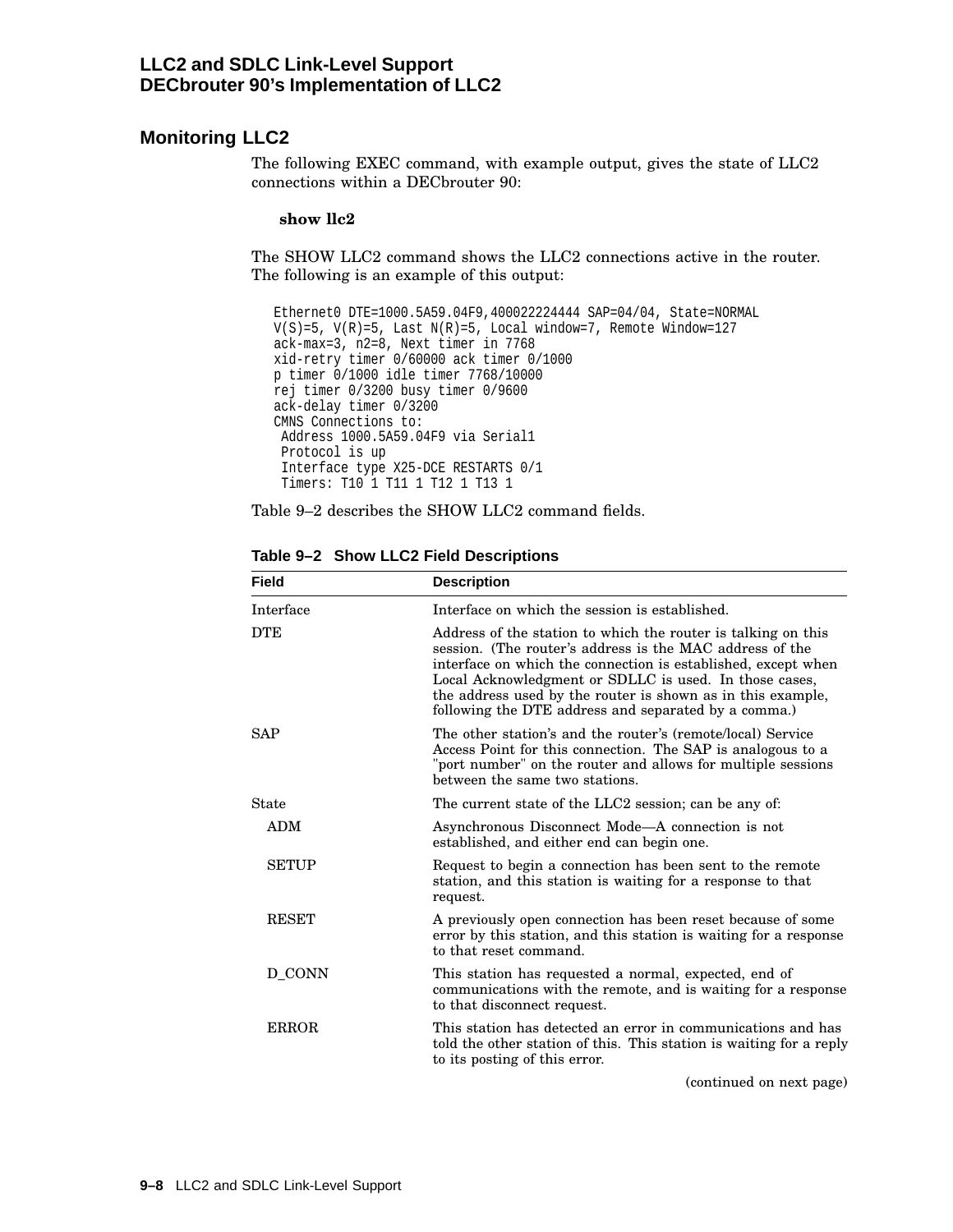# **LLC2 and SDLC Link-Level Support DECbrouter 90's Implementation of LLC2**

| <b>Field</b>                 | <b>Description</b>                                                                                                                                                                                                                                                                                                                 |
|------------------------------|------------------------------------------------------------------------------------------------------------------------------------------------------------------------------------------------------------------------------------------------------------------------------------------------------------------------------------|
| NORMAL                       | Connection between the two sides is fully established, and<br>normal communication is occurring.                                                                                                                                                                                                                                   |
| <b>BUSY</b>                  | Normal communication state exists, except busy conditions<br>on this station make it such that this station cannot receive<br>information frames from the other station at this time.                                                                                                                                              |
| <b>REJECT</b>                | Out-of-sequence frame has been detected on this station,<br>and this station has requested that the other resend this<br>information.                                                                                                                                                                                              |
| <b>AWAIT</b>                 | Normal communication exists, but this station has had a timer<br>expire and is trying to recover from it (usually by resending<br>the frame that started the timer).                                                                                                                                                               |
| <b>AWAIT_BUSY</b>            | A combination of the AWAIT and BUSY states.                                                                                                                                                                                                                                                                                        |
| <b>AWAIT_REJ</b>             | A combination of the AWAIT and REJECT states.                                                                                                                                                                                                                                                                                      |
| V(S)                         | Sequence number of the next information frame this station<br>will send.                                                                                                                                                                                                                                                           |
| V(R)                         | The sequence number of the next information frame this<br>station expects to receive from the other station.                                                                                                                                                                                                                       |
| Last $N(R)$                  | Last sequence number of this station's transmitted frames<br>acknowledged by the remote station.                                                                                                                                                                                                                                   |
| Local Window                 | Number of frames this station can send before requiring an<br>acknowledgment from the remote station.                                                                                                                                                                                                                              |
| <b>Remote Window</b>         | Number of frames this station can accept from the remote.                                                                                                                                                                                                                                                                          |
| ack-max, n2                  | Value of these parameters, as given in the previous<br>configuration section.                                                                                                                                                                                                                                                      |
| Next timer in $\langle$ nnn> | Number of milliseconds before the next timer goes off for any<br>reason.                                                                                                                                                                                                                                                           |
| <b>Timer Values</b>          | A series of timer values in the form of next-time/time-between,<br>where "next-time" is the next time, in milliseconds, that<br>the timer will wake, and "time-between" is the time, in<br>milliseconds, between each timer wakeup. A "next-time" of<br>zero indicates that the given timer is not enabled and will<br>never wake. |
| CMNS parameters:             |                                                                                                                                                                                                                                                                                                                                    |
| Address                      | MAC address of remote station.                                                                                                                                                                                                                                                                                                     |
| Protocol State               | Up indicates the LLC2 and X.25 protocols are in a state where<br>incoming and outgoing Call Requests can be made on this<br>LLC <sub>2</sub> connection.                                                                                                                                                                           |
| Interface type               | One of: X25-DCE, X25-DTE, or X25-DXE (both DTE and DCE).                                                                                                                                                                                                                                                                           |
| <b>RESTARTS</b>              | Restarts sent/received on this LLC2 connection.                                                                                                                                                                                                                                                                                    |
| Timers                       | T10, T11, T12, T13 (or T20, T21, T22, T23 for DTE); these are<br>Request packet timers. These are similar in function to X.25<br>parameters of the same name.                                                                                                                                                                      |

#### **Table 9–2 (Cont.) Show LLC2 Field Descriptions**

# **Debugging LLC2**

The following commands describe how to retrieve debugging information for LLC2. The output of these commands is detailed and contains internal program information. It can only be adequately understood when used in conjunction with Digital staff. All commands are disabled with the corresponding UNDEBUG command.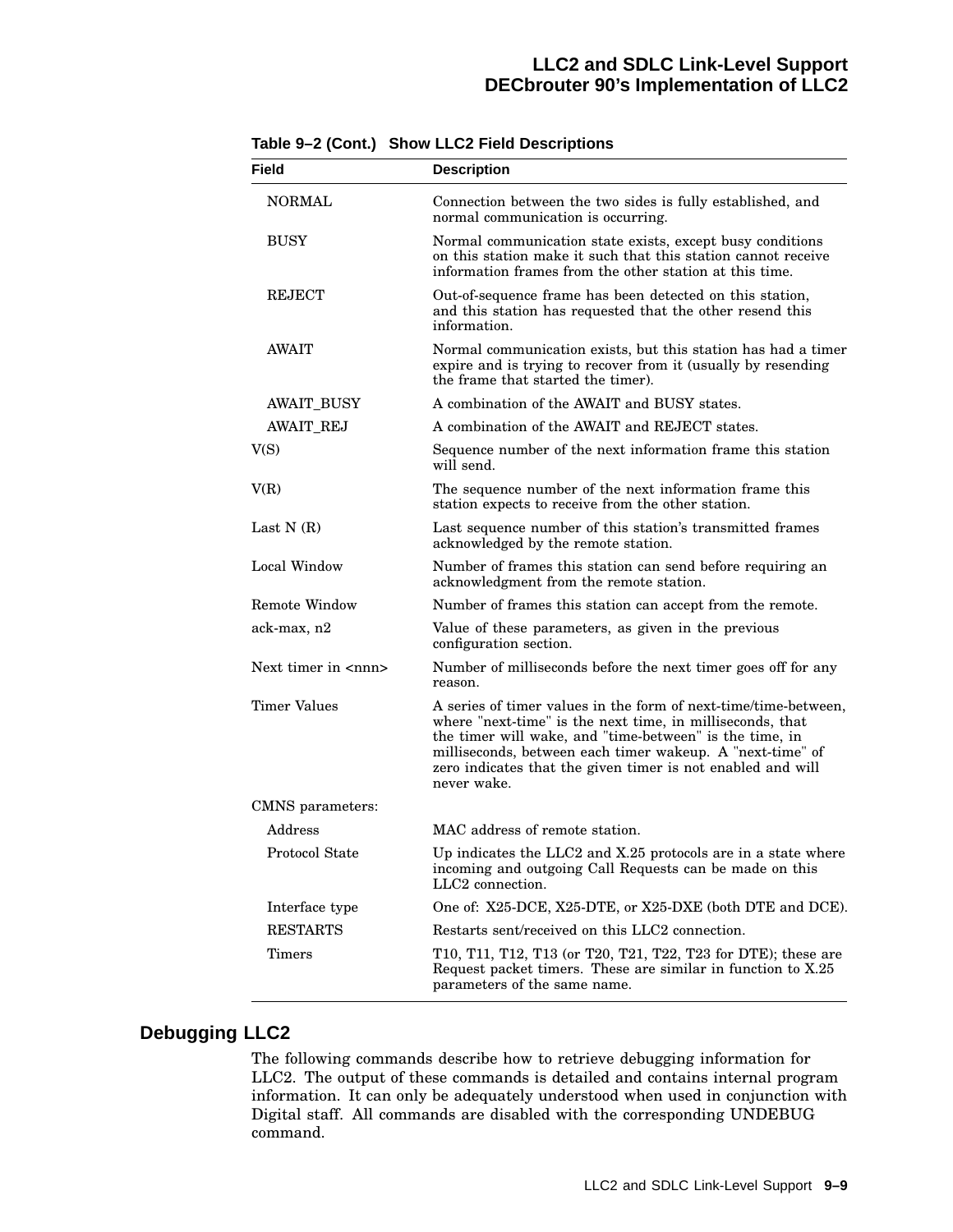#### **debug llc2-events**

The DEBUG LLC2-EVENTS command turns on LLC2 event debugging. Actions that cause the current LLC2 state to change are displayed.

#### **debug llc2-packets**

The DEBUG LLC2-PACKETS command turns on LLC2 packets debugging. All LLC2 frames input or output to and from the router are displayed.

#### **debug llc2-test**

The DEBUG LLC2-TEST command turns on internal LLC2 code debugging.

**Note**

LLC2 debugging can generate large amounts of console output that can adversely affect the operation of LLC2 on the router, because packets can be delayed long enough to cause retransmissions. Only use LLC2 debugging when suggested by Digital Systems staff.

# **DECbrouter 90's Implementation of SDLC**

This section describes the commands that apply to the SDLC implementation. They are the counterpoint to the LLC2 commands specified in the LLC2 section of this chapter.

SDLC is used in the DECbrouter 90's implementation of SDLLC, the media translator between LLC2 and SDLC and SDLC local acknowledgement.

The DECbrouter 90's implementation of SDLC supports *multipoint*, using a modem- or line-sharing device (MSD or LSD), in those configurations where the device speaks a full-duplex protocol to the router. The router can act as the primary end of the SDLC session or as a secondary station.

# **Configuring SDLC**

The commands in this section can be used for the serial interface that supports SDLLC traffic.

Your router can act as either a primary or a secondary SDLC station for a serial line. An ENCAPSULATION SDLC-PRIMARY or ENCAPSULATION SDLC-SECONDARY command must be used to identify any interface to be configured for SDLC.

The specification of sdlc-primary emphasizes that the router is the primary station when behaving as an SDLC station.

#### **encapsulation sdlc-primary**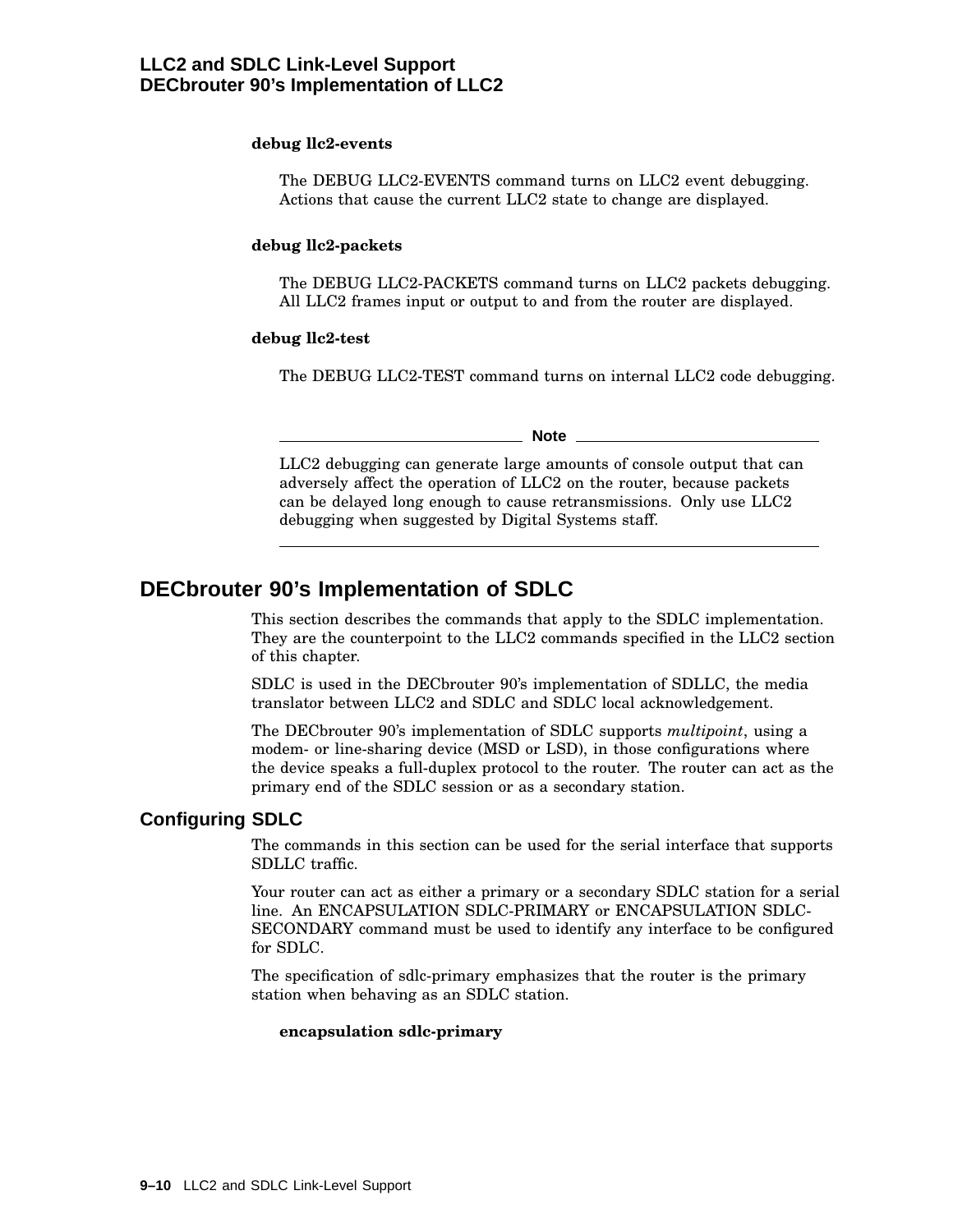For example, if you are running SDLLC on interface serial 0, begin the configuration with:

```
interface serial 0
encapsulation sdlc-primary
```
The ENCAPSULATION SDLC-SECONDARY command is used for SDLLC configurations in which the router has established an SDLC session with an IBM machine such as a Front End Processor (FEP). The ENCAPSULATION SDLC-SECONDARY command indicates that the router is a secondary SDLC station for a serial line.

#### **encapsulation sdlc-secondary**

For example, if an FEP with a serial connection needs to communicate with a Token Ring attached to an IBM 3174 controller, the router attached to the serial FEP should be configured as a secondary SDLC station, by configuring the serial line connected to the FEP for encapsulation sdlc-secondary. The FEP is the primary station.

After the ENCAPSULATION SDLC-PRIMARY command, assign the set of secondary stations attached to the serial link by using a series of SDLC ADDRESS commands:

#### **sdlc address** *hexbyte* **no sdlc address**

The addresses are given in hexadecimal (base 16) and are given one per line. For example, to configure interface serial 0 to have two SDLC secondary stations attached to it through a modem-sharing device (MSD) with addresses C1 and C2, begin your SDLC configuration of this interface with the following:

```
interface serial 0
encapsulation sdlc-primary
sdlc address c1
sdlc address c2
```
The network for this configuration is shown in Figure 9–1.

#### **Figure 9–1 Two SDLC Secondary Stations Attached to a Single Serial Interface Through an MSD**

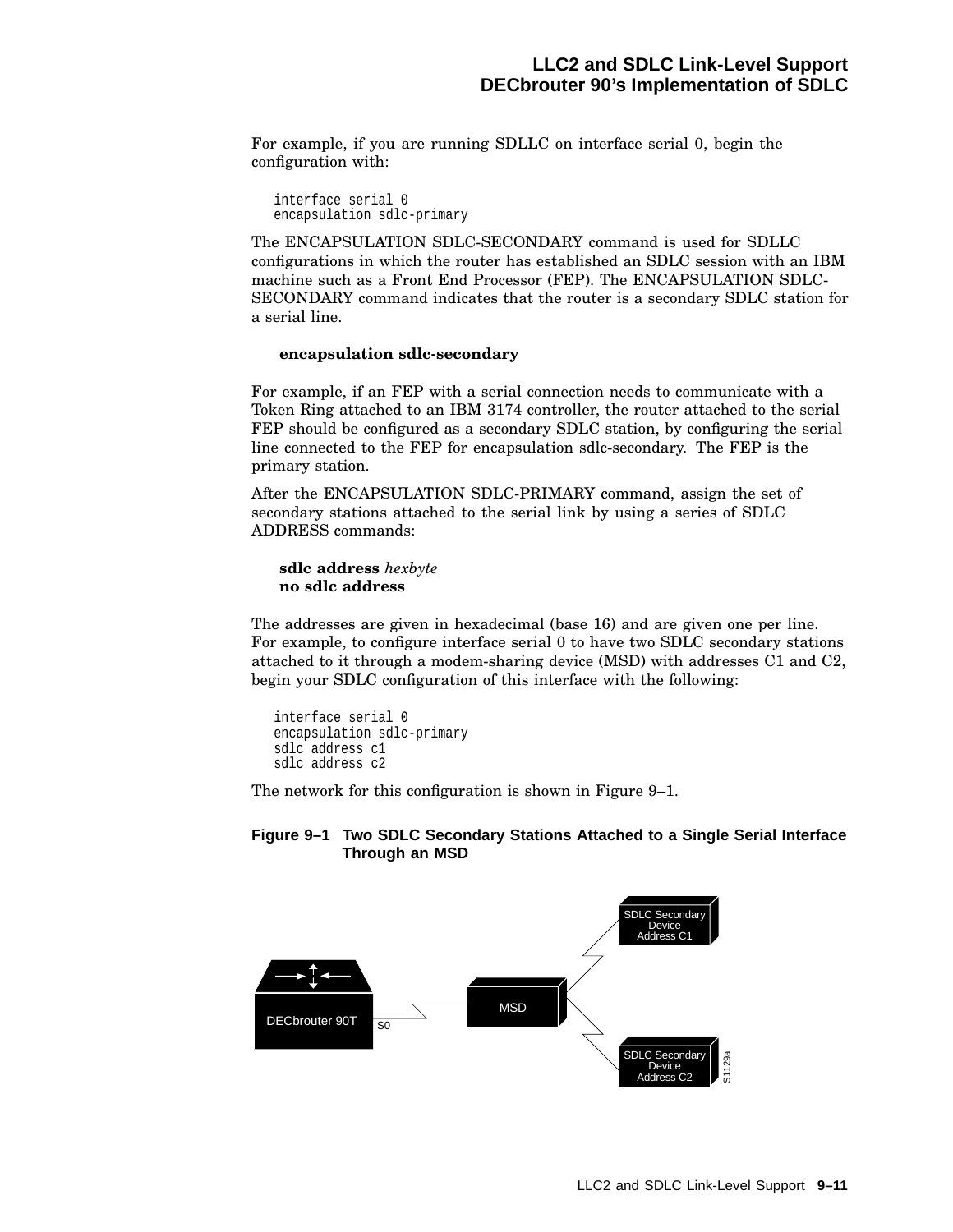# **LLC2 and SDLC Link-Level Support DECbrouter 90's Implementation of SDLC**

SDLC is configured per interface. The following shows the SDLC command syntax for all SDLC interface subcommands:

**sdlc** *keyword value*

**Note**

All of these commands are optional and modify the behavior of SDLC on the link.

Table 9–3 shows the SDLC parameters. The command descriptions follow the table.

| <b>Command</b>        | Argument           | <b>Minimum</b> | <b>Maximum</b> | <b>Default</b> |
|-----------------------|--------------------|----------------|----------------|----------------|
| sdlc frmr-disable     |                    | enable/disable |                | disabled       |
| sdle t1               | timeout            | 1              | 64000          | 3000           |
| sdlc n1               | bit-count          | 1              | 12000          | 12000          |
| sdlc n2               | retry-count        | 1              | 255            | 20             |
| sdlc k                | windowsize         | 1              | 7              | 7              |
| sdlc holdg            | address queue-size | 1              | none           | 12             |
| sdlc poll-pause-timer | msec               | 100            | 10000          | 100            |
| sdlc fair-poll-timer  | msec               | 100            | 10000          | 500            |
| sdlc poll-limit-value | count              | 1              | 10             |                |

#### **Table 9–3 SDLC Parameters**

The [NO] SDLC FRMR-DISABLE command is the only subcommand that has no value assigned to it.

**Note**

Do not change the default values for the SDLC commands unless situations warrant their change or unless Digital Systems staff suggest a change. All timers are given in milliseconds.

#### **Controlling the SDLC Protocol Behavior**

Specify the FRMR-DISABLE command to indicate that secondary stations off this link do not support *Frame Rejects* (FRMRs). The command syntax is as follows:

#### **sdlc frmr-disable no sdlc frmr-disable**

FRMRs are *error indications* that can be sent to an SDLC station indicating that a protocol error has occurred. Not all SDLC stations support FRMRs. If this command is enabled, thereby disabling FRMRs, the router simply drops the line when it receives an error by sending a disconnect request to the remote station.

The default value for this command is to send FRMRs. This default behavior can be retrieved by specifying the **no** version of this command.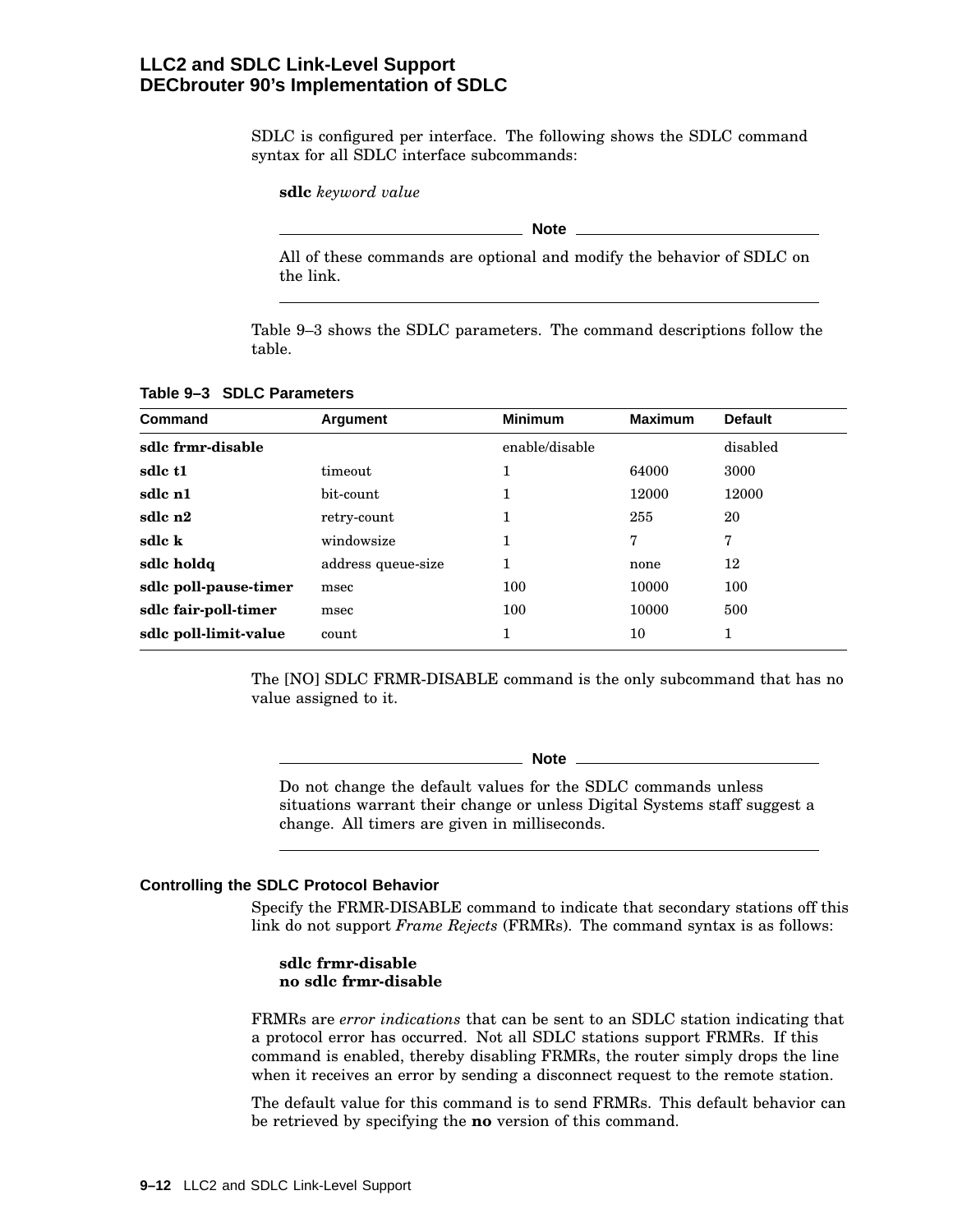#### **Controlling the SDLC Timers and Retry Counts**

The SDLC T1 *timeout* command controls the amount of time the router waits for a reply to a frame or sequence of frames.

#### **sdlc t1** *timeout*

When an SDLC station sends a frame, it waits for an acknowledgment from the receiver saying that this frame has been received. Of course, the sending station cannot wait forever for a response. When the frame is sent, a timer is started. For reasons of being consistent with the original specification of SDLC, this timer is called the *T1 timer* and is controlled by this parameter. If this timer reaches its limit before the acknowledgment is received, the router will try again and resend the frame.

The number of times that a retry of a frame is tried is controlled with the SDLC N2 command.

This parameter is extremely important, and is probably the one you most want to change. Ensure that this parameter can account for the round-trip time between the DECbrouter 90 and its SDLC-speaking stations under heavy network loading conditions. Avoid causing unnecessary retransmissions to be sent at any cost, because they will only add to the network load.

The SDLC N2 *retry-count* command controls the number of times the router attempts to retry an operation that has timed out.

#### **sdlc n2** *retry-count*

The **sdlc n2** parameter controls the *retry-count* limit. When the router as an SDLC station has to resend a frame because the receiver of that frame has not acknowledged it for any reason, the SDLC station must have some limit to the number of times it will try again. When this retry count is exceeded, the SDLC station will terminate its session with the other station.

Very often, there is little need to change this parameter, and its change is not recommended.

#### **Controlling the SDLC Frame and Window Sizes**

The SDLC N1 *bit-count* command controls the maximum size of an incoming frame, in bits, on this link.

**sdlc n1** *bit-count*

Frames received that exceed the specified size, in bits, are rejected, and an error condition will ensue.

The SDLC K *windowsize* command controls the router's local send window size.

#### **sdlc k** *windowsize*

When the router is communicating with SDLC, it must have a parameter that controls the maximum number of information frames it will receive before the other end must stop sending and wait for an acknowledgment. This allows for the better creation of buffer pools and other memory objects. The **k** parameter controls this *window* of acceptable frames.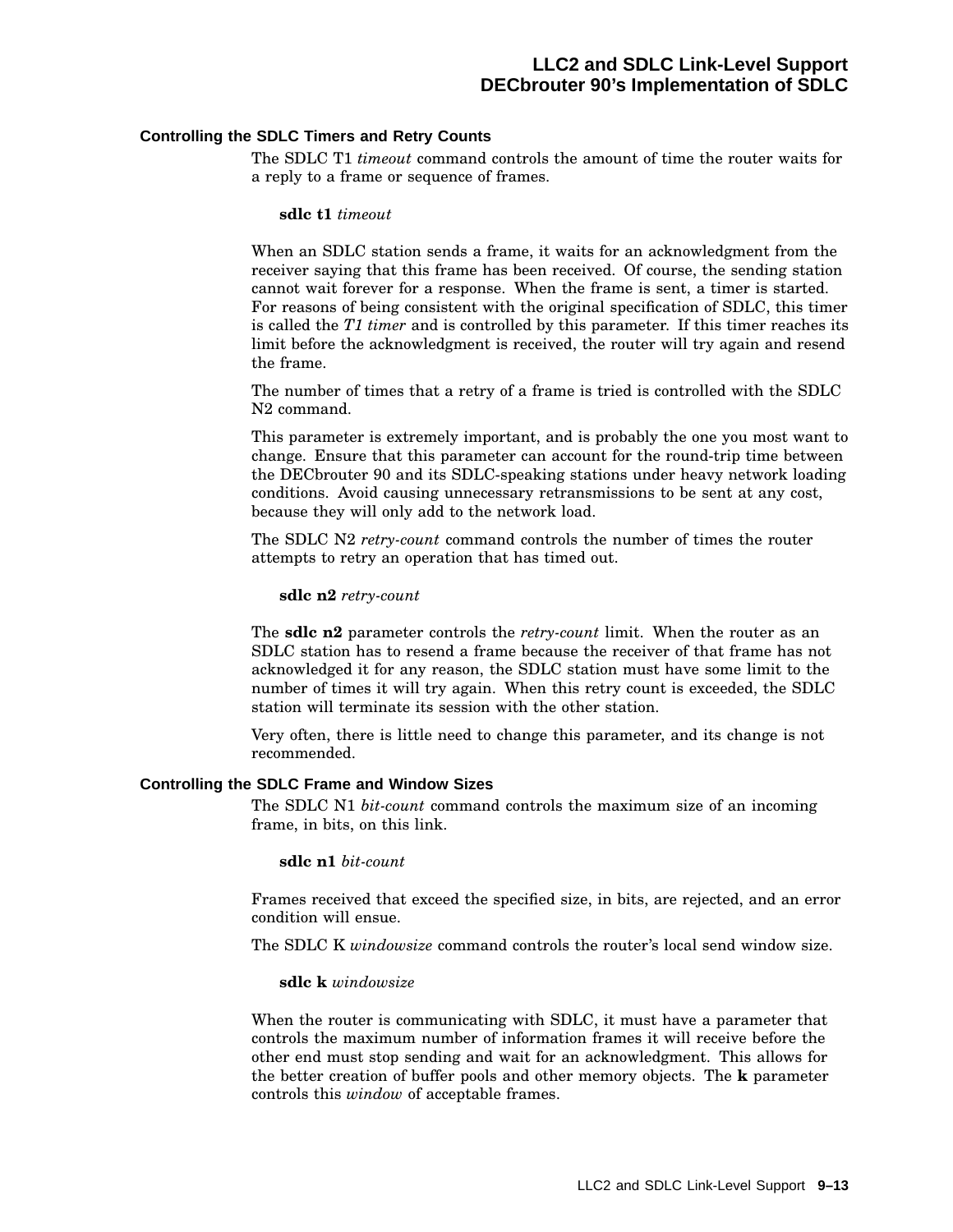# **LLC2 and SDLC Link-Level Support DECbrouter 90's Implementation of SDLC**

#### **Affecting the Output Buffering Ability**

The following command controls the output buffering ability.

The SDLC HOLDQ *address queue-size* command controls the maximum number of outstanding packets that can be held for pending transmission to a remote SDLC station. This is specified on a per-address basis.

**sdlc holdq** *address queue-size*

Use this command to increase the hold queue size from the default maximum when you find that temporary loading conditions exist that exceed the default hold queue length of the router.

#### **Affecting Polling of the Secondary Stations**

The following three parameters affect the behavior of polls in the system:

[**no**] **sdlc poll-pause-timer** *msec* [**no**] **sdlc fair-poll-timer** *msec* [**no**] **sdlc poll-limit-value** *count*

It is assumed that you are familiar with how polls operate on SDLC links before you attempt to change these values. A brief summary follows.

SDLC secondary stations, particularly when an MSD/LSD is used, are typically attached to the router out each of its SDLC-speaking serial stations. These stations are true SDLC secondaries, and expect the router to perform its duty as an SDLC primary station, polling them fairly and in a timely manner. As secondary stations, these stations cannot send data to the primary (the router) until they are polled for that data. Because they are sharing a single serial link, only one station can be the actively polled station at any one time.

To meet the *timely* requirement, the router must show intelligence in accepting streams of input, or in giving streams of output, to a single station, even if these streams require that more than one packet or window size of packets must be transferred. The goal of this intelligence is to keep on giving output to, or polling for, input from the same station until a full transaction of data has completely transferred in one direction.

However, meeting this requirement impacts the *fairness* to the other stations. The router, as the primary, cannot show undue favoritism to a suddenly noisy secondary and avoid its responsibility of polling the other stations in their turn. Also, the router does not want to flood the serial link with polls for otherwise idle stations. The following three parameters help control this behavior. For all three parameters, retain the defaults unless a problem is evidenced, and adjust them as little as possible until the desired behavior is obtained. Fairness is also obtained by polling stations in a round-robin manner when in an idle state.

The SDLC POLL-PAUSE-TIMER *msec* command controls how long the router pauses between sending each series of poll frames.

#### **sdlc poll-pause-timer** *msec* **no sdlc poll-pause-timer**

As is typical for the primary station of an SDLC connection, the router generates polls periodically to each of the secondary stations to solicit their input. After a full cycle of polls to all stations off a single serial interface are sent and replied to,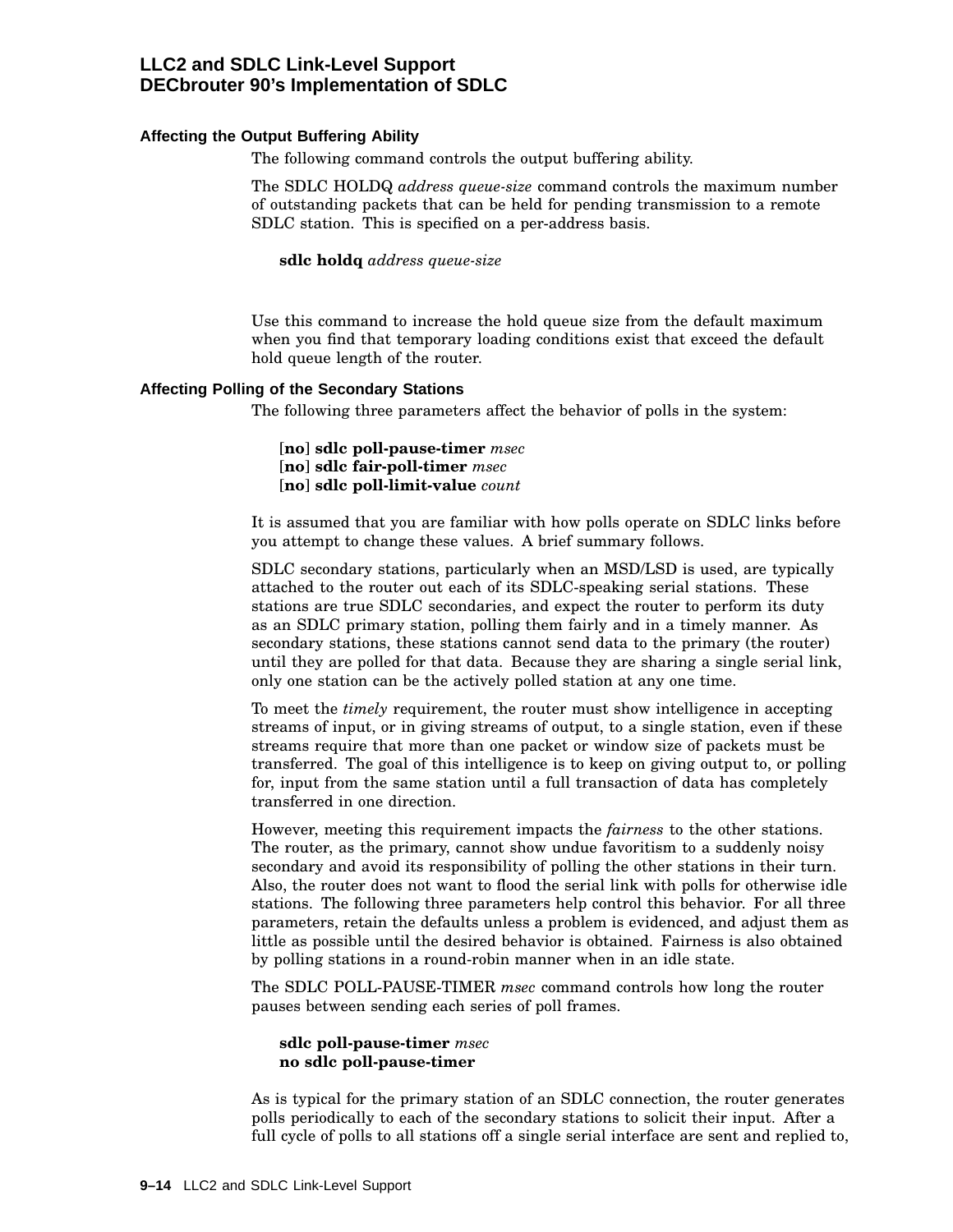and there is no output to give to any secondary station from the primary station, the router will pause and let the line remain idle for the amount of this timer before beginning to poll the stations again.

Because the secondaries cannot transmit data (such as a user pressing an Enter key) until they are polled, increasing this timer can increase response time to the users. However, making this parameter too small can flood the serial link with unneeded polls and require the secondary stations to spend wasted CPU time processing them.

The default value is 100 msec. This default value can be retrieved by specifying the no version of this command.

The SDLC FAIR-POLL-TIMER *msec* command controls the maximum time that output can be sent to any secondary before polling for input must begin.

#### **sdlc fair-poll-timer** *msec* **no sdlc fair-poll-timer**

As is typical for the primary station of an SDLC connection, output from the primary to any of the secondary stations is given a higher priority than receiving input from any of them. The **fair-poll-timer** indicates the maximum time that can elapse before output from the primary is no longer given that priority and the next poll of the next secondary station is attempted.

Increasing this parameter allows screen updates to appear smoother, but has the side effect of possibly increasing, for example, the time it takes for users pressing an Enter key to have their data sent to their station.

The default value is 500 msec. This default value can be retrieved by specifying the no version of this command.

The SDLC POLL-LIMIT-VALUE *count* command controls how many times a single secondary station can be polled for input before the next station in the poll list must be polled.

#### **sdlc poll-limit-value** *count* **no sdlc poll-limit-value**

As is typical for the primary station of an SDLC connection, if a secondary station sends its full possible window of input to the primary router, the router immediately will repoll this same secondary for more data in an attempt to capture the complete transaction at one time. The **poll-limit-value** indicates how many times this can happen before the next station in the poll loop must be polled.

Increasing the value allows for smoother transaction processing but can delay polling of other stations or giving output to other stations.

The default value is 1. This default value can be retrieved by specifying the **no** version of this command.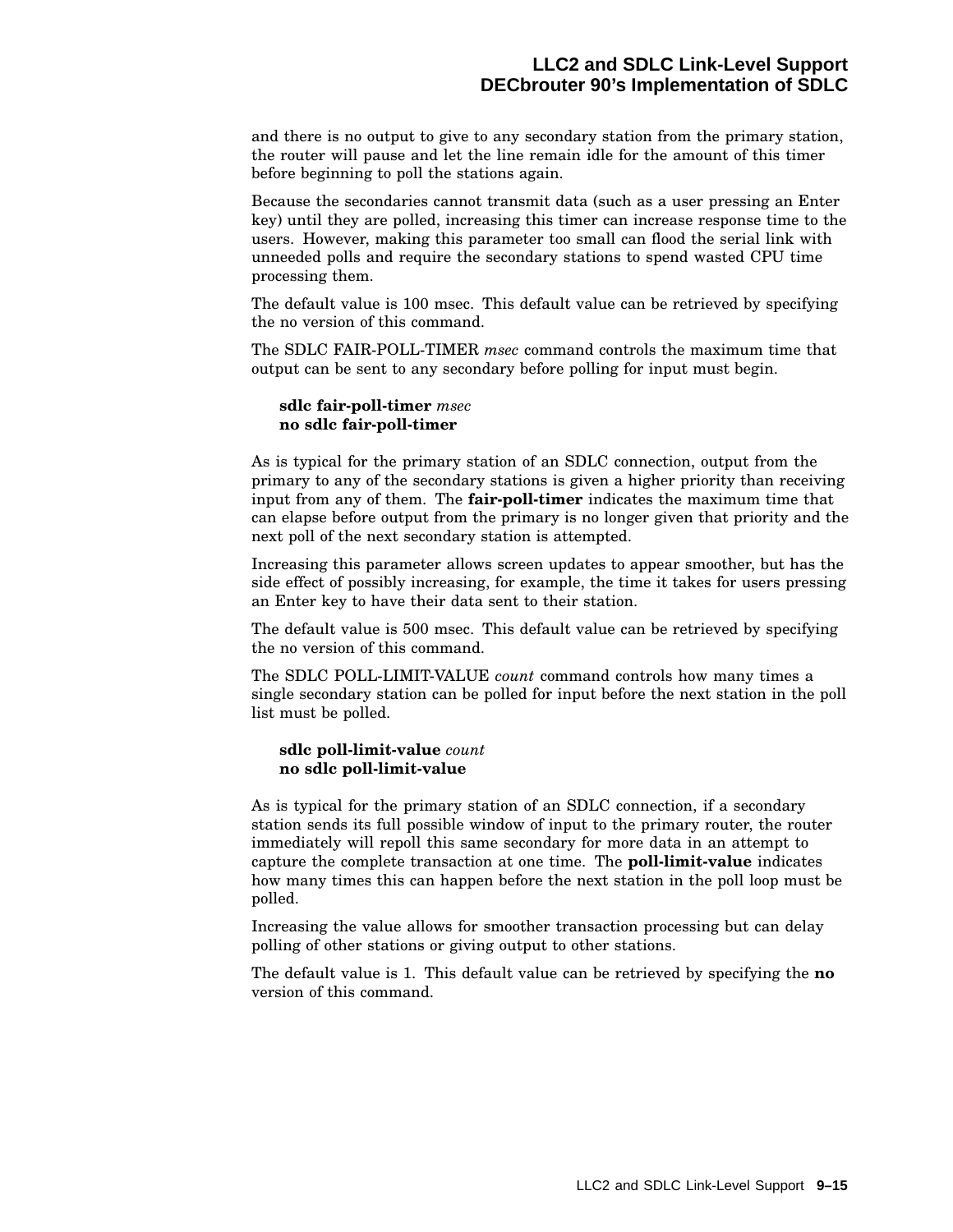# **Monitoring SDLC**

The following command displays the SDLC information for a given interface:

**show interfaces** *type unit*

For example, assume that interface Serial 0 is supporting the SDLLC function, and as such is configured as an SDLC primary interface. The following output would result from the SHOW INTERFACES command:

Serial 0 is up, line protocol is up Hardware is MCI Serial MTU 1500 bytes, BW 1544 Kbit, DLY 20000 usec, rely 255/255, load 1/255 Encapsulation SDLC-PRIMARY, loopback not set Timers (msec): poll pause 100 fair poll 500. Poll limit 1 [T1 3000, N1 12016, N2 20, K 7] timer: 56608 Last polled device: none SDLLC [ma: 0000.0C01.14--, ring: 7 bridge: 1, target ring: 10 largest token ring frame 2052] SDLC addr C1 state is CONNECT VS 6, VR 3, RCNT 0, Remote VR 6, Current retransmit count 0 Hold queue: 0/12 IFRAMEs 77/22 RNRs 0/0 SNRMs 1/0 DISCs 0/0 Poll: clear, Poll count: 0, chain: p: C1 n: C1 SDLLC [largest SDLC frame: 265, XID: disabled] Last input 00:00:02, output 00:00:01, output hang never Output queue 0/40, 0 drops; input queue 0/75, 0 drops Five minute input rate 517 bits/sec, 30 packets/sec Five minute output rate 672 bits/sec, 20 packets/sec 357 packets input, 28382 bytes, 0 no buffer Received 0 broadcasts, 0 runts, 0 giants 0 input errors, 0 CRC, 0 frame, 0 overrun, 0 ignored, 0 abort 926 packets output, 77274 bytes, 0 underruns 0 output errors, 0 collisions, 0 interface resets, 0 restarts 2 carrier transitions

Table 9–4 shows the fields relevant to all SDLC connections on this interface.

| <b>Parameter</b>                  | <b>Description</b>                                                                              |
|-----------------------------------|-------------------------------------------------------------------------------------------------|
| Timers (msec)                     |                                                                                                 |
| poll pause, fair poll, poll limit | Current values of these timers as described in the<br>configuration section for this interface. |
| T1, N1, N2, K                     | Values for these parameters as described in the<br>configuration section for this interface.    |

**Table 9–4 Show Interfaces Fields and Descriptions**

Table 24-5 shows other data given for each SDLC secondary configured to be attached to this interface.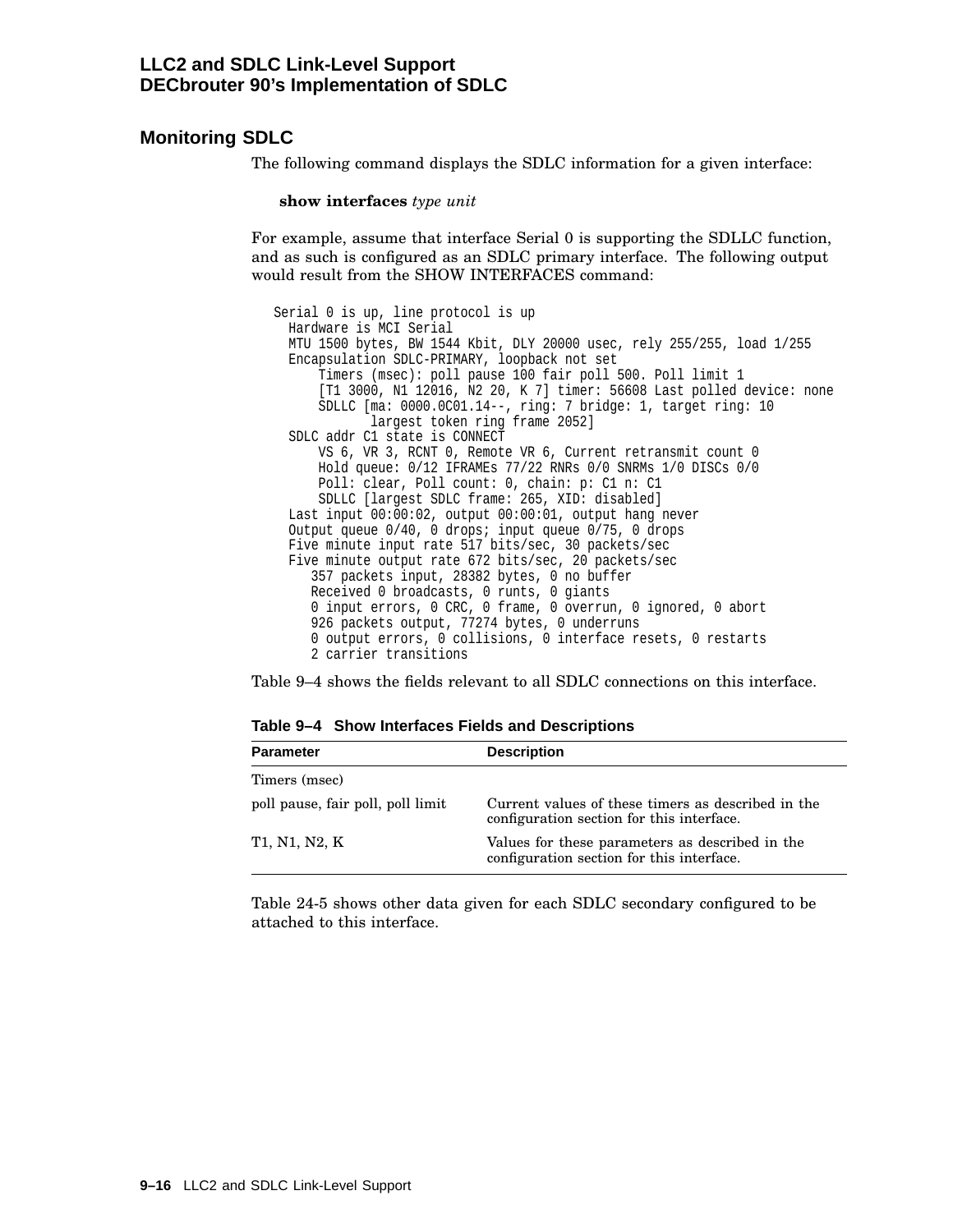# **LLC2 and SDLC Link-Level Support DECbrouter 90's Implementation of SDLC**

| <b>SDLC Secondary</b>                 | <b>Description</b>                                                                                                       |
|---------------------------------------|--------------------------------------------------------------------------------------------------------------------------|
| addr                                  | Address of this secondary.                                                                                               |
| $\operatorname{State}$                | Current state of this connection which are any of:                                                                       |
| <b>DISCONNECT</b>                     | No communication is being attempted to this<br>secondary.                                                                |
| <b>CONNECT</b>                        | A normal connect state exists between this router and<br>this secondary.                                                 |
| <b>DISSCENT</b>                       | This router has sent a disconnect request to this<br>secondary and is awaiting its response.                             |
| <b>SNRMSENT</b>                       | This router has sent a connect request (SNRM) to this<br>secondary and is awaiting its response.                         |
| <b>THEMBUSY</b>                       | This secondary has told this router that it is<br>temporarily unable to receive any more information<br>frames.          |
| <b>USBUSY</b>                         | This router has told this secondary that it is<br>temporarily unable to receive any more information<br>frames.          |
| <b>BOTHBUSY</b>                       | Both sides have told each other that they are<br>temporarily unable to receive any more information<br>frames.           |
| <b>ERROR</b>                          | This router has detected an error and is waiting for a<br>response from the secondary acknowledging it.                  |
| VS                                    | Sequence number of the next information frame this<br>station sends.                                                     |
| VR                                    | Sequence number of the next information frame from<br>this secondary that this station expects to receive.               |
| Remote VR                             | Last frame transmitted by this station that has been<br>acknowledged by the other station.                               |
| Current retransmit count:             | How many times the current I-frame or sequence of<br>I-frames has been retransmitted.                                    |
| Hold Queue                            | Number of frames in hold queue/maximum size of hold<br>queue.                                                            |
| IFRAMES, RNRS, SNRMS,<br><b>DISCs</b> | Sent/received count for these frames.                                                                                    |
| Poll                                  | "Set" if this router has a poll outstanding to the<br>secondary; "clear" if it does not.                                 |
| Poll Count                            | Number of polls in a row that have been given to this<br>secondary at this time.                                         |
| Chain                                 | Shows the previous (p) and next (n) secondary address<br>on this interface in the round robin loop of polled<br>devices. |

**Table 9–5 SDLC Secondary Descriptions**

# **Debugging SDLC**

#### **debug sdlc**

This command displays SDLC frames received and sent by any DECbrouter 90 serial interface involved in supporting SDLC end station functions. The debugging output can be disabled with the UNDEBUG command.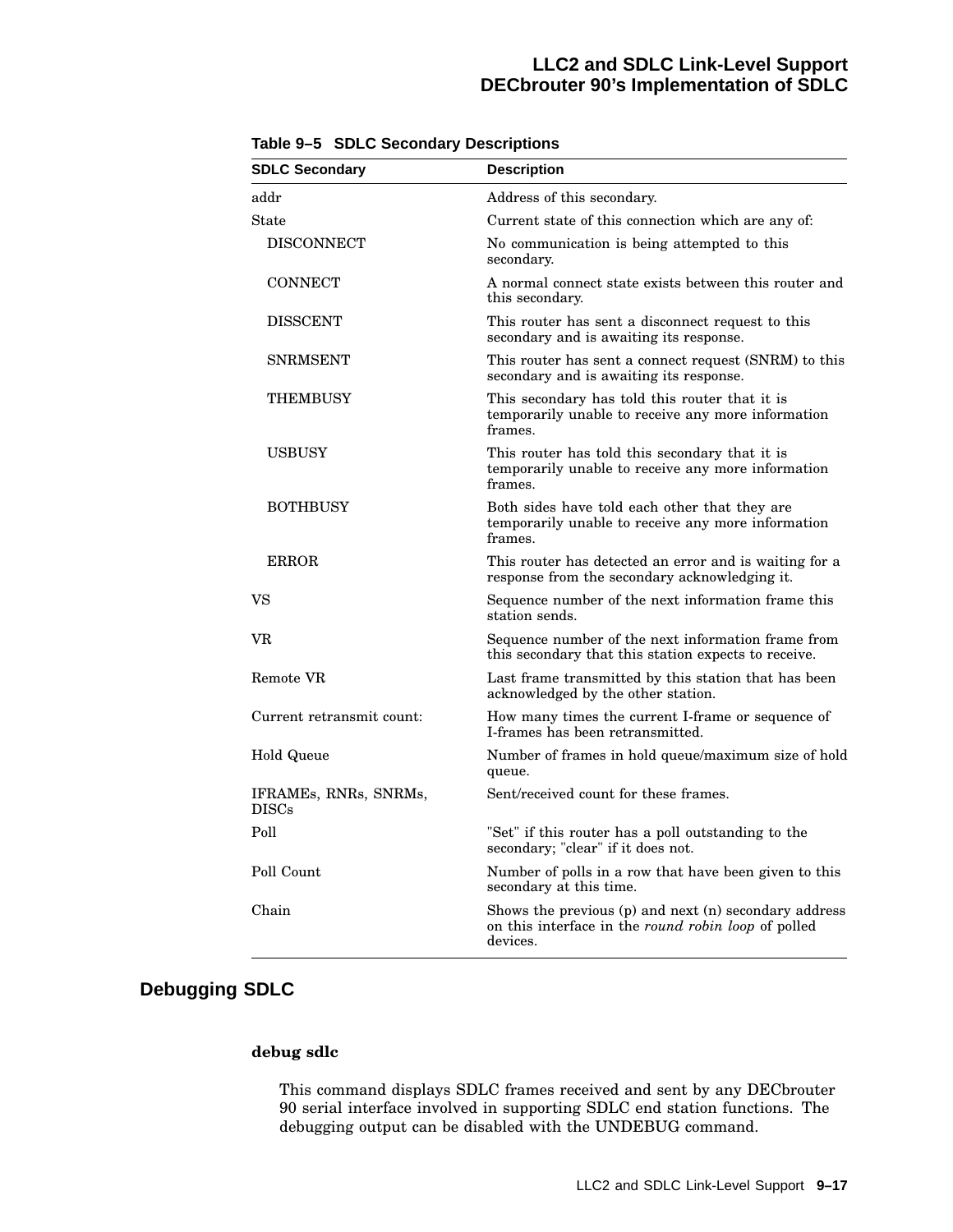# **LLC2 Interface Subcommand Summary**

The following is an alphabetical list of the LLC2 interface subcommands.

#### **llc2 ack-delay-time** *msec*

Controls the maximum amount of time the router allows incoming I-frames to stay unacknowledged. Each LLC2 station, upon receiving an information frame, starts an *alarm clock*, or timer. If this alarm clock goes off before an acknowledgment for the frame has been sent, an acknowledgment will be sent for the frame, even if the **llc2 ack-max** number of received frames has not been reached.

#### **llc2 ack-max** *packet-count*

Controls the maximum number of information frames (I-frames) received by the router before it must send an acknowledgment to these frames to their sender. Experiment with this parameter to determine the best configuration.

#### **llc2 idle-time** *msec*

Controls the frequency of polls during periods of idle traffic.

#### **llc2 local-window** *packet-count*

Controls the maximum number of information frames sent by the router before it waits for an acknowledgment to these frames.

#### **llc2 n2** *retry-count*

Controls the amount of times the router retries various operations, including sending unacknowledged frames, or retrying the polling of a remote busy station.

#### **llc2 t1-time** *msec*

Controls how long the router waits for an acknowledgment to transmitted I-frames. The **llc2 t1-time** parameter is extremely important, and is probably the one you most want to change.

#### **llc2 tbusy-time** *msec*

Controls the amount of time the router allows the other LLC2 station to stay in a busy state before this router attempts to poll the remote station again hoping for a clear state.

#### **llc2 tpf-time** *msec*

Controls the amount of time the router waits for a *final* response to a *poll* frame that it sent before the router resends the original *poll* frame.

#### **llc2 trej-time** *msec*

Controls the amount of time the router waits for a resend of a rejected frame before resending the reject (REJ) command to the remote.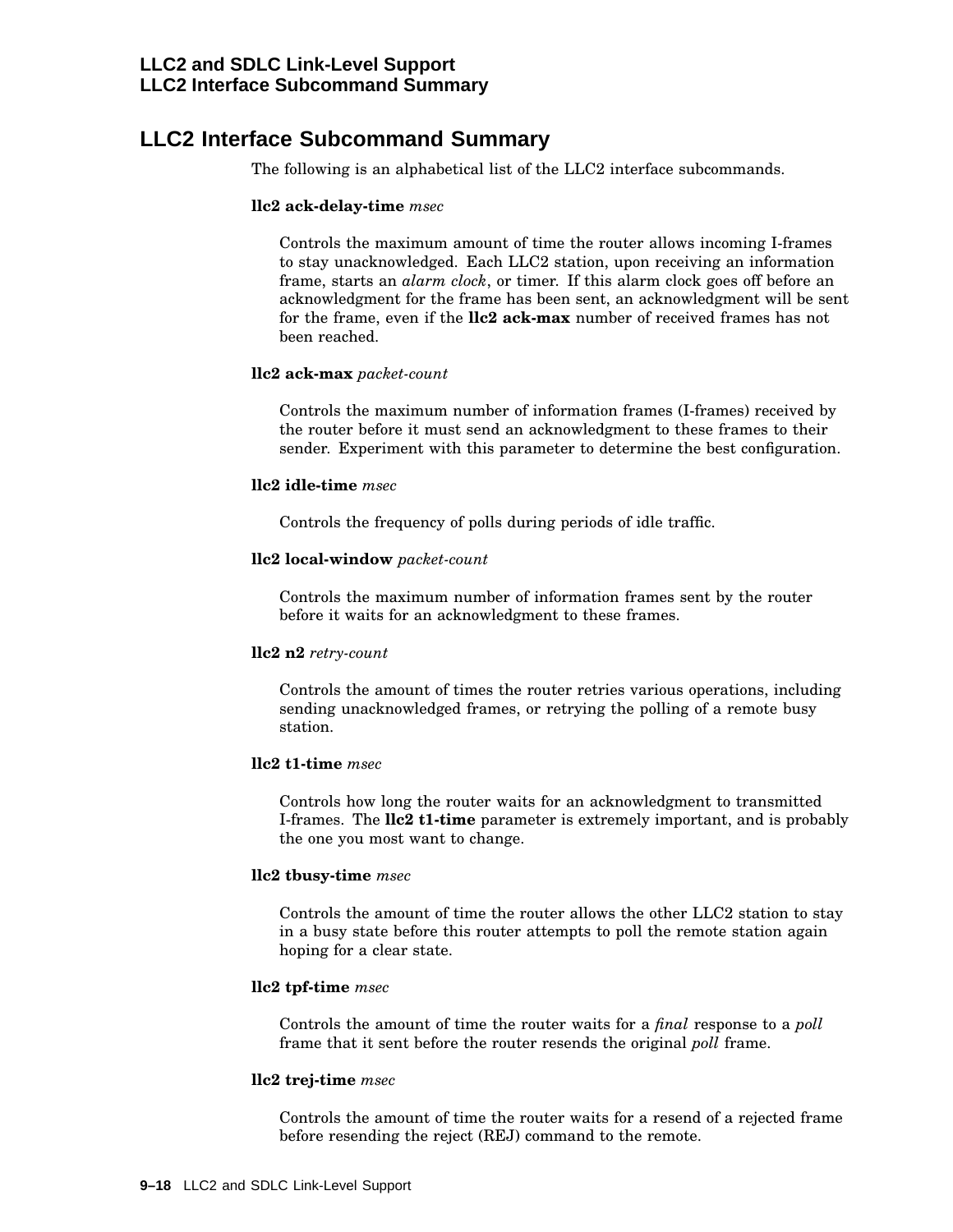#### **llc2 xid-neg-val-time** *msec*

Controls the frequency of XID transmissions by the router. Do not change the **llc2 xid-neg-val-time** parameter unless requested by Digital.

#### **llc2 xid-retry-time** *msec*

Controls how long the router waits for a reply to the XID frames it sends to remote stations.

# **SDLC Interface Subcommand Summary**

The following is an alphabetical list of the SDLC interface subcommands.

#### **encapsulation sdlc-primary**

Identifies any interface that requires an SDLC configuration. This command always must be given, no matter what functionality is using the SDLC support. The specification of **sdlc-primary** emphasizes that the router is always the primary station when behaving as an SDLC station.

#### **encapsulation sdlc-secondary**

Indicates that the router is a secondary SDLC station for a serial line. The encapsulation SDLC-SECONDARY command is used for SDLLC configurations in which the router has an SDLC session with an IBM machine such as a Front End Processor (FEP).

#### [**no**] **sdlc address** *hexbyte*

Assigns the set of secondary stations attached to the serial link using a sequence of SDLC ADDRESS commands.

#### [**no**] **sdlc fair-poll-timer** *msec*

Controls the maximum time that output can be sent to any secondary before polling for input must begin. The **fair-poll-timer** indicates the maximum time that can elapse before output from the primary is no longer given that priority and the next poll of the next secondary station is attempted. The default value is 500 msec. This default value can be retrieved by specifying the **no** version of this command.

#### [**no**] **sdlc frmr-disable**

Indicates that secondary stations off this link do not support *Frame Rejects* (FRMRs). If this command is enabled, thereby disabling FRMRs, the router simply drops the line when it receives an error by sending a disconnect request to the remote station. The default value for this command is to send FRMRs. This default behavior can be retrieved by specifying the **no** version of this command.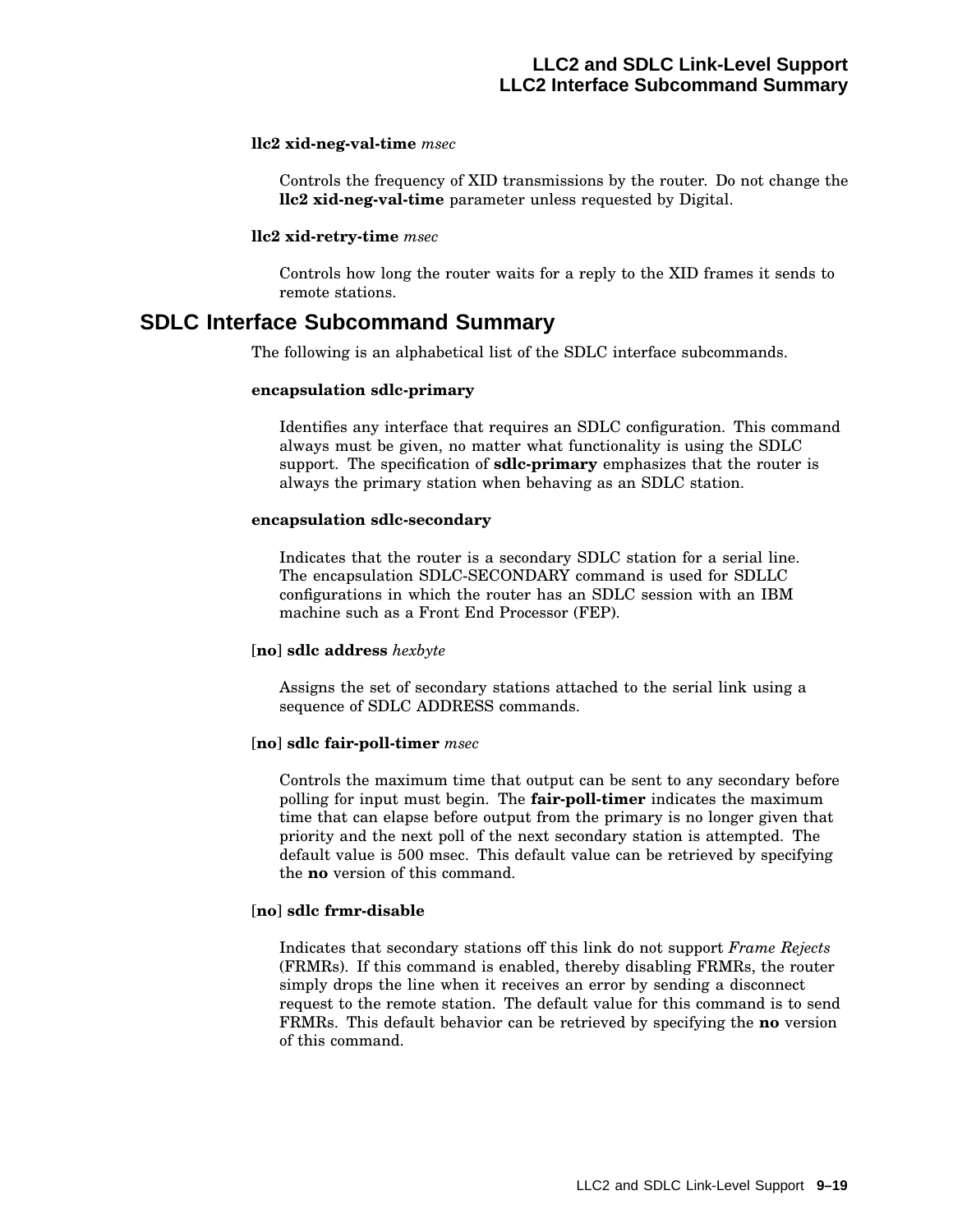#### **sdlc holdq** *address queue-size*

Controls the maximum number of outstanding packets that can be held for pending transmission to a remote SDLC station. This is specified on a per-address basis.

This command is specified for each SDLC address, and thereby, each SDLC secondary station on the serial link. Use this command to increase the hold queue size from the default maximum when you find that there are temporary loading conditions that exceed the default hold queue length of the router.

#### **sdlc k** *windowsize*

Controls the router's local send window size. The **k** parameter controls this *window* of acceptable frames.

#### **sdlc n1** *bit-count*

Controls the maximum size of an incoming frame, in bits, on this link. Frames received that exceed the specified size, in bits, are rejected, and an error condition will ensue.

#### **sdlc n2** *retry-count*

Controls the number of times the router attempts to retry an operation that has timed out. When this retry count is exceeded, the SDLC station will terminate its session with the other station.

#### [**no**] **sdlc poll-limit-value** *count*

Controls how many times a single secondary station can be polled for input before the next station in the poll list must be polled. The **poll-limit-value** indicates how many times this can happen before the next station in the poll loop must be polled. The default value is 1. This default value can be retrieved by specifying the **no** version of this command.

#### [**no**] **sdlc poll-pause-timer** *msec*

Controls how long the router pauses between sending each series of poll frames.The default value is 100 msec. This default value can be retrieved by specifying the **no** version of this command.

#### **sdlc t1** *timeout*

Controls the amount of time the router waits for a reply to a frame or sequence of frames.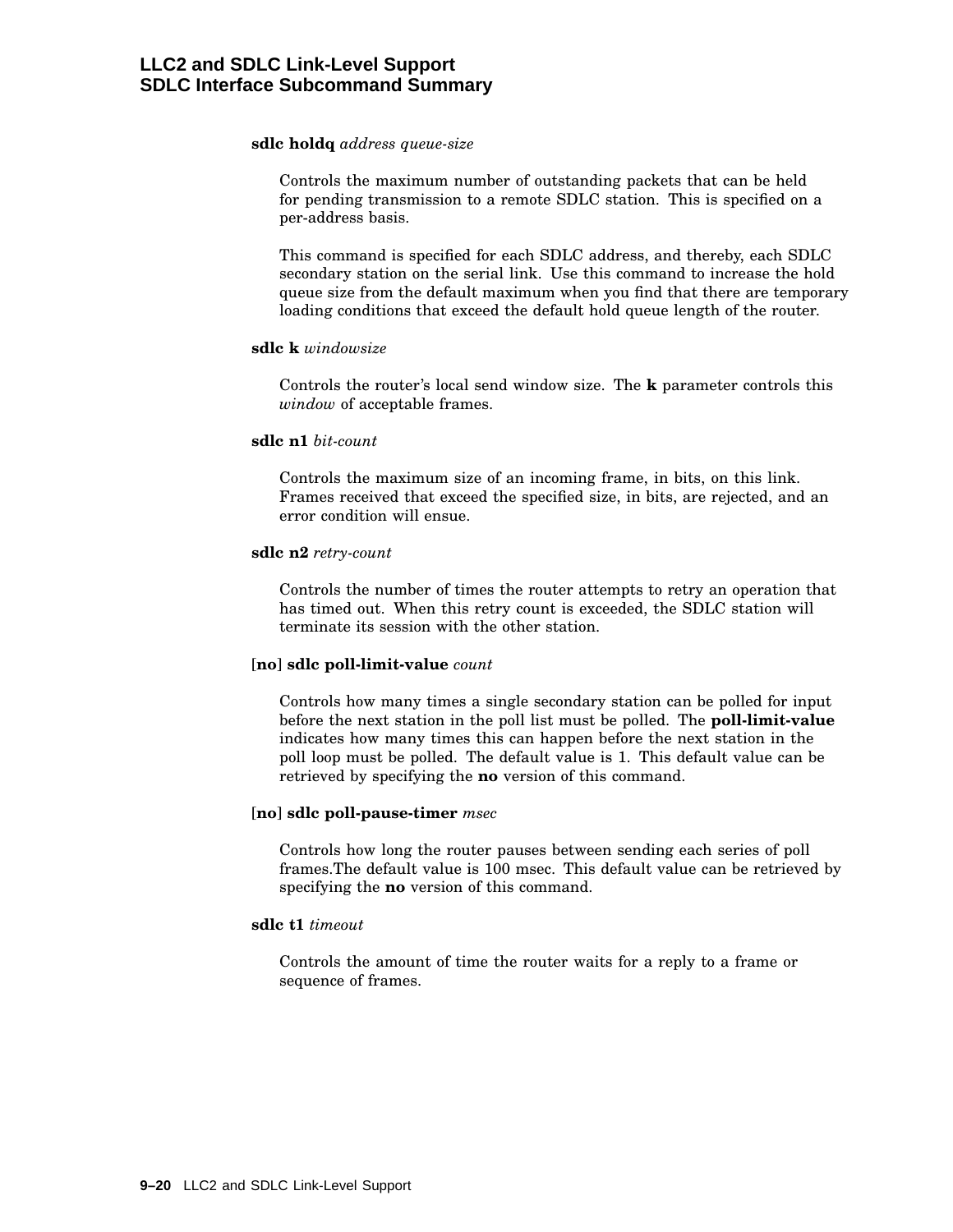# **10 Fast Switching**

There are a variety of Release 9.14 protocols and interfaces that support fast switching. Use fast switching to obtain faster packet transfer on all connections except slow serial links (56k and below).

For information about configuring fast switching of protocols, refer to the appropriate routing protocol chapter in the *DECbrouter 90 Products Configuration and Reference* publication.

Table 10–1 is a matrix of the Release 9.14 protocols and interfaces that support fast switching.

| <b>Protocol/Interface</b>    | <b>Ethernet</b> | <b>Serial</b> |
|------------------------------|-----------------|---------------|
| IP                           | yes             | yes           |
| <b>IPX</b>                   | yes             | yes           |
| <b>XNS</b>                   | yes             | yes           |
| <b>DECnet</b>                | yes             | yes           |
| <b>CLNS</b>                  | yes             | yes           |
| Appletalk                    | no              | no            |
| <b>Transparent Bridging</b>  | yes             | yes           |
| Translational bridging       | no              | no            |
| <b>Encapsulated bridging</b> | n/a             | n/a           |
| Source-route bridging        | n/a             | n/a           |
| Remote source-route bridging | yes             | yes           |
| <b>FST</b>                   | yes             | yes           |

**Table 10–1 Release 9.14 Fast Switching**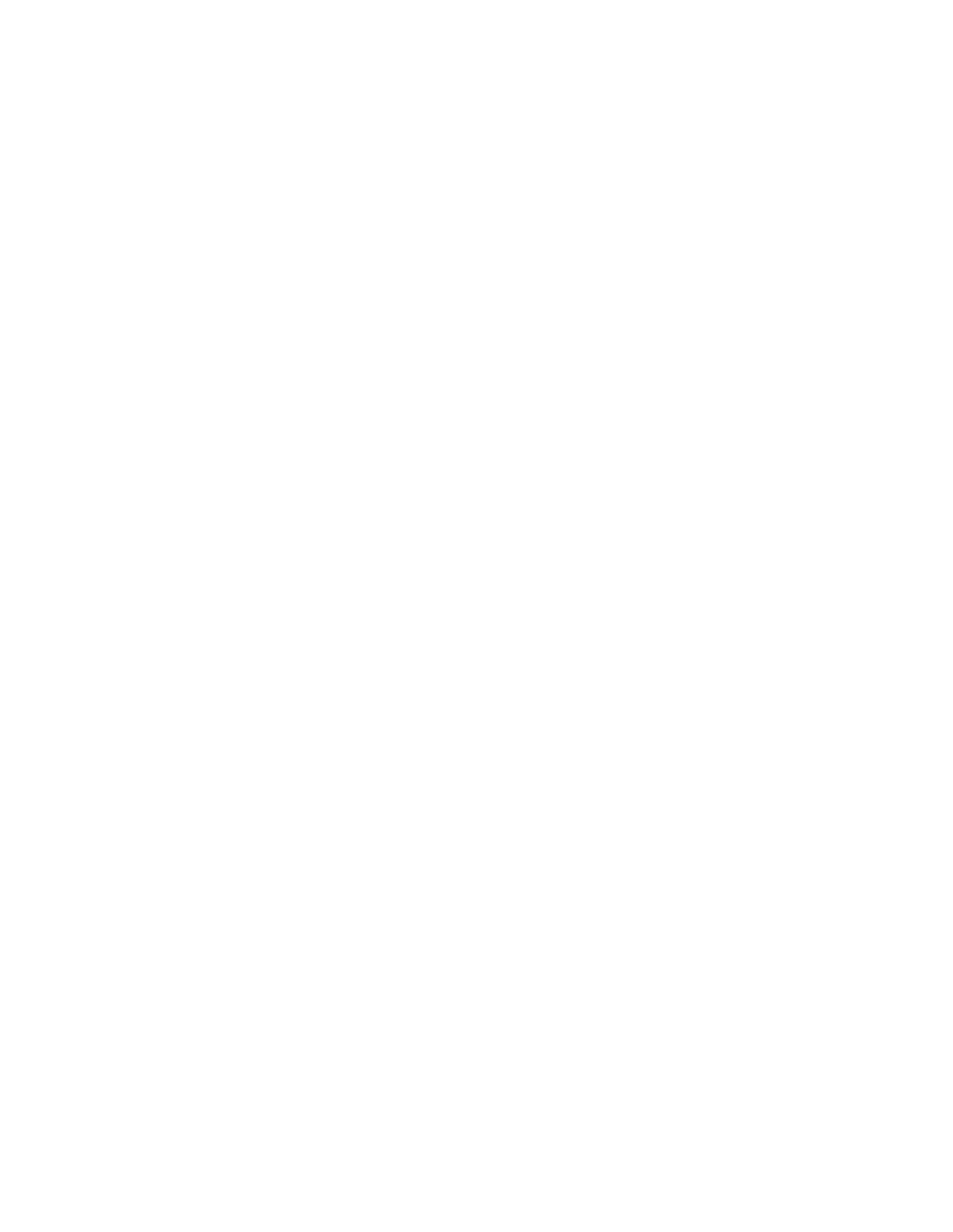**11**

# **Point-to-Point Protocol (PPP) for DECnet IV and OSI**

PPP supports DECnet IV, OSI, and IP on the DECbrouter 90T running Software Release 9.14. If an interface is configured for PPP encapsulation and DECnet or OSI routing, PPP will attempt to negotiate the network control protocol for DECnet or OSI.

This implementation of PPP is in compliance with RFC 1331. This implementation of DECnet conforms to RFC 1376 entitled "The PPP DECnet Phase IV Control Protocol" by Steven Senum. This implementation of OSI conforms to RFC 1377, "The PPP OSI Network Layer Control Protocol" by David Katz.

The following topics are covered in this chapter:

- Configuring the Point-to-Point Protocol (PPP)
- Enabling DECnet routing
- Enabling OSI routing

There is a command summary at the end of the chapter.

# **Configuring the Point-to-Point Protocol (PPP)**

Point-to-Point Protocol (PPP), described in RFC 1331, is designed to encapsulate Internet Protocol (IP), DECnet IV, and OSI datagrams and other network layer protocol information over point-to-point links. RFC 1331, "The Point-to-Point Protocol (PPP) for the Transmission of Multiprotocol Datagrams over Point-to-Point Links" by William Simpson, defines the set of options that are negotiated during startup.

IP, DECnet IV, and OSI are the supported upper-level protocols. These upperlevel protocols can be sent or received over a point-to-point link using PPP if the upper-level protocol is enabled on an interface. Refer to RFC 1331 for definitions of the codes and protocol states.

Use the following interface subcommand to enable PPP on an interface:

#### **encapsulation ppp**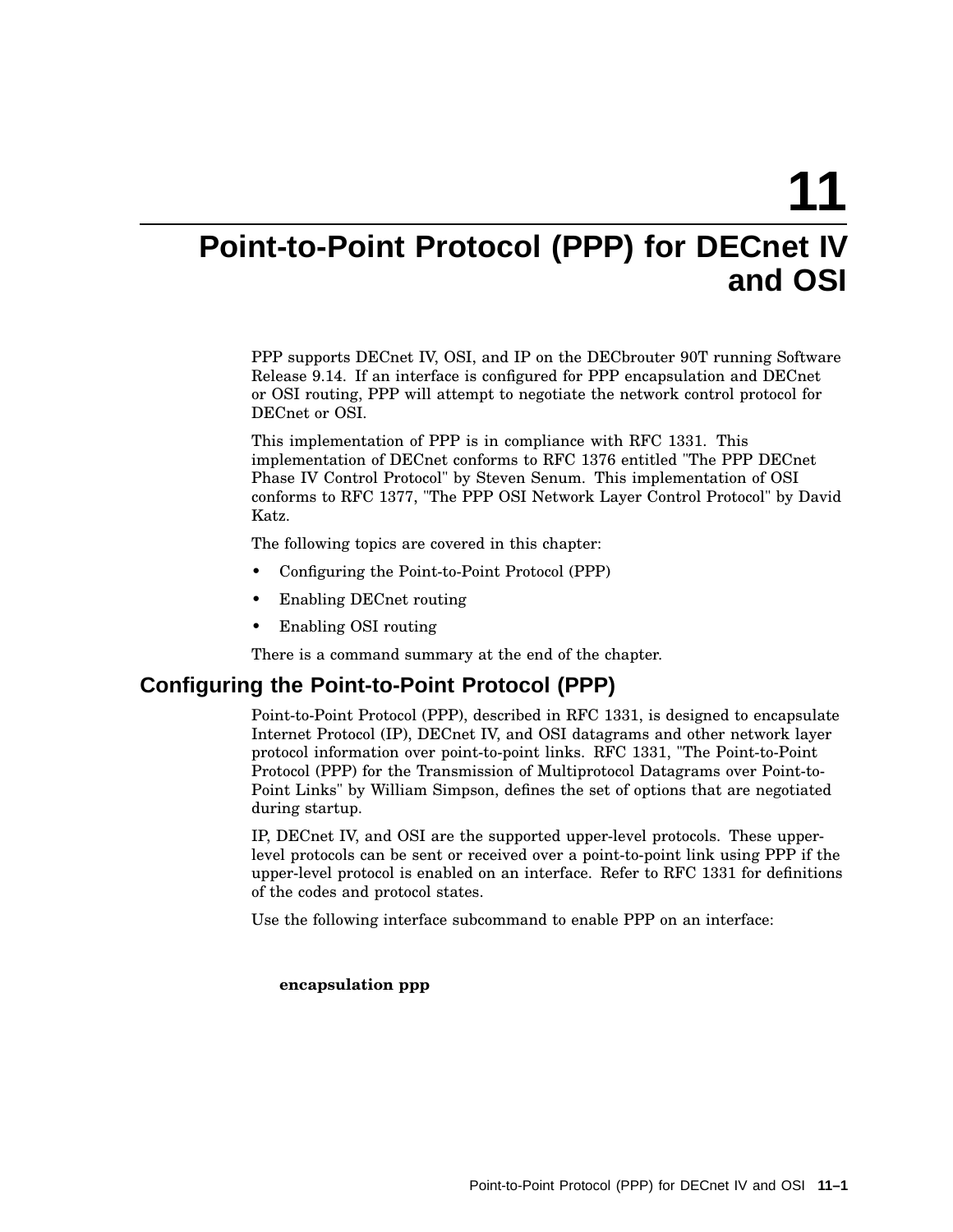# **Point-to-Point Protocol (PPP) for DECnet IV and OSI Configuring the Point-to-Point Protocol (PPP)**

#### **Example**

The following example enables PPP encapsulation on interface serial 0.

interface serial 0 encapsulation ppp

#### **Implementing Protocols on Systems Running PPP**

Protocols and Network Control Programs (NCPs) configured after PPP is up and running will be implemented after the interface is disabled by the SHUTDOWN command and then brought up again by the NO SHUTDOWN command. See the *DECbrouter 90 Products Configuration and Reference, Volume 1* publication for more information about the SHUTDOWN command.

# **Monitoring Line Status**

Use the KEEPALIVE command in the *DECbrouter 90 Products Configuration and Reference, Volume 2* to monitor line status.

# **Enabling DECnet Routing**

To enable or disable DECnet routing, use the following global configuration command:

**decnet routing** *decnet-address* **NO decnet routing**

The argument *decnet-address* is an address in DECnet format X.Y, where X is the area number and Y is the node number. There is no default router address; you must specify this parameter for DECnet operation.

#### **Example**

In this example, DECnet routing is enabled for the router in area 21 with node number 456:

decnet routing 21.456

#### **Note**

Enabling DECnet changes the MAC addresses of the router's interfaces. This is not a problem on routers equipped with nonvolatile memory. On systems that attempt to get their IP network addresses from network servers rather than from nonvolatile memory, changes in the hardware address can confuse other IP-speaking hosts. If you are attempting to use DECnet on such a configuration, be sure to set all global DECnet parameters before enabling DECnet routing on the interfaces.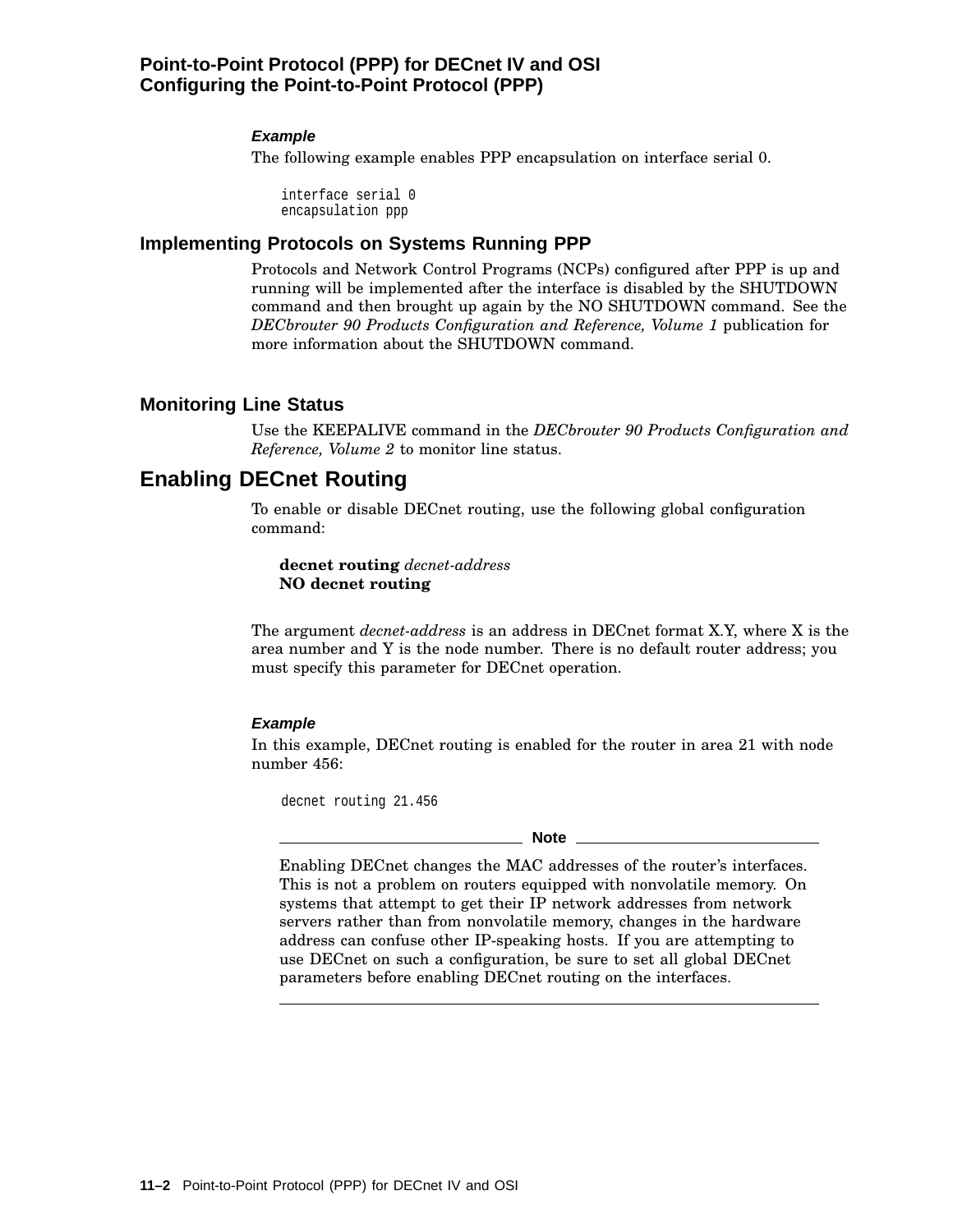# **Point-to-Point Protocol (PPP) for DECnet IV and OSI Enabling DECnet Routing**

# **Assigning the Cost**

After DECnet routing has been enabled, you must assign a cost to each interface over which you want DECnet to run. Assigning a cost enables DECnet routing for an interface. Most DECnet installations have an individualized routing strategy for using costs. Therefore, check the routing strategy used at your installation to ensure that the costs you specify are consistent with those set for other hosts on the network.

Use the DECNET COST interface subcommand to set a cost value for an interface and enable DECnet routing:

**decnet cost** *cost* **no decnet cost**

The argument cost is an integer from 1 to 63. There is no default cost for an interface, although suggested costs are 4 for Ethernet, and greater than 10 for serial links. Use the NO DECNET COST subcommand to disable DECnet routing for an interface.

#### **Example**

The following example establishes a DECnet routing process for the router at 21.456, then sets a cost of four for the serial 0 interface:

decnet routing 21.456 interface serial 0 encapsulation ppp decnet cost 4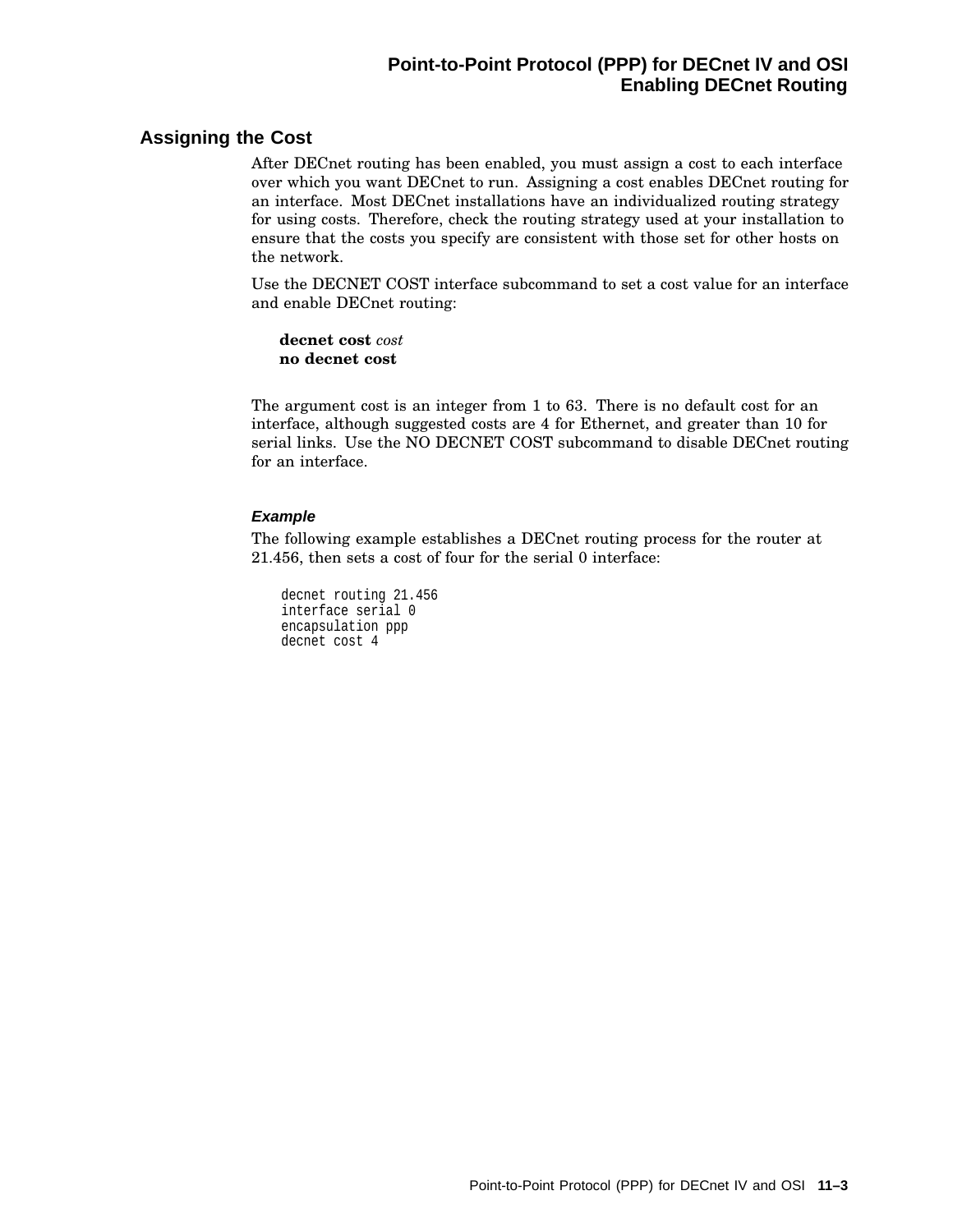# **Point-to-Point Protocol (PPP) for DECnet IV and OSI Enabling DECnet Routing**





# **Enabling OSI Routing**

Connectionless Network Protocol/Connectionless Network Service (CLNS) is an OSI network-layer protocol. To implement OSI routing, configure the system and interface for CLNS routing.

Use the following command to enable CLNS routing:

**clns routing no clns routing**

Use the NO CLNS ROUTING command to disable CLNS routing.

You need to decide now whether you want to use static or dynamic routing. Static routing is required if you must interoperate with another vendor's equipment that does not support IS-IS. In addition, static routing is generally preferable for operation over X.25, Frame Relay, or SMDS networks.

ISO CLNS is enabled automatically when you use the following commands to configure IS-IS or ISO-IGRP routing on an interface: CLNS ROUTER ISIS, IP ROUTER ISIS, and CLNS ROUTER ISO-IGRP. However, if you do not intend to perform any dynamic routing on an interface, but want your router to pass ISO CLNS packet traffic to end systems, enable ISO CLNS for an interface by using the following interface subcommand:

**clns enable no clns enable**

Use the NO CLNS ENABLE command to disable ISO CLNS on a particular interface.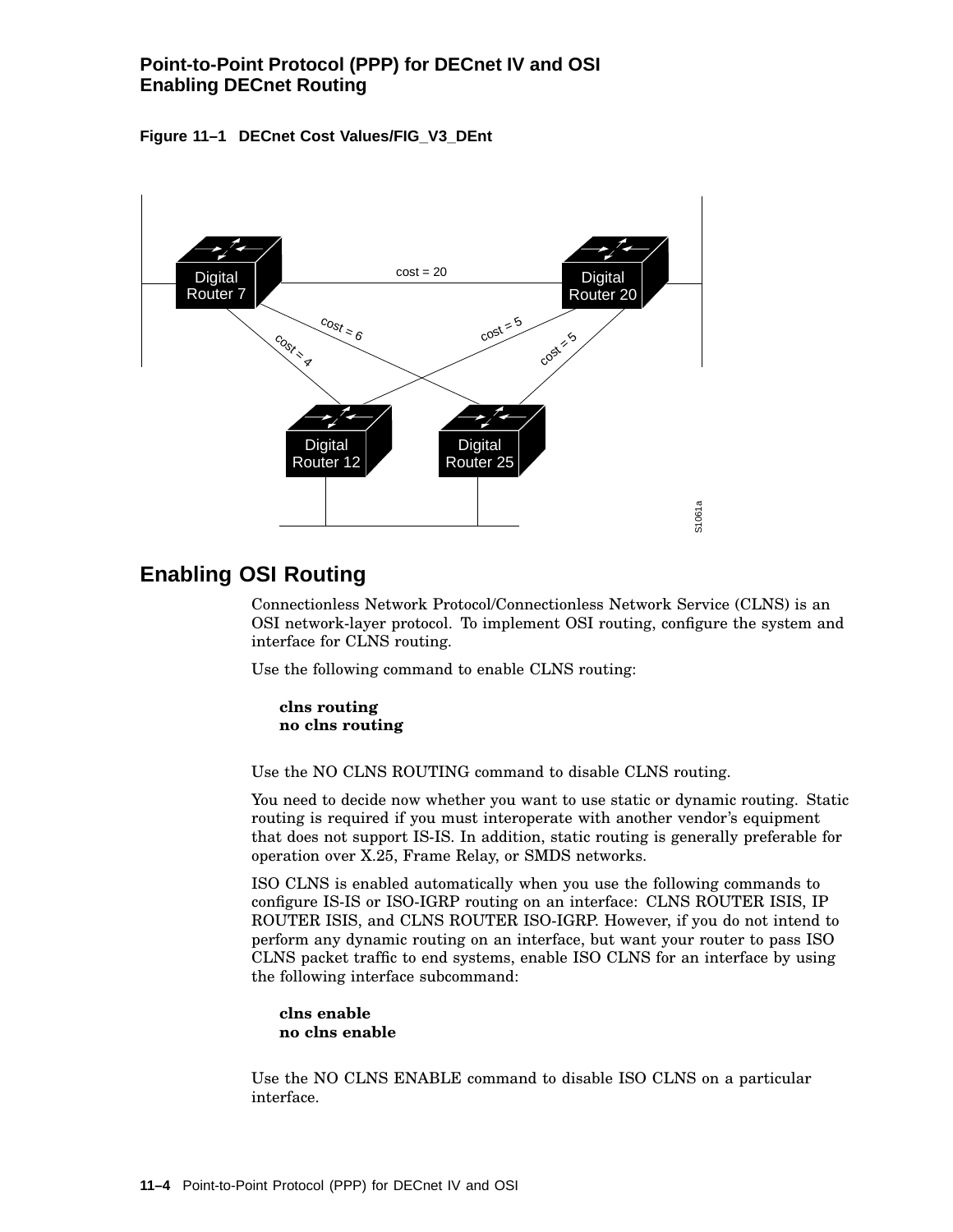# **Point-to-Point Protocol (PPP) for DECnet IV and OSI Enabling OSI Routing**

For information about configuring OSI routing protocols, see the *DECbrouter 90 Products Configuration and Reference, Volume 3* publication.

#### **Example**

In the following example, OSI routing is globally configured, and PPP encapsulation and OSI routing are enabled on interface serial 0:

```
! Globally configure OSI routing
clns routing
interface serial 0
! Implement PPP encapsulation on interface serial 0
encapsulation ppp
! Enable OSI routing on interface serial 0
clns enable
```
# **Command Summary**

This section lists the commands described in this chapter in alphabetical order.

#### [**no**] **clns enable**

Enables OSI routing on an interface if the interface is not already configured for IS-IS or ISO-IGRP routing.

#### [**no**] **clns routing**

Configures a router for routing OSI protocols

#### [**no**] **decnet cost** *cost*

Sets a routing cost value for an interface and enables DECnet routing for the interface.

#### [**no**] **decnet routing** *decnet-address*

Enables DECnet routing on an interface.

#### **encapsulation ppp**

Enables PPP encapsulation on an interface.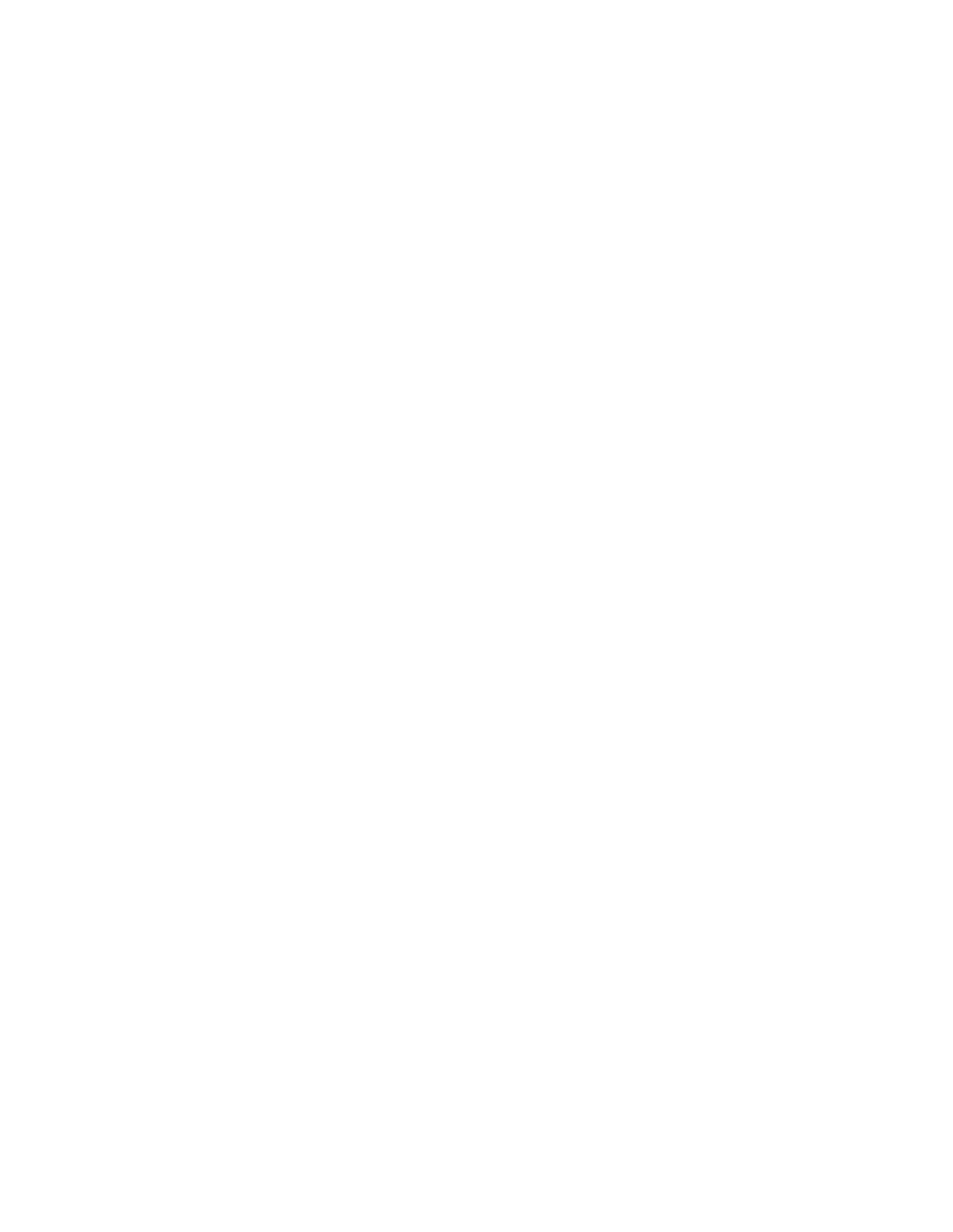# **System Error Messages**

Use this appendix with the Release 9.1 *System Error Messages* publication for a complete list of Release 9.14 error messages.

# **Introduction**

This appendix lists and describes new system error messages for Release 9.14., which were not available at the time that the *System Error Messages* publication was printed. The system software sends these error messages to the console (and optionally, to a logging server on another system) during operation.

Not all of these messages indicate problems with your system. Some are informational, and others may help to diagnose problems with communication lines, internal hardware, or the system software.

# **MOP Error Messages**

This section describes the error messages related to Maintenance Operation Protocol (MOP).

#### **Error Message:**

Filename exceeds 16 characters

#### **Explanation:**

Filename exceeds 16 characters. .

#### **Recommended Action:**

Rename the file so that the name contains 16 characters or fewer.

#### **Error Message:**

MOP not enabled

#### **Explanation:**

MOP is not enabled on an interface..

#### **Recommended Action:**

Enable MOP using the MOP ENABLED command.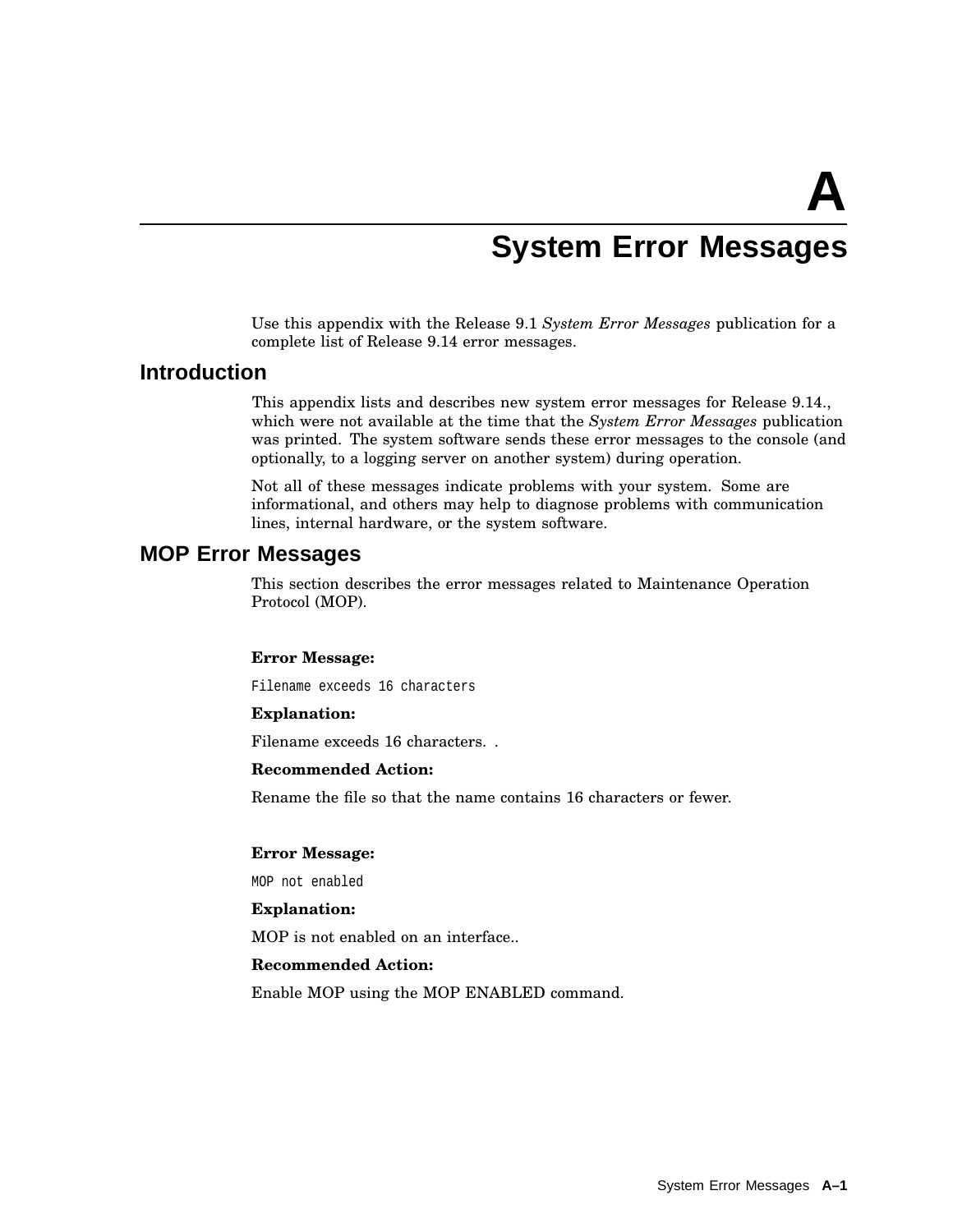#### **Error Message:**

MOP: Timed out on load assistant solicit

#### **Explanation:**

A MOP boot server did not respond to a "program request message" (a message soliciting the file to be copied into flash).

#### **Recommended Action:**

- 1. Check to make sure the filename is correct.
- 2. Check to make sure the MOP server is not down or disconnected from the network or not configured properly for MOP
- 3. Check to make sure MOP is enabled on the desired interface in your router configuration.
- 4. Check possible paths to the MOP server(s). A link may be down or intermediate routers/ bridges may not be properly configured for MOP.

#### **Error Message:**

MOP [interface type] [interface number]: Loading from [MAC-address] timed out

#### **Explanation:**

Timeout after the default or configured number retries, where [interface type] [interface number] could be "Serial0" or "Ethernet0." The message you have sent has not been received.

#### **Recommended Action:**

- 1. Try increasing the maximum number of retries through the MOP RETRIES *count* configuration command.
- 2. Check the MOP server and/or possible paths to the MOP server. The server or a link may have gone down.

#### **Error Message:**

MOP: Buffer overflow: [data-length]/[buffer-length]

#### **Explanation:**

There is not enough memory to netboot the image.

#### **Recommended Action:**

Your router needs more memory. Call your technical support representative.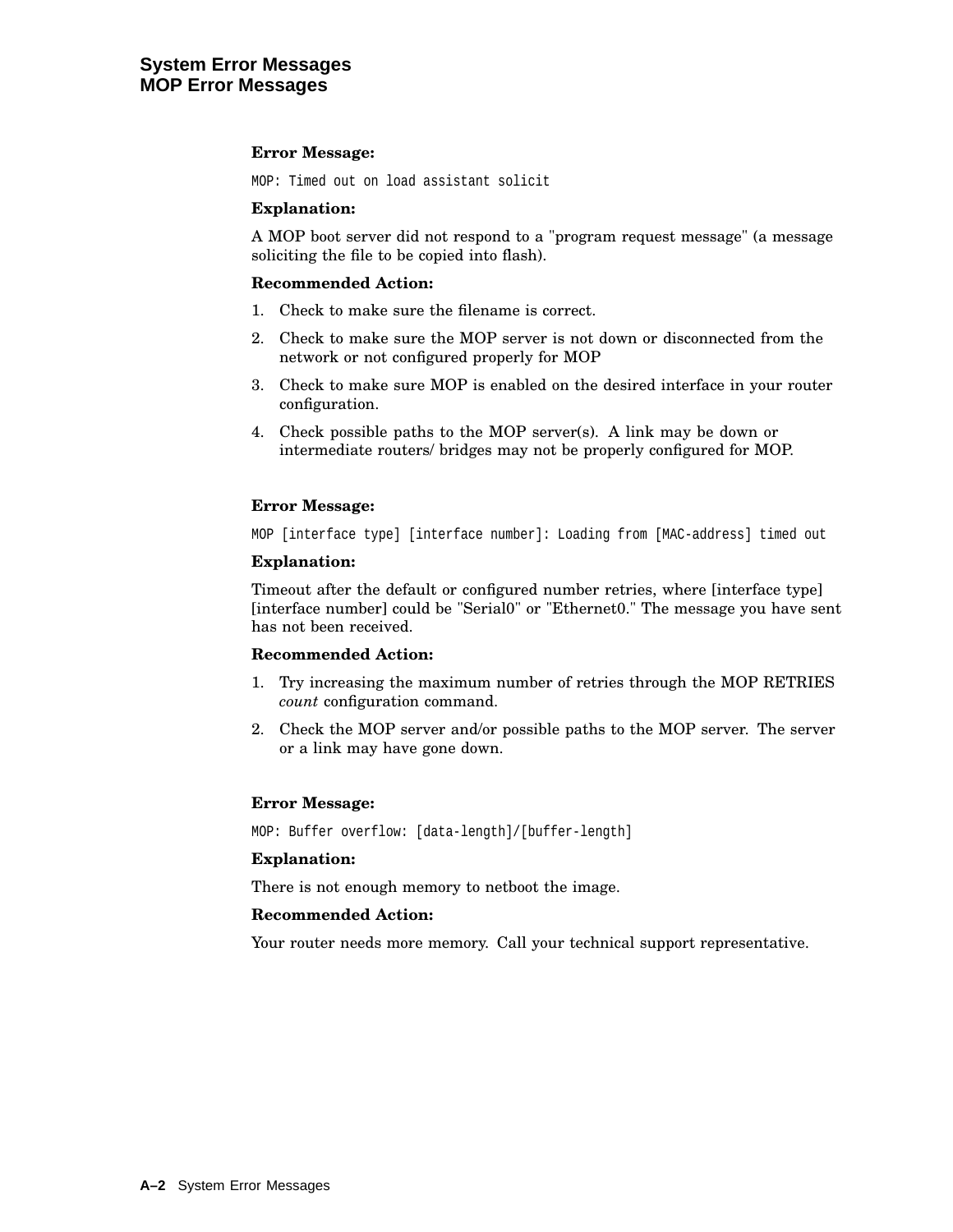#### **Error Message:**

Unrecognized MOP keyword - [offending word]

#### **Explanation:**

Syntax error in any MOP configuration command.

#### **Recommended Action:**

Check to make sure your command syntax is correct.

#### **Error Message:**

Unrecognized device code - [offending word]

#### **Explanation:**

Device code is not "ds200" or "cisco" in the MOP DEVICE-CODE *device* configuration command.

#### **Recommended Action:**

Make sure you are using the correct device code in the MOP DEVICE CODE command.

#### **Error Message:**

No MOP device code specified

#### **Explanation:**

No device code specified in the MOP DEVICE-CODE configuration command.

#### **Recommended Action:**

Make sure you have specified and device code in the MOP DEVICE-CODE *device* command.

#### **Error Message:**

MOP is only allowed on ethernet and serial interfaces

#### **Explanation:**

An unacceptable interface is specified in the MOP ENABLED command.

#### **Recommended Action:**

Check interface selected through the INTERFACE *type unit* command. The type must be an interface that supports MOP: serial or Ethernet.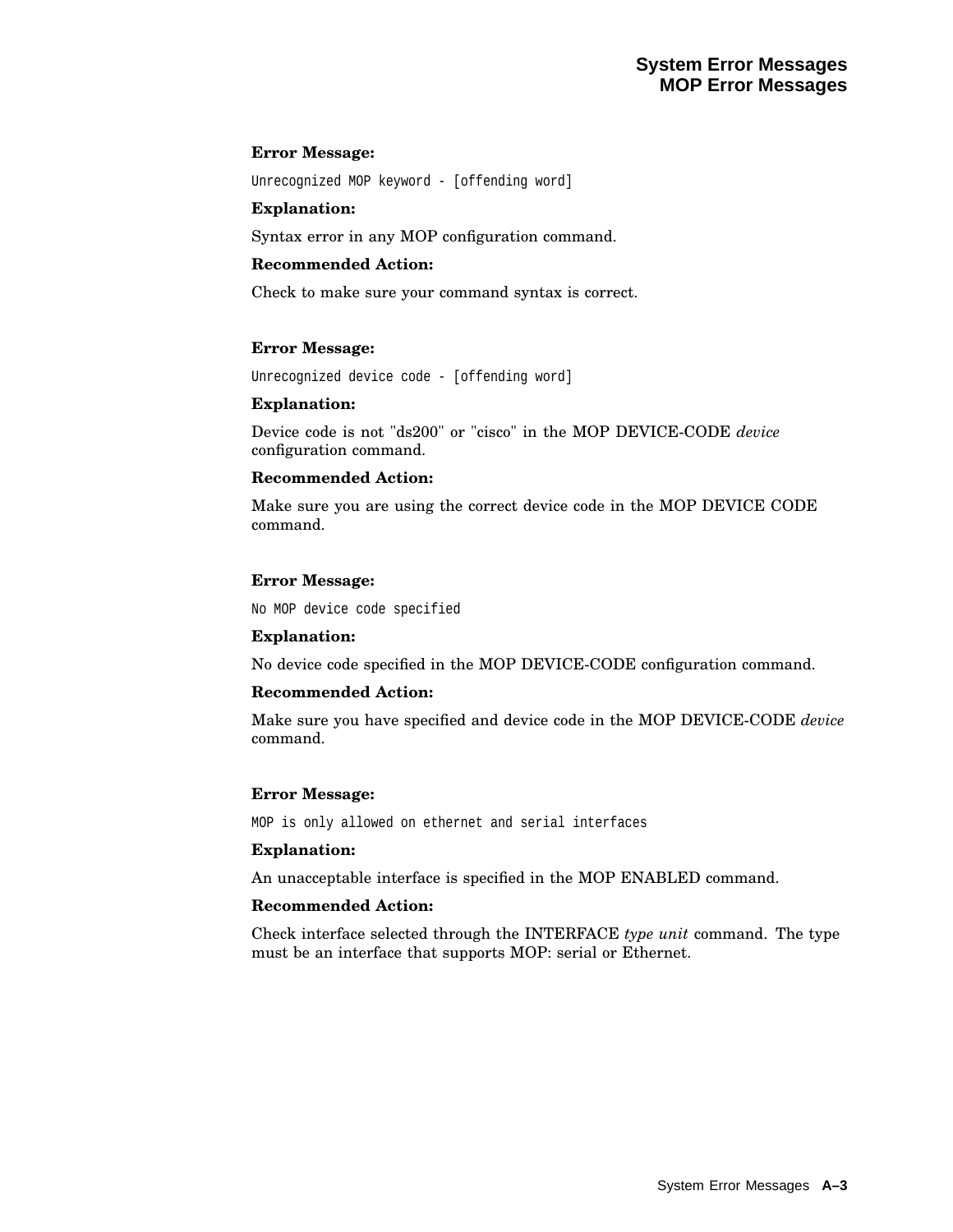# **System Error Messages MOP Error Messages**

#### **Error Message:**

MOP enabled command requires an interface

#### **Explanation:**

The MOP ENABLED command is specified without an interface name.

#### **Recommended Action:**

Make sure you use the INTERFACE *type unit* command to specify an interface before you type the MOP ENABLED command.

#### **Error Message:**

Retransmit timer must be in range 1 - 20

#### **Explanation:**

Retransmit timer value is not within the acceptable range.

#### **Recommended Action:**

Make sure that you are using a value between 1 and 20 for the argument *seconds* in the MOP RETRANSMIT-TIMER *seconds* configuration command.

#### **Error Message:**

No MOP retransmit timer specified

#### **Explanation:**

A retransmit timer value is not specified in the MOP RETRANSMIT-TIMER *seconds* configuration command.

#### **Recommended Action:**

Make sure you use a value between 1 and 20 for the argument *seconds* .

#### **Error Message:**

Retry count must be in range 3 - 24

#### **Explanation:**

Retry count value is not within the acceptable range in the MOP RETRIES *count* configuration command.

#### **Recommended Action:**

Make sure you use a value between 3 and 24 for the argument *count*.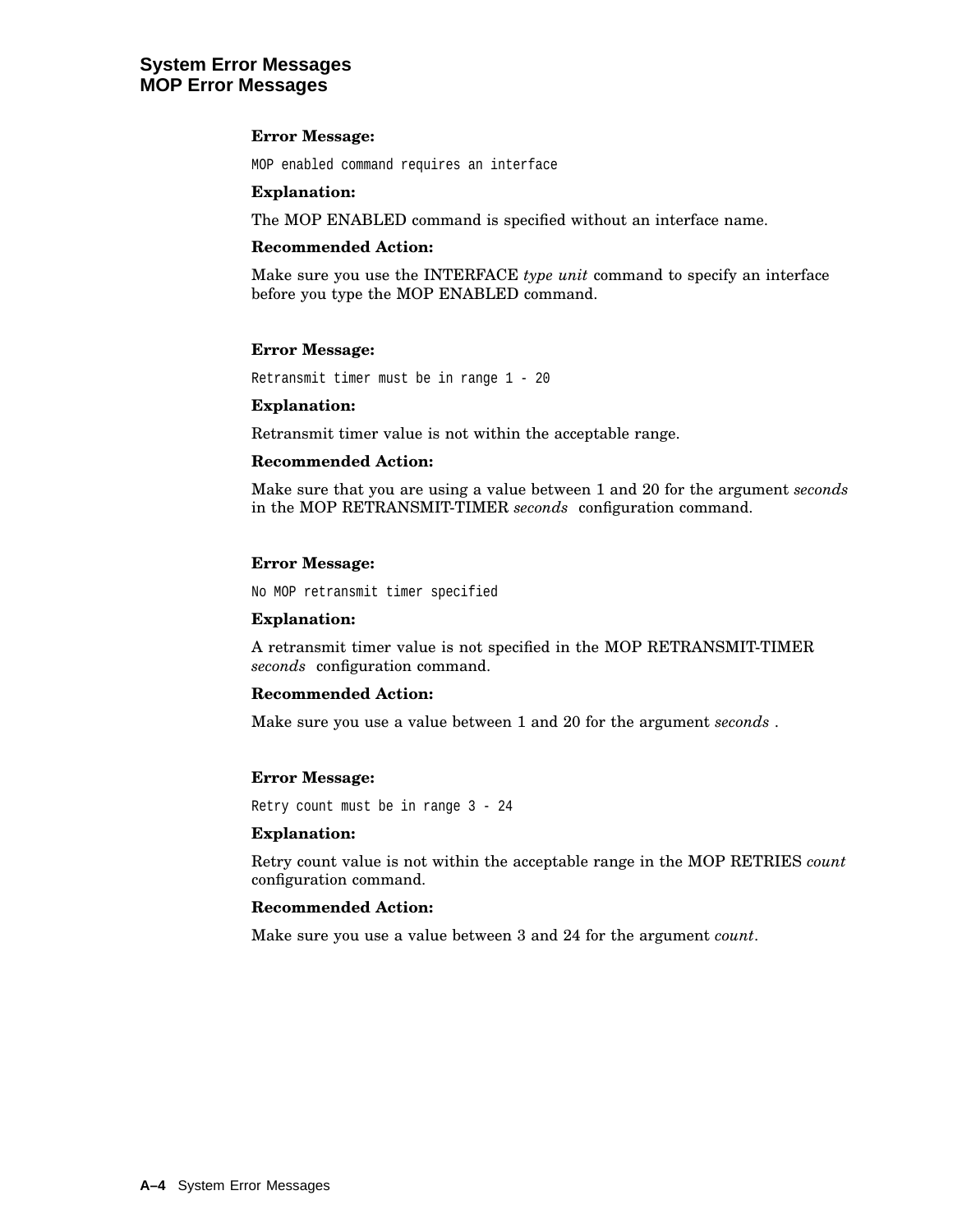#### **Error Message:**

No MOP retry maximum specified

#### **Explanation:**

Retry count value is not specified in the MOP RETRY *count* configuration command.

#### **Recommended Action:**

Make sure you specify a value between 3 and 24 for the argument *count* in the MOP RETRY *count* configuration command.

#### **Error Message:**

MOP sysid command requires an interface

#### **Explanation:**

An interface is not specified for the MOP SYSID configuration command. **Recommended Action:**

Make sure you enter an INTERFACE *type unit* command to specify an interface before you type the MOP SYSID command.

#### **Error Message:**

MOP argument missing

#### **Explanation:**

No argument is specified with a MOP configuration command.

#### **Recommended Action:**

Make sure your command syntax includes the required arguments.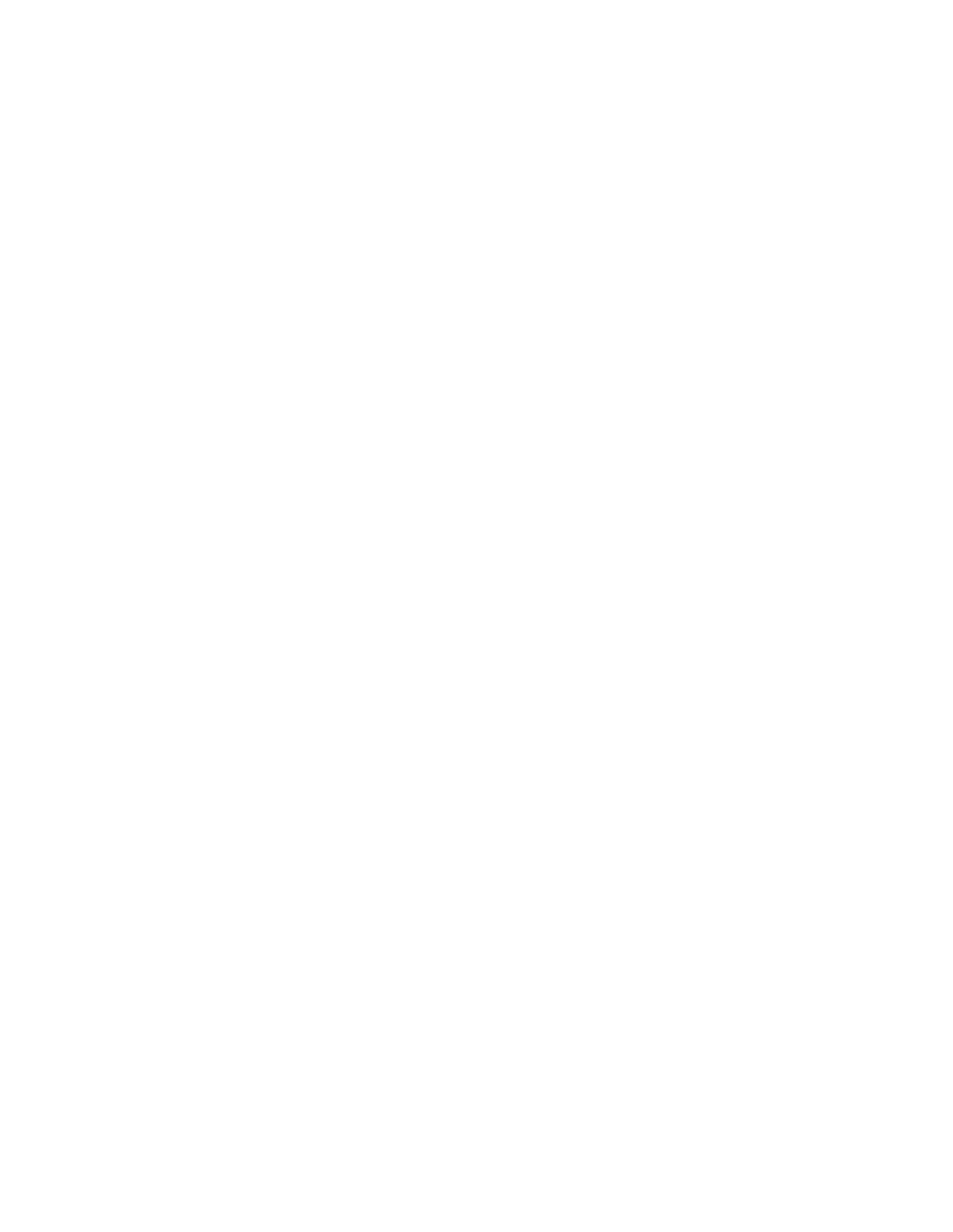# **Access List Summary**

This appendix summarizes the general command syntax and number ranges (or symbolic names) used for the access lists supported by the DECbrouter 90 software. The summaries are listed by protocol, in alphabetical order. The command to create the access list is given first, followed by the command you use to assign the access list.

Access list ranges are included in the summary descriptions; however, in actual use, only one number is selected from the given range. Table B–1 (at the end of this appendix) lists the access list number ranges in numerical order.

**Note**

This summary provides a general listing of the DECbrouter 90 access list forms. However, this summary is not complete. For a more detailed discussion of using access lists, refer to the specific chapters for discussions of associated filtering mechanisms.

### **Apollo Domain Access List**

Access list specifications:

**apollo access-list** *name* {**permit** |**deny**} [*firstnet-*] *lastnet.host* [*wildcardmask*]

Interface assignment command:

**apollo access-group** *name*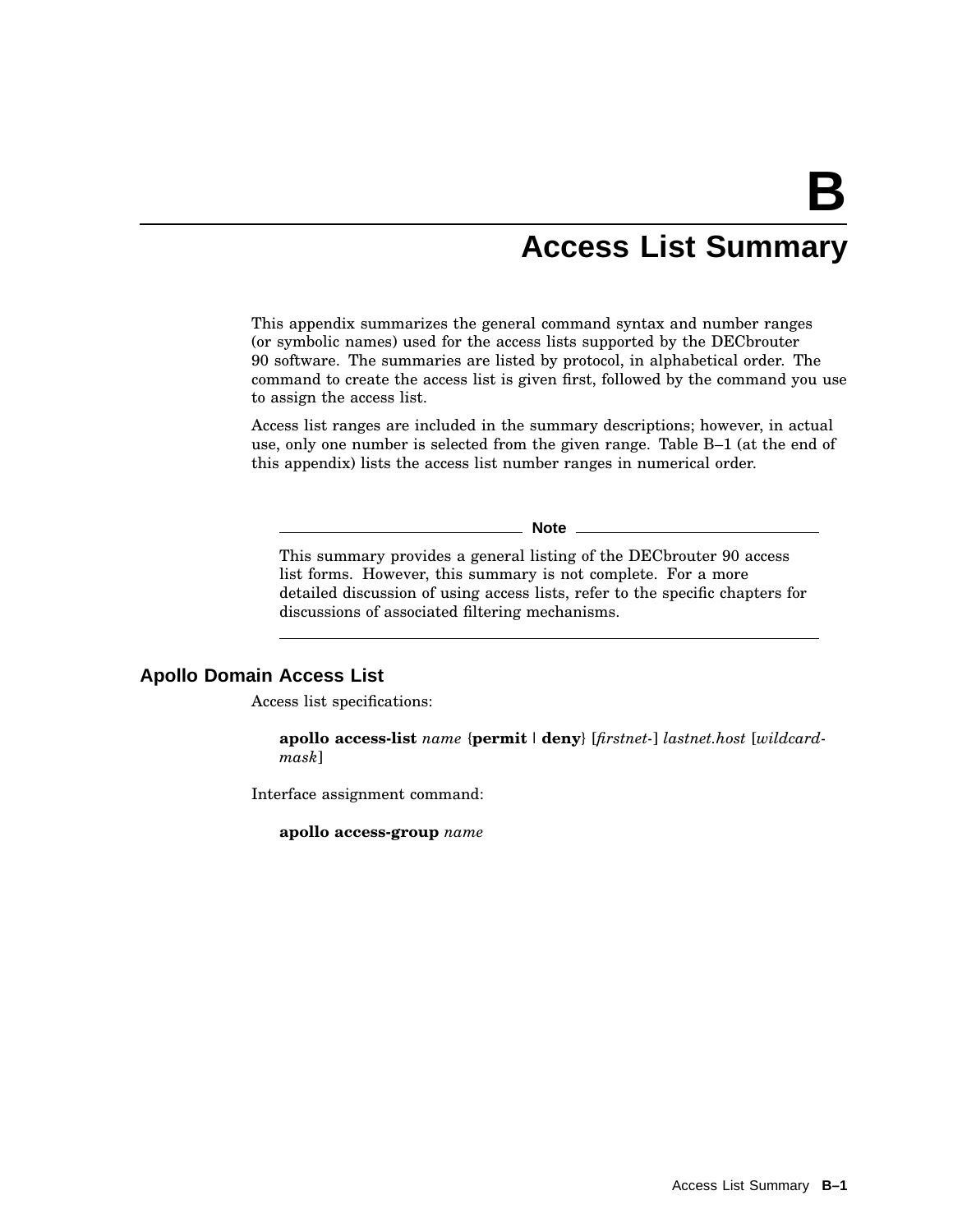### **AppleTalk Access List**

Access list specifications:

**access-list** *600-699* {**permit** |**deny**} **network** *network* **access-list** *600-699* {**permit** |**deny**} **cable-range** *start-end* **access-list** *600-699* {**permit** |**deny**} **includes** *start-end* **access-list** *600-699* {**permit** |**deny**} **within** *start-end* **access-list** *600-699* {**permit** |**deny**} **zone** *zonename* **access-list** *600-699* {**permit** |**deny**} **additional-zones access-list** *600-699* {**permit** |**deny**} **other-access**

Interface assignment commands can be one of the following:

**appletalk access-group** *600-699*

**appletalk distribute-list** *600-699* **in**

**appletalk distribute-list** *600-699* **out**

**appletalk getzonelist-filter** *600-699*

# **DECnet Access List**

Access list specification can be one of the following:

**access-list** *300-399* {**permit** |**deny**} *destination destination-mask*

**access-list** *list* {**permit** |**deny**} *source source-mask destination destinationmask*

**access-list** *300-399* {**permit** |**deny**} *source source-mask* [*destination destination-mask*] [*connect-entries*]

Interface assignment commands can be one of the following:

**decnet access-group** *300-399*

**decnet in-routing filter** *300-399*

**decnet out-routing-filter** *300-399*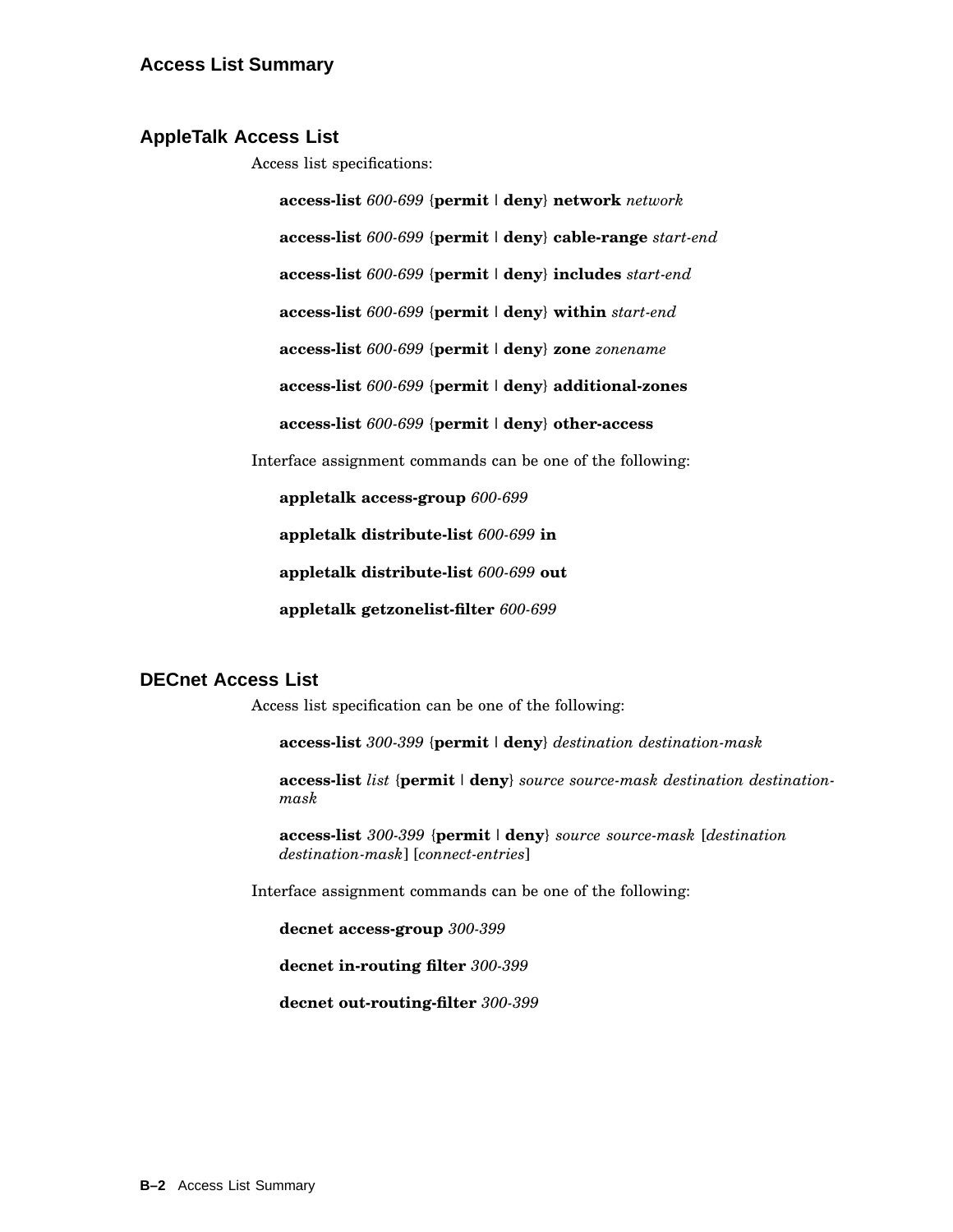# **Ethernet Address Access List**

Access list specifications:

**access-list** *700-799* {**permit** |**deny**} *address mask*

Interface assignment command:

**bridge-group** *1-9* {**input-address-list** | **output-address-list**} *700-799*

# **Ethernet Protocol Access List**

Access list specifications:

**access-list** *200-2990* {**permit** |**deny**} *0xtype-code 0xmask*

Interface assignment command:

**bridge-group** *1-9* {**input-type-list** | **output-type-list**} *200-299*

## **IP Access Lists**

The following variations of IP access lists are available.

#### **Standard IP Access List**

Access list specifications:

**access-list** *1-99* {**permit** |**deny**} *address mask*

Interface/line assignment commands can be one of the following:

**ip access-group** *1-99*

**access-class** *1-99* {**out** | **in**} (for terminal line assignment)

Router configuration command assignment:

**distance weight** [*address mask*] [*1-99*]

**distribute-list** *1-99* **in** [*interface-name*]

**distribute-list** *1-99* **out** [*interface-name* | *routing-process*]

**offset-list** *1-99* {**in**| **out**} *offset* (add an offset to metrics for networks)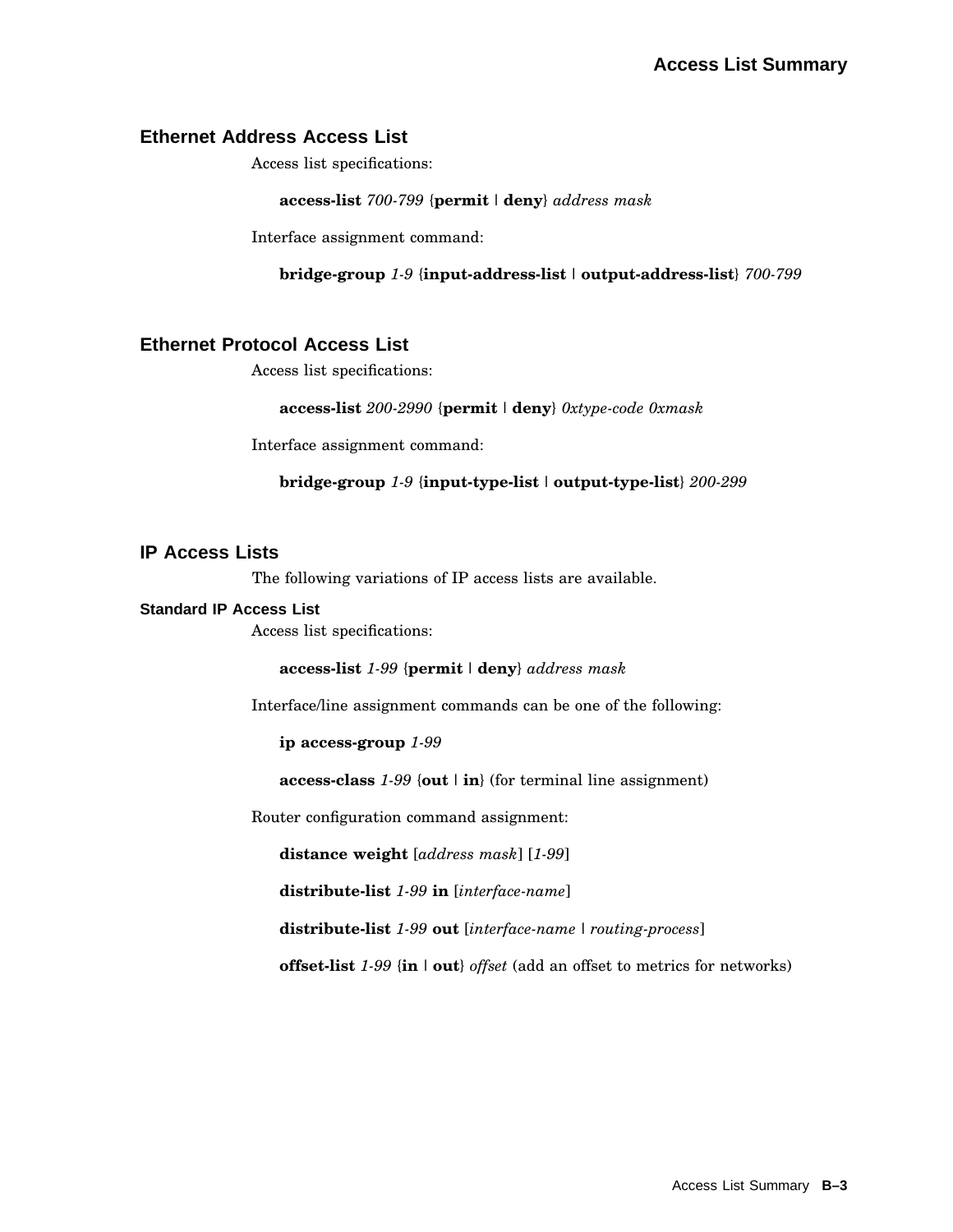# **Access List Summary**

#### **BGP Access Lists**

Access list specification:

**ip as-path access-list** *1-99* [**permit** |**deny**] *as-regular-expression*

Router assignment command:

**neighbor** *address* **distribute-list** *1-99* (for BGP filtering BGP advertisements)

**neighbor** *address* **filter-list** *1-99* {**in**| **out** | **weight** *weight*}

#### **EGP Access Lists**

Access list specifications:

#### **access-list** *1-99* {**permit** |**deny**} *address mask*

Router assignment command:

**neighbor any** [*1-99*]

#### **SLIP Access Lists**

Access list specifications:

**access-list** *1-99* {**permit** |**deny**} *address mask*

Interface assignment command:

**slip access-class** *1-99* {**in**| **out**}

#### **Extended IP Access List**

Access list specifications:

**access-list** *100-199* {**permit** |**deny ip** | **tcp**| **udp**| **icmp**} *source sourcemask dest dest-mask* [**lt** | **gt** | **eq** | **neq** *dest-port*]

Interface assignment command:

**ip access-group** *100-199*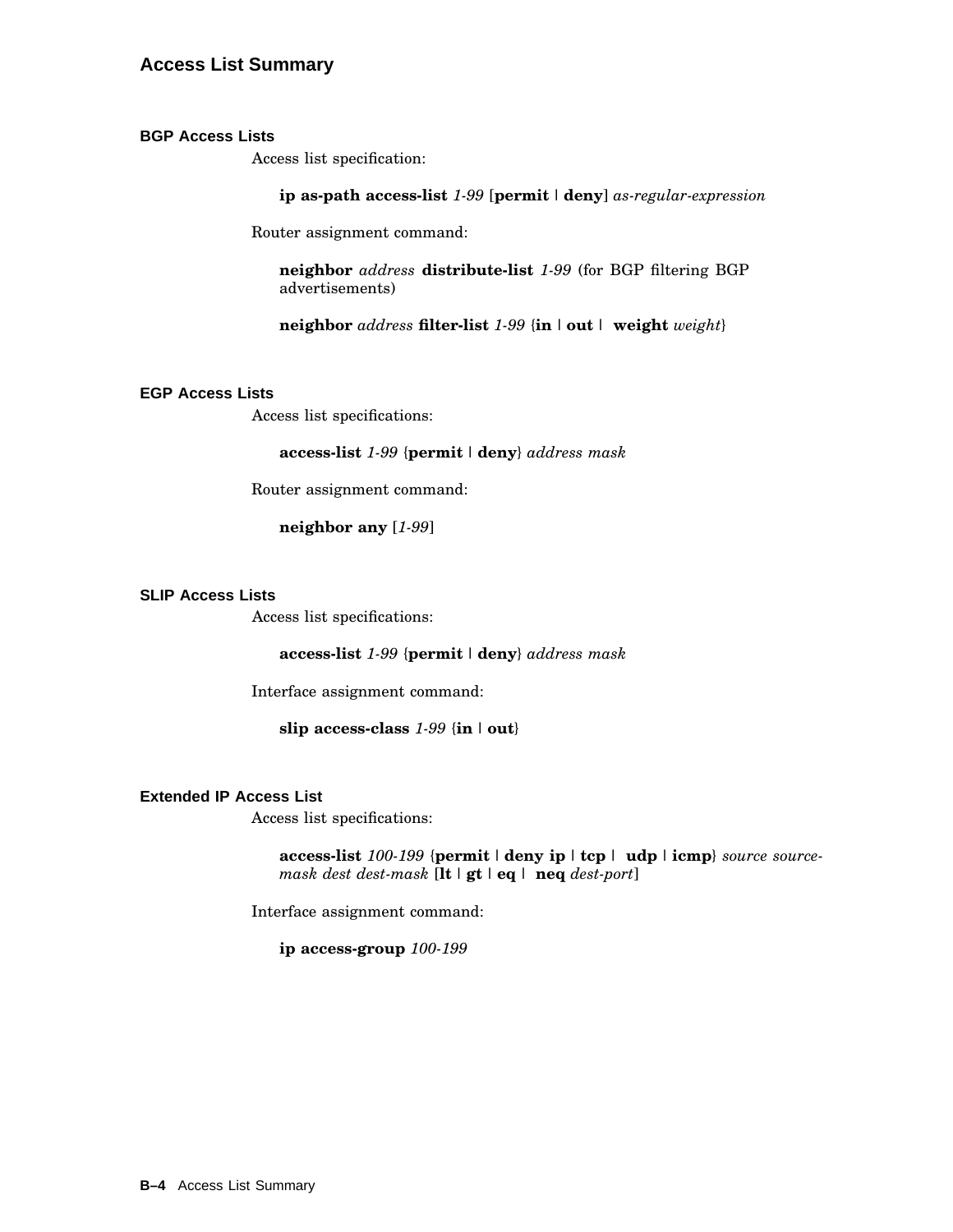# **Novell Access Lists**

#### **Standard Novell Access Lists**

Access list specifications:

**access-list** *800-899* {**deny** |**permit**} *novell-source-network*[[*.source-address* [**source-mask**]] *novell-destination-network* [*destination-address* [*destinationmask*]]

Interface assignment command:

**novell access-group** *800-899*

#### **Extended Novell Access Lists**

Access list specifications:

**access-list** *900-999* {**deny** |**permit**} *novell-protocol source-network.* [*sourceaddress* [*source-mask*]] *source-socket destination-network.* [*destination-address* [*destination-mask*]] *destination-socket*

Interface assignment command:

**novell access-group** *900-999*

#### **Novell SAP Access List Filter**

Access list specifications:

**access-list** *1000-1099* {**permit** |**deny**} *network.*[*address*] [*service-type*]

Global configuration assignment commands:

**novell input-sap-filter** *1000-1099*

**novell output-sap-filter** *1000-1099*

**novell router-sap-filter** *1000-1099*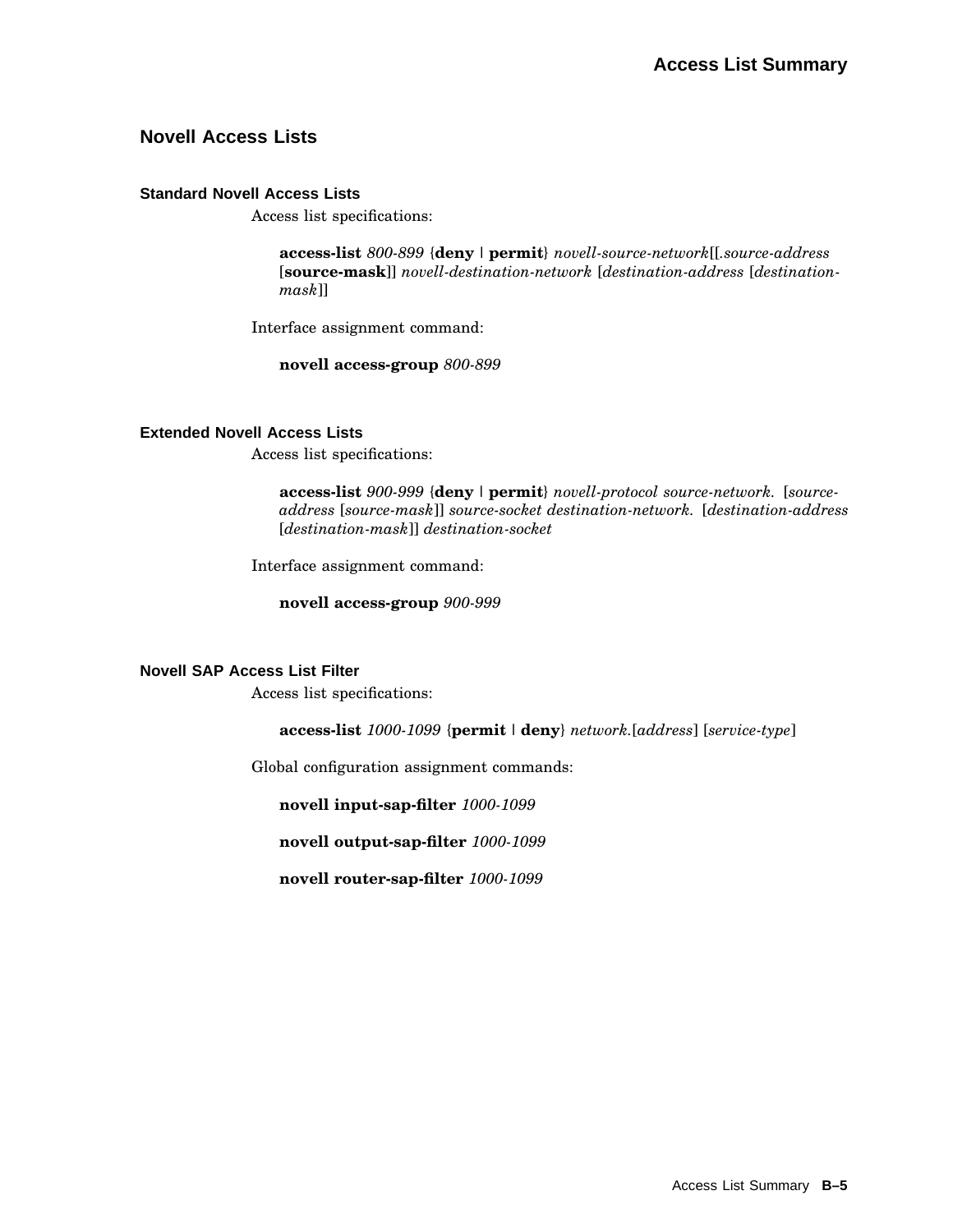# **Source-Route Bridge Protocol Type Access List**

Access list specifications:

**access-list** *200-299* {**permit** |**deny**} *type-code wild-mask*

**netbios access-list bytes** *name* {**permit** |**deny**} *offset pattern*

**netbios access-list host** *name* {**permit** |**deny**} *pattern*

# **Transparent Bridge Access List**

Access list specifications:

**access-list** *200-2990* {**permit** |**deny**} *type-code wild-mask*

**access-list** *700-799* {**permit** |**deny**} *address-mask*

Interface assignment command:

**bridge-group** *200-299* **input-address-list** *list*

# **VINES Access List**

Access list specification can be one of the following:

**vines access-list** *1-100* {**permit** |**deny**} **IP** *source-address source-mask dest-address dest-mask*

**vines access-list** *1-100* {**permit** |**deny**} *protocol source-address source-mask source-port dest-address dest-mask dest-port*

Interface assignment command:

**vines access-group** *list*

# **XNS Access Lists**

Access list specifications:

**access-list** *400-499* {**permit** |**deny**} *net* [*source-address*] [*source-mask*] *net* [*dest-address*] [*dest-mask*]

Interface assignment command:

**xns access-group** *400-499*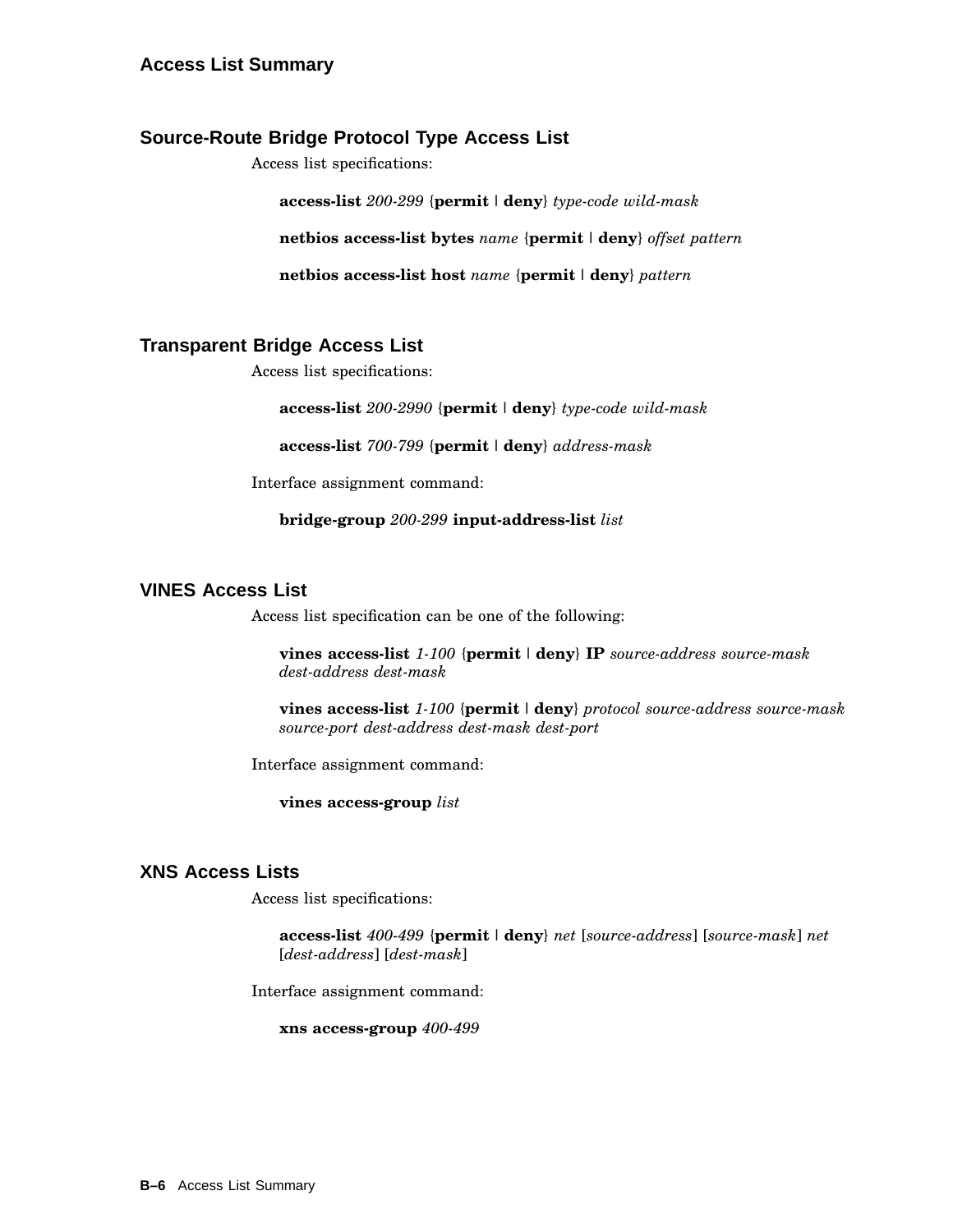# **Extended XNS Access Lists**

Access list specifications:

**access-list** *500-599* {**permit** |**deny**} *xns-protocol net* [*source-address*] [*sourcemask*] *source-socket net* [*dest-address*] [*dest-mask*] *dest-socket*

Interface assignment command:

**xns access-group** *500-599*

| <b>Protocol</b>        | Range         |
|------------------------|---------------|
| IP                     | $1 - 99$      |
| Extended IP            | $100 - 199$   |
| Ethernet type code     | $200 - 299$   |
| <b>DECnet</b>          | $300 - 399$   |
| <b>XNS</b>             | $400 - 499$   |
| Extended XNS           | $500 - 599$   |
| AppleTalk              | $600 - 699$   |
| Ethernet address       | $700 - 799$   |
| Novell                 | $800 - 899$   |
| <b>Extended Novell</b> | $900 - 999$   |
| Novell SAP             | $1000 - 1099$ |

**Table B–1 Summary of Numerical Ranges**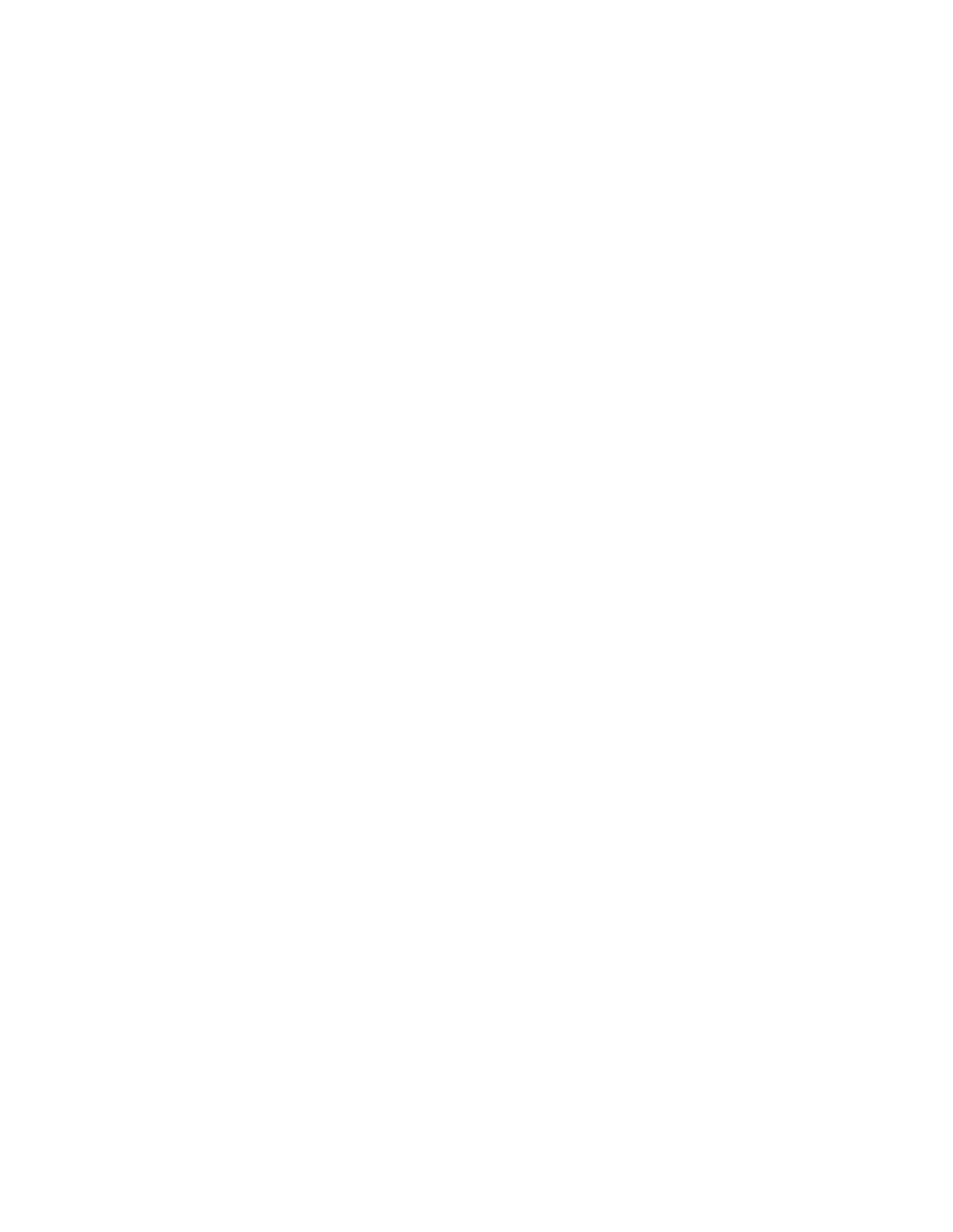# **C Ethernet Type Codes**

This appendix lists known Ethernet type codes for use with type code filtering configuration commands.

**Note**

Not all codes are used on Ethernet media.

| <b>Hexadecimal</b> | <b>Description (Notes)</b>                                                  |
|--------------------|-----------------------------------------------------------------------------|
| $0000 - 05DC$      | IEEE 802.3 Length Field                                                     |
| 0101-01FF          | Experimental; for development (Conflicts with 802.3 length)<br>fields)      |
| 0200               | Xerox PUP (Conflicts with IEEE 802.3 length fields)                         |
| 0201               | Xerox PUP Address Translation (Conflicts with IEEE 802.3)<br>length fields) |
| 0600               | Xerox XNS IDP                                                               |
| 0800               | DOD Internet Protocol (IP) $*1#2$                                           |
| 0801               | X.75 Internet                                                               |
| 0802               | <b>NBS</b> Internet                                                         |
| 0803               | <b>ECMA</b> Internet                                                        |
| 0804               | <b>CHAOSnet</b>                                                             |
| 0805               | $X.25$ Level $3$                                                            |
| 0806               | Address Resolution Protocol (for IP and CHAOS)                              |
| 0807               | <b>XNS</b> Compatibility                                                    |
| 081C               | <b>Symbolics Private</b>                                                    |
| 0888-088A          | Xyplex                                                                      |
| 0900               | Ungermann-Bass Network Debugger                                             |
| 0A00               | Xerox IEEE 802.3 PUP                                                        |
| 0A01               | Xerox IEEE 802.3 PUP Address Translation                                    |
| 0BAD               | Banyan VINES IP                                                             |
| 0BAE               | Banyan VINES Loopback                                                       |
| 0BAF               | Banyan VINES Echo                                                           |
| 1000               | Berkeley trailer negotiation                                                |
|                    |                                                                             |

 $1$ An asterisk (\*) indicates the current correction in various informational displays.

 ${}^{2}$ A pound sign (#) is a delimiting character for configuration commands that contain arbitrary text string.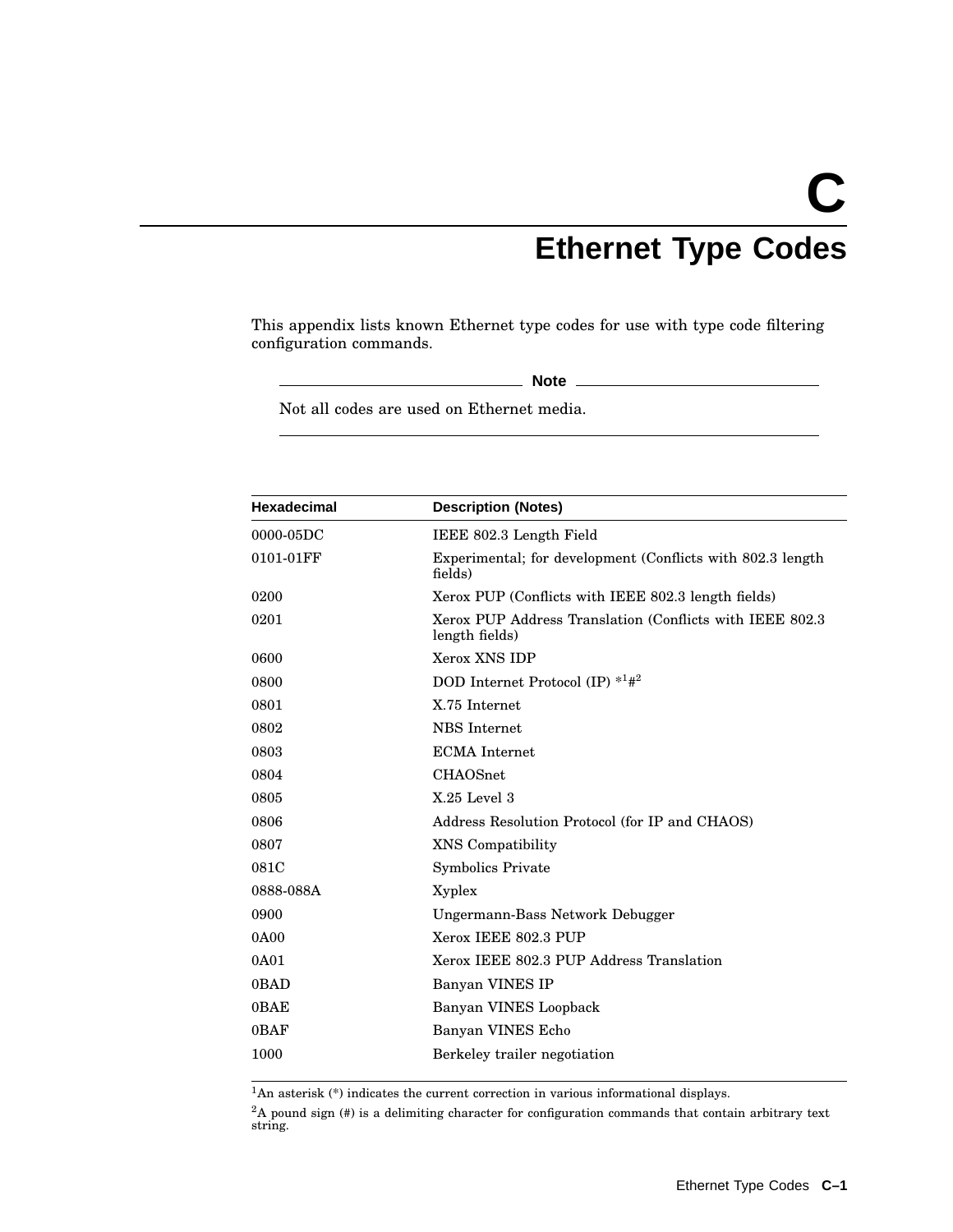# **Ethernet Type Codes**

| Hexadecimal | <b>Description (Notes)</b>                                       |
|-------------|------------------------------------------------------------------|
| 1001-100F   | Berkeley trailer encapsulation for IP                            |
| 1600        | VALID system protocol                                            |
| 4242        | <b>PCS Basic Basic Block Protocol</b>                            |
| 5208        | <b>BBN</b> Simnet Private                                        |
| 6000        | DEC unassigned                                                   |
| 6001        | DEC Maintenance Operation Protocol (MOP) Dump/Load<br>Assistance |
| 6002        | DEC MOP Remote Console                                           |
| 6003        | DEC DECNet Phase IV                                              |
| 6004        | DEC Local Area Transport (LAT)                                   |
| 6005        | <b>DEC DECNet Diagnostics</b>                                    |
| 6006        | DEC DECNet Customer Use                                          |
| 6007        | DEC Local Area VAX Cluster (LAVC)                                |
| 6008        | DEC unassigned                                                   |
| 6009        | DEC unassigned                                                   |
| 6010-6014   | 3Com Corporation                                                 |
| 7000        | Ungermann-Bass (UB) Download                                     |
| 7001        | {item}UB diagnostic/loopback                                     |
| 7002        | UB diagnostic/loopback                                           |
| 7020-7029   | LRT (England)                                                    |
| 7030        | Proteon                                                          |
| 8003        | Cronus VLN                                                       |
| 8004        | Cronus Direct                                                    |
| 8005        | HP Probe protocol                                                |
| 8006        | Nestar                                                           |
| 8008        | AT&T                                                             |
| 8010        | Excelan                                                          |
| 8013        | Silicon Graphics diagnostic (obsolete)                           |
| 8014        | Silicon Graphics network games (obsolete)                        |
| 8015        | Silicon Graphics reserved type (obsolete)                        |
| 8016        | Silicon Graphics XNS NameServer, bounce server (obsolete)        |
| 8019        | Apollo Domain                                                    |
| 802E        | Tymshare                                                         |
| 802F        | Tigan, Inc.                                                      |
| 8035        | Reverse Address Resolution Protocol (RARP)                       |
| 8036        | Aeonic Systems                                                   |
| 8038        | DEC LANBridge Management                                         |
| 8039        | DEC unassigned                                                   |
| 803A        | DEC unassigned                                                   |
| 803B        | DEC unassigned                                                   |
| 803C        | DEC unassigned                                                   |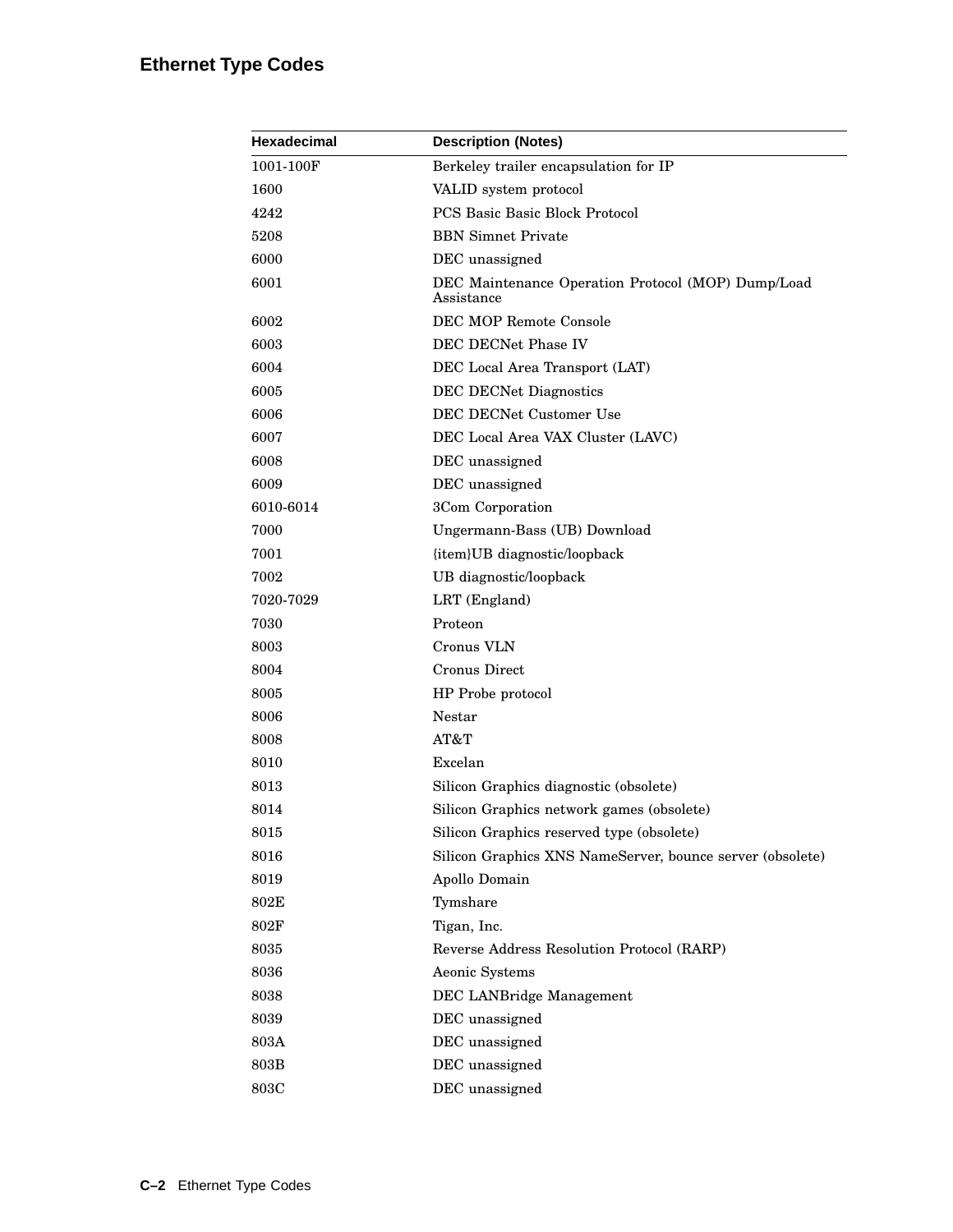| <b>Hexadecimal</b> | <b>Description (Notes)</b>                                 |
|--------------------|------------------------------------------------------------|
| 803D               | DEC Ethernet CSMA/CD Encryption Protocol                   |
| 803E               | DEC unassigned                                             |
| 803F               | DEC LAN Traffic Monitor Protocol                           |
| 8040               | DEC unassigned                                             |
| 8041               | DEC unassigned                                             |
| 8042               | DEC unassigned                                             |
| 8044               | Planning Research Corp.                                    |
| 8046-8047          | AT&T                                                       |
| 8049               | ExperData (France)                                         |
| 805B               | Versatile Message Translation Protocol RFC-1045 (Stanford) |
| 805C               | Stanford V Kernel, production                              |
| 805D               | Evans & Sutherland                                         |
| 8060               | Little Machines                                            |
| 8062               | <b>Counterpoint Computers</b>                              |
| 8065-8066          | University of Mass. at Amherst                             |
| 8067               | Veeco Integrated Automation                                |
| 8068               | General Dynamics                                           |
| 8069               | AT&T                                                       |
| 806A               | Autophon (Switzerland)                                     |
| 806C               | ComDesign                                                  |
| 806D               | Compugraphic Corporation                                   |
| 806E-8077          | Landmark Graphics Corporation                              |
| 807A               | Matra (France)                                             |
| 807C               | Merit Internodal                                           |
| 807D-8080          | Vitalink Communications                                    |
| 8080               | Vitalink TransLAN III Management                           |
| 8081-8083          | Counterpoint Computers                                     |
| 8088-808A          | Xyplex                                                     |
| 809B               | Kinetics EtherTalk (AppleTalk over Ethernet)               |
| 809C-809E          | Datability                                                 |
| 809F               | Spider Systems Ltd.                                        |
| 80A3               | Nixdorf Computers (West Germany)                           |
| 80A4-80B3          | Siemens Gammasonics Inc.                                   |
| 80C0-80C3          | Digital Communications Assoc. Inc.                         |
| 80C1               | DCA Data Exchange Cluster                                  |
| 80C4               | Banyan VINES IP                                            |
| <b>80C5</b>        | Banyan VINES Echo                                          |
| <b>80C6</b>        | Pacer Software                                             |
| <b>80C7</b>        | <b>Applitek Corporation</b>                                |
| 80C8-80CC          | Intergraph Corporation                                     |
| 80CD-80CE          | Harris Corporation                                         |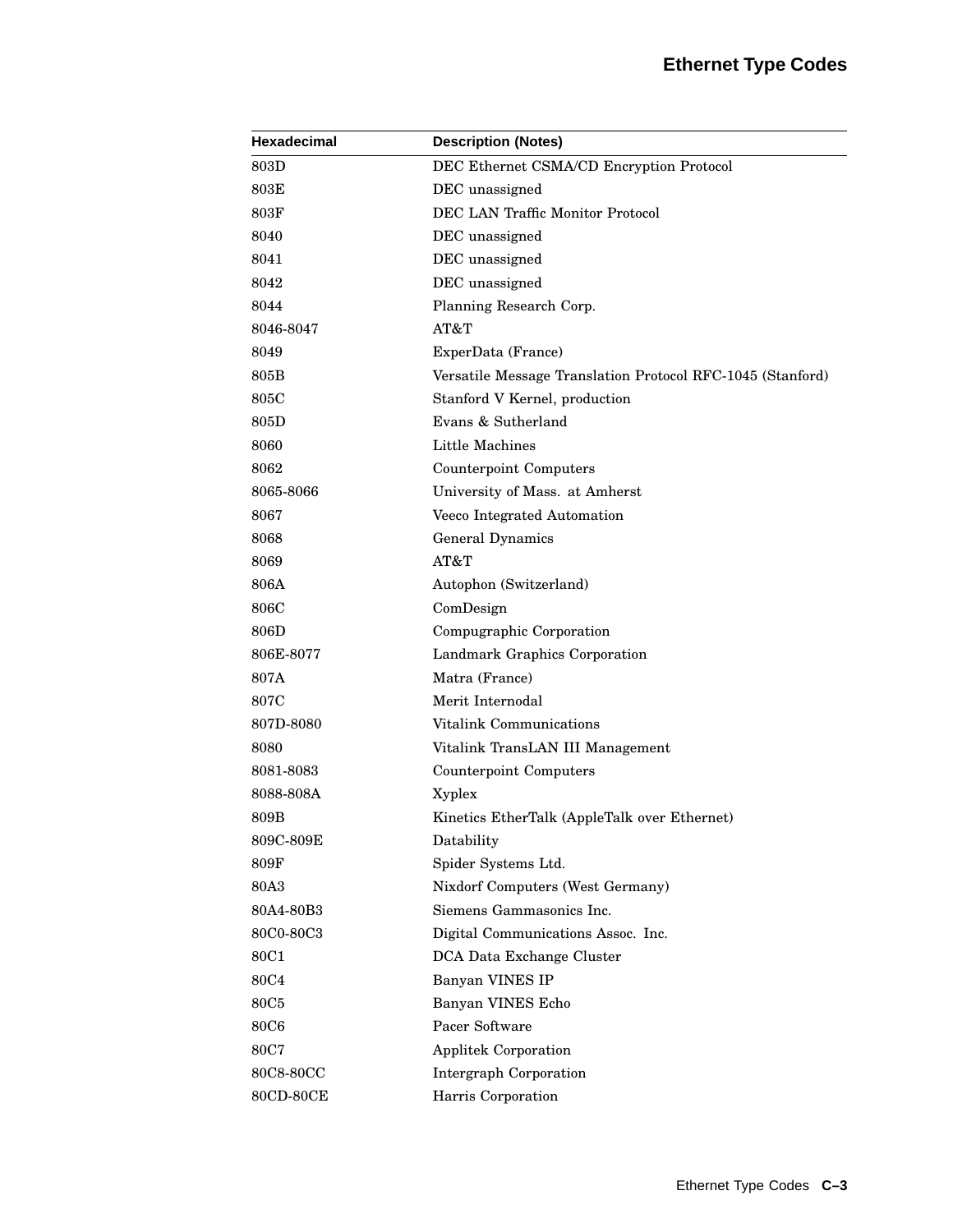# **Ethernet Type Codes**

| <b>Hexadecimal</b> | <b>Description (Notes)</b>                                 |
|--------------------|------------------------------------------------------------|
| 80CF-80D2          | Taylor Instrument                                          |
| 80D3-80D4          | Rosemount Corporation                                      |
| 80D <sub>5</sub>   | <b>IBM SNA Services over Ethernet</b>                      |
| 80DD               | Varian Associates                                          |
| 80DE               | Integrated Solutions Transparent Remote File System (TRFS) |
| 80DF               | <b>Integrated Solutions</b>                                |
| 80E0-80E3          | Allen-Bradley                                              |
| 80E4-80F0          | Datability                                                 |
| 80F <sub>2</sub>   | Retix                                                      |
| 80F3               | Kinetics AppleTalk Address Resolution Protocol (AARP)      |
| 80F4-80F5          | Kinetics                                                   |
| 80F7               | Apollo Computer                                            |
| 80FF-8103          | Wellfleet Communications                                   |
| 8069               | AT&T                                                       |
| 807B               | Dansk Data Elektronik A/S                                  |
| 8107               | <b>Symbolics Private</b>                                   |
| 8108               | <b>Symbolics Private</b>                                   |
| 8109               | <b>Symbolics Private</b>                                   |
| 8130               | Waterloo Microsystems Inc.                                 |
| 8131               | VG Laboratory Systems                                      |
| 8137               | Novell NetWare IPX (old)                                   |
| 8137-8138          | Novell, Inc.                                               |
| 8139-813D          | <b>KTI</b>                                                 |
| 9000               | Loopback (Configuration Test Protocol)                     |
| 9001               | Bridge Communications XNS Systems Management               |
| 9002               | Bridge Communications TCP/IP Systems Management            |
| FF00               | BBN VITAL LANBridge cache wakeups                          |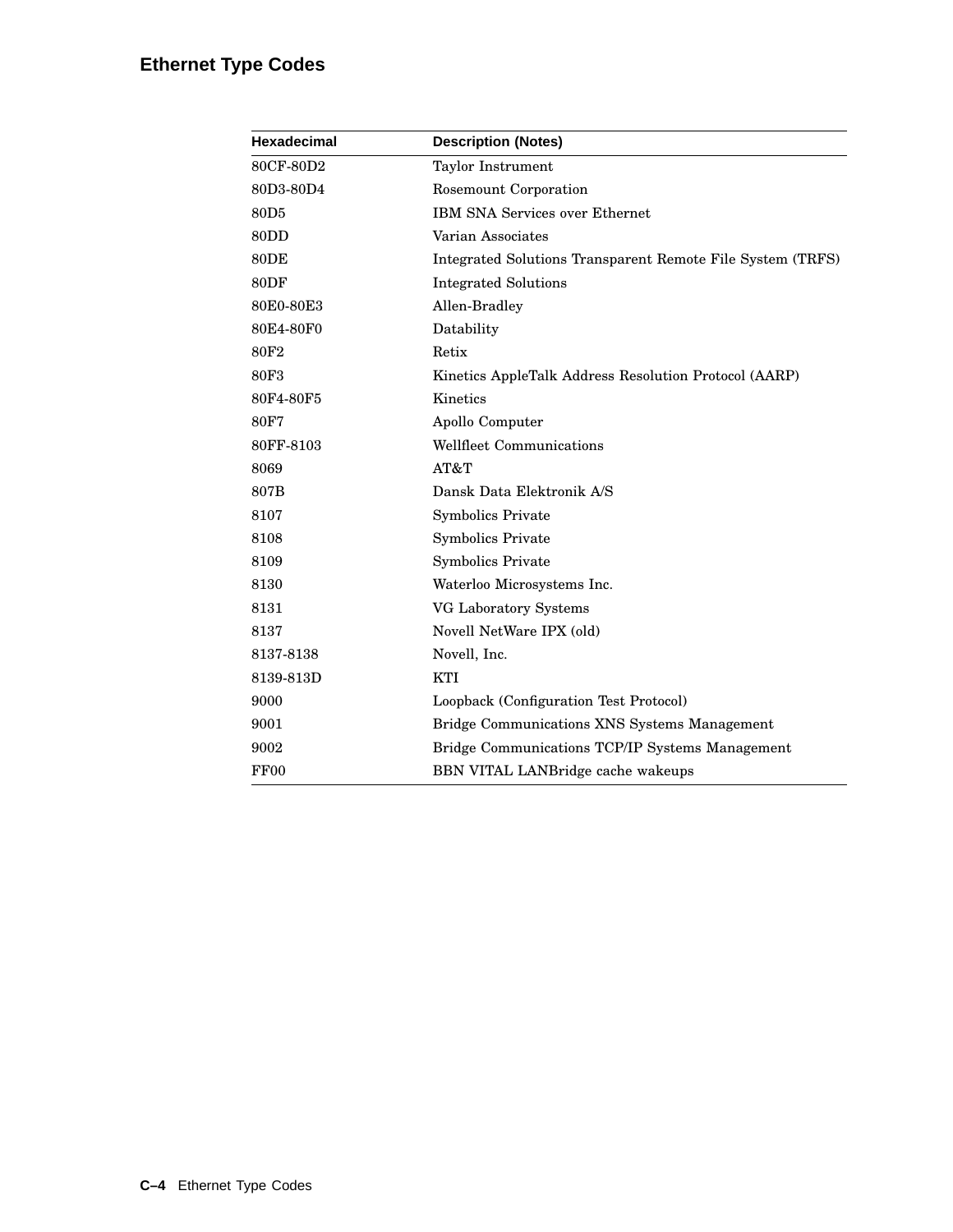# **D Pattern Matching**

This appendix describes the pattern-matching scheme used by the X.25 switching feature.

### **Regular Expression Pattern Matching**

The X.121 address and Call User Data are used to find a matching routing table entry. The list is scanned from the beginning to the end and each entry is pattern-matched with the incoming X.121 address and Call User Data to the X.121 and Call User Data in the routing table entry. If the pattern match for both entries succeeds, then that route is used. If the incoming call does not have any Call User Data, then only the X.121 address pattern match need succeed with an entry that only contains an X.121 pattern. If Call User Data is present, and while scanning, a route is found that matches the X.121 address but does not have a Call User Data pattern, then that route is used when an exact match cannot be found.

Regular expressions are used to allow pattern-matching operations on the X.121 addresses and Call User Data. The most common operation is to do prefix matching on the X.121 DNIC field and route accordingly. For example, the pattern ^3306 will match all X.121 addresses with a DNIC of 3306. The caret  $( \wedge )$  is a special regular expression character that means to anchor the match at the beginning of the pattern.

If a matching route is found, the incoming call is forwarded to the *next hop* depending on the routing entry. If no match is found, the call is cleared. If the route specifies a serial interface running X.25, the call will attempt to be forwarded over that interface. If the interface is not operational or out of available virtual circuits, the call will be cleared. Otherwise, the expected Clear Request or Call Accepted message will be forwarded back toward the originator. The "null 0" interface can be used to early-terminate or refuse calls to specific locations.

If the matching route specifies an IP address, a TCP connection will be established to port 1998 at the specified IP address, which must be another DECbrouter 90 or Cisco router. The Call Request packet will be forwarded to the remote router, where it will be processed in a similar fashion. If a routing table entry is not present or the serial interface is down or out of virtual circuits, a Clear Request will be sent back and the TCP connection will be closed. Otherwise, the call will be forwarded over the serial interface and the expected Clear Request or Call Accepted packet will be returned. Incoming calls received via TCP connections that match a routing entry specifying an IP address will be cleared. This restriction prevents Digital routers from establishing a TCP connection to another router that would establish yet another TCP connection. A router must always connect to the remote router with the destination DTE directly attached.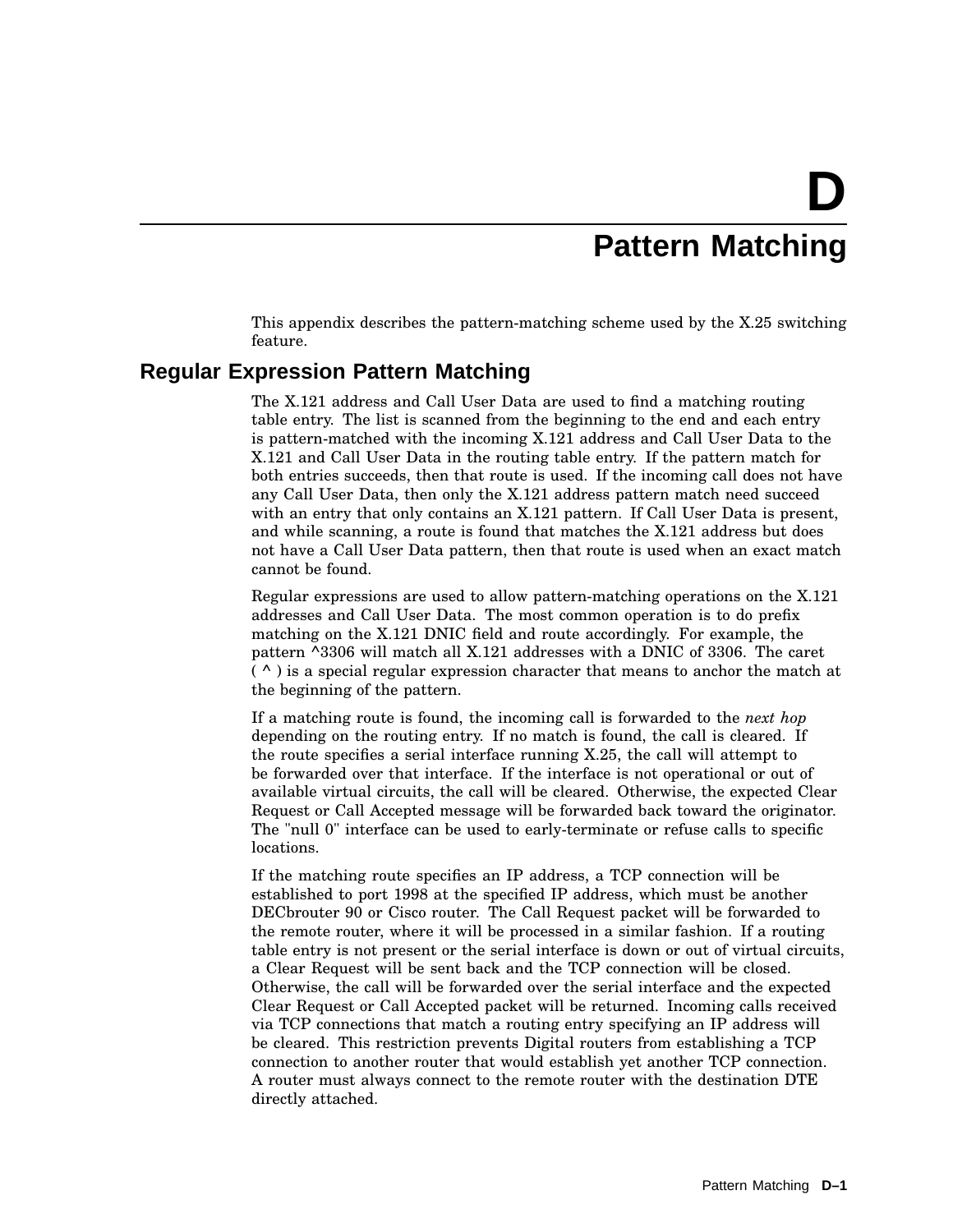### **Pattern Matching Regular Expression Pattern Matching**

Regular expressions provide a way to specify wide ranges of X.121 addresses and Call User Data fields by using just a few keystrokes. If you are familiar with regular expressions from UNIX programs such as *regexp*, you are already familiar with much of Digital Systems' regular expression implementation.

Writing regular expressions is simple once you see and try a few examples. A regular expression is a formula for generating a set of strings. If a particular string can be generated by a given regular expression, then that string and regular expression *match*. In many ways, a regular expression is a program, and the regular expression matches the strings it generates.

A regular expression is built up of different components, each of which is used to build the regular expression string-generating program. The simplest usable component is the *atom*, but first you need to understand *ranges*, because atoms are built of these.

### **Ranges**

A range is a sequence of characters contained within left and right square brackets ([ ]). A character matches a range if that character is contained within the range; for example, the following syntax forms the range consisting of the characters "a," "q," "c," "s," "b," "v," and "d." The order of characters is usually not important; however, there are exceptions and these will be noted.

### **[aqcsbvd]**

You can specify an ASCII sequence of characters by specifying the first and last characters in that sequence, and separating them with a hyphen (-).

#### **[a-dqsv]**

The above example could also be written so as to specify right square brackets ( ]) as a character in a range. To do so, enter the bracket as the *first* character after the initial left square bracket that starts the range.

This example matches right bracket and the letter "d."

#### **[ ]d]**

To include a hyphen (-), enter it as either the first or the last character of the range.

You can reverse the matching of the range by including a wedge (caret) at the start of the range. This example matches any letter *except* the ones listed. When using the wedge with the special rules for including a bracket or hyphen, make the wedge the very first character.

### **[^a-dqsv]**

This example matches anything except a right square bracket ( ])or the letter "d":

**[^]d]**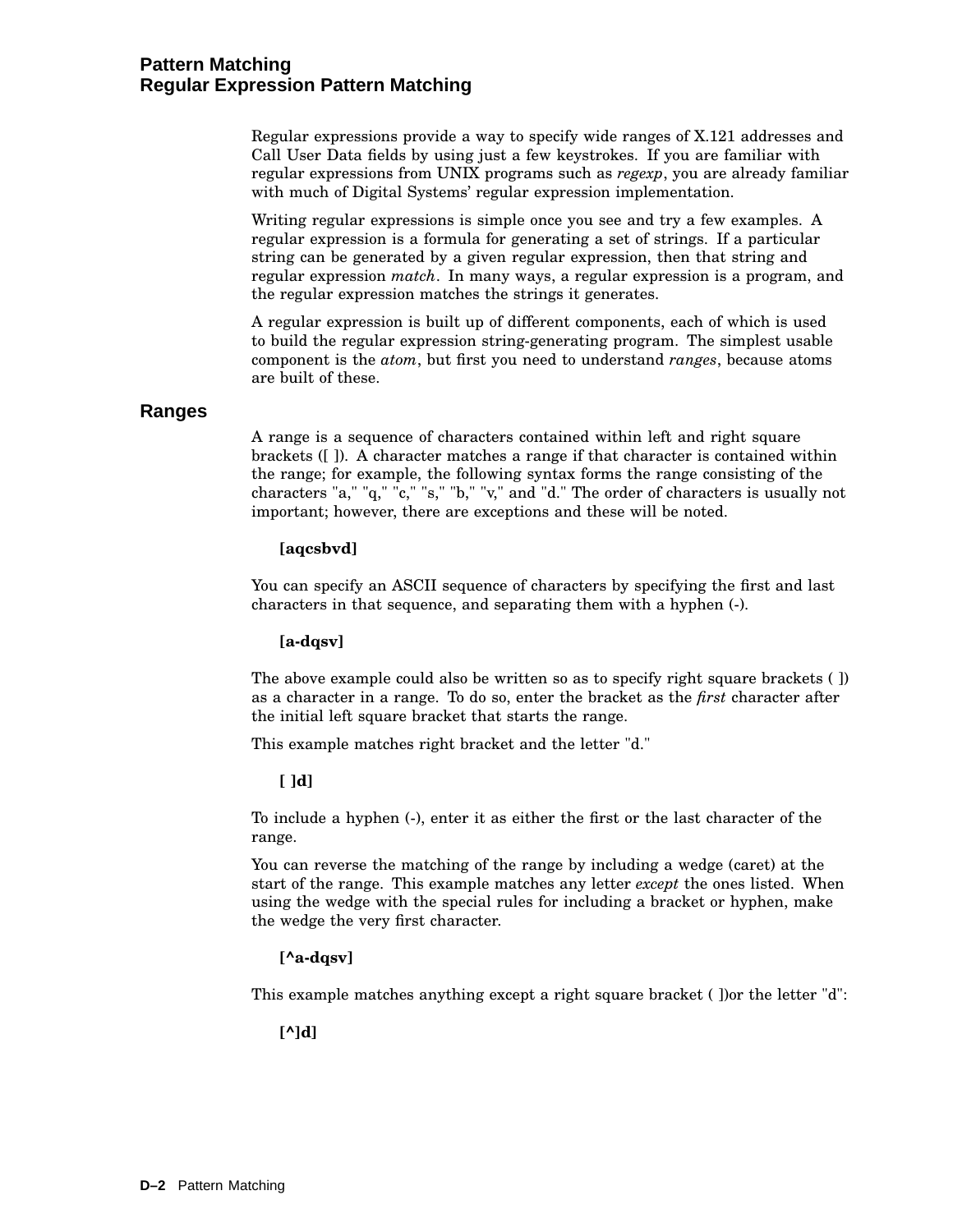### **Atoms**

Atoms are the most primitive usable part of regular expressions. An atom can be as simple as a single character. The letter "a" is an atom, for example. It is also a very simple regular expression, that is, a program that generates only one string, which is the single-letter string made up of the letter "a." While this may seem trivial, it is important to understand the set of strings that your regular expression program generates. As will be seen in upcoming explanations and examples, much larger sets of strings can be generated from more complex regular expressions.

Certain characters have a special meaning when used as atoms; refer to Table D–1.

### **Table D–1 Special Symbols Used as Atoms**

|                    | Matches any single character                                 |
|--------------------|--------------------------------------------------------------|
|                    | Matches the null string at the beginning of the input string |
|                    | Matches the null string at the end of the input string       |
| <b>I</b> character | 1036a<br>Matches character<br>5                              |

Note another use for the  $\wedge$  symbol.

As an example, the regular expression matches "abcd" only if "abcd" starts the full string to be matched:

### **^abcd**

Whereas the following expression is an atom that is a range that matches any single letter, as long as it is not the letters "a," "b," "c," or "d."

### **[^abcd]**

It was previously stated that a single character string such as the letter "a" is an atom. A character by itself, such as \$, means "match the null string at the end of the input string."

### **\$**

Whereas this atom matches a dollar sign (\$). Preceding a character with a backslash  $(\n\)$  removes the special meaning of that character.

### **\\$**

Any character can be preceded with the backslash character with no adverse affect.

**\a**

Atoms are also full regular expressions surrounded by parentheses. For example, both "a" and "(a)" are atoms matching the letter "a." This will be important later, as we see patterns to manipulate entire regular expressions.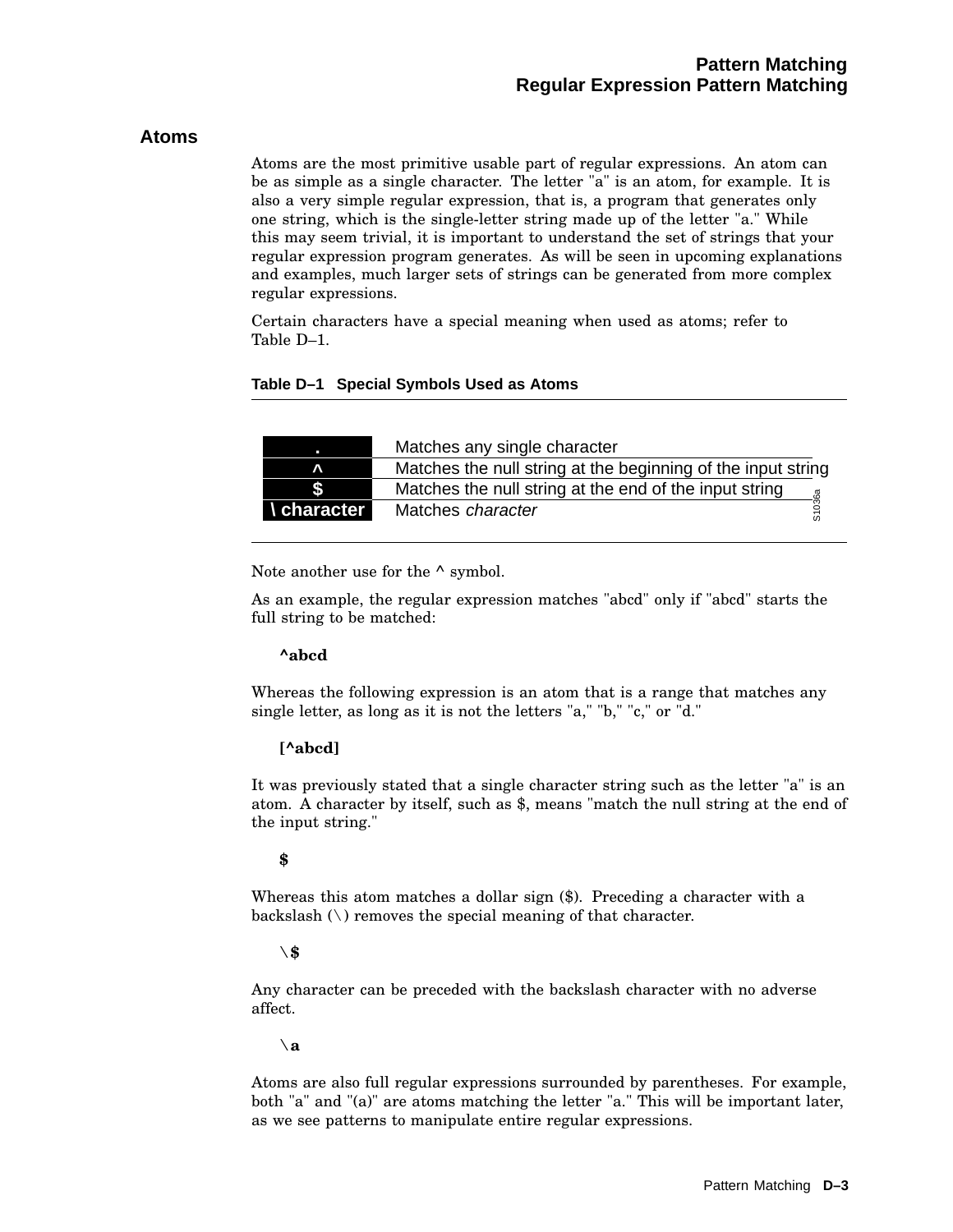### **Pattern Matching Regular Expression Pattern Matching**

### **Pieces**

A piece is an atom optionally followed by one of the symbols listed in Table D–2.

### **Table D–2 Special Symbols Used with Pieces**

| 93 | Matches 0 or more sequences of the atom            |
|----|----------------------------------------------------|
|    | Matches 1 or more sequences of the atom $\epsilon$ |
|    | თ<br>ა<br>Matches the atom or the null string      |

This example matches any number of occurrences of the letter "a," including *none*.

**a\***

This string requires there to be at least one letter "a" in the string to be matched:

**a+**

This string means that the letter "a" can be there *once*, but it does not have to be:

**a?**

This string matches any number of asterisks (\*).

**\\*\***

Here is an example using parentheses. This string matches any number of the two-atom string "ab."

**(ab)\***

As a more complex example, this string matches one or more instances of alphanumeric pairs (but not none, that is, an *empty string* is not a match):

**([A-Za-z][0-9])+**

The order for matches using the optional \*, +, or ? symbols is longest construct first. Nested constructs are matched from outside to inside. Concatenated constructs are matched beginning at the left side of the construct.

### **Branch**

A branch is simply a set of zero or more concatenated pieces. The previous alphanumeric example was an example of a branch as concatenated pieces. Branches are matched in the order normally read—from left to right. For example, in the previous example, the regular expression matches "A9b3," but not "9Ab3" because the alphabet is given first in the two-atom branch of [A-Za-z][0-9].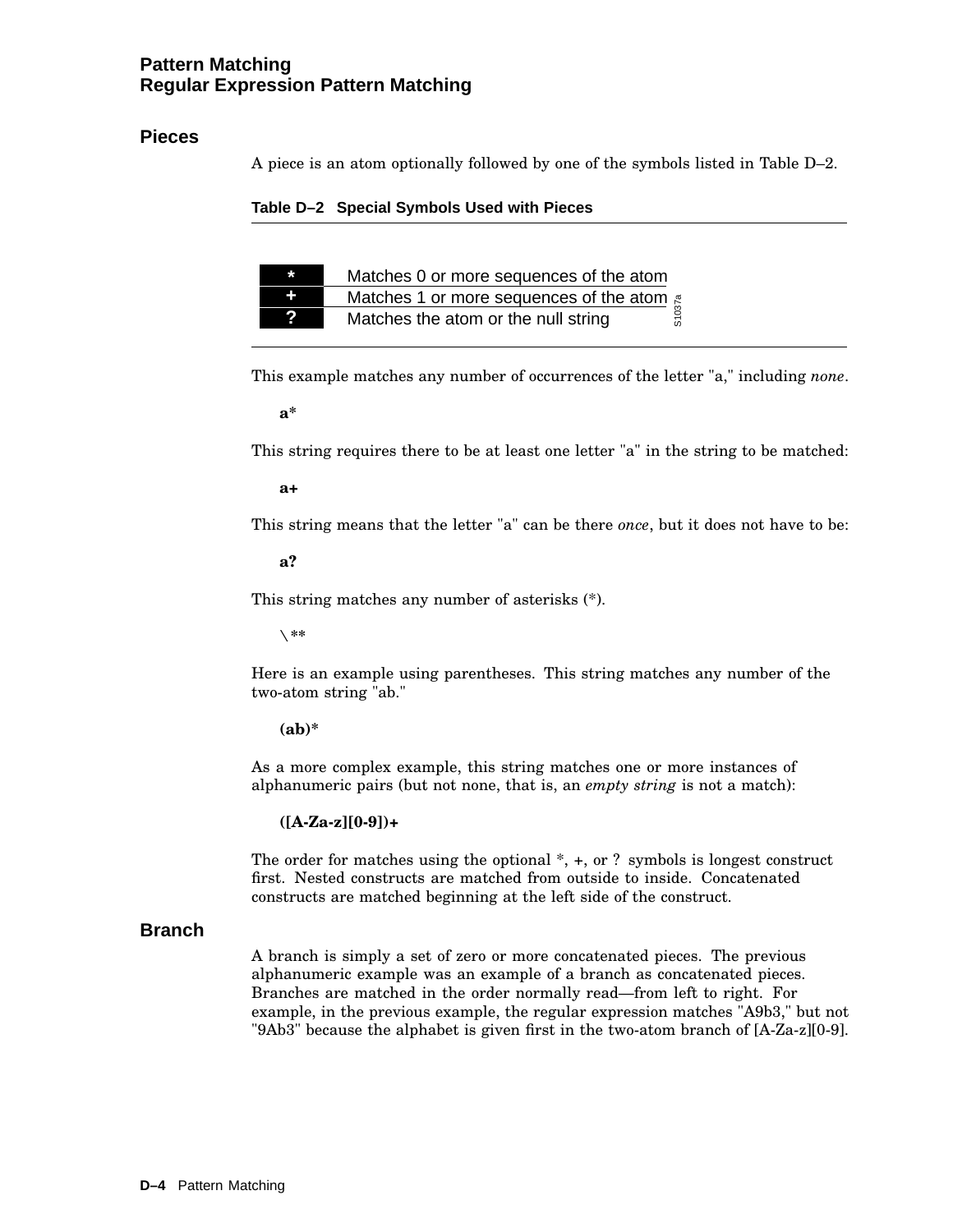### **Regular Expressions**

A regular expression is a branch or any number of branches separated by a vertical bar  $(1)$ . A string is said to match the regular expression if it is generated by the "program" specified in any of the branches. Of course, a string can be generated by more than one branch. For example, "abc" is generated by all branches in the regular expression

**abc | a\*bc+ | ab?c | .\***

Also remember that if a regular expression can match two different parts of an input string, it will match the earliest part first.

The regular expression support and the technical information for this portion of the documentation is based on Henry Spencer's public domain *rgrep(3)* library package.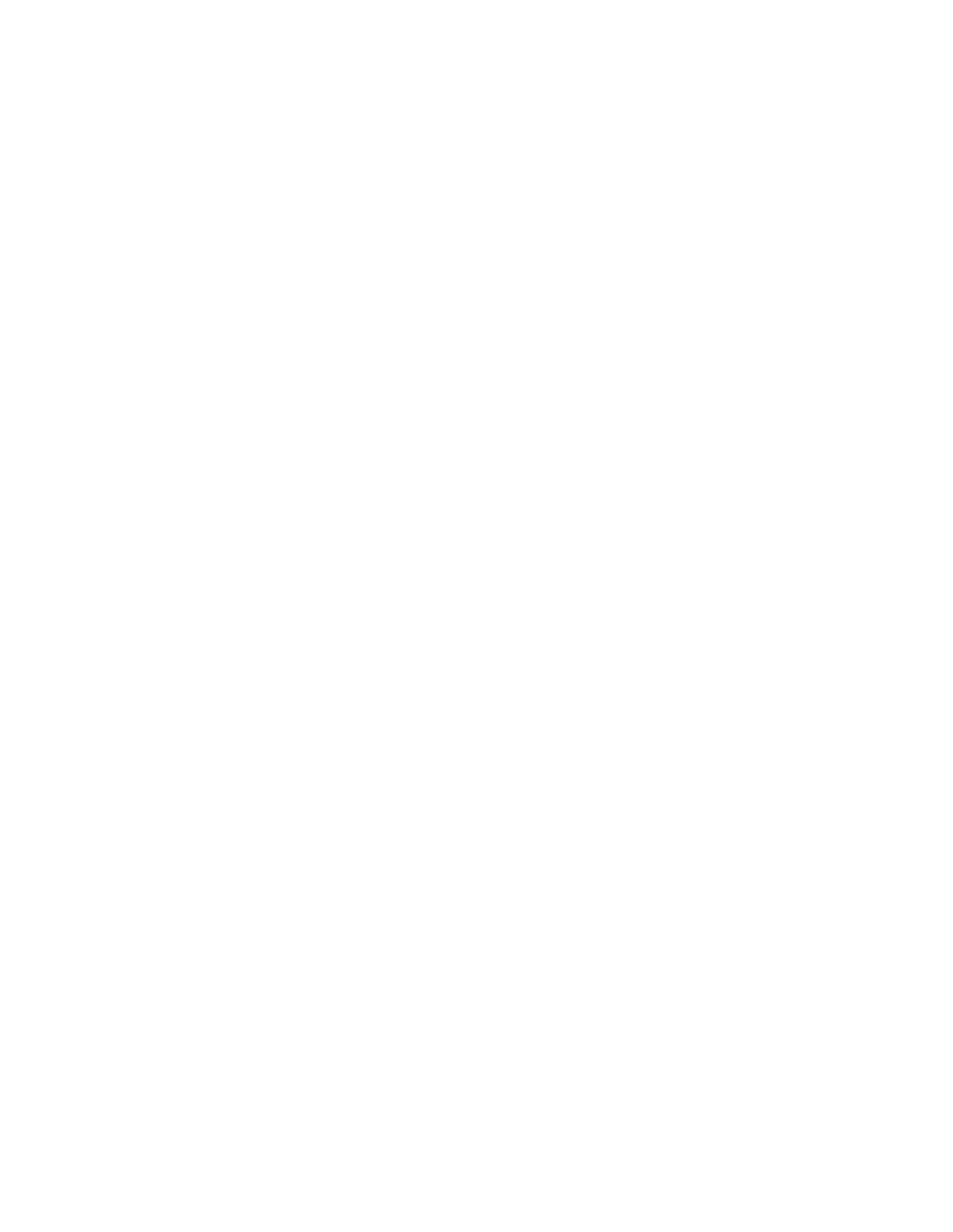# **E ASCII Character Set**

Many of the configuration commands described in this manual require the decimal representation of an ASCII character. Figure E–1 provides translations from ASCII character to decimal number. To find the decimal equivalent of the ASCII character, add the row heading and column heading numbers together. To find the ASCII code for the percent (%) character, for example, add row 30 to column 7, so the ASCII code is 37.

### **Figure E–1 ASCII-to-Decimal Translation Table**

|                  | $\bf{0}$                                       | 1                          | $\overline{2}$                                        | $\overline{\mathbf{3}}$                                                                                                                                                                                                                                                                                                                                                                                                        | 4                            | 5                             | 6                            | 7                      | 8                   | $\overline{9}$                |
|------------------|------------------------------------------------|----------------------------|-------------------------------------------------------|--------------------------------------------------------------------------------------------------------------------------------------------------------------------------------------------------------------------------------------------------------------------------------------------------------------------------------------------------------------------------------------------------------------------------------|------------------------------|-------------------------------|------------------------------|------------------------|---------------------|-------------------------------|
| $\boldsymbol{0}$ | $\wedge$ @                                     | $^{\wedge} \mathrm{A}$     | $^\wedge \text{B}$                                    | ${}^{\wedge}{\rm C}$                                                                                                                                                                                                                                                                                                                                                                                                           | $\mathbf{^{\wedge} D}$       | $^\wedge \text{E}$            | $^\wedge\mathrm{F}$          | $^{\wedge} \mathrm{G}$ | $^\wedge\text{H}$   | $\mathbf{\Lambda} \mathbf{I}$ |
| $10\,$           | $\mathord{\wedge} \mathord{\text{\rm J}}$      | $^{\wedge}{\rm K}$         | $\mathbf{L}$                                          | $\mathstrut^{\wedge}{\rm M}$                                                                                                                                                                                                                                                                                                                                                                                                   | $\mathbf{\Lambda}\mathbf{N}$ | $\wedge$ O                    | $\mathbf{\Lambda}\mathbf{P}$ | $^{\wedge}Q$           | $^\wedge\mathrm{R}$ | ${}^{\wedge}{\rm S}$          |
| $20\,$           | $^\wedge\mathrm{T}$                            | $\mathop{\rm {}^\wedge U}$ | $\mathop{\mathsf{v}}\nolimits_V$                      | $\mathstrut^{\wedge} \mathrm{W}$                                                                                                                                                                                                                                                                                                                                                                                               | ${}^\wedge\! X$              | $\mathbf{\Lambda }\mathbf{Y}$ | $^{\wedge}{\rm Z}$           | <b>ESC</b>             | ${\rm FS}$          | GS                            |
| $30\,$           | $\mathbf{R}\mathbf{S}$                         | US                         | ${\bf SP}$                                            | Ţ                                                                                                                                                                                                                                                                                                                                                                                                                              | $\pmb{\mathsf{H}}$           | $\#$                          | $\mathbb{S}$                 | $\%$                   | $\&$                | $\,$ $\,$                     |
| 40               | $\overline{(\ }$                               | $\mathcal{E}$              | $\ast$                                                |                                                                                                                                                                                                                                                                                                                                                                                                                                | $\overline{\phantom{a}}$     |                               |                              | $\sqrt{2}$             | $\boldsymbol{0}$    | $\mathbf{1}$                  |
| 50               | $\boldsymbol{2}$                               | $\mathfrak{Z}$             | $\overline{4}$                                        | 5                                                                                                                                                                                                                                                                                                                                                                                                                              | 6                            | $\overline{7}$                | 8                            | 9                      | $\ddot{\cdot}$      | $\vdots$                      |
| 60               | $\,<$                                          | $\quad =$                  | $\,>$                                                 | $\overline{?}$                                                                                                                                                                                                                                                                                                                                                                                                                 | $^\text{\textregistered}$    | $\mathbf A$                   | $\, {\bf B}$                 | $\mathsf C$            | ${\bf D}$           | ${\bf E}$                     |
| $70\,$           | ${\bf F}$                                      | ${\bf G}$                  | $\, {\rm H}$                                          | $\bf I$                                                                                                                                                                                                                                                                                                                                                                                                                        | $\bf J$                      | $\bf K$                       | $\bf L$                      | $\mathbf M$            | ${\bf N}$           | $\mathcal O$                  |
| 80               | ${\bf P}$                                      | Q                          | ${\bf R}$                                             | ${\bf S}$                                                                                                                                                                                                                                                                                                                                                                                                                      | $\mathbf T$                  | $\mathbf U$                   | $\mathbf V$                  | W                      | $\mathbf X$         | $\mathbf Y$                   |
| 90               | $\ensuremath{\mathbf{Z}}$                      | $\overline{a}$             | $\setminus$                                           | $\begin{array}{c} \end{array}$                                                                                                                                                                                                                                                                                                                                                                                                 | $\boldsymbol{\wedge}$        |                               | $\pmb{\mathsf{I}}$           | $\rm{a}$               | $\rm b$             | $\mathbf c$                   |
| 100              | $\mathrm{d}% \left\  \mathcal{H}\right\  _{A}$ | ${\bf e}$                  | $\mathbf f$                                           | $\mathbf{g}% _{T}=\mathbf{g}_{T}=\mathbf{g}_{T}=\mathbf{g}_{T}=\mathbf{g}_{T}=\mathbf{g}_{T}=\mathbf{g}_{T}=\mathbf{g}_{T}=\mathbf{g}_{T}=\mathbf{g}_{T}=\mathbf{g}_{T}=\mathbf{g}_{T}=\mathbf{g}_{T}=\mathbf{g}_{T}=\mathbf{g}_{T}=\mathbf{g}_{T}=\mathbf{g}_{T}=\mathbf{g}_{T}=\mathbf{g}_{T}=\mathbf{g}_{T}=\mathbf{g}_{T}=\mathbf{g}_{T}=\mathbf{g}_{T}=\mathbf{g}_{T}=\mathbf{g}_{T}=\mathbf{g}_{T}=\mathbf{g}_{T}=\math$ | $\boldsymbol{\text{h}}$      | $\rm i$                       | j                            | $\mathbf k$            | $\mathbf{l}$        | ${\bf m}$                     |
| $110\,$          | $\mathbf n$                                    | $\mathbf O$                | $\, {\bf p}$                                          | $\mathbf q$                                                                                                                                                                                                                                                                                                                                                                                                                    | $\mathbf r$                  | $\bf S$                       | $\mathbf t$                  | $\mathbf u$            | $\mathbf{V}$        | W                             |
| 120              | $\mathbf X$                                    | y                          | $\mathbf{Z}% ^{T}=\mathbf{Z}^{T}\times\mathbf{Z}^{T}$ | $\{$                                                                                                                                                                                                                                                                                                                                                                                                                           |                              | $\{$                          | $\tilde{\phantom{a}}$        | DEL                    |                     |                               |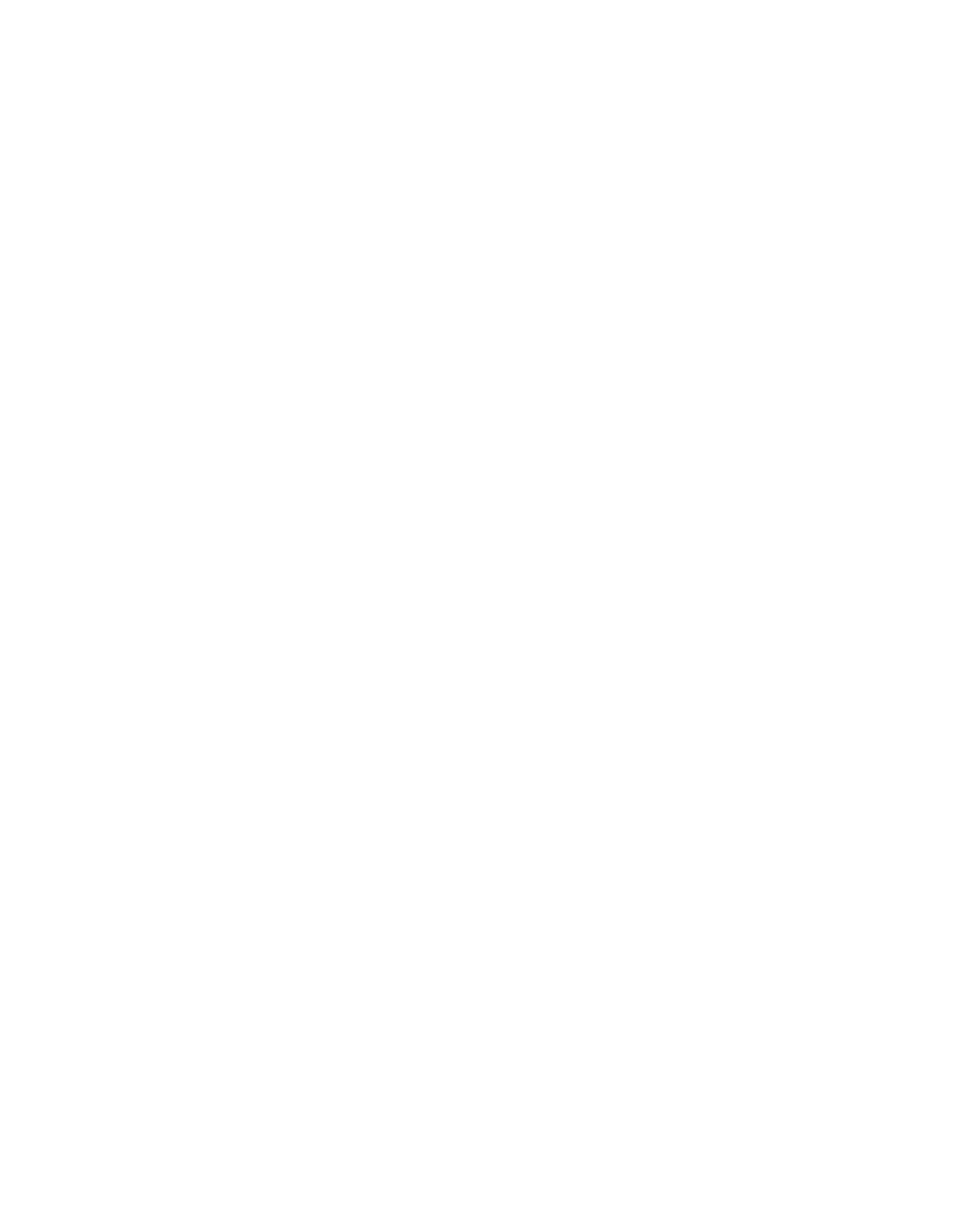**F**

# **References and Recommended Reading**

Presented here are lists of references used in this publication and suggested references for understanding concepts presented here. Some tips for obtaining these references also are provided following the lists.

### **Commercially Available Publications**

Black, Uyless. *Physical Level Interfaces and Protocols*, IEEE Computer Society Press, 1988.

Black, Uyless. X.25 *and Related Protocols*, IEEE Computer Society Press, 1991.

Comer, Douglas E. *Internetworking with TCP/IP: Principles, Protocols, and Architecture*. Vol. I, Prentice-Hall, 1988.

Davidson, John. *An Introduction to TCP/IP*. Springer-Verlag, 1988.

Martin James and the ARBEN Group. *Local Area Networks*. Prentice Hall, 1989.

McNamara, John E. *Local Area Networks*. Digital Press, Educational Services, Digital Equipment Corporation, 12 Crosby Drive, Bedford, Massachusetts 01730.

Meijer, Anton. *Systems Network Architecture: A Tutorial*. John Wiley & Sons, Inc., 1987.

Miller, Mark A. *LAN Protocol Handbook*. M&T Publishing, 1990.

Rose, Marshall T. *The Simple Book: An Introduction to Management of TCP /IP-based Internets*. Prentice Hall, 1991.

Schlar, Sherman K. *Inside X.25: A Manager's Guide*. McGraw-Hill, Inc., 1990.

Sherman, Ken. *Data Communications: A User's Guide*, 2nd edition, Reston Publishing Company, Inc., 1985.

Sidhu, Gursharan S., Richard F. Andrew, and Alan Oppenheimer. *Inside AppleTalk*, Second Edition, Addison-Wesley Publishing Company, 1990

Stallings, William. *Handbook of Computer Communications Standards*, Vols. 1-3, Macmillan Publishing Company, 1987.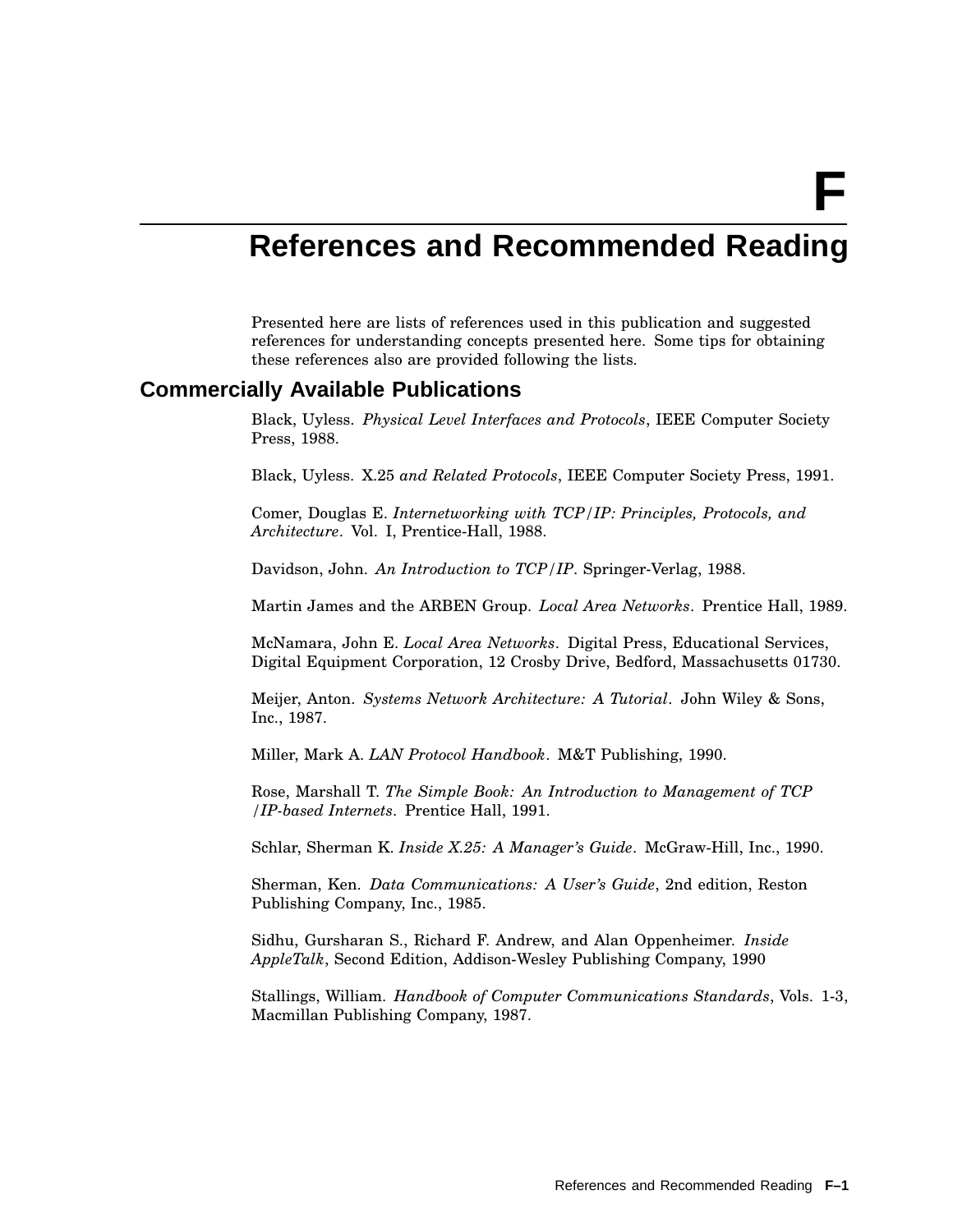# **Technical Publications and Standards**

ANSI X3T9.5 Committee. *FDDI Station Management* (SMT). Rev. 6.1, March 15, 1990.

Apple Computers. *AppleTalk Network System Overview*. Addison-Wesley Publishing Company, Inc., 1989.

Bellcore. *Generic System Requirements in Support of a Switched Multi-Megabit Data Service*. Technical Advisory, TA-TSY-000772, October, 1989.

——. *Local Access System Generic Requirements, Objectives, and Interface Support of Switched Multi-Megabit Data Service*. Technical Advisory TA-TSY-000773, Issue 1, December, 1985.

——.*Switched Multi-megabit Data Service (SMDS) Operations Technology Network Element Generic Requirements*, Technical Advisory TA-TSY-000774

CCITT. *CCITT Data Communications Networks - Services and Facilities, Terminal Equipment and Interfaces, Recommendations X.1-X.29*, Yellow Book, Volume VIII, Fascicle VIII.2, 1984.

CCITT. *CCITT Data Communications Networks - Interfaces, Recommendations X.20-X.32, Red Book*, Volume VIII, Fascicle VIII.3, 1984.

Cisco Systems. *HSSI Specifications*.

Cisco Systems. *SDLLC Application Note*, 1991.

Digital Equipment Corporation. *DECNET/OSI Phase V: Making the Transition From Phase IV*. EK-PVTRN-BR, 1989.

——. *DECserver 200 Local Area Transport (LAT) Network Concepts*. AA-LD84A-TK, June 1988.

——. *DIGITAL Network Architecture (Phase V)*, EK-DNAPV-GD-001, September 1987.

Digital Equipment Corporation, Intel Corporation, Xerox Corporation. *The Ethernet: A Local Area Network, Data Link Layer and Physical Layer Specifications, digital, intel, XEROX*. Version 2.0, November 1982.

Hemrick, C. and L. Lang, "Introduction to Switched Multi-megabit Data Service (SMDS), an Early Broadband Service," publication pending in the Proceedings of the XIII International Switching Symposium (ISS 90), May 27, 1990-June 1, 1990.

Hewlett-Packard. X.25: *The PSN Connection; An Explanation of Recommendation X.25*, 5958-3402, October 1985.

IBM. *Advanced Communications Function for VTAM, general information: concepts*. GS27-0463.

——.*Advanced Communications Function for VTAM (ACF/VTAM), general information: introduction*. GS27-0462.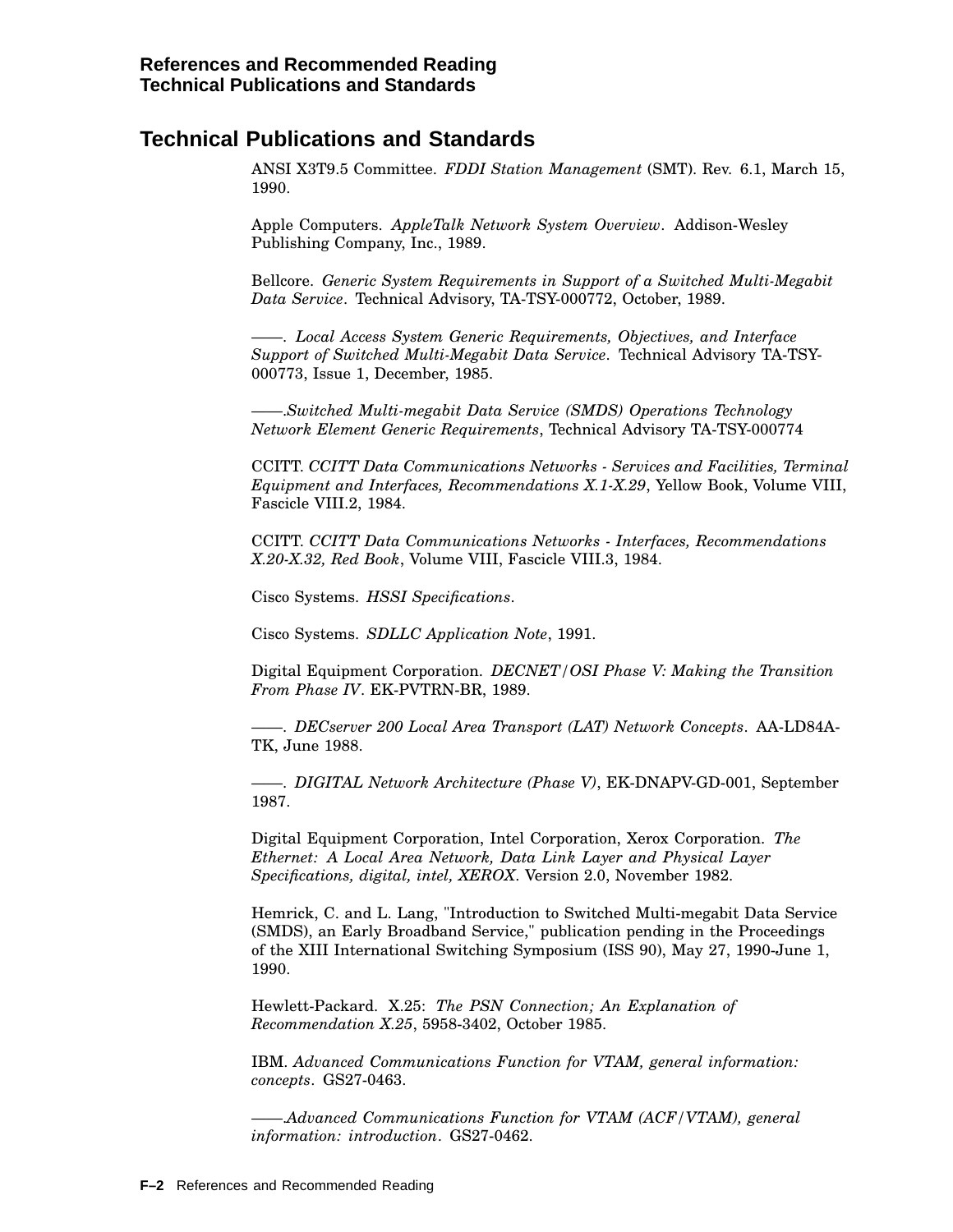——. *ACF/NCP/VS network control program, system support programs: general information*. GC30-3058.

——. *Dictionary of Computing*, SC20-1699-7, 1987.

——. *Local Area Network Technical Reference*.

——. *Network Communications Control Facility: general information*, GC27-0429.

——. *Network Problem Determination Application: general information*, GC34- 2010.

——. *Synchronous Data Link Control: general information*, GA27-3093.

——. *Systems Network Architecture-Architecture Logic*, SC30-3112.

——. *Systems Network Architecture: concepts and products*, GC30-3072.

——. *Systems Network Architecture format and protocol reference manual: architectural logic*, SC30-3112, November 1980.

——. *Systems Network Architecture - introduction to sessions between Logical Units*, GC20-1869.

——. *Systems Network Architecture - Logical Unit types*, GC20-1868.

——. *Systems Network Architecture: reference summary*, GA27-3136.

——. *Systems Network Architecture-Session between Logical Units*, GC20-1868.

——. *Systems Network Architecture: technical overview*, GC30-3073-1, 1985.

——. *Systems Network Architecture Transaction Programmer's Reference Manual for LU Type 6.2*.

——. *Token-Ring Network Architecture Reference*.

——. *The X.25 1984 Interface for Attaching IBM SNA Nodes to Packet-Switched Data Networks: Architecture Reference*.

——. *The X.25 1984 Interface for Attaching IBM SNA Nodes to Packet-Switched Data Networks: General Information Manual*.

IEEE 802.2 - *Local Area Networks Standard, 802.2 Logical Link Control*, ANSI /IEEE Standard, October 1985.

IEEE 802.3 - *Local Area Networks Standard, 802.3 Carrier Sense Multiple Access*, ANSI/IEEE Standard, October, 1985. IEEE Project 802 - *Local & Metropolitan Area Networks. Proposed Standard: Distributed Queue Dual Bus (DQDB) Subnetwork of a Metropolitan Area Network (MAN)*, February 7, 1990.

McGraw-Hill/Data Communications. *McGraw-Hill's Compilation of Data Communications Standards*, Edition III, 1986.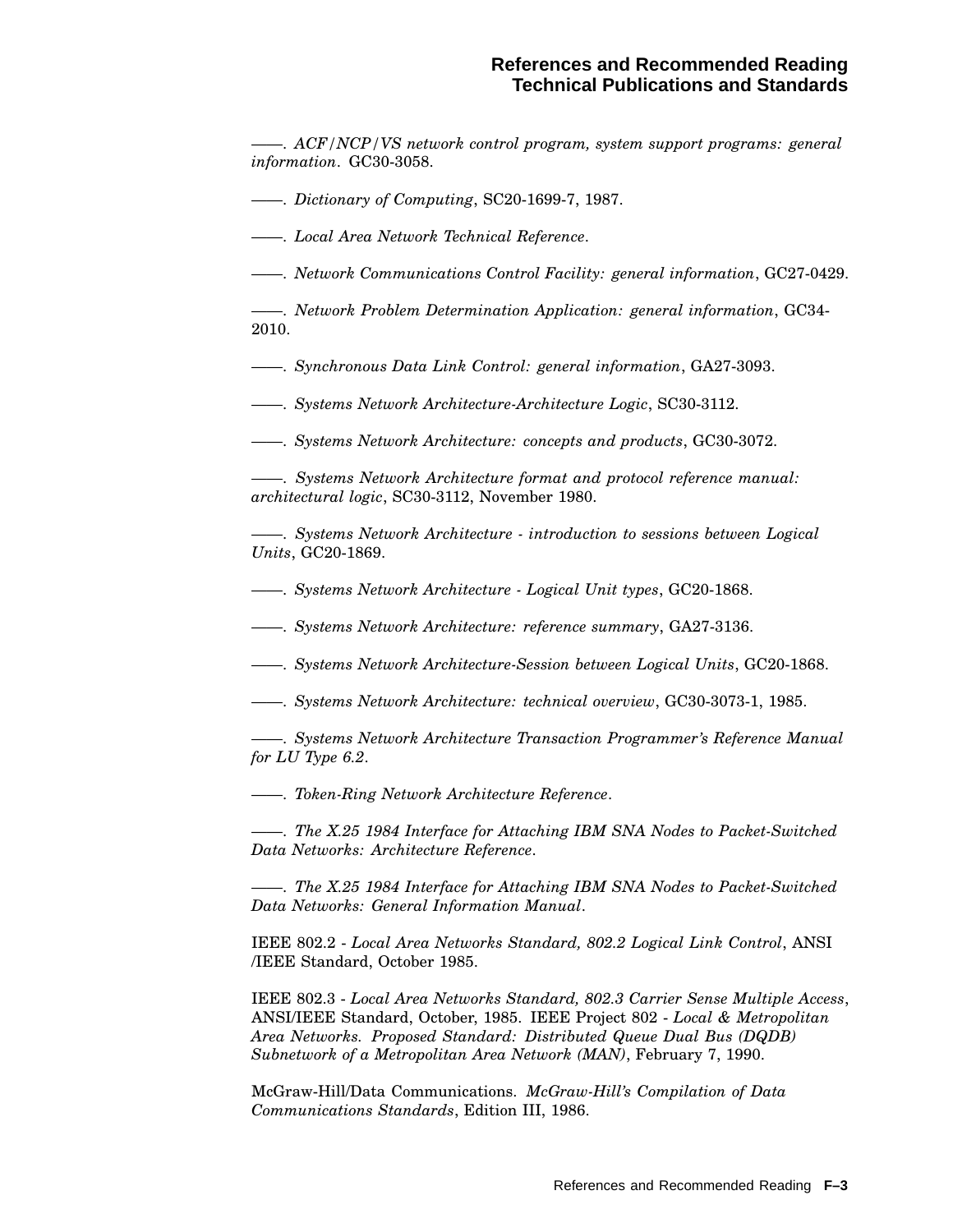National Security Agency. *Blacker Interface Control Document (ICD)*.

StrataCom. *Frame Relay Interface Specification*. 040-207460, Rev. 2.3, August 9, 1990.

XEROX. *Internet Transport Protocols*. XNSS 029101, January 1991.

# **Obtaining Technical Information**

Many of the references cited in this list can be obtained from book stores or ordered directly from the publisher or company that produced the reference. In the world of data communications, however, there are numerous standards that are kept by various companies and agencies. This section provides some tips on obtaining this type information.

### **Obtaining RFCs**

Information about the Internet suite of protocols is contained in documents called *Requests for Comments* or RFCs. These documents are maintained by Government Systems, Inc. (GSI). You can request copies by contacting GSI directly, or you can use the TCP/IP File Transfer Protocol (FTP) to obtain an electronic copy.

### **Contacting GSI**

You can contact GSI through mail, by telephone, or through electronic mail.

Government Systems, Incorporated Attn: Network Information Center 14200 Park Meadow Drive, Suite 200 Chantilly, Virginia 22021 1-800-365-3642 (703) 802-4535 (703) 802-8376 (FAX)

NIC@NIC.DDN.MIL

Network address: 192.112.36.5 Root domain server: 192.112.36.4

### **Obtaining Technical Standards**

Following are some places from which you can obtain technical standards:

- Omnicom at 1-800-OMNICOM.
- Global Engineering Documents, 2805 McGraw Avenue, Irvine, California, 92714. Telephone: 1-800-854-7179.
- American National Standards Institute, 1430 Broadway, New York, New York, 10018. Telephone: 212-642-4932 and 212-302-1286.
- IEEE Computer Society Press, Customer Service Center, 10662 Los Vaqueros Circle, P.O. Box 3014, Los Alamitos, CA, 90720-1264. Telephone: 714-821- 8380.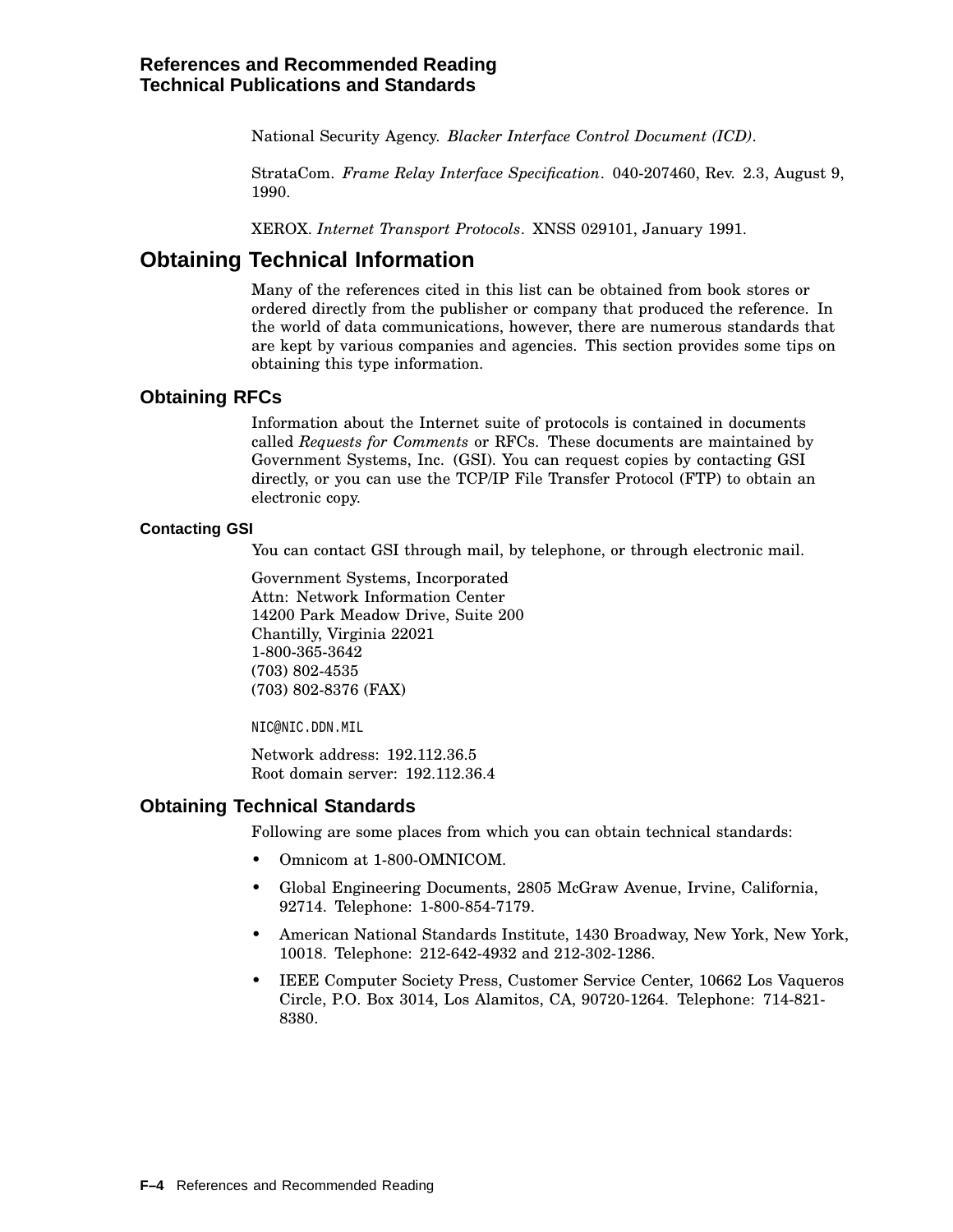# **X.25 Diagnostic Codes**

The two tables in this appendix contain information about X.25 diagnostic codes including:

- Differences between the DECbrouter 90 implementation and the CCITT definitions
- Diagnostic code numbers and descriptions

Table G–1 describes the differences between Digital's implementation of certain X.25 network-generated, "international problem" diagnostic fields and the definitions provided in Annex E of CCITT Recommendation X.25. The complete diagnostics listing is provided in Annex E's Table E-1/X.25.This translation table lists the decimal value of the diagnostic number, the CCITT description, and the Digital definition.

| 112<br>Not used.<br>International problem<br>113<br>Not used.<br>Remote network problem<br>114<br>International protocol problem<br>Not used.<br>International link out of order<br>115<br>Indicates one of the following |  |
|---------------------------------------------------------------------------------------------------------------------------------------------------------------------------------------------------------------------------|--|
|                                                                                                                                                                                                                           |  |
|                                                                                                                                                                                                                           |  |
|                                                                                                                                                                                                                           |  |
| failures: failed when initializing<br>a switched PVC; in TCP<br>tunneling, failed when initiating<br>or resetting a PVC; or, failed<br>when PAD PVC circuit is being<br>initiated or reset.                               |  |
| 116<br>International link busy<br>Not used.                                                                                                                                                                               |  |
| Not used.<br>117<br>Transit network facility problem                                                                                                                                                                      |  |
| 118<br>Not used.<br>Remote network facility problem                                                                                                                                                                       |  |
| 119<br>International routing problem<br>Indicates the following failure:<br>in TCP tunneling of X.25 when<br>session is closed by network.                                                                                |  |
| 120<br>Temporary routing problem<br>Indicates the following failure:<br>when tunneling X.25 through<br>TCP/IP and the remote network<br>is identified as unreachable.                                                     |  |
| Unknown called DNIC<br>121<br>Not used.                                                                                                                                                                                   |  |
| (continued on next page)                                                                                                                                                                                                  |  |

**Table G–1 Annex E International Problem Diagnostic Code Differences**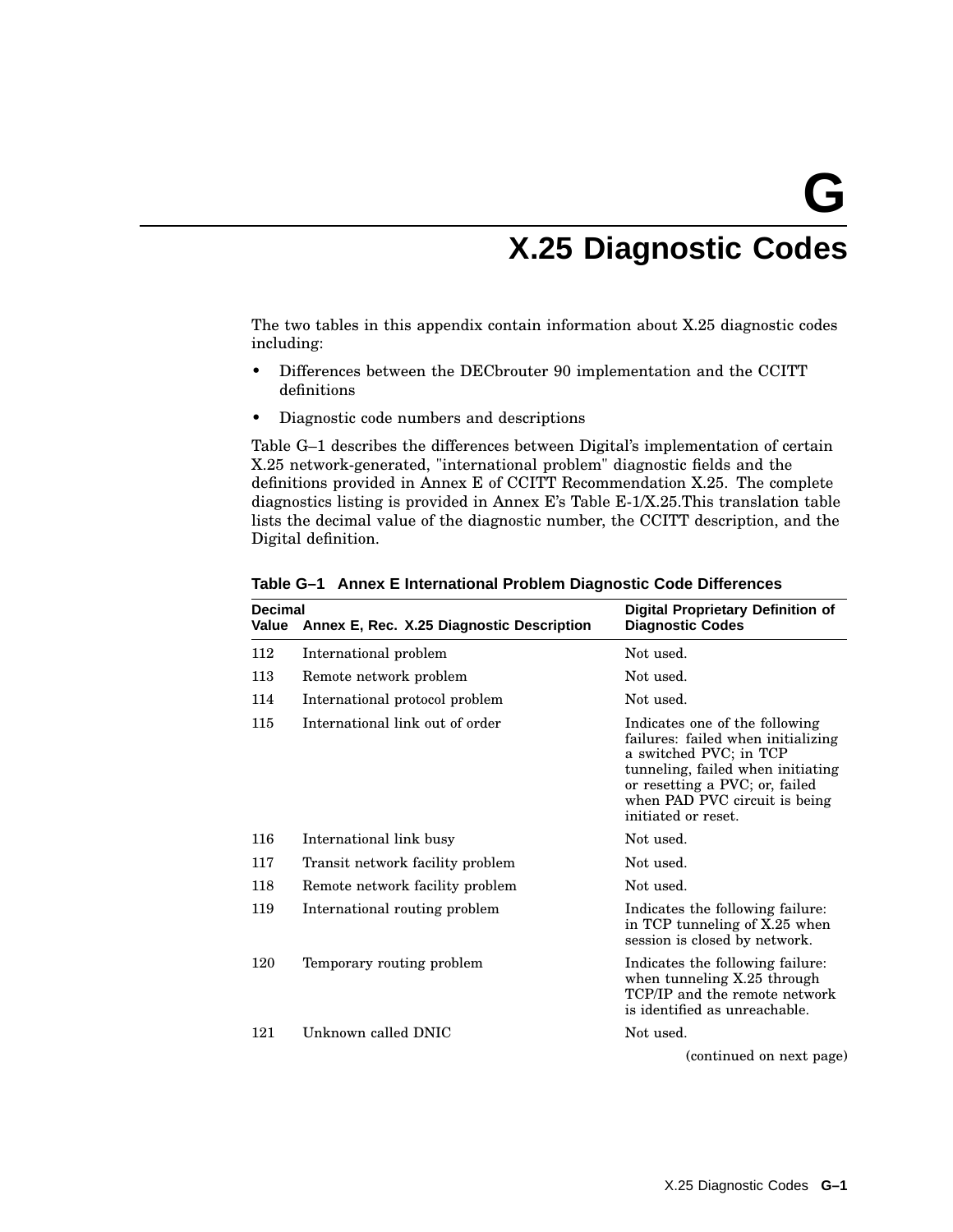| <b>Decimal</b>                                  |                                                                                      | Digital Proprietary Definition of                                                                                                                                                       |  |  |
|-------------------------------------------------|--------------------------------------------------------------------------------------|-----------------------------------------------------------------------------------------------------------------------------------------------------------------------------------------|--|--|
| Value Annex E, Rec. X.25 Diagnostic Description |                                                                                      | <b>Diagnostic Codes</b>                                                                                                                                                                 |  |  |
| 122                                             | Maintenance action (may apply to<br>maintenance action within a national<br>network) | For CMNS, indicates the<br>following: router fails to<br>route the call due to setup or<br>unreachability of destination;<br>when VC is cleared using the<br>CLEAR X25-VC EXEC command. |  |  |

**Table G–1 (Cont.) Annex E International Problem Diagnostic Code Differences**

The following table is summarized from the 1988 CCITT Recommendation X.25 Tables 20/X.25, 21/X.25, 22/X.25, 23/X.25, and E-1/X.25. The International Telecommunication Union holds the copyright to the CCITT Recommendations as published in the CCITT Blue Book Volume VIII—Fascicle VIII.2, "Data Communication Networks: Services and Facilities, Interfaces. Recommendations X.1-X.32," Geneva 1989, ISBN 92-61-03671-6.

This table allows users to easily interpret the cause and diagnostic fields reported in various packets. Digital equipment does not generate all of the codes listed, nor is the protocol affected by the cause or diagnostic code reported in a packet. Note that Digital equipment reports cause and diagnostic fields in their decimal representations.

| <b>Cause Description</b>                   | <b>Decimal</b><br><b>Value</b> | <b>Hex</b><br><b>Value</b> |
|--------------------------------------------|--------------------------------|----------------------------|
| 1. Cause field codes for Restart packets   |                                |                            |
| Local procedure error                      | 1                              | 01                         |
| Network congestion                         | 3                              | 03                         |
| Network operational                        | 7                              | 07                         |
| Registration/cancellation confirmed        | 127                            | 7F                         |
| 2. Cause field codes for Clear packets     |                                |                            |
| DTE originated                             | 0,                             | 00,                        |
|                                            | 128-255                        | $80 -$<br>FF               |
| Number busy                                | $\mathbf{1}$                   | 01                         |
| Invalid facility request                   | 3                              | 03                         |
| Network congestion                         | 5                              | 05                         |
| Out of order                               | 9                              | 09                         |
| Access barred                              | 11                             | 08                         |
| Not obtainable                             | 13                             | 1 <sub>D</sub>             |
| Remote procedure error                     | 17                             | 11                         |
| Local procedure error                      | 19                             | 13                         |
| RPOA out of order                          | 21                             | 15                         |
| Reverse charging acceptance not subscribed | 25                             | 19                         |

### **Table G–2 X.25 Cause and Diagnostic Field Descriptions**

(continued on next page)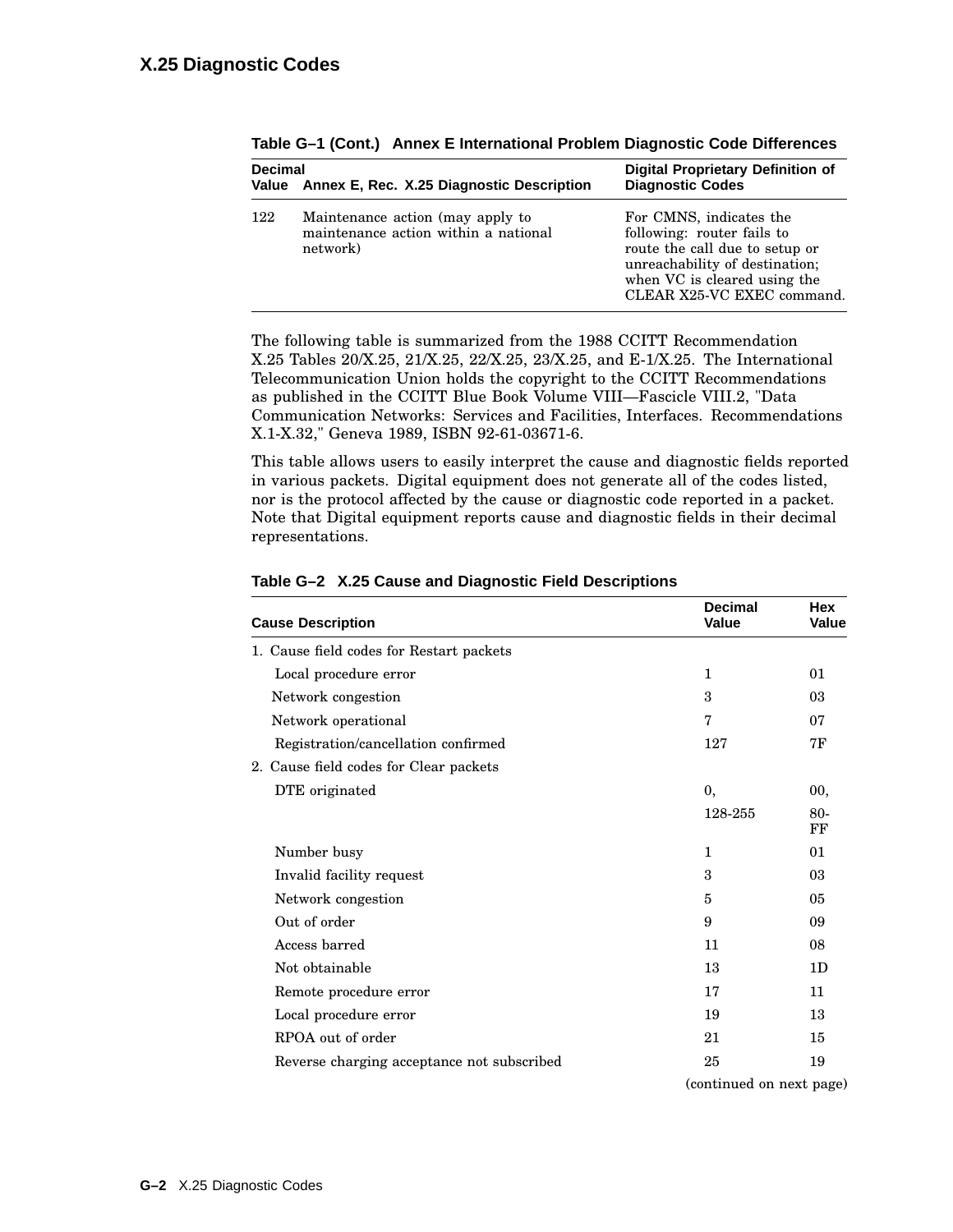| <b>Cause Description</b>               | <b>Decimal</b><br><b>Value</b> | <b>Hex</b><br><b>Value</b> |
|----------------------------------------|--------------------------------|----------------------------|
| Incompatible destination               | 33                             | 21                         |
| Fast select acceptance not subscribed  | 41                             | 29                         |
| Ship absent                            | 57                             | 39                         |
| 3. Cause field codes for reset packets |                                |                            |
| DTE originated                         | 0,                             | 00,                        |
|                                        | 128-255                        | 80-<br>FF                  |
| Out of order                           | 1                              | 01                         |
| Remote procedure error                 | 3                              | 03                         |
| Local procedure error                  | 5                              | 05                         |
| Network congestion                     | 7                              | 07                         |
| Remote DTE operational                 | 9                              | 09                         |
| Network operational                    | 15                             | 0 <sub>F</sub>             |
| Incompatible destination               | 17                             | 11                         |
| Network out of order                   | 29                             | 1 <sub>D</sub>             |
| 4. Cause field codes for Registration  |                                |                            |
| Confirmation packets                   |                                |                            |
| Invalid facility request               | 3                              | 03                         |
| Network congestion                     | 5                              | 05                         |
| Local procedure error                  | 19                             | 13                         |
| Registration/cancellation confirmed    | 127                            | 7F                         |

| Table G-2 (Cont.) X.25 Cause and Diagnostic Field Descriptions |
|----------------------------------------------------------------|
|                                                                |

| <b>Diagnostic Description</b>                  | <b>Decimal</b><br>Value | Hex<br>Value |
|------------------------------------------------|-------------------------|--------------|
| 5. Diagnostic field codes for all packet types |                         |              |
| No additional information                      | $\theta$                | 00           |
| Invalid $P(S)$                                 | 1                       | 01           |
| Invalid $P(R)$                                 | $\overline{2}$          | 02           |
| Packet type invalid                            | 16                      | 10           |
| For state r1                                   | 17                      | 11           |
| For state r2                                   | 18                      | 12           |
| For state r3                                   | 19                      | 13           |
| For state p1                                   | 20                      | 14           |
| For state p2                                   | 21                      | 15           |
| For state p3                                   | 22                      | 16           |
| For state p4                                   | 23                      | 17           |
| For state p5                                   | 24                      | 18           |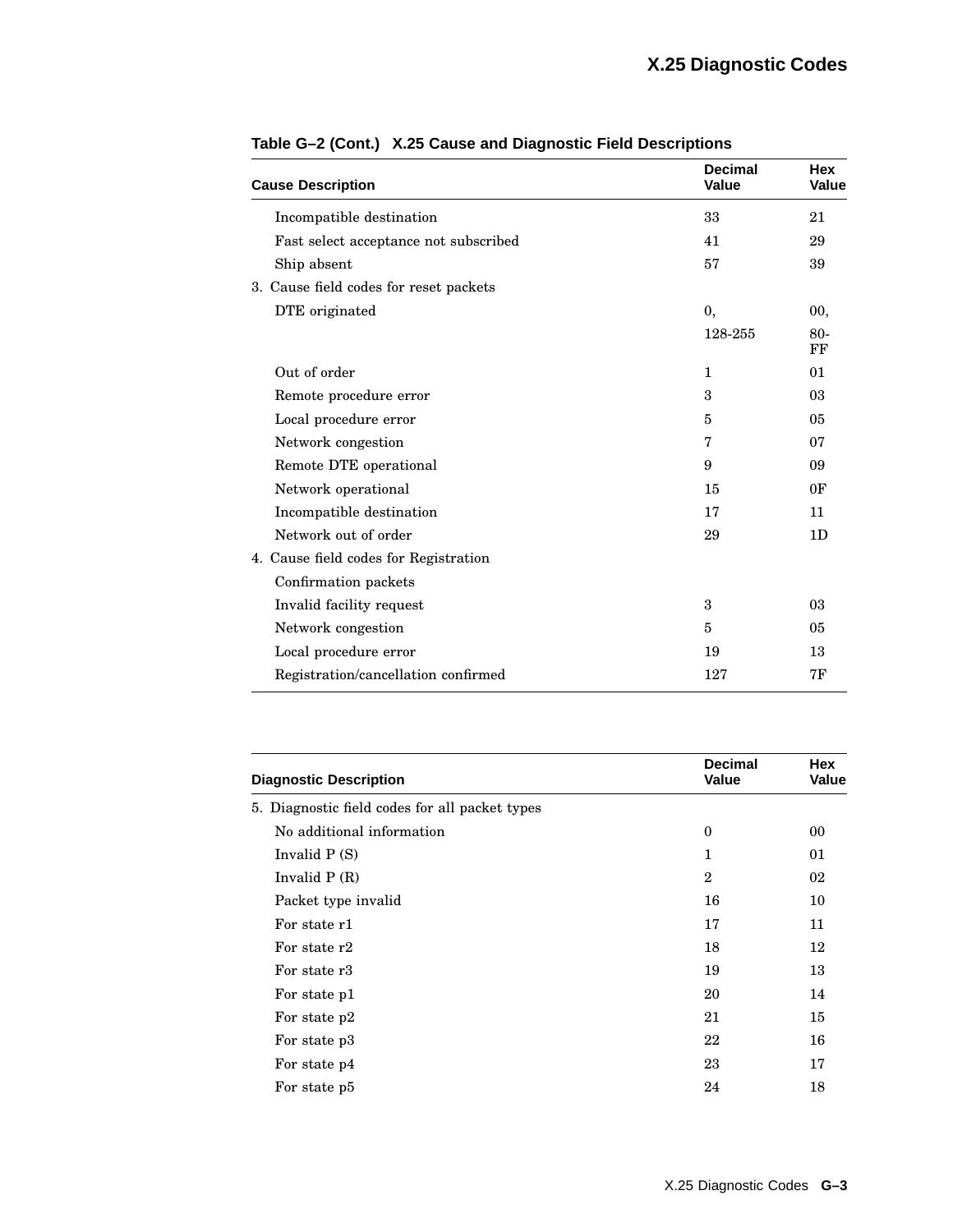# **X.25 Diagnostic Codes**

| <b>Diagnostic Description</b>                                                                       | <b>Decimal</b><br><b>Value</b> | Hex<br><b>Value</b> |
|-----------------------------------------------------------------------------------------------------|--------------------------------|---------------------|
| For state p6                                                                                        | 25                             | 19                  |
| For state p7                                                                                        | 26                             | 1A                  |
| For state d1                                                                                        | 27                             | 1B                  |
| For state d2                                                                                        | 28                             | 1C                  |
| For state d3                                                                                        | 29                             | 1D                  |
| Packet not allowed                                                                                  | 32                             | 20                  |
| Unidentifiable packet                                                                               | 33                             | 21                  |
| Call on one-way logical channel                                                                     | 34                             | 22                  |
| Invalid packet type on a permanent virtual circuit                                                  | 35                             | 23                  |
| Packet on unassigned logical channel                                                                | 36                             | 24                  |
| Reject not subscribed to                                                                            | 37                             | 25                  |
| Packet too short                                                                                    | 38                             | 26                  |
| Packet too long                                                                                     | 39                             | 27                  |
| Invalid general format identifier                                                                   | 40                             | 28                  |
| Restart or registration packet with nonzero in bits 1 to 4<br>of octet 1, or bits 1 to 8 of octet 2 | 41                             | 29                  |
| Packet type not compatible with facility                                                            | 42                             | 2A                  |
| Unauthorized interrupt confirmation                                                                 | 43                             | 2B                  |
| Unauthorized interrupt                                                                              | 44                             | 2C                  |
| Unauthorized reject                                                                                 | 45                             | 2D                  |
| Time expired                                                                                        | 48                             | 30                  |
| For incoming call                                                                                   | 49                             | 31                  |
| For clear indication                                                                                | 50                             | 32                  |
| For reset indication                                                                                | 51                             | 33                  |
| For restart indication                                                                              | 52                             | 34                  |
| For call deflection                                                                                 | 53                             | 35                  |
| Call setup, call clearing, or registration problem                                                  | 64                             | 40                  |
| Facility/registration code not allowed                                                              | 65                             | 41                  |
| Facility parameter not allowed                                                                      | 66                             | 42                  |
| Invalid called DTE address                                                                          | 67                             | 43                  |
| Invalid calling DTE address                                                                         | 68                             | 44                  |
| Invalid facility/registration length                                                                | 69                             | 45                  |
| Incoming call barred                                                                                | 70                             | 46                  |
| No logical channel available                                                                        | 71                             | 47                  |
| Call collision                                                                                      | 72                             | 48                  |
| Duplicate facility requested                                                                        | 73                             | 49                  |
| Nonzero address length                                                                              | 74                             | 4A                  |
| Nonzero facility length                                                                             | 75                             | 4B                  |
| Facility not provided when expected                                                                 | 76                             | 4C                  |
| Invalid CCITT-specified DTE facility                                                                | 77                             | 4D                  |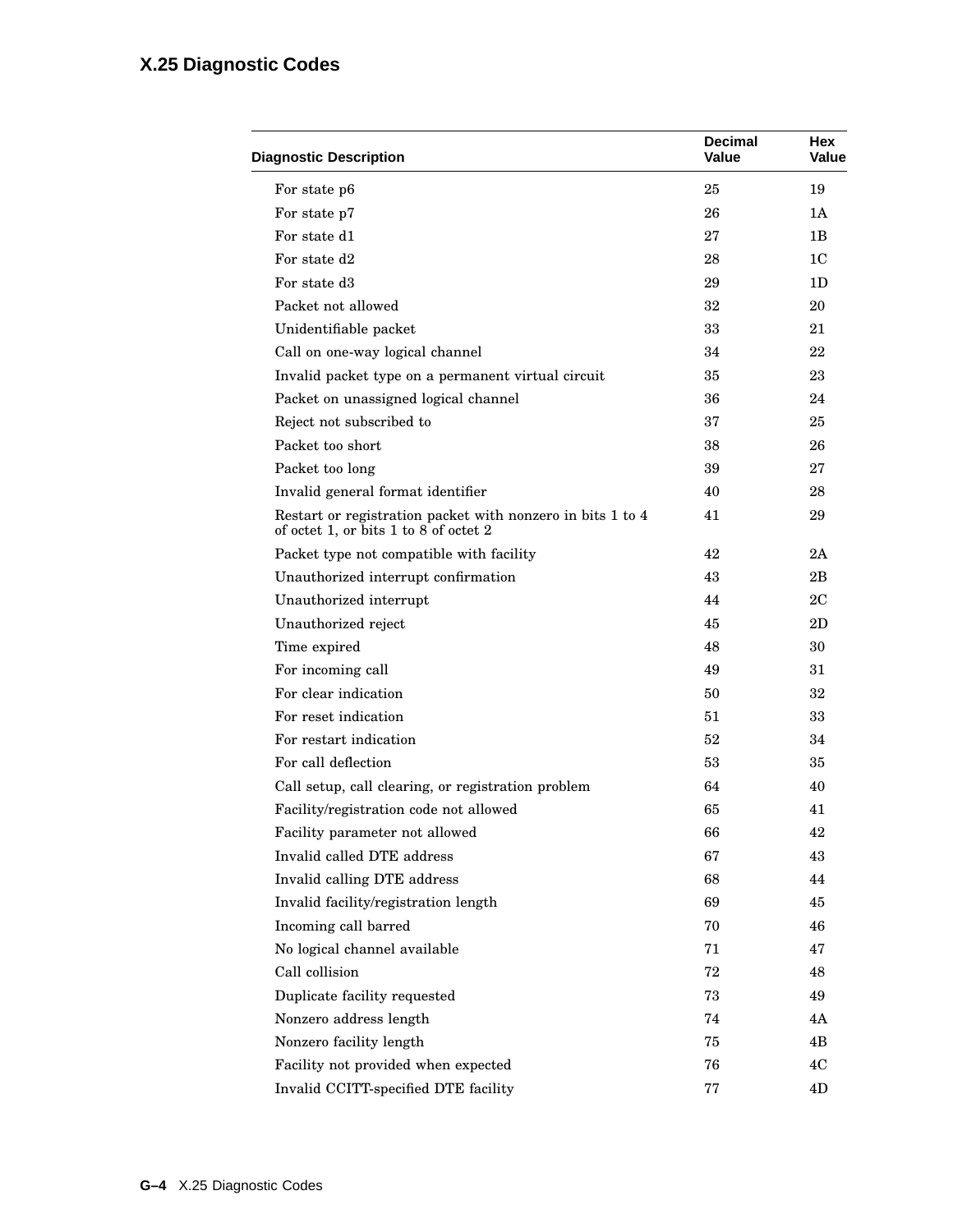| <b>Diagnostic Description</b>                                                     | <b>Decimal</b><br>Value | Hex<br>Value   |
|-----------------------------------------------------------------------------------|-------------------------|----------------|
| Maximum number of call redirections or call deflections<br>exceeded               | 78                      | 4E             |
| Miscellaneous                                                                     | 80                      | 50             |
| Improper cause code from DTE                                                      | 81                      | 51             |
| Not aligned octet                                                                 | 81                      | 52             |
| Inconsistent Q bit setting                                                        | 82                      | 53             |
| NIU problem                                                                       | 83                      | 54             |
| International problem                                                             | 112                     | 70             |
| Remote network problem                                                            | 113                     | 71             |
| International protocol problem                                                    | 114                     | 72             |
| International link out of order                                                   | 115                     | 73             |
| International link busy                                                           | 116                     | 74             |
| Transit network facility                                                          | 117                     | 75             |
| Remote network facility problem                                                   | 118                     | 76             |
| International routing problem                                                     | 119                     | 77             |
| Temporary routing problem                                                         | 120                     | 78             |
| Unknown called DNIC                                                               | 121                     | 79             |
| Maintenance action (may apply to maintenance action within<br>a national network) | 122                     | 7Α             |
| CCITT-Reserved for network-specific diagnostic information                        | 128-255                 | 80-<br>FF      |
| ISO-DTE specific signals                                                          | 160                     | A <sub>0</sub> |
| DTE operational                                                                   | 161                     | A <sub>1</sub> |
| DTE not operational                                                               | 162                     | A <sub>2</sub> |
| DTE resource constraint                                                           | 163                     | A3             |
| Fast select not subscribed                                                        | 164                     | A4             |
| Invalid partially full data packet                                                | 165                     | A5             |
| D-bit procedure not supported                                                     | 166                     | A6             |
| Registration/cancellation confirmed                                               | 167                     | A7             |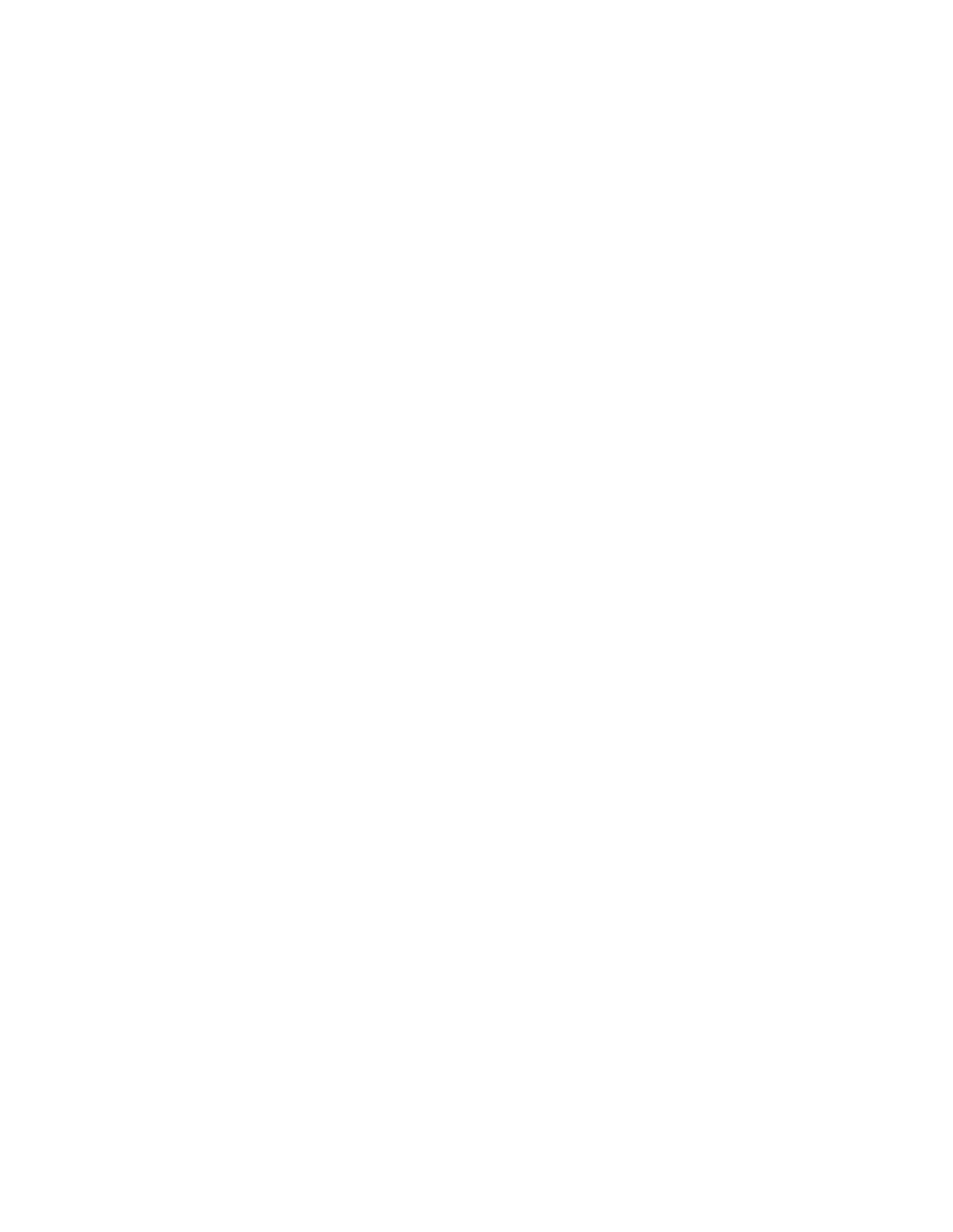# **Index**

# **A**

Access list numerical ranges, by protocol, B–3 summary by protocol, B–1 ACCESS-LIST command, 3–13 ACCESS-LIST DENY command, 3–7, 6–13, 6–14, 7–14, 7–18 ACCESS-LIST PERMIT command, 3–13, 6–13, 6–14, 7–14, 7–18 Access lists bridging extended, 7–23 3Com, 6–19 extended XNS, 6–14 SAP filtering, 3–13 Addresses addressing rules, 1–5 addressing structure, 1–5 destination, filtering, 7–19 filtering multicast, 7–13 IS-IS NSAP, 1–4 ISO CLNS, 1–3 ISO-IGRP NSAP, 1–4 Novell IPX, 3–1 NSAP, 1–4, 1–5 source, filtering, 7–18 Administrative filtering destination addresses, 7–19 dynamically configured stations, 7–13 Ethernet address, 7–11, 7–12 Ethernet-encapsulated packets, 7–15, 7–16 IEEE 802.3-encapsulated packets, 7–16, 7–17 LAT service announcements, 7–20 MAC-layer address, 7–12 multicast addresses, 7–13 protocol type, 7–14 SNAP-encapsulated packets, 7–15 source addresses, 7–18 statically configured stations, 7–13 vendor code, 7–18 ANSI contacting, F–4 ARP displaying PUP, 4–2 VINES, 5–4, 5–7

ASCII character set, E–1 Autonomous switching and source-route bridging, 8–4

### **B**

BPDU intervals between Hello, 7–9 Bridge external Novell, 3–1 root, 7–8 spanning tree, 7–4 BRIDGE ACQUIRE command, 7–13 BRIDGE DOMAIN command, 7–6 BRIDGE FORWARD-TIME command, 7–9 BRIDGE-GROUP CIRCUIT command, 7–25 BRIDGE-GROUP command, 7–7 BRIDGE-GROUP INPUT-ADDRESS-LIST command, 7–18 BRIDGE-GROUP INPUT-LAT-SERVICE-DENY command, 7–21 BRIDGE-GROUP INPUT-LSAP-LIST command, 7–16 BRIDGE-GROUP INPUT-TYPE-LIST command, 7–15 BRIDGE-GROUP LAT-COMPRESSION command, 7–30 BRIDGE-GROUP OUTPUT-ADDRESS-LIST command, 7–19 BRIDGE-GROUP OUTPUT-LSAP-LIST command, 7–17 BRIDGE-GROUP OUTPUT-TYPE-LIST command, 7–16 BRIDGE-GROUP PATH-COST command, 7–10 BRIDGE-GROUP PRIORITY command, 7–11 BRIDGE GROUP PROTOCOL command, 7–5 BRIDGE HELLO-TIME command, 7–9 BRIDGE LAT-SERVICE-FILTERING command, 7–21 BRIDGE MAX-AGE command, 7–10 BRIDGE MULTICAST-SOURCE command, 7–13 BRIDGE PRIORITY command, 7–9 Bridging controlling access to media, 7–2 controlling the logical link, 7–2 controlling traffic, 3–9 filtering by protocol type, 7–14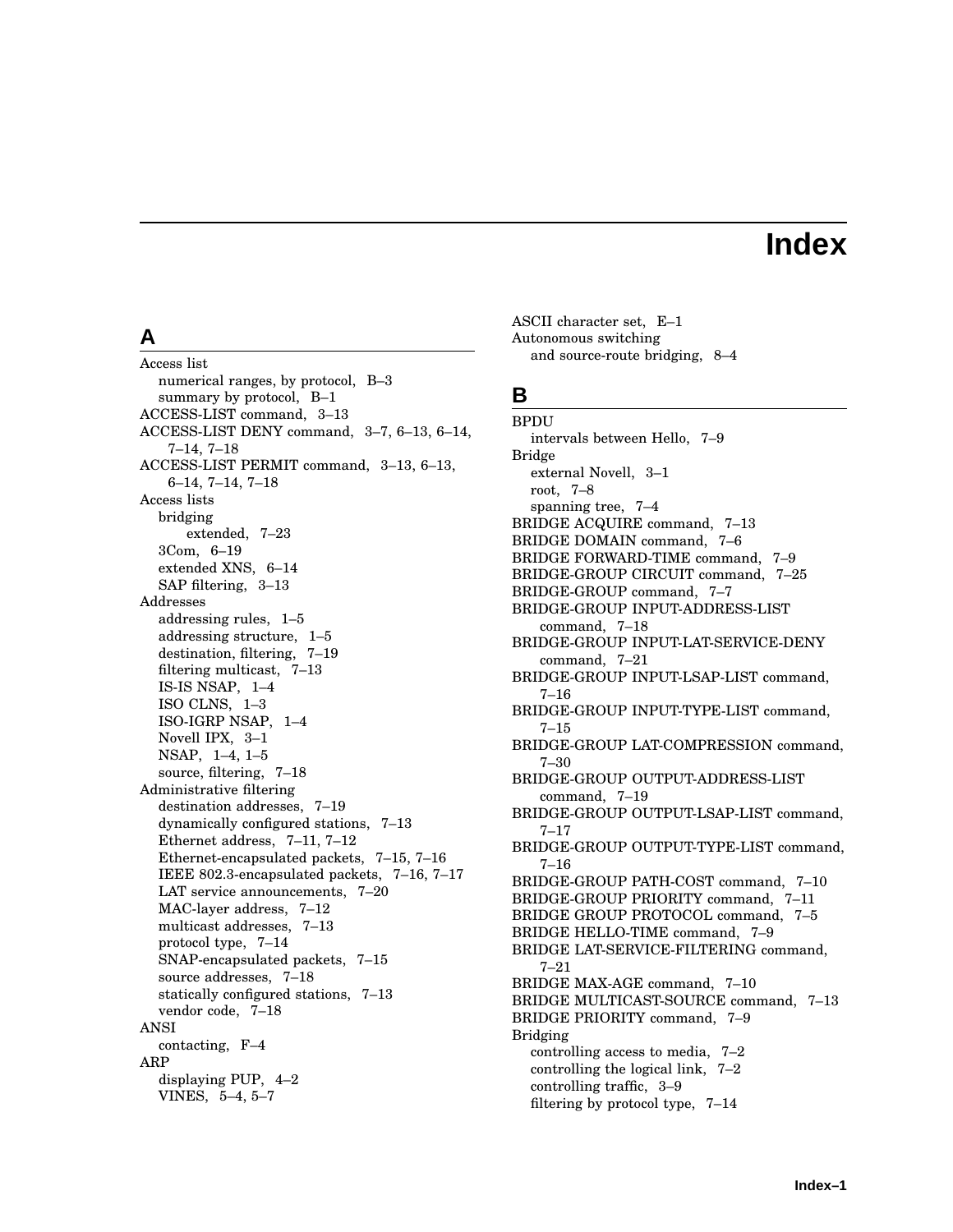Bridging (cont'd) LLC, 7–1 MAC addresses, 7–1 on frame relay, 7–25 on X.25, 7–25 overview, 7–1 Broadcast control using helper facilities, 3–18 flooding Novell IPX, 3–20 forwarding Novell IPX, 3–18, 3–20

# **C**

Cache displaying Novell IPX entries, 3–22 CBUS-flooding command argument, 7–7 Checksum ISO CLNS, 1–12 Circuit group use in load balancing, 7–25 Class of service, 8–9 CLEAR BRIDGE command, 7–32 CLEAR CLNS CACHE command, 1–17 CLEAR CLNS NEIGHBORS command, 1–17 CLEAR CLNS ROUTE command, 1–17 CLEAR VINES NEIGHBOR command, 5–9 CLEAR VINES ROUTE command, 5–9 CLNS CHECKSUM command, 1–12 CLNS CLUSTER-ALIAS command, 1–16 CLNS CONFIGURATION-TIME command, 1–10 CLNS CONGESTION-THRESHOLD command, 1–12 CLNS ENABLE command, 1–7 CLNS ERPDU-INTERVAL command, 1–13 CLNS ES-NEIGHBOR command, 1–8, 1–10 CLNS HOLDING-TIME command, 1–10 CLNS HOST command, 1–15 CLNS IS-NEIGHBOR command, 1–8, 1–10 CLNS MTU command, 1–11 CLNS NET command, 1–15 CLNS PACKET-LIFETIME command, 1–14 CLNS RDPDU-INTERVAL command, 1–13 CLNS RDPDU-MASK command, 1–14 CLNS ROUTE-CACHE command, 1–12 CLNS ROUTING command, 1–7 CLNS SEND-ERPDU command, 1–13 CLNS SEND-RDPDU command, 1–13 CLNS WANT-ERPDU command, 1–14 Command summary ISO CLNS global configurations, 1–29 ISO CLNS interface subcommands, 1–30 LLC2 interface subcommands, 9–18 Novell IPX global configuration, 3–25 Novell IPX interface subcommands, 3–26 SDLC interface subcommands, 9–19 STUN global configuration, 8–40 STUN interface subcommands, 8–41 transparent bridging global configuration, 7–36 Command summary (cont'd) transparent bridging subcommands, 7–38 VINES global configuration, 5–13 VINES interface subcommands, 5–14 XNS global configuration, 6–23 XNS interface subcommands, 6–24 Congestion threshold ISO CLNS, 1–12 Controlling traffic with access lists, 3–9 Corrupted network numbers, Novell IPX repairing, 3–3

# **D**

DEBUG CLNS-ESIS-EVENTS command, 1–28 DEBUG CLNS-EVENTS command, 1–28 DEBUG CLNS-PACKETS command, 1–28 DEBUG CLNS-ROUTING command, 1–28 Debugging ISO CLNS, 1–28 Novell IPX network, 3–24 transparent bridging, 7–35 VINES network, 5–12 XNS network, 6–22 Debugginig network, 1–28 DEBUG LAT command, 7–35 DEBUG LLC2-EVENTS command, 9–9 DEBUG LLC2-PACKETS command, 9–9 DEBUG LLC2-TEST command, 9–9 DEBUG NOVELL-PACKET command, 3–24 DEBUG NOVELL-ROUTING command, 3–24 DEBUG NOVELL-SAP command, 3–24 DEBUG PUP-PACKET command, 4–2 DEBUG PUP-ROUTING command, 4–2 DEBUG SDLC command, 9–17 DEBUG SDLC-LOCAL-ACK command, 8–20 DEBUG SPAN command, 7–35 DEBUG STUN command, 8–39 DEBUG STUN-PACKET command, 8–39 DEBUG VINES-ARP command, 5–12 DEBUG VINES-ECHO command, 5–12 DEBUG VINES-PACKET command, 5–12 DEBUG VINES-ROUTING command, 5–12 DEBUG VINES-TABLE command, 5–12 DEBUG XNS-PACKET command, 6–23 DEBUG XNS-ROUTING command, 6–23 DECnet cluster aliases, configuring, 1–16 Destination addresses administrative filtering, 7–19 Domain ISO CLNS, 1–3 DSP NSAP address, 1–4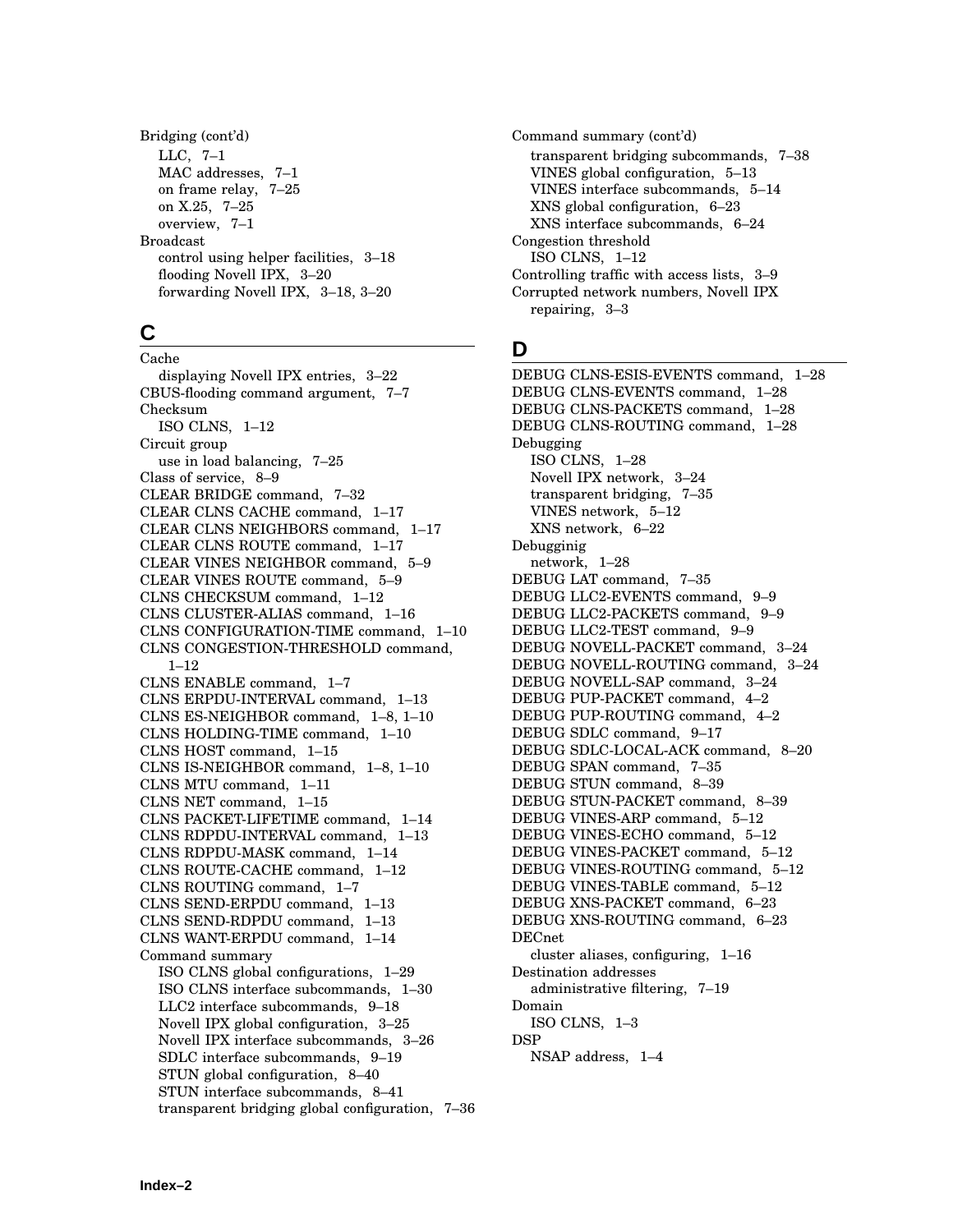# **E**

Encapsulation STUN, 8–7 VINES, 5–5 XNS, 6–1 Encapsulation sdlc-primary, 9–19 ENCAPSULATION SDLC-PRIMARY command, 9–10 ENCAPSULATION SDLC-SECONDARY command, 9–10 ENCAPSULATION STUN command, 8–7 ERPDU configuring support, 1–13 configuring to send, 1–13 determining interval, 1–13 ISO CLNS, 1–13 ES ISO CLNS, 1–10, 1–24 static configuration, 1–10 ES-IS ISO CLNS, 1–10, 1–22 Ethernet administrative filtering on, 7–12 filtering encapsulated packets, 7–15, 7–16 transparent bridging, 7–31 Ethernet interface Novell IPX encapsulation, 3–3 Extended access lists configuring XNS, 6–14 External bridge Digital router as, 3–1 Novell IPX, 3–1

# **F**

Fast switching disabling ISO CLNS packet, 1–12 disabling Novell packet, 3–2 displaying enabled ISO CLNS, 1–22 displaying enabled Novell packet, 3–22 enabling Novell packet, 3–2 ISO CLNS packet, 1–12 Filter administrative for transparent bridging, 7–11 IEEE 802.3-encapsulated packets, 7–16 Novell IPX, access lists, 3–7 Novell IPX, establishing input filters, 3–11 Novell IPX, establishing output filters, 3–12 Novell IPX, establishing router filters, 3–12 Novell IPX, outgoing traffic, 3–9 Novell IPX, routing updates, 3–11 Novell IPX, SAP filters, 3–12, 3–14 Novell IPX, SAP input filter example, 3–14 Novell IPX, SAP output filter example, 3–15

Flooding in XNS, definition, 6–9 Forward delay interval, 7–9 Novell IPX broadcast to address, 3–18 Forward delay interval, 7–9 Forwarding database viewing entries in, 7–33 Frame-relay bridging configuration examples, 7–29 configuring, 7–28 with multicasts, 7–29 with no multicasts, 7–28 FRAME-RELAY MAP BRIDGE command, 7–28

# **G**

Global configuration command summary ISO CLNS, 1–29 Novell IPX, 3–25 STUN, 8–40 transparent bridging, 7–36 VINES, 5–13 XNS, 6–23 GOSIP NSAP format, 1–5

# **H**

HDLC connected to Cisco routers, 8–4 using TCP transport mechanism, 8–4 Header ISO CLNS options, 1–14 Hello DPDU interval, 7–9 packets, Net/One, 6–7 packets, Ungermann-Bass, 6–7 specifying, ISO CLNS, 1–10 Helper address control broadcasts, 3–17 Helpering in XNS, configuring, 6–11 in XNS, definition, 6–9 Helper list defining for Novell IPX, 3–17

# **I**

IBM network, extending with STUN, 8–28 ICP VINES, 5–7 IDP NSAP address, 1–4 Interdomain routing, description, 1–3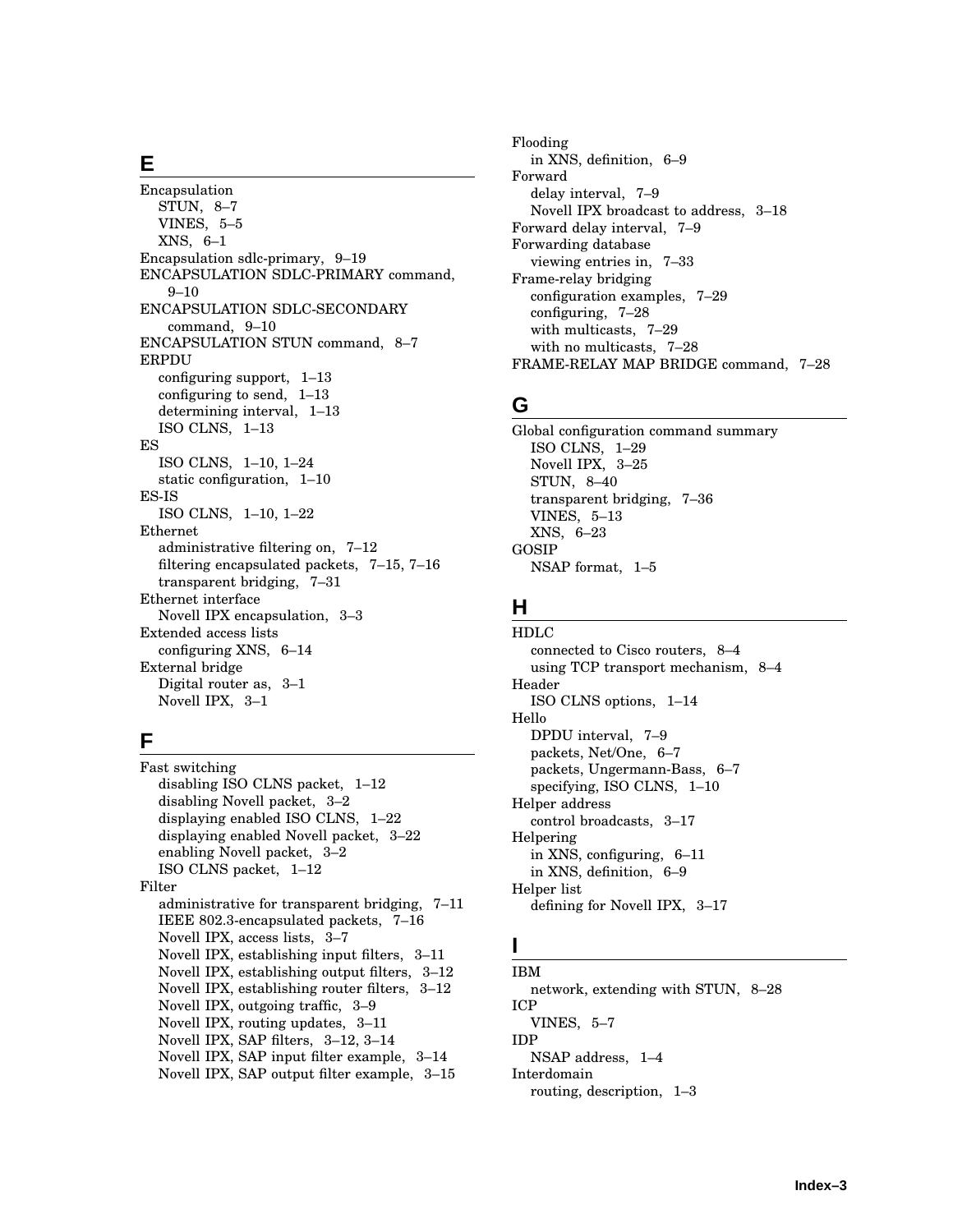Interface assigning path costs, 7–10 assigning to spanning-tree group, 7–7 configuring STUN, 8–7 displaying Novell IPX parameters, 3–22 displaying settings for VINES, 5–10 forwarding STUN frames, 8–8 ISO CLNS-specific, 1–21 placing in a STUN group, 8–7 setting priority for bridging, 7–11 VINES access list, 5–7 Interface, subcommand summary ISO CLNS, 1–30 Novell IPX, 3–26 STUN, 8–41 transparent bridging, 7–38 VINES, 5–14 XNS, 6–24 Interval forward delay, 7–9 Hello BPDU, 7–9 Maximum idle, 7–10 IPC VINES, 5–7 Ip routing disabling, 7–7 IP routing and bridging, 7–7 IS-IS areas, multihoming, 1–6 ISO CLNS addresses, 1–3 areas, 1–2 clearing cache, 1–17 configuring, 1–3 configuring checksums, 1–12 configuring over X.25, 1–8 configuring performance parameters, 1–11 congestion threshold, 1–12 debugging the network, 1–28 DECnet cluster aliases, configuring, 1–16 Digital's implementation, 1–1 disabling ERPDU, 1–13 disabling fast switching, 1–12 displaying ES neighbors, 1–24 displaying general information, 1–17 displaying IS neighbors, 1–23 displaying redirect information, 1–20 displaying routing cache, 1–18 displaying specific interfaces, 1–21 displaying traffic, 1–19 domain, 1–3 enabling CLNS routing, 1–7 enabling routing, 1–7 ES-IS parameters, 1–9 ES static configuration, 1–10 fast switching, 1–12 global configuration command summary, 1–29 ISO CLNS (cont'd) header options, 1–14 IGRP support, 1–1 interface subcommand summary, 1–30 local source packet parameters, 1–14 maintaining the network, 1–17 monitoring the network, 1–17 network architecture, 1–2 PING command, 1–25 protocols supported, 1–1 specifying Hello messages, 1–10 static routing, 1–2 switching, 1–2 tracing routes, 1–27

# **L**

LAT compression, 7–30 group codes, 7–21 LAT service announcements administrative filtering, 7–20 deny conditions for LAT group codes, 7–21 group code service filtering, 7–21 permit conditions for LAT group codes, 7–22 LLC definition of, 7–1 LLC2 asynchronous balanced mode, 9–2 CMNS support, 9–1 command summary, 9–18 comparison with SDLC, 9–2 configuring, 9–3 debugging, 9–9 Digital's implementation, 9–3 monitoring, 9–8 overview, 9–2 station addressing, 9–2 T1 timer, 9–5 LLC2 ACK-DELAY-TIME command, 9–4 LLC2 ACK-MAX command, 9–4 LLC2 IDLE-TIME command, 9–4 LLC2 KEYWORD command, 9–3 LLC2 LOCAL-WINDOW command, 9–5 LLC2 N2 command, 9–5 LLC2 T1-TIME command, 9–5 LLC2 TBUSY-TIME command, 9–6 LLC2 TPF-TIME command, 9–6 LLC2 TREJ-TIME command, 9–6 LLC2 XID-NEG-VAL-TIME command, 9–7 LLC2 XID-RETRY-TIME command, 9–7 Load balancing over serial lines, 7–25 LOCADDR-PRIORITY command, 8–22 LOCADDR-PRIORITY-LIST command, 8–21 Local Acknowledgment configuring for STUN interfaces, 8–16 configuring SDLC parameters, 8–16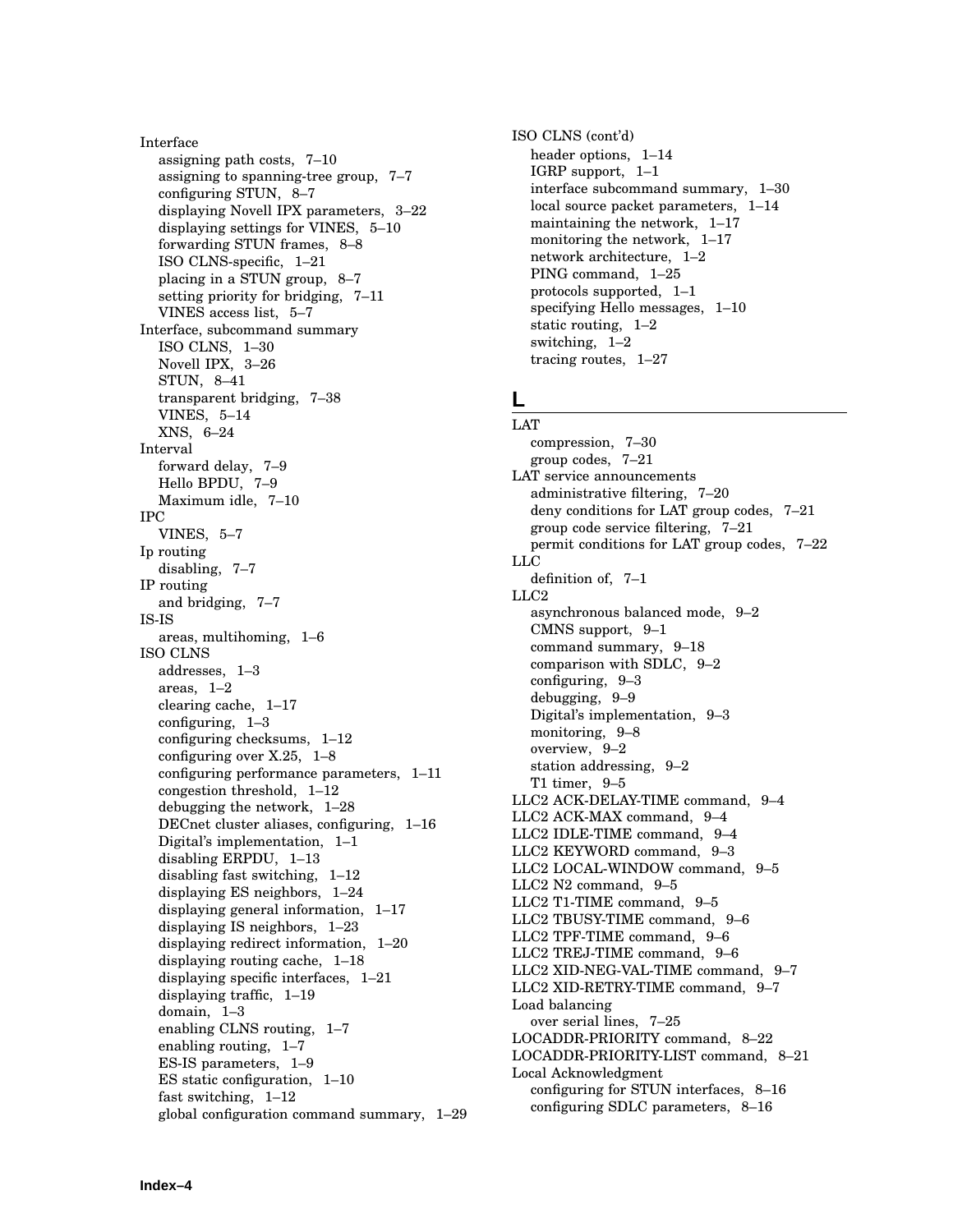Local Acknowledgment (cont'd) debugging, 8–20 displaying statistics, 8–18 for LLC2 SDLC, when to use, 8–5 local acknowledgment, 8–14 on per-STUN-peer basis, 8–17 SDLC, advantages of enabling, 8–16 setting up, 8–17 Loops preventing bridge datagram, 7–25

### **M**

MAC address administrative filtering by, 7–12 and bridging, 7–1 Map VINES name-to-address, 5–6 MTU size specifying, ISO CLNS, 1–11 Multihoming IS-IS areas, 1–6 multiple novell helper-address, 3–17 Multilink SDLC transmission groups, 8–23 Multipoint support in SDLC, 9–10

# **N**

Neighbor displaying ES, IS, 1–22, 1–23 displaying table of VINES, 5–10 ISO CLNS, 1–10 NET ISO CLNS addresses, 1–3 static address for router, 1–15 Network architecture ISO CLNS, 1–2 Network numbers repairing on Novell IPX, 3–3 No, 3–4 NO IP ROUTING command, 7–7 Non-SDLC serial tunneling configuring steps, 8–5 NOVELL ACCESS-GROUP command, 3–9 NOVELL ENCAPSULATION command, 3–3 NOVELL HELPER-ADDRESS command, 3–17 NOVELL HELPER-LIST command, 3–17 NOVELL INPUT-NETWORK-FILTER command, 3–11 NOVELL INPUT-SAP-FILTER command, 3–14 Novell IPX access lists, 3–7 addresses, 3–1 broadcast helper facilities, 3–16 configuration example, 3–21 configuration restrictions, 3–2

Novell IPX (cont'd) configuring, 3–2 corrupted numbers, repairing, 3–3 debugging the network, 3–24 Digital's implementation, 3–1 displaying cache entries, 3–22 displaying interface parameters, 3–22 displaying routing table, 3–23 displaying servers, 3–23 displaying traffic, 3–23 enabling fast switching, 3–20 enabling on interface, 3–2 enabling routing, 3–2 encapsulation, 3–3 extended access lists, 3–8 filtering outgoing traffic, 3–9 filtering packets, 3–7 filtering routing updates, 3–11 filtering SAP messages, 3–7 filtering traffic, 3–9 flooding of broadcasts on, 3–16 global configuration command summary, 3–25 helper address, 3–17 helper facilities, 3-16 input filters, 3–11 interface subcommand summary, 3–26 maximum paths, 3–6 monitoring the network, 3–22 multiple helper address, 3–20 Novell IPX packets, 3–7 output filters, 3–12 PING command, 3–24 repairing network numbers, 3–3 restricting SAP updates, 3–20 routing filters, 3–12 SAP filters, 3–12, 3–14, 3–15 SAP update delays, 3–21 specifying servers, 3–17 standard access lists, 3–7 static routes, 3–4 update timers, 3–6 NOVELL MAXIMUM-PATHS command, 3–6 NOVELL NETWORK command, 3–2 NOVELL OUTPUT-NETWORK-FILTER command, 3–12 NOVELL OUTPUT-SAP-DELAY command, 3–21 NOVELL OUTPUT-SAP-FILTER command, 3–14 NOVELL ROUTE-CACHE command, 3–20 NOVELL ROUTE command, 3–4 NOVELL ROUTER-FILTER command, 3–12 NOVELL ROUTER-SAP-FILTER command, 3–14 NOVELL ROUTING command, 3–2 NOVELL SAP-INTERVAL command, 3–20 NOVELL SOURCE-NETWORK-UPDATE command, 3–3 NOVELL UPDATE-TIME command, 3–6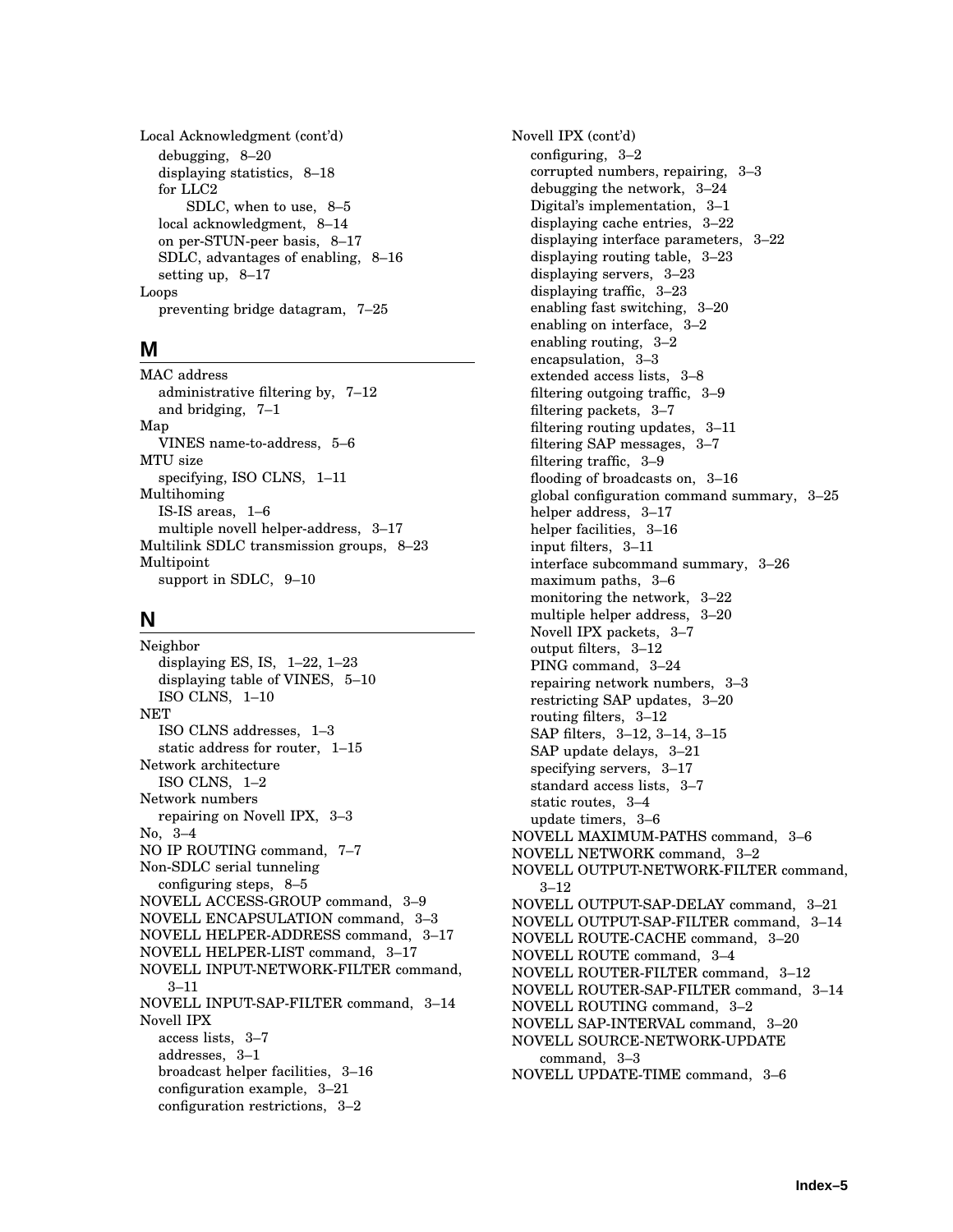### NSAP

addressing rules, 1–5 field formats, 1–4 GOSIP format, 1–5 ISO CLNS addresses, 1–3 shortcut command, 1–15 static address assignments, 1–15 static interface addresses, 1–16 Numerics 3Com access lists, 6–19 NXS ROUTING command, 6–3

# **O**

**OSI** bridging, 7–1

# **P**

Packets administrative filtering, 7–15 filtering Ethernet-encapsulated, 7–15, 7–16 filtering IEEE 802.3-encapsulated, 7–16, 7–17 filtering Novell IPX, 3–7 filtering SNAP-encapsulated, 7–15, 7–16 ISO CLNS, 1–13, 1–14, 1–26 Packet size maximum ISO CLNS packet size, 1–11 Path costs, assigning, 7–10 Pattern matching X.25 regular expression, D–1 PDU ISO CLNS, 1–13 Ping ISO CLNS, 1–25 test characters table, 1–25 PING command, 1–25, 3–24, 5–11 PRIORITY-GROUP command, 8–10 PRIORITY-LIST command, 8–10 with SNA local LU address, 8–12, 8–21 Protocols ES-IS, 1–3 spanning tree, defining, 7–5 STUN, 8–6 Proxy polling for STUN, 8–33, 8–34 PUP addresses, 4–1 configuring routing, 4–1 debugging the network, 4–2 definition, 4–1 displaying ARP entries, 4–2 displaying routing entries, 4–2 displaying statistics, 4–2 displaying traffic, 4–2 helper address, 4–2 monitoring the network, 4–2

PUP (cont'd) PING command, 4–2 services, 4–2 PUP ADDRESS command, 4–1 PUP HELPER-ADDRESS command, 4–2 PUP ROUTING command, 4–1

# **R**

RDPDU configuring for sending, ISO CLNS, 1–13 disabling address mask, 1–14 interval to disable, 1–13 Redirect information displaying ISO CLNS, 1–20 Root bridge selecting, 7–8 Routes ISO CLNS, 1–27 Routing configuring VINES, 5–1 ISO CLNS, 1–3, 1–7 Routing cache displaying ISO CLNS, 1–18 Routing protocols CLNP, 1–1 CLNS, 1–2 ES-IS, 1–1 IS-IS, 1–2 Ungermann-Bass Net/One, 6–7 Routing table dynamic ISO CLNS, 1–3 ISO CLNS, 1–29 log of events on VINES, 5–12 matching entries in X.25, D–1 static ISO CLNS, 1–3 XNS, 6–15, 6–20 Routing updates controlling list of networks, 6–16 filtering Novell IPX, 3–11 filtering XNS, 6–15 RTP VINES, 5–7

# **S**

**SAP** access lists for filtering, 3–13 building filters, 3–12 configuring filters, Novell IPX, 3–14 filtering messages on Novell IPX, 3–7 input filter example, 3–14 output filter example, 3–15 restricting updates, 3–20 static configuring, 3–4 update delays, 3–21 use in bridging, 7–2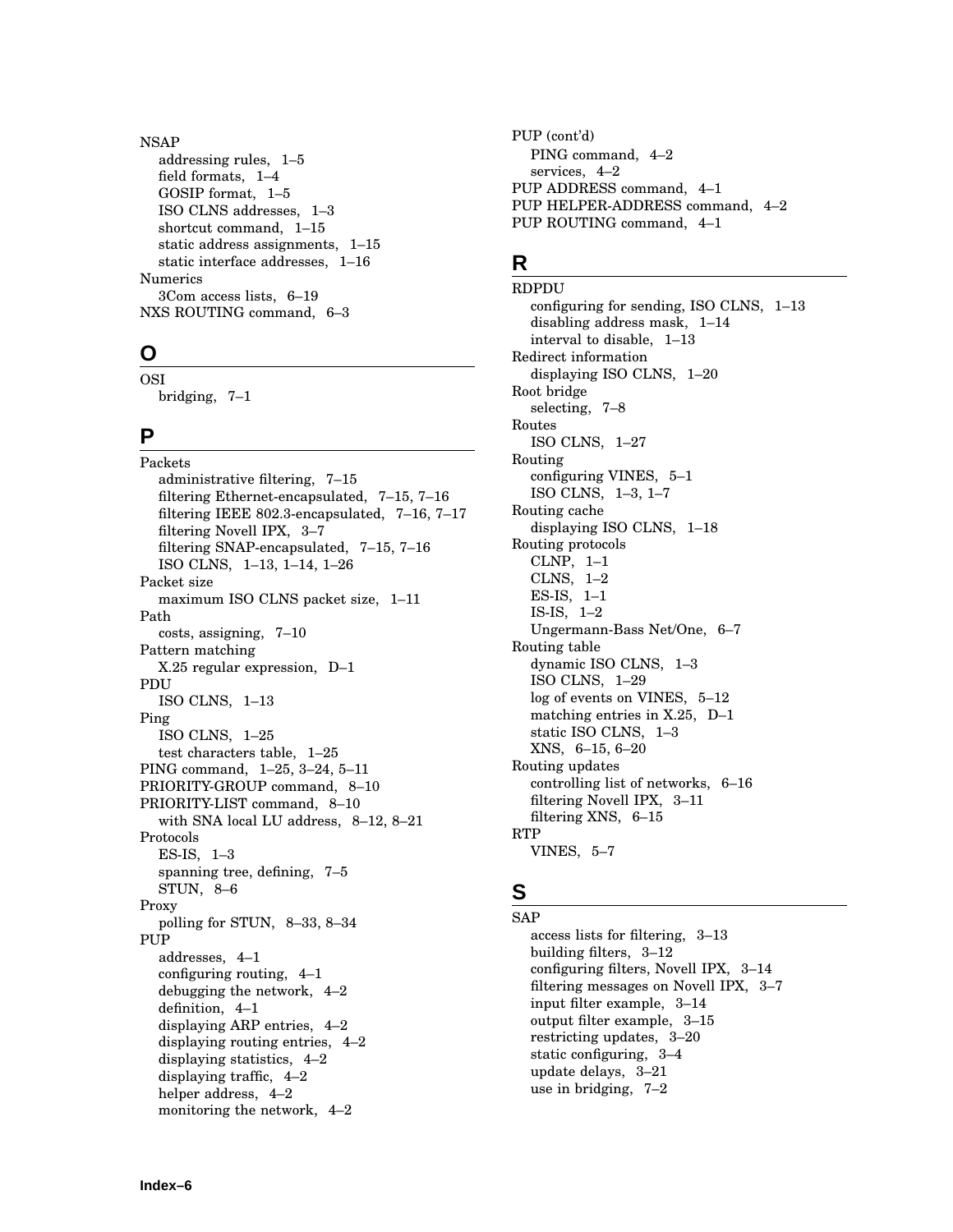SDLC affecting output buffering, 9–14 choosing the transport protocol, 8–7 configuring, 9–10 configuring local acknowledgment, 8–16 controlling frame size, 9–13 controlling the protocol, 9–12 controlling window size, 9–13 debugging, 9–17 DECbrouter 90's implementation, 9–10 frame format, 8–35 local acknowledgment, 8–2, 8–14 local address priority configuration, 8–21 monitoring, 9–16 multiple-link transmission groups, 8–23 multipoint support, 9–10 normal response mode, 9–2 overview, 9–2 polling secondary stations, 9–14 retry counts, controlling, 9–13 station addressing, 9–2 STUN support, 8–2 T1 timer, 9–13 table of parameters, 9–12 timers, controlling, 9–13 using STUN, 8–32 SDLC ADDRESS command, 9–11 SDLC command, 9–12 SDLC command summary, 9–19 SDLC FAIR-POLL-TIMER command, 9–14, 9–15 SDLC FRMR-DISABLE command, 9–12 SDLC HOLDQ command, 9–14 SDLC K command, 9–13 SDLC N1 command, 9–13 SDLC N2 command, 9–13 SDLC POLL-LIMIT-VALUE command, 9–14, 9–15 SDLC POLL-PAUSE-TIMER command, 9–14 SDLC T1 command, 9–13 SDLC transport function configuring steps, 8–4 Serial interface configuring STUN, 8–7 LAT compression, 7–30 load balancing, 7–25 parallel, 7–25 Service Access Points and IEEE 802 standard, 7–2 Setting priority for bridging, 7–11 SHORTCUT command NSAP, 1–15 SHOW BRIDGE command, 7–33 SHOW CLNS CACHE command, 1–18 SHOW CLNS command, 1–17 SHOW CLNS ES-NEIGHBORS command, 1–24 SHOW CLNS INTERFACE command, 1–21 SHOW CLNS IS-NEIGHBORS command, 1–23

SHOW CLNS NEIGHBORS command, 1–22 SHOW CLNS REDIRECTS command, 1–20 SHOW CLNS TRAFFIC command, 1–19 SHOW LLC2 command, 9–8 SHOW NOVELL CACHE command, 3–22 SHOW NOVELL INTERFACE command, 3–7, 3–22 SHOW NOVELL ROUTE command, 3–23 SHOW NOVELL SERVERS command, 3–23 SHOW NOVELL TRAFFIC command, 3–23 SHOW PUP ARP command, 4–2 SHOW PUP ROUTER command, 4–2 SHOW PUP TRAFFIC command, 4–2 SHOW SPAN command, 7–34 SHOW STUN command, 8–18, 8–37 SHOW STUN SDLC command, 8–38 SHOW VINES HOST command, 5–10 SHOW VINES INTERFACE command, 5–10 SHOW VINES NEIGHBORS command, 5–10 SHOW VINES ROUTE command, 5–11 SHOW VINES TRAFFIC command, 5–11 SHOW XNS CACHE command, 6–20 SHOW XNS INTERFACE command, 6–20 SHOW XNS ROUTE command, 6–5, 6–20 SHOW XNS TRAFFIC command, 6–21 SNA stations, translating between Token Ring and serial, 9–14 STUN support, 8–2 SNAP filtering encapsulated packets, 7–15, 7–16 **SNPA** masks, 1–14 Source addresses administrative filtering, 7–18 SOURCE-BRIDGE COS-ENABLE command, 8–9 Spanning tree algorithm, 7–4 assigning interface to a group, 7–7 bridge, 7–4 interface priority, setting, 7–11 known topology, displaying, 7–34 multiple domains, establishing, 7–6 parameters, adjusting, 7–8 parameters, adjusting Hello BPDU interval, 7–9 parameters, electing the root bridge, 7–8 protocols, defining, 7–5 Spanninig tree bridge flooding, 7–7 SPP VINES, 5–7 Standards obtaining technical, F–4 **STUN** choosing the basic protocol, 8–7 configuration examples, 8–25 configuration overview, 8–4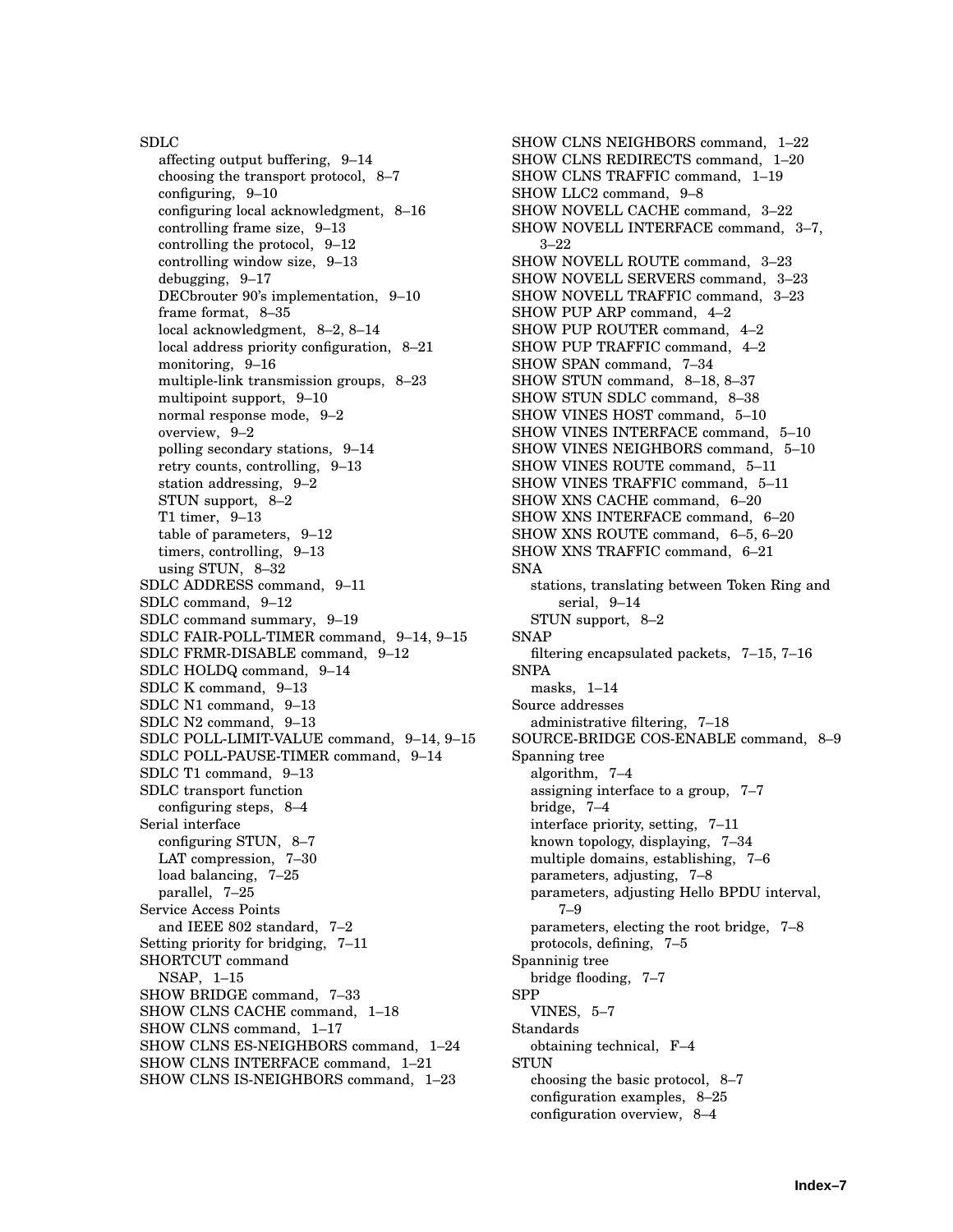STUN (cont'd) configuring non-SDLC, 8–5 configuring notes, tips, 8–5 configuring on the interface, 8–7 debugging, 8–39 defining protocols, 8–6, 8–35 defining your own protocols, 8–35 description, 8–1 displaying current status, 8–37 displaying proxy states, 8–38 enabling, 8–5 enabling COS, 8–9 enabling proxy polling, 8–33 encapsulation, 8–7 forwarding frames, 8–8 global configuration command summary, 8–40 interface in a group, 8–7 interface subcommand summary, 8–41 monitoring, 8–37 primary side pass-through interval, 8–35 proxy polling, 8–33 proxy poll interval, 8–34 serial link address priorities, 8–10 traffic prioritization, 8–31 use in IBM networks, 8–25 use in SDLC environments, 8–32 STUN GROUP command, 8–7 STUN interface configuring SDLC Local Acknowledgment, 8–16 STUN PEER-NAME command, 8–5 STUN POLL-INTERVAL command, 8–34 STUN PRIMARY-PASS-THROUGH command, 8–35 STUN priority port numbers, 8–12 STUN PROTOCOL-GROUP command, 8–6 STUN PROXY-POLL ADDRESS DISCOVERY command, 8–33 STUN PROXY-POLL ADDRESS MODULUS command, 8–33 STUN ROUTE ADDRESS command, 8–8, 8–17 STUN ROUTE ALL INTERFACE SERIAL command, 8–8 STUN ROUTE ALL TCP command, 8–8 STUN SCHEMA FORMAT command, 8–36 STUN SCHEMA LENGTH command, 8–36 STUN SCHEMA OFFSET command, 8–36 Switching ISO CLNS header options and packet, 1–14 ISO CLNS packets, 1–11, 1–18

### **T**

TCP transport mechanism configuring HDLC, 8–4 Terminology ISO routing, 1–2

Timers adjusting XNS, 6–5 Novell IPX update, 3–6 Trace description, 1–26 ISO CLNS, 1–26 terminating, 1–27 test characters table, 1–27 VINES, 5–12 TRACE command, 1–26 Traffic ISO CLNS, 1–19 VINES, 5–11 Transparent bridging administrative filtering, 7–12 configuring, 7–5 debugging, 7–35 displaying known spanning tree topology, 7–34 Ethernet, 7–31 global configuration command summary, 7–36 interface subcommand summary, 7–38 maintaining, 7–32 monitoring the network, 7–33 removing static entries, 7–33 sample configurations,  $7-31$ setting priority, 7–8 spanning tree algorithm, 7–4 spanning tree parameters, adjusting, 7–8 special configurations, 7–25 troubleshooting, 7–33 viewing forwarding database, 7–33

# **U**

UB Net/One and differences between XNS, 6–6 configuring routing, 6–7 configuring XNS, 6–6 on Digital router, 6–6 routing protocol, 6–7 UB routing configuring, 6–18

### **V**

Vendor code administrative filtering, 7–18 establishing access lists, 7–18 Vines, 5–7 VINES access lists, 5–7 addresses, 5–2 ARP, 5–4, 5–7 clearing neighbor address, 5–9 clearing routing table, 5–10 configuring routing, 5–3 configuring serverless network, 5–4 debugging the network, 5–12